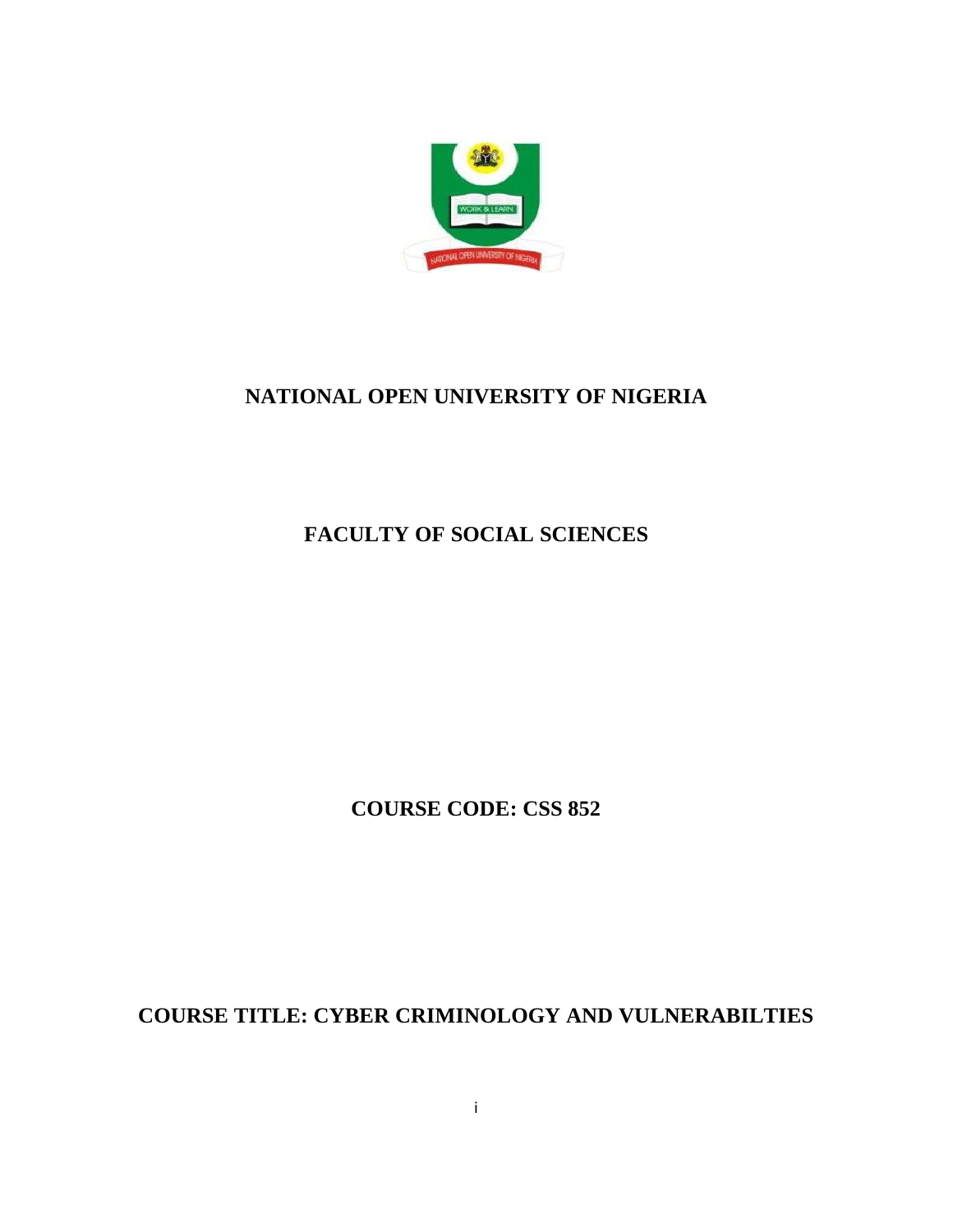## **NATIONAL OPEN UNIVERSITY OF NIGERIA**

## **FACULTY OF SOCIAL SCIENCES**

## **CRIMINOLOGY AND SECURITY STUDIES DEPARTMENT**

**COURSE CODE: CSS 852**

**COURSE TITLE:**

## **CYBER CRIMINOLOGY AND VULNERABILITIES**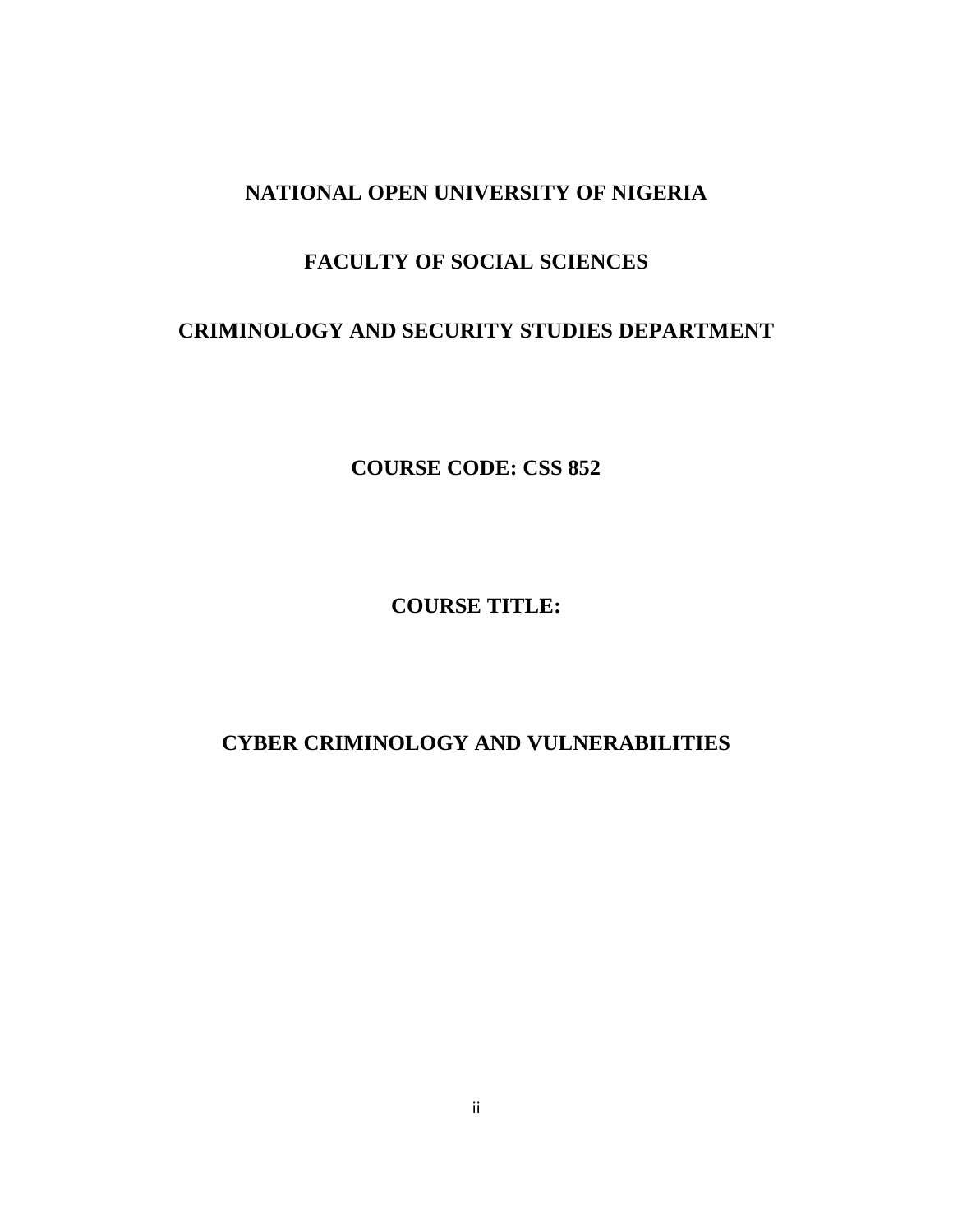# Cyber Criminology and Vulnerabilities

| Course Writer/Developers | Dr. Philip N. Ndubueze<br>Department of Sociology<br><b>Federal University Dutse</b> |
|--------------------------|--------------------------------------------------------------------------------------|
|                          | And                                                                                  |
|                          | Dr. Dickson Ogbonnaya Igwe<br>CSS, FSS NOUN                                          |
| Course Coordinator       | Prof. Sam Obadiah Smah<br>CSS, FSS NOUN.                                             |
| Course Editor            | Dr. Sulaiman Barnarbas<br>Sociology Department<br>Baze University Abuja              |
| Programme Leader         | Dr. Dickson Ogbonnaya Igwe<br>Ag. HOD, CSS, FSS NOUN                                 |

CSS 852 Course Guide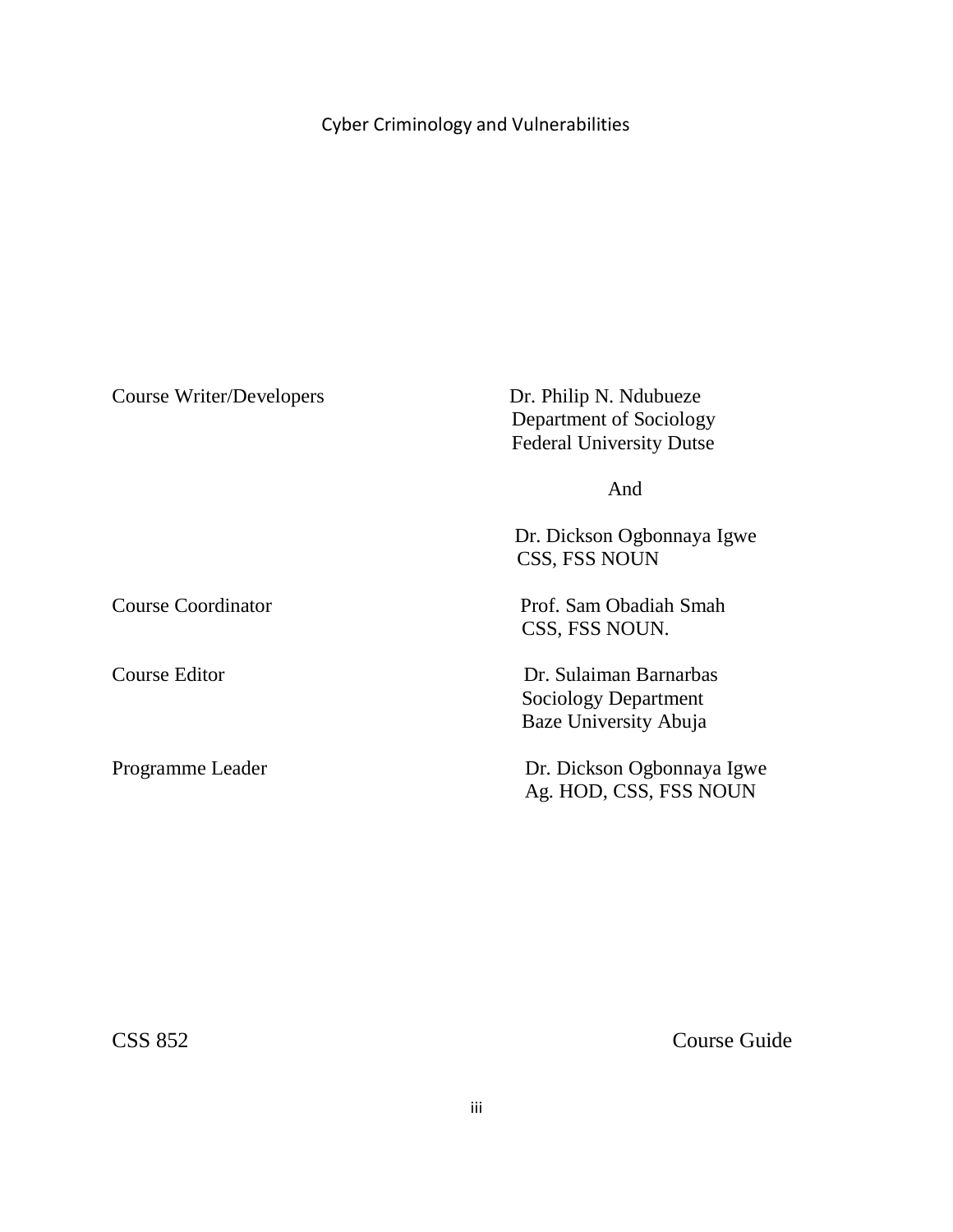#### **INTRODUCTION**

## **Welcome to CSS 852: Cyber Criminology and Vulnerabilities**

CSS 852 is a second semester 3 Credit Units course that provides students with insights into the issues around deviance, crime and terrorism in the cyberspace. It is prepared for students enrolled in the Doctor of Philosophy Programme of study in Criminology and Security Studies in the National Open University of Nigeria (NOUN).

## **AIM**

- a) To introduce students to the fundamental issues around the spate of deviance, crime and terrorism in the cyberspace.
- b) To enable students appreciate the role of the relatively young discipline of cyber criminology in interrogating the issues of disorder, crime and criminality in the cyberspace.
- c) To guide students to the understanding of how certain twenty-first century social forces shaped the thinking and theorizing of early cyber criminologists.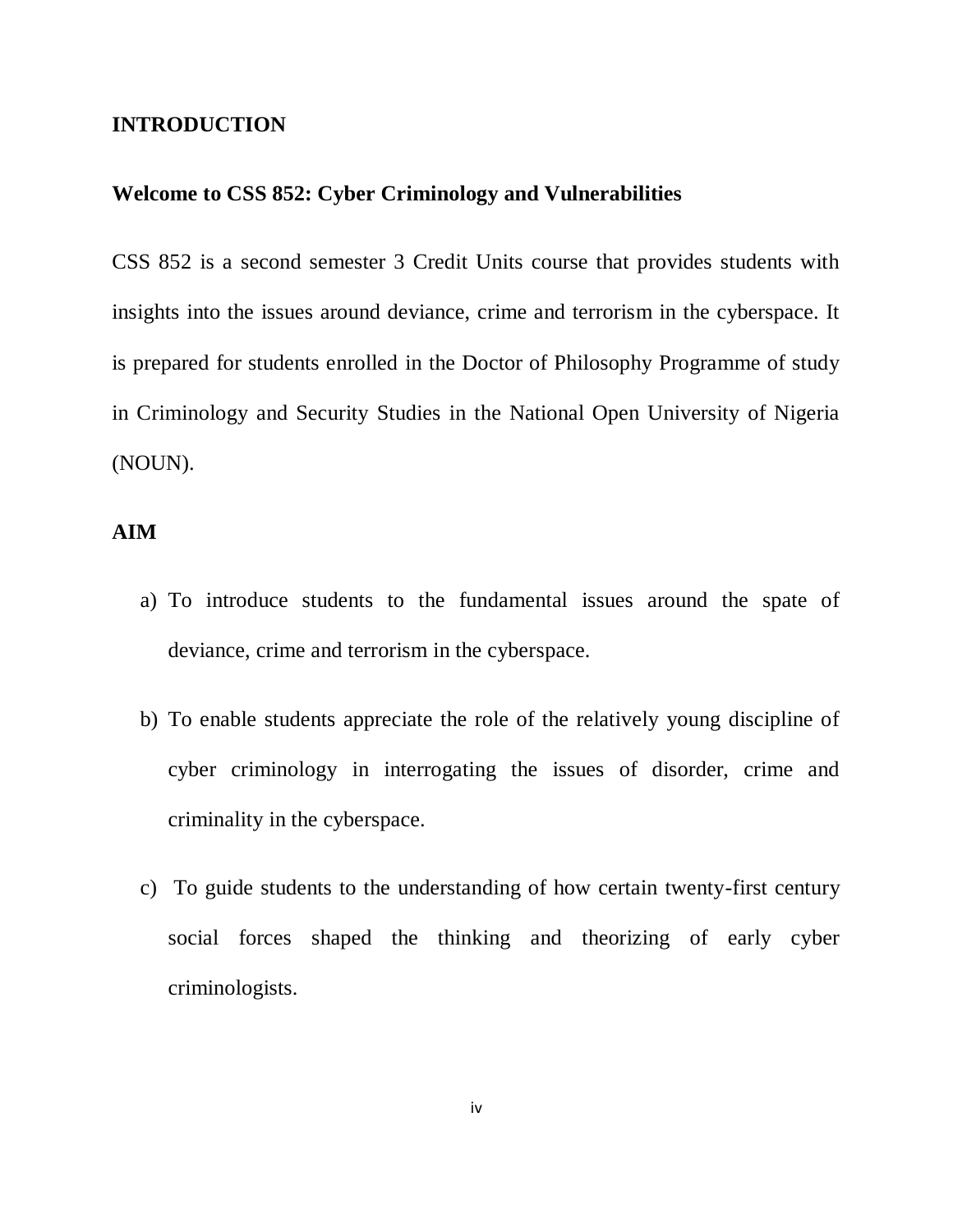d) To critically evaluate the legal instruments established to control cybercrime and the initiatives at national, regional and international levels to ensure security in the cyberspace.

## **OBJECTIVES**

- a) To examine the context, concerns, and future directions of the discipline of cyber criminology.
- b) To discuss the evolution, classification, cost and other dynamics of cybercrime.
- c) To critical review some theories that are relevant in the explanation of deviance, crime and terrorism in the cyberspace.
- d) To interrogate some contemporary issues in cybercrime and cyber security and their global implications.
- e) To assess the state of cyber crime legislations/cyber security initiatives and the challenges confronting the Nigeria Criminal Justice System in policing and prosecuting cybercrime.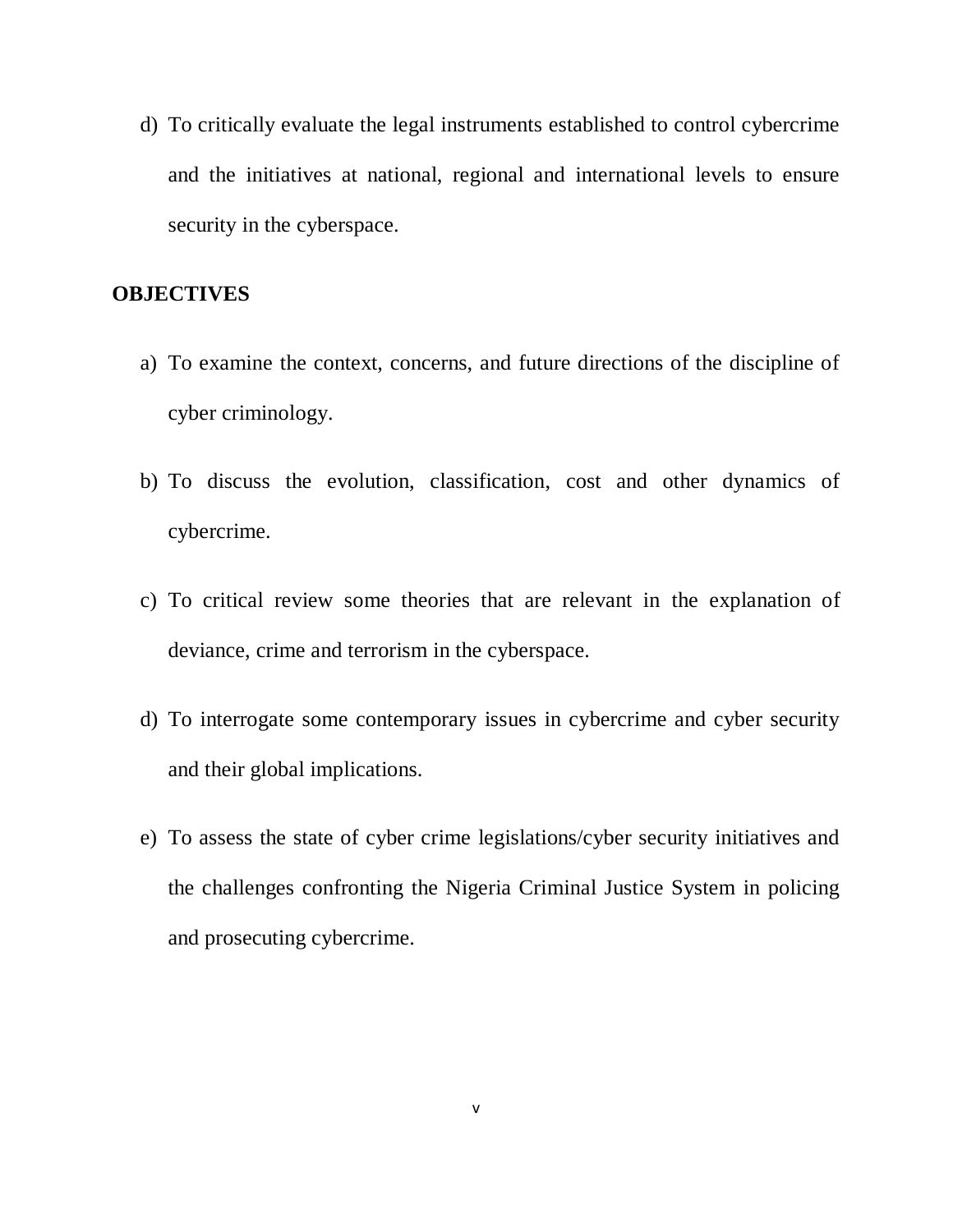#### **WORKING THROUGH THIS COURSE**

To complete this course you are required to read the study units and the recommended books. Each study unit contains a self-assessment exercise, and at some point in the course you will be required to submit your assignment for assessment purposes. You will be expected to write a final examination at the end of the course. Stated below are the components of the course and what you are expected to do.

## **COURSE MATERIALS**

- Course guide
- Study units
- Textbooks, journals and other reference sources
- Assignment file
- Presentation

## **STUDY UNITS**

There are twenty-four (24) study units in this course broken down into six (6) modules of four units each.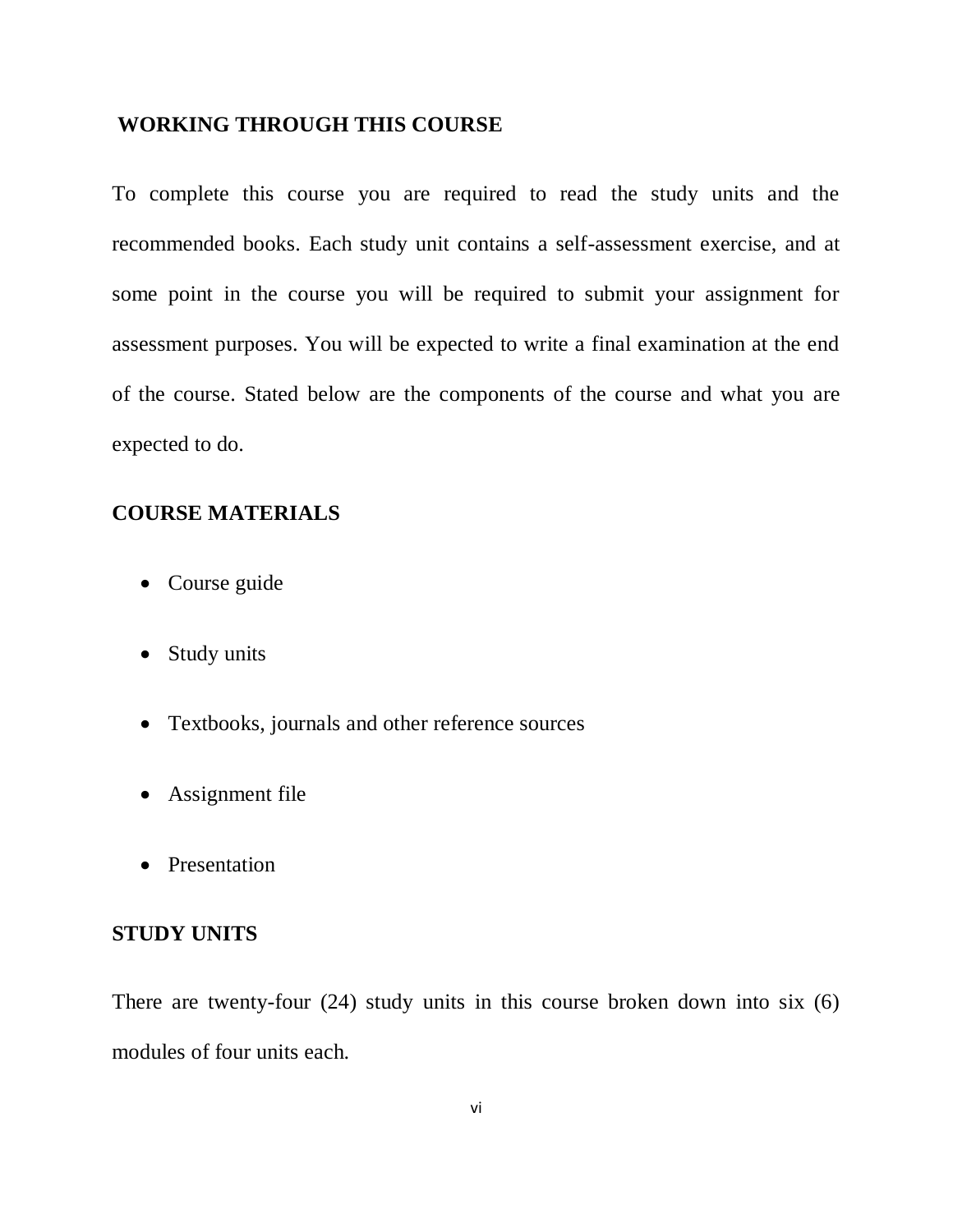**Module 1: Cyber Criminology: Context, History, Concerns, Contribution and Challenges**

Unit 1: The Contexts of the Emergence of Cyber Criminology

Unit 2: The History of Cyber Criminology

Unit 3: Concerns and Contributions of Cyber Criminology

Unit 4: Challenges of the Discipline of Cyber Criminology

## **Module 2: Evolution, Typologies and Dynamics of Cybercrime**

Unit 1: Evolution of Cyber Crime

Unit 2: Typologies of Cybercrime

Unit 3: Measuring Cybercrime

Unit 4: Cyberspace as the 5<sup>th</sup> Domain of Warfare

## **Module 3: Cybercrime Theories and their Applicability**

Unit 1: Social Learning Theory (SLT)

Unit 2: Routine Activity Theory (RAT)

Unit 3: General Strain Theory (GST)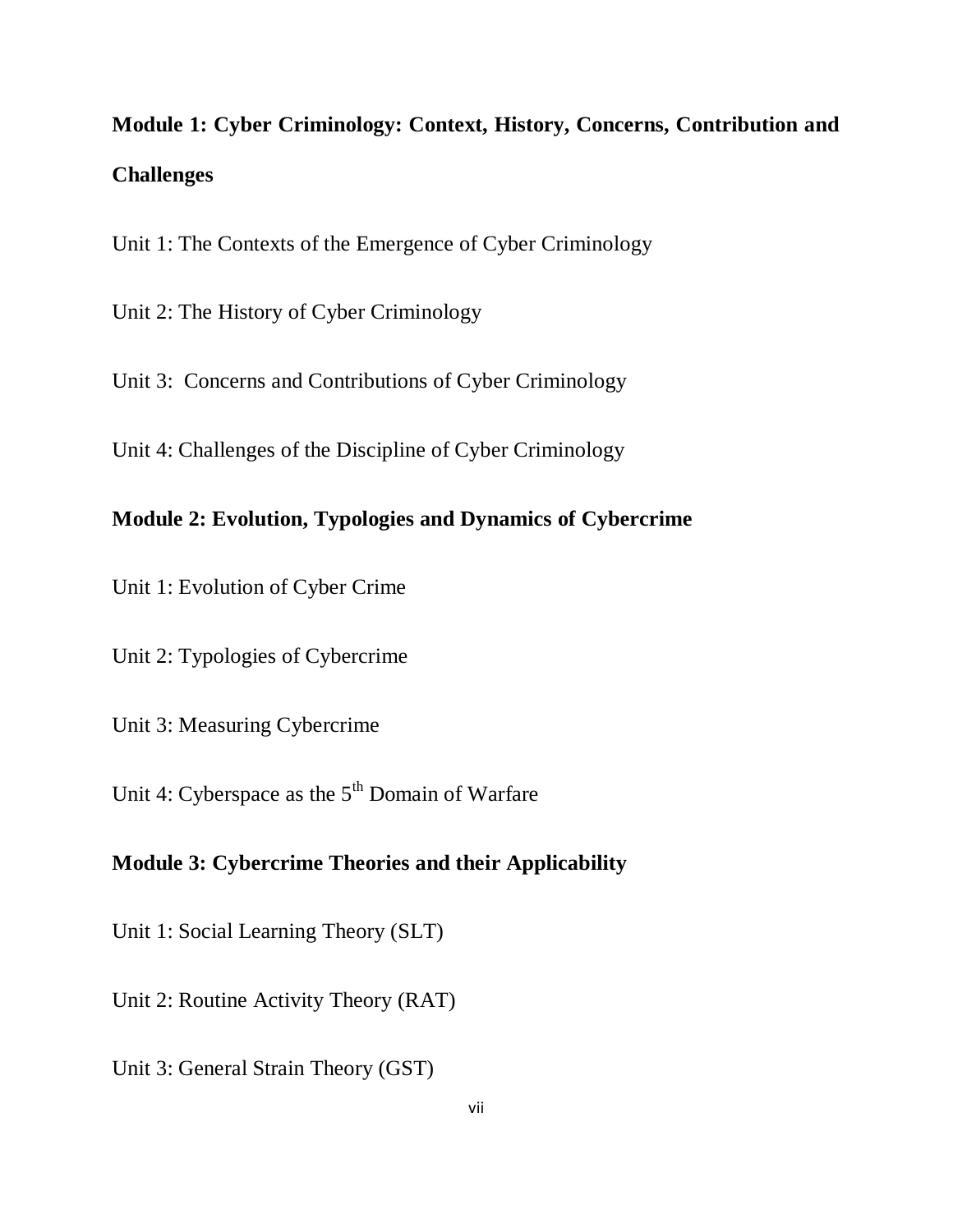Unit 4: Space Transition Theory of Cybercrime (STT)

## **Module 4: Cyberspace Threats and Vulnerabilities**

Unit 1: Definitions and Scope of Cyberspace Threats and Vulnerabilities

Unit 2: Threats to Critical Infrastructures and Industrial Control Systems

Unit 3: Threats of Terrorism and Transnational Organized Crime Networks

Unit 4: Digital Pitfalls in Developing Countries

## **Module 5: Cyber Victimization**

Unit 1: Profiling Cybercrime Offenders

Unit 2: Profiling Cybercrime Victims

Unit 3: Types and Patterns of Cyber Victimization

Unit 4: Cybercrime Victimization and Risk Factors

## **Module 6: Cyber Crime Legislations and Cyber Security Strategies**

Unit 1: Cyber Crime Legislations in Nigeria

Unit 2: Cyber Security Strategies/Initiatives at National, Regional and International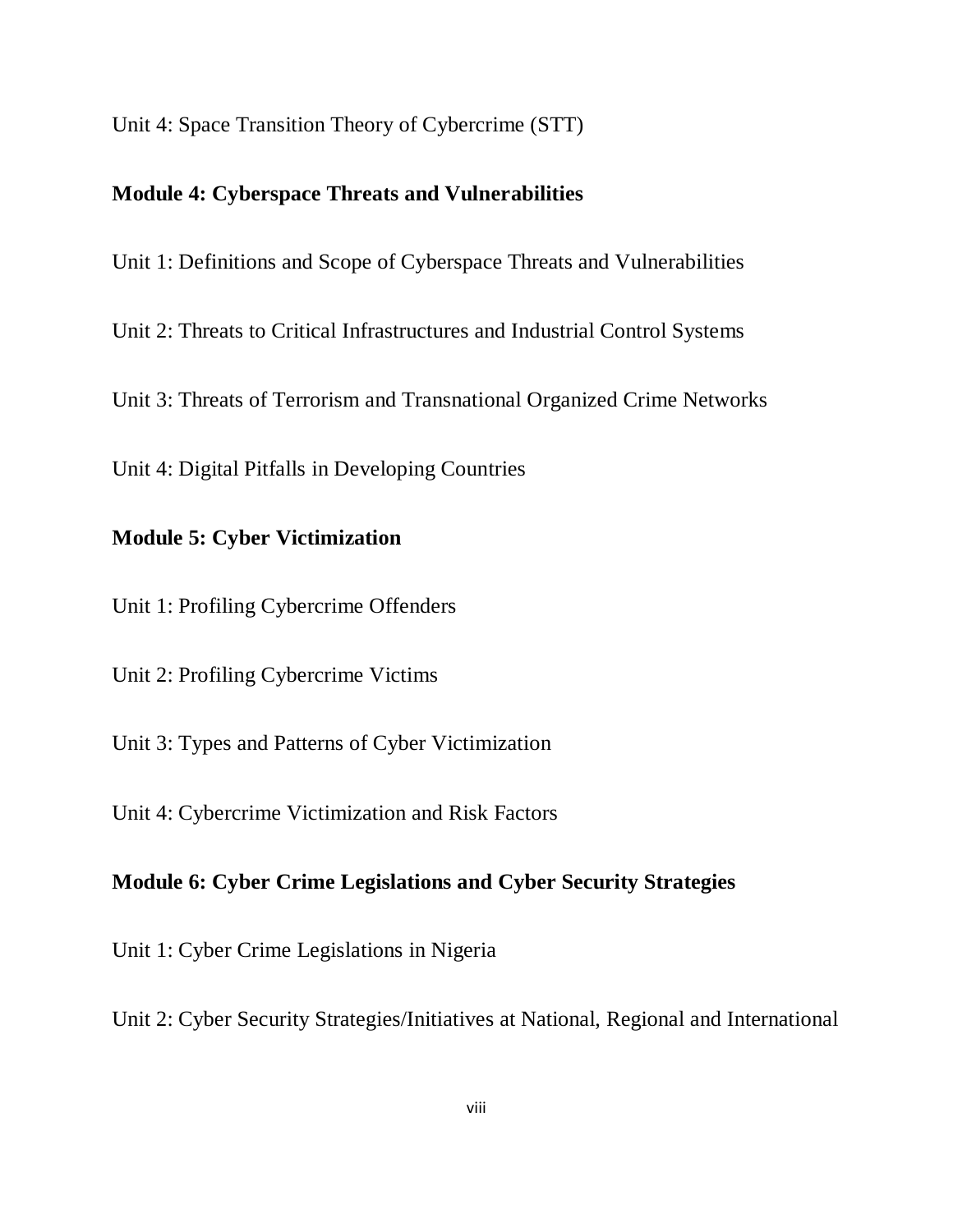Levels

Unit 3: Artificial Intelligence for Cyber Security

Unit 4: Challenges of Policing and Enforcement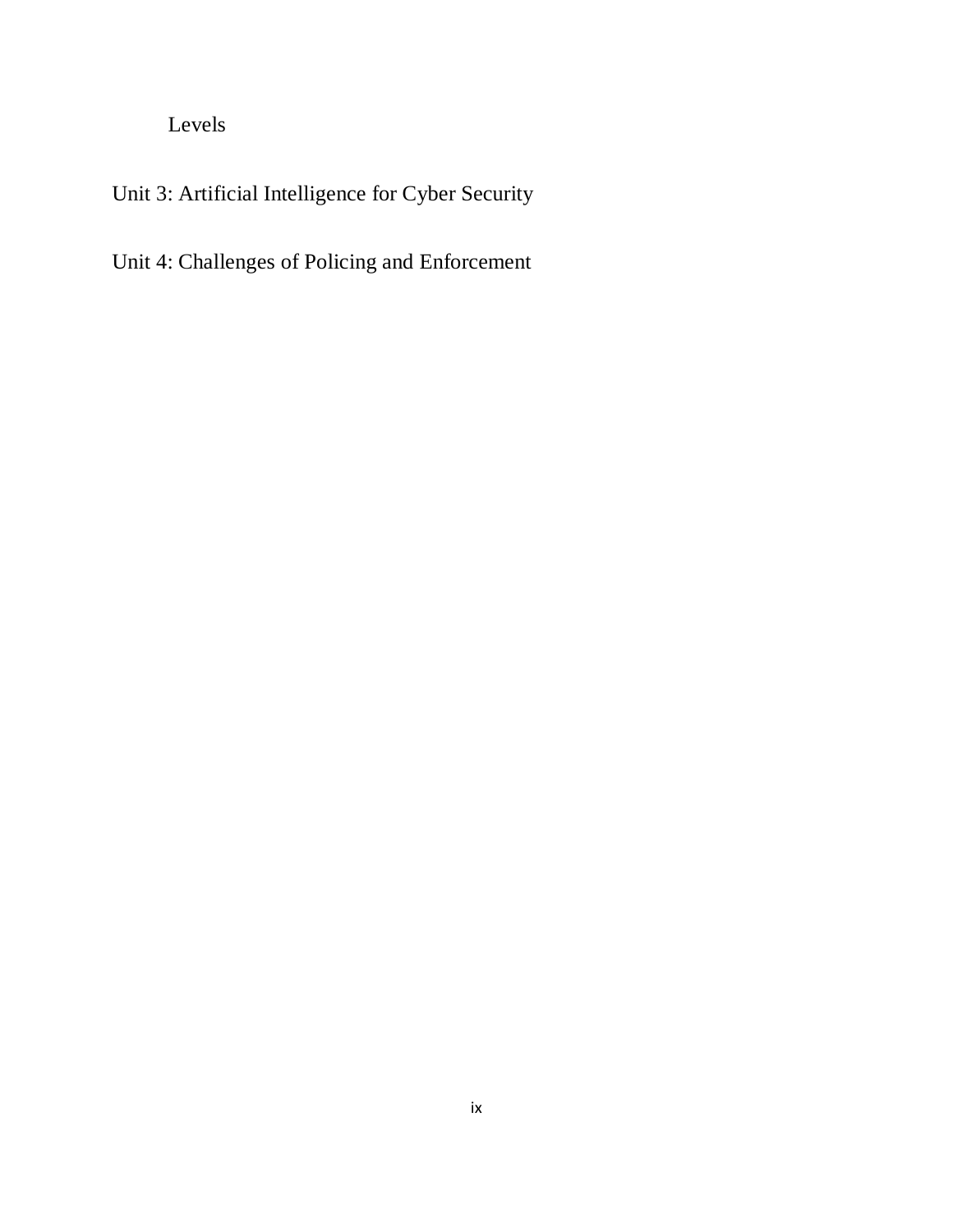# **Module 1: Cyber Criminology: Context, History, Concerns, Contribution and Challenges**

Unit 1: The Contexts of the Emergence of Cyber Criminology

Unit 2: The History of Cyber Criminology

Unit 3: Definition, Concerns and Current State of Cyber Criminology

Unit 4: Challenges of Cyber Criminological Research

# **UNIT 1 THE CONTEXT OF THE EMERGENCE OF THE SUB-DISCIPLINE OF CYBERCRIMINOLOGY**

## **CONTENTS**

- 1.0 Introduction
- 2.0 Objectives
- 3.0 Main Content

3.1Globalization

- 3.2 The Internet Revolution
- 3.3 Mediatization and Digitization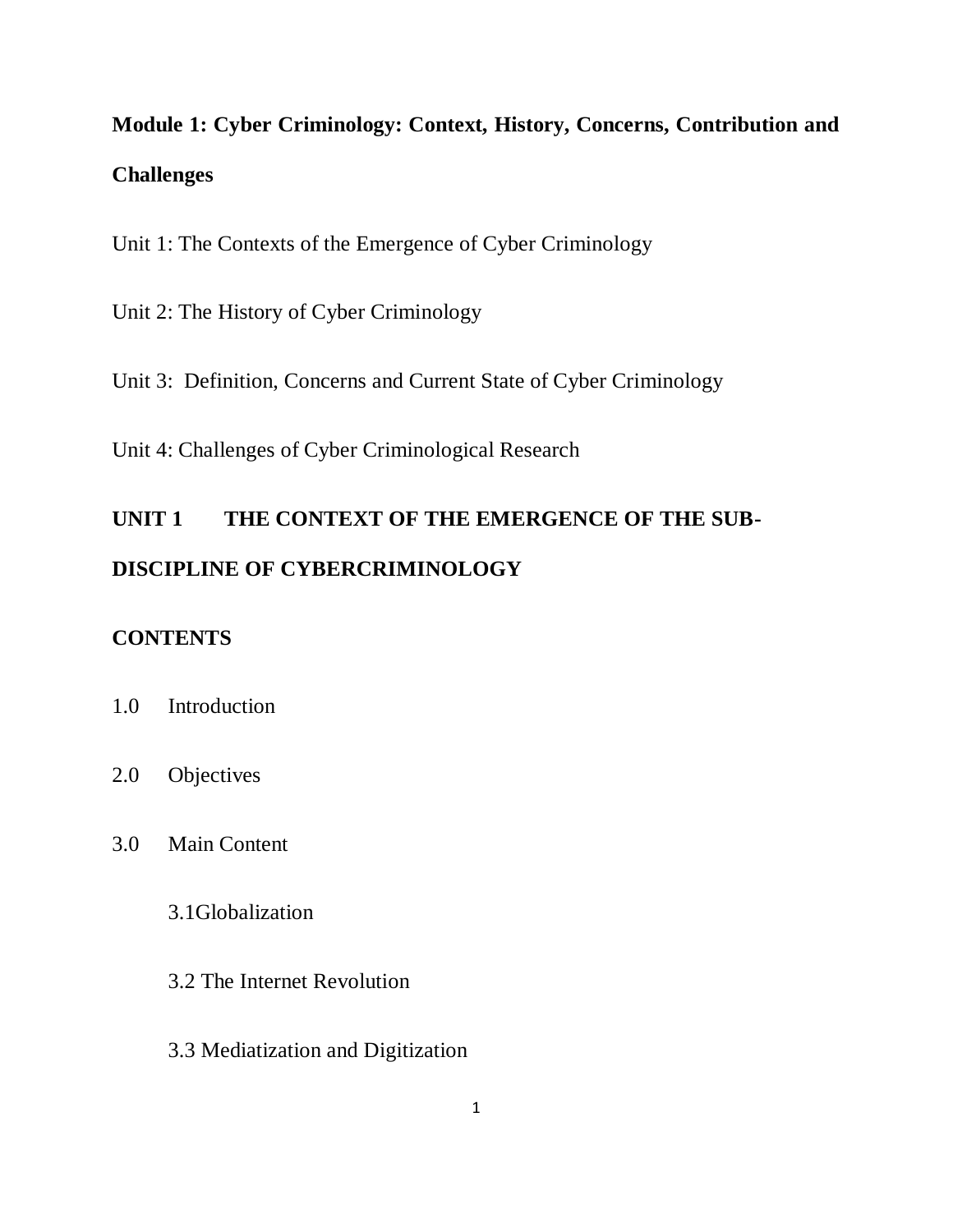3.4 Growth of Virtual communities

- 4.0 Conclusion
- 5.0 Summary
- 6.0 Tutor-Marked Assignment
- 7.0 References/Further Reading

## **1.0 INTRODUCTION**

In order to appreciate the traditional concerns of the sub-discipline of cyber criminology, there is need to first trace its origin. This unit examines the twentyfirst century social forces that prepared the grounds for the emergence of cyber criminology.

#### **2.0 OBJECTIVE**

This unit is intended to provide you with the knowledge about four critical social forces that had profound impact on the sub-discipline of cyber criminology. At the end of the unit you will specifically understand how globalization, the internet revolution, mediatization and digitization as well as growth of virtual communities influence the thinking and theorizing of early cyber criminologists.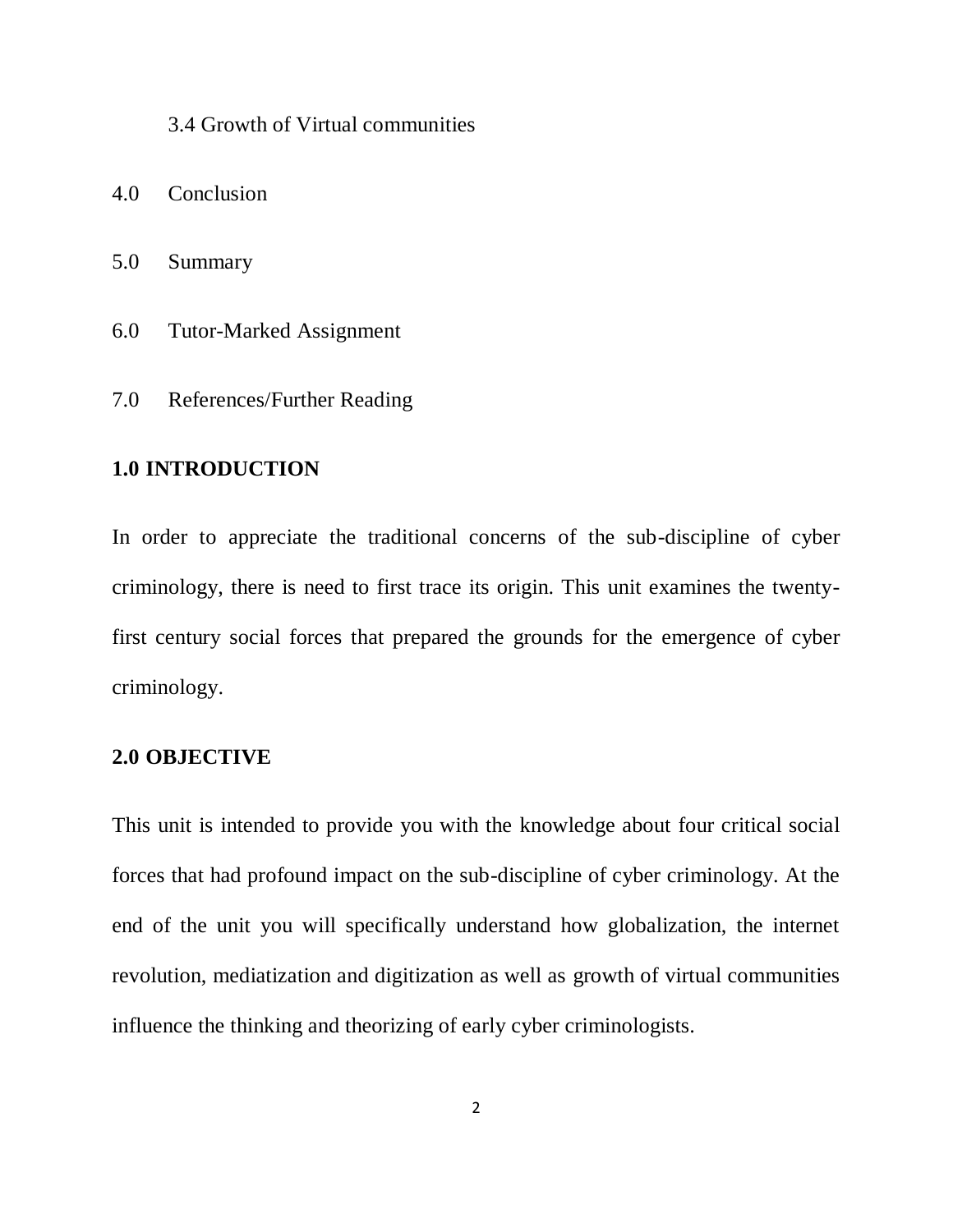#### **3.0 MAIN CONTENT**

# **3.1 The Context of the Emergence of the Sub-discipline of Cyber**

#### **Criminology**

Cyber criminology is one of the newest sub-disciplines of the discipline of criminology. The term "Cyber Criminology" was academically coined by K. Jaishankar, an Indian Professor of Criminology in 2007 (Ndubueze, 2017).

Ndubueze (2017) identified some twenty-first century global social forces that influenced the development of the discipline of cyber criminology which include globalization, the Internet revolution, mediatization/digitization and the growth of virtual communities.

i.) **Globalization:** Scholars have argued that globalization has redefined political and geographical space thereby creating the sense of a global village that is facilitated by new communication media such as live television coverage of international events and crisis, the Internet as well as e-mail. The net effect of this development is crime as globalization opens up new opportunities for criminality. Consequently, early cyber criminologists were intrigued by the dramatic impact of globalization on people and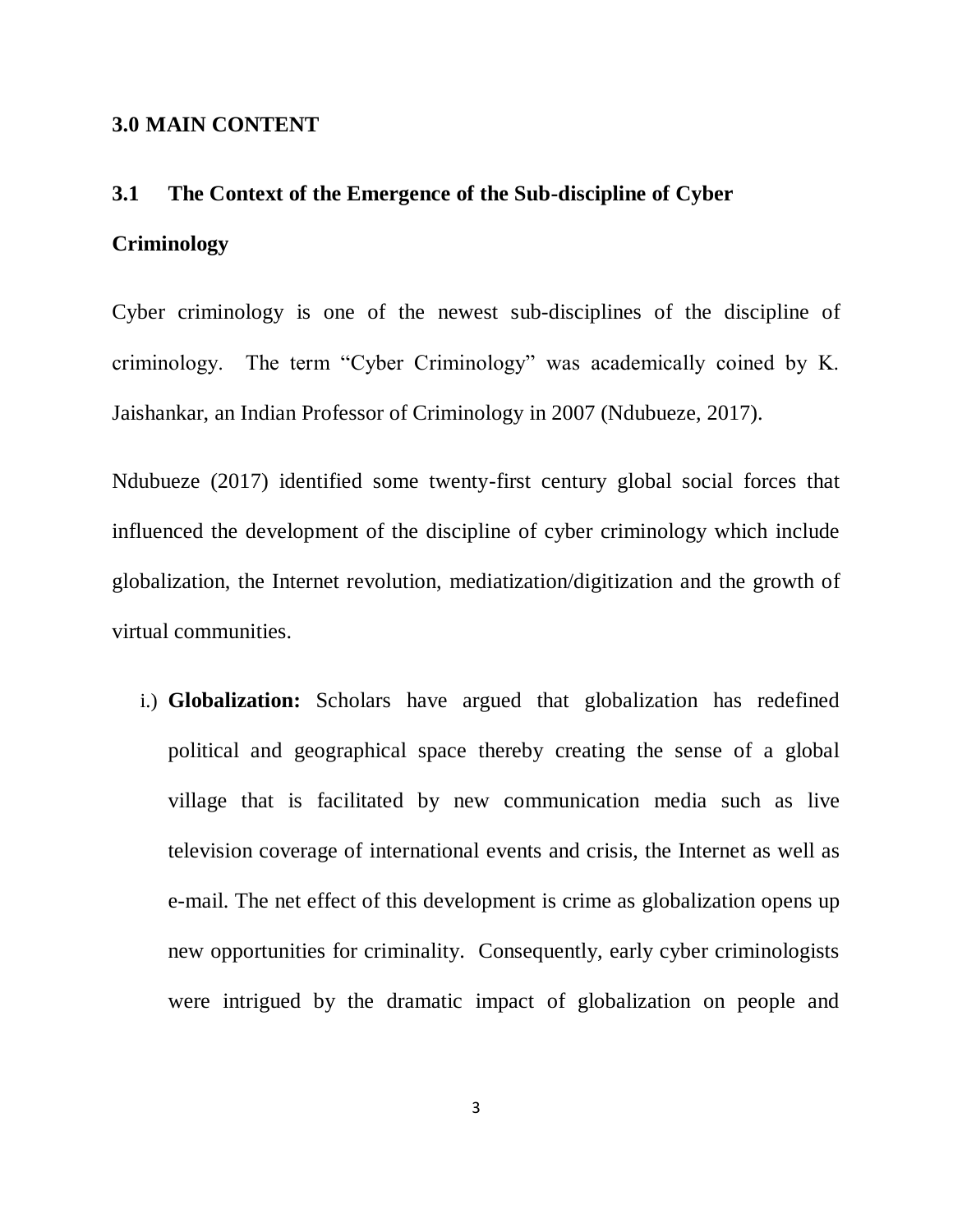governments around the world and specifically how it has facilitated crime and criminality.

- ii.) **The Internet Revolution:** The globalization crusade was facilitated by the Internet revolution that climaxed worldwide in the 2000s when the digital divide began closing-up with relatively easy access to broadband across the world and particularly in developing countries, including Nigeria. The establishment of Internet technology left in its wake new patterns of crime and criminality hitherto unknown to humanity. Therefore, early cyber criminologists were interested in interrogating the dynamics as well as dilemmas of crime in the Internet age. Moreover, they were interested in understanding how the social order is disrupted by these developments and more importantly how order can be restore in a seeming chaotic cyberspace.
- iii.) **Mediatisation and Digitization:** Mediatisation refers to a situation whereby social communications which occurred on a face-to-face basis are increasingly facilitated by technical intermediation. Digitization refers to the process through which information is converted into a digital format. Social media sites are emerging as platform not only for mediating business and leisure related communications but also as platforms for mediating deviant and criminal terror related communications. Social media use and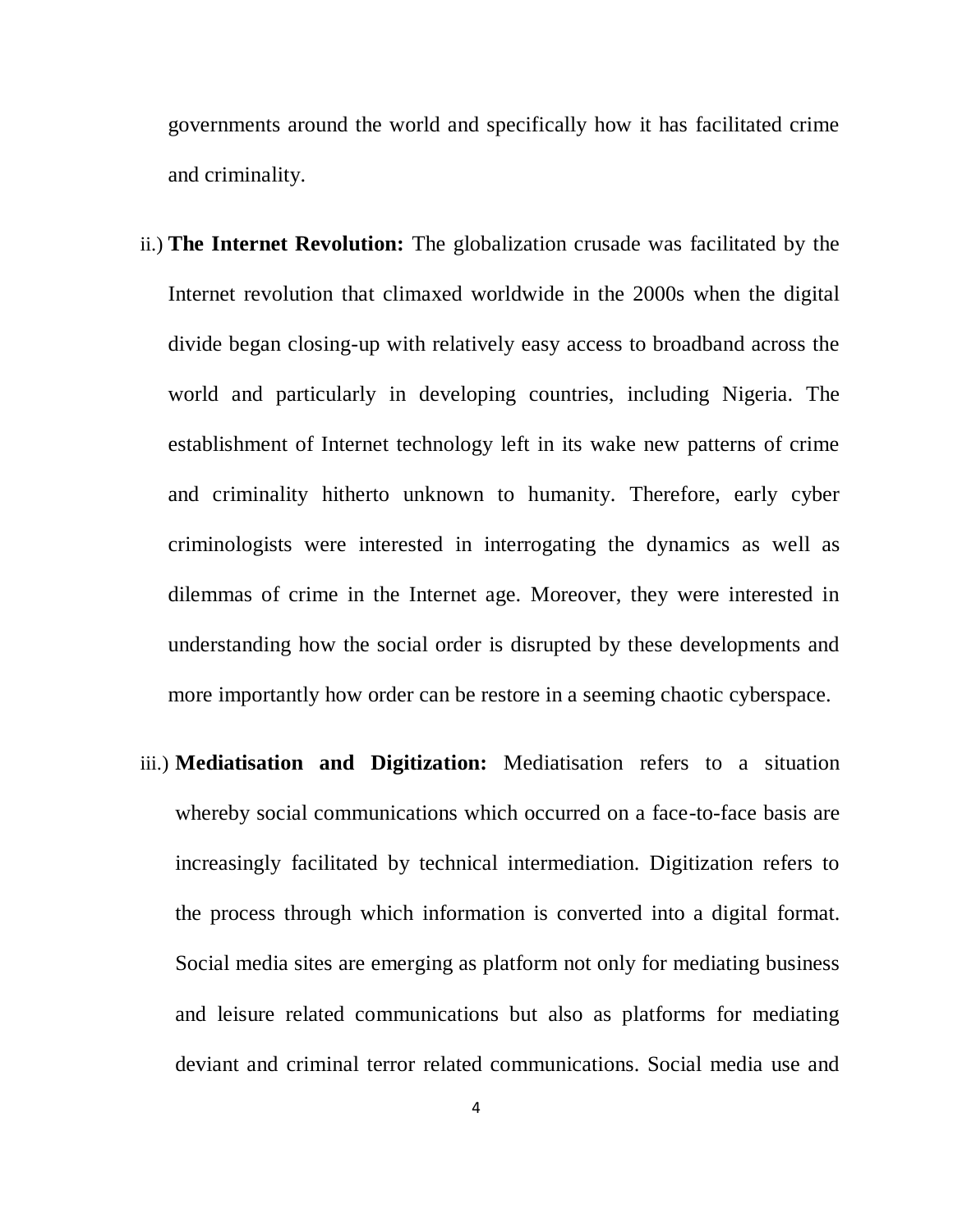abuse has raised profound concern among citizens, corporate entities and governments across the world. Early cyber criminologists wanted to know how traditional modes of communication are largely replaced and sometimes eroded by the new media. They were also interested in investigating how the social media is increasingly being used by deviant, criminal and terrorist elements to facilitate their activities.

iv.) **Growth of Virtual Communities:** Virtual communities have been described as social aggregations with general values and interest on the Internet, and consist of four elements: people, a shared purpose, policies, and computer system. They are created through technologies such as: websites, chartrooms, Internet forums, instant messaging, online game worlds, mobile phones and text/audio/video-massaging. Interestingly, virtual communities have assumed a life of their own as it were, culminating in the massive migration of people from offline, in-person communication patterns to online, virtual communications. Therefore, early cyber criminologists were interested in understanding the various issues surrounding digital communities.

## **4.0 CONCLUSION**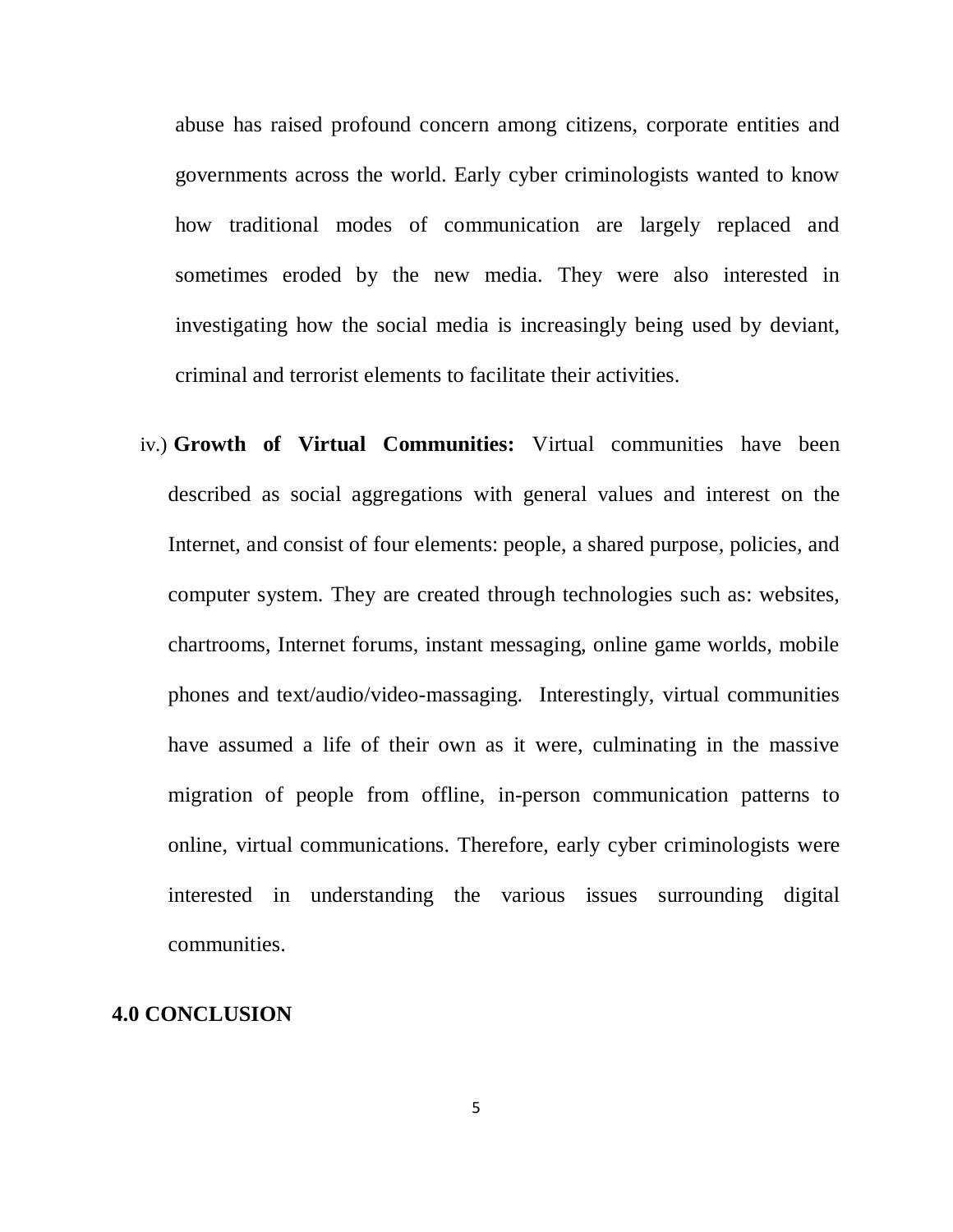Early cyber criminologists were interested in understanding how the above four social forces affected traditional patterns of social relationships and how they facilitated crime and disorder in the contemporary times. This quest invariably gave rise to cyber criminological thinking and theorizing.

## **5.0 SUMMARY**

The unit exposed us to some twenty-first century social forces that influenced cyber criminological thinking and theorizing namely: globalization, the internet revolution, mediatization and digitization as well as growth of virtual communities.

#### **6.0 TUTOR-MARKED ASSIGNMENT**

1. Discuss the  $21<sup>st</sup>$  century social forces that influenced the emergence of the discipline of cyber criminology as identified by Ndubueze (2017).

#### **7.0 REFERENCES/FURTHER READING**

Ndubueze, P.N. (2017). Cyber Criminology: Contexts, concerns and directions". In P.N. Ndubueze (ed.). *Cyber Criminology and Technology-Assisted Crime Control: A Reader* (1-28). Zaria: Ahmadu Bello University Press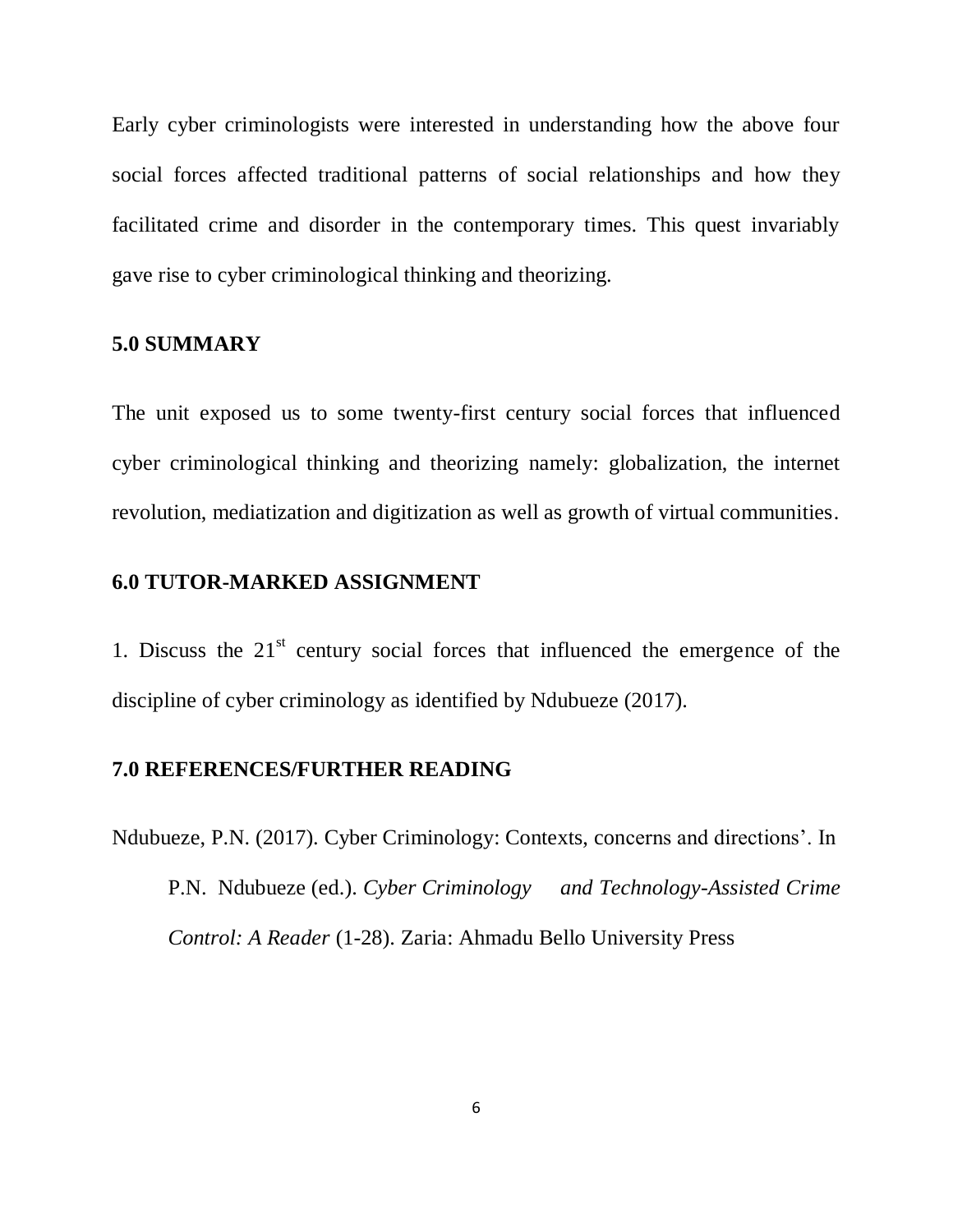# **UNIT 2 THE HISTORY OF CYBERCRIMINOLOGY**

# **CONTENTS**

- 4.0 Introduction
- 5.0 Objectives
- 6.0 Main Content
	- 3.1 Intellectual Roots
	- 3.2 Historical Development
	- 3.3 Karuppannan Jaishankar
	- 3.4 Allied Disciplines
- 4.0 Conclusion
- 5.0 Summary
- 6.0 Tutor-Marked Assignment
- 7.0 References/Further Reading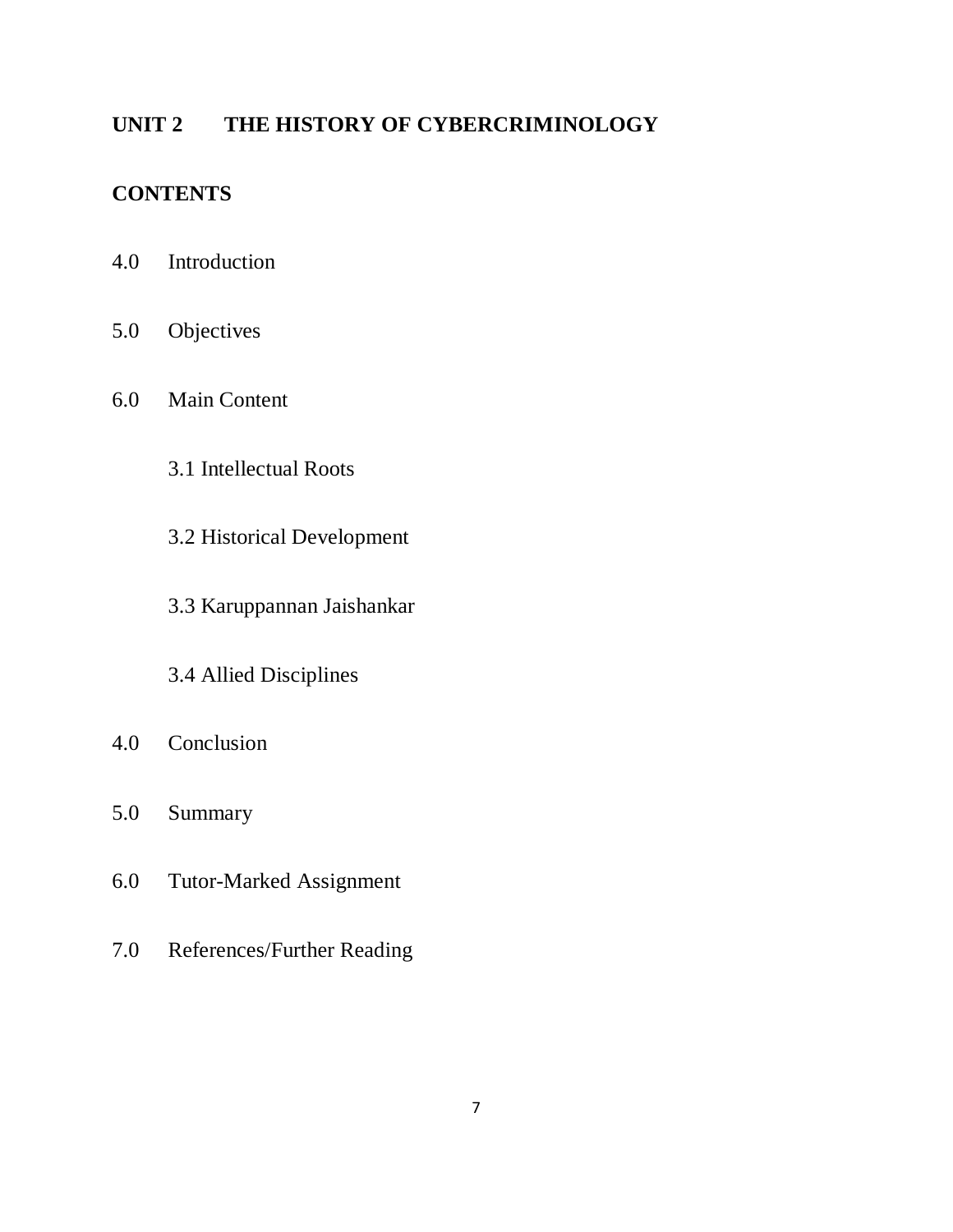## 1.0 **INTRODUCTION**

Having identified some  $21<sup>st</sup>$  century social forces that prepared the ground for the emergence of the sub-discipline of cyber criminology in the previous unit, this unit traces the historical development of cyber criminology. It presents the profile of the founding father of the discipline, Karuppannan Jaiskankar.

## **2.0 OBJECTIVE**

This unit will provide you with the knowledge about the historical development the sub-discipline of cyber criminology. At the end of the unit you will be able to trace the history of cyber criminology, identify some early cyber criminologists and know other disciplines that share similar concerns with cyber criminology.

#### **3.0 MAIN CONTENT**

#### **3.1 Intellectual Roots**

Arguably, the combined forces of globalization, internet revolution, mediatization and digitization as well as growth of virtual communities had profound and far reaching impact on the social structure and triggered a demand for social order. Way before the formal establishment of cyber criminology as a sub-discipline of criminology in 2007, some scholars referred to as early cyber criminologists had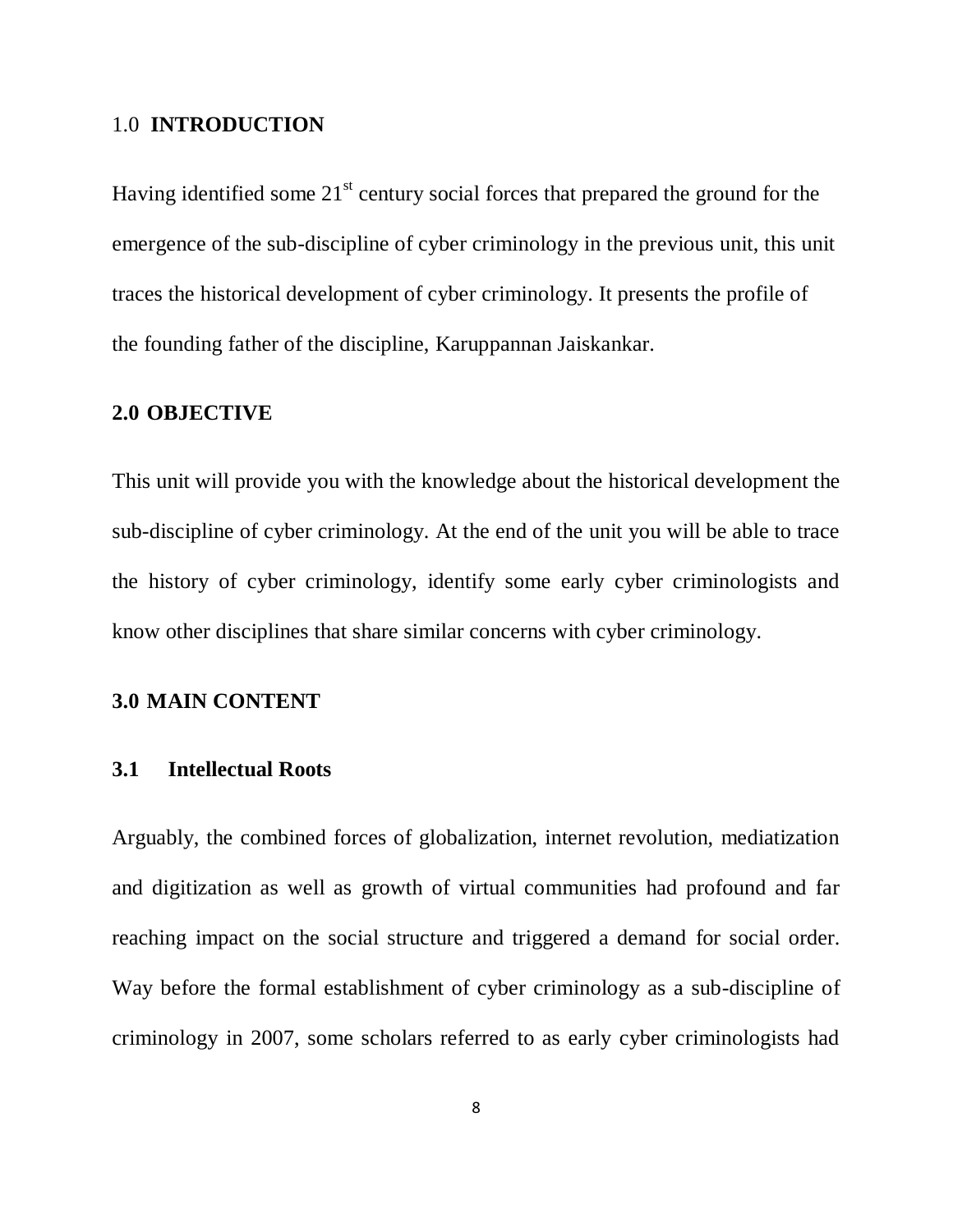shown concern about the growing spate of crime and disorder in the cyber space. Such scholars include: Bachmann (2007), Brenner (2001), Holt (2003), Jaishankar (2007) Wall (2001), Yar (2005), among others (see Ndubueze, 2016). However, their research efforts found expression within mainstream criminology. But as the cyberspace became more criminogenic and the concerns grew there became a need for a distinct discipline within the social sciences that would focus on the emerging issues. This led to the coining word "Cyber Criminology" by Jaishankar in 2007 (Jaishankar, 2010, Ndubueze, 2017).

## **3.2 Historical Development**

Cyber criminology is one of the newest sub-disciplines in the discipline of criminology. The term "Cyber Criminology" was academically coined by K. Jaishankar, an Indian Professor of Criminology in 2007 (Jaishankar, 2017, Ndubueze, 2017). Jaishankar was concerned about the spate of crime and criminality on the cyberspace. Beyond that he was concerned that in spite of the fact that scholarly inquiry into the emergence of the cyberspace as a hotbed for a novel criminal activity dates back to the 1990s, the discipline of criminology was lagging behind in interrogating the dynamics of the new form of crime - cyber crime. Hence, he established the discipline of cyber criminology to address this research gap. He defined cyber criminology as "the study of the causation of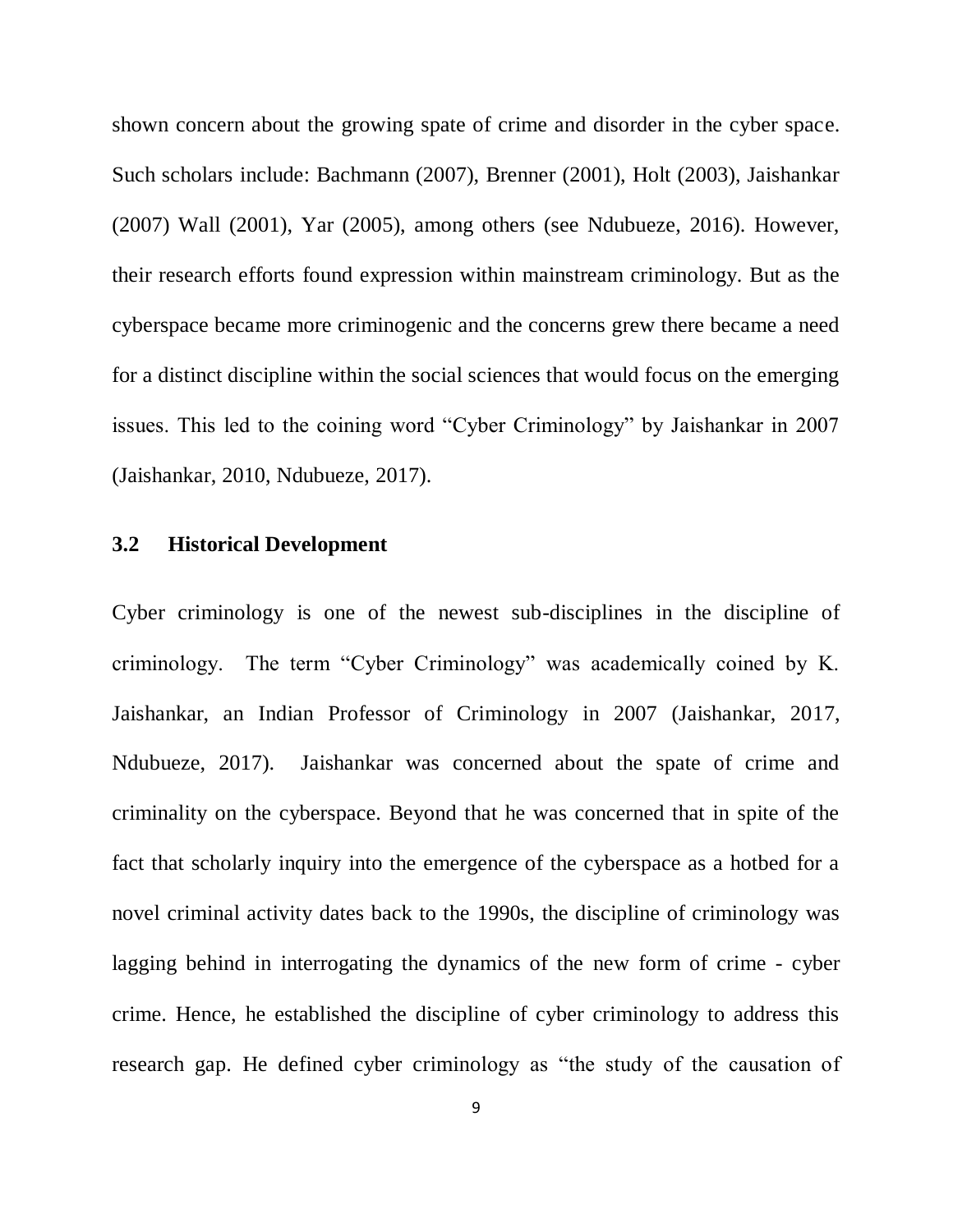crimes that occur in the cyberspace and its impact in the physical space" (Jaishankar, 2007a, para. 1). Jaishankar (2018) explained that cyber criminology is multi-disciplinary in nature as it interfaces with criminology, sociology, psychology, victimology, information technology and computer/internet sciences.

Furthermore, the new discipline was given impetus with the introduction of a dedicated open access journal known as *International Journal of Cyber Criminology* (IJCC) in 2007 by Jaishankar. In the maiden edition of the journal, Jaishankar underscored the need for the literature in the area to be documented. He observed that difficulty in collaboration among the disciplines of Internet Science, Computer Science and Criminology pointing out that this is because of the difference in their languages. Jaishankar envisaged that the new journal would provide a veritable platform for the publication of robust interdisciplinary researches among Internet scientists; Computer scientists; Communication specialists and Criminologists (see Jaishankar, 2007). The International Journal of Cyber Criminology has grown over the years to become a Scopus indexed journal and has till date published thirteen issues spanning different aspects of cyber criminology and reflecting by all intent and purposes its interdisciplinary scope. The journal is international in outlook with the editorial board and advisers as well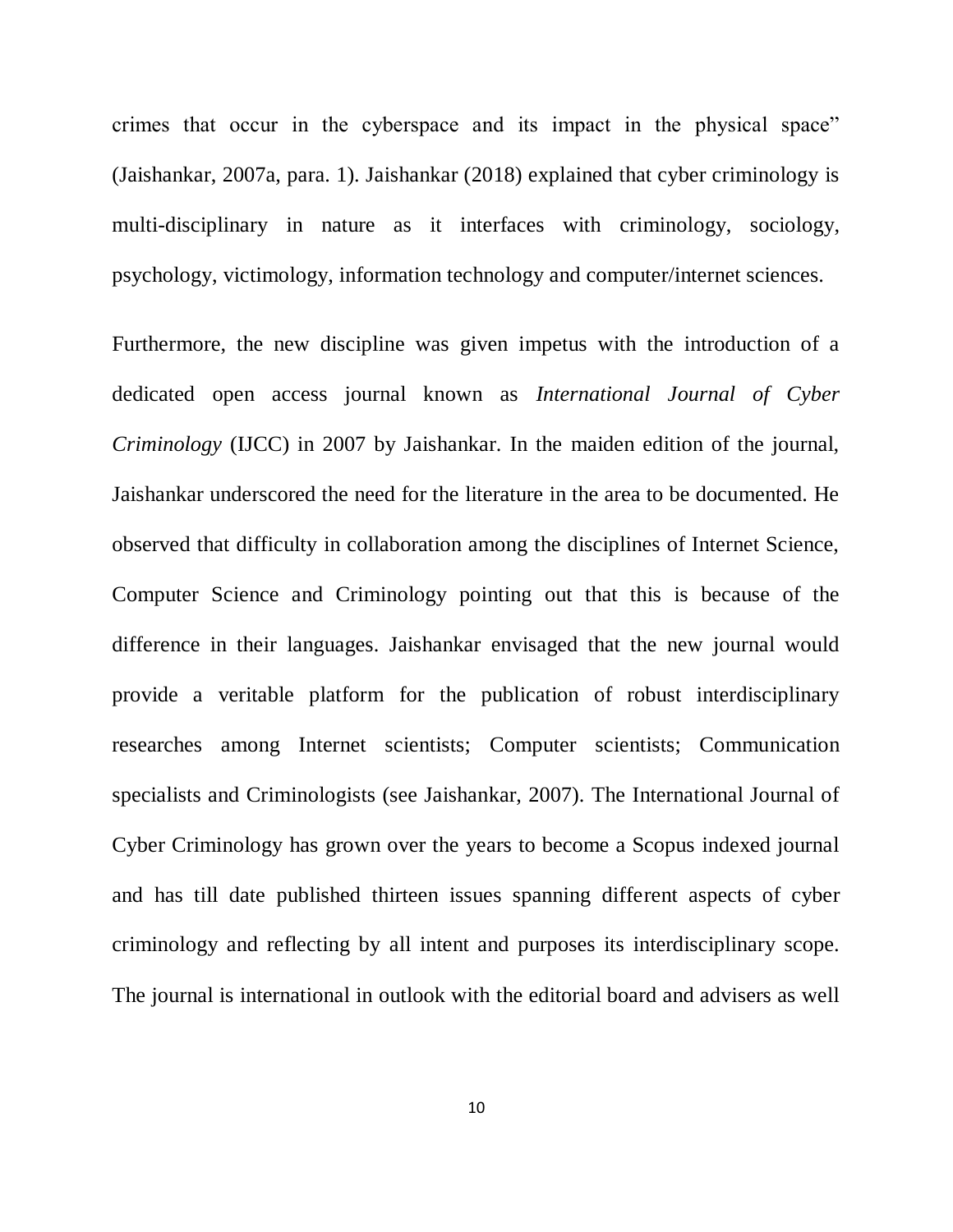as contributors coming from across the countries of the global north and the global south.

Moreover, the discipline of Cyber Criminology has become more mainstreamed into the curriculum of many Universities. For example, Jaishankar (2018) noted that University of Alabama, Regis University, Saint Anslem College and Purdue University, USA offer a minor in Cyber Criminology, while Florida State University, USA offers a major in Cyber Criminology. In Nigeria's Federal University of Dutse, students undertaking Masters in Criminology and Security Studies are required to offer a 3 credit course in Cyber Criminology in their second semester.

#### **3.3 Karuppannan Jaishankar**

The Founding Father of Cyber Criminology, Professor Karuppannan Jaishankar is the Head, Department of Criminology, Raksha Shakti University, Lavad, Gandhinagar, Gujarat, India. He has been involved in researching and publishing on cybercrime and related subjects. He is also the Founding President of South Asian Society of Criminology and Victimology, the Founding Editor-in-Chief of International Journal of Cyber Criminology as well as the Founding Editor of the International Journal of Criminal Justice Sciences. He established the first cybercrime-specific theory known as Space Transition Theory in 2008.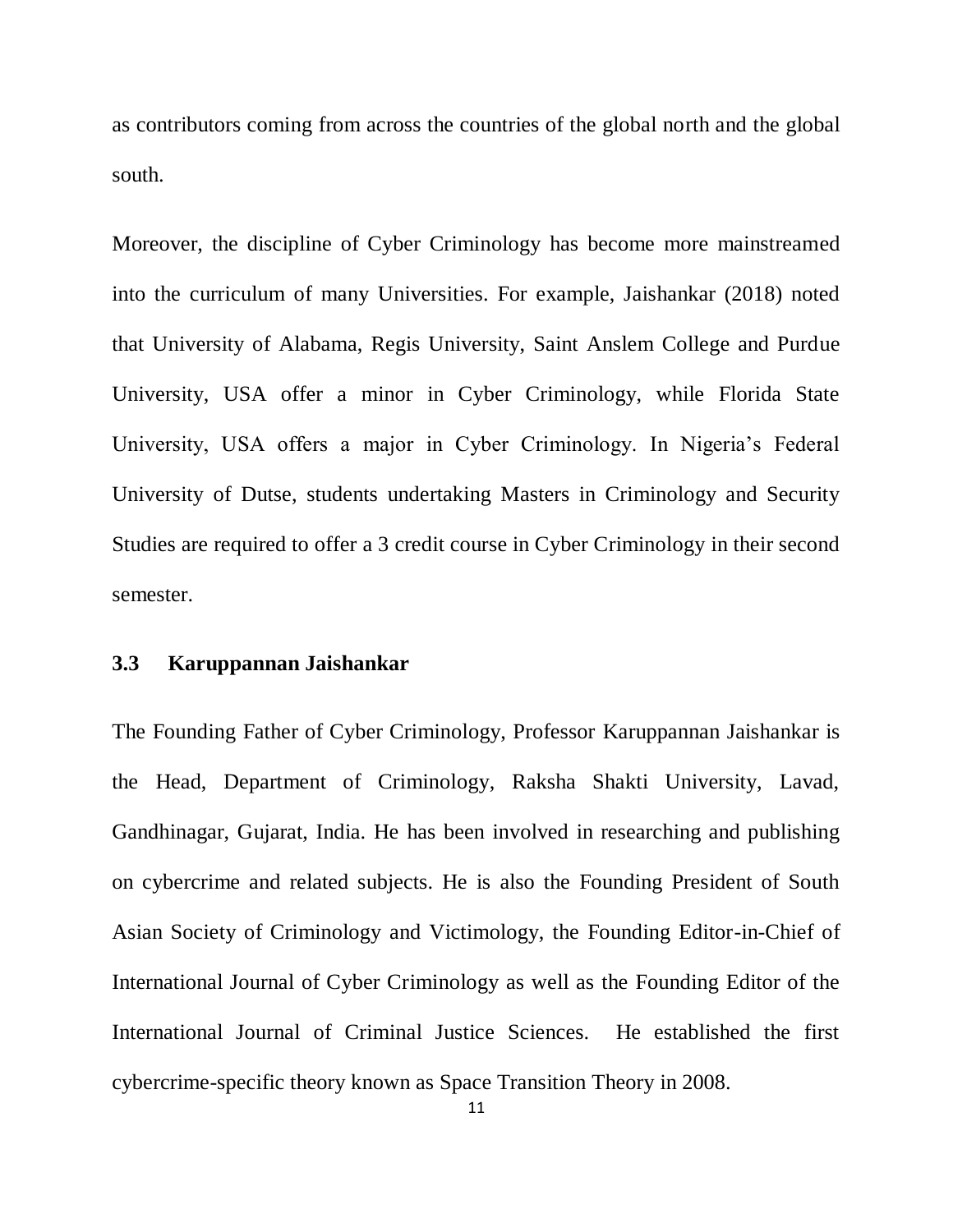## **3.3 Allied Disciplines**

The emergence of the cyber space in the  $20<sup>th</sup>$  century has elicited concerns from various academic disciplines. These disciplines include: Computer science, Criminology, Cyber security Information Technology, Engineering, Law, among others. But, Jaishankar (2018), observed that criminology unlike some allied disciplines did not respond fast enough to emerging new space and the new form of criminality it created.

#### **4.0 CONCLUSION**

Cyber criminological thinking and theorizing started in the early days of globalization, internet revolution, mediatization and digitization as well as virtual communities. These forces altered the social dynamics of communication and created some degree of disorder in the society. Therefore, some criminologist were enormously concerned about the disorder, asked pertinent questions and sought for answers. These formed the nucleus for the establishment of the discipline by Jaishankar in 2007.

#### **5.0 SUMMARY**

The unit traced the historical development of the discipline of cyber criminology and discuses the contributions of its founding father, Professor Karuppannan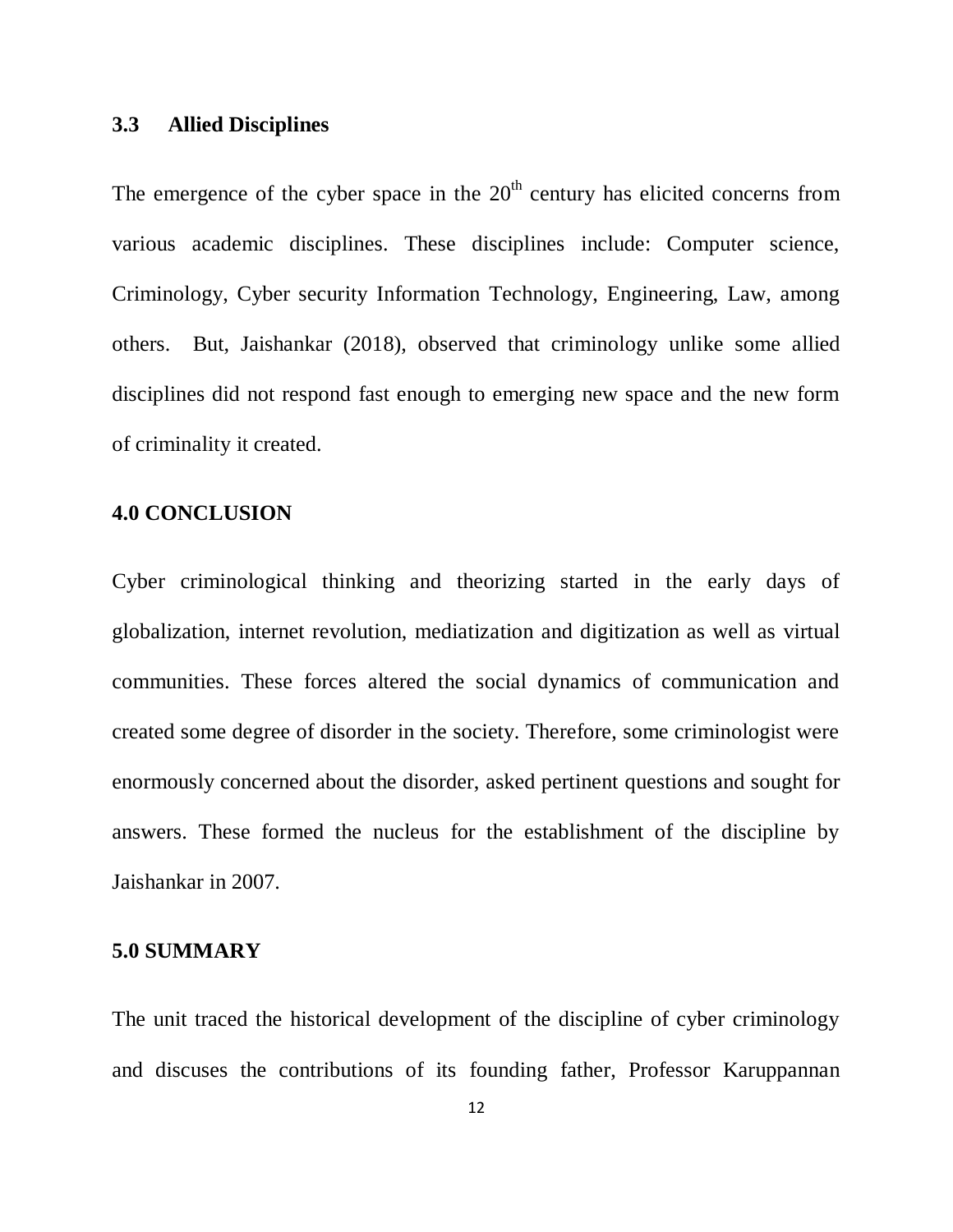Jaishankar. It underscored the role of some early cyber criminologists in the emergence of the discipline and identified some allied disciplines.

#### **6.0 TUTOR-MARKED ASSIGNMENT**

1. Account for the history of Cyber Criminology.

2. Discuss the contributions of Professor K. Jaishankar to the discipline of Cyber Criminology.

## **7.0 REFERENCES/FURTHER READING**

Jaiskankar, K. (2007). Cyber criminology: Evolving a novel discipline with a new

journal. *International Journal of Cyber Criminology*, 1 (1), 1-6.

Jaiskankar, K. (2010). Editorial – The future of cyber criminology: Challenges and

opportunities. *International Journal of Cyber Criminology*, 4 (1 & 2), 26-31.

Jaiskankar, K. (2017). Cyber criminology as an academic discipline: History.

contribution, and impact. *International Journal of Cyber Criminology*, 12 (1), 1-8.

Jaiskankar, K. (2018). Commemorating a decade in existence of the International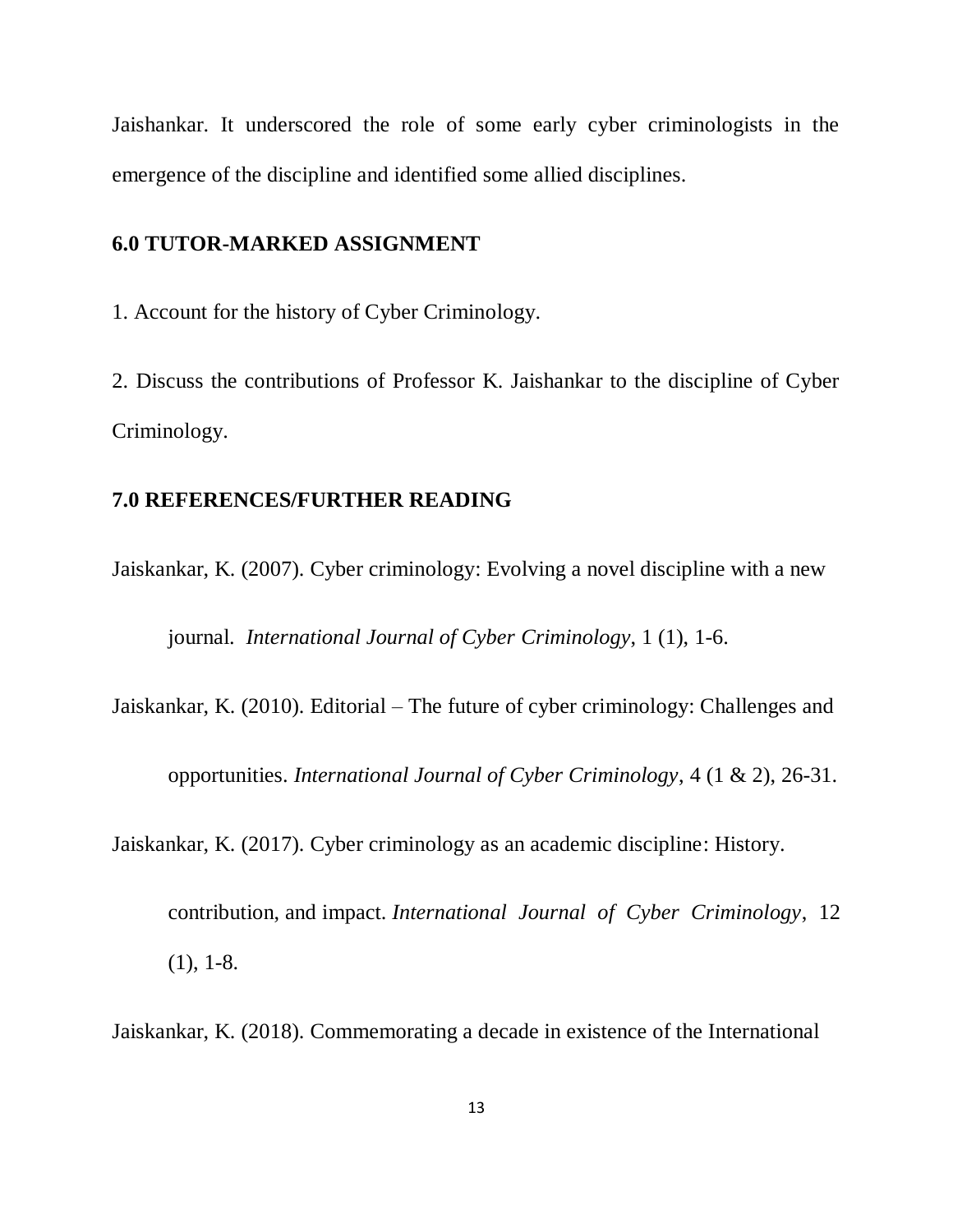Journal of Cyber Criminology: a research agenda to advance the scholarship on cyber crime. *International Journal of Cyber Criminology*, 11 (1 ), 1-9.

Ndubueze, P.N. (2017). Cyber Criminology: Contexts, concerns and directions". In

P.N. Ndubueze (ed.). *Cyber Criminology and Technology-Assisted Crime Control: A Reader* (1-28). Zaria: Ahmadu Bello University Press.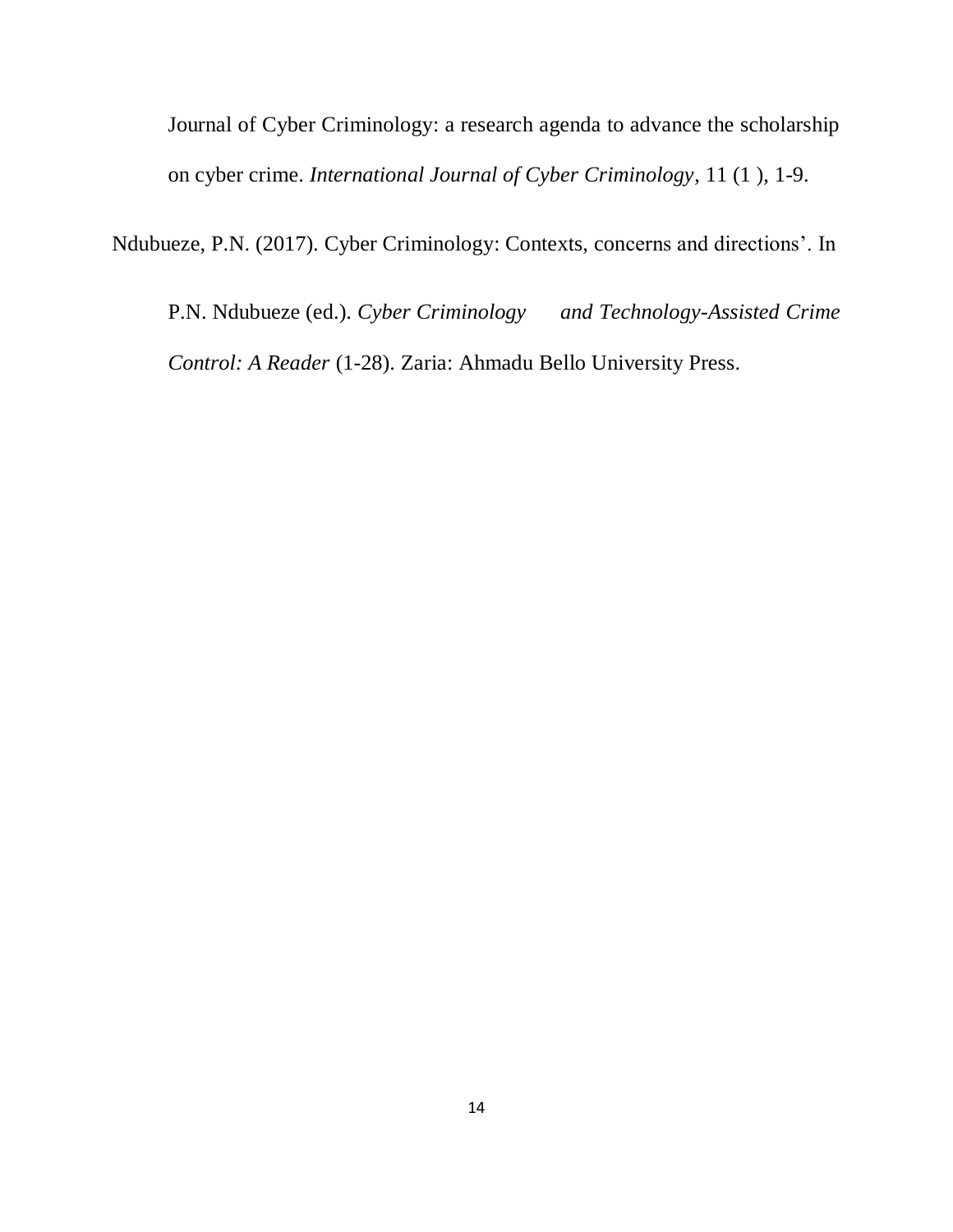# **UNIT 3: CONCERNS AND CONTRIBUTIONS OF THE DISCIPLINE OF CYBER CRIMINOLOGY**

# **CONTENTS**

- 1.0 Introduction
- 2.0 Objectives
- 3.0 Main Content
	- 3.1 Cyber Deviance
	- 3.2 Cyber Crime
	- 3.3 Cyber Terrorism
	- 3.4 Contributions of the Discipline of Cyber Criminology
- 4.0 Conclusion
- 4.0 Summary
- 6.0 Tutor-Marked Assignment
- 7.0 References/Further Reading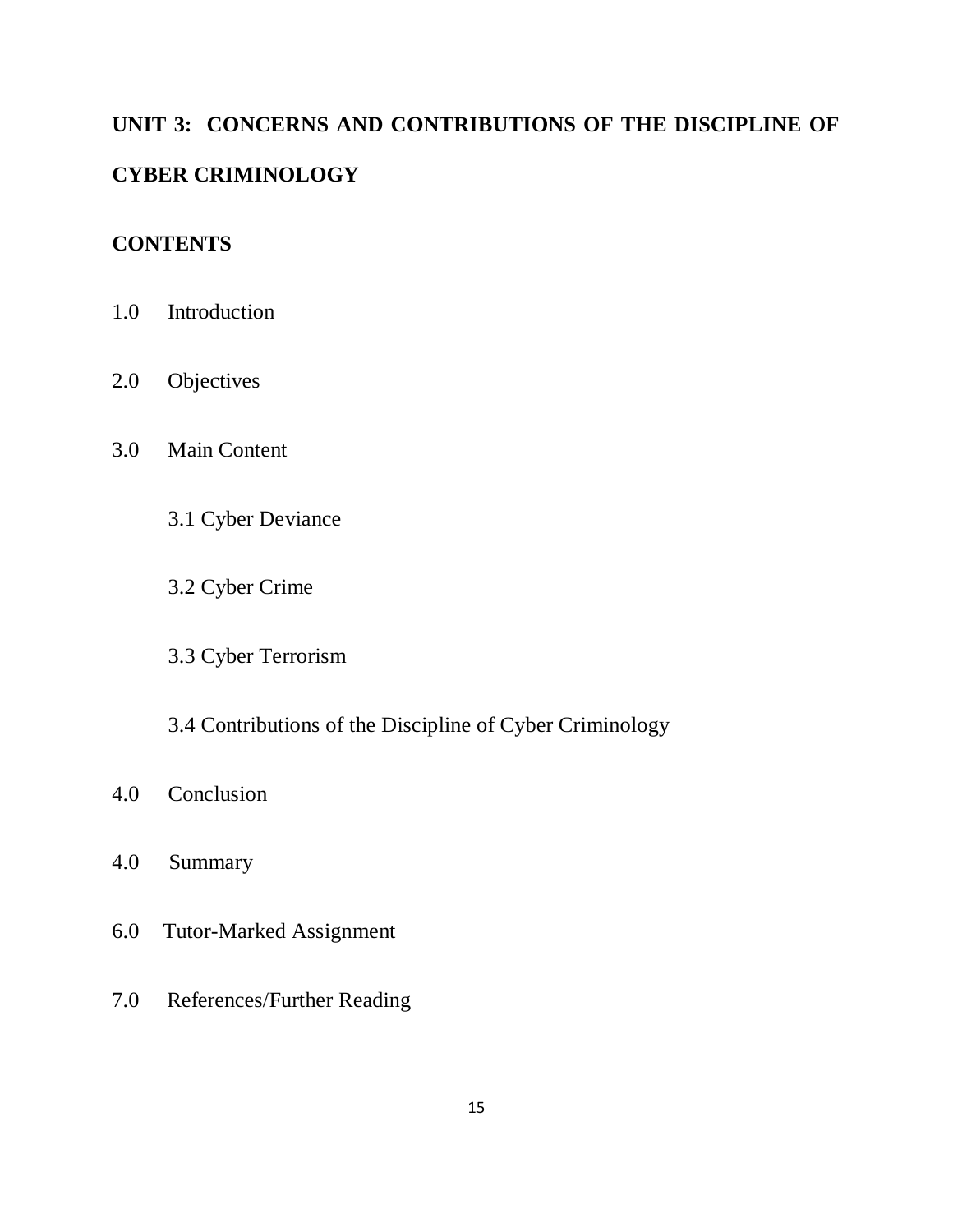#### **1.0 INTRODUCTION**

There are three traditional concerns of the discipline of cyber criminology. They include: cyber deviance, cyber crime and cyber terrorism. These three distinct but overlapping areas are explained in this unit. The various contributions of the discipline of cyber criminology to the search for social order in the cyberspace are also discussed.

#### **2.0 OBJECTIVE**

This unit will equip you with a good appreciation of the fundamental focus of cyber criminological inquiry as well as its contributions. At the end of the unit you will be able to explain the three fundamental concerns of cyber criminology and the various contribution of the discipline to the quest for a senile cyberspace.

## **3.0 MAIN CONTENT**

#### **3.1 Cyber Deviance**

Conventionally, behaviours that are contrary to the code of conduct of a society or social group are generally regarded as deviant. In the cyberspace, behaviours that are socially reprehensible or immoral but not criminalized are known as cyber deviance. There are a wide range of behaviours that are exhibited online by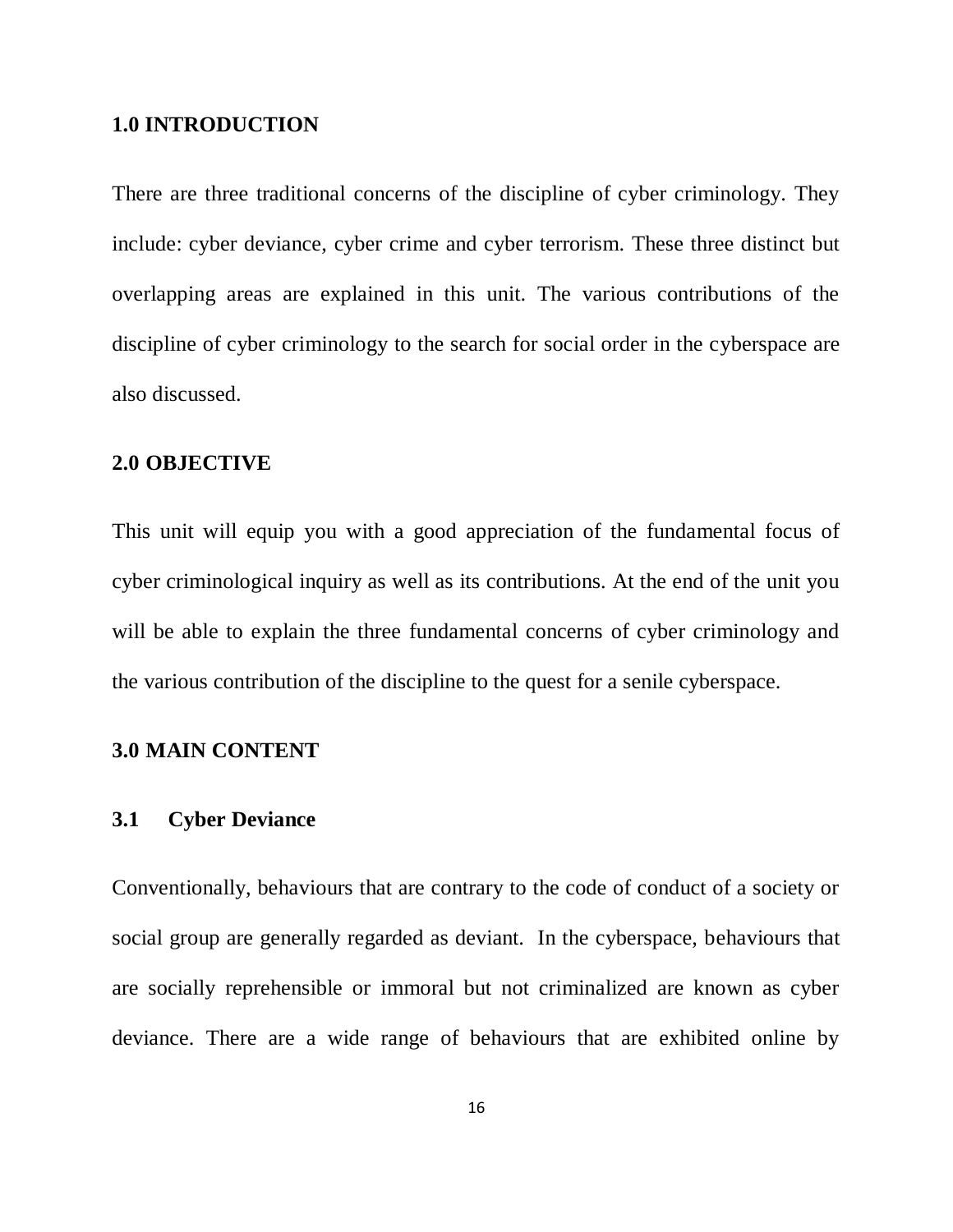internet users that obviously cross the lines of courtesy and sometimes decency. It is expected that no rational thinking member of society will contemplate or indulge in such behaviour, but such behaviour as abnormal as they may seem are not prohibited by the state and as such those who indulge in them do not face formal criminal sanction. Examples of such behaviour may include: use of vulgar language in social media communications, posting of very personal information on the social media, forwarding of irrelevant posts in social networking groups, use of pseudo names in social media accounts, loitering in the cyberspace etc. Therefore, cyber criminologists are concerned about interrogating the dynamics of the emergence and operations of deviant sub-culture in the digital age (Ndubueze, 2017).

## **3.1 Cybercrime**

Cybercrime fundamentally entails the use of computer systems/allied digital devices and networks for the commission of outlawed conducts. It includes all online behaviours and activities that are prohibited by the criminal law and for which appropriate criminal sanctions are prescribed for defaulters. Nhan and Bachmann (2015) argued that a broad definition of cybercrime will encompass three important components:

(i) Its perpetration through electronic networks;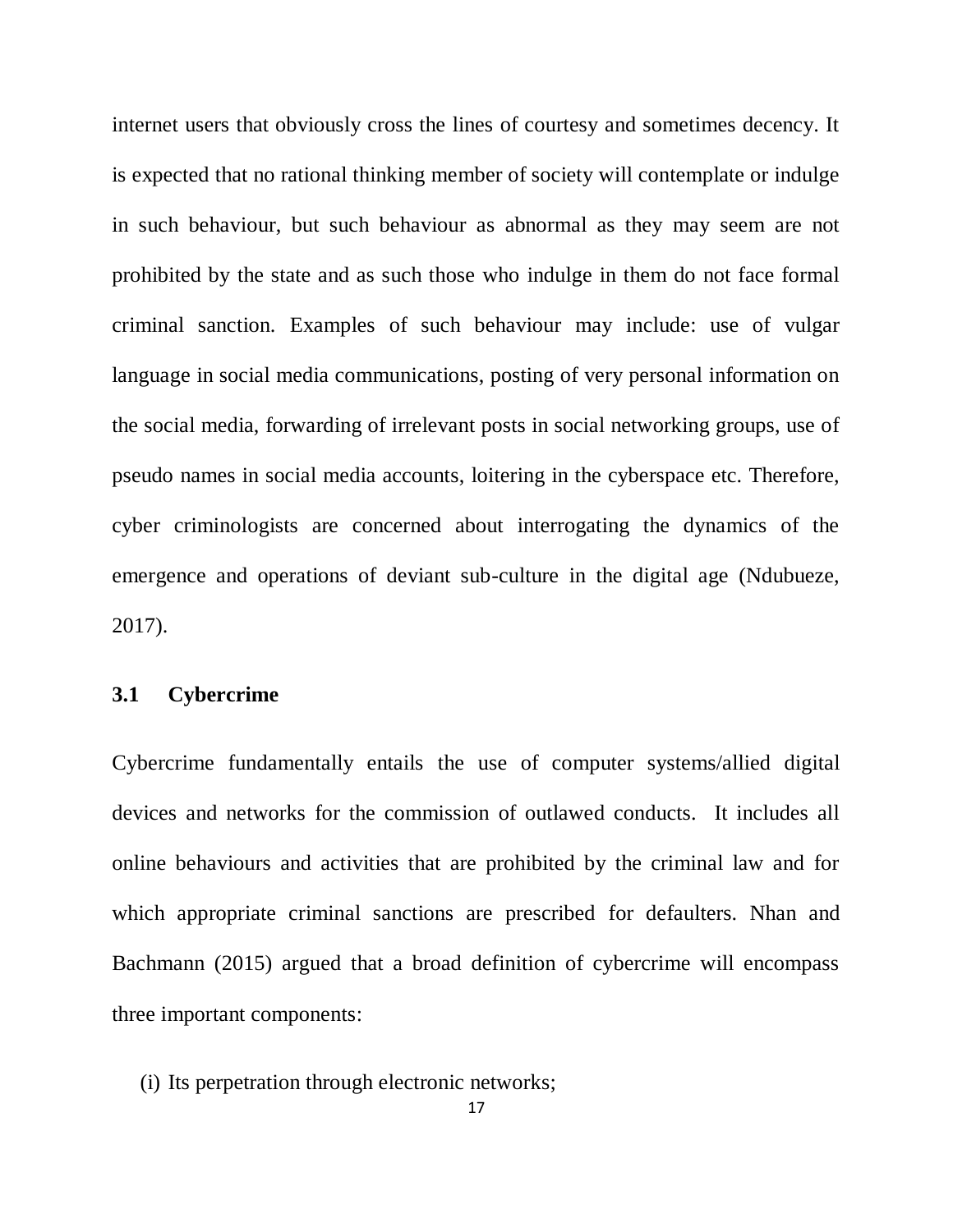- (ii)The role of technology and
- (iii) The relevant laws

The foregoing argument underscores that fact that cybercrimes are usually perpetrated through electronic networks; they are technologically-enabled and are criminalized by extant legislations in certain jurisdictions. In Nigeria, cybercrime is criminalized by the Cybercrime (Prohibition, Prevention, etc.) Act, 2015. The Act which is the first comprehensive legislation on cybercrime in Nigeria provides for a coordinated and institutional framework for the prohibition, prevention, detection, prosecution and punishment of cybercrime in Nigeria.

## **Offences covered in the Act include:**

- Offences against critical national information infrastructure;
- Unlawful access to a computer;
- Registration of cybercafés;
- System interference;
- Interpreting electronic massages, emails, electronic money transfers;
- Tampering with critical infrastructure;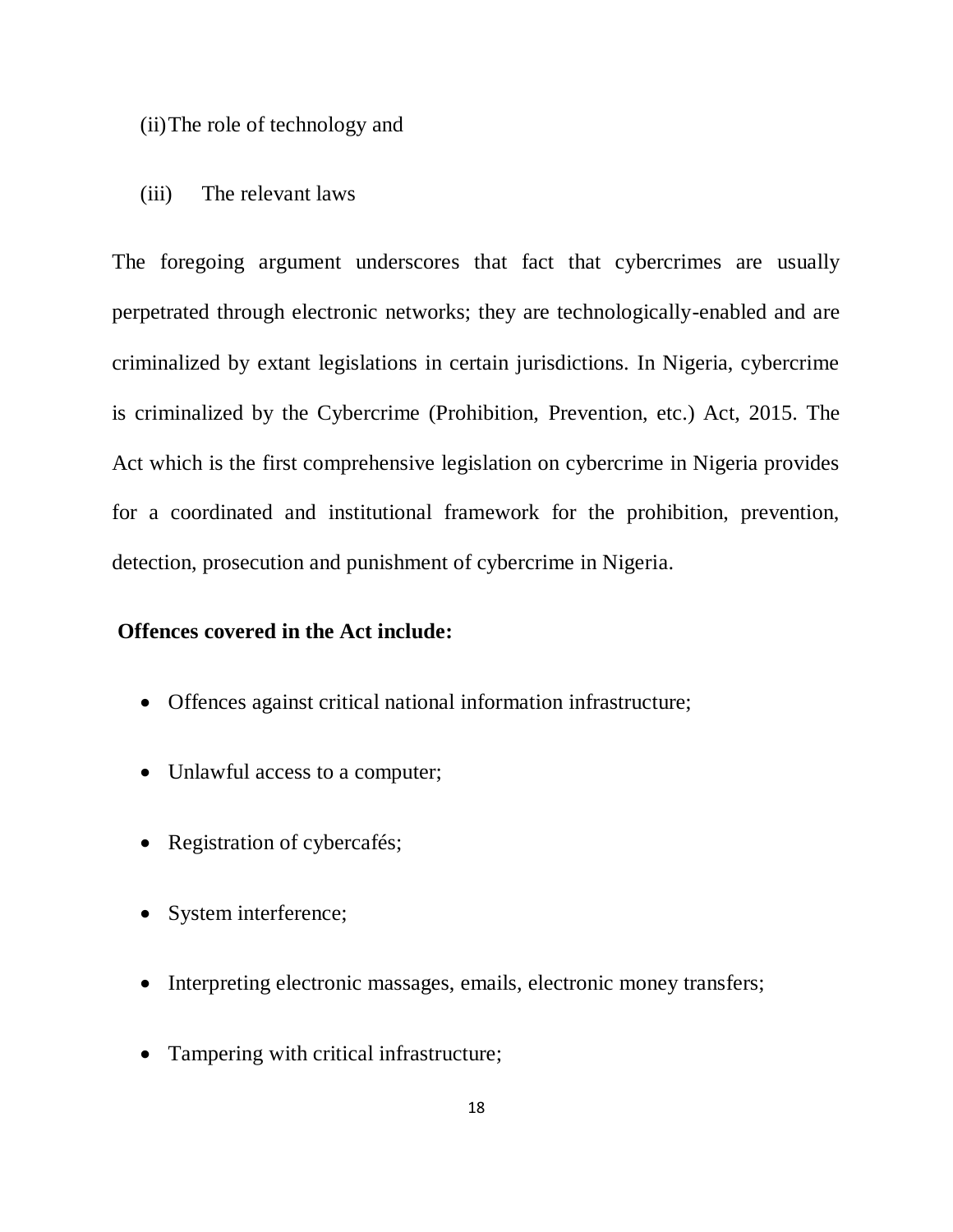- Willful misdirection of electronic messages;
- Unlawful interruptions;
- Computer related forgery;
- Computer related fraud;
- Theft of electronic devices;
- Unauthorized modification of computer systems, network data and system interference;
- Electronic signature;
- Cyber terrorism;
- Exceptions to financial institutions posting and authorized options;
- Fraudulent issuance of e-instructions;
- Reporting of cyber threats;
- Identity theft and impersonation;
- Child pornography and related offences;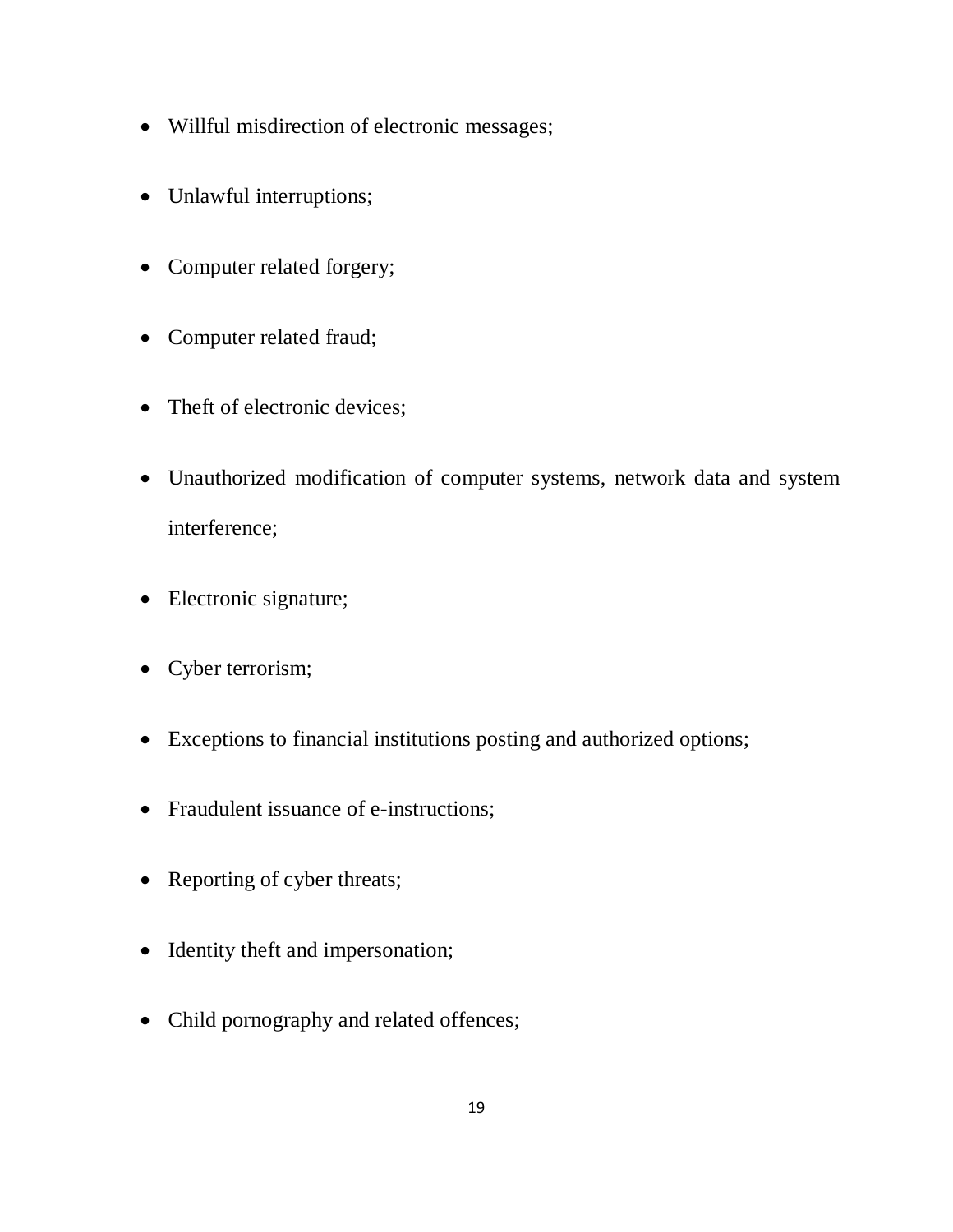- Cyberstalking;
- Cybersquatting;
- Racist and xenophobic offences;
- Attempt, conspiracy, aiding and abetting;
- Importation and fabrication of e-tools;
- Breach of confidence by service providers;
- Manipulation of ATM/POS Terminals;
- Employees responsibility
- Phishing, spamming, spreading of computer virus;
- Electronic cards related fraud;
- Dealing in card of another;
- Purchase or sale of card of another;
- Use of fraudulent device or attached e-mails and websites.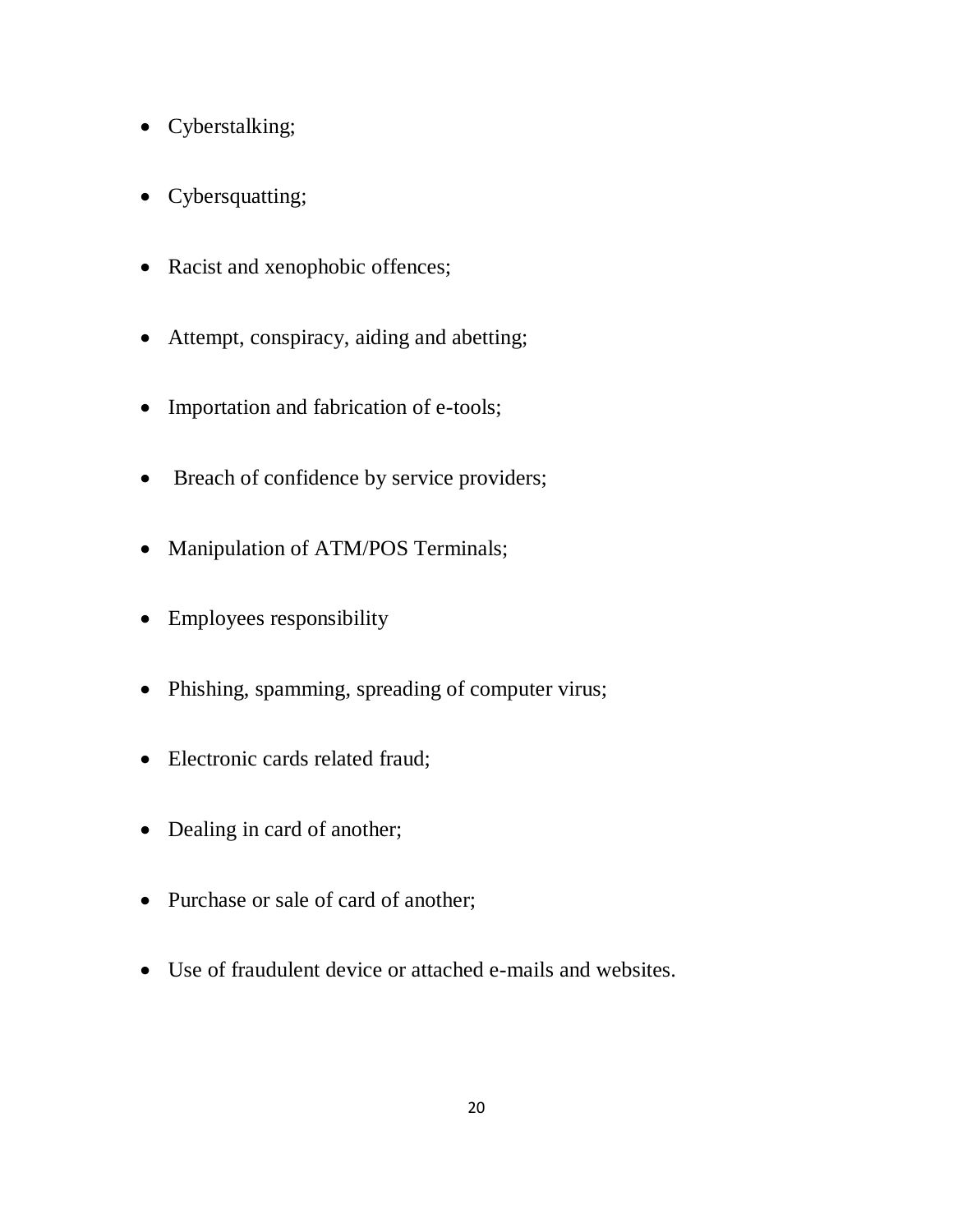The penalties for the above listed offences are expressly stated in the relevant sections of the Act.

## **3.3 Cyber Terrorism**

Cyber terrorism refers to the use of the Internet or associated information technology to perpetrate terrorist activities. Caruso (as cited in Sundaran and Jaishankar, 2008, p.596) defined it as "the use of cyber tools to shut down critical national infrastructure (such as energy, transportation, or government operations) for the purpose of coercing or intimidating a government or civilian population".

Terrorist organizations across the world are increasingly utilizing the Internet to raise fund, recruit, indoctrinate, train, deploy and supervise members. Apart from targeting and attacking critical national infrastructure, terrorist organizations also use the internet to coerce the government and intimidate citizens.

Cyber criminologists are interested in studying how the internet is used by terrorist groups to pursue their goals.

## **3.3 Contributions of the Discipline of Cyber Criminology**

The discipline of cyber criminology has contributed immensely to our understanding of the spate of deviance, crime and terrorism in the cyberspace and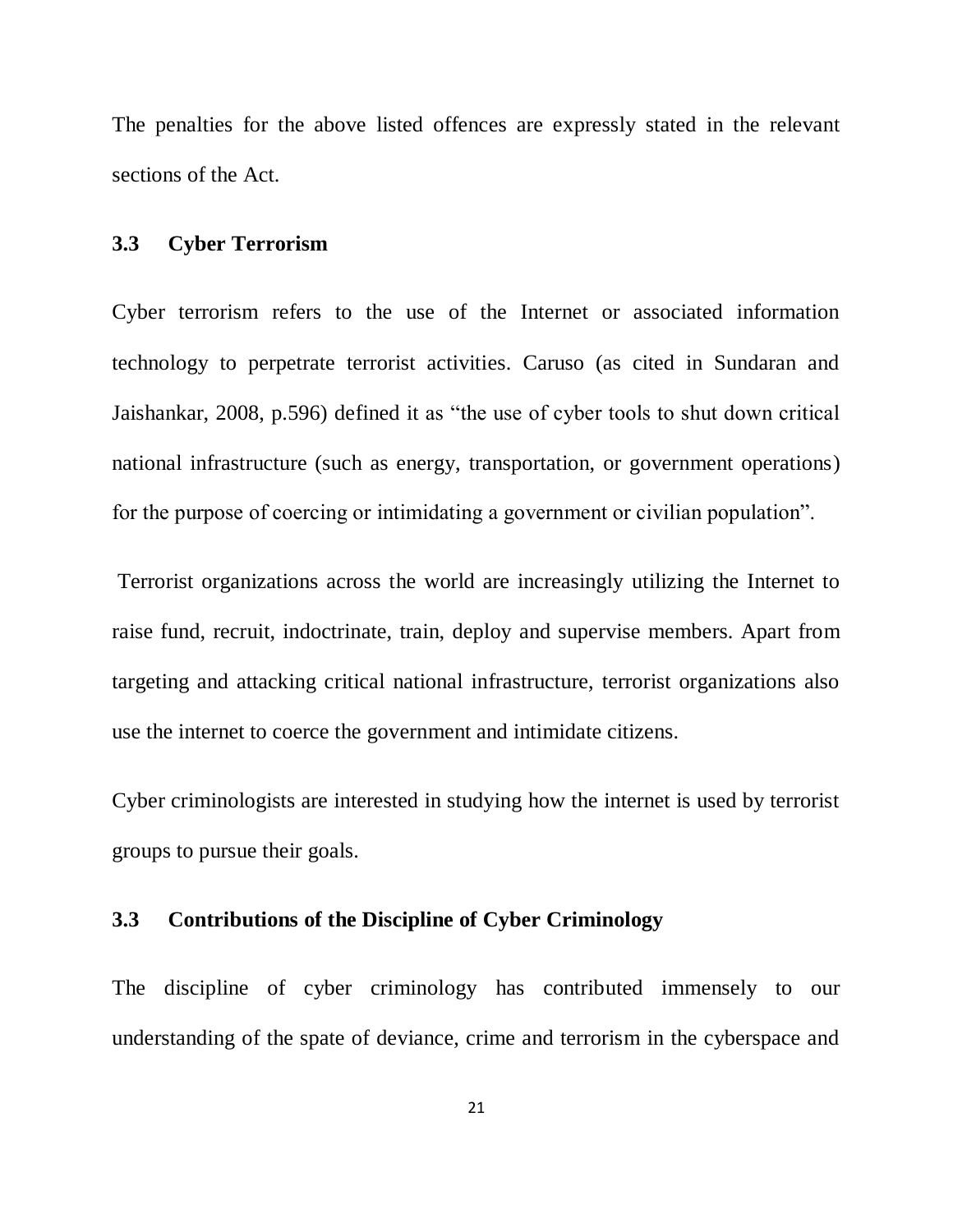societal reaction to them. Below are some of the specific contributions of the discipline of cyber criminology.

- i. *Growth of Multi-disciplinary Researches*: Since the establishment of the discipline of cyber criminology in 2007 several multidisciplinary researches on issues around deviance and crime in the cyber space have been conducted.
- ii. *Emergence of Cyber Dedicated Journals and Textbooks*: In an effort to encourage the dissemination of the scholarly output of cyber criminologists and allied professionals several cyber dedicated journals have been established and textbooks published since the establishment of cyber criminology. Examples include International Journal of Cyber criminology (IJCC) which was established in 2007 by the founding father of cyber criminology, Professor Karuppannan Jaishankar in 2007, Cyber Criminology and Technology Assisted Crime Control: A Reader edited by P.N. Ndubueze (2017) and so on.
- *iii. Hosting of Dedicated Academic Conferences***:** Several cybercrime-related conferences have been organized around the world. These conferences often bring together both cybercrime scholars/researchers and practitioners to enable them brainstorm on emerging deviance and crime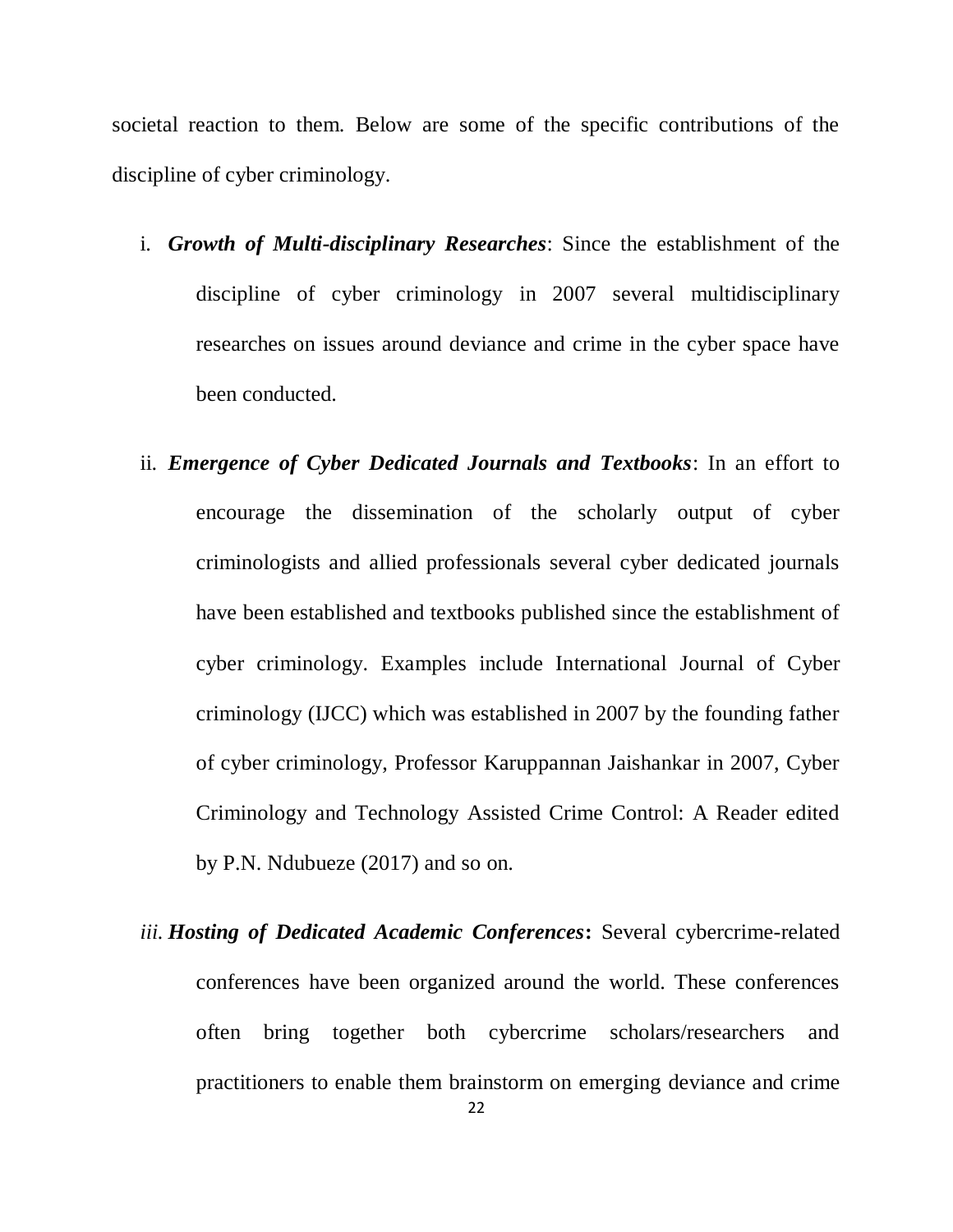in the cyberspace and how to restore social order. The state and challenges of scholarship in this emerging area is usually discussed. One of such conferences is a United Nations Office on Drug and Crime (UNODC) funded International Conference on Linking Organized Crime with Cyber Crime which held at Hallym University, South Korea on June 7th and 8th 2018.

iv. *Training of Cyber Specialized Manpower:* Since the establishment of the discipline of cyber criminology in 2007 many universities now run bachelor programmes in cyber criminology**.**

#### **4.0 CONCLUSION**

Early cyber criminologists are interested in three fundamental areas of inquiry. These areas include: cyber deviance, cybercrime and cyber terrorism. Although, deviance, crime and terrorism are not new phenomena, they have become more sophisticated and widespread with the reemergence of internet and digital technologies.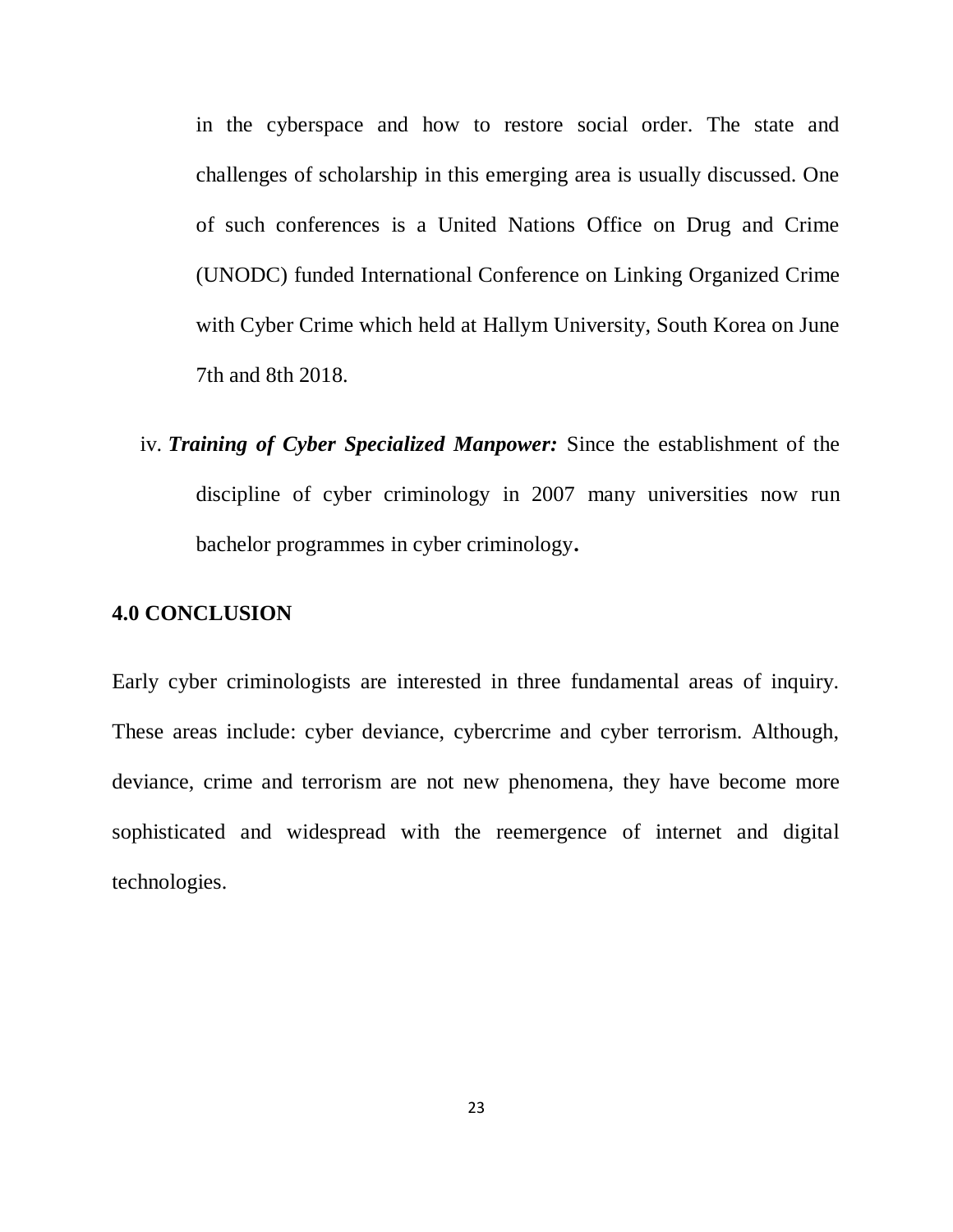#### **5.0 SUMMARY**

The unit discussed the traditional concerns of the discipline of cyber criminology: cyber deviance, cyber crime and cyber terrorism. It also examined the various contributions of the relatively young discipline of cyber criminology.

#### **6.0 TUTOR-MARKED ASSIGNMENT**

What are the concerns and contributions of the discipline of cyber criminology?

## **7.0 REFERENCES/FURTHER READING**

Cybercrime (Prohibition, Prevention, etc.) Act, 2015.

Ndubueze, P.N. (2017). Cyber Criminology: Contexts, concerns and directions". In

P.N. Ndubueze (ed.). *Cyber Criminology and Technology-Assisted Crime Control: A Reader* (1-28). Zaria: Ahmadu Bello University Press.

Sundaram, P.M.S. & Jaishankar, K. (2008). Cyber terrorism: problems, perspectives, and prescription. In F. Schmallager & M. Pittaro (eds.), *Crimes of the Internet* (pp. 593 – 611). Upper Saddle River, NJ: Prentice Hall.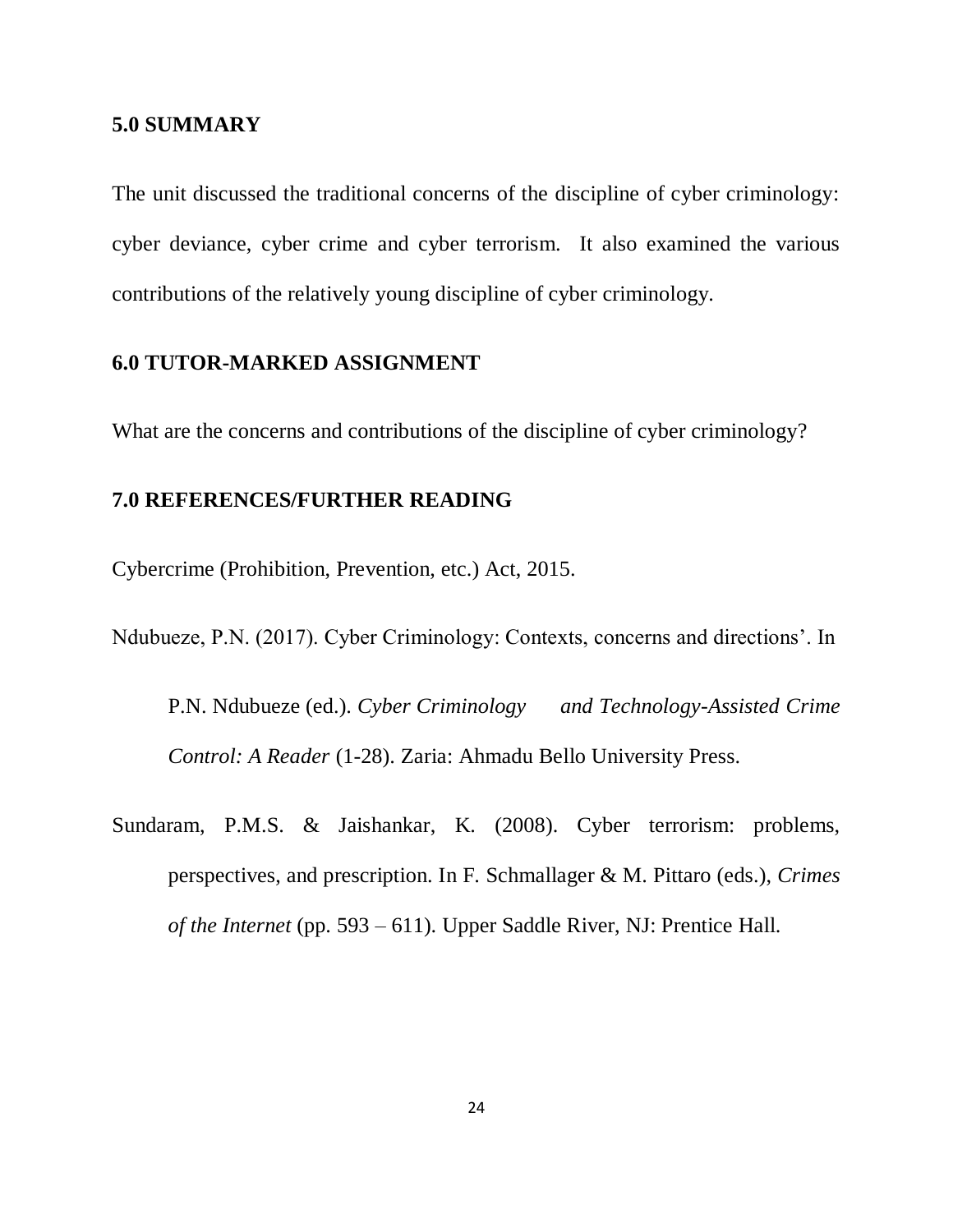# **UNIT 4: CHALLENGES OF THE DISCIPLINE OF CYBER CRIMINOLOGY**

## **CONTENTS**

1.0Introduction

2.0Objectives

# 3.0Main Content

- 4.1 Definitional, Methodological and Theoretical Issues
- 4.2 Lack of Adequate Attention from Mainstream Criminology

4.3 Multidisciplinary Nature of the Discipline

4.4 Dearth of Dedicated Researchers, Research Centres and

Reliable/Standardized data

- 4.0 Conclusion
- 5.0 Summary
- 6.0 Tutor-Marked Assignment
- 7.0 References/Further Reading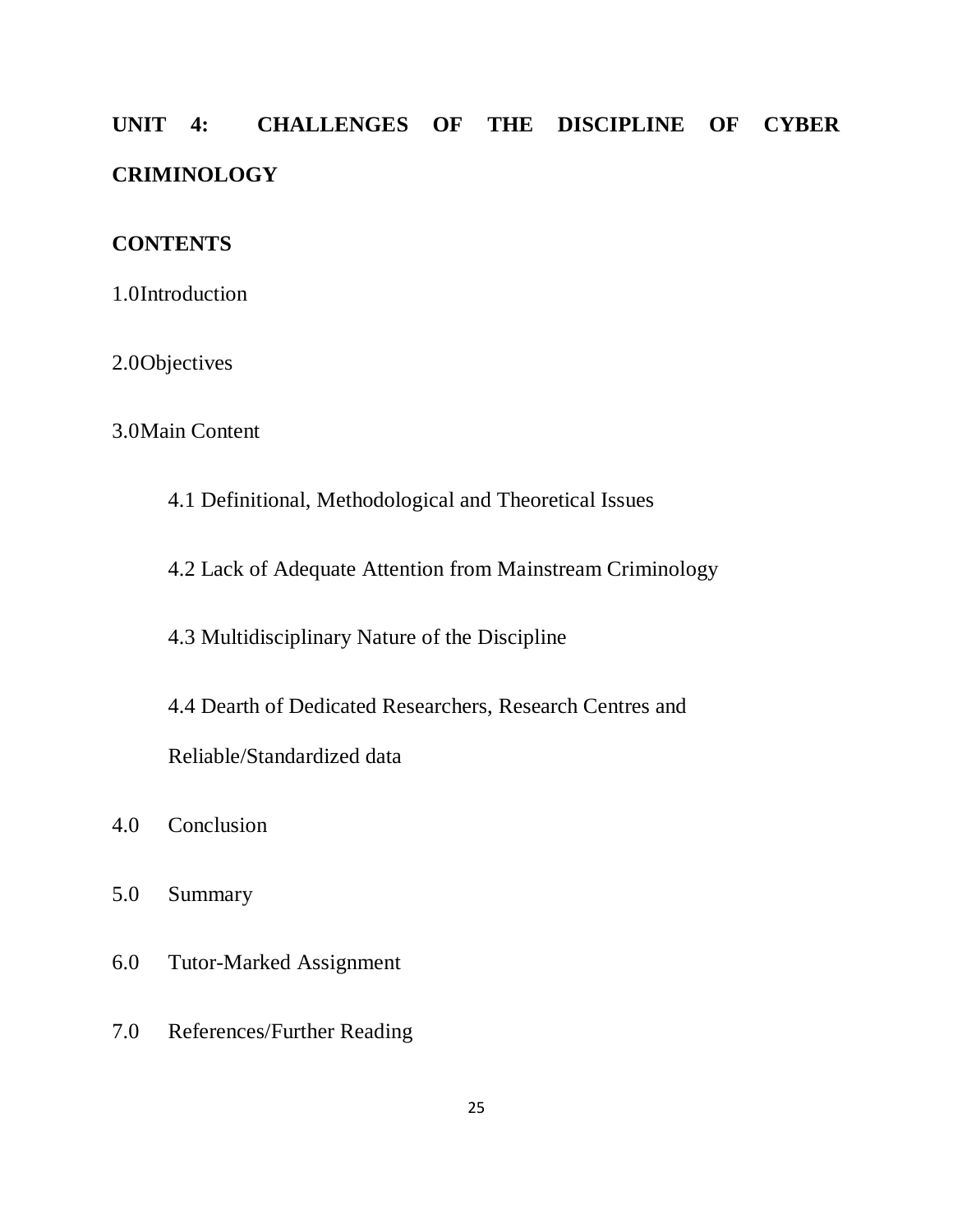#### **1.0 INTRODUCTION**

The discipline of Cyber Criminology is confronted with several challenges since its establishment in 2007. These challenges include definitional, methodological and theoretical issues; lack of adequate attention from mainstream criminology; multidisciplinary nature of the discipline; dearth of dedicated researchers, research centres and standardized data and so on (Ndubueze, 2016). They are discussed in this unit.

#### **2.0 OBJECTIVE**

This unit will expose you to some of the fundamental challenges that confront the discipline of cyber criminology. At the end of the unit you will be able to discuss the various challenges that confront the relatively young discipline of cyber criminology.

## **3.0 MAIN CONTENT**

#### *3.1 Definitional, Methodological and Theoretical Issues*

The discipline of cyber criminology is faced with the challenge of framing a generally acceptable definition of its concepts, arriving at uniformed methods and widely embraced theories. There is no generally accepted definition of cyber crime and several other concepts that are often used in cyber criminological studies. This is partly because of the interdisciplinary nature of cyber criminology. This factor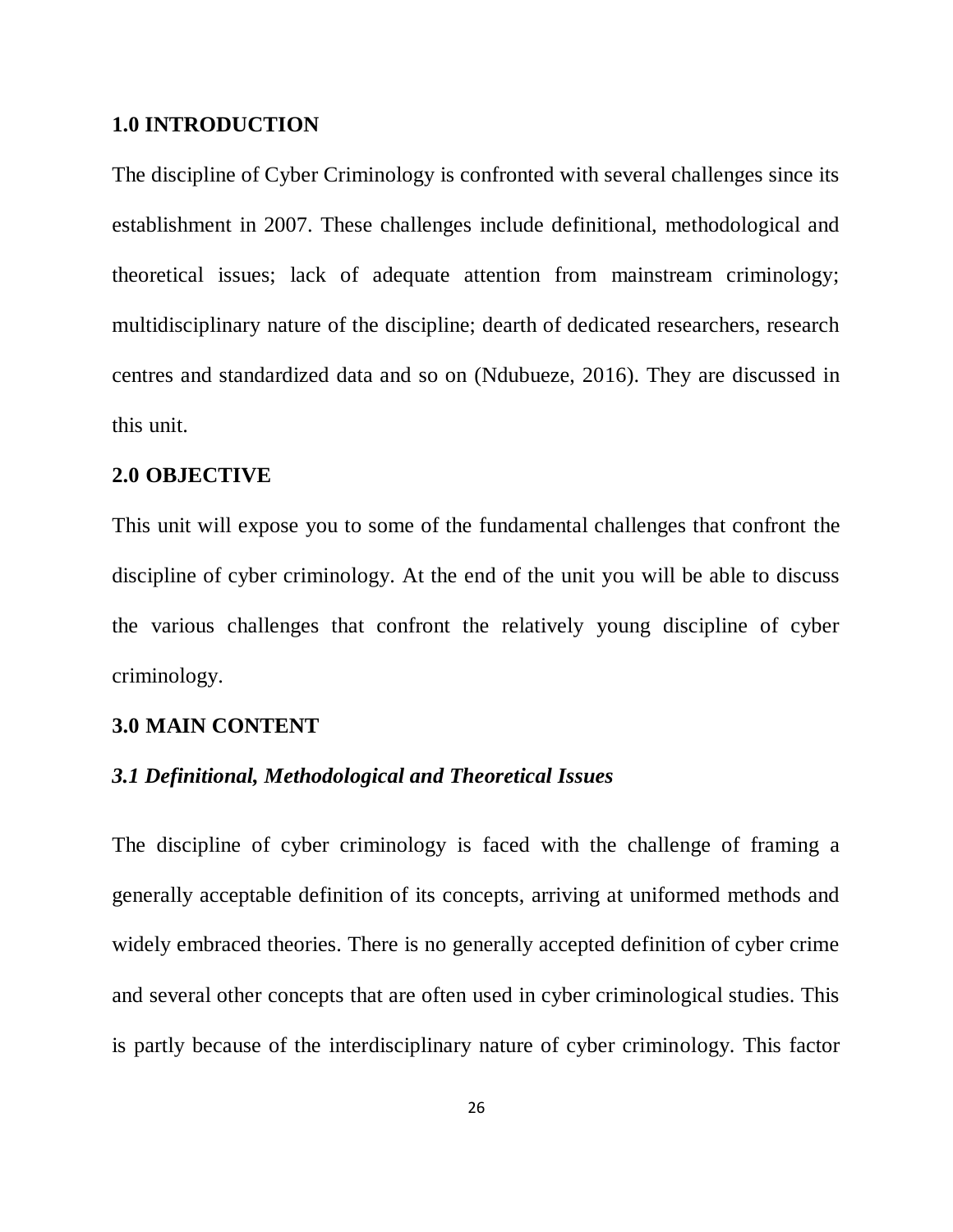also explains why there is lack of uniformed methods. For example, the methods of Computer Science, a discipline that is housed in the Faculty of Computing in some Nigerian universities is obviously different from those of Criminology which is housed in the Faculty of Social Sciences in Nigerian universities. More so, many criminological theories were established before the emergence of cybercrime as an area of criminological research. By implication, those theories do not sufficiently capture the spate of crime and criminality in the cyberspace. So far there is only one theory: The Space Transition Theory of Cybercrime by Jaishankar (2008) that is cybercrime-specific. This, obviously, constitutes a challenge for cyber criminological studies.

#### *3.2Lack of Adequate Attention from Mainstream Criminology*

Cyber Criminology is one of the latest sub-fields of criminology. Unfortunately, most criminology textbooks do not appreciate the place of this new field in twenty-first century criminology as they do not have dedicated chapters on cyber criminology. The few that discuss cybercrimes barely make explicit reference to cyber criminology. An Indian Criminologist, Professor Karuppannan Jaishankar, was one of the early scholars who made serious efforts to promote the new field. He launched an open access journal dedicated to cyber criminology known as: "International Journal of Cyber Criminology" in 2007 and published a book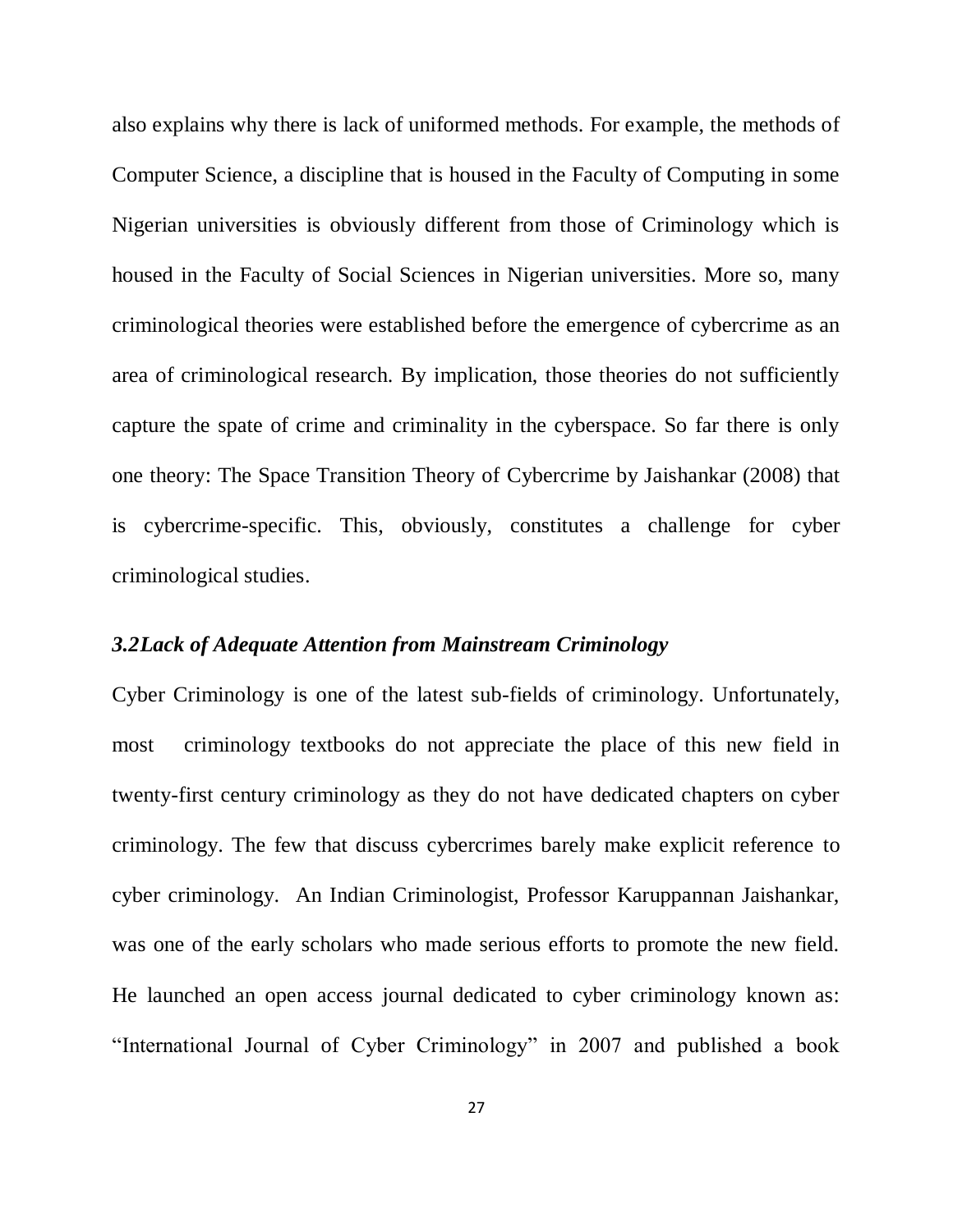entitled: "Cyber Criminology: Exploring Internet Crimes and Criminal Behaviour" in 2011. These publications brought to fore the increasing state of crime and disorder in the cyberspace and the need for social order which is the focus of the discipline of cyber criminology.

#### **3.3** *Multi-disciplinary Nature of the Discipline*

Cyber criminology is multi-disciplinary in nature. This is because it draws the interests and inputs of researchers from Criminology, Victimology, Sociology, Internet science and Computer science (Jaishankar, 2007). This makes the issue of common definition of concepts problematic. Internet science and Computer science in their study of cybercrime often use technical terms that are not common in the social sciences. Even where concepts are common, they are defined from strictly discipline-tinted lenses that leave little room for appreciation by allied disciplines. Sometimes publications on cybercrime emanating from non-social science disciplines are rather loaded with jargons that the average social scientist may not understand.

# *3.4 Dearth of Dedicated Researchers, Research Centers and Reliable/Standardized Data*

There has been an unprecedented growth in the internet usage population across the world, including Nigeria in the past one decade or so. More so, there has been a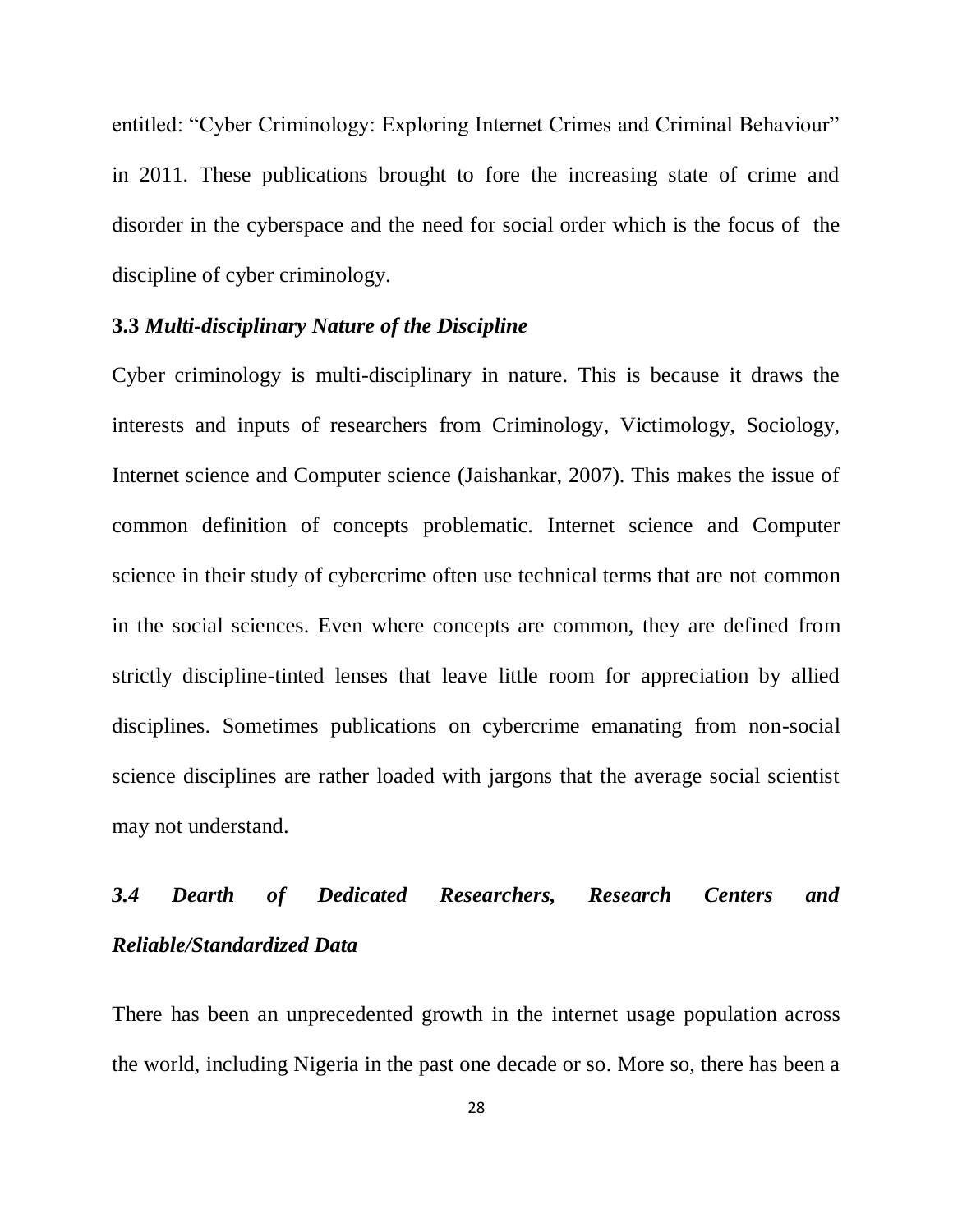corresponding spike in the growth of digital technologies. Through the Internet-of-Things (IoT) technology, many devices are remotely connected to the internet. These developments have profound implications for social order in the cyberspace. However, there is dearth of dedicated cyber criminologists in developing countries of Africa including Nigeria. Similarly, there is dearth of cybercrime dedicated research centres in Africa. Most of the centres are found in the developed countries and this explains why most of the path-breaking cybercrime studies emanate from there. In addition, there is also dearth of reliable and standardized data. This is partly because of the gaps in reporting and measuring practices of cybercrime.

#### **4.0 CONCLUSION**

The advancement of the frontiers of the discipline of Cyber Criminology has been fraught with some challenges. However, with the growing interest in cyber criminological studies it is expected that these challenges will be addressed. More so, there are high prospects that Cyber Criminology will become more mainstreamed within the discipline of Criminology.

#### **5.0 SUMMARY**

The unit discussed some of the critical challenges confronting the discipline of cyber criminology identified by Ndubueze (2016). These challenges revolve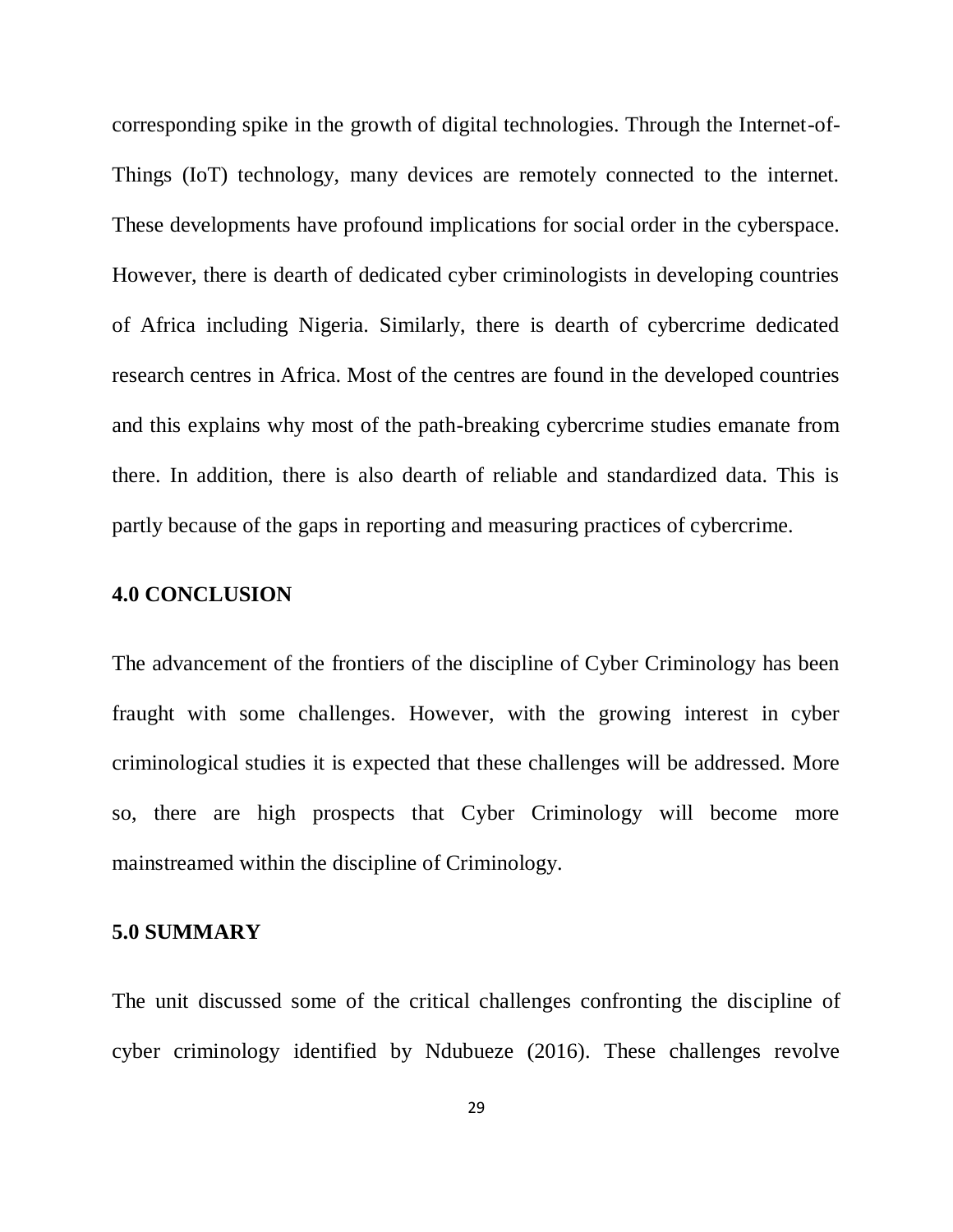around definitional, methodological and theoretical issues; neglect from mainstream criminology; multidisciplinary posture; and dearth of dedicated researchers, research centres, reliable/standardized data.

### **6.0 TUTOR-MARKED ASSIGNMENT**

What are the challenges confronting the discipline of Cyber Criminology?

# **7.0 REFERENCES/FURTHER READING**

- Jaishankar, K. (2008) Space transition theory of cybercrime. In Schmallagar, F. and Pittaro, M. (eds), *Crimes of the Internet,* Upper Saddle River, NJ: Prentice Hall. 283–301.
- Jaishankar, K. (2011) Introduction: Expanding cyber criminology with an avantgarde Anthology. In K. Jaishnakar (ed.). *Cyber criminology: Exploring internet crimes and criminal behaviour,* Boca Raton: CRC Press. xxviixxxv.
- Ndubueze, P.N. (2016). Cyber Criminology and the Quest for Social Order in Nigerian Cyberspace. *The Nigerian Journal of Sociology and Anthropology.*  14 (1): 32-48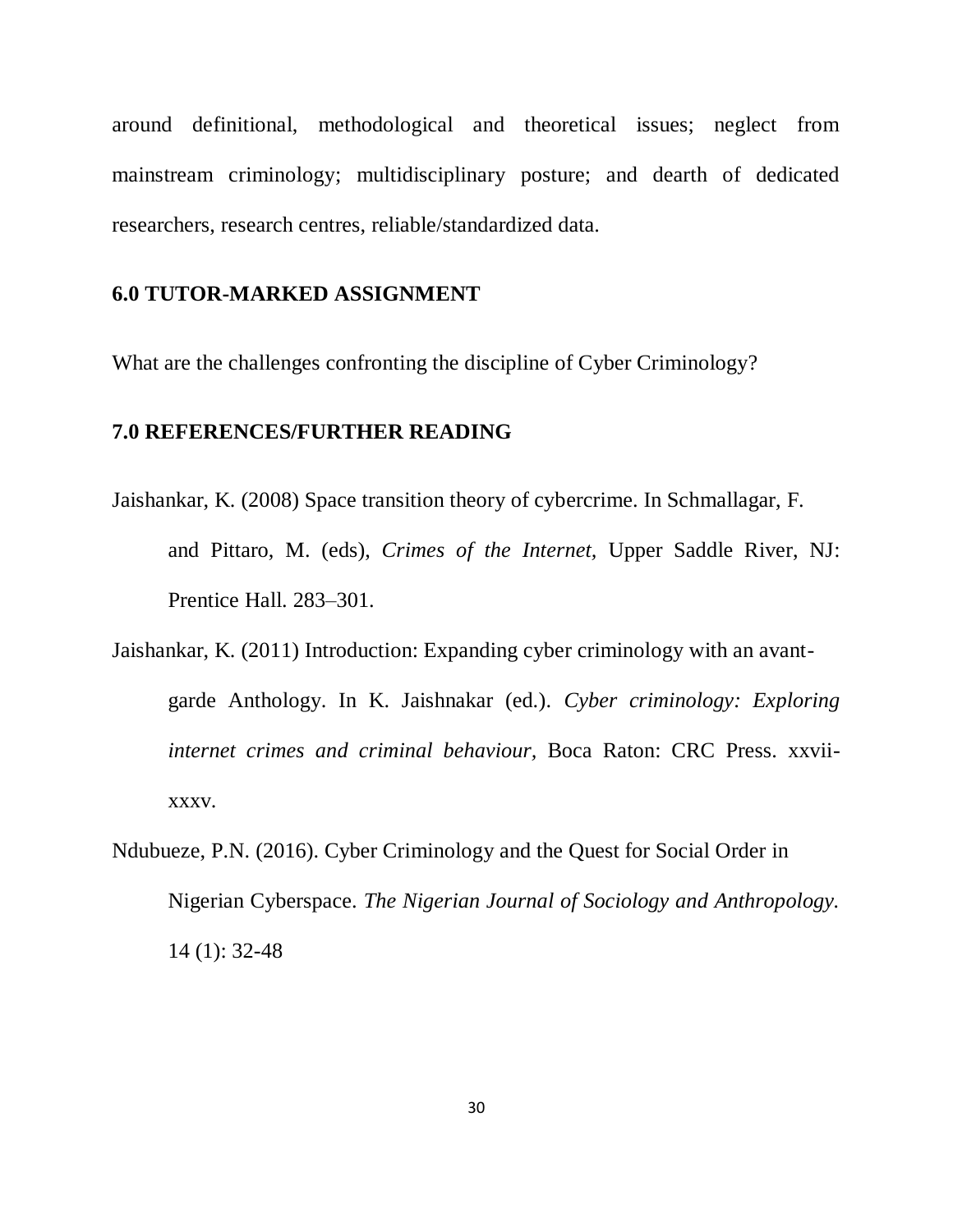# **Module 2: Evolution, Typologies and Dynamics of Cybercrime**

Unit 1: Evolution of Cybercrime

Unit 2: Typologies of Cybercrime

Unit 3: Measuring Cybercrime

Unit 4: Cyberspace as Fifth Domain of Warfare

# **UNIT 1 EVOLUTION OF CYBERCRIME**

# **CONTENTS**

1.0 Introduction

### 2.0Objectives

3.0Main Content

3.1 First Generation of Cybercrime

3.2 Second Generation of Cybercrime

3.3 Third Generation of Cybercrime

4.0 Conclusion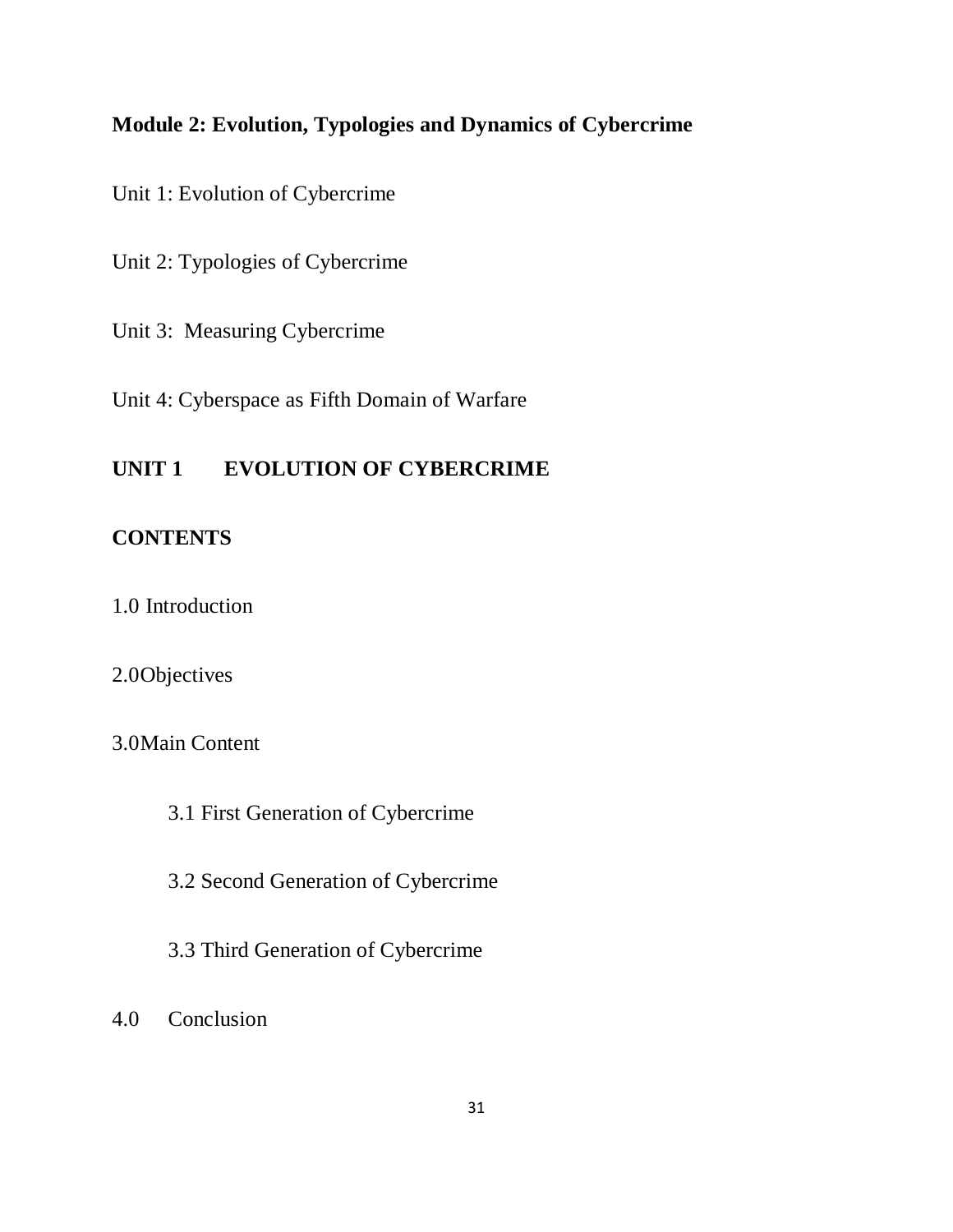- 5.0 Summary
- 6.0 Tutor-Marked Assignment
- 7.0 References/Further Reading

# **1.0 INTRODUCTION**

Before the advent of the internet and digital technologies, law enforcement agencies were preoccupied with law and order in the physical space. The internet revolution has changed that landscape. This unit traces the historical evolution of cybercrime and explains how cybercrime emerged over a period of three generation.

### **2.0OBJECTIVE**

At the end of this unit, you will be able to trace the historical development of cybercrime. You will specifically learn Marcum (2014) account of how cybercrime emerged over three generations.

### **3.0MAIN CONTENT**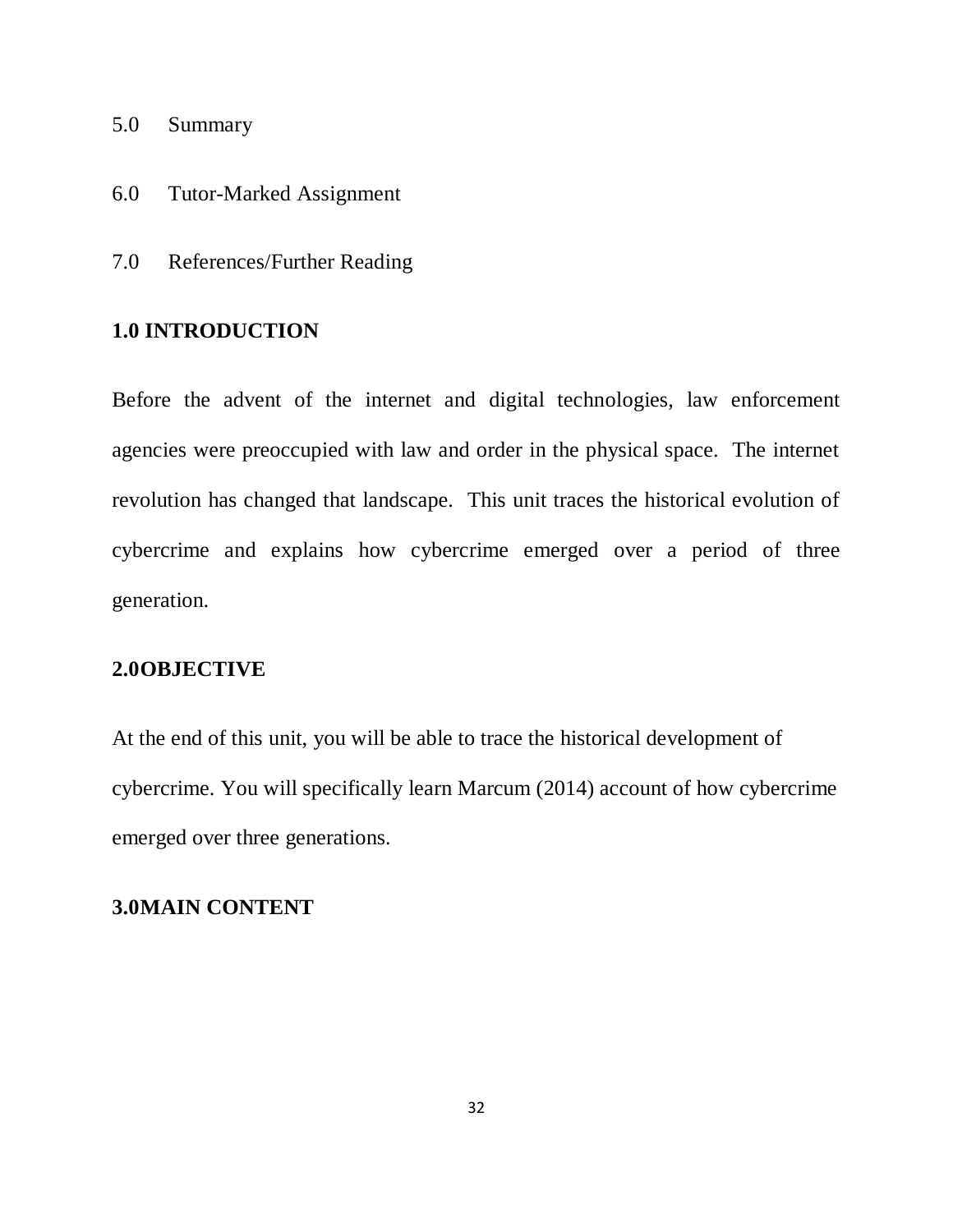#### **3.1 First Generation of Cybercrime**

Marcum (2014) traced the evolution of cybercrime to a continuum of development that involved three generations. The first generation is characterized by the illegal exploitation of mainframe computers and their operating system. These criminal behaviors are usually perpetrated for financial gain or to acquire or destroy restricted information. Cybercriminals can research on how to commit crimes such as building a pipe bomb. These types of cybercrimes laid the foundation for a new level of criminality.

### **3.2 Second Generation of Cybercrime**

The second generation of cybercrime is those that use networks. Hacking and cracking are common forms of cybercrime in this generation. They were used by early phone "phrekers" who "cracked" telephone systems to make free calls. During this era land lines were common but cell phone were not. People had to pay for long distance calls, thus crackers found illegal ways to make free phone calls. Crackers eventually developed into hackers. Hackers used their knowledge of telephone and computer systems to access private information by networked computers. Second generation cybercrimes are known as "hybrid" crimes. This is because they fall between traditional and true cybercrimes. They are traditional crimes already in existence but expanded and adapted through the use of the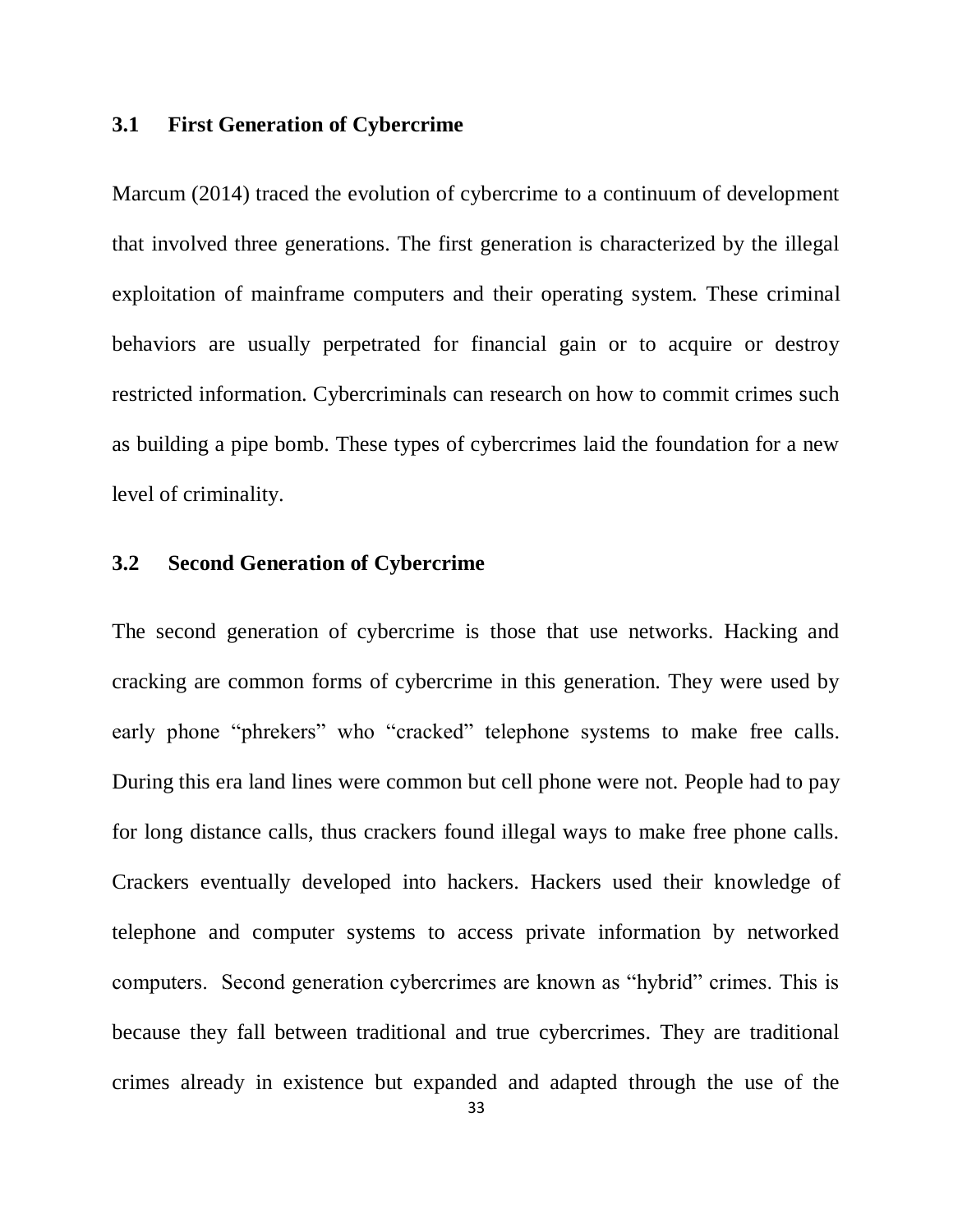internet. For example, crackers steal money from telecommunications companies by discovering how to make free calls. Their criminality prepared the ground for hackers to commit the same type of crime on the internet in a better, faster, less detectably way.

### **3.1 Third Generation of Cybercrime**

The Third generation of cybercrime came into being as a result of the broadband ability of the internet and is identified by the nature of the distribution. The third generation of cybercrime would not exist if the Internet was not developed as they only occur in the cyberspace. They are therefore considered the true cybercrime. Examples include spam mails, viruses, malwares etc.

#### **4.0 CONCLUSION**

In its early days, cybercrime basically focused on the illegal exploitation of mainframe computers and their operating systems and it was not financially motivated. Today, cybercrime has evolved into a highly complex criminal activity involving organized crime networks for the most part.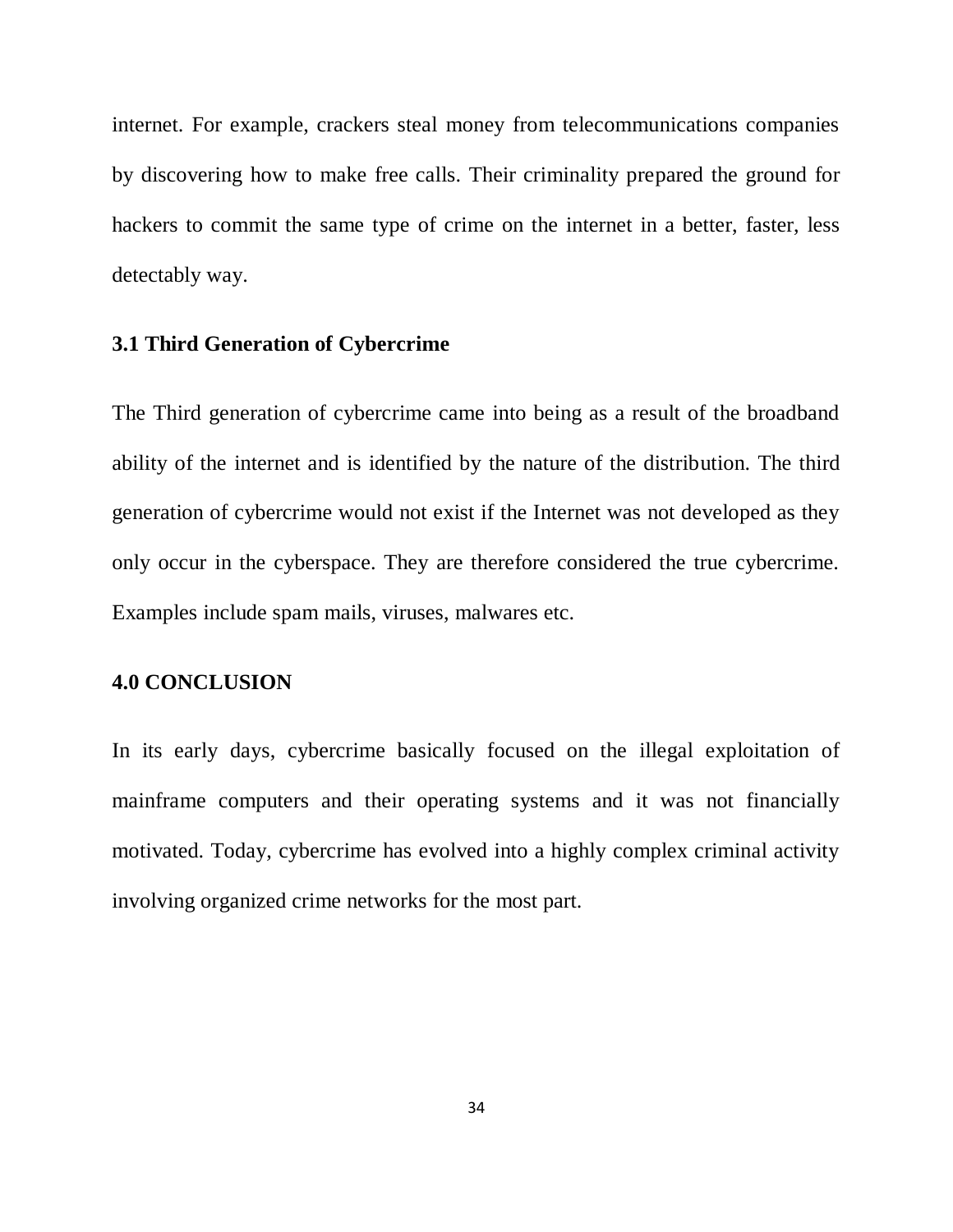## **5.0 SUMMARY**

The unit discussed the emergence of cybercrime from its first generation to the third. From a relatively not too complex malicious act to a sophisticated organized criminal behaviour.

# **6.0 TUTOR-MARKED ASSIGNMENT**

Discuss Marcum"s (2014) evolution of cybercrime across three generations.

# **7.0 REFERENCES/FURTHER READING**

Marcum, C.D. (2014). *Cyber Crime*. New York: Wolters Kluwer.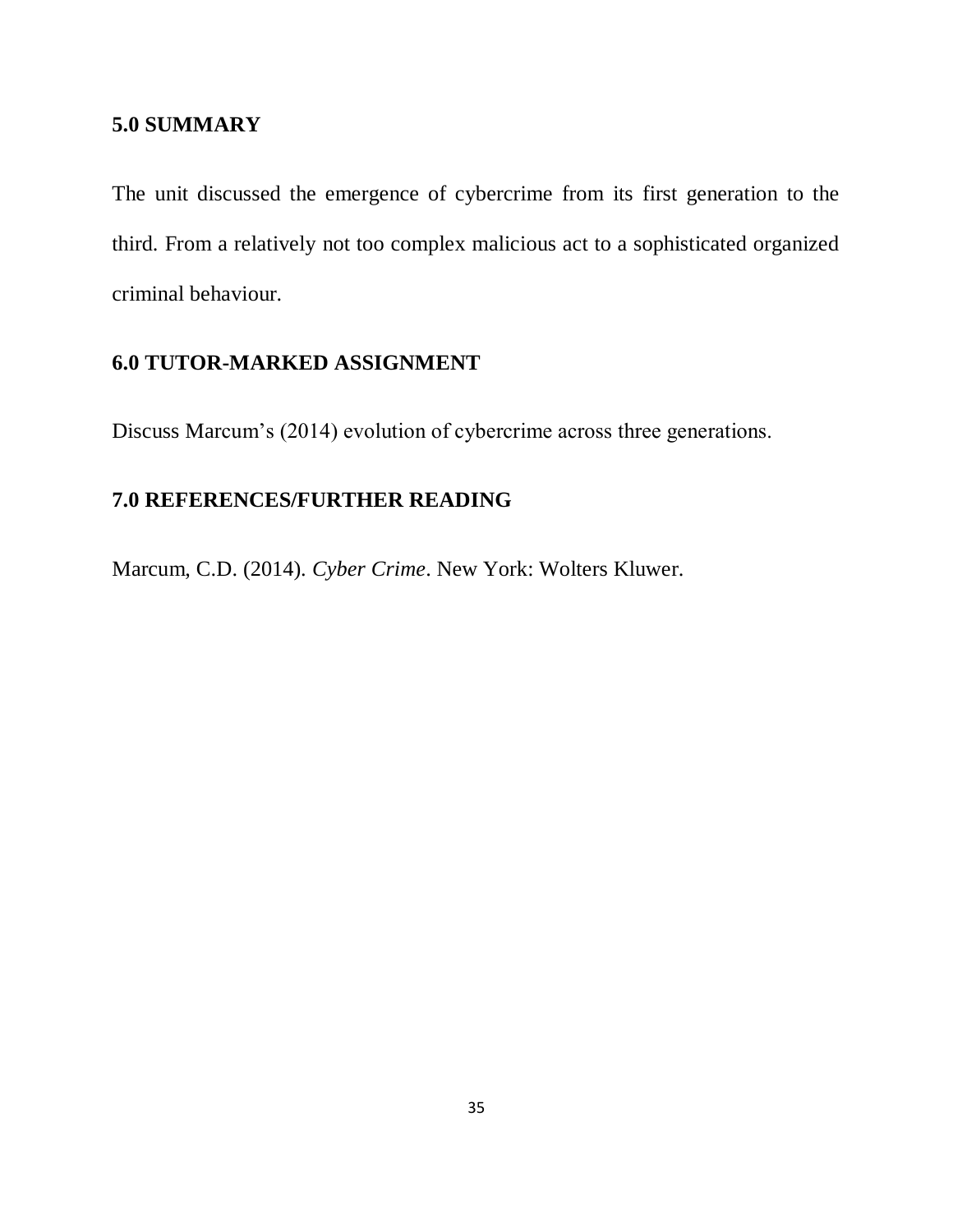### **UNIT 2 TYPOLOGIES OF CYBERCRIME**

# **CONTENTS**

### 0.0Introduction

### 1.0Objectives

2.0Main Content

- 2.1Wall (2001) Typology of Cybercrime
- 2.2 Furnell (2002) Typology of Cybercrime
- 2.3 Gordon and Ford (2006) Typology of Cybercrime
- 4.0 Conclusion
- 5.0 Summary
- 6.0 Tutor-Marked Assignment
- 7.0 References/Further Reading

### **1.0 INTRODUCTION**

Scholars have offered different typologies of cybercrime. These typologies are based on certain considerations such as the role played by technology and based on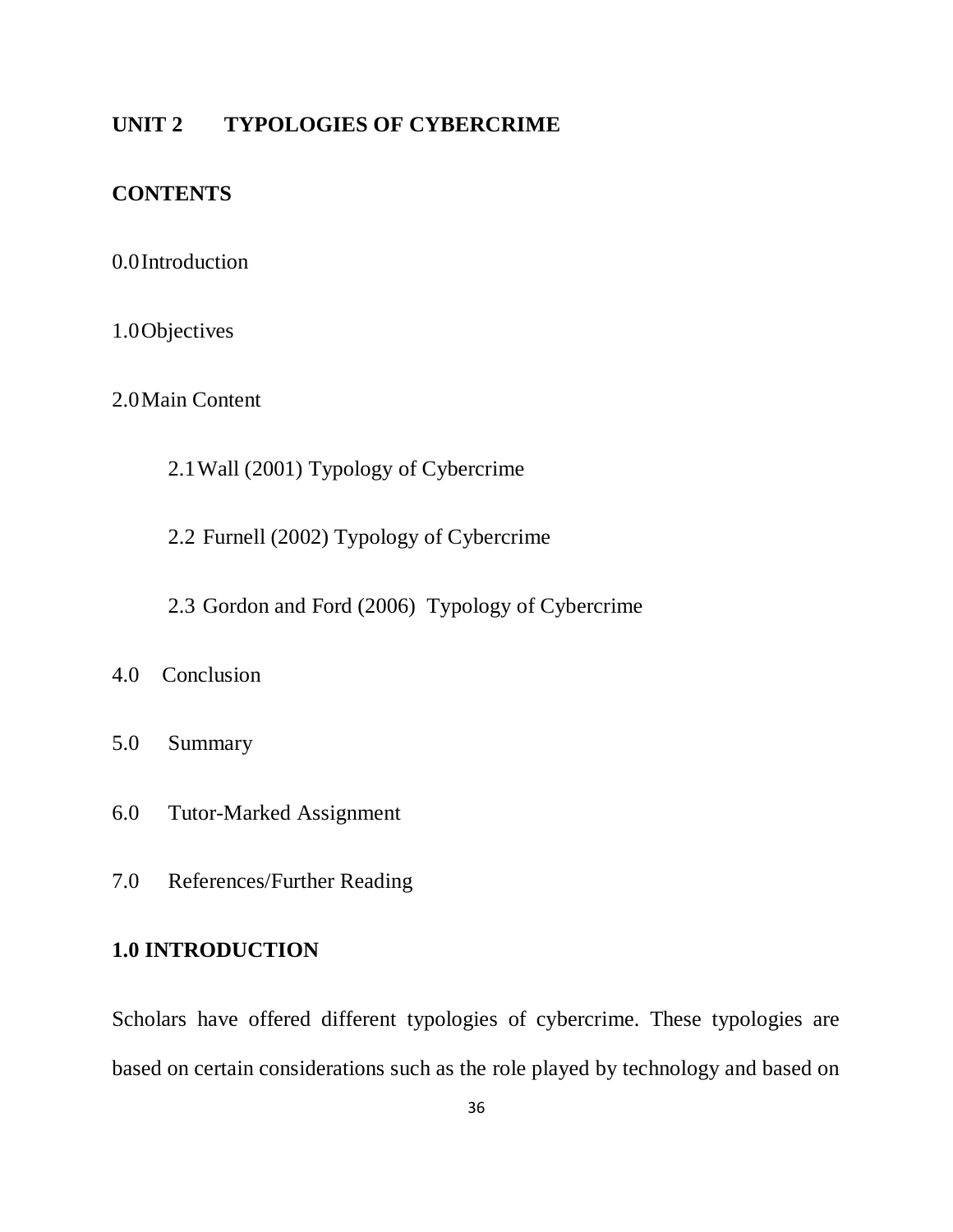the equivalent of the crimes in the existing criminal law. It is important to note that the typologies are not exhaustive and may not be mutually exclusive in all cases. However, they provide a framework for understanding of the taxonomy of cybercrime.

#### **2.0OBJECTIVE**

This unit covers Wall"s (2001) four classifications, Furnell (2002) two classifications and Gordon and Ford (2006) three classification of cybercrime. At the end of this unit you will learn about the components of the aforementioned cybercrime classifications and know where the various types of cybercrime fit in.

### **3.0MAIN CONTENT**

### **3.1 Wall (2001) Typology of Cybercrime**

There are several classifications of cybercrime in the extant cyber criminological literature. However, Wall"s classification is perhaps the most frequently cited in the literature. Wall (2001) identified four categories of cybercrime namely: cyber trespass, cyber deceptions/theft, cyber pornography and cyber violence.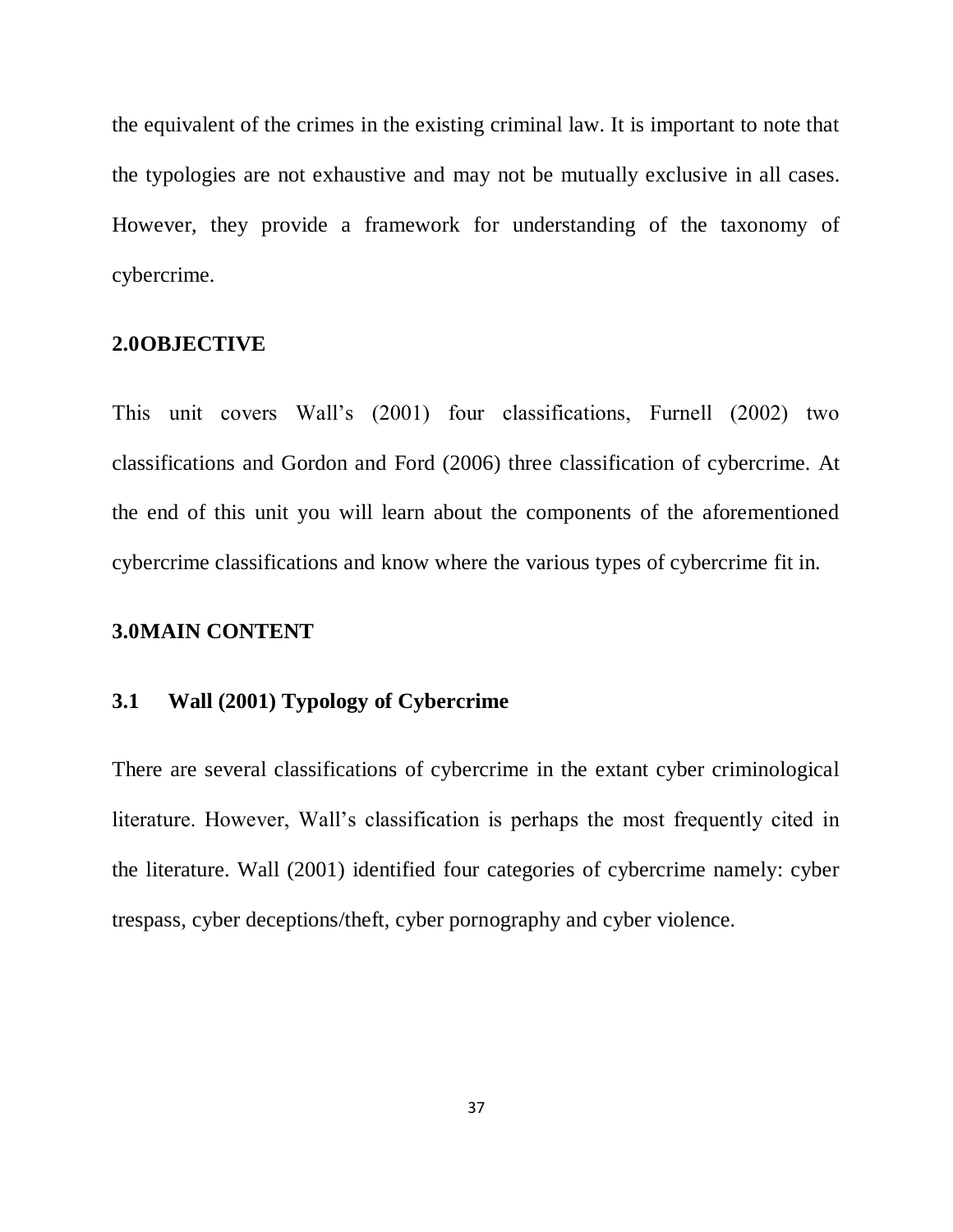- i. **Cyber Trespass**: This refers to the act of trespassing into the property of others online with the intention to cause damage there. Examples include: hacking, virus attack, web defacement etc.
- ii. **Cyber Deceptions/Theft:** This is the act of stealing money or property online such as credit card fraud, phishing e-mails, the violation of intellectual property etc.
- iii. **Cyber Pornography**: This includes all activities that violate laws against online obscenity and indecency. Example pedophile pornography, revenge porn etc.
- iv. **Cyber Violence**: This is the act of causing psychological harm to or instigating physical harm against others online and in so doing violating human rights laws. Examples include: online hate speech, cyber stalking, etc.

It is important to note that whereas Wall"s typology of cybercrime is neither exhaustive nor mutually exclusive, for example an offender can trespass into the victim"s computer with the intention of stealing the manuscript of his/her unpublished dissertation. However, the classification provides us with a baseline for the understanding of the different variants of crimes on the internet.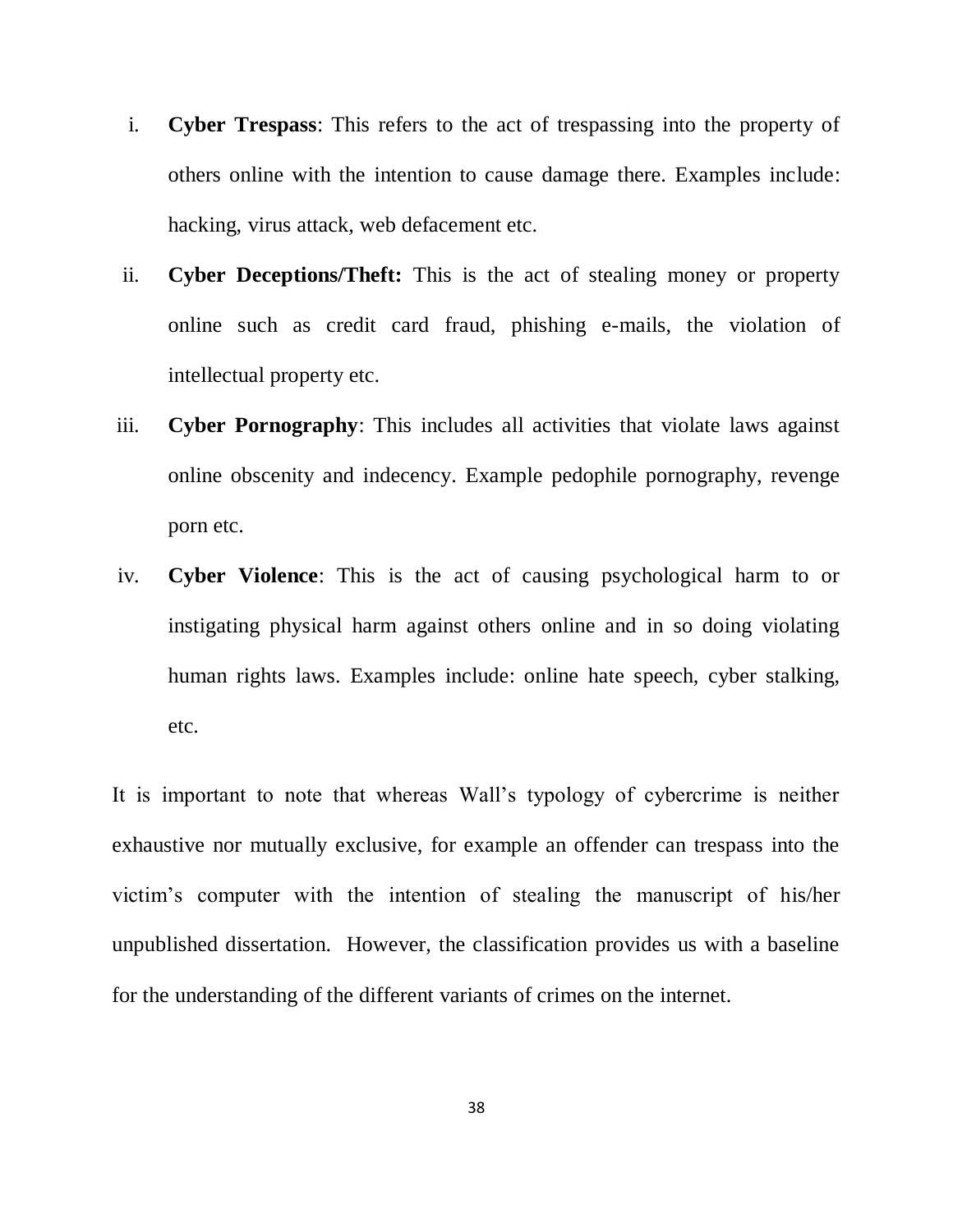### **3.2 Furnell (2002) Typology of Cybercrime**

Cybercrime has been classified based on the role technology plan in their commission. Cybercrime is fundamentally a high-technology crime. This is because of the central role of technology in its commission.

Furnell (2002) classified cybercrime into the following two broad categories:

- i. **Computer-Assisted Crimes**: This refers to the offences in which the computer plays a supporting role in their commission. These offences either existed before the emergence of computer technology or can be committed without the use of computers. Examples include fraud, theft, stalking, etc.
- ii. **Computer-Focused Crimes:** This refers to offences that emerge as a direct result of the invention of computers. These offences have no direct parallel in other sectors. Examples include hacking, virus attack, web defacing, etc.

The above classification shows clearly that some cybercrimes that are prevalent in Nigeria today, such as advance fee fraud existed way before computers were invented. The reason why they are more prevalent in the digital age is perhaps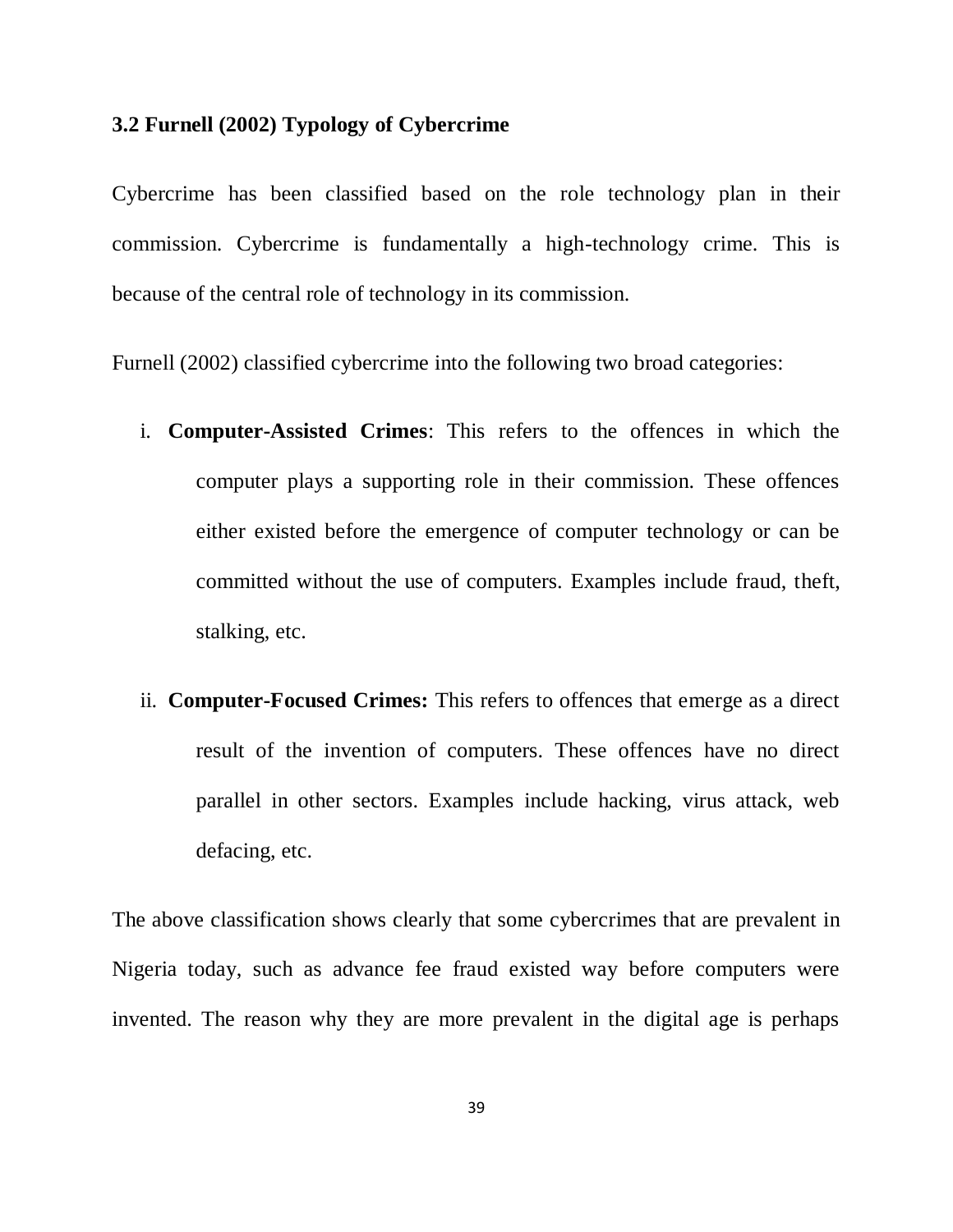because, unlike in the past, criminal can operate anonymously and can target millions of potential victims at the same time with less risk and efforts.

### **3.2 Gordon and Ford (2006) Typology of Cybercrime**

Gordon and Ford (2006) classified cybercrime into three, namely:

- i. **Cybercrime that involve computer and hardware devices**: this type of cybercrime is more technical in nature. Example is hacking.
- ii. **Cybercrime that is more human than technology based**: This type of cybercrime has more pronounced human element. Example is online gambling.
- iii. **The "crimeware"**: This refers to the malicious software that is used for the commission of crime.

The above classification like the preceding ones are not exhaustive, but as mentioned early they are meant to provide us with a fair idea on how the various kinds of cybercrime can be categorized.

### **4.0 CONCLUSION**

There is no universally accepted taxonomy of cybercrime. Cybercrime scholars have attempted to classify cybercrime based on different indices. Among the three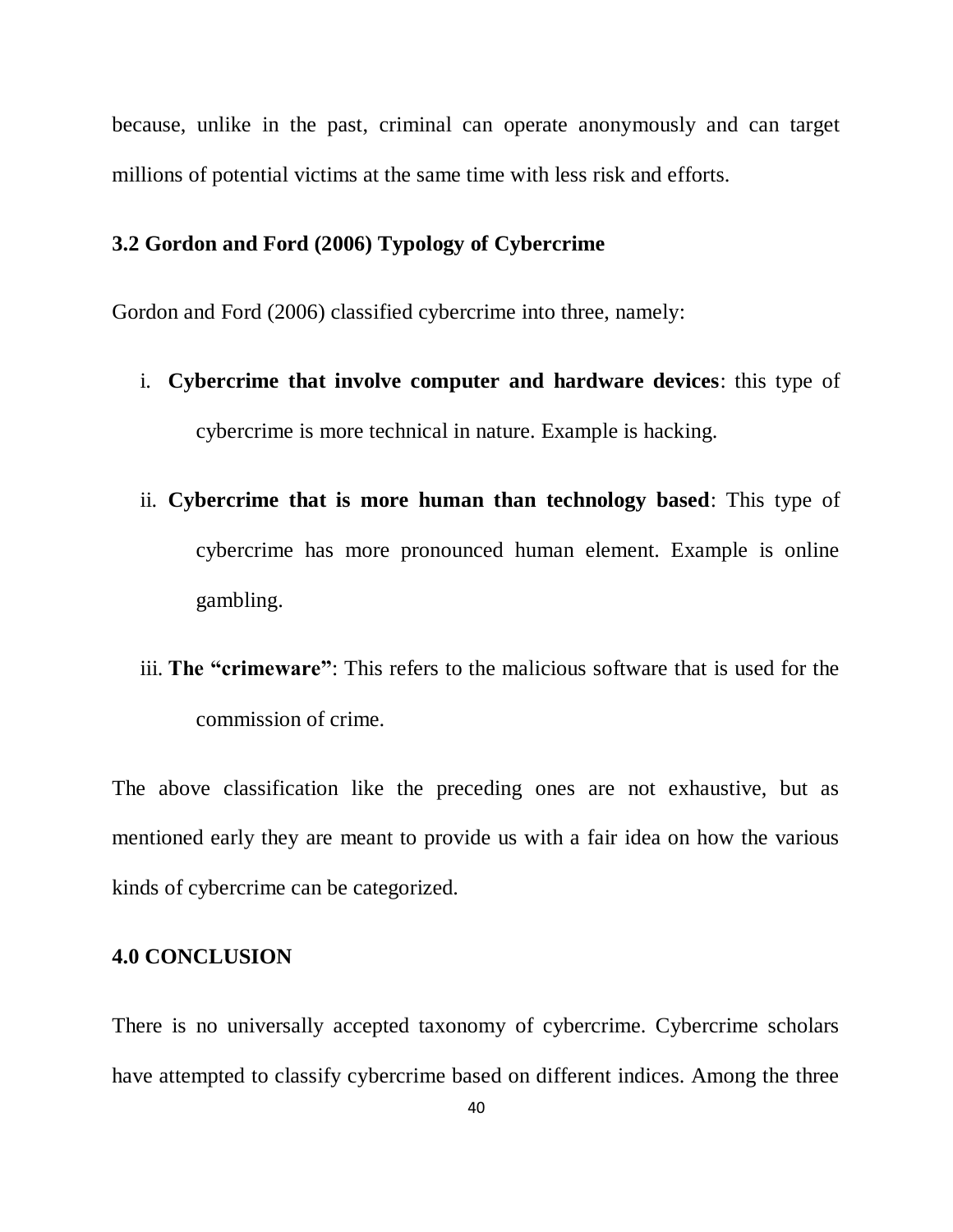typologies discussed in this unit, Wall (2001) typology remains the most widely cited in the extant literature of cybercrime.

### **5.0 SUMMARY**

The unit discussed three typologies of cybercrime. They include: Wall (2001), Furnell (2002) and Gordon and Ford (2006) classifications of cybercrime.

# **6.0 TUTOR-MARKED ASSIGNMENT**

Enumerate and explain with vivid examples, Wall"s (2001) four categories of cybercrime.

### **7.0 REFERENCES/FURTHER READING**

Furnell, S. (2002). *Cybercrime: Vandalizing the information society*. London:

United Kingdom.

Gordon, S. & Ford, R. (2006). On the definition and classification of cybercrime.

*Journal of Computer Virology*, 2, 13-20.

Marcum, C.D. (2014). *Cyber Crime*. New York: Wolters Kluwer.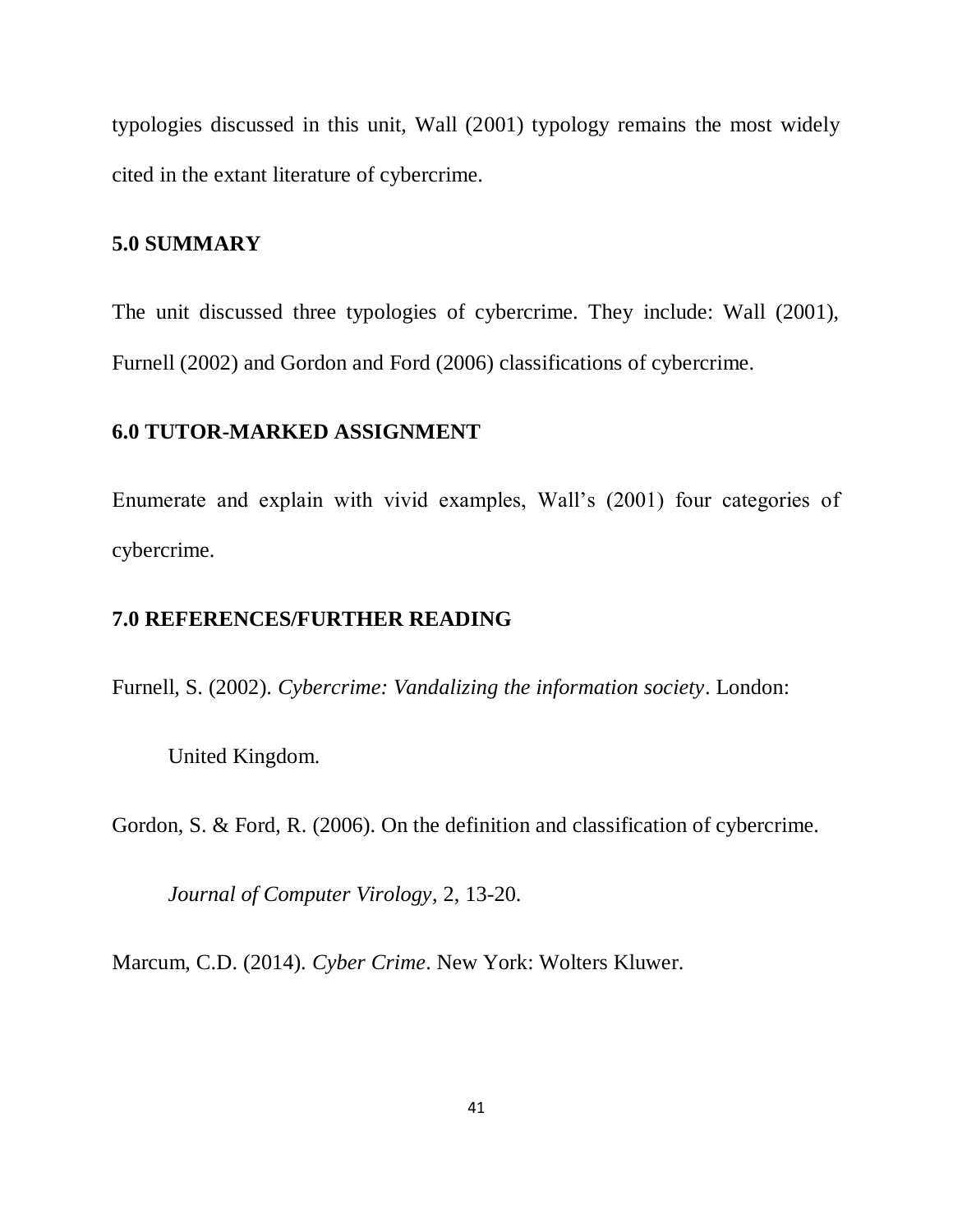# **UNIT 3 MEASUREMENT OF CYBERCRIME**

# **CONTENTS**

# 1.0Introduction

# 2.0Objectives

# 3.0Main Content

- 3.1 Official Crime Statistics
- 3.2 Victim Surveys
- 3.3 Self-Report Offender Surveys
- 3.4 Challenges with Measuring Cybercrime
- 4.0 Conclusion
- 5.0 Summary
- 6.0 Tutor-Marked Assignment
- 7.0 References/Further Reading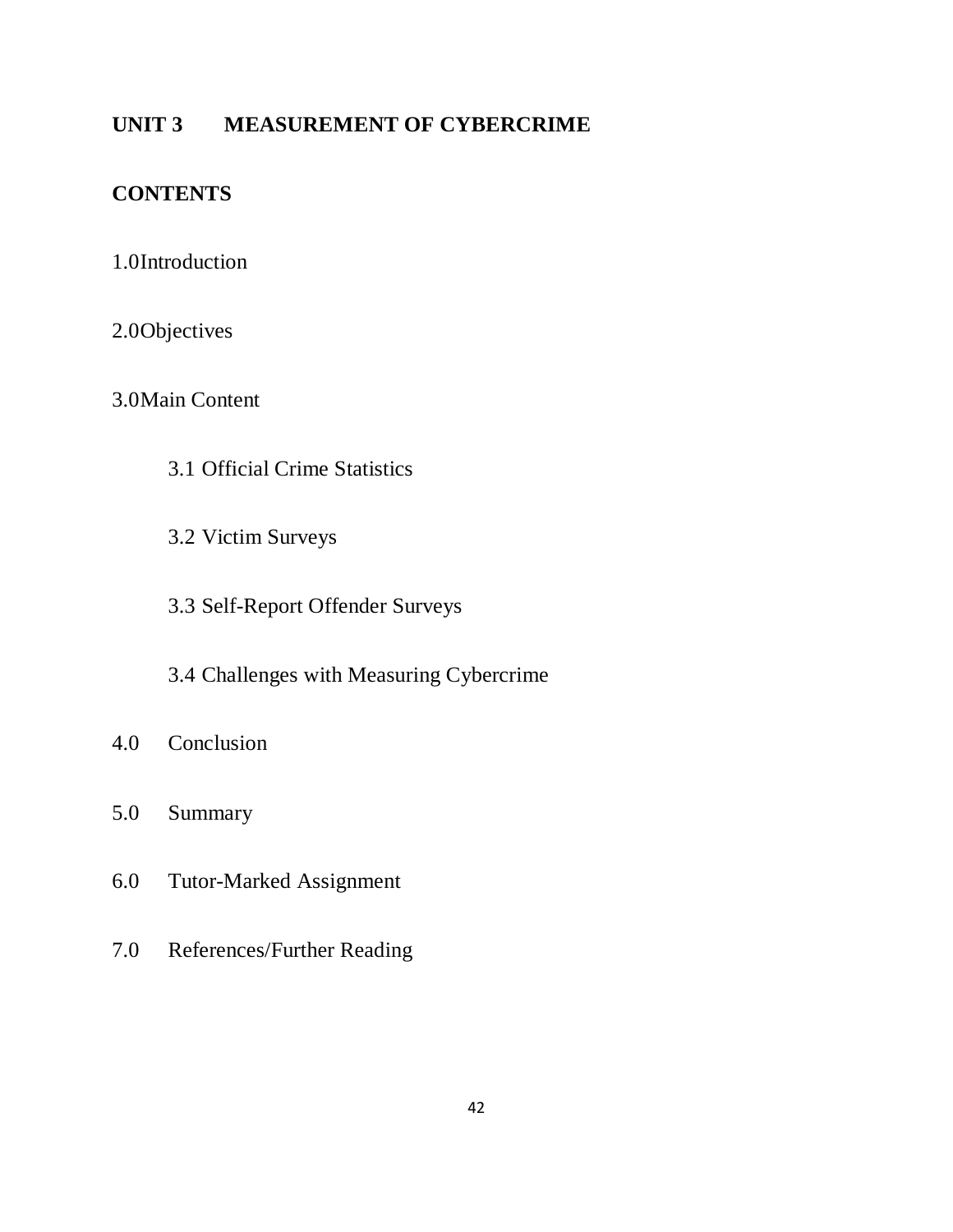#### **1.0 INTRODUCTION**

Crime measurement is a controversial issue and there are different perspectives on how best to measure crime. Undoubtedly crime measurement is fraught with several challenges. Some of the challenges may arise from people reporting practices and how crime is recorded. There are many crimes that happen behind the scene that are neither reported to the people nor recorded. Arguably, such cases will not reflect in the official crime statistics, therefore the victim survey and selfreport offender survey serve to account for the crimes that are not reflected in the official crime statistics. Crime can be measured using the following three indicators: Prevalence (number or proportion of victims within the population). b.) Concentration (number of crimes per victim) and c) Incidence (the number of crime that has occurred in a given area).

### 4.0 **OBJECTIVE**

This unit focuses on the nature of official crime statistics, victim surveys, selfreport surveys and the challenges associated with measuring cybercrime.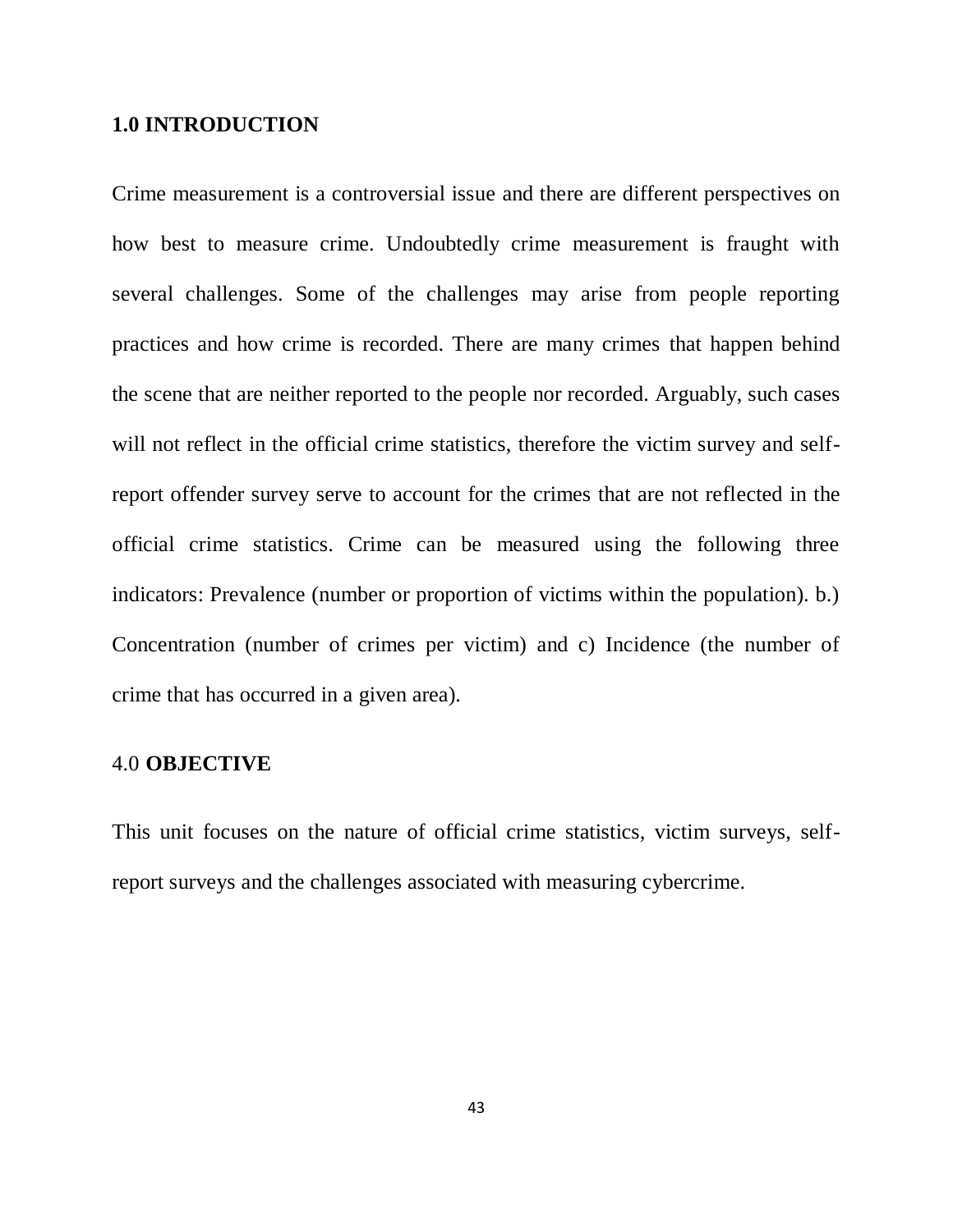#### **5.0MAIN CONTENT**

#### **3.1 Official Crime Statistics**

Official crimes statistics are information about the nature and extent of crime that are collected from the administrative or agency records or data (Skogan, as cited in Jennigs and Reingle, 2014). The Uniform Crime Report (UCR) is a popular example of an official source of crime statistics.

In Nigeria, the sources of official crime statistics primarily include: the police, courts and correctional service, etc. However, it is important to note that national crime statistics are derived from two major sources:

- **Administrative data**: These include data from the police, courts and correctional service.
- **Surveys**: These include crime victimization surveys and self-report surveys.

### **3.2 Victim Survey**

Victim surveys became necessary given that official crime statistics do not reflect the crimes that are not reported the police. These crimes are referred to as the "dark figure of crime". Victimization surveys are alternatives to measure crime in the community using questionnaires or interviews that ask members of the public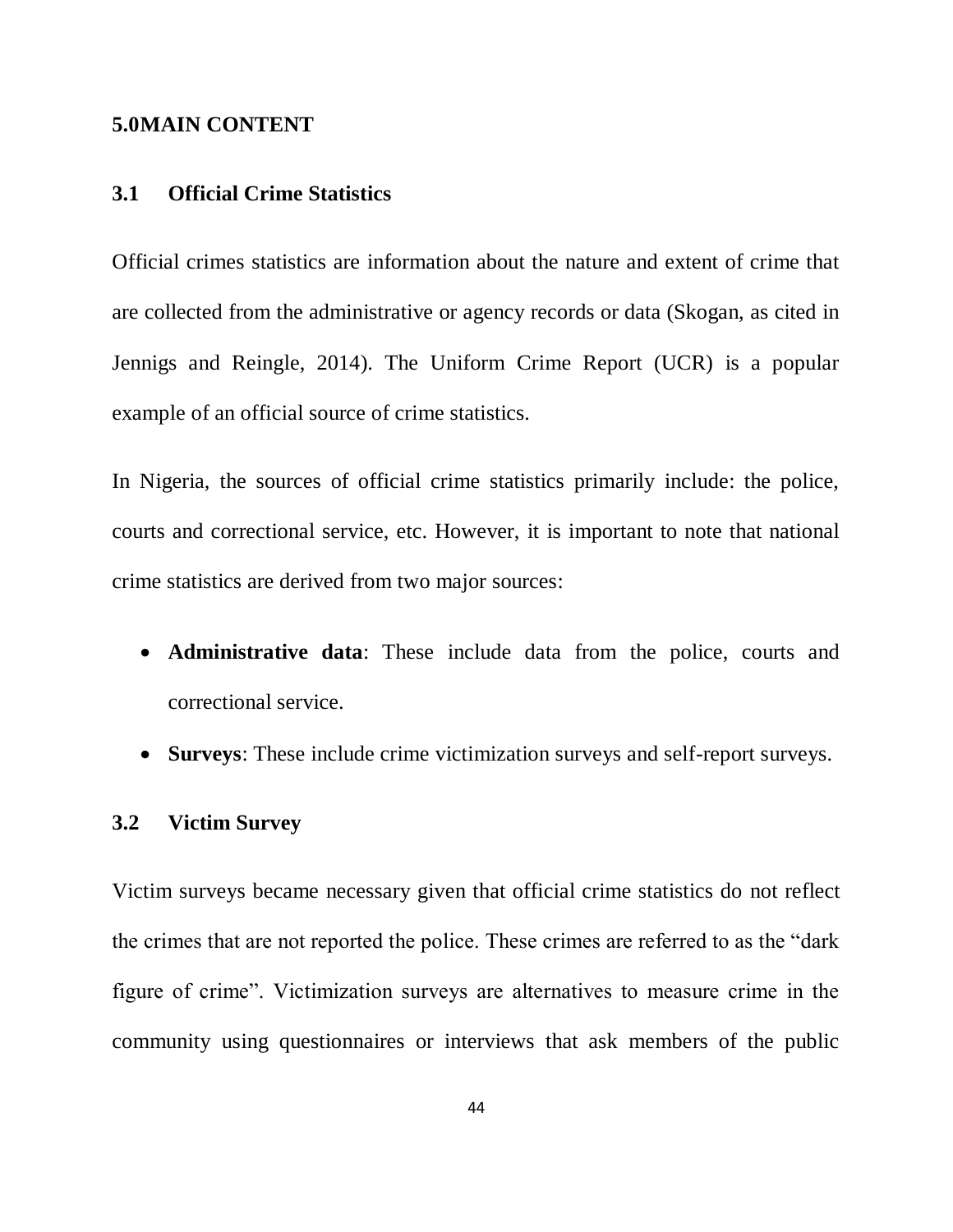about the crimes which have been committed against them over a people of time and whether or not they have been reported to the police. In Nigeria for example, the Centre for Law Enforcement Education of Nigeria (CLEEN) has conducted several national crime victimization survey.

### **3.3 Self-Report Survey**

Self-report survey is a measure of crime that makes use of anonymous questionnaires or interviews to ask respondents about their own criminal activity. Respondents are given confidential questionnaires that request them to record voluntarily whether or not they have committed any of the listed offenses. According to Igbo (2007:78) "The self-report survey is an attempt to get at the "dark-figures of crime which are not reflected in the official crime statistics. It is targeted at offenders whose offences were not known to the police and who were therefore not arrested at the time of the crime".

### **3.4 Challenges with Measuring Cybercrime**

Crime measurement is generally problematic. This is fundamentally because official measures of crime do not reflect the full picture of crime in society. This is basically because of the "dark figures of crime" – crimes that are not reflected in the official statistics of crime.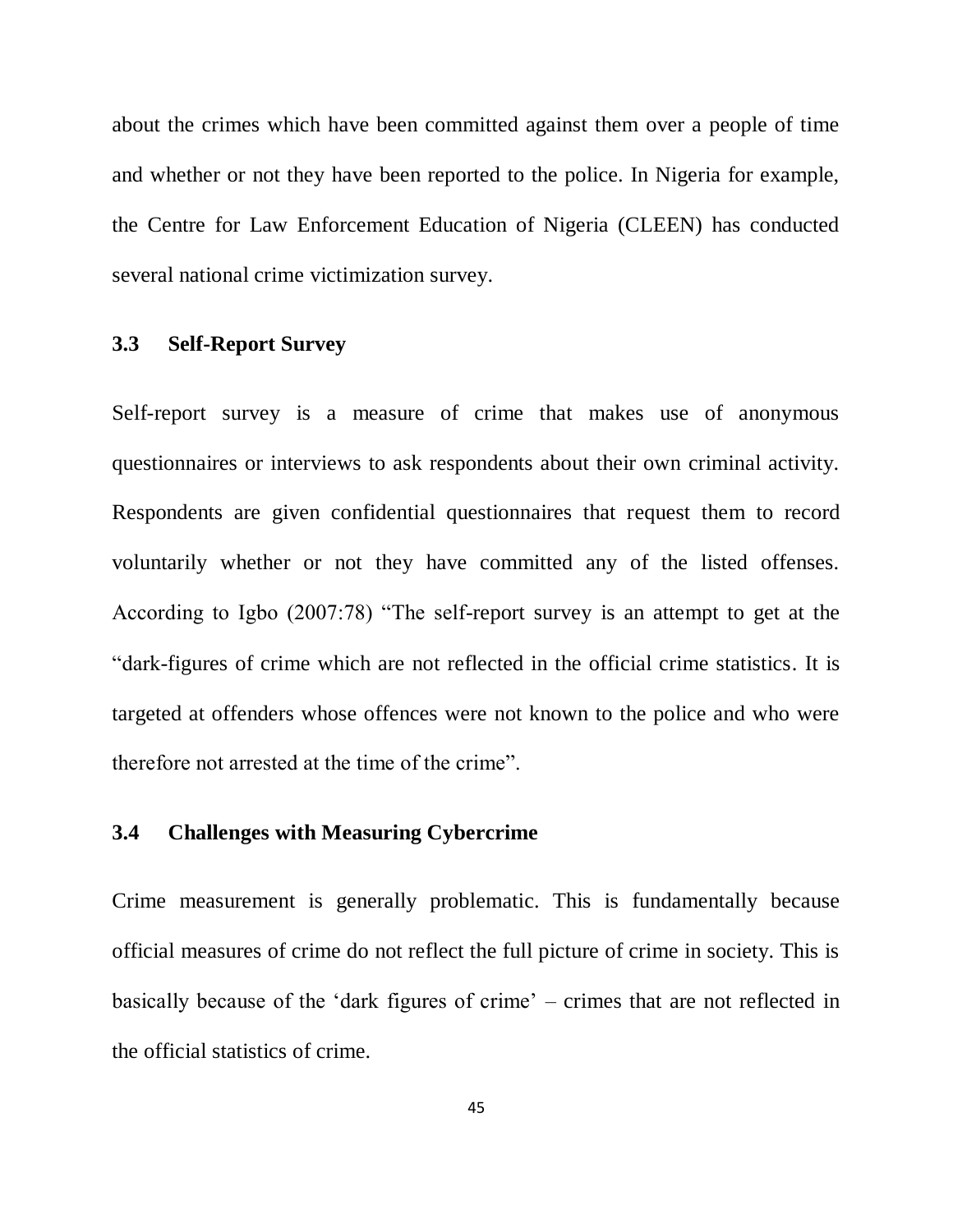The problem of measuring crime is exacerbated with cybercrime for several reasons. First, cybercrime is a relatively new kind of crime. Law enforcement agencies have been used to traditional policing which takes place in the physical space. Hence, grappling with an abstract space might just be a nightmare for the non-internet savvy law enforcement officer.

Second, many internet users are not skilled. This lack of internet skills exposes them to victimization online. Again, because they are not familiar with the workings of the internet they may be victimized without their knowledge. For example, cyber criminals may install spyware when they download free softwares on their system without them knowing. Hence because they are oblivious of such victimization it will not be reported to law enforcement and will not be captured in the official crime statistics.

Third, the data of large corporations and businesses may be breached by cybercriminals. Cybercriminals may send ransomware to such organizations. Sometimes, the affected organizations may choose to quietly pay the ransom rather than report to relevant law enforcement agencies so as to avoid the negative publicity that doing so may cause. In the aforementioned scenario it is unlikely that such a case would be captured in crime statistics. There is also no guarantee that it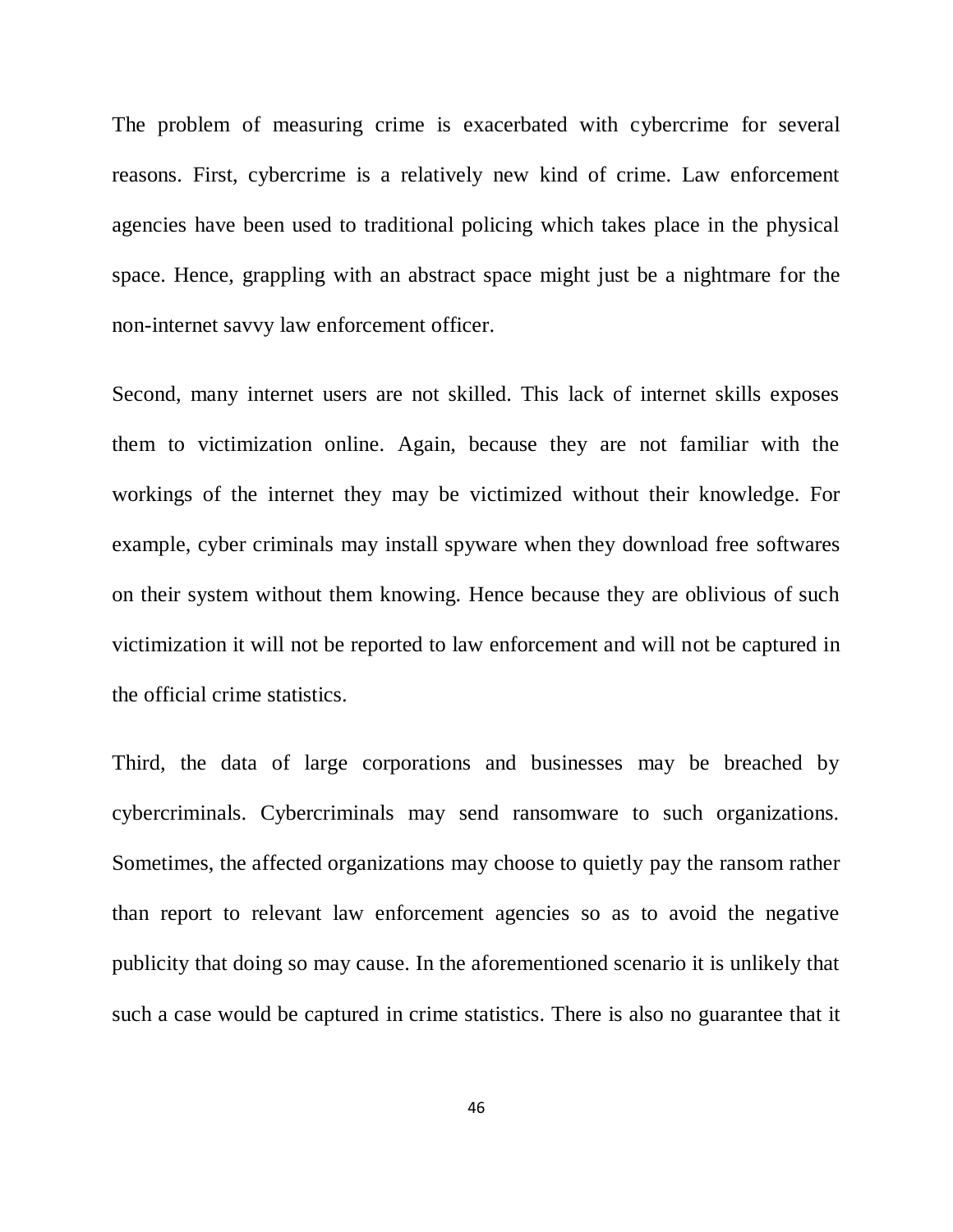will be captured in the self-report and victimization surveys that are carried out to account for the gaps in the official crime statistics.

### **4.0 CONCLUSION**

There is a consensus among scholars on the fact that no single measure of crime can reflect the full extent of crime. Crime cannot be measured through a single statistical instrument. Surveys, census and administrative records all play an important and complimentary role for a comprehensive understanding of the extent of crime.

### **5.0 SUMMARY**

The unit examined the various measurement metrics available for the counting of crime. It specifically discussed official crime statistics, victim survey and offender self-report survey. The challenges associated with measuring cybercrime were also discussed.

#### **6.0TUTOR-MARKED ASSIGNMENT**

What are the challenges that are associated with measuring cybercrime?

#### **7.0 REFERENCES/FURTHER READING**

Igbo, E.U.M. (2007). *Introduction to Criminology.* Nsukka: University of Nigeria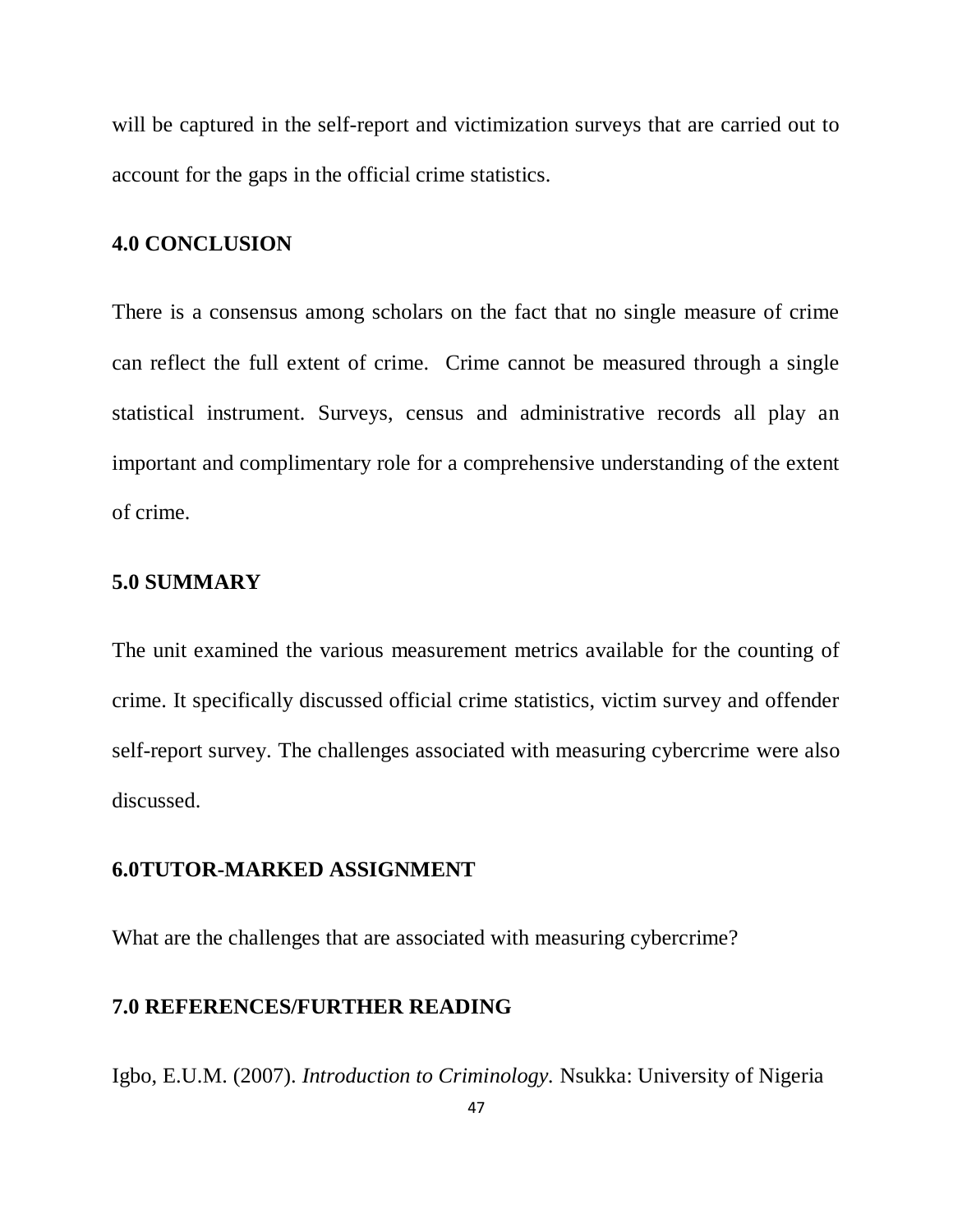Press.

Jennings, W. G. and Reingle, J.M. (2014). *Criminological and Criminal Justice* 

*Research Methods*. New York: Wolters Kluwer Law & Business.

Reid, S.T. (2015). *Crime and Criminology* (14<sup>th</sup> ed.) New York: Wolters Kluwer.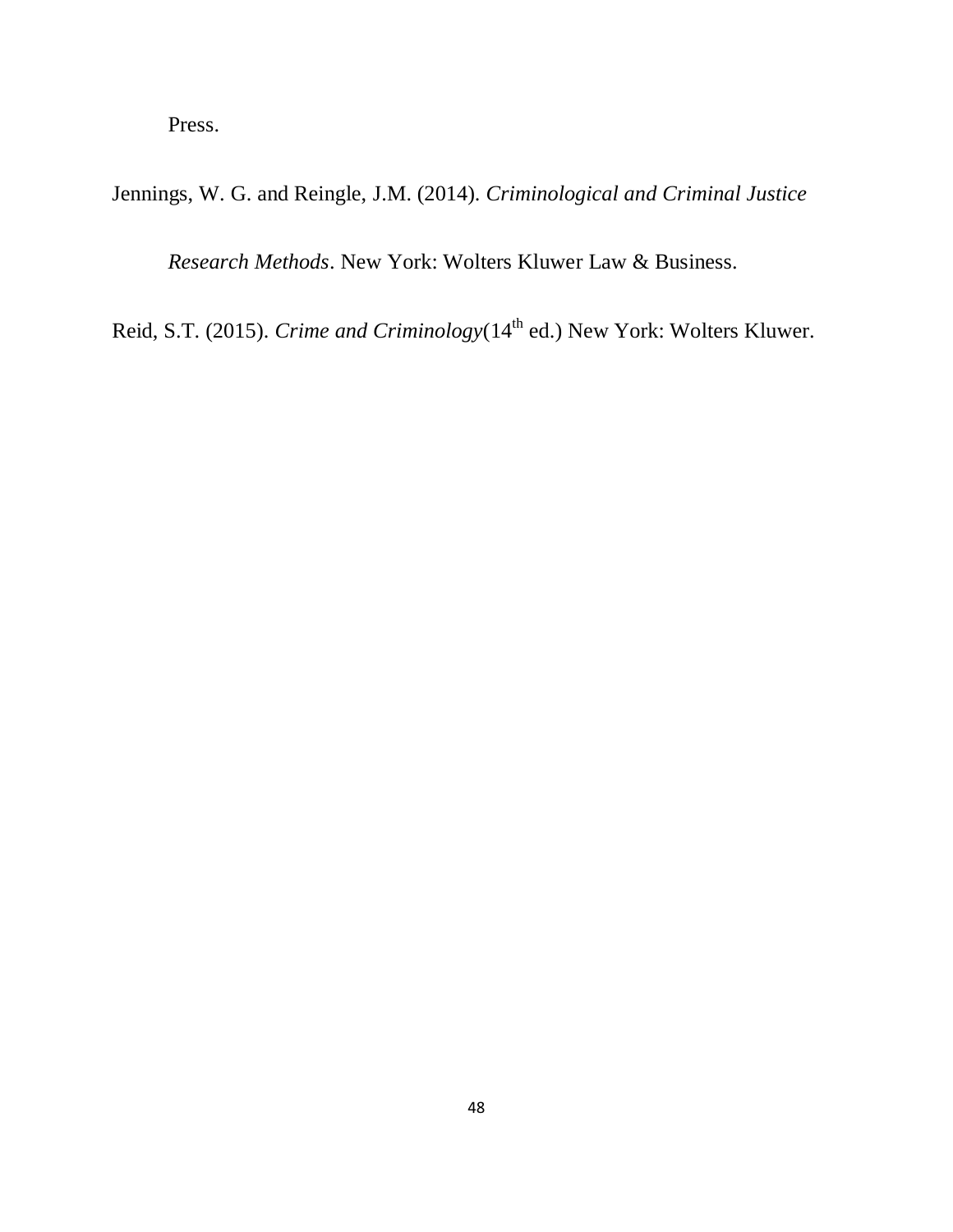# **UNIT 4 CYBERSPACE AS THE FIFTH DOMAIN OF WARFARE**

# **CONTENTS**

- 1.0Introduction
- 2.0Objectives
- 3.0Main Content
	- 3.1 The Cyber War Debate
	- 3.2 Cyberspace as the  $5<sup>th</sup>$  Domain of Warfare
	- 3.3 Cyber Warfare in the  $20<sup>th</sup>$  and  $21<sup>st</sup>$  Centuries
- 4.0 Conclusion
- 5.0 Summary
- 6.0 Tutor-Marked Assignment
- 7.0 References/Further Reading

### **1.0 INTRODUCTION**

The cyberspace has emerged as a battle-domain in contemporary warfare. Before the emergence of the cyberspace national wars had traditionally been fought on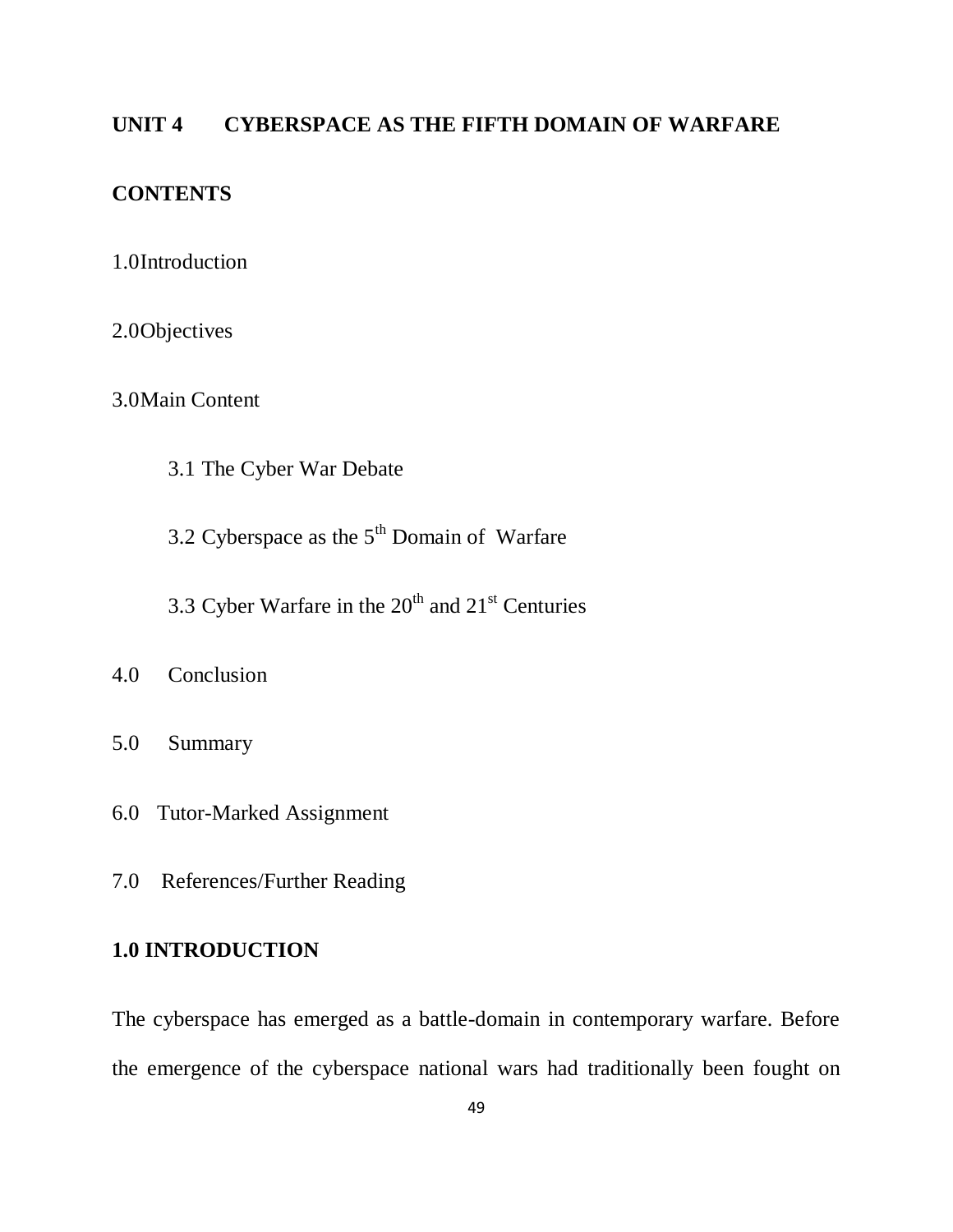land, sea, air and there are international treaties to regulate conflicts in space. Today, the landscape of warfare has expanded to include the cyberspace. This obviously has some implications for cybersecurity.

### **3.1 The Cyber War Debate**

The term of "cyber war" has been contested by some authors. The debate has centred on whether war occurs in the cyberspace or not. Stone (2012) has expressed the view that the question of whether or not cyber war exists is really difficult to determine. This, according to him, is because of strategic theory"s uncertain explanation of the concept of force, violence and lethality. He argued that the three concepts as well as their relationships with one another prove that cyber attacks can be construed as acts of war. Furthermore, Junio (2013) observed that several well established explanations for war suggest that cyber weapons are more capable of being used offensively than other kinds of military technologies. Clarke and Knake (2010, pp. 30-31) in their famous book entitled "Cyber War" made five conclusions on cyber war:

i. Cyber war is real.

ii. Cyber war happens at the speed of light.

iii. Cyber war is global.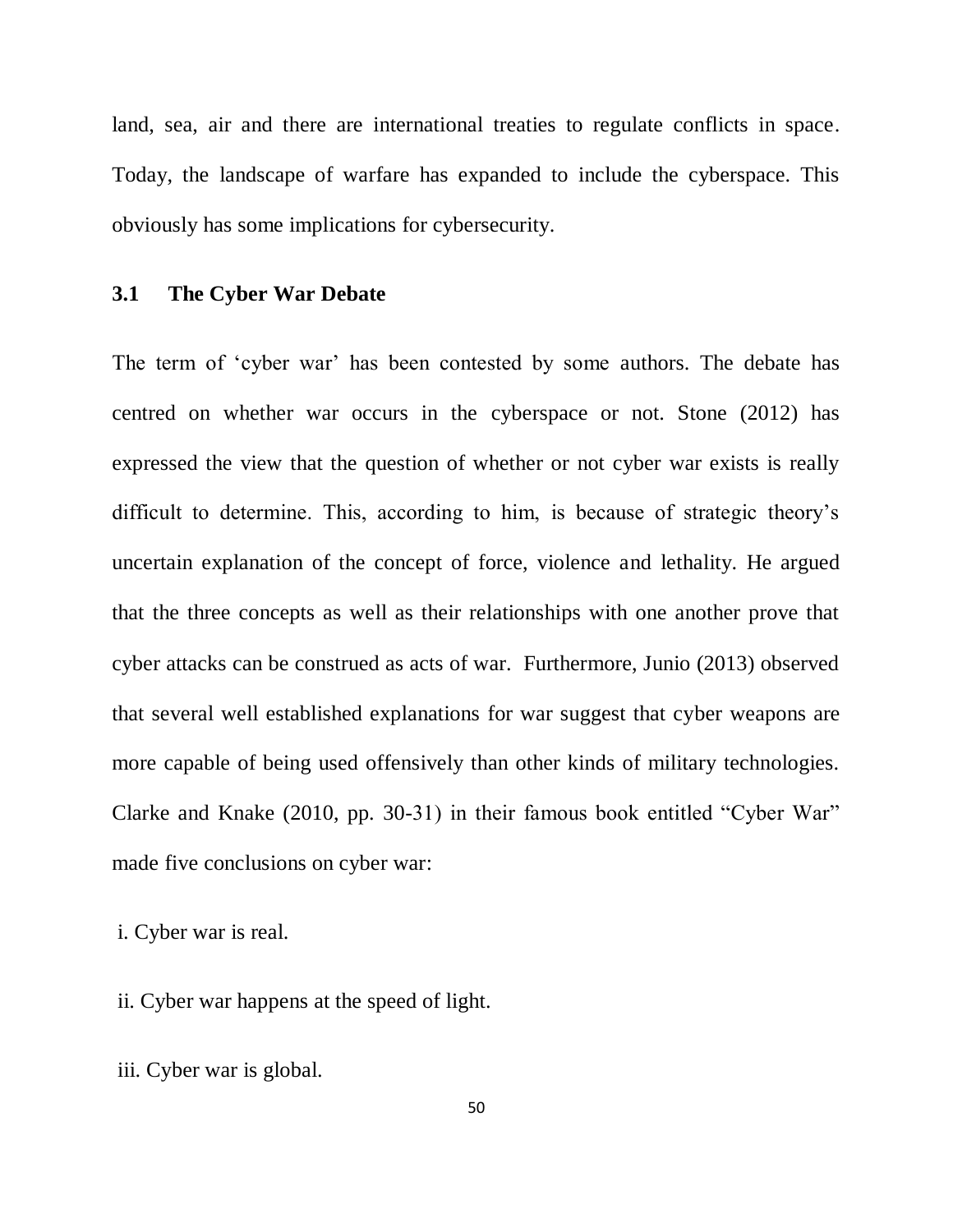iv. Cyber war skips the battlefield and,

v. Cyber war has begun.

### **3.2 Cyberspace as the Fifth Domain of Warfare**

There are basically five domains of warfare. They include: **land, sea, air, space and cyberspace.**

The cyberspace is increasingly recognized as the fifth domain of warfare around the world. It is believed that an emerging battle is raging among the super powers of the world and that this battle will be fought in the cyberspace. Clarke and Knake (2010) observed that military and intelligence organizations are preparing the cyber battlefield with logic bombs and trapdoors and launching virtual explosive in other countries in peacetime.

# **3.3 Cyber War in the 20th and 21st Centuries**

There have been several incidences that occurred in the twentieth and twenty-first centuries that were described as cyber war. Carr (2012) mentioned some of such incidences. They are summarized as follows: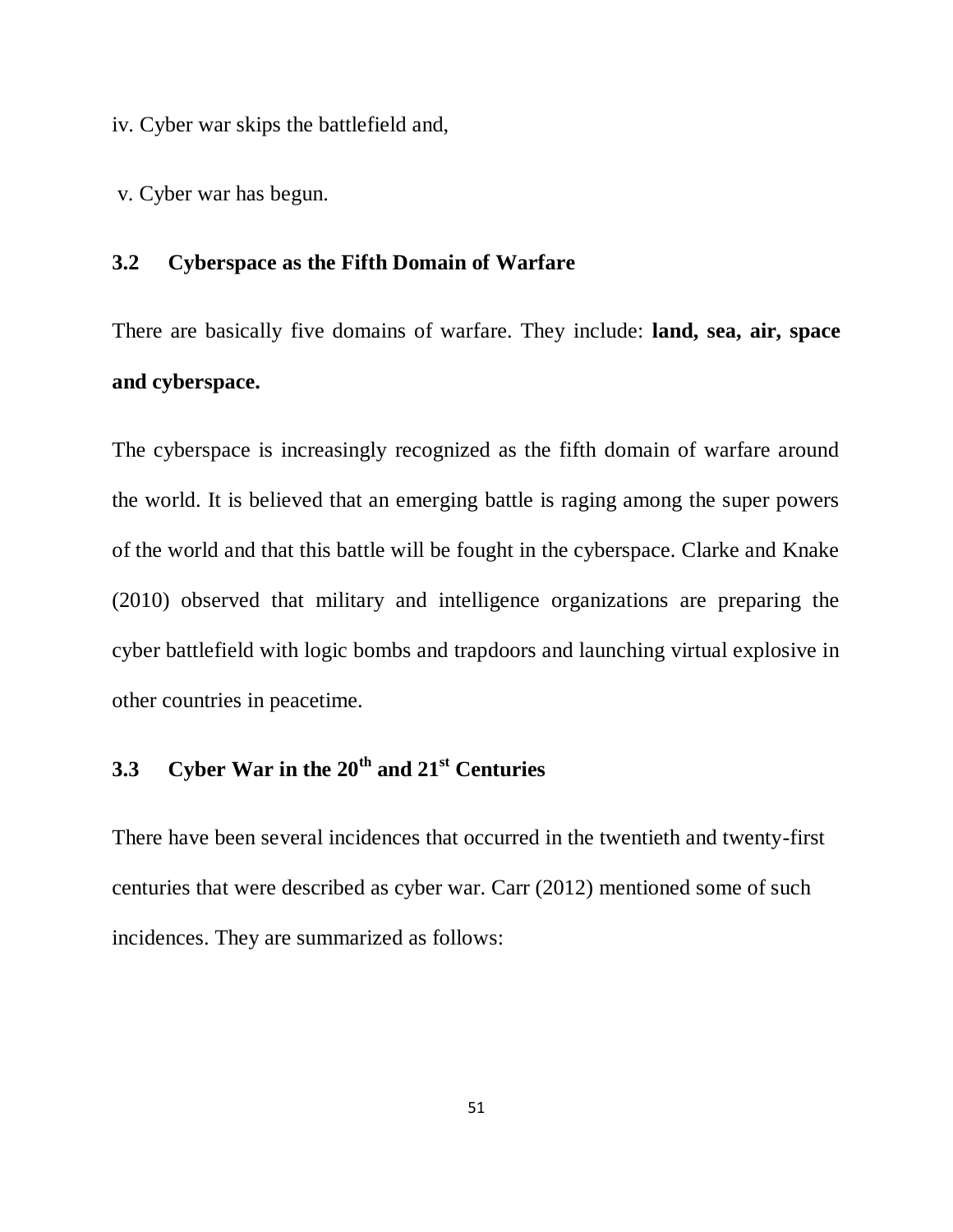- In May, 1998 an estimated 3,000 hackers self-organized into a group known as the China Hacker Emergency Meeting Centre, attacked Indonesian government websites in protest.
- On May, 7, 1999 a North Atlantic Throaty Organization (NATO) jet bombed the Chinese embassy in Belgrade, Yugoslavia in error. In less than 12 hours after the accident, the Chinese Red Hacker Alliance was formed and they launched series of attacks several hundred United States government websites.
- In late December 2008. Israel launched Operation Cast Lead against Palestine. The led to cyber war between Israeli and Arabic hackers.
- During the Second Russian-Chechen War (1997-2001), in which the Russian Military invaded the secessionist region of Chechnya to reinstall a Moscowfriendly regime, both sides used cyberspace to engage in Information Operations to control and influence public perception.
- The Russian-Georgia War of 2008 is the first example of cyber-based attack that coincided directly with land, sea and air invasion by a state against another. Russia invaded Georgia because Georgia attacked separatists in South Ossetia. The well coordinated cyber campaign used vetted target list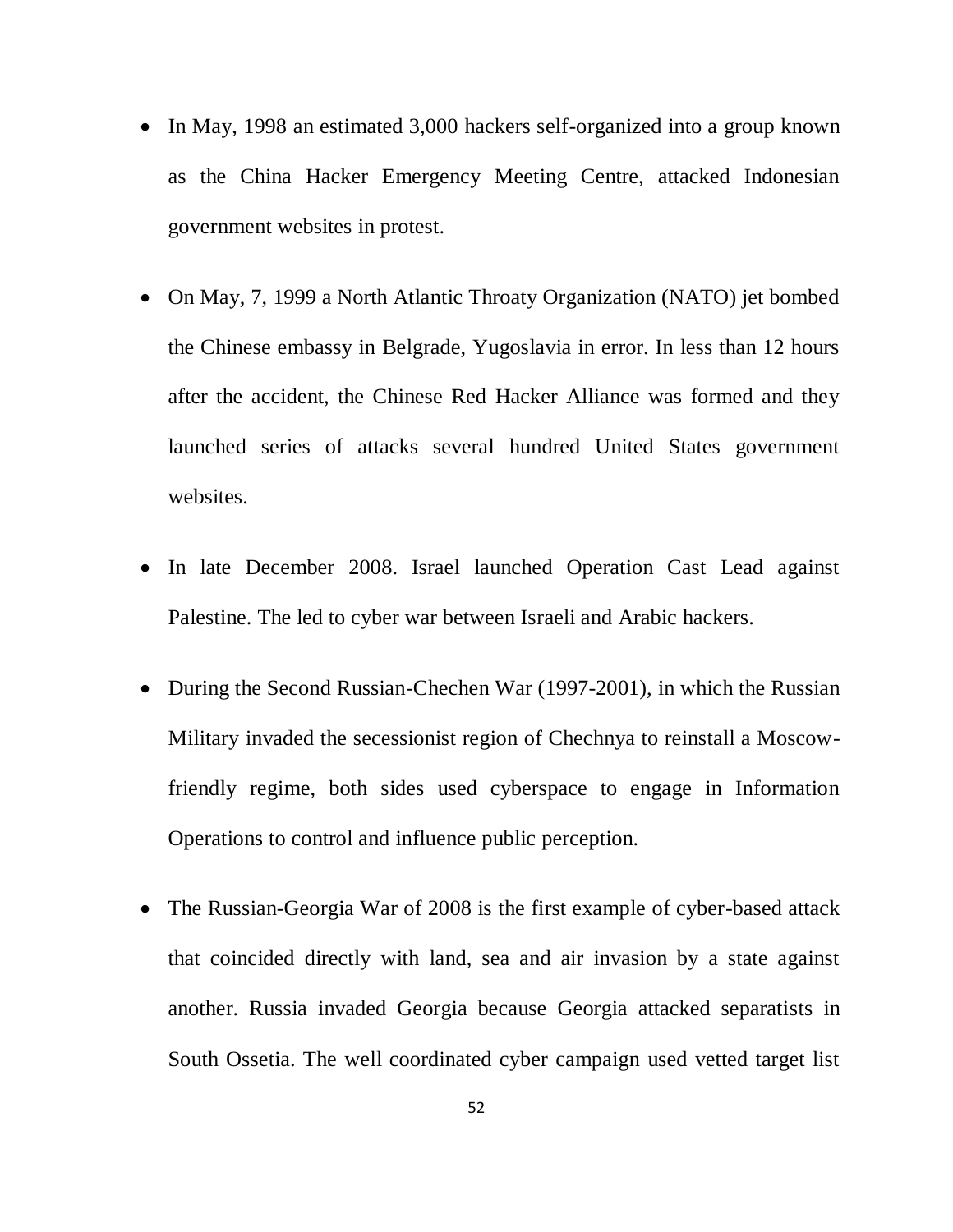of Georgian government websites and other strategically valuable sites including the United States and British embassies.

 On July 4, 2009, a few dozen of United States websites, including US government sites experienced a mild DDoS attack. A few days later, South Korean government and civilian websites were also targeted. Carr noted that even though the Democratic People"s Republic of Korea was the main suspect, there was no evidence to support that suspicion.

The above incidences which are some of the  $20<sup>th</sup>$  and  $21<sup>st</sup>$  incidences of cyber war Carr (2012) cited in his book "Inside Cyber War" underscore the fact that cyber war is real and collaborates the arguments of Clarke and Knake (2010) which was mentioned earlier.

### **4.0 CONCLUSION**

Although some authors have disputed the existence of a cyber war, there is evidence from literature to support the claim about it existence. The understanding and appreciation of the dynamics of cyber war by states is critical in the effort to build strong cyber defenses for critical national infrastructure.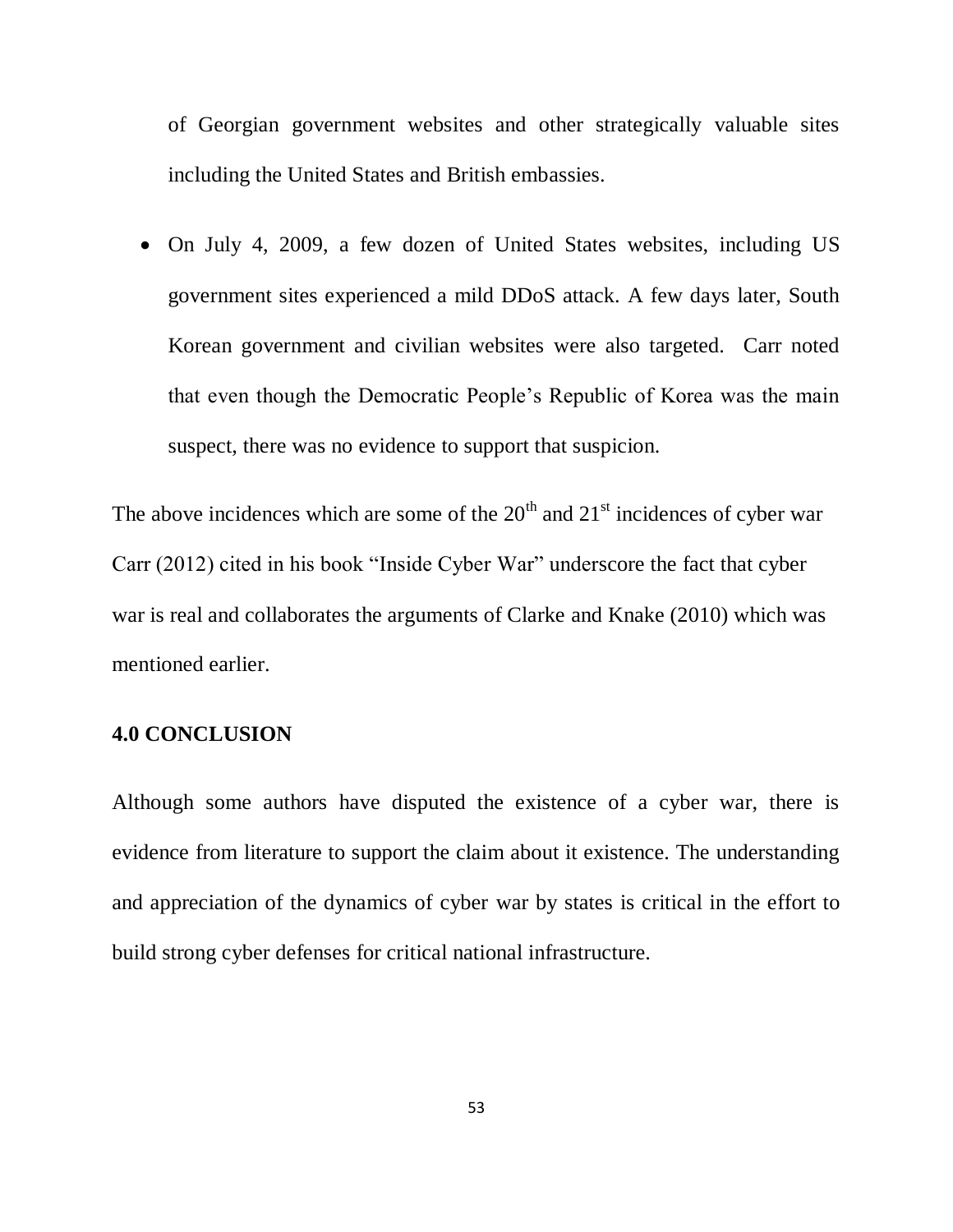#### **5.0 SUMMARY**

The unit examined the debates around the existence of cyber war. It discussed the state of cyberspace as a fifth domain of warfare and outlined some  $20<sup>th</sup>$  and  $21<sup>st</sup>$ centuries cyber war incidents to buttress the existence of cyber war and its threat.

### **4.0TUTOR-MARKED ASSIGNMENT**

Explain the nature of cyberspace as the fifth domain of warfare.

## **7.0 REFERENCES/FURTHER READING**

Carr, J. (2012). *Inside Cyber Warfare* (2<sup>nd</sup> ed.). Beijing: Oreilly.

Clarke, R.A. & Knake, R.K. (2010) *Cyber war: The next threat to national security and what to do about it.* New York: Harper Collins Publishers.

Junio, T.J. (2013). How probable is cyberwar? Bringing IR theory back into the

Cyber Conflict Debate. *Journal of Strategic Studies*, 36 (1), 125-133.

Stone, J. (2013). Cyber war will take place. *Journal of Strategic Studies*, 36 (1),

101-108.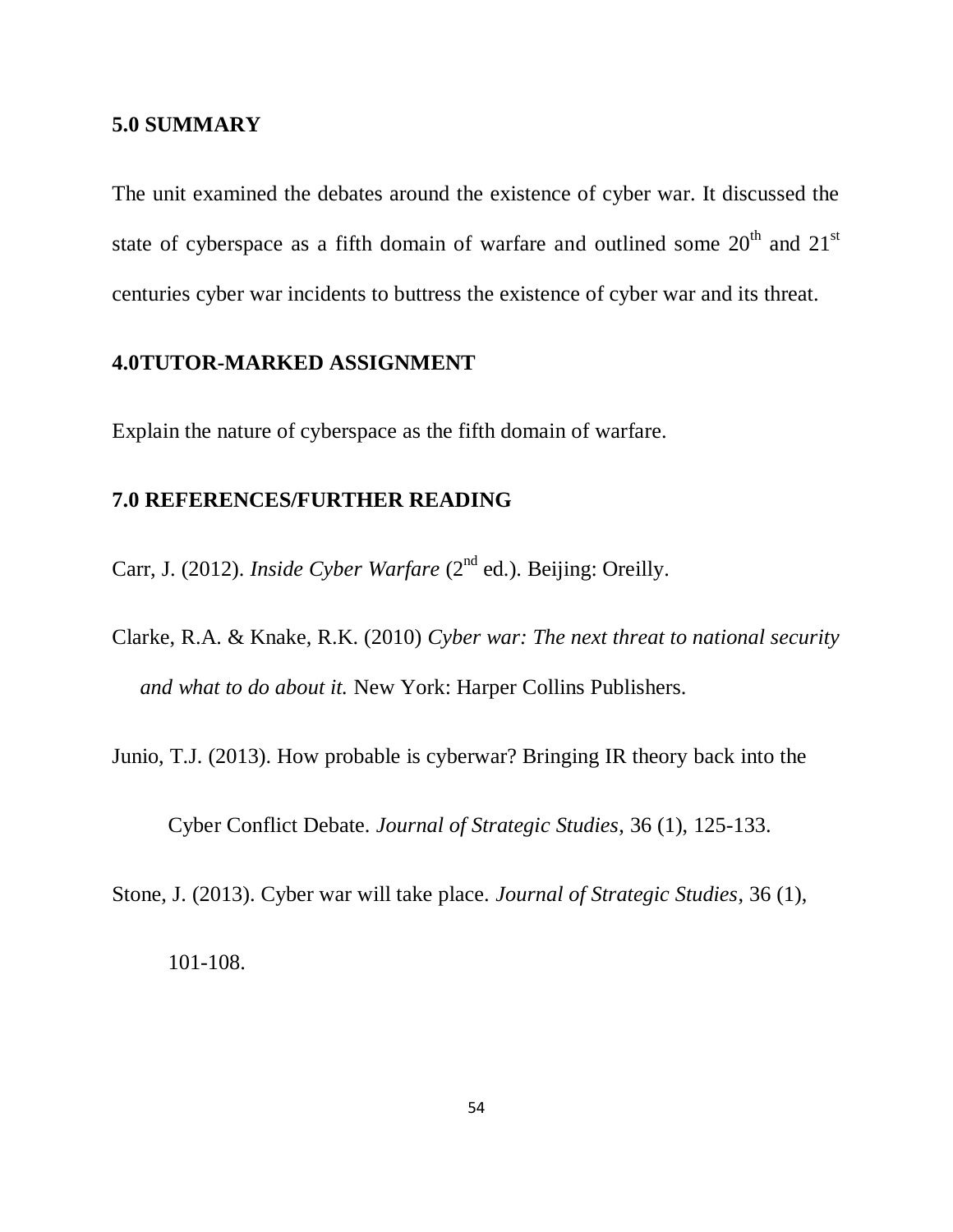# **Module 3: Cybercrime Theories and Their Applicability**

Unit 1: Social Learning Theory (SLT)

Unit 2: Routine Activity Theory (RAT)

Unit 3: General Strain Theory (GST)

Unit 4: Space Transition Theory of Cybercrime (STT)

# **UNIT 1 SOCIAL LEARNING THEORY**

# **CONTENTS**

1.0Introduction

### 2.0Objectives

3.0Main Content

3.1Social Learning Theory (SLT)

3.2 Applicability and Criticism of SLT

- 4.0 Conclusion
- 5.0 Summary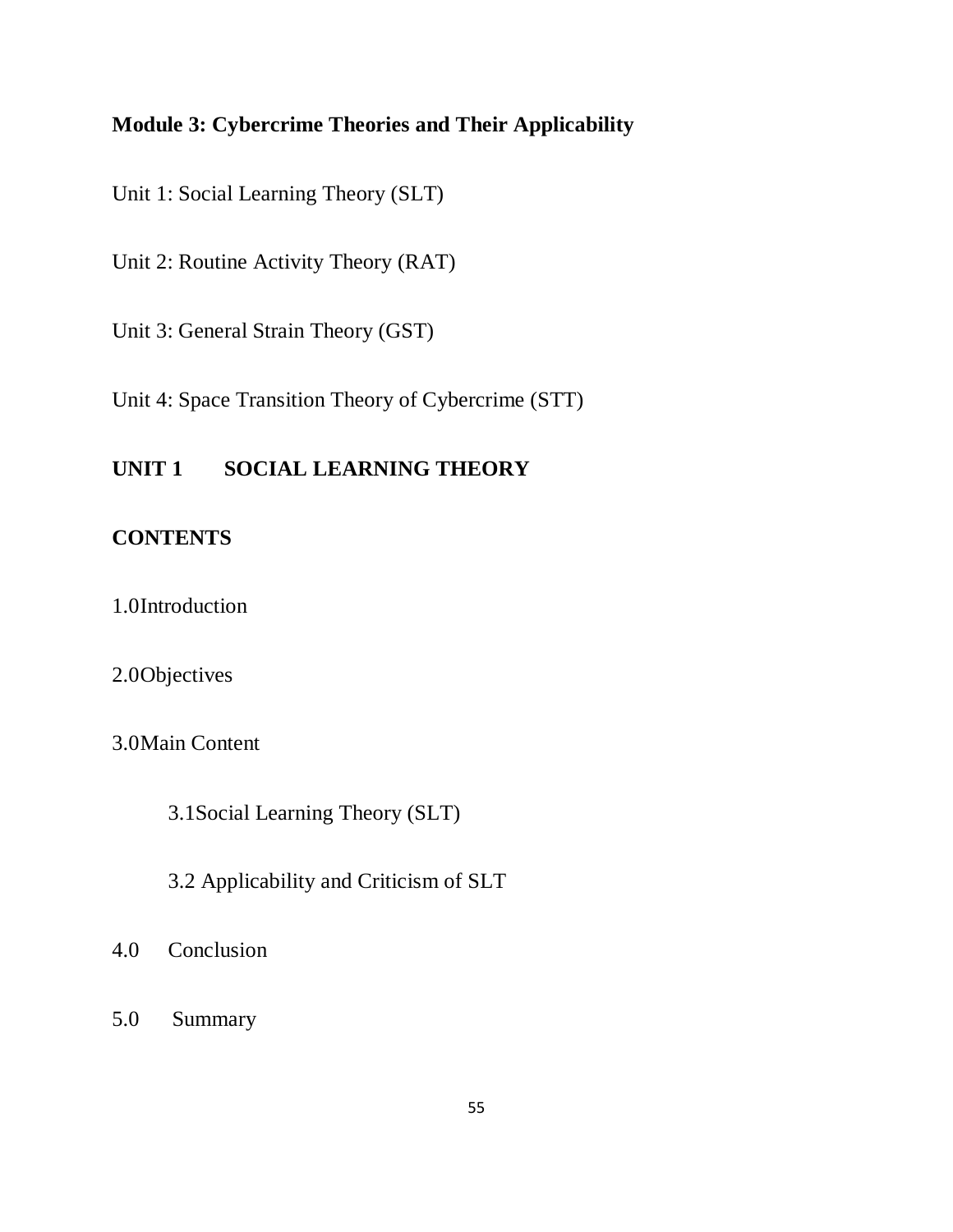- 6.0 Tutor-Marked Assignment
- 7.0 References/Further Reading

#### **1.0 INTRODUCTION**

There are several theories that have been used in the explanation of crime in the cyberspace. Most of such theories are traditional criminological theories with sociological background. Criminology has been slow in the development of cybercrime specific theories. The only effort in that direction so far is perhaps that of Professor K. Jaishankar who propounded the Space Transition Theory of Cybercrime in 2008.

### **2.0 OBJECTIVE**

This unit will expose you to the major assumptions of the social learning theory. At the end of this unit, you will be able to understand the major assumptions of the theory and how it has been applied by scholars in the explanation of crime in the cyberspace.

#### **3.0MAIN CONTENT**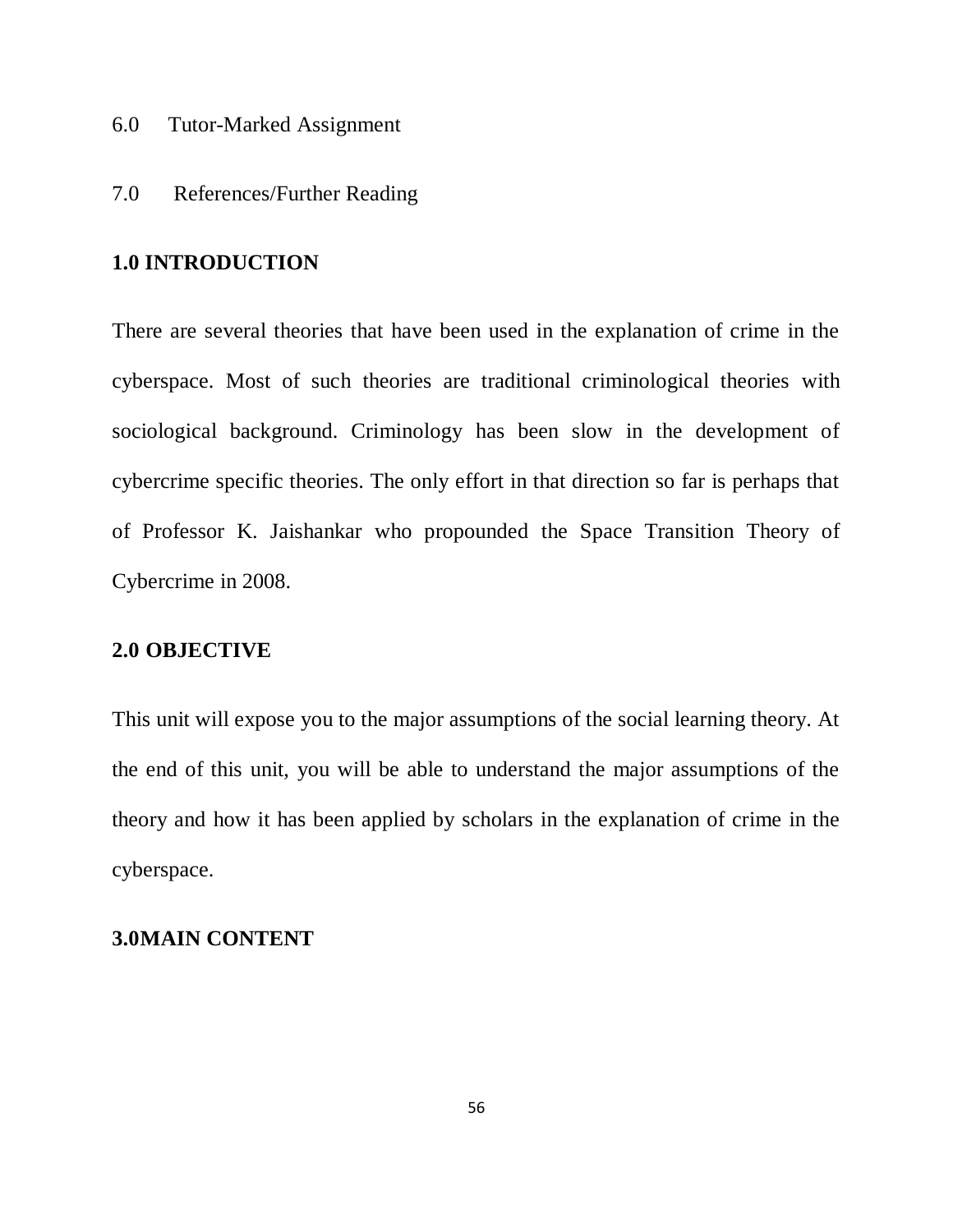#### **3.1 Social Learning Theory**

The basic assumption of the social learning theory is that social behaviour is not determined by inner personality drives or sociological and environmental factors. Instead, it is a cognitive process that engages personality and environment in a continuous process of mutual interaction (Beirne & Messerschmidt, 2015). The emphasis of this theory is that people learn behaviour by observing and imitating others.

Akers social learning theory is a reformulation and extension of Sutherland"s differential association theory. Differential association theory posits that criminal behaviour is learned during interaction with others but it does not specify the mechanisms by which such behaviour is learned. However, Akers and his associates used insights from several theories of learning in behavioural theory and social learning theory in psychology to specifically describe how crime is learned (Cullen, Agnew and Wilcox, 2014).

Burgess and Akers (1966) social behaviour, including criminal behaviour is influenced by a complex network of rewards and punishments. There is the likelihood that a given behaviour will continue or increase if it is followed more by reward than punishment. In the same vein, there is the likelihood of the same behaviour to decrease or end if it is followed by more punishment than rewards.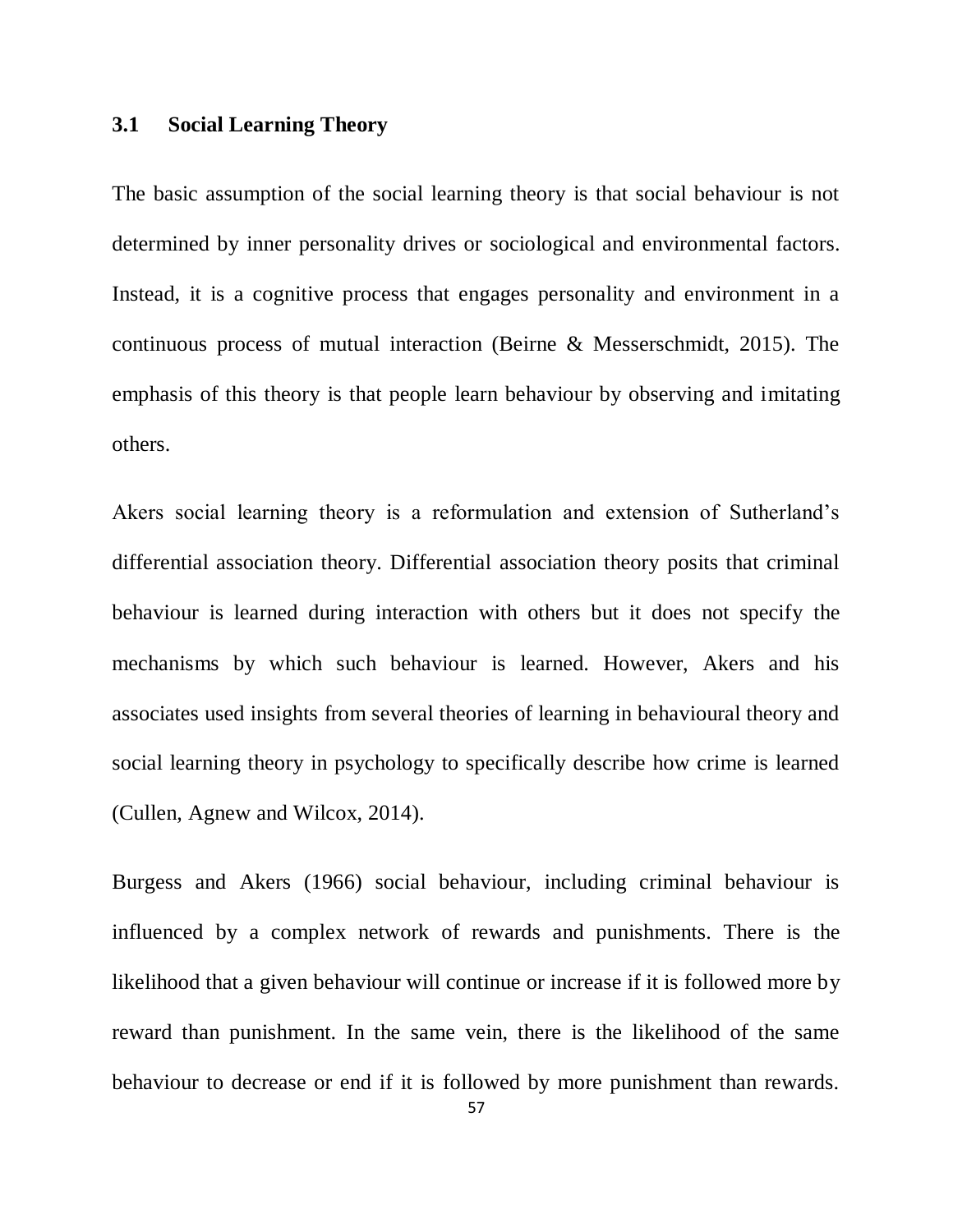Beirne & Messerschmidt (2015, p.146) summarized Burgess and Akers assumption that criminal behaviour is learned in the following seven stages:

- i. Criminal behaviour is learned through direct conditioning or through imitation.
- ii. Criminal behaviour is learned both in non-social reinforcing situations (for example, the physical effects of drug use) or nonsocial discriminative situations and through social interaction in which the behaviour of others is either for or against criminal behaviour.
- iii. The principal components of learning criminal behaviour occurs in groups that compose the individual"s major source of reinforcements: peer friendship groups, the family, schools, and churches.
- iv. Learning criminal behaviour including specific techniques, attitudes, and avoidance procedures-depends on effective and available reinforcers and the existing reinforcement contingencies.
- v. The specific types and the frequency of learned behaviour depend on the reinforcement that are effective and available and on the norms by which these reinforcers are applied.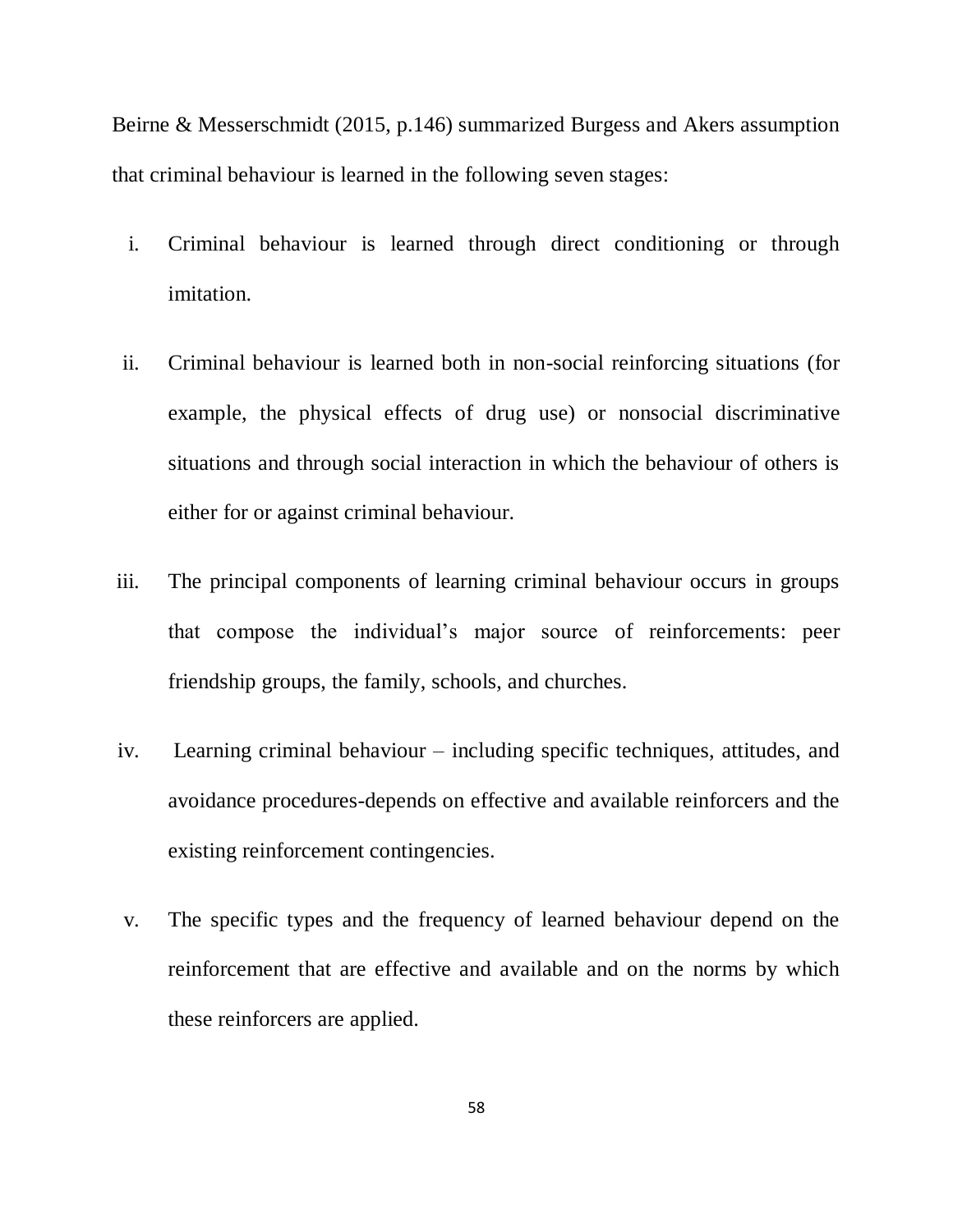- vi. Criminal behaviour is a function of norms that are discriminative for criminal behaviour, the learning of which occurs when such behaviour is more highly reinforced than noncriminal behaviour.
- vii. The strength of criminal behaviour is a direct function of the amount, frequency and probability of its reinforcement.

### **3.2 Applicability and Criticism of Social Learning Theory**

Social learning theory has been used by scholars to explain cybercrime. For example, Skinner and Fream (1997) used the social learning theory to explain the etiology of computer crime. Also, Higgins and Makin (2004) used SLT to explain software piracy.

However, social learning theory has been criticized on the grounds that there has not been sufficient research to prove that social learning is the principal process mediating the relationship of social structure and crime as expected by the theory (Cullen, Agnew and Wilcox, 2014).

# **4.0 CONCLUSION**

The nature versus nurture debates is an age long one. However, the social learning theorists believe that nurture exerts more influence on individuals as long as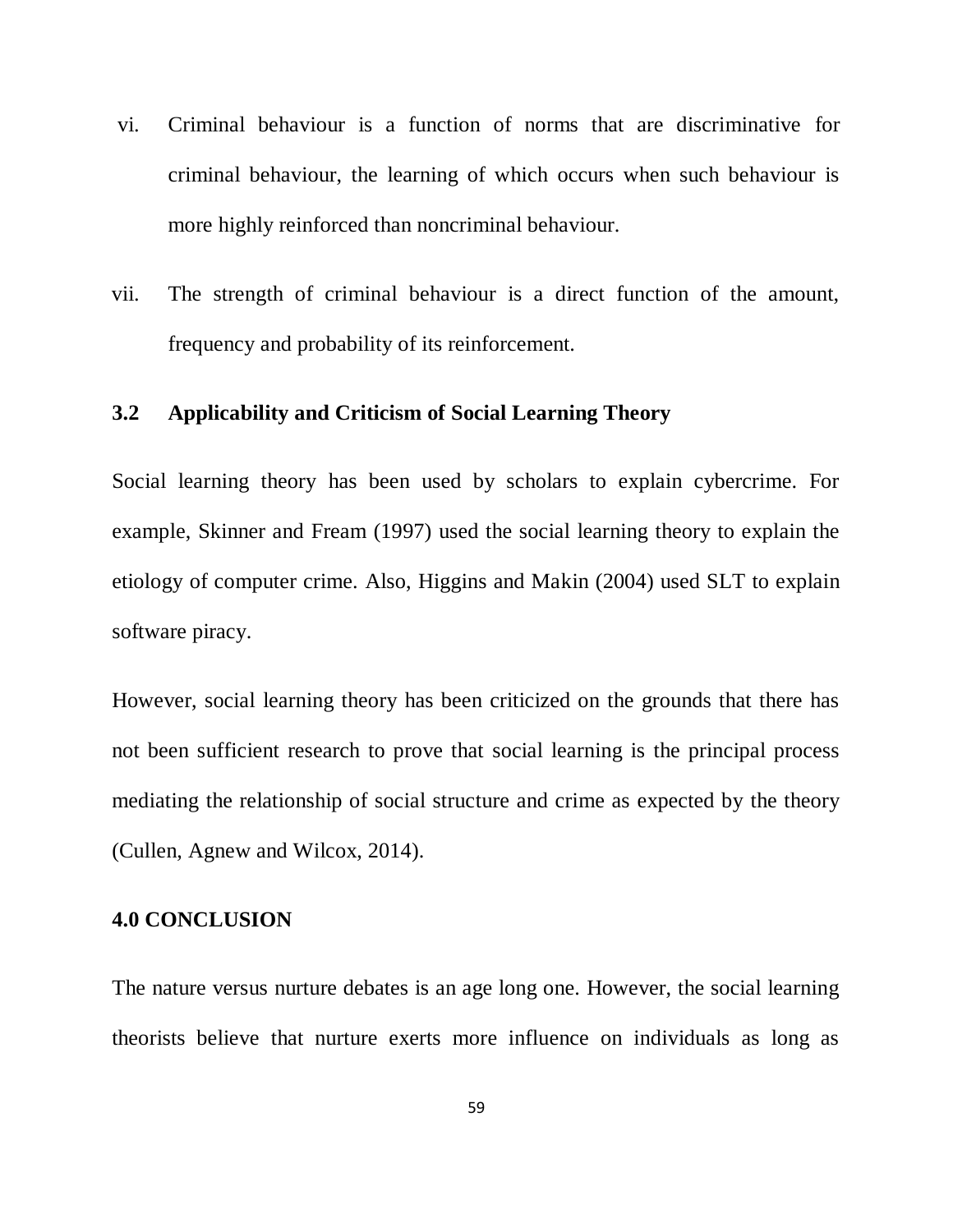criminal behaviour is concerned. In other words, they argue that criminal behaviour is not inherited but learned.

### **5.0 SUMMARY**

The unit discussed the major assumptions of the social learning theories. It focused on the variant of Burgess and Akers (1966). It also noted that the theory has been used to explain different aspects of cybercrime. The applicability and weaknesses of the theory were also discussed.

### **6.0 TUTOR-MARKED ASSIGNMENT**

Discuss the major assumptions of the social learning theory. What is the major criticism of the theory?

### **7.0 REFERENCES/FURTHER READING**

Beirne, P. &Messerschmidt, J.W. (2015). *Criminology: A Sociological Approach*

 $(6<sup>th</sup>$  ed.). New York: Oxford University Press.

Burgess, R.L & Akers, R.L. (1966). A differential association-reinforcement

theory of criminal behaviour. *Social Problems* 14(2): 128-147.

Higgins, G.E., & Makin, D.A. (2004). Does social learning theory condition the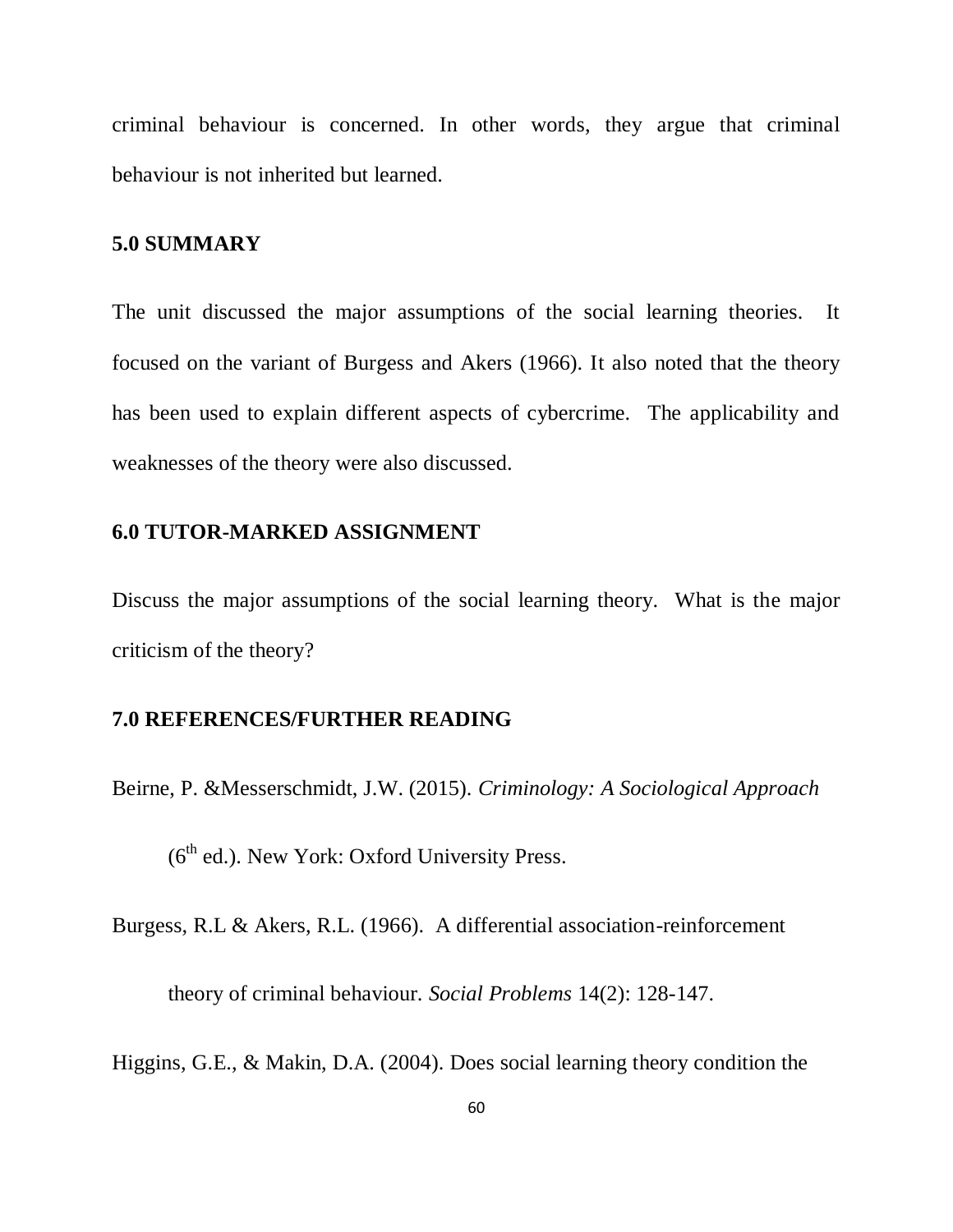effects of low self-control on college students' software piracy? *Journal of Crime Management,* 2, (2): 1-22.

Skinner, W.F. & Fream, A.M. (1997). A Social learning Theory Analysis of Computer Crime among College Students. *Journal of Research in Crime and Delinquency*, 34, 495-518.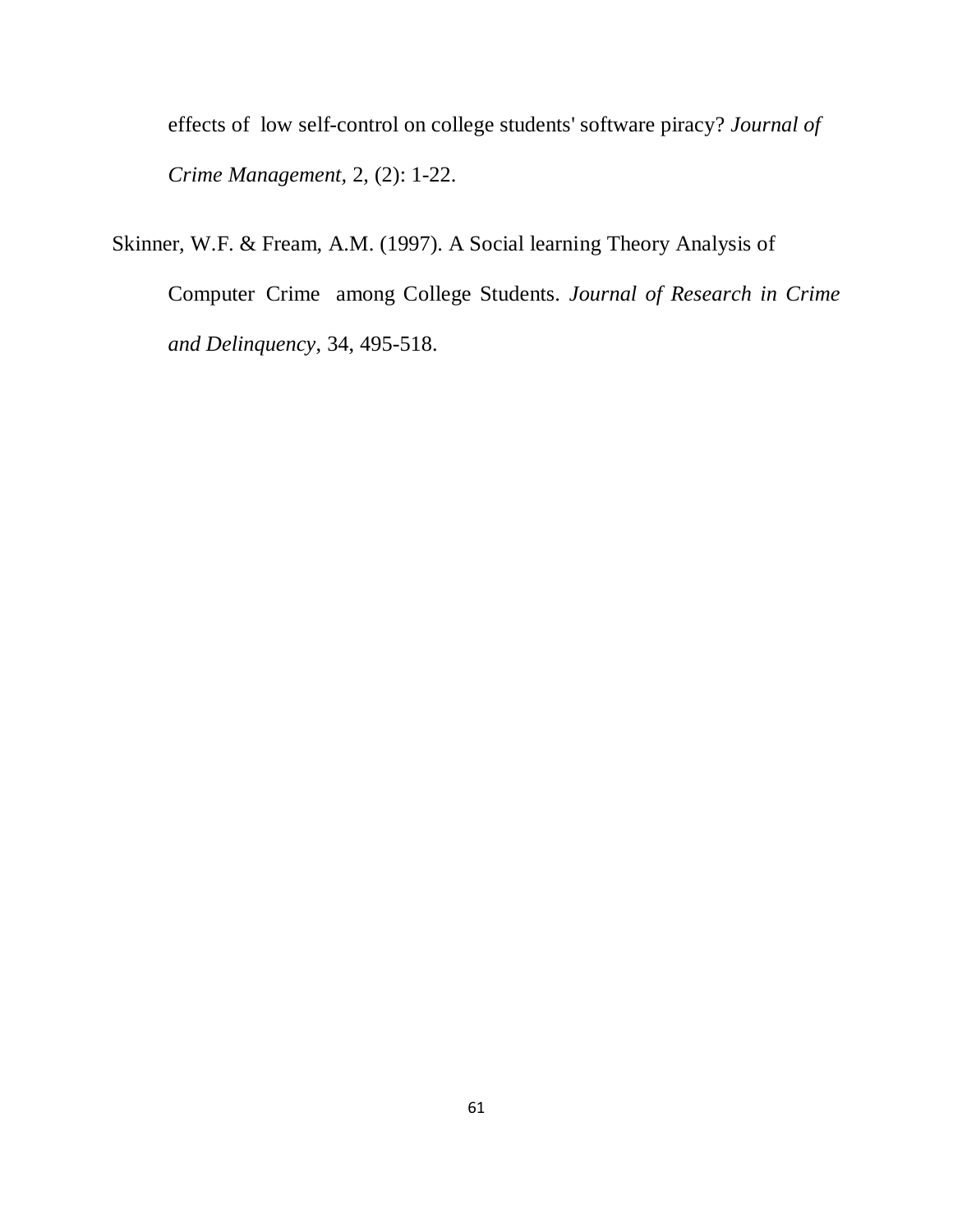### **UNIT 2 ROUTINE ACTIVITY THEORY (RAT)**

# **CONTENTS**

- 1.0Introduction
- 2.0Objectives
- 3.0Main Content
	- 3.1Routine Activity Theory (RAT)
	- 3.2 Applicability and Criticism of Routine Activity Theory
- 4.0 Conclusion
- 5.0 Summary
- 6.0 Tutor-Marked Assignment
- 7.0 References/Further Reading

### **1.0 INTRODUCTION**

Routine activity theory is a variant of environmental criminology. Unlike traditional theories of crime that lay emphasis on the offenders, environmental criminology is concerned with the crime. The major premise of environmental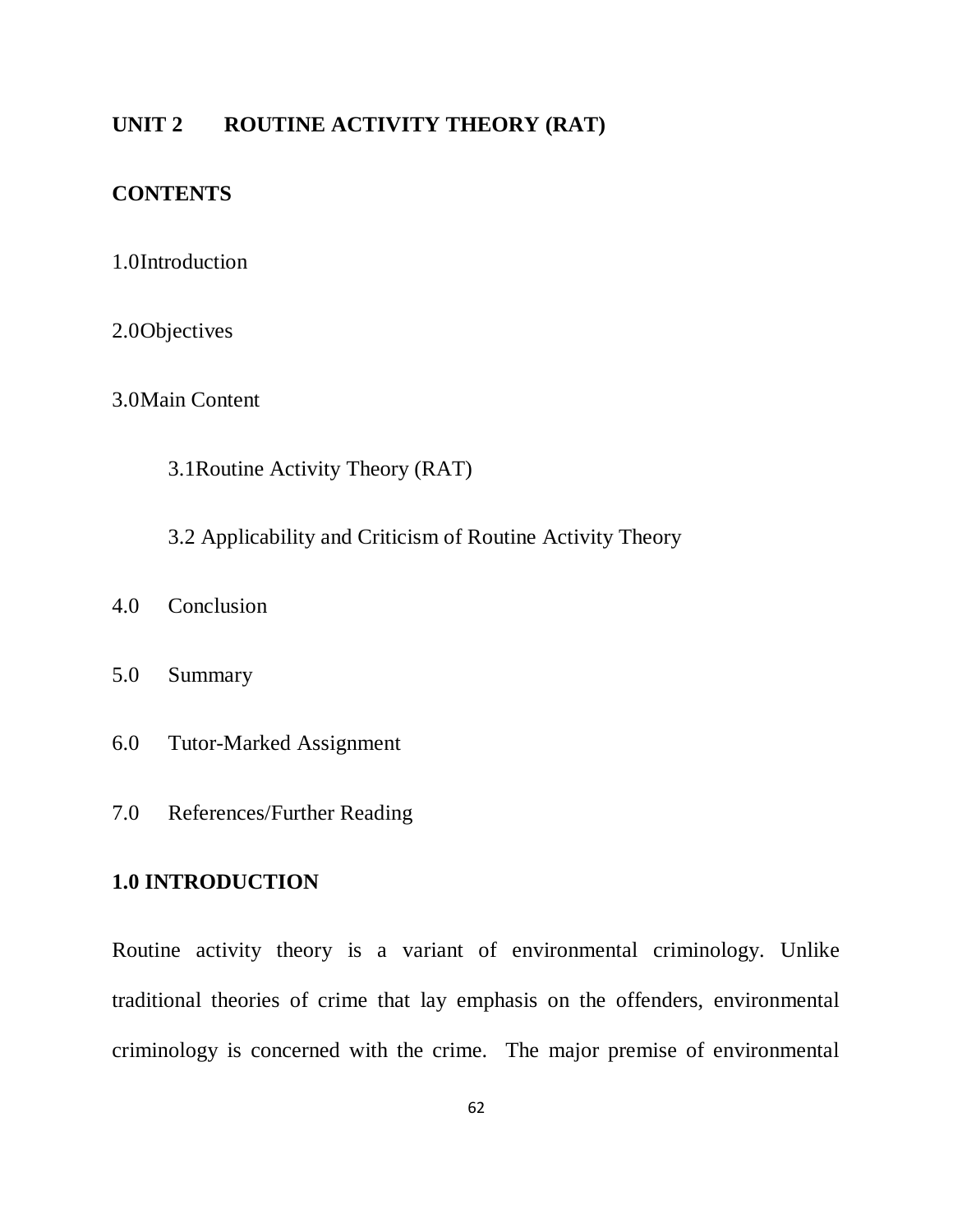criminology is that crime will not occur unless the offender finds the opportunity to commit it.

### **5.0 OBJECTIVE**

This unit discusses the fundamental arguments of the routine activity theory. At the end of this unit, you will be able to understand the three things that must coverage at the same time and place before crime can occur. You will also learn how routine activity theory has been used to explain cybercrime as well as the shortcomings of the theory.

### **3.0 MAIN CONTENT**

#### **3.1 Routine Activity Theory (RAT)**

Routine Activity Theory (RAT) is a major theory of environmental criminology. It was developed by Cohen and Felson in 1979. The theory argues that three elements must come together in a given space and time for crime to occur. They are:

- i. A suitable target.
- ii. The absence of a capable guardian that could intervene.
- iii. The presence of a motivated offender.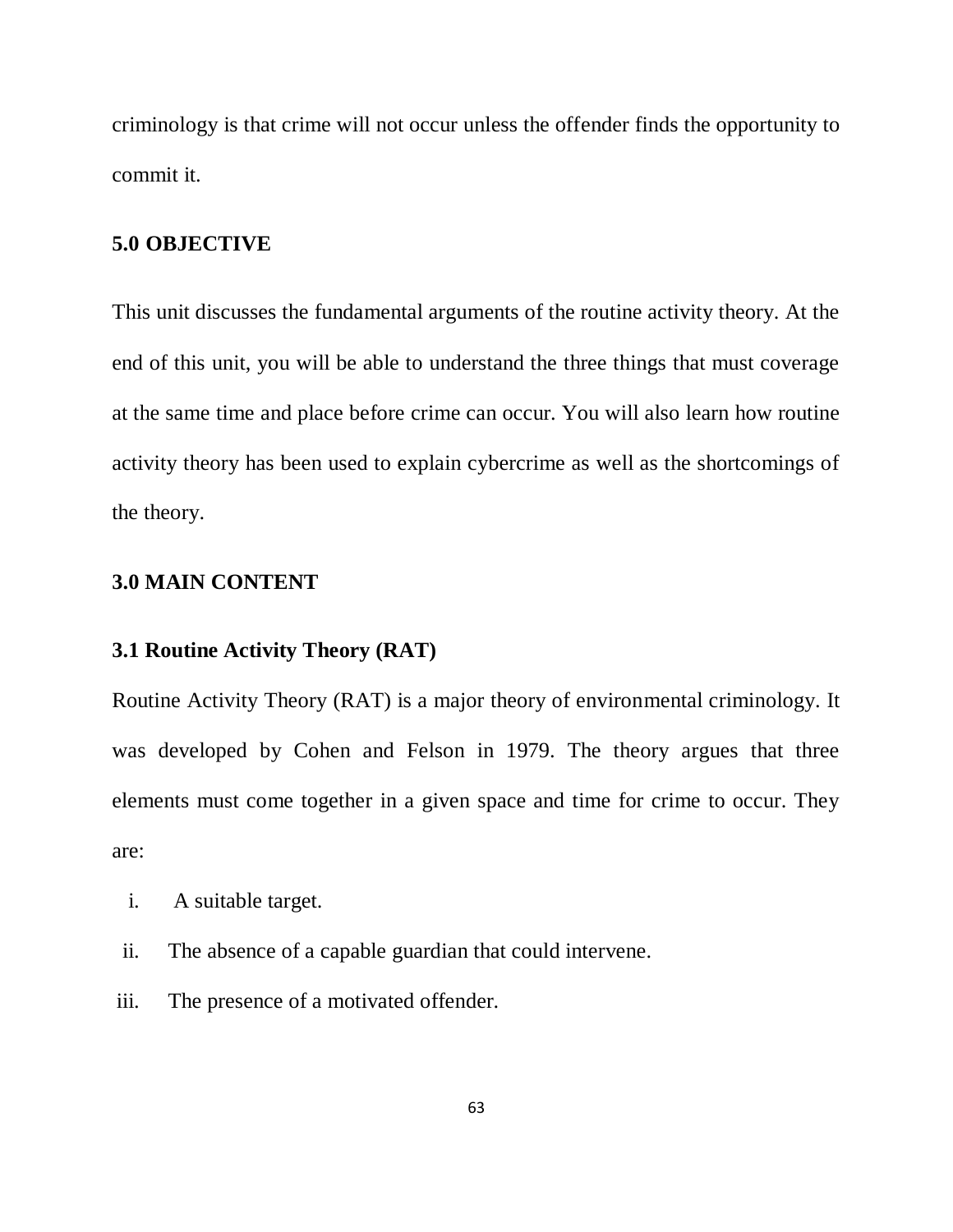A suitable target can be a person, an object or a place. A capable guardian may include: security guards, police patrol, Closed Circuit Television (CCTV) cameras, vigilant colleagues, neighbors etc. A motivated offender is a person with the intent to commit crime. There is the likelihood of crime occurring when a suitable target is not protected by a capable guardian, where a motivated offender is present. According to RAT, crime will only occur if a motivated offender thinks that a target is suitable and a capable guardian absent (Clarke & Felson, 1993).

# **3.2 Applicability and Criticism of Routine Activity Theory**

Reyns and Henson (2016) investigated the relationship between victims" online routines and their identity theft victimization in Canada. They found that some routine activities increase the chances of victims experiencing identity theft. Kigerl (2012) attempted to use routine activity theory to explain cybercrime at the national level. He was interested in determining the characteristics that predict whether a nation is high in either spamming activity or phishing activity. Using a sample of 132 countries, the study revealed that wealthier nations with more internet users per capita had higher cybercrime activity.

The theory however, has been criticized for not considering the factor that influences the offender's decision to commit crime (Adler, Muller & Laufer, 1998).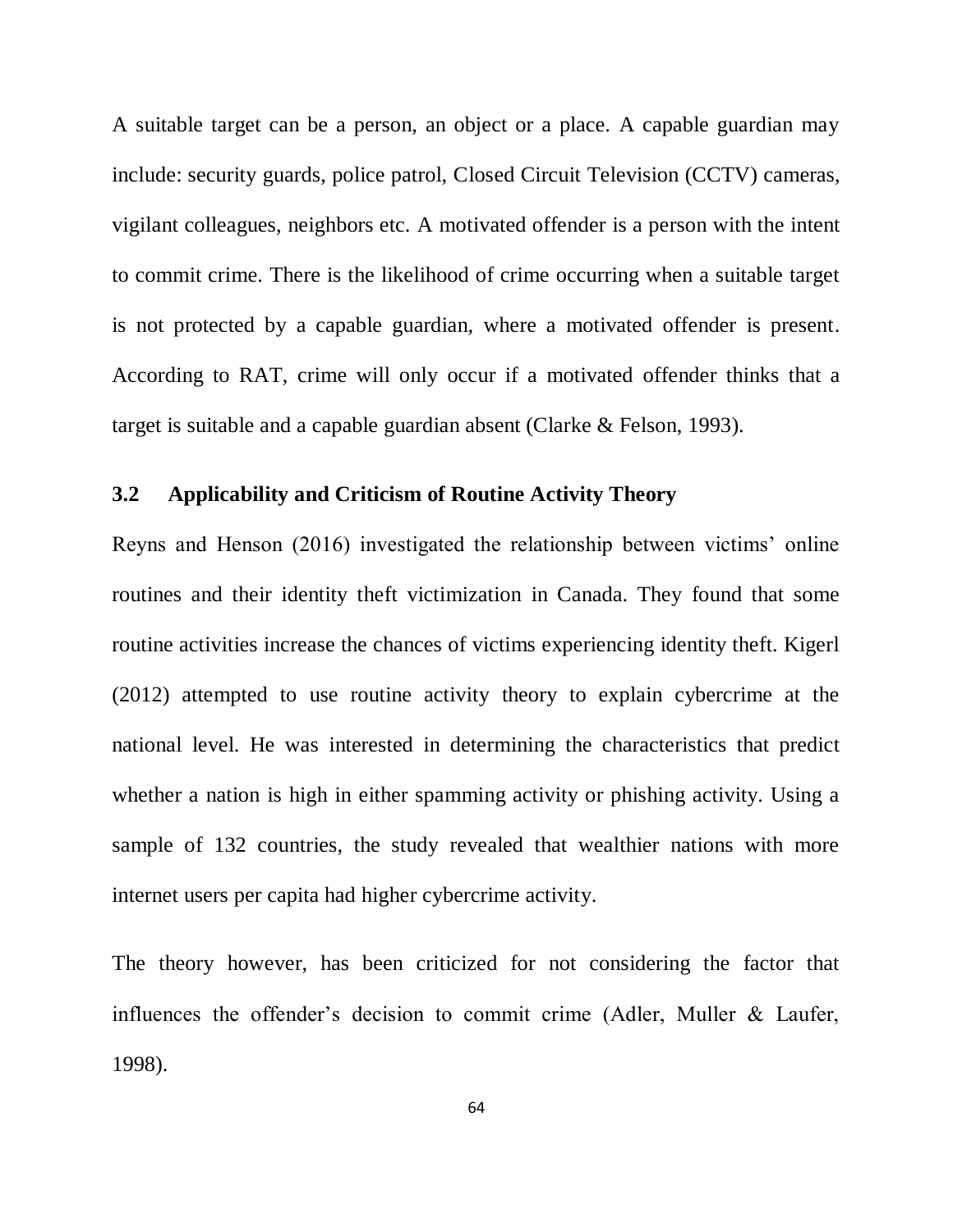#### **4.0 CONCLUSION**

Routine activity theory underscores the essence of the convergence at the same time and place of three elements: suitable target, motivated offender and absence of a capable guardian for crime to occur. However, from the perspective of the theory predatory crime can be controlled if for example, we make targets unsuitable or if we increase guardianship for high-risk targets.

#### **5.0 SUMMARY**

The unit discussed the three elements that must meet at the same time and place before predatory crime can occur as proposed by the routine activity theorists. It also examined the applicability and criticism of the theory.

#### **6.0TUTOR-MARKED ASSIGNMENT**

Using the Routine Activity Theory of Cohen and Felson (1979) explain the risky online behaviours that may make an internet user in Nigeria a suitable target of cybercrime victimization**.**

#### **7.0 REFERENCES/FURTHER READING**

Adler, F., Muller, G.O.W., & Laufer, W.S. (1998).*Criminology* (3rded.). Boston:

McGraw Hil.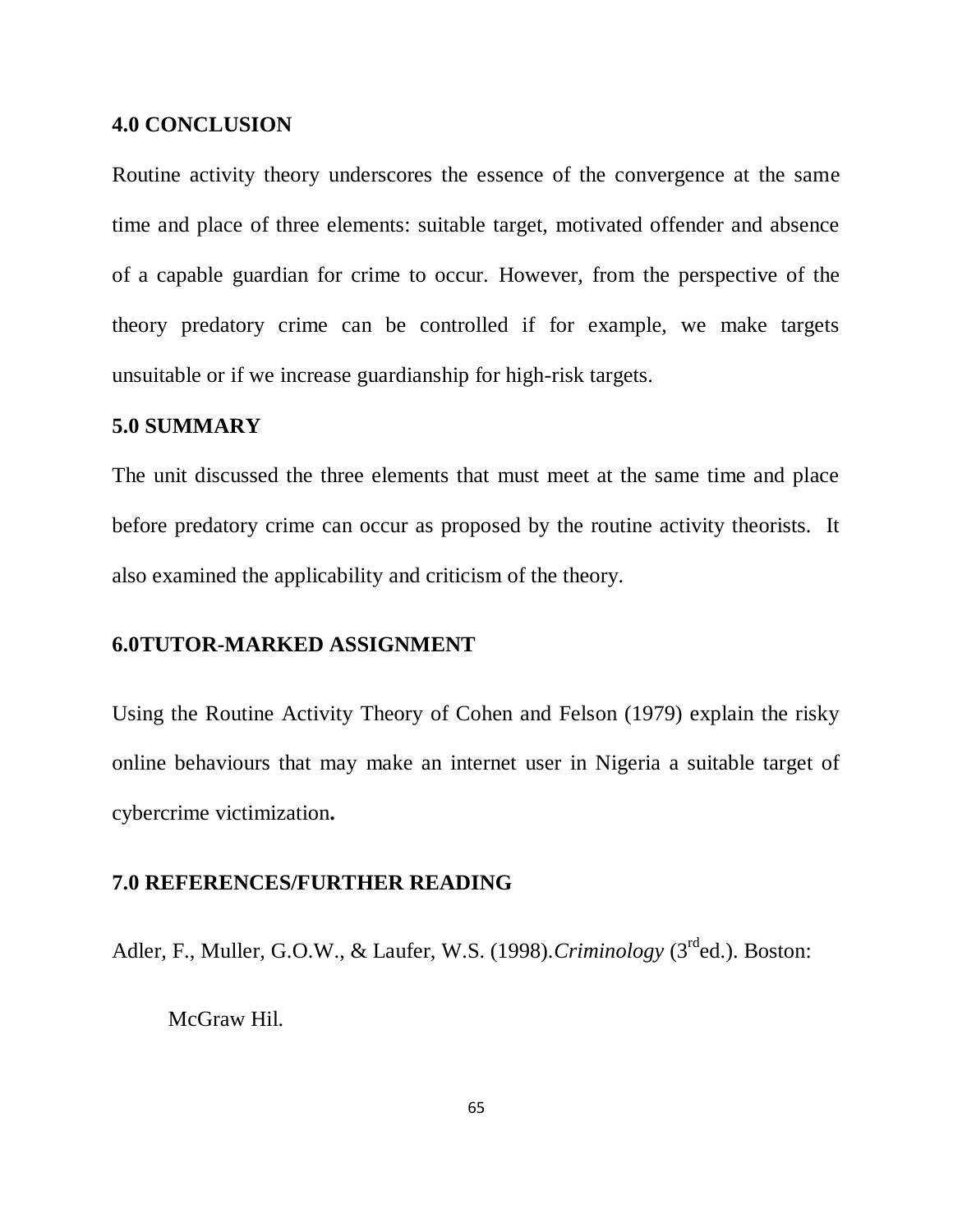- Beirne, P. &Messerschmidt, J.W. (2015). *Criminology: A Sociological Approach*  $(6<sup>th</sup>$  ed.). New York: Oxford University Press.
- Cohen, L.E., & Felson, M. (1979). Social change and crime rate trends: A routine activity approach. *American Sociological Review,* 44, 588-608.
- Clarke, R. V. & Felson, M. (eds.) (1993). *Routine activity and rational choice. Advances in Criminological Theory*, *5*. New Brunswick, NJ: Transaction Books.
- Cullen, F.T., Agnew, R. & Wilcox, P. (2014). *Criminological Theory: Past to Present*. New York: Oxford University Press.

Kigerl, A. (2012). Routine Activity Theory and the determinants of high

cybercrime countries. *Social Science Computer Review*, 30 (4): 470 – 486.

Reid, S.T. (2015). *Crime and Criminology* (14<sup>th</sup> ed.) New York: Wolters Kluwer.

Reyns, B.W., Henson, B. and Fisher, B.S. (2016). Guardians of the cyber galaxy:

An empirical and theoretical analysis of the guardianship concept from routine activity theory as it applies to online forms of victimization. *Deviant Behaviour*. *Journal of Contemporary Criminal Justice*, 32 (2), 148 – 168.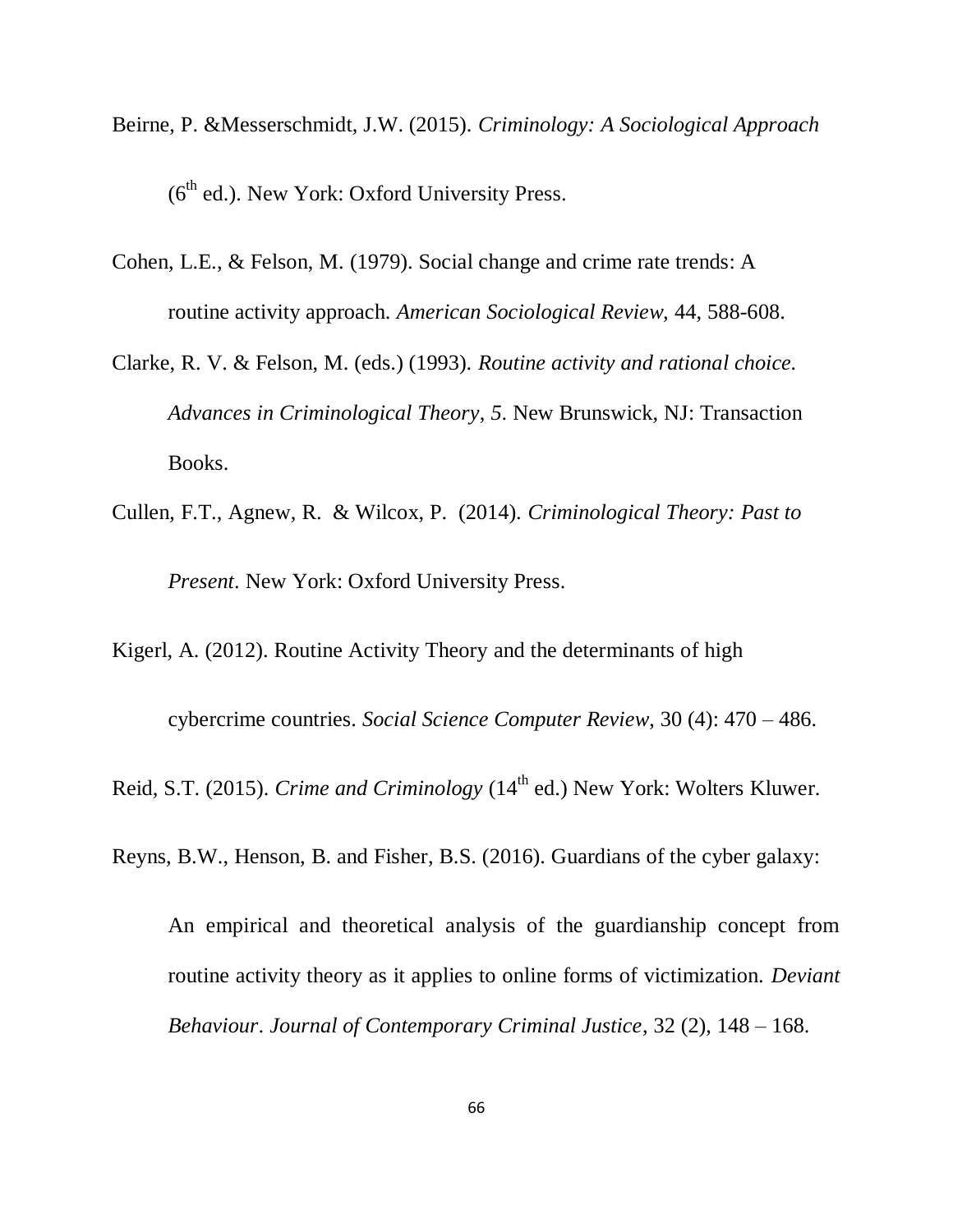# **UNIT 3 GENERAL STRAIN THEORY (GST)**

# **CONTENTS**

- 1.0Introduction
- 2.0Objectives

# 3.0Main Content

- 3.1 General Strain Theory (GST)
- 3.2 Applicability and Criticism of General Strain Theory
- 4.0 Conclusion
- 5.0 Summary
- 6.0 Tutor-Marked Assignment
- 7.0 References/Further Reading

# **1.0 INTRODUCTION**

Life is full of challenges. These challenges may come in different forms and at different levels of a person's life. Coping in the midst of the vicissitudes of life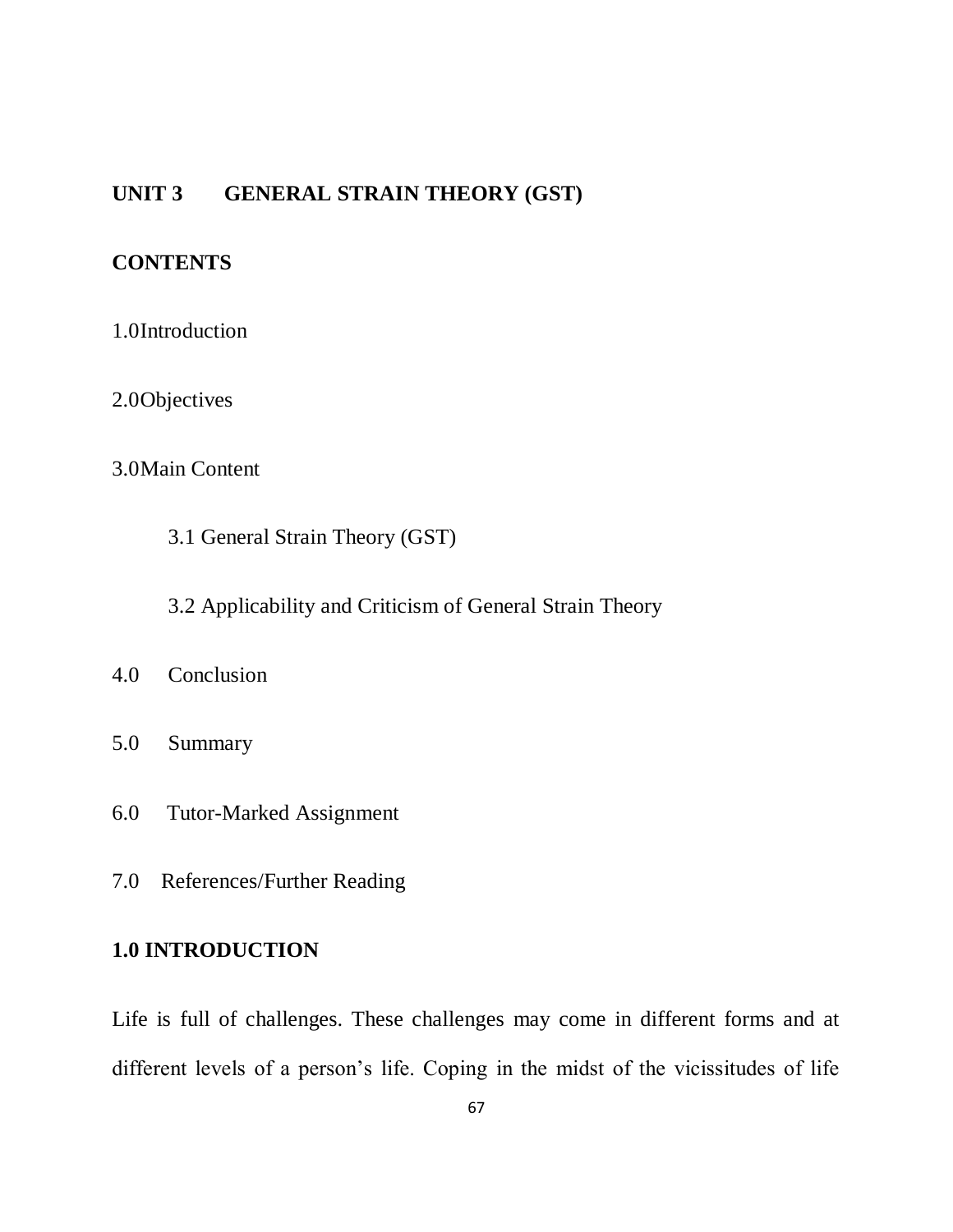may not be easy for some people. Therefore, such people may resort to crime when stressed up. The foregoing argument forms the basis for the assumptions of the general strain theory.

## **2.0 OBJECTIVE**

This unit discusses the major assumptions of the general strain theory. At the end of this unit, you will be able to know the proponent of this theory and his major arguments. You will also learn how the theory has been applied in the explanation of cybercrime as well as the weaknesses of the theory.

## **3.0 MAIN CONTENT**

#### **3.1 General Strain Theory (GST)**

Robert Agnew (1992, 2001) presents a new and more elaborate version of the strain theory in his General Strain Theory (GST). General strain theory argues that people engage in crime because they experience strains or stressors. For example they are in dire need of money. This could upset them and lead to different kinds of negative emotions like: frustration, anger, and depression. To reduce or escape from their strains and negative emotions they may resort to crime. Not every person will respond to strain with crime. Criminal coping is probable when the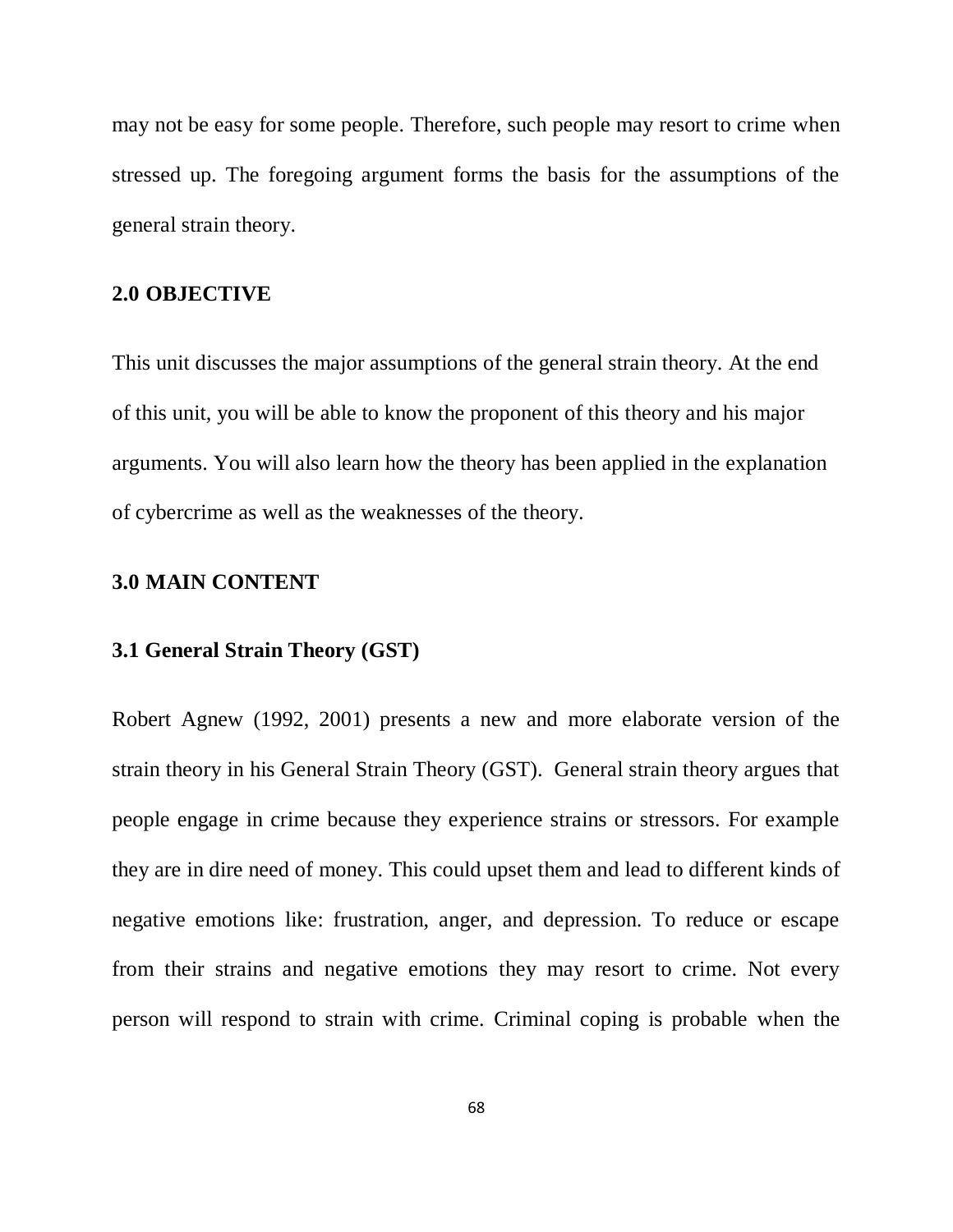costs of crime are low and when people are disposed to crime (see, Cullen, Agnew and Wilcox, 2014).

Agnew identified **three strains** that may lead to deviance:

- i. Failure of an individual to achieve his/her immediate or future goals.
- ii. Loss of a source of stability such as bereavement of a loved one, or break of a relationship.
- iii. Confrontation with a negative stimuli e.g. crime victimization, visa denial etc.

Furthermore, in buttressing Agnew"s argument, Cullen, Agnew and Wlicox (2014, p.207) enumerated the specific strains that are most likely to cause crime as follows:

- Parental rejection,
- Supervision/discipline that is erratic, excessive, and or harsh,
- Child abuse and neglect,
- Negative secondary school experiences (e.g., low grades, negative relations with teachers, the experience of school as boring and a waste of time),
- Abusive peer relations (e.g., insults, threats, physical assaults),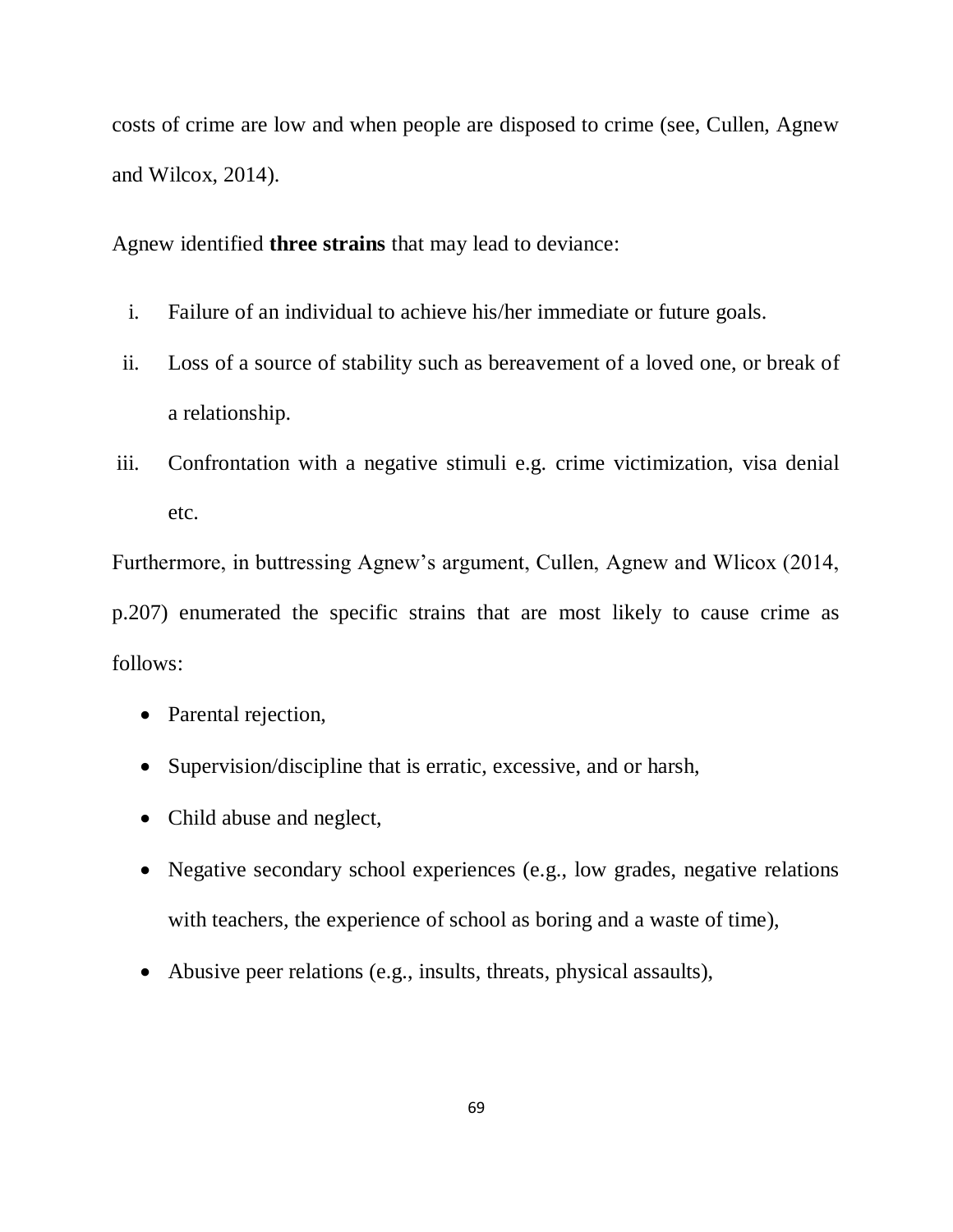- Work in the secondary labour market (i.e., 'bad jobs' that pay little, have few benefits, little opportunity for advancement, and unpleasant working conditions).
- Chronic unemployment,
- Marital problems,
- The failure to achieve selected goals, including thrills/excitements, high levels of autonomy, masculine status, and the desire for much money in a short period of time,
- Criminal victimization,
- Residence in economically deprived communities,
- Homelessness,
- Discrimination based on characteristics such as race/ethnicity and gender.

# **3.2 Applicability and Criticism of General Strain Theory**

General strain theory has been applied in the explanation of online crime and criminality. Hay, Meldrum and Mann (2010) used GST and a sample of 400 adolescents in a Southeastern state of the United States to examine the effects of cyberbullying (or cyber harassment) on externalizing and internalizing forms of deviance and to assess whether the relationships differs across genders. The study found that both measure of traditional and cyber bullying were significantly related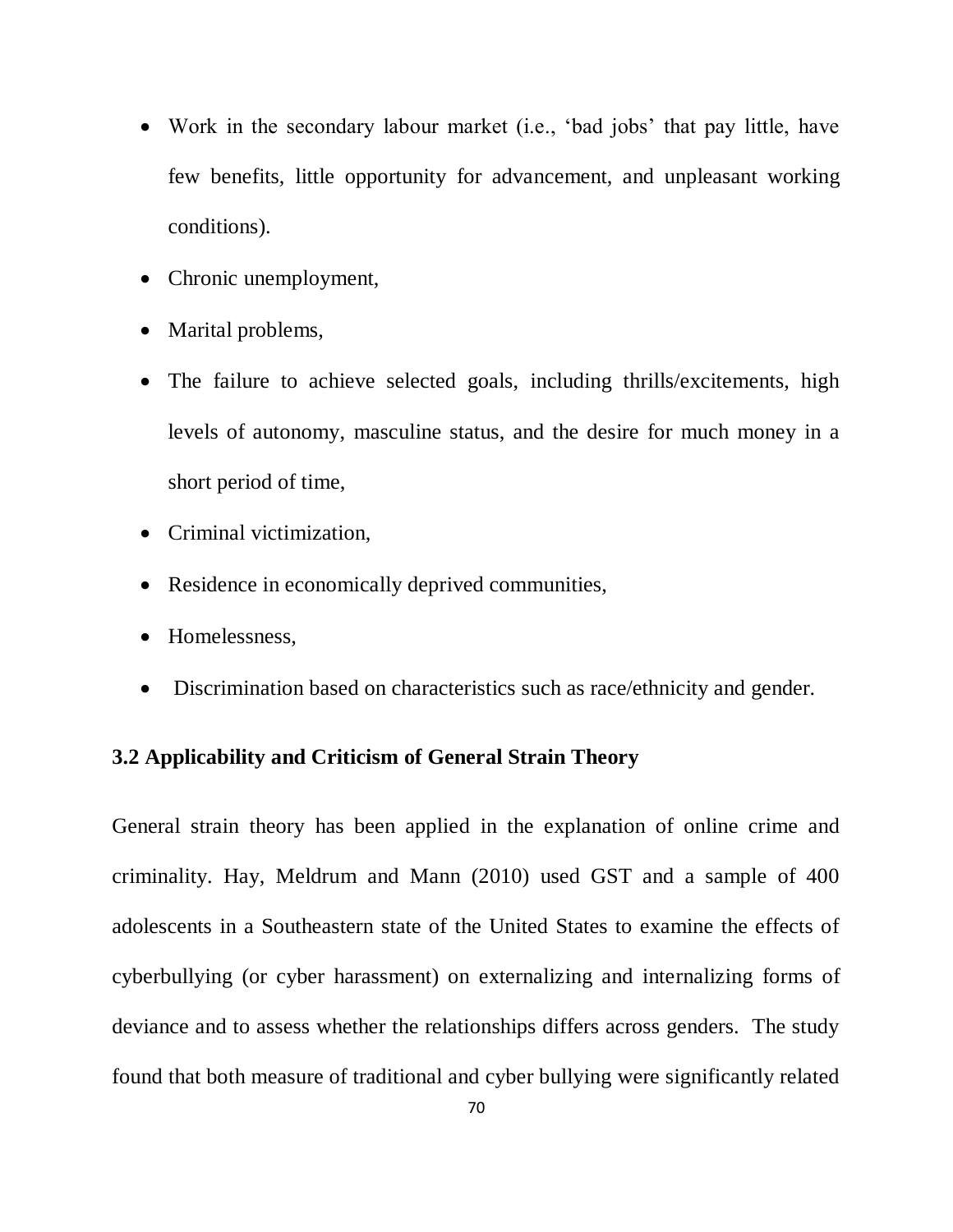to delinquency. Again, the study found that the effects of bullying on self-harm and suicidal tendency were about 70 percent greater in males.

It should be noted that Cullen, Agnew and Wlicox (2014) observed that although data support the predictions of the theory, the effects of some of these strains such as abusive peer relations and discrimination has not been well interrogated. Reid (2015) also noted that whereas, Agnew"s version of strain theory have highlighted the impact of strain on future behavior, it did not quite explain all reactions to strain.

## **4.0 CONCLUSION**

When individuals fail to achieve their desired goals or when they experience some relative deprivation or fall victim of a crime, they will experience some level of stress. Arguably, whether they cope or not and how they are able to cope will largely depend on the support systems they have such as family and friends. There is the likelihood that individuals with weak support systems may resort to crime and criminality. Crime may just be their way of ventilating their anger and frustration with the system that they perceive has failed them.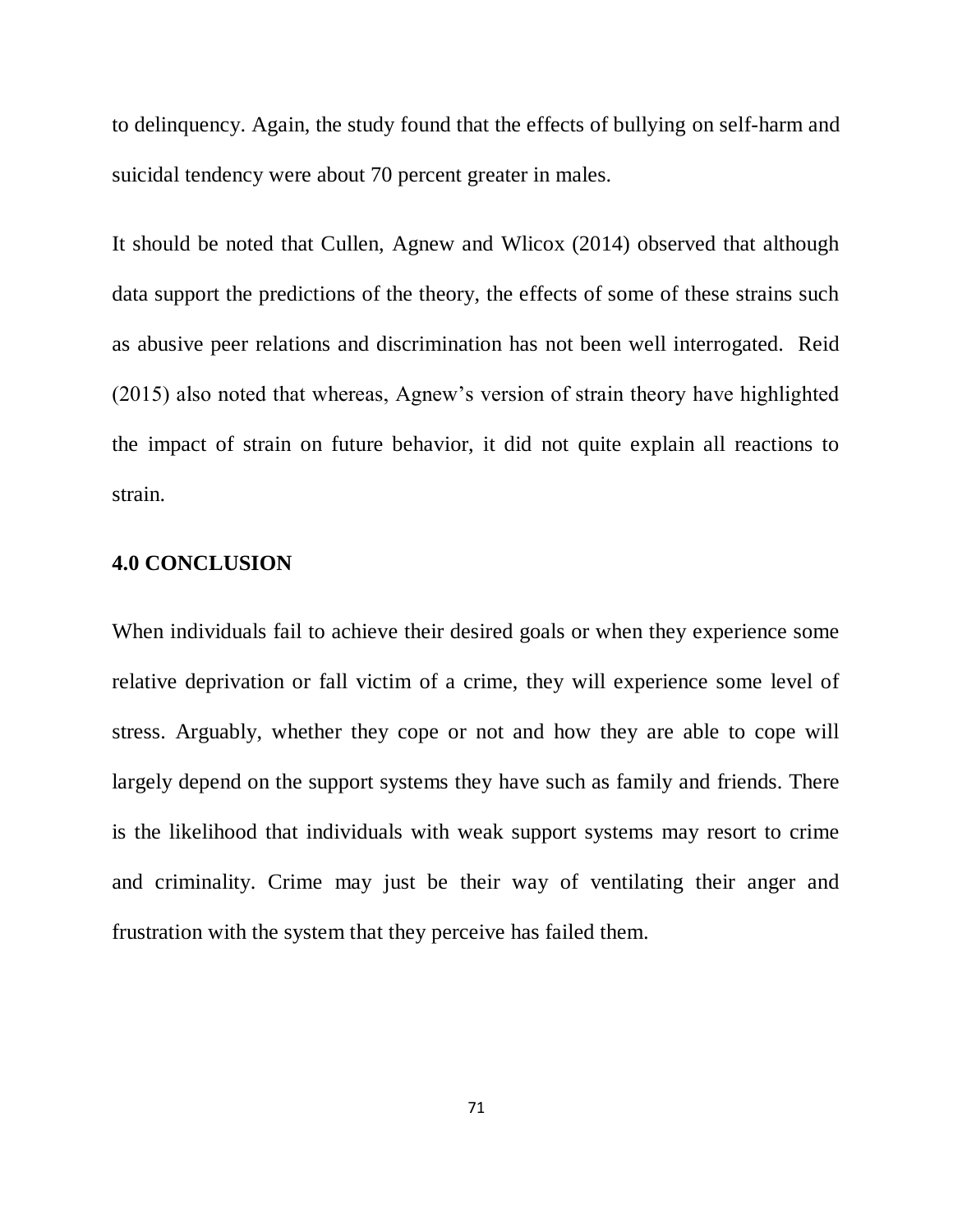#### **5.0 SUMMARY**

The unit discussed the major argument of the general strain theory that is centered on the premise that some individuals who experience strain may be inclined to commit crime. It explained how the theory has been applied in the explanation of cybercrime and the weakness of the theory.

# 6.0 **TUTOR-MARKED ASSIGNMENT**

Discuss the major arguments of the general strain theory**.** How relevant is the theory in the explanation of cybercrime?

# **7.0 REFERENCES/FURTHER READING**

- Hay, C., Meldrum, R., & Mann, K. (2010). Traditional bullying, cyber bulling, and deviance: A general strain theory approach. *Journal of Contemporary Criminal Justice* XX (X) 1-18.
- Cullen, F.T., Agnew, R. & Wilcox, P. (2014). *Criminological Theory: Past to Present*. New York: Oxford University Press.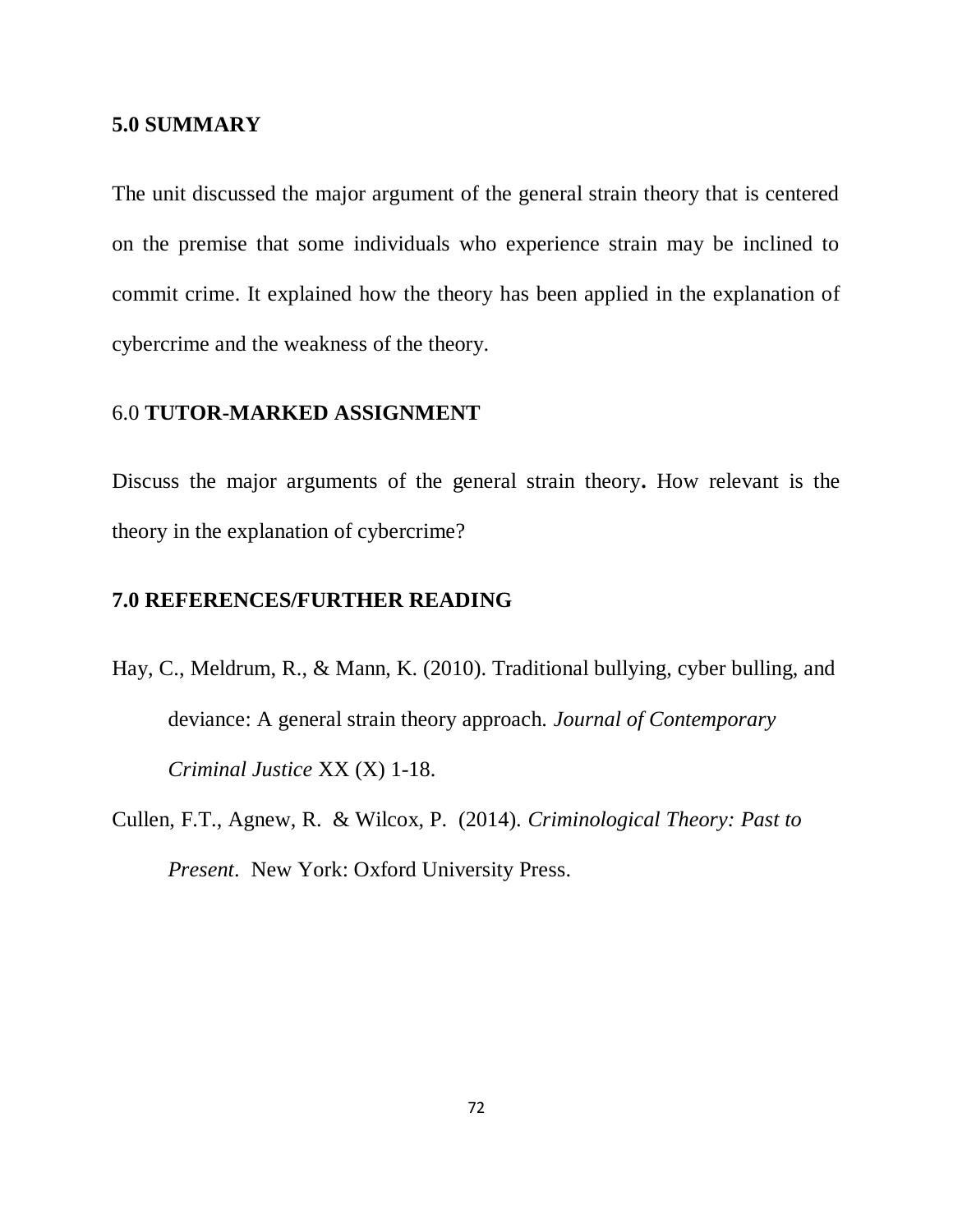# **UNIT 4 SPACE TRANSITION THEORY OF CYBERCRIME (STT)**

# **CONTENTS**

- 1.0Introduction
- 2.0Objectives

3.0Main Content

3.1 Space Transition Theory of Cybercrime (STT)

3.2 Applicability and Criticism of Space Transition Theory of Cybercrime

- 4.0 Conclusion
- 5.0 Summary
- 6.0 Tutor-Marked Assignment
- 7.0 References/Further Reading

# **1.0 INTRODUCTION**

The internet revolution is sweeping across the globe and altering traditional work and leisure culture of people. Today people are increasingly adapting to the digital culture where digital tools and devices are now integral part of their daily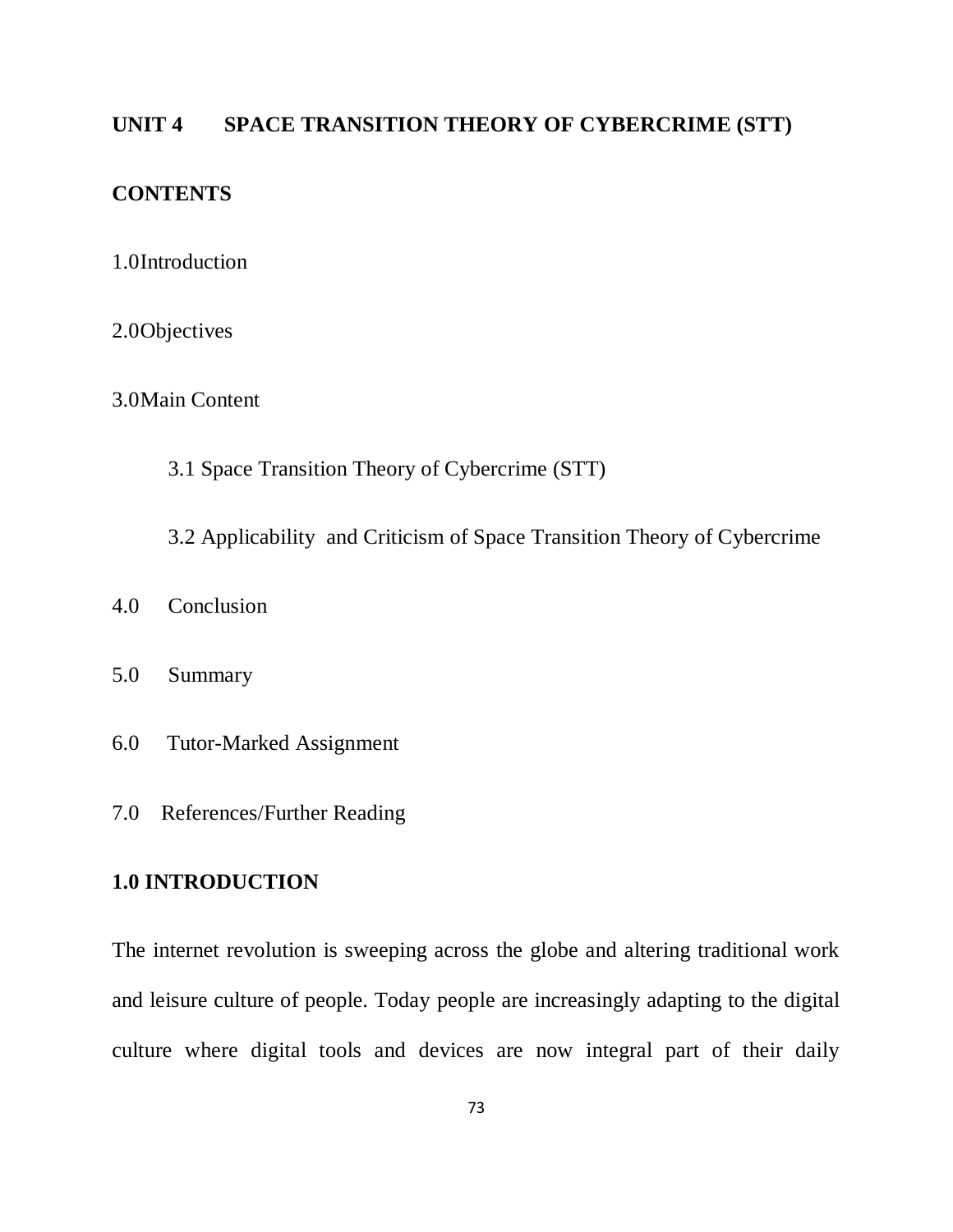activities. As exciting as this development is; it has some deep-seated implications for criminal victimization. The space transition theory addresses how the movement from the physical space to the cyberspace and vice versa impacts crime and criminality in the  $21<sup>st</sup>$  century.

# **2.0 OBJECTIVE**

This unit discusses the seven assumptions of the space transition theory of cybercrime, which is perhaps one of the most recent theories of criminology. The relevance of this theory in the explanation of crime in the cyberspace and its criticism will be examined.

#### **3.0 MAIN CONTENT**

# **3.1 Space Transition Theory of Cybercrime**

The Space Transition Theory was developed by Jaishankar (2008) to explain the causation of crime in the cyber space. Space transition involves the movement of persons from one space to another (e.g., from physical space to cyberspace and vice versa). According to the theory people behave differently when they move from one space to another. The propositions of the theory are as follows:

i. Persons with repressed criminal behavior (in the physical space) are inclined to commit crime in cyberspace, which, otherwise they would not commit in physical space, due to their status and position.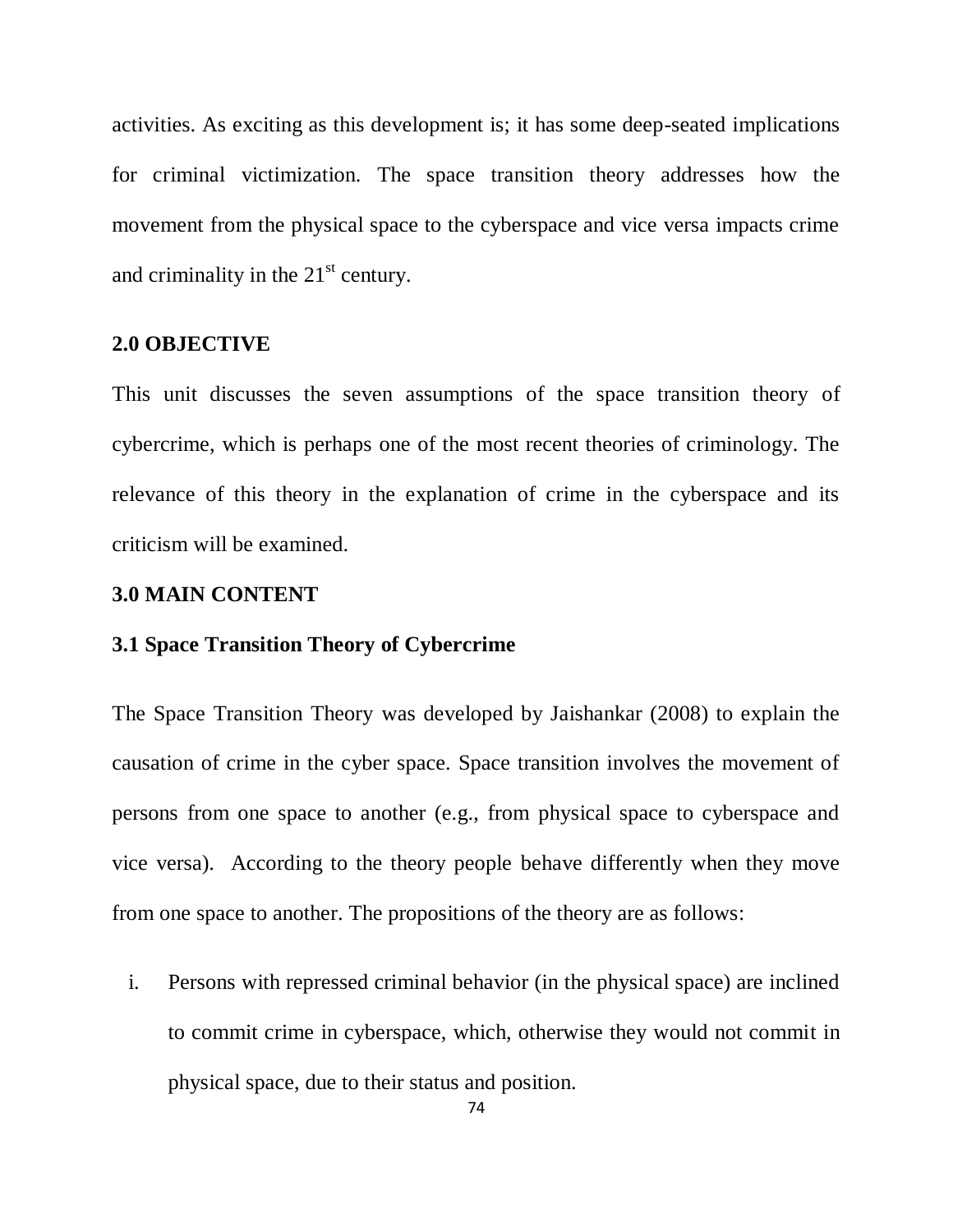- ii. Identity flexibility, dissociative anonymity and lack of deterrence factor in the cyberspace provide the offenders the choice to commit cybercrime.
- iii. Criminal behavior of offenders in cyberspace is likely to be imported to physical space and criminal behavior in the physical space may be exported to cyberspace as well.
- iv. Intermittent ventures of offenders into the cyberspace and the dynamic spatio-temporal nature of cyberspace provide the chance to escape.
- v. (a) Strangers are likely to unite together in cyberspace to commit crime in the physical space.
	- a. (b) Associates of physical space are likely to unite to commit crime in cyberspace.
- vi. Persons from closed society are more likely to commit crimes in cyberspace than persons from open society.
- vii. The conflict of norms and values of physical space with the norms and values of cyberspace may lead to cybercrimes (Jaishankar, 2008, pp. 292- 296).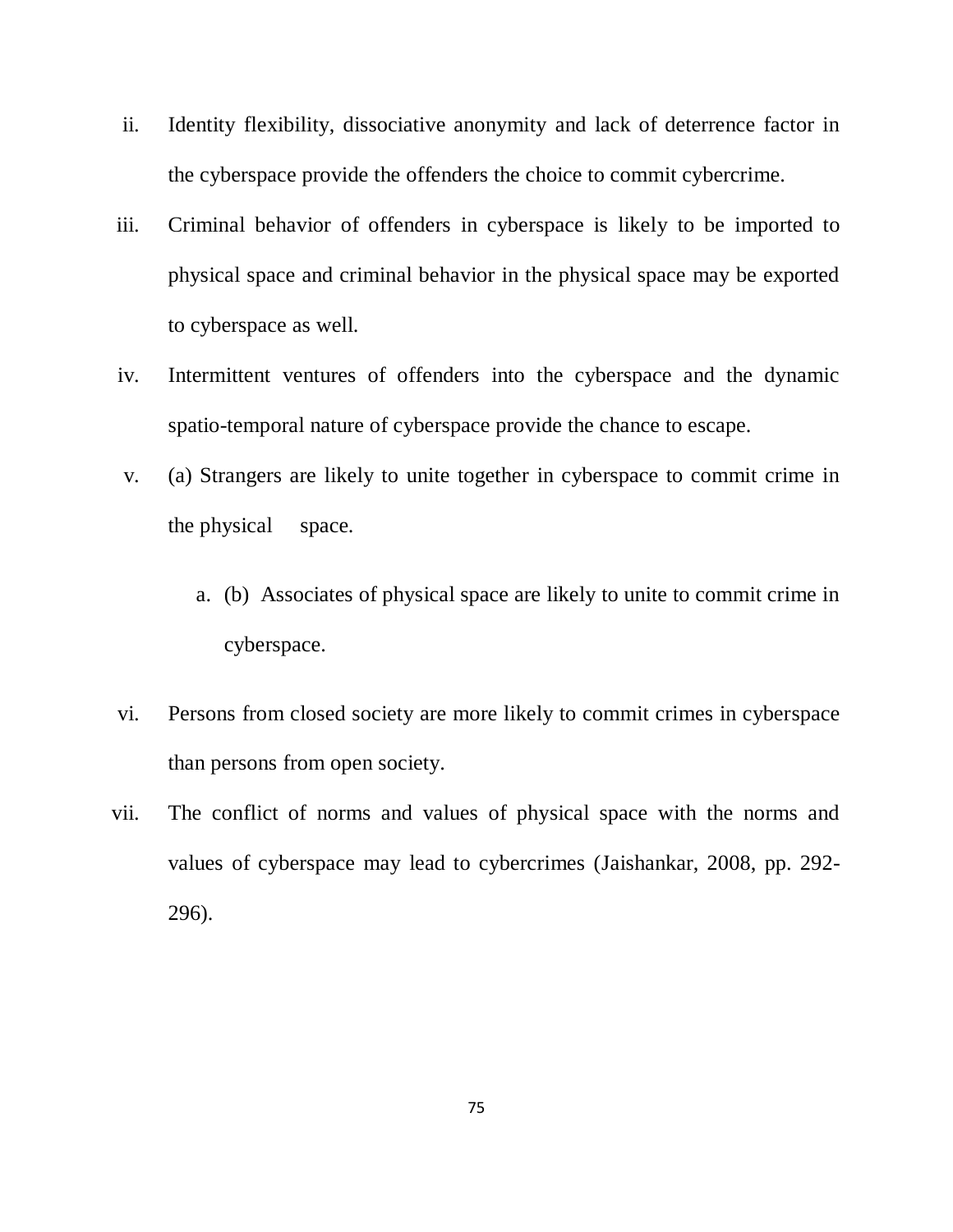# **3.2 Applicability and Criticism of the Space Transition Theory of Cybercrime**

Despite its novelty, many scholars have applied the space transition theory of cybercrime in the explanation of crime and deviance in the cyberspace. For example, Tade (2013) used STT to explain the spiritual dimension of cybercrime otherwise known as "Yahoo Plus phenomenon". Also, Ndubueze (2016) used STT to explain the spate of deviance, crime and terrorism in the cyberspace.

The Space Transition Theory is the first attempt to use a cybercrime-specific theory in the explanation of crime and deviance in the cyber space. However, Danquah and Longe (2011) in their study conducted in Ghana found that the Space Transition Theory is not applicable to all categories of cybercrime.

### **4.0 CONCLUSION**

The space transition theory of cybercrime is the first and perhaps the only effort so far to develop a cybercrime-specific theory. The theories discussed in Units 1 to 3: the social learning theory, the routine activity theory and the general strain theory are not specific to cybercrime, even though they have been used in explaining cybercrime. Those three theories have also been used in explaining various kind of physical space crime.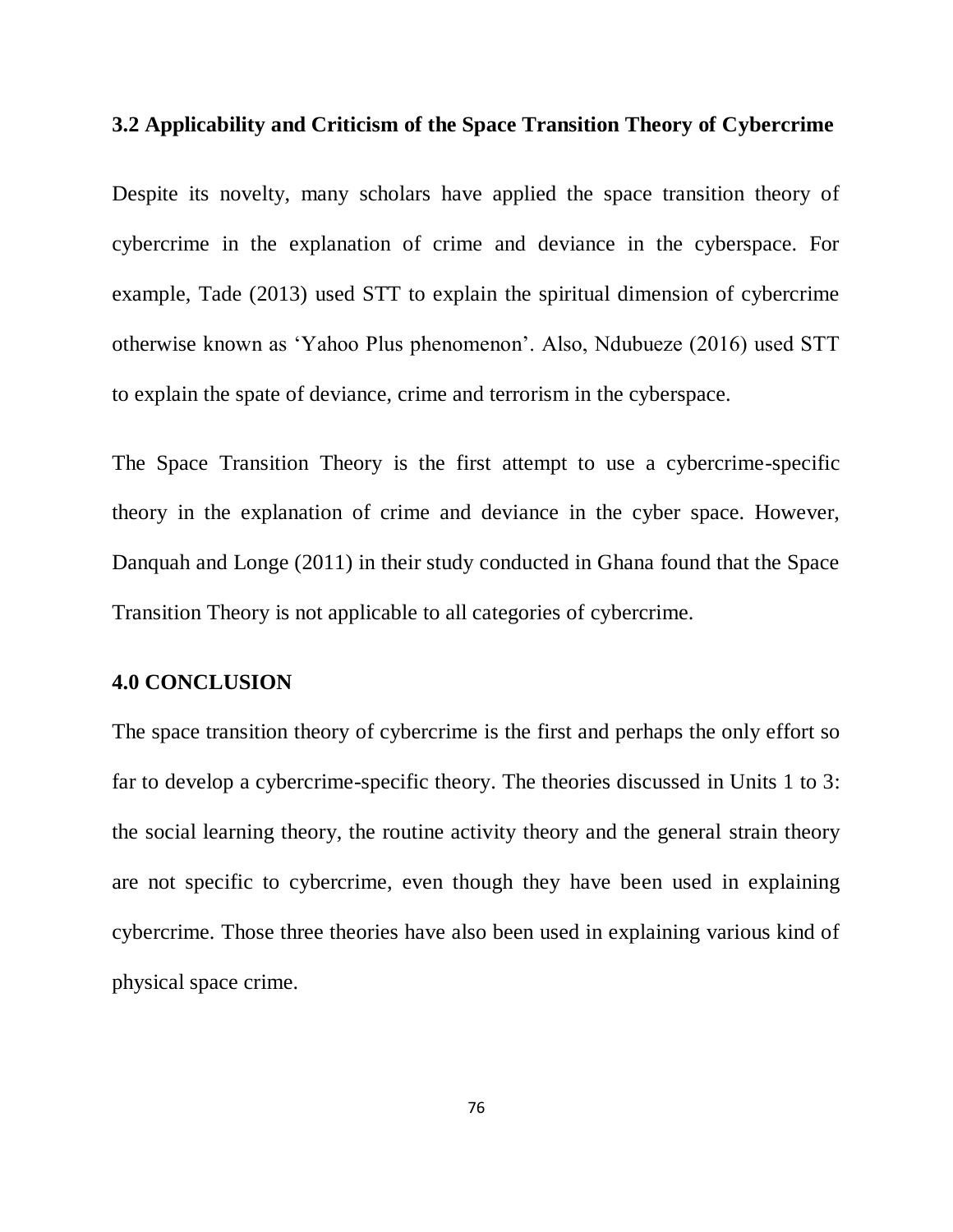#### **5.0 SUMMARY**

The unit discussed the seven assumptions of the space transition theory of cybercrime as well as the theory"s relevance in the explanation of cybercrime which it was designed to explain. The criticism of the theory was also discussed.

#### **6.0 TUTOR-MARKED ASSIGNMENT**

Using the Space Transition Theory of Jaishankar (2008), provide the explanation for the upsurge in Online Advance Fee Fraud in contemporary Nigeria.

#### **7.0 REFERENCES/FURTHER READING**

- Danquah, P. & Longe, O. B. (2011). An empirical test of the space transition theory of cyber criminality; investigating cybercrime causation factors in Ghana *African Journal of computing and ICT*,2 (2) 1:37-48
- Jaishankar, K. (2008). Space transition theory of cybercrime. In Schmallagar, F, and Pittaro, M. (eds), *Crimes of the Internet* (pp.283 – 301). Upper Saddle River, NJ: Prentice Hall.
- Ndubueze, P.N. (2016b). Cyber criminology and the quest for social order in Nigerian cyberspace. *Nigerian Journal of Sociology and Anthropology*, 14  $(1), 32 -48.$
- Tade, O. (2013). A spiritual dimension to cybercrime in Nigeria: The "yahoo plus" phenomenon. *Human Affairs*, 23, 689 – 705.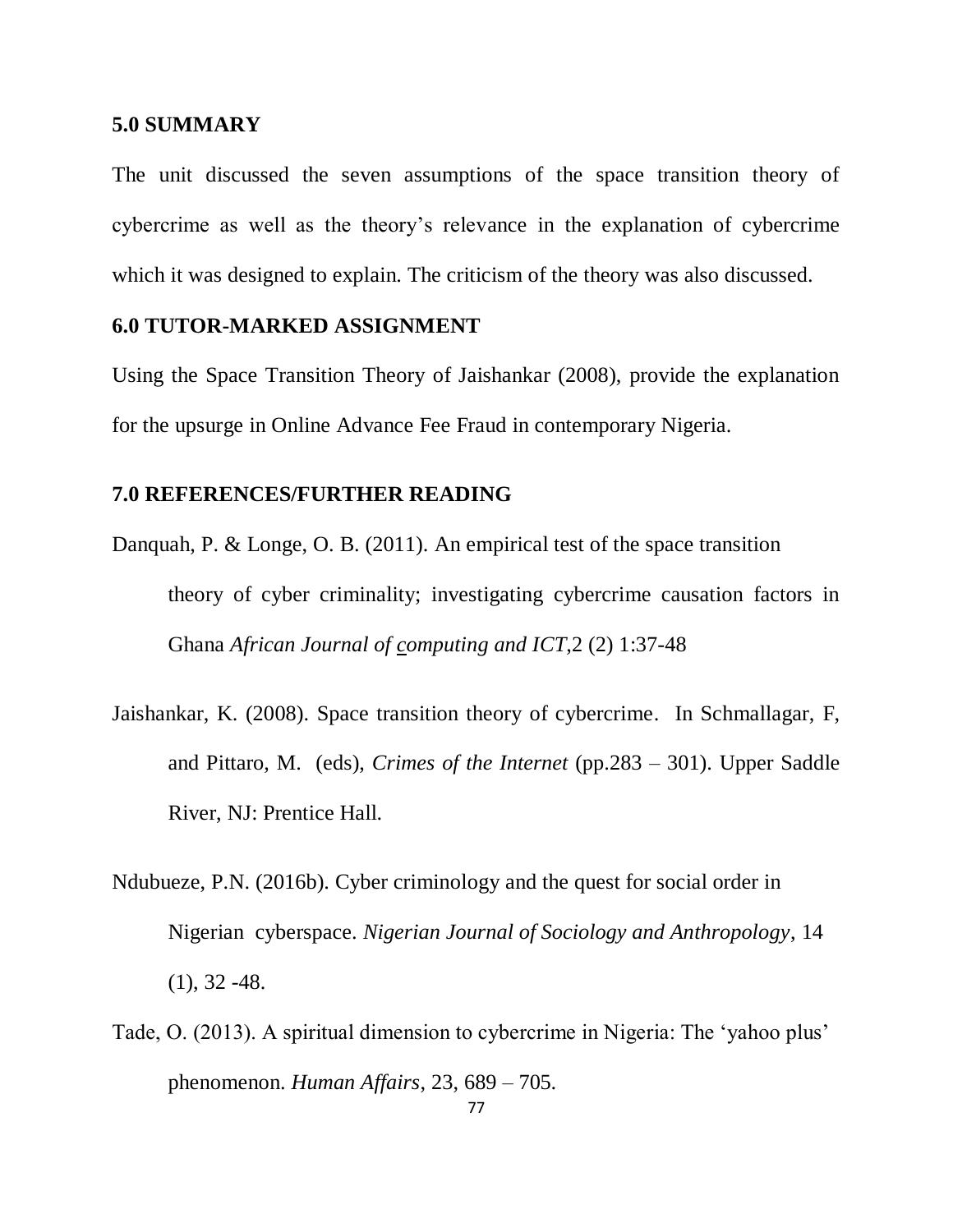# **Module 4: Cyberspace Threats and Vulnerabilities**

Unit 1: Definitions and Scope of Cyberspace, Threats and Vulnerabilities

Unit 2: Threats to Critical National Infrastructures and Industrial Control Systems

Unit 3: Threats by Organized Criminal and Terrorist Organizations

Unit 4: Digital Pitfalls in Developing Countries

# **UNIT 1 DEFINTIONS AND SCOPE OF CYBERSPACE, THREATS AND VULNERABILITIES**

# **CONTENTS**

1.0Introduction

2.0Objectives

3.0Main Content

3.1 Cyberspace

3.2 Threats

3.3 Vulnerabilities

3.4 Overview of Cyberspace Threats and Vulnerabilities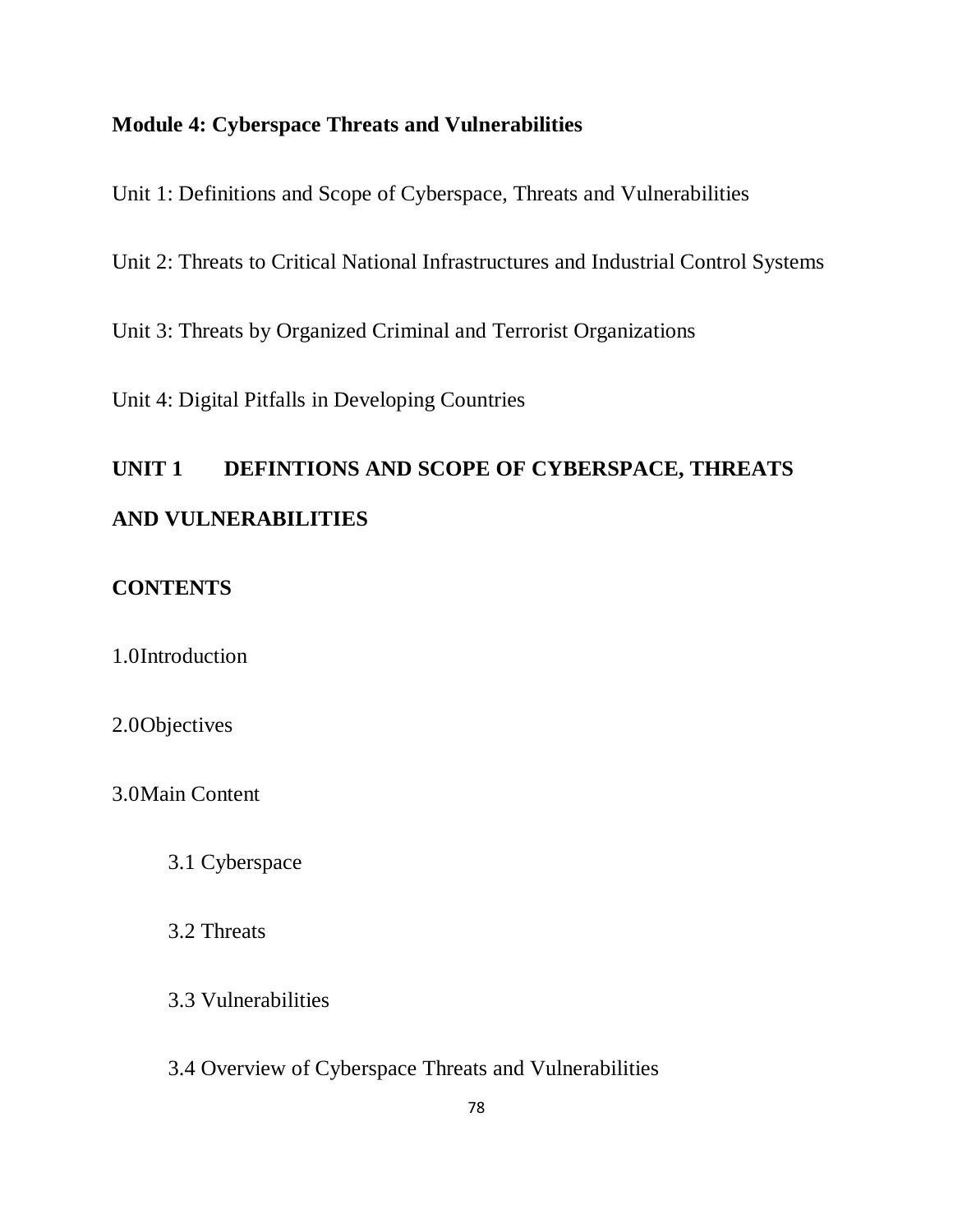- 4.0 Conclusion
- 5.0 Summary
- 6.0 Tutor-Marked Assignment
- 7.0 References/Further Reading

## **1.0 INTRODUCTION**

The growing reliance on the internet/digital technologies and the numerous opportunities that they provide has exposed individual internet users, private organizations and governmental agencies to potential cyber attack. Arguably, everyone who is directly or remotely connected to the internet and its associated technologies is vulnerable. This is because cyber deviants, criminals and terrorists are growing in their mastery of the internet infrastructure and the dynamics of digital technologies.

#### **2.0 OBJECTIVE**

This unit focuses on the various threats and vulnerabilities that are associated with the cyberspace. At the end of this unit, it is expected that you will have a good grasp of the definitions and scope of cyberspace, threat and vulnerabilities. You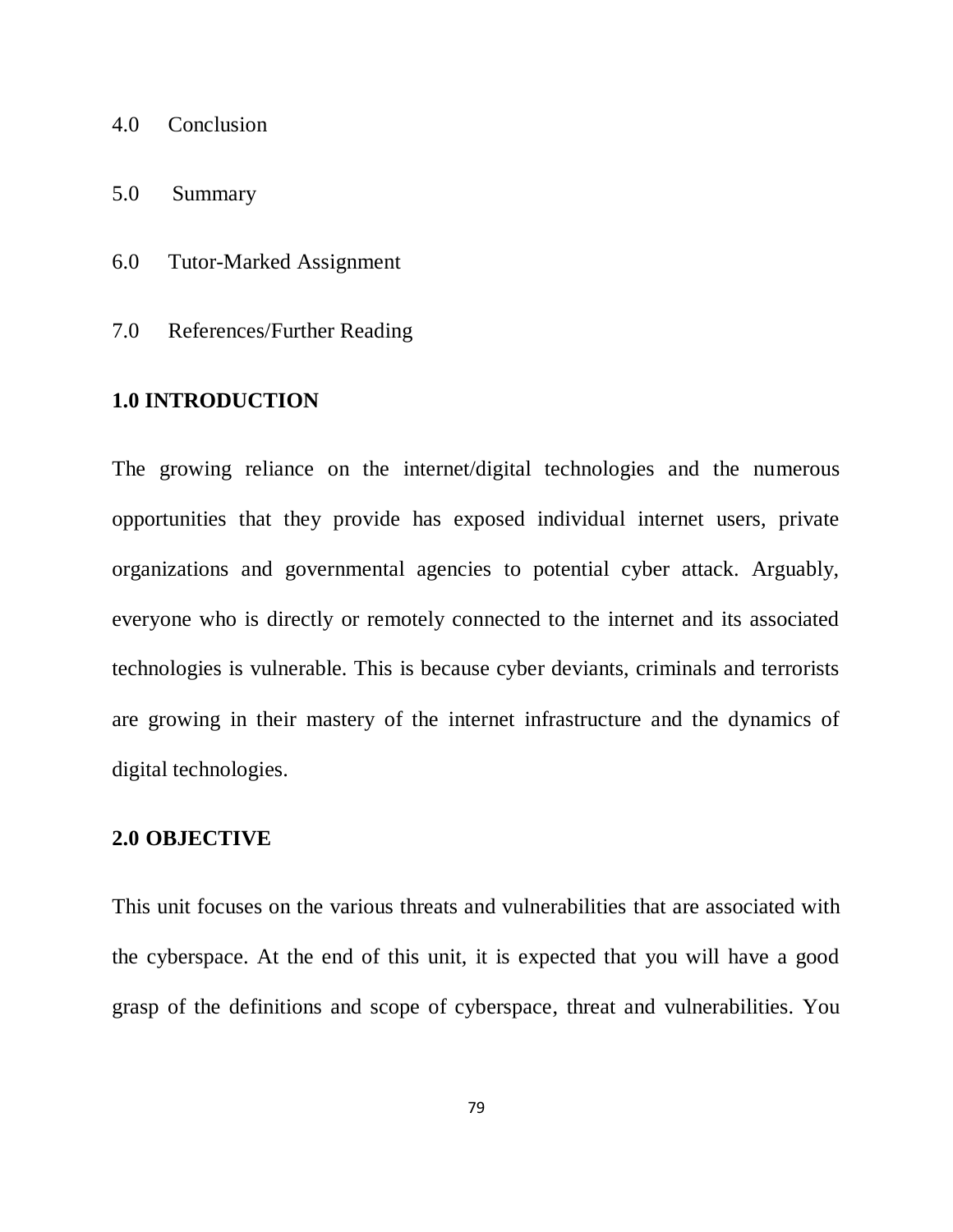will also understand the extent of the threats and vulnerabilities in nation-states, including Nigeria.

# 3.0 **MAIN CONTENT**

# **3.1 Cyberspace**

The term "cyberspace" was coined by Gibson (1984, p.51) who described it as:

A consensual hallucination experienced daily by billions of legitimate operators, in every nation… A graphic representation of data abstracted from the banks of every computer in the human system. Unthinkable complexity. Lines of light ranged in the non space of the mind, clusters and constellation of data like city lights receding.

Lessig (1999) opined that the cyberspace is not just one type of space but rather comprises of many places with different kinds of norms and values. He further pointed out that these norms and values are expressed by spaces through their architecture, which are basically the practices that they enable or disable within their space. Jarman and Yannakogeorgos (2018) argued that the cyberspace is made up of digitally networked information and information technology such as computer terminals, servers, and mobile devices connected to remote or hard drives/servers through a digital network. The two known types of digital networks include: the internet and the intranets.

#### **3.2 Threats**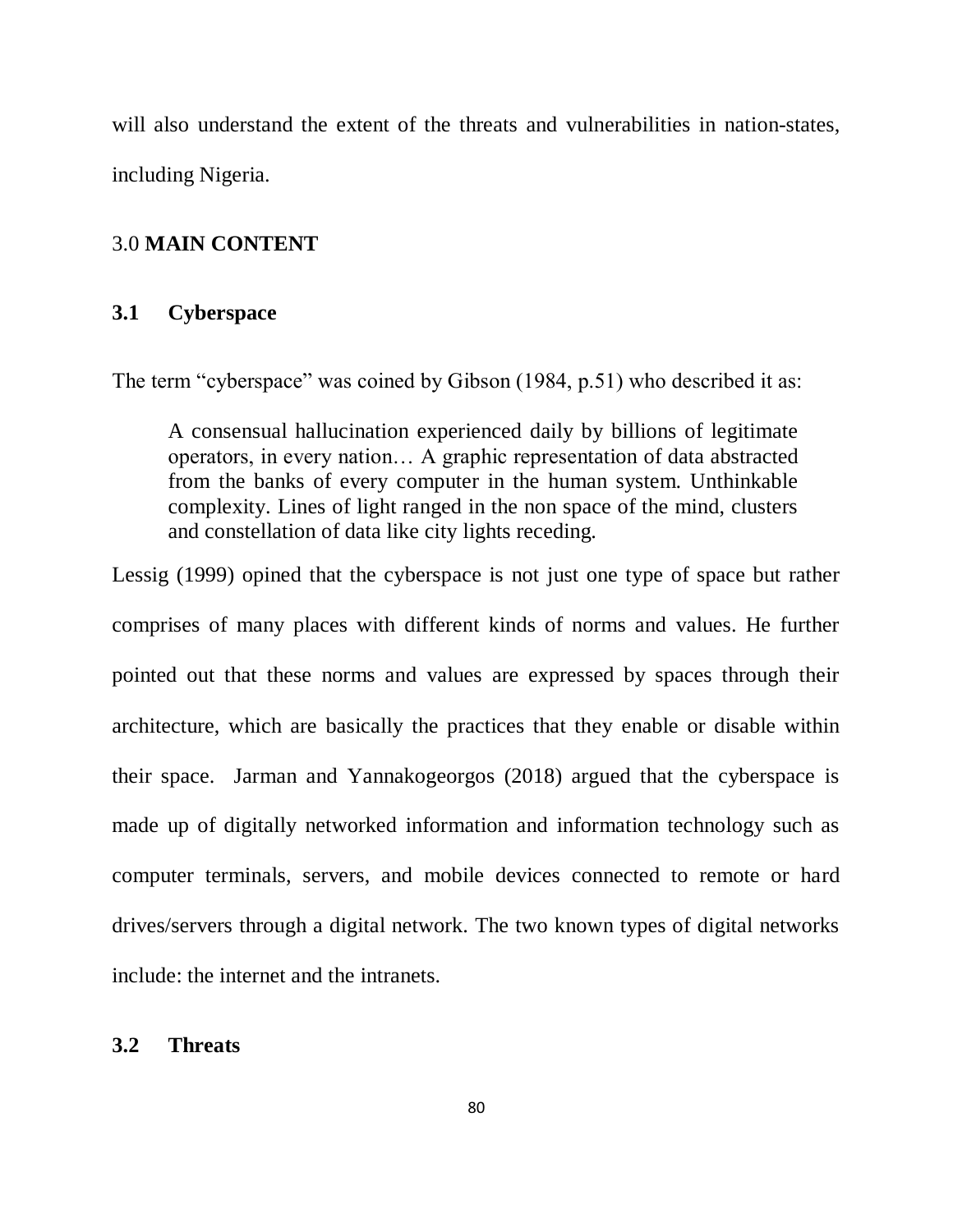Threat may involve the ability or communication of an intention to harm or destroy (Ortmeier, 2009). It is the perceived likelihood of harm or a likely perpetrator"s intention to cause harm (Meloy & Hoffmann, 2013). Threats are not only common in the physical space, they also constitute a challenge to cybersecurity. Computer and cyber infrastructures are susceptible to security breaches. The financial and social cost of such breaches can be profound. Guitton (2013) observed that cyber threats were raised to the national threat level in Germany -2006, France – 2008 and the United Kindom -2008.

The Cybersecurity Information Sharing Act of 2015 (CISA) of the United States defined "**Cyber Threat Indicator**" as information that is necessary to describe or identify-

- a) Malicious reconnaissance, including anomalous patterns of communications that appear to be transmitted for the purpose of gathering technical information related to a cybersecurity threat or security vulnerability;
- b) A method of defeating a security control or exploitation of a security vulnerability;
- c) A security vulnerability, including anomalous activity that appears to indicate the existence of a security vulnerability;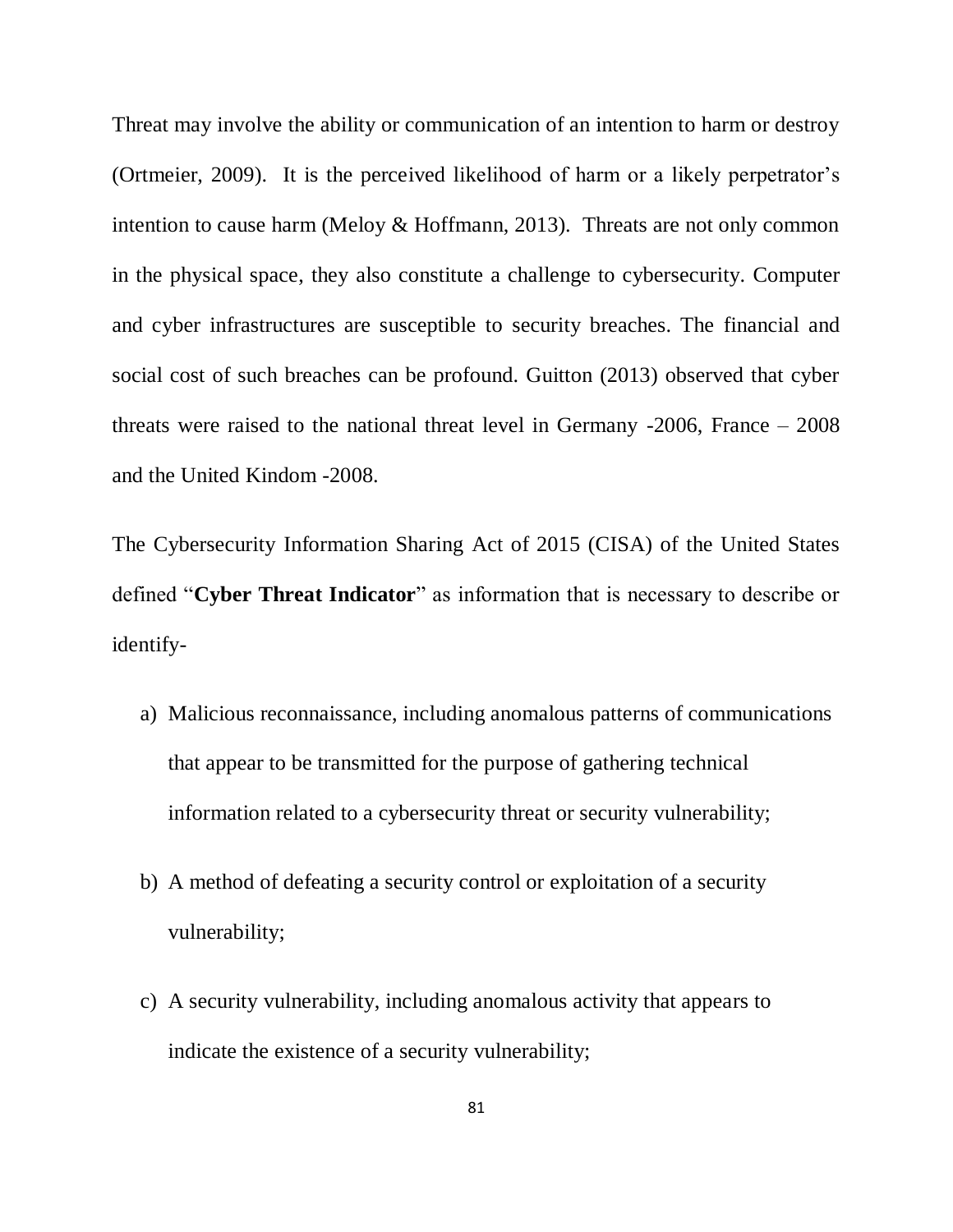- d) A method of causing a user with legitimate access to an information system or information that is stored on, processed by, or transiting an information system to unwittingly enable the defeat of a security control or exploitation of a security vulnerability;
- e) Malicious cyber command and control;
- f) The actual or potential harm caused by an incident, including a description of the information exfiltrated as a result of a particular cybersecurity threat;
- g) Any other attribute of a cybersecurity threat, if disclosure of such attribute is not otherwise prohibited by law; or
- h) Any combination thereof."  $(S.754 \text{ §}102(7))$ .

Chapter three of the National Security Strategy of Nigeria (2019) identified the security threats that will drive Nigeria's security priorities for the next five years as: terrorism and violent extremism, armed banditry, kidnapping, militancy, and separatist's agitations, pastoralist-farmers conflicts, transnational organized crime, piracy and sea robbery, porous borders, cybercrimes and technology challenges. It further identified other national security threats as: socio-political threats, fake news and hate speeches, environmental threats, public health challenges, economic challenges, regional and global security challenges. Moreover, the strategy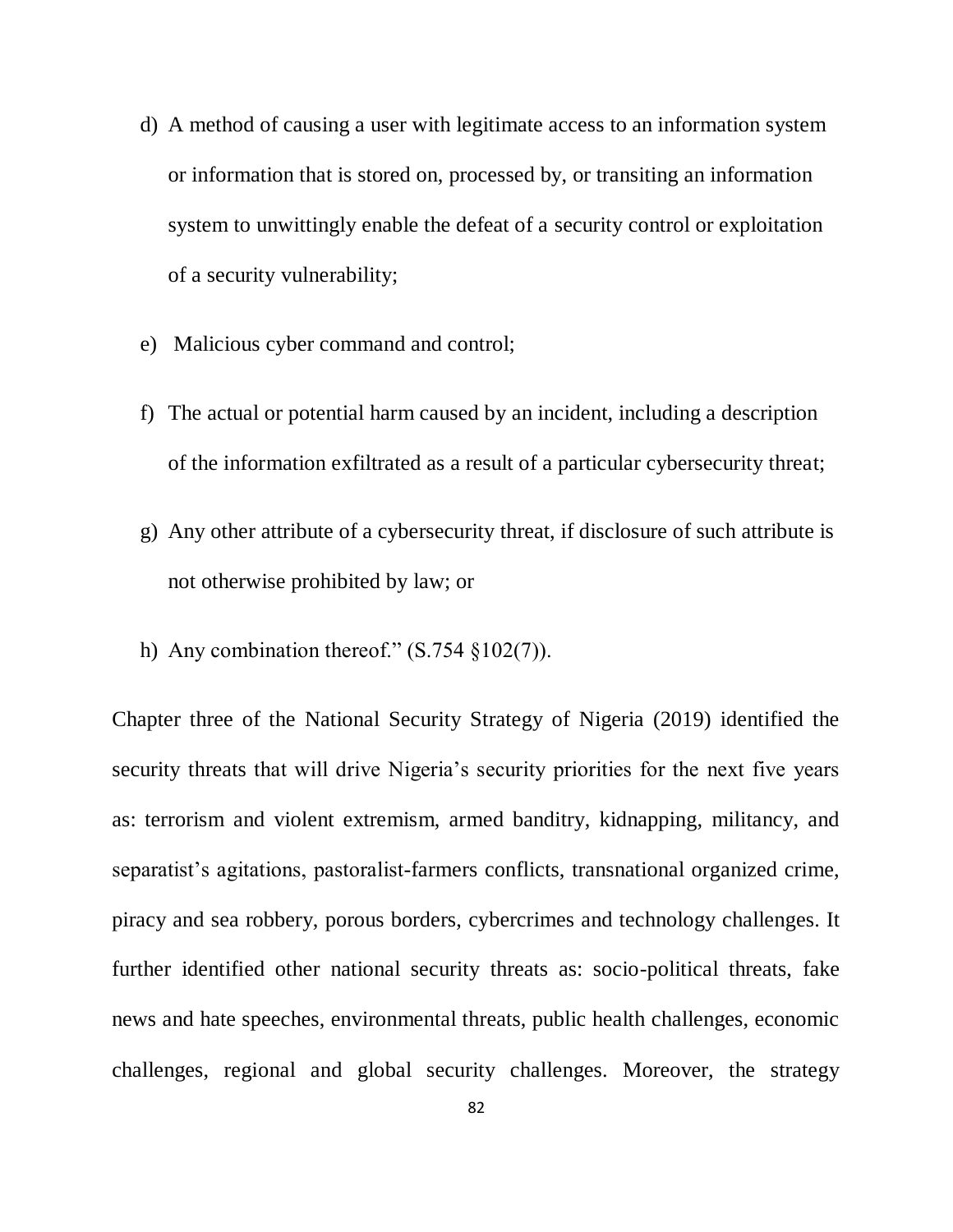identified four critical areas of cyber threats that are very capable of causing profound damage to Nigerian security and economy as follows:

- Cybercrime;
- Cyber espionage
- Cyber conflict; and
- Cyber terrorism.

# **3.3 Vulnerabilities**

According to the US National Institute of Standards and Technology (NIST), vulnerability is "a weakness in an information system, system security procedures, internal controls, or implementation that could be exploited by a threat source" (Information System Audit and Control Association, 2017, p. 4).

Lin (2012) argued that vulnerability is a component of information technology that can be used to compromise it. He further pointed out that vulnerabilities may be inadvertently introduced through a design or implementation error such as a "bug" or deliberately introduced for example, by a hostile programmer, which may be prone to opportunistic use by an adversary.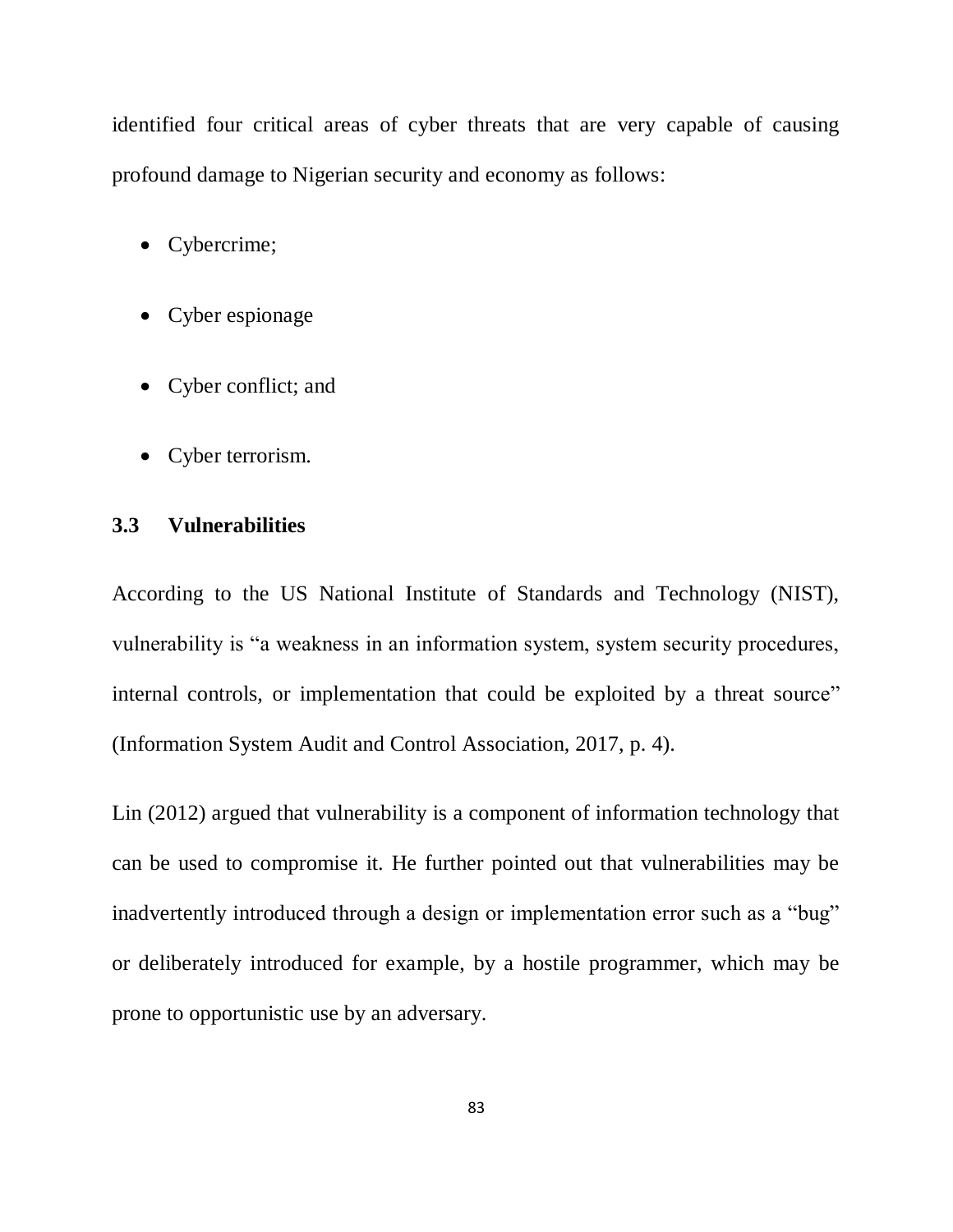Criminals and disgruntle employees can exploit the loopholes in a computer system and networks for different reasons. Vulnerability assessment allows organizations to ascertain the extent to which existing security measures can guarantee the confidentiality, integrity and availability of digital information and systems.

A study by Zhao and Zhao (2015) assessed the security and vulnerability of 50 social media sites and found that most sites:

- Posted privacy and security polices but only few of them clearly stated their execution of the key security measures;
- Had network information that was publicly available via internet search, which was vulnerable to cyber intrusion; and
- Were secured with firewalls, filters, or port closures, with only few ports detected as open, which need more improvement.

# **3.4 Overview of Cyberspace Threats and Vulnerabilities**

It has been observed that "every minute, we are seeing about half a million attack attempts that are happening in the cyberspace" (Australian Computer Society, 2016, p.13). The foregoing undoubtedly underscores the extent of threat that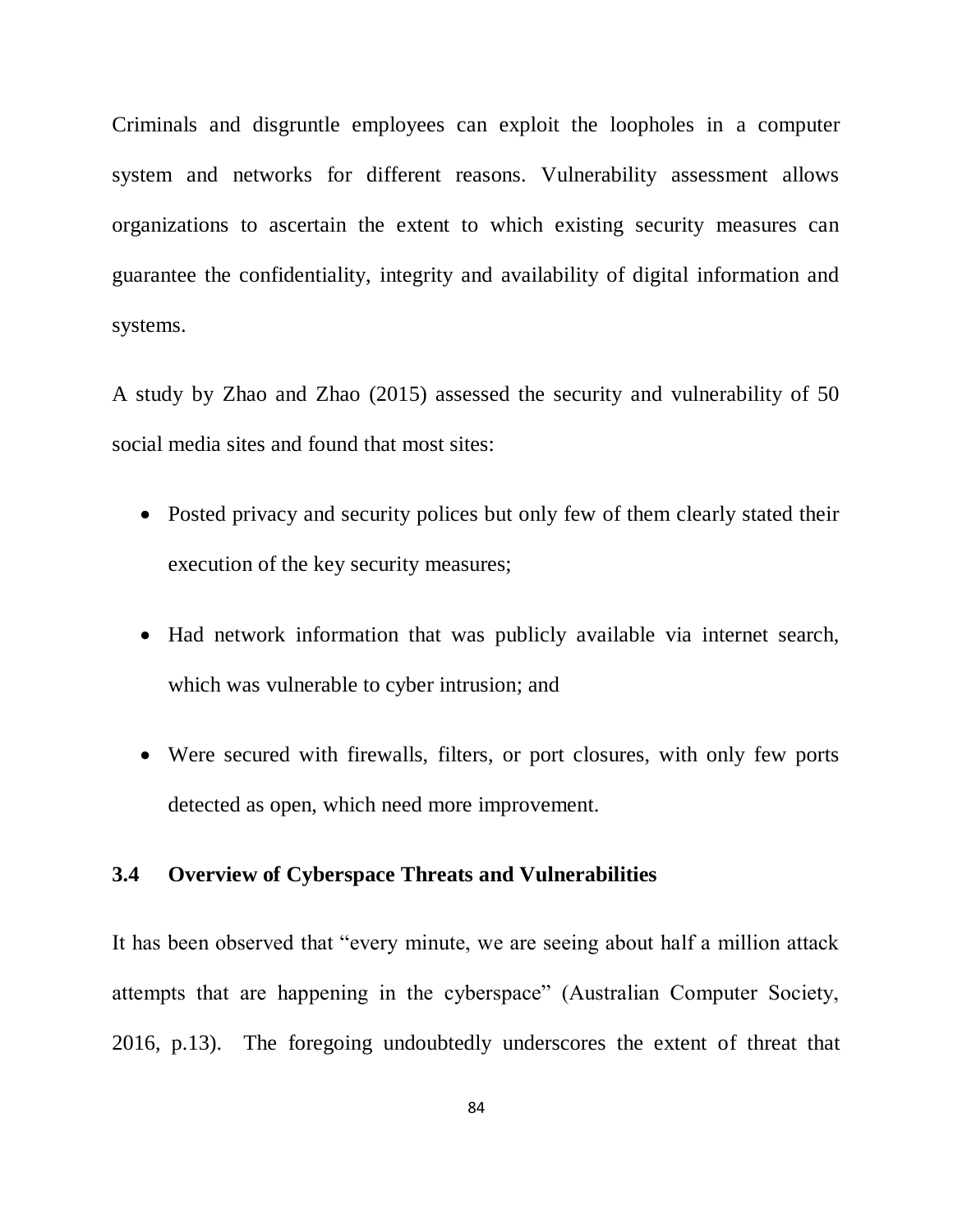characterizes the cyberspace. It is highly probable that this figure would have significantly increased over the years. This is because cyber deviants, criminals and terrorists are becoming more daring and are inventing new ways of launching cyber attacks. More so, because every information or computer system is vulnerable to attack, cyber attack incidences keep increasing worldwide. It is important to note that not all attacks are launched by criminals or terrorists, sometimes, state actors may be involved in certain attacks. For example, governments may illegally collect classified information of other governments online.

Furthermore, the following potential and real cyber attack incidents will buttress the extent of cyber threats and vulnerabilities worldwide:

- In 1998, there was an organized attack by 300 Chinese hackers on Indonesia government sites to protest anti-Chinese riots in the country. Since then, there has been tens of thousands attempts to hack into major computer networks that belongs to defence, ministries, banks, the media etc. and these are occurring daily (O"Connell, 2012).
- In 2003, 21 power plants were attacked. This resulted in a loss of power in the United States and many parts of eastern Canada. The incident affected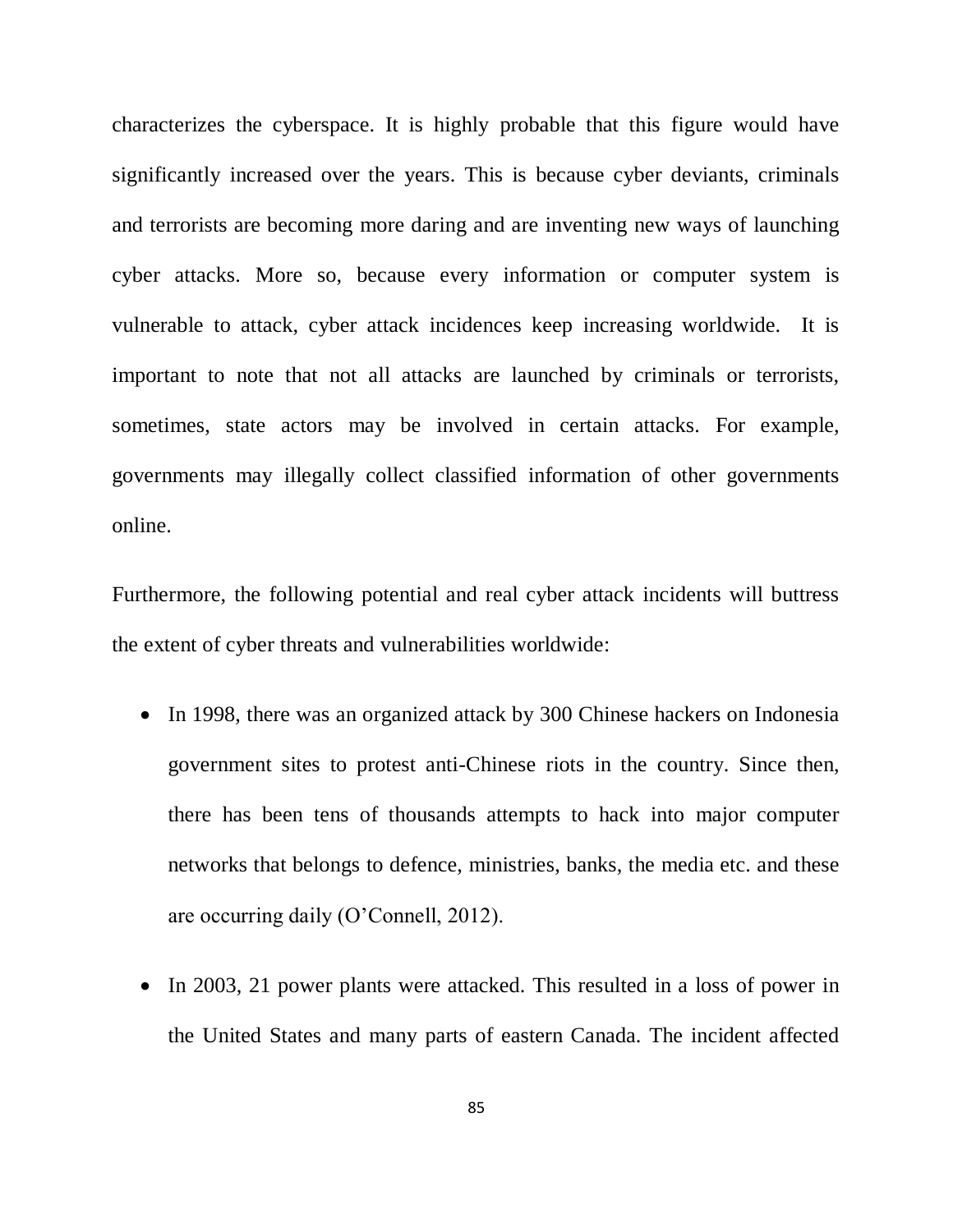several strategic sites such as Edwards"s Air Force Base, which housed B-2 and B-1 bombers. The United States government found that the breakdowns were caused by the W32 Lovsan worm (Platt, 2011).

- At the beginning of 2011, Google announced that it and other companies had been targeted by a China-based cyber-attack, known as Aurora, though there was no prove that it had a direct government connection (Bulletin of the Atomic Scientists, 2011).
- In 2013, it was reported that in the United Kingdom, 93% of large corporations and 87% of small corporations have experienced security breaches in the past year. Seventy-eight percent (78%) of large organizations and 63% of small organizations were attacked by outsiders such as hacktivists (Department for Business, Innovation and Skills, as cited in Vashisth & Kumar, 2013).
- In 2015, Ukraine's power grid was attached by hackers who disabled control systems used to coordinate remote electrical substations. This plunged the capital and western parts of the country into power blackout for hours. The Security Service of Ukraine blamed the government of Russia for the cyber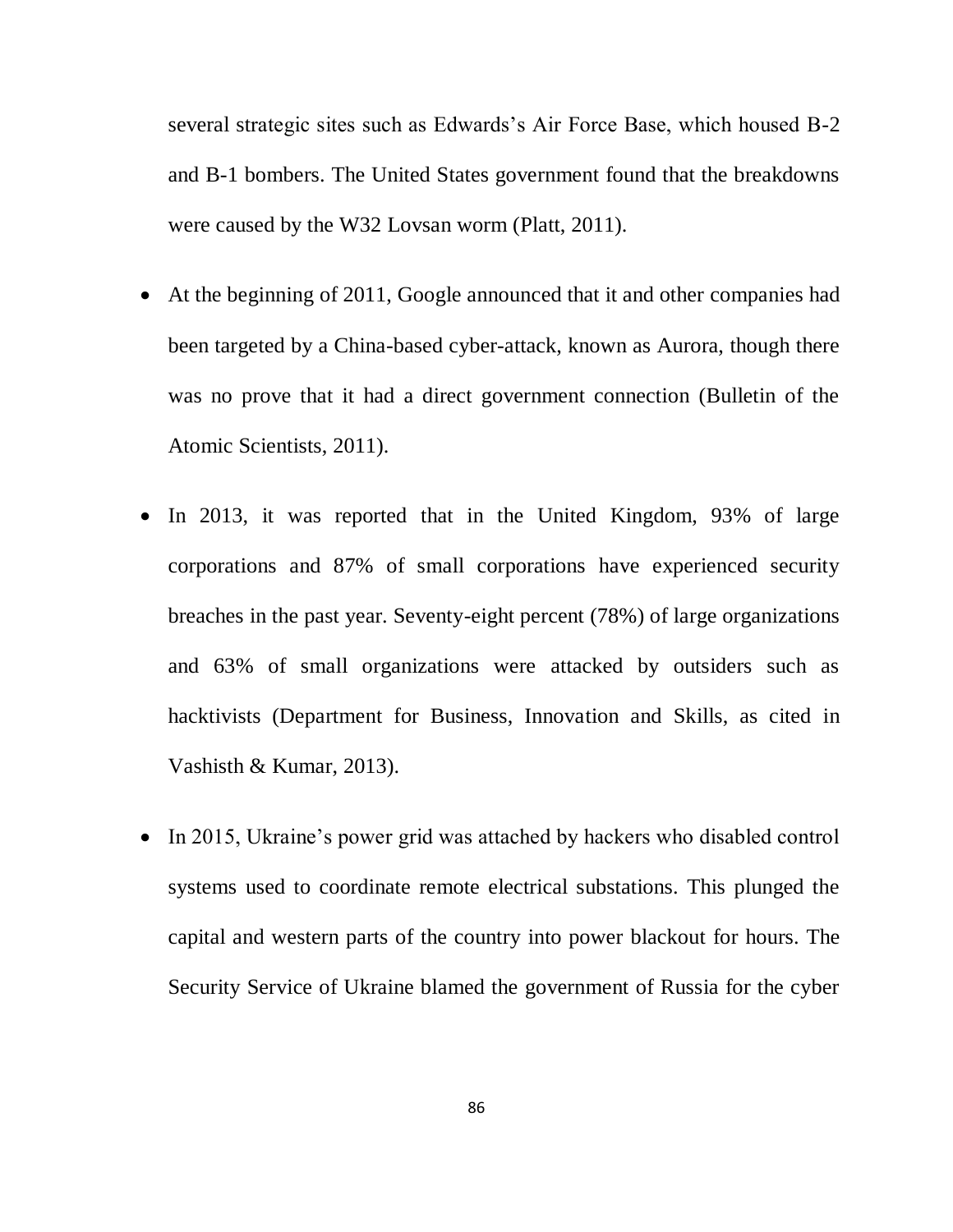attack. This accusation was eventually supported in malware analysis by a private computer security company (Kostyuk & Zhukov, 2017).

## **3.0 CONCLUSION**

The internet and digital revolution has resulted in an unprecedented spike in threats and vulnerabilities in the cyberspace. Deviants, criminals and terrorists are exploiting the loopholes in information and system security to their advantage. There is therefore need for the threat and vulnerability levels of systems to be periodically assessed and appropriate measures taken to ensure that they are protected from potential cyber attacks.

## **4.0SUMMARY**

The unit defined the concepts of cyberspace, threat and vulnerabilities. It specifically discussed cyberspace threats and vulnerabilities.

## **5.0 TUTOR-MARKED ASSIGNMENT**

With good examples, explain the terms threat and vulnerability.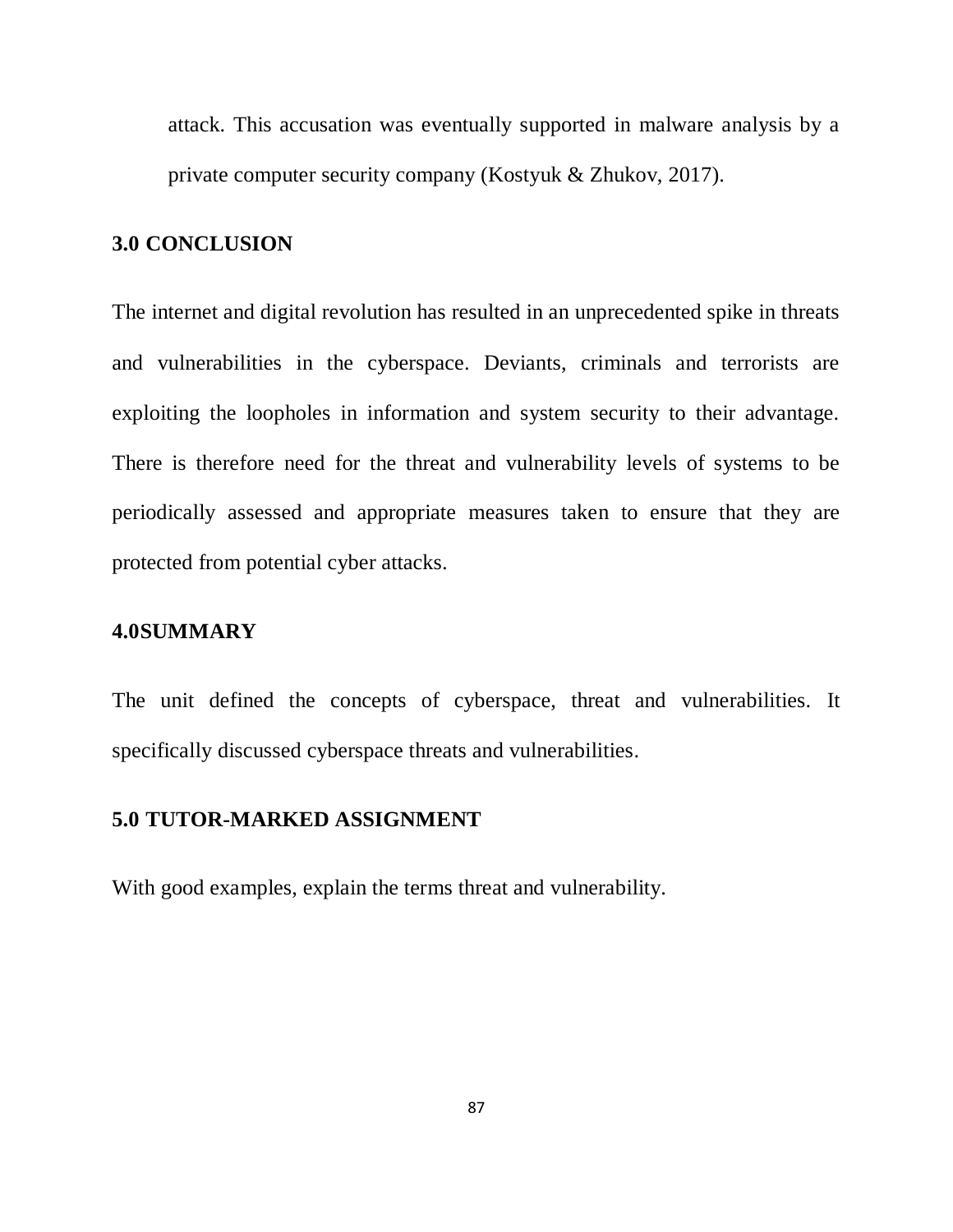#### **7.0 REFERENCES/FURTHER READING**

- Australian Computer Society (2016). Cybersecurity Threats, Challenges, Opportunities. Available at: file:///C:/Users/user/ Downloads/ACS [Cybersecurity\\_Guide.pdf](file:///C:\Users\DR\Downloads\Downloads\ACS_%20Cybersecurity_Guide.pdf)
- *Bulletin of the Atomic Scientists*. Ronald Deibert: Tracking the emerging arm race in cyberspace, 67,1-8.

Cybersecurity Information Sharing Act of 2015 (CISA). United States of America.

Gibson, W. (1984) *Neuromancer.* New York: Acc.

Guitton, C. (2013). Cyber insecurity as a national threat: Overreaction from Germany, France and the UK? *Journal of European Security*, 22 (1), 21-35.

Information System Audit and Control Association (2017). Security Vulnerability

Assessment.Available at: [https://www.datasqlvisionary.com/wp](https://www.datasqlvisionary.com/wp-content/uploads/2018/06/Security-Vulnerability-Assessment.pdf)[content/uploads/2018/06/Security-Vulnerability-Assessment.pdf](https://www.datasqlvisionary.com/wp-content/uploads/2018/06/Security-Vulnerability-Assessment.pdf)

Jarman, J.A., & Yannakogeorgros, P. (2018). *The cyber threat and globalization: The Impact of U.S. National and International Security*. Lanham, Maryland: Rowman & Littlefield.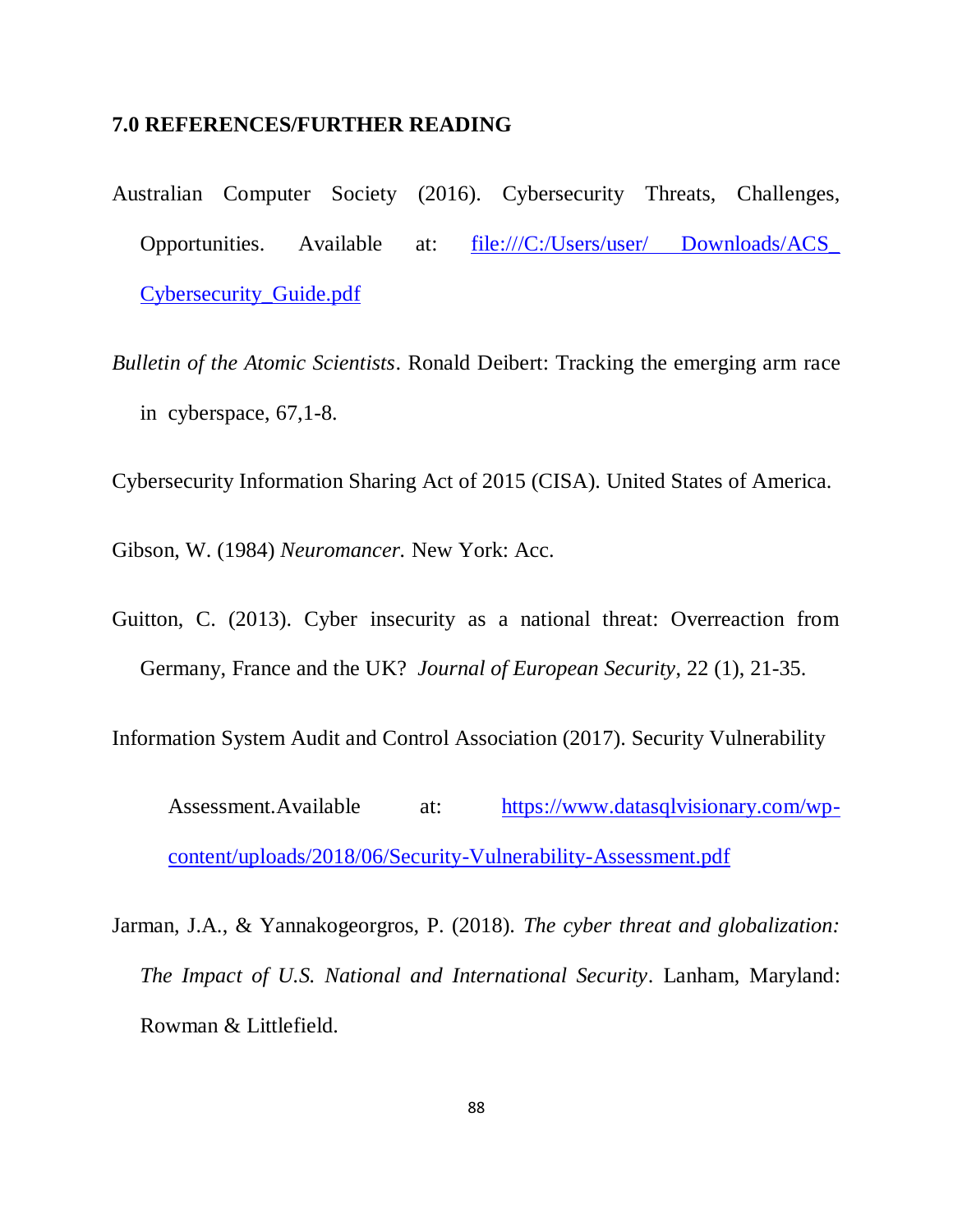- Kostyuk, N. & Zhukov, Y.M. (2017). Invisible digital front: Can cyber attack shape battlefield events? *Journal of Conflict Resolution*, 1-31.
- Lessig, L. (1999). *Code and other laws of cyberspace*. New York: NY Basic

Books.

Lin, H. (2012). A virtual necessity: Some modest steps towards greater

cybersecurity. *Bulletin of the Atomic Scientists*, 88 (5) 75-87.

Meloy, R. & Hoffmann, J. (2013). *International handbook of threat assessment*. Oxford: Oxford University Press.

National Security Strategy (2019). Federal Republic of Nigeria.

O"Connell, M. E. (2012). Cyber security without cyber war. *Journal of Conflict an*

*Security.Law*, 17 (2): 187 – 209.

Ortmeier, P.J. (2009). *Introduction to Security: Operations and Management* (3rd

ed.). New Jersey: Pearson Education.

Platt, V. (2011). Still the fire-proof house?: An analysis of Canada"s cyber security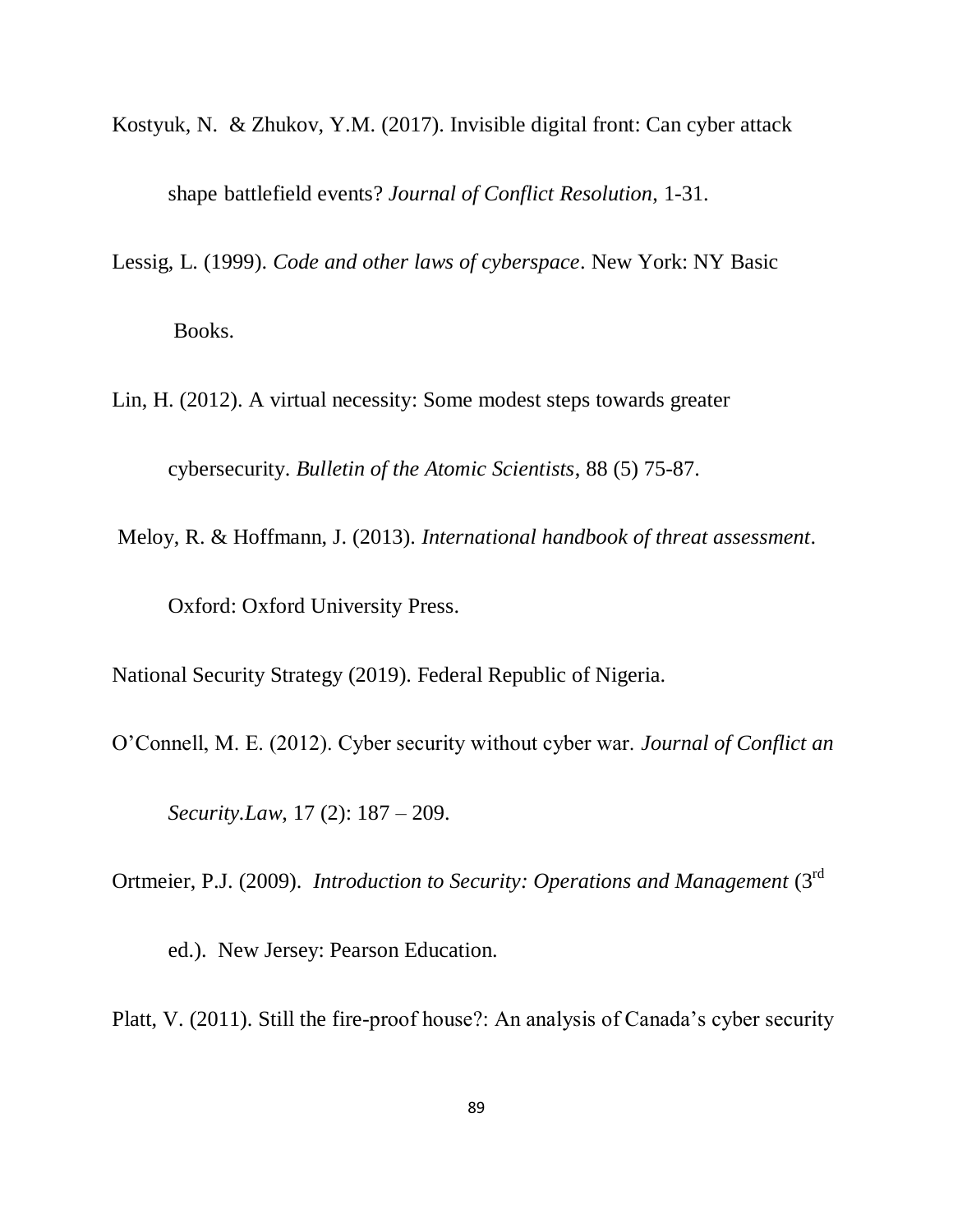strategy. *International Journal*, 12, 155-167.

Vashisth, A. & Kumar, A. (2013). Corporate espionage: The insider threat.

*Business Information Review*, 30 (2) 83-90.

Zhao, J. & Zhao, S.Y. (2015). Security and vulnerability assessment of social

media sites: An exploratory study. *Journal of Education for Business*, 90 (8) 458-466.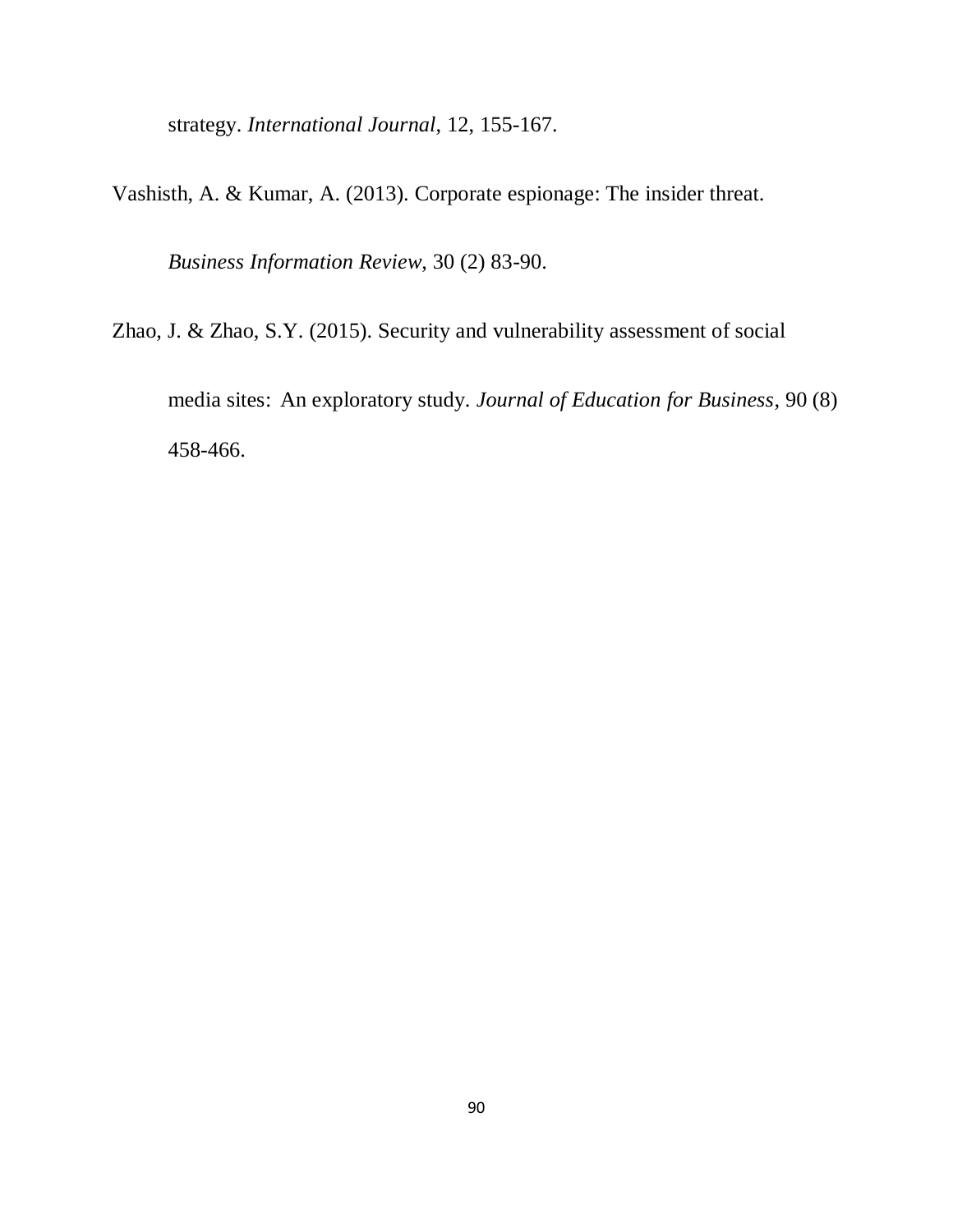# **UNIT 2 THREATS TO CRITICAL INFRASTRUCTURES AND INDUSTRIAL CONTROL SYSTEMS**

# **CONTENTS**

1.0Introduction

2.0Objectives

# 3.0Main Content

3.1 Definition and Scope of Critical Infrastructures

3.2 Definition and Scope of Industrial Control Systems

3.3 Threats to Critical Infrastructures

3.4 Threats to Industrial Control Systems

- 4.0 Conclusion
- 5.0 Summary
- 6.0 Tutor-Marked Assignment
- 7.0 References/Further Reading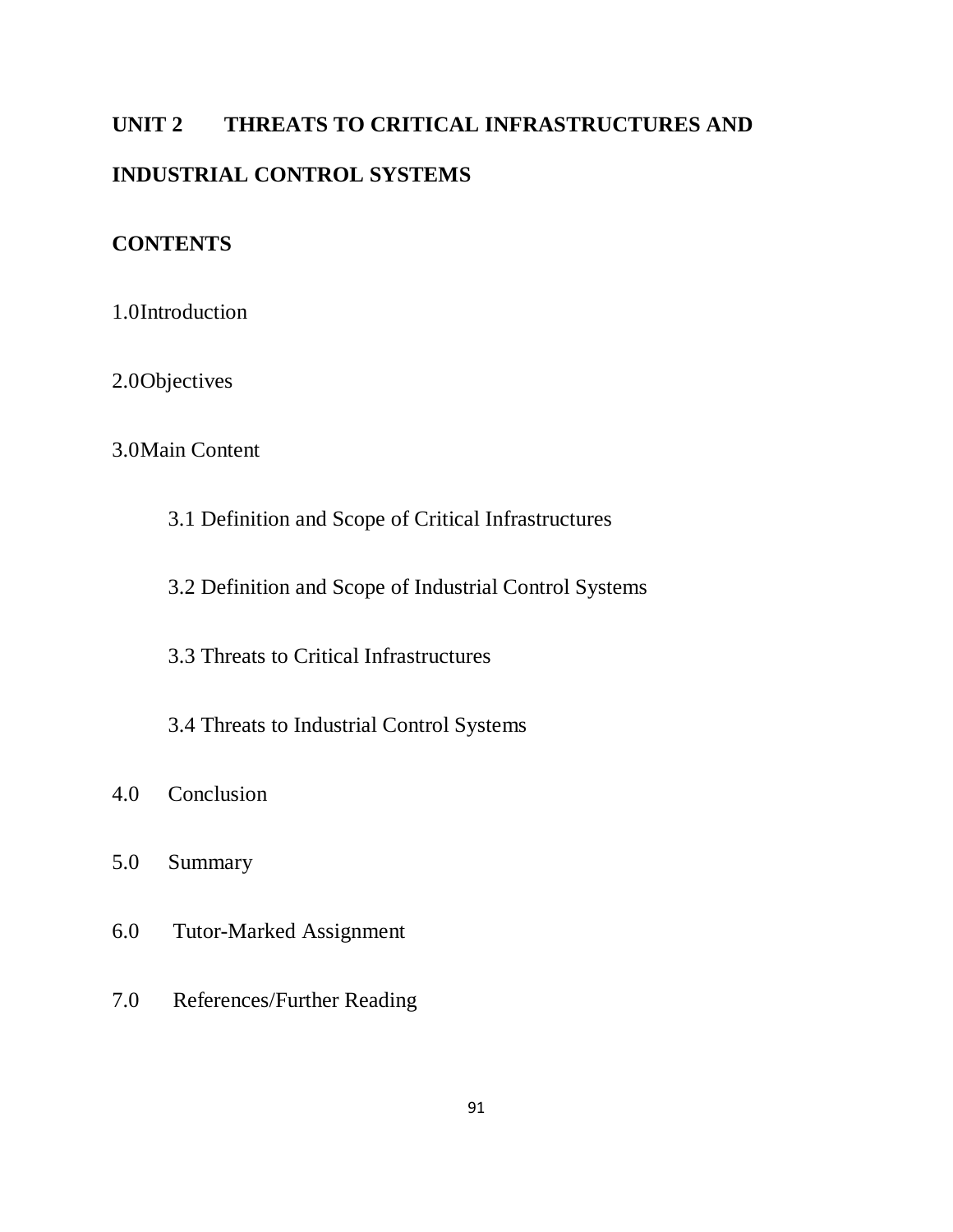#### **1.0 INTRODUCTION**

Critical infrastructures and industrial control systems are essential to the efficient operation of economic and social activities of a country. Today, these infrastructures and systems are increasingly been connected to the internet. Whereas this development has made them super-efficient, it has also made them susceptible to cyber attacks. Hence securing these important national and organizational assets has been a top priority for states and businesses around the world.

## **2.0 OBJECTIVE**

This unit examines the extent of the threats posed to critical infrastructures and industrial control systems by the activities of cyber deviants, criminals and terrorists.

#### **3.0MAIN CONTENT**

# **3.1 Definition and Scope of Critical Infrastructure**

Scholars have variously defined critical infrastructure. According to Alcaraz and Zeadallly (2015, p.1):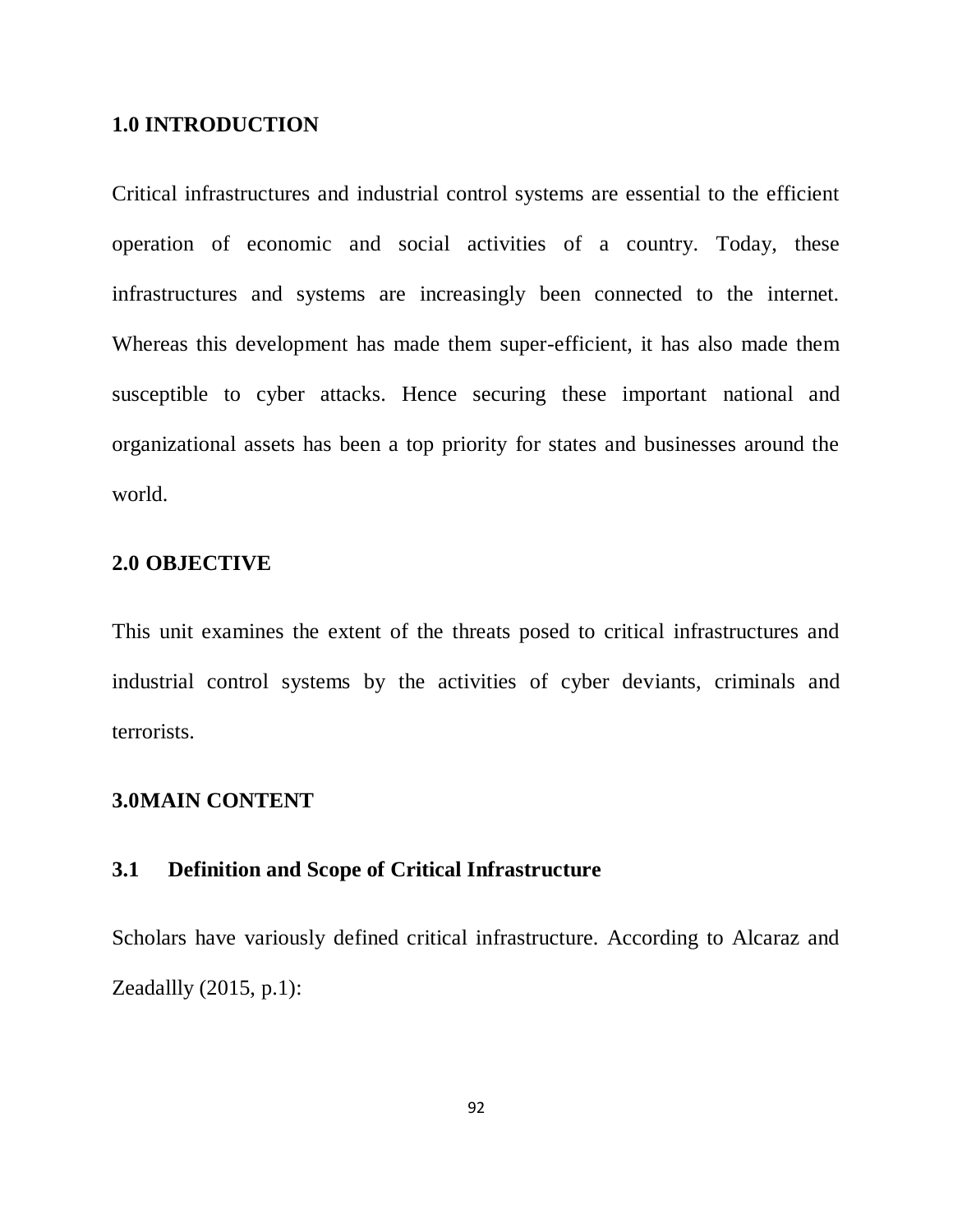A critical infrastructure (CI) consist a set of systems and assets, whether physical or virtual, so essential to the nation that any disruption of their services could have a serious impact on national security, economic well-being, public health or safety or any combination of these.

Section 58 of the Nigerian Cybercrime (Prohibition, Prevention etc.) Act, 2015 defines critical infrastructure as "systems and assets which are so vital to the country that the destruction of such systems and assets would have an impact on the security, national economic security, national public health and safety of the country".

What is clear in all the definitions you would see on Critical Infrastructure is that the assets are very crucial to the survival and sustenance the economic, security, health and wellbeing of the country. In fact, it could be considered an act of treason when an individual or group attacks the critical infrastructure of a country.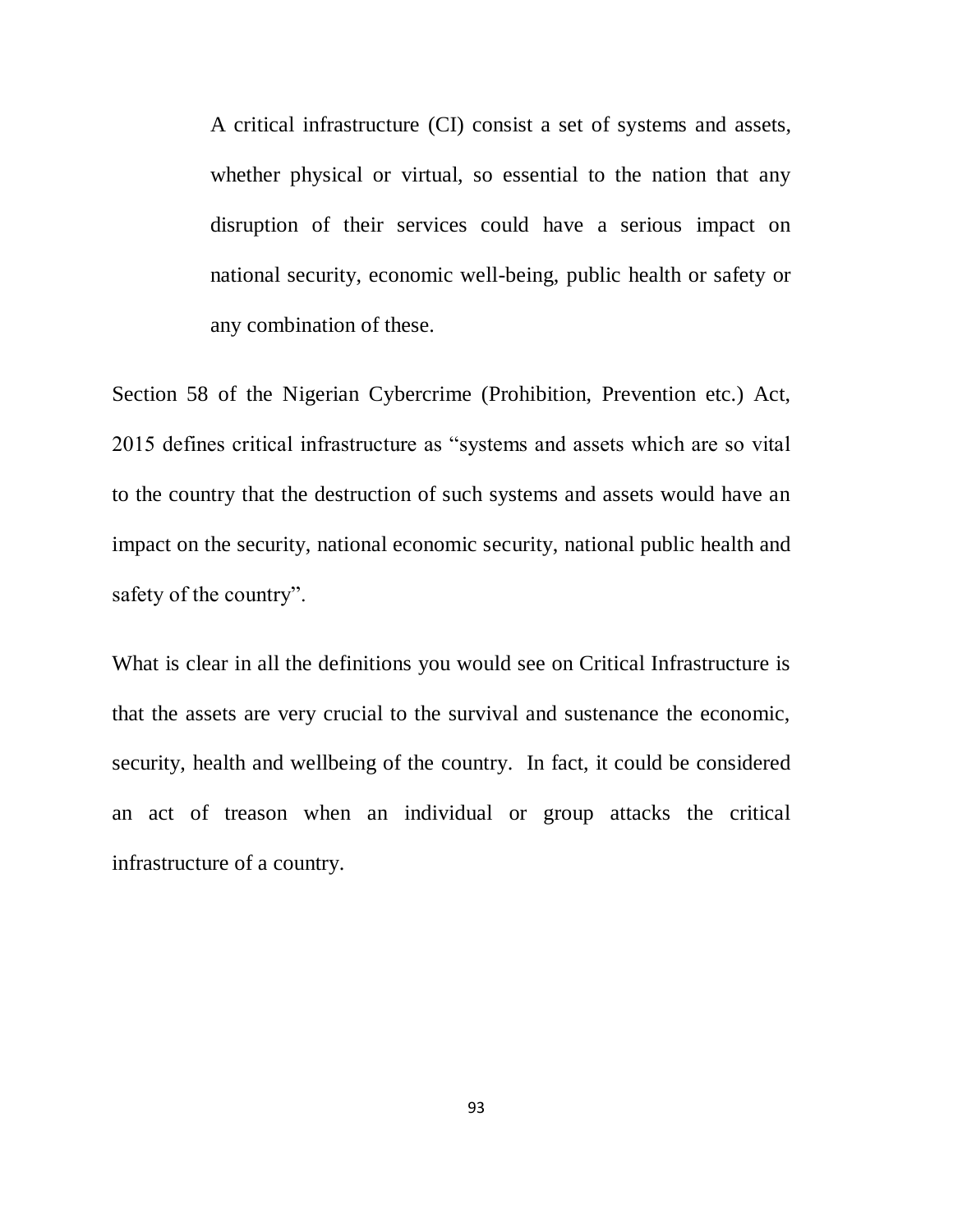The European Programme for Critical Infrastructure Protection (EPCIP) (as cited in Alcaraz & Zeadallly, 2015, p.2) classified critical infrastructures as follows:

- Energy: energy production sources, storage and distribution (oil, gas, electricity).
- Information, Communication Technology (ICT): information system and network protection (e.g., the Internet); provision of fixed telecommunications; provision of mobile telecommunication; radio communication and navigation; satellite communication; broadcasting.
- Water: Provision of water (e.g., dams); control of quality; stemming and control of water quantity.
- Food and agriculture: Food provision, safety and security.
- Health care and public health: Medical and hospital care; medicines, serums, vaccines, and pharmaceuticals; bio-laboratories and bio-agents.
- Financial systems: banking, payment services and government financial assignment.
- Civil administration: government facilities and functions; armed forces; civil administration services; emergency services; postal and courier services.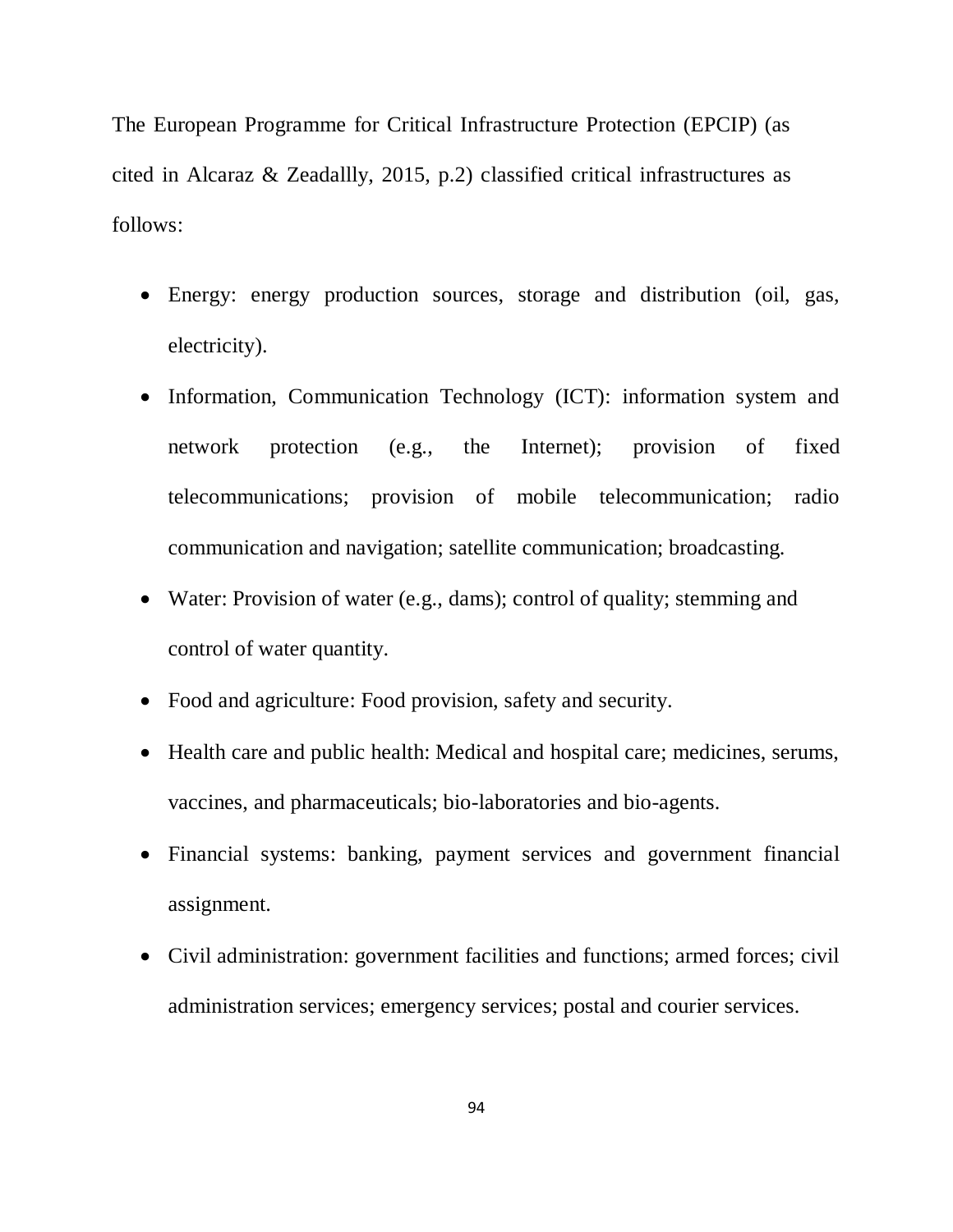- Public, legal order and safety: maintaining public and legal order, safety and security; administration of justice and detention.
- Transportation systems: road transport, rail transport, air traffic; border surveillance; inland waterways transport; ocean and short-sea shipping.
- Chemical industry: production and storage of dangerous substances; pipelines of dangerous goods.
- Nuclear industry: production and storage of nuclear substances.
- Space: Communication and research.
- Research facilities.

# **3.2 Definition and Scope of Industrial Control Systems (ICSs)**

Apart from critical infrastructures (CIs), a wide array of industrial control systems (ICSs) are vulnerable to cyber attack. The vulnerability of ICSs to cyber attack is largely because they are connected to the internet. Therefore, it is important that these industrial control systems are defined. According to Ani, He and Tiwari (2017, p.33):

ICs are essentially control systems, including supervisory control and data acquisition (SCADA), distributed control systems (DCS), process control systems (PCS), cyber-physical systems (CPS) or programmable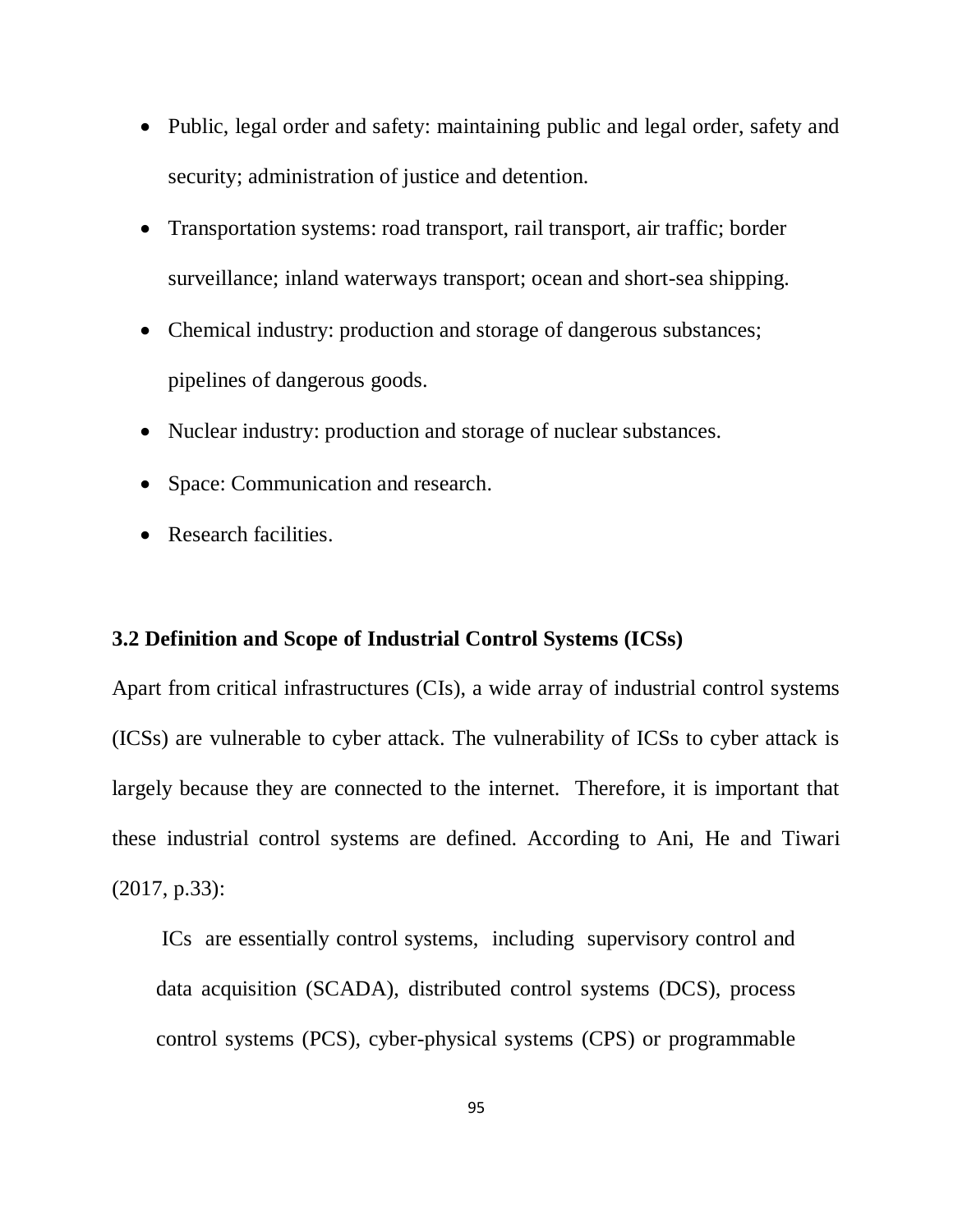logic controllers (PLC) often found in the industrial sectors and critical infrastructures is typically used in industries such as electrical, water and waste water, oil and natural gas, chemical, transportation, pharmaceutical, pulp and paper, food and beverages, and manufacturing and used to manage industrial processes such as production, handling and distribution crucially control and monitor operations of industrial set ups; enabling functionalities like the use of control loop for sensormeasurement, hardware control for actuators (breakers, switches, monitors, etc.) human-machine interfacing remote diagnostics, and maintenance.

Furthermore, Lu, Guo, Li, Peng, Zang, Xie and Gao (2014) opined that industrial control systems are normally used in industries such as electrical, water and waste water, oil and natural gas, chemical, transportation, pharmaceutical, pulp and paper, food and beverage, and discrete manufacturing (e.g., automotive, aerospace, and durable goods). They observed that these control systems which are interconnected and mutually dependent are critical to the operations of those industries. They enumerated the commonest types of industrial control systems as follows:

• Supervisory Control and Data Acquisition (SCDA);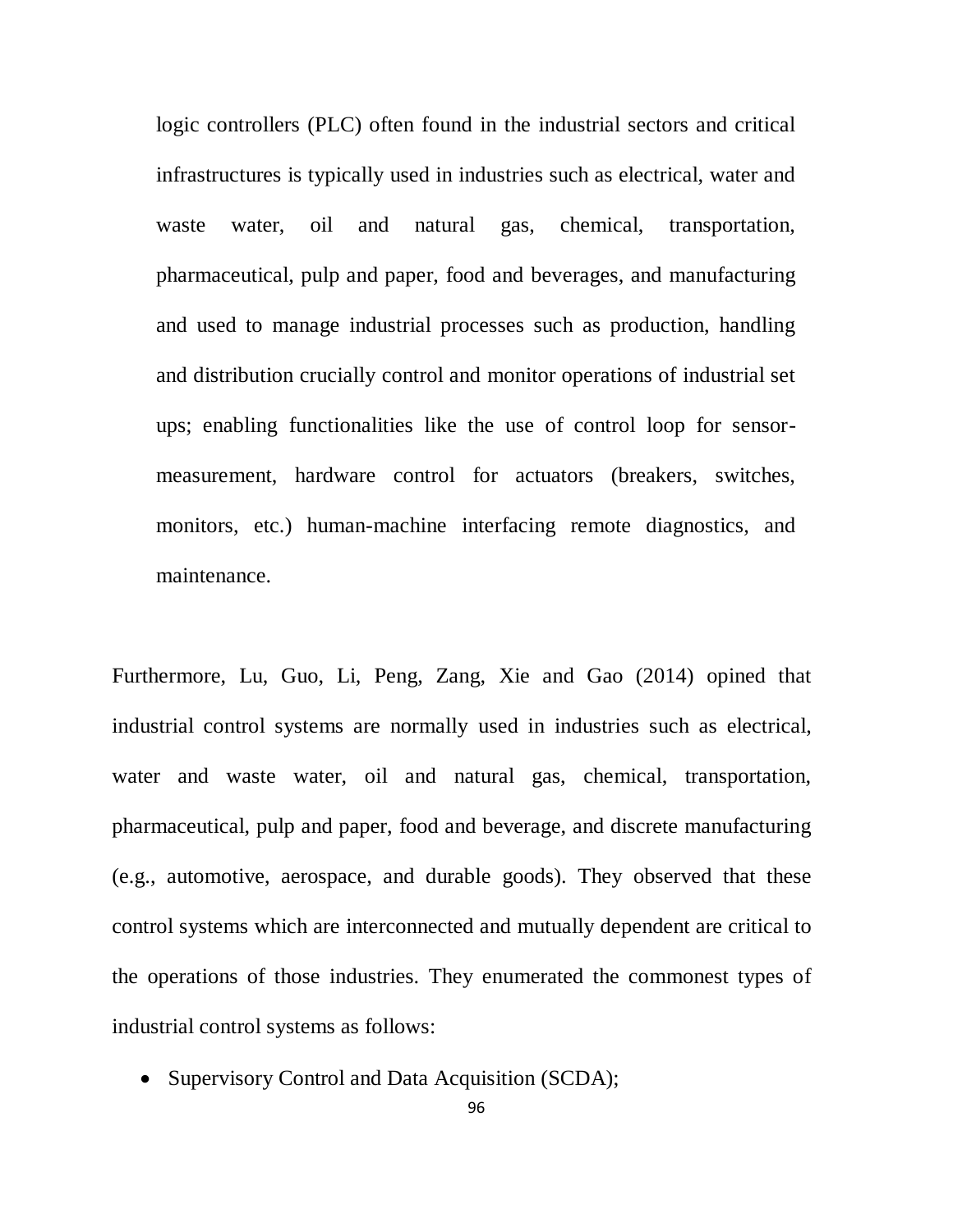- Data Communication System (DCS) and ;
- Programmable Logic Controller (PLC).

Lu et al (2014) explained that SCADA is used to control dispersed assets that utilize centralized data acquisition and supervisory control. DCS helps to control production systems in a local area e.g. a factory using supervisory and regulatory control. PLC serves the purpose of discrete control for specific applications and provides regulatory control.

#### **3.3 Threats to Critical Infrastructure**

Critical infrastructures (CI) are always been targeted by cyber criminals and terrorists across the world. Losavio, Shut and Keeling (2011) pointed out that on March 29, 2009, GhostNet cyber espionage study and analysis report of the Information Warfare Monitor on distributed malware attacks from China. The attacks reportedly used a combination of Trojan Malware-Ghost Remote Access Tool and social engineering through email to infest machines that were vulnerable. They outlined the key findings as follows:

• Compromise of at least 1,295 computers in 103 countries, of which nearly 30 percent might be high-value targets,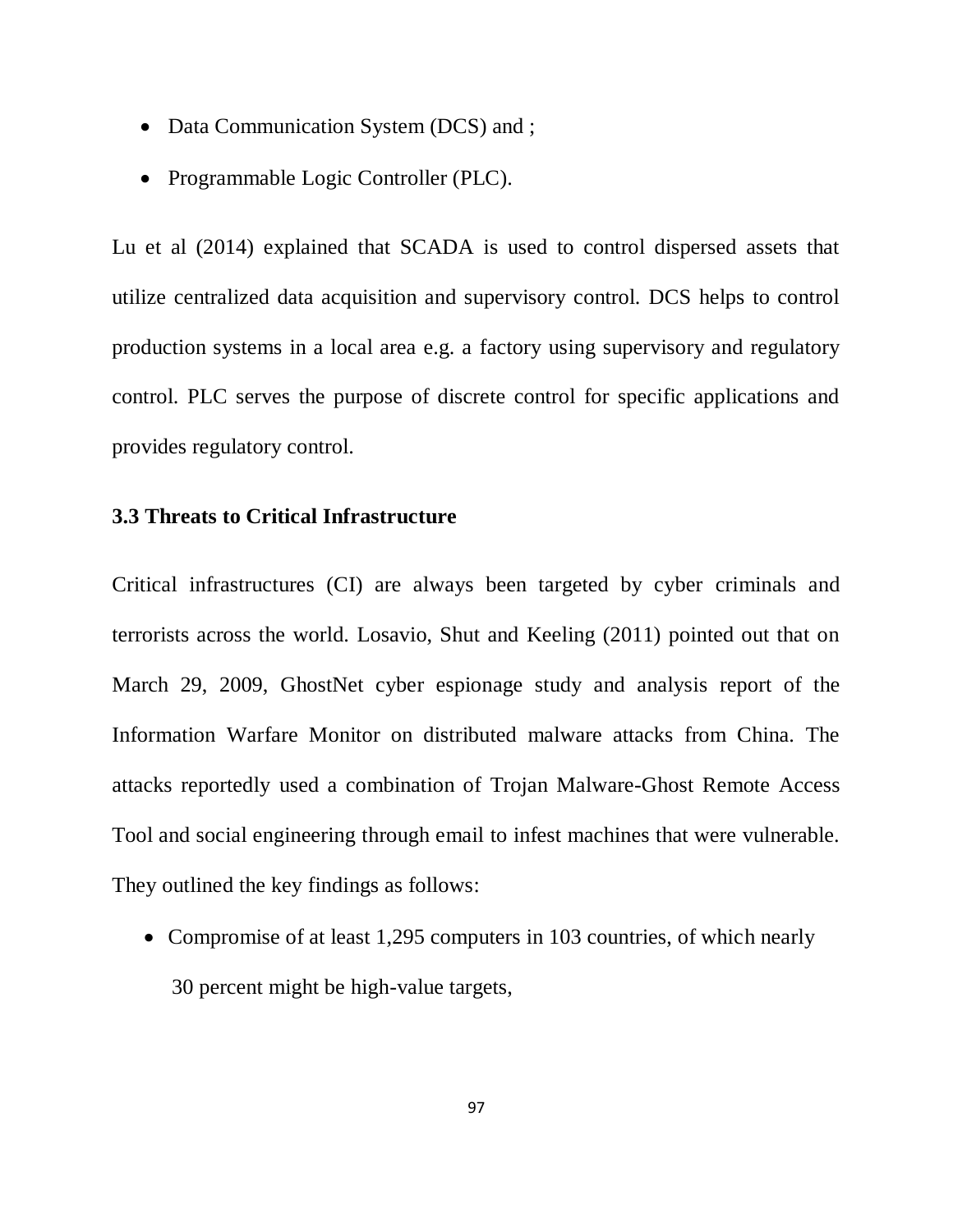- GhostNet penetration of sensitive computer systems of the Dalai Lama and other Tibetan targets, and
- GhostNet is a covert, difficult-to-detect system capable of taking full control of affected systems (p.131).

Losavio, Shut and Keeling (2011) further explained that the systems that were compromised included government offices of Iran, Bangladesh, Latvia, Indonesia, Philippines, Brunei, Barbados, Bhutan, and embassies of India, South Koreia, Indonesia, Romiania, Cyprus, Malta, Thailand, Taiwan, Portugal, Germany and Pakistan.

# **3.4 Threats to Industrial Control Systems**

Arguably, the increasing dependence of industrial control systems on the internet makes them vulnerable to external attacks. These attacks can come from a wide range of sources such as random hackers, disgruntled ex-employees, competitors, organized criminal groups, terrorists groups and foreign state actors.

Industrial control systems (ICSs) have been severally been attacked over the years across the world. Lu et. al (2014, p.5) cited some of the ICS incidents below: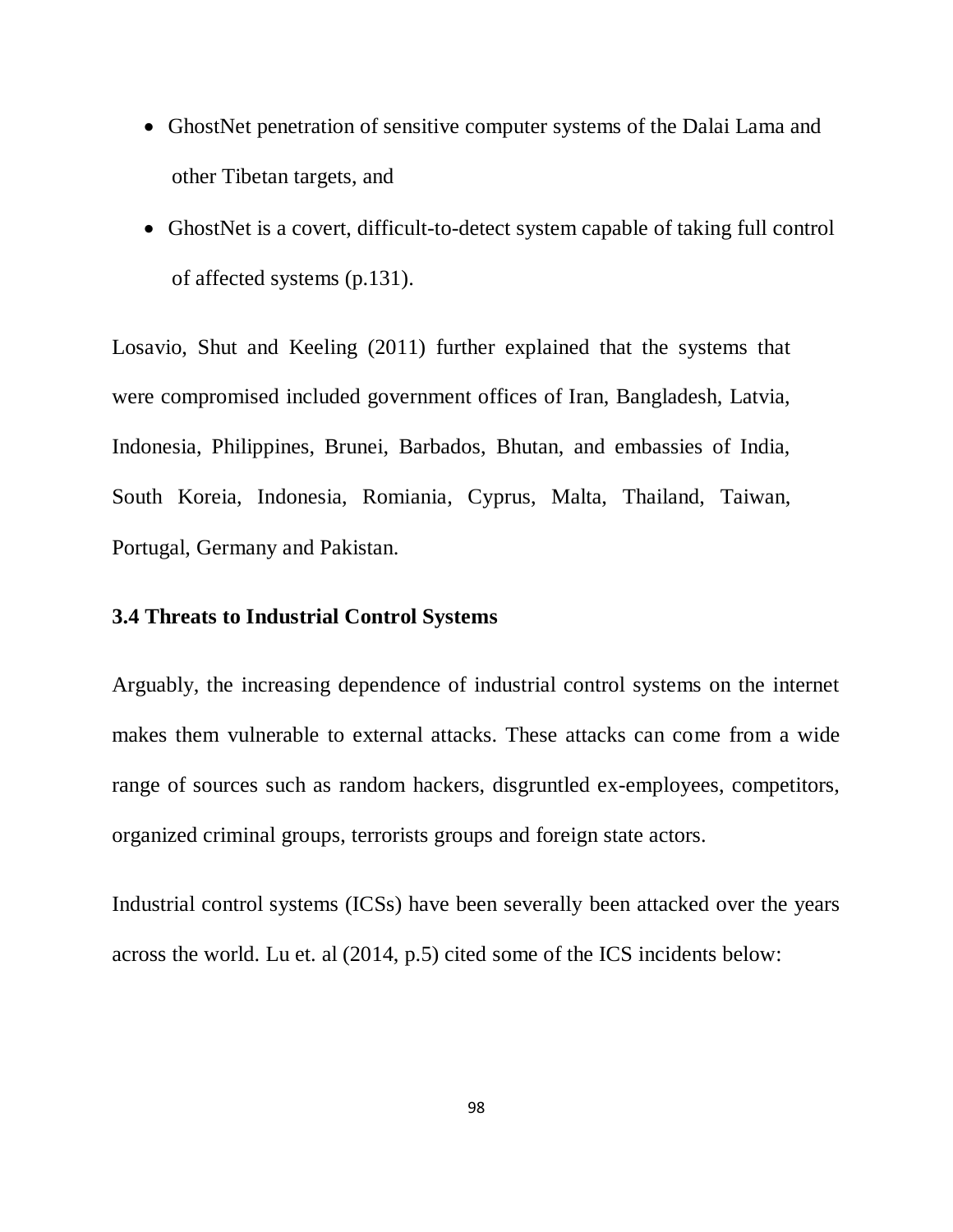| <b>Date</b> | Location           | <b>Detail</b>                                                                                       |
|-------------|--------------------|-----------------------------------------------------------------------------------------------------|
| 2013        | South Korea<br>and | Icefog is a small yet energetic APT group, who<br>maintain a foothold in corporate and governmental |
|             | Japan              | networks to smuggle out sensitive information.                                                      |
| 2012        | Global incident    | Elderwood attack, spear phishing emails, watering<br>hole, and zero-day exploits are always used.   |
| 2012        | <b>Middle East</b> | Flame is being used for targeted cyber espionage in<br>Middle Eastern countries.                    |
| 2011        | Global incident    | Duqu virus was found, a complex attack tool<br>specifically for critical infrastructure.            |
| 2011        | U.S.               | Hackers attacked the control systems of water supply<br>facilities in Illinois.                     |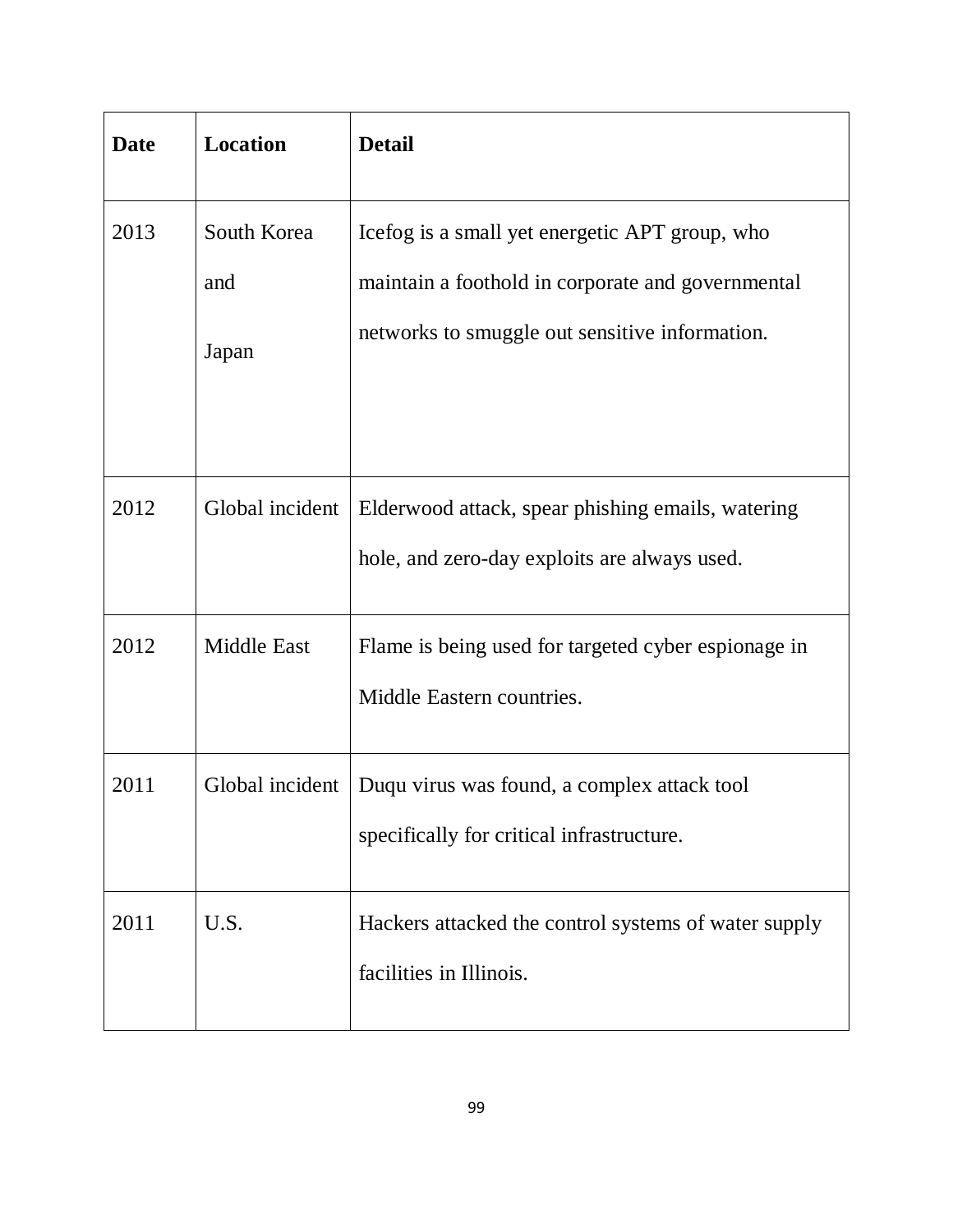| 2011 | Japan           | Hackers invaded the control and management system<br>of Shinkansen in Japan.                                     |
|------|-----------------|------------------------------------------------------------------------------------------------------------------|
| 2010 | Global incident | Stuxnet virus was found. Iran is the most serious that<br>the generation of its nuclear power plant was delayed. |
| 2008 | Poland          | Juvenile attacked the suburban railway system in<br>Lodz, Poland                                                 |
| 2007 | Canada          | Attacker invaded one Canada's Water SCADA control<br>system and destroyed the control computer system.           |
| 2006 | U.S.            | Hackers invaded the systems of the sewage treatment<br>plant in Harrisburg, Pennsylvania.                        |
| 2005 | U.S.            | Zotob worm was found in the automobile corporate<br>network and control network.                                 |
| 2003 | U.S.            | Teenager invaded the computer system of Houston                                                                  |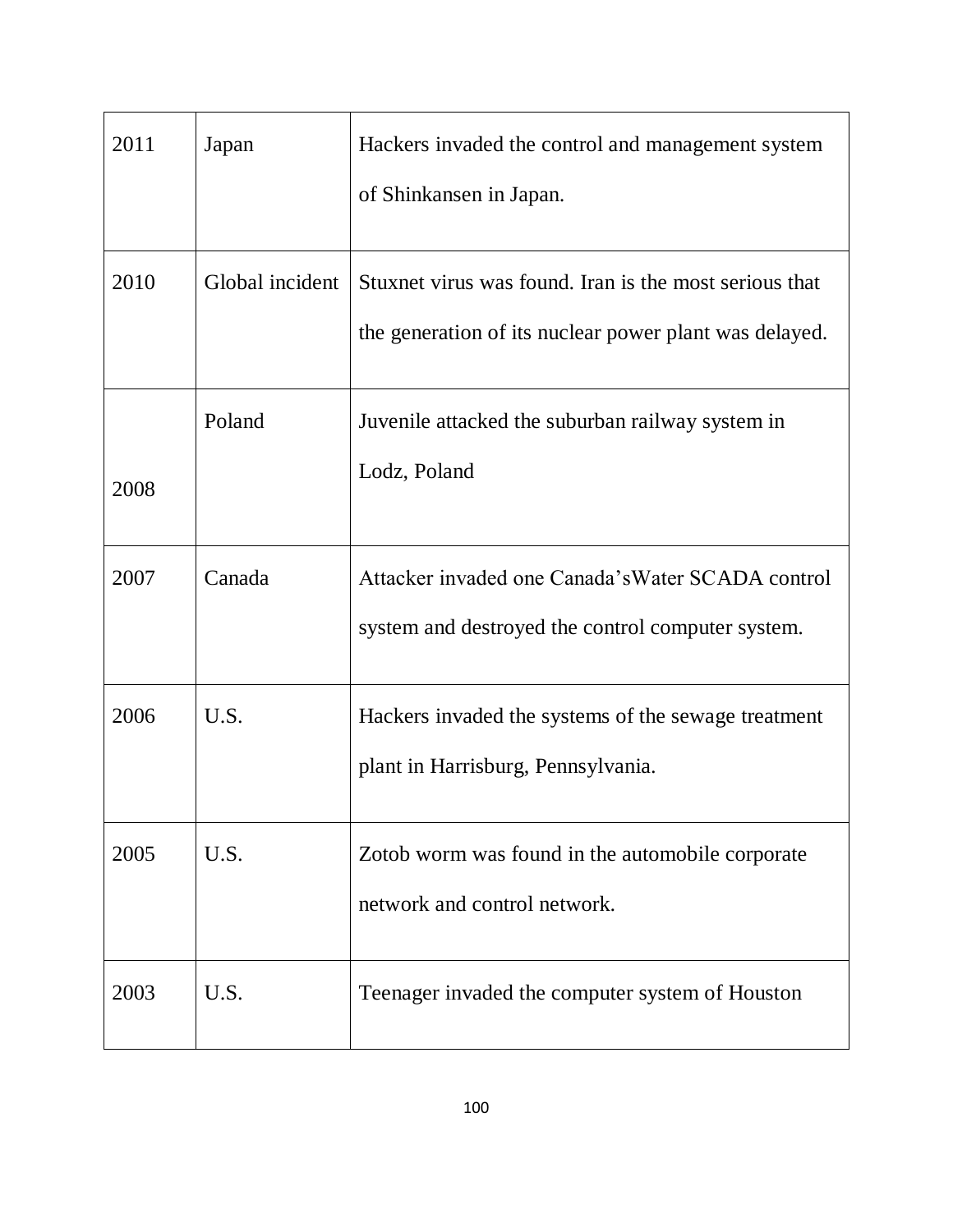|      |        | Ferry.                                                                        |
|------|--------|-------------------------------------------------------------------------------|
| 2003 | U.S.   | Worm was found in the control network of Davis-<br>Besse nuclear power plant. |
|      |        |                                                                               |
| 2001 | U.S.   | Hacker invaded the control system of electricity                              |
|      |        | transmission system in California.                                            |
| 2000 | Russia | Hacker had controlled the largest natural gas pipeline                        |
|      |        | network in the world on the part of Gazprom.                                  |
| 1997 | U.S.   | Teenage boy invaded (New York) NYNES system.                                  |
|      |        |                                                                               |
| 1994 | U.S.   | Hacker invaded the Salt River Project in Arizona.                             |
| 1992 | U.S.   | Former employee of Chevron closed the emergency                               |
|      |        | alarm systems located in 22 states.                                           |

Source: Lu et. al. (2014, p. 5).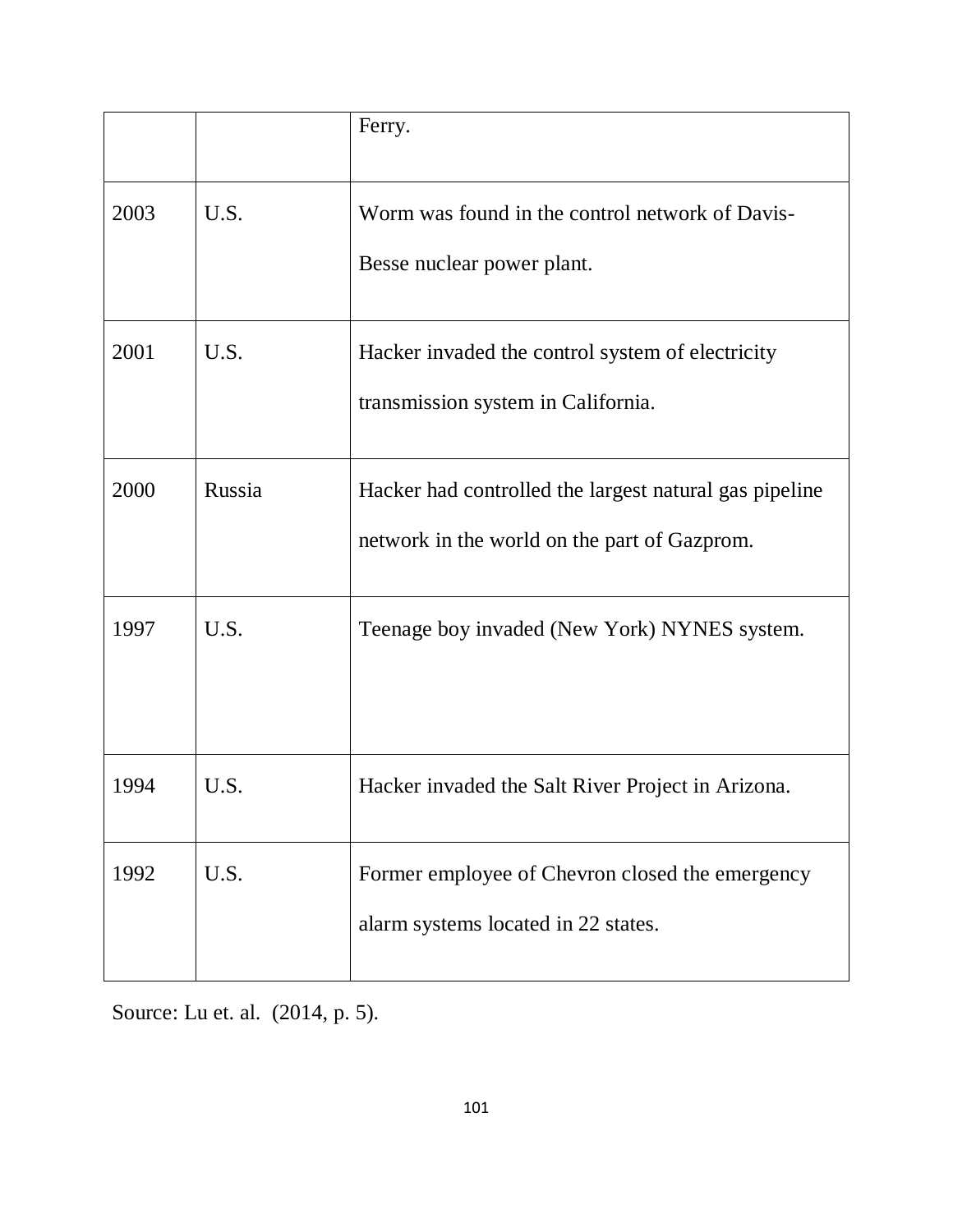As can be seen from the above table, industrial control systems have had their share of costly cyber attacks regardless on the side of globe that they are located. These incidents also underscore the earlier argument that attacks would usually come from a wide range of sources. Whether the source is curious juvenile or an organized criminal group, the fact remains that an attack on industrial control systems could be very costly to affected organizations.

#### **4.0 CONCLUSION**

Critical infrastructures such as electricity, transportation, oil and gas, emergency services, Information and communication technology and so on are critical to the smooth operation of the economy of a country. So also are industrial control systems. In today's digital world, these systems are connected to the internet and as such are vulnerable to cyber attack.

#### **5.0 SUMMARY**

The unit explained the concepts of critical infrastructures and industrial control systems and well as their scope. The level of threat that criminal and terrorist elements pose to these systems were also discussed.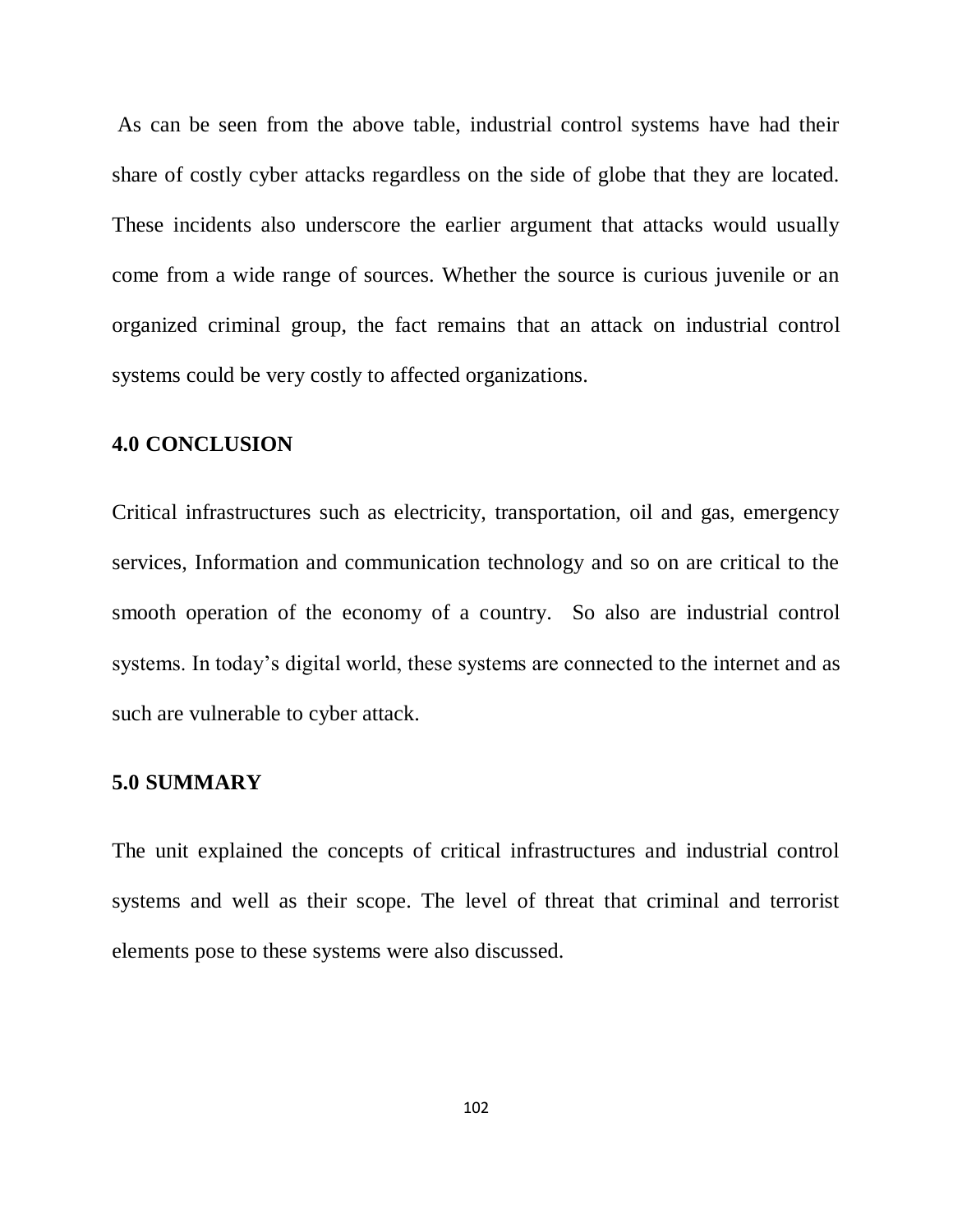#### **6.0 TUTOR-MARKED ASSIGNMENT**

Discuss the level of threat that criminals and terrorists pose to critical infrastructures and industrial control systems in Nigeria.

#### **7.0 REFERENCES/FURTHER READING**

Alcaraz, C. & Zeadallly, Z. (2015).Critical infrastructure protection: Requirements

and challenges for the 21<sup>st</sup> century. *International Journal of Critical Infrastructure Protection*, 8, 1-34.

- Ani, U.P.D., He, H.M., & Tiwari, A. (2017). Review of cybersecurity issues in industrial critical infrastructure: manufacturing in perspective. *Journal of Cyber Security Technology*, 1 (1) 32-74.
- Losavio, M.M., Shutt, J.E. & Keeling, D. W. (2011). The information polity: Social and legal framework for critical cyber infrastructure protection. . In T.Saadawi & L. Jordan (eds.) *Cyber infrastructure protection*. (pp. 129 - 158).Carlisle, PA: Strategic Studies Institute, U.S. Army War College.
- Lu, T., Guo, X., Li, Y., Peng, Y., Zhang, X., Xie, F., & Gao, Y. (2014). Cyberphysical security for industrial control systems based on wireless senor networks. *International Journal of Distrusted Sensor Networks*, 1-17.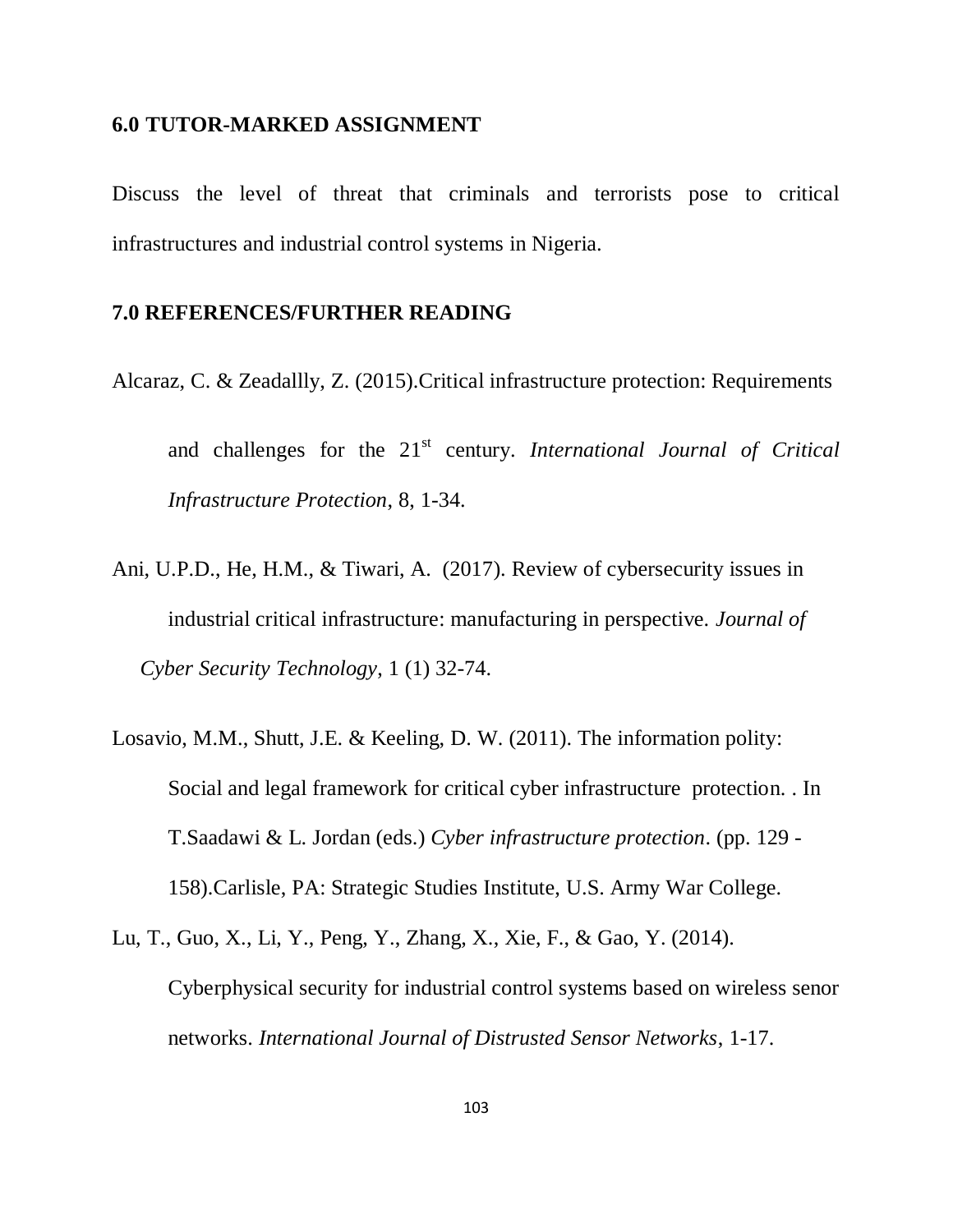# **UNIT 3 THREATS OF TERRORISM AND TRANSNATIONAL**

# **ORGANIZED CRIME NETWORKS**

# **CONTENTS**

- 1.0 Introduction
- 2.0 Objectives

# 3.0 Main Content

- 3.1 Threat of Terrorism and Attributes of Classical and Cyber Terrorism
- 3.2 Cyber-Enabled Radicalization
- 3.3 Cyber Terrorist Attacks
- 3.4 Threat of Transnational Organized Crime Networks
- 4.0 Conclusion
- 5.0 Summary
- 6.0 Tutor-Marked Assignment
- 7.0 References/Further Reading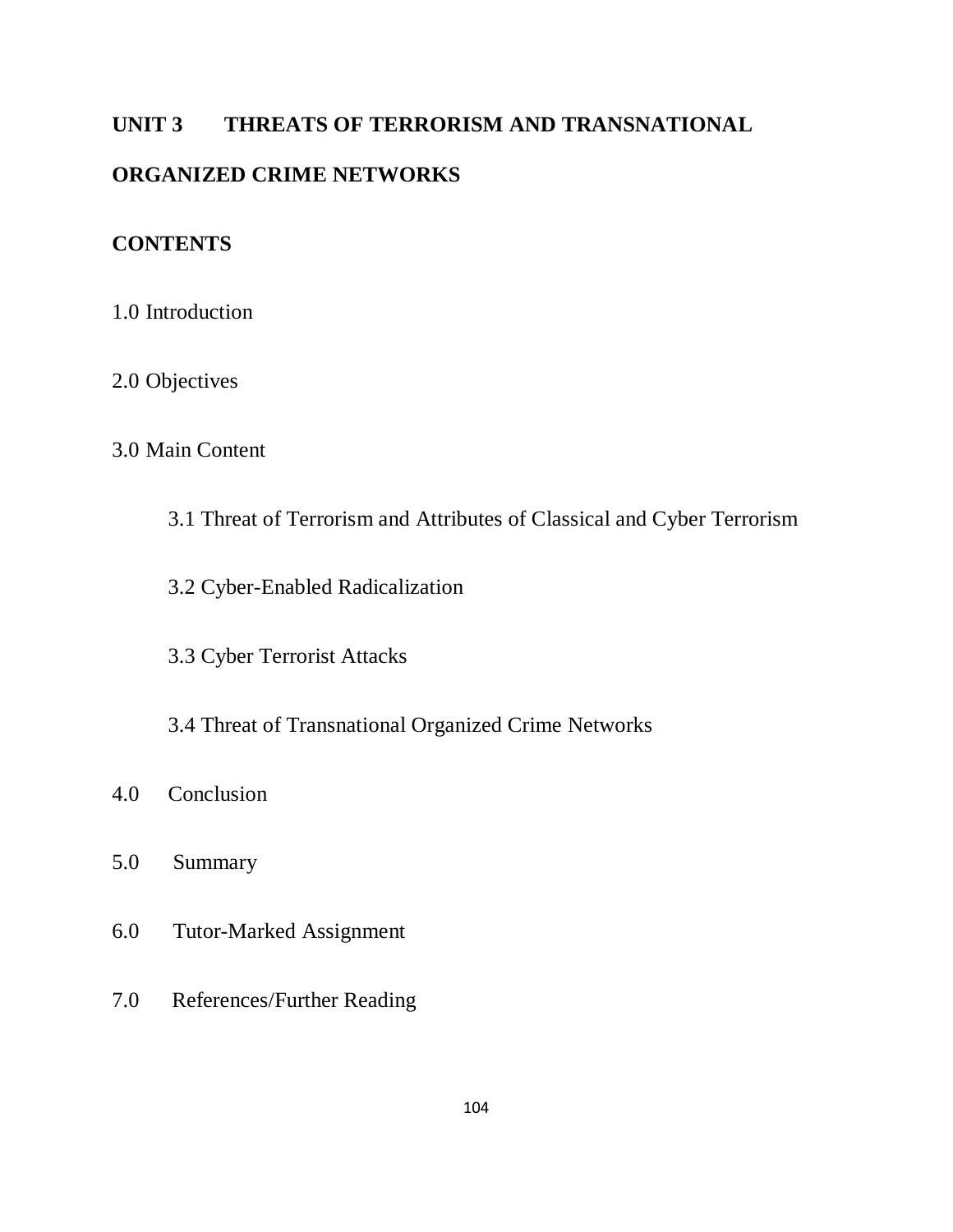#### **1.0 INTRODUCTION**

Terrorism is a global security challenge that has endured for ages. From time immemorial to the present day, criminals have always crossed national borders. However, with the emergence of internet and digital technologies terrorists and criminals could cross and traverse national borders through technology. These have profound implications for crime and terror control in Nigeria and elsewhere.

#### **2.0 OBJECTIVE**

This unit focuses on the threat of terrorism and attributes of classical and cyber terrorism; cyber-enabled radicalization; cyber terrorist attacks and the various threats posed by transnational organized crime networks. At the end of this unit you will be able to understand how terrorists and transnational criminals are obsessed with the use of the internet and associated digital tools.

#### **3.0 MAIN CONTENT**

#### **3.1 Threats of Terrorism and Attributes of Classical and Cyber Terrorism**

Terrorist activities are more rapidly perpetrated with the development of the internet and digital technologies. Terrorism is a global security problem. It is criminalized in Nigeria by Terrorism Prevention (Amendment) Act, 2013.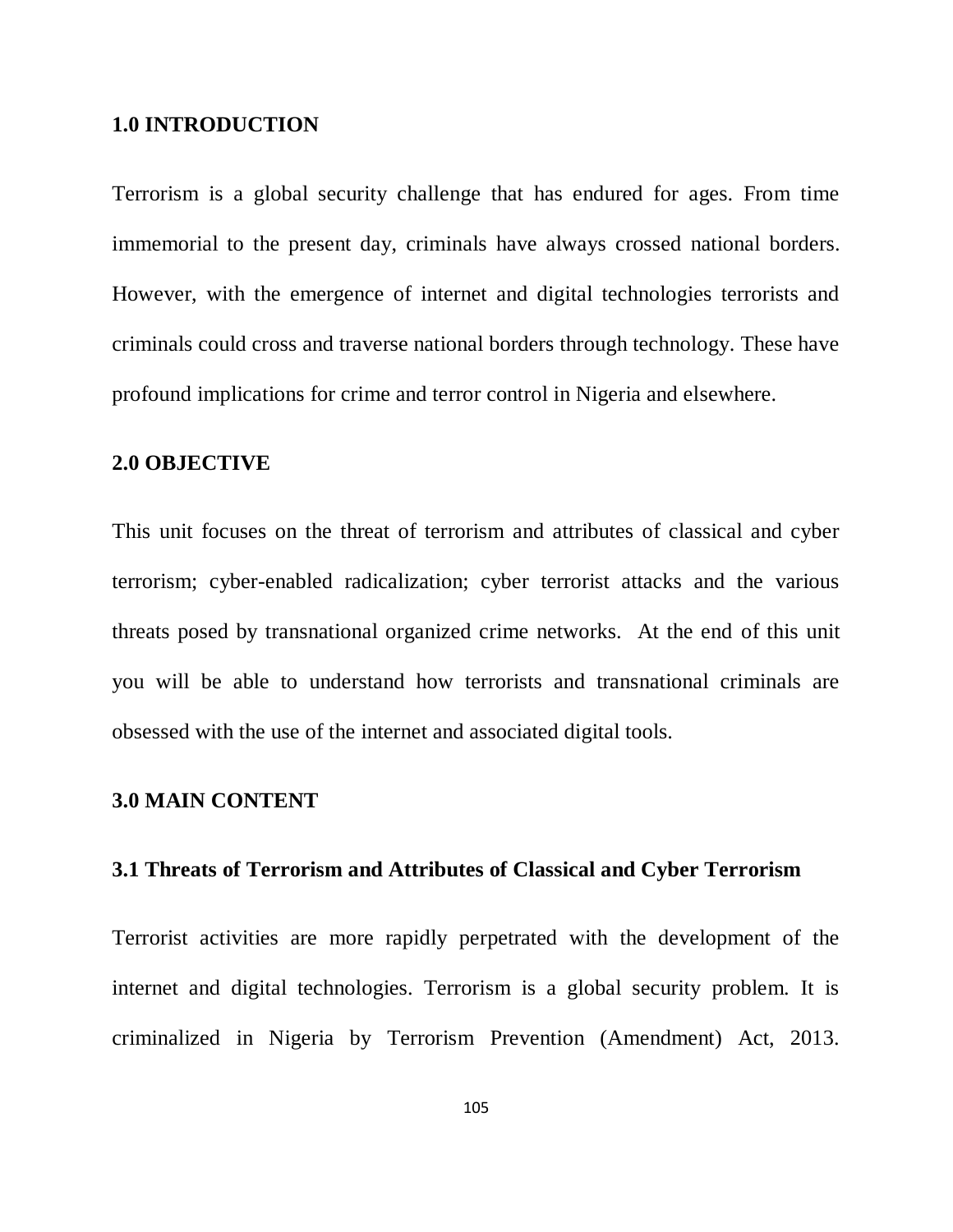However, cyber terrorism is expressly criminalized by Section 18 of the Cybercrime (Prohibition, Prevention Etc.) Act, 2015.

According to Jarman and Yannakogeorgos (2018, p.155-157) the scope of terrorists" misuse of the internet includes:

- **Cyber influence**: this entails the misuse of the internet to influence populations with propaganda. This may be done in order to raise sympathizers to the cause. This also includes the process of recruitment and radicalization through the internet.
- **Cyber planning**: this refers to the digital coordination of an integrated plan that cuts across geographical boundaries that may or may not cause bloodshed. This planning involves intelligence, surveillance and reconnaissance.
- **Real-time operational execution**: this has to do with the misuse of the internet to cause physical disruption. This goes beyond the hypothetical sphere of detonating improvised explosive devices through cellular technologies.

Ndubueze (2016, p. 6) explained the differences between classical terrorism and cyber terrorism in the table below: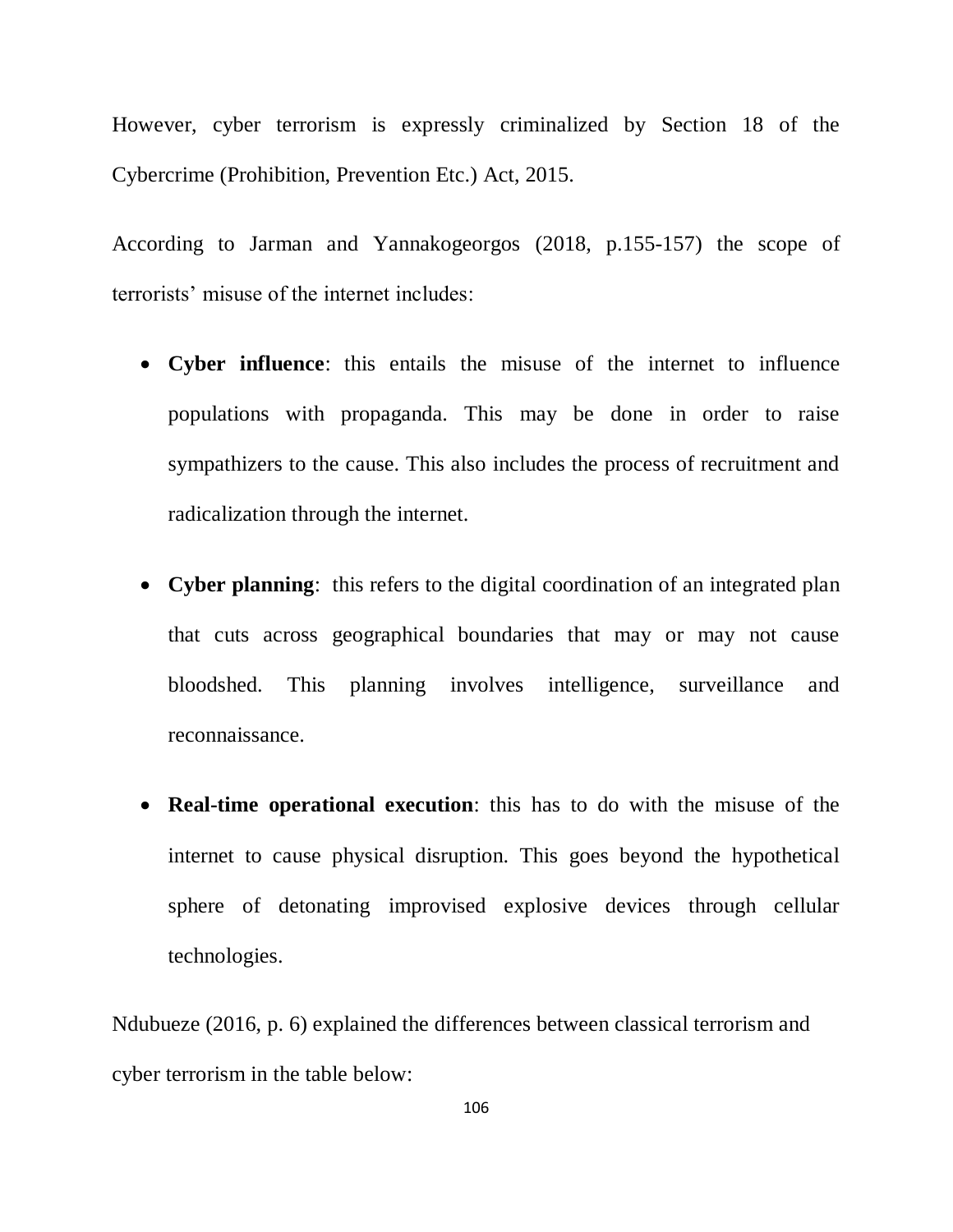# **Table 2. Attributes of Classical and Cyber Terrorism – A Comparative**

# **Snapshot**

| Attribute             | <b>Classical Terrorism</b>                                                       | <b>Cyber Terrorism</b>                                                                                                                             |
|-----------------------|----------------------------------------------------------------------------------|----------------------------------------------------------------------------------------------------------------------------------------------------|
| Motivation/Objective  | Political, religious, social,<br>national, ethnic,<br>ideological and hegemonic. | Political, religious, social,<br>national, ethnic, ideological<br>and hegemonic [essentially]<br>the same motivation with<br>classical terrorism]. |
| Sphere                | Physical, real world,<br>offline, concrete space.                                | Cyber, virtual, online<br>abstract space.                                                                                                          |
| <b>Primary Target</b> | Humans, property, physical<br>critical infrastructure                            | Computer<br>systems/networks/computer<br>mediated communication<br>systems, internet<br>architecture/internet of<br>things, virtual critical       |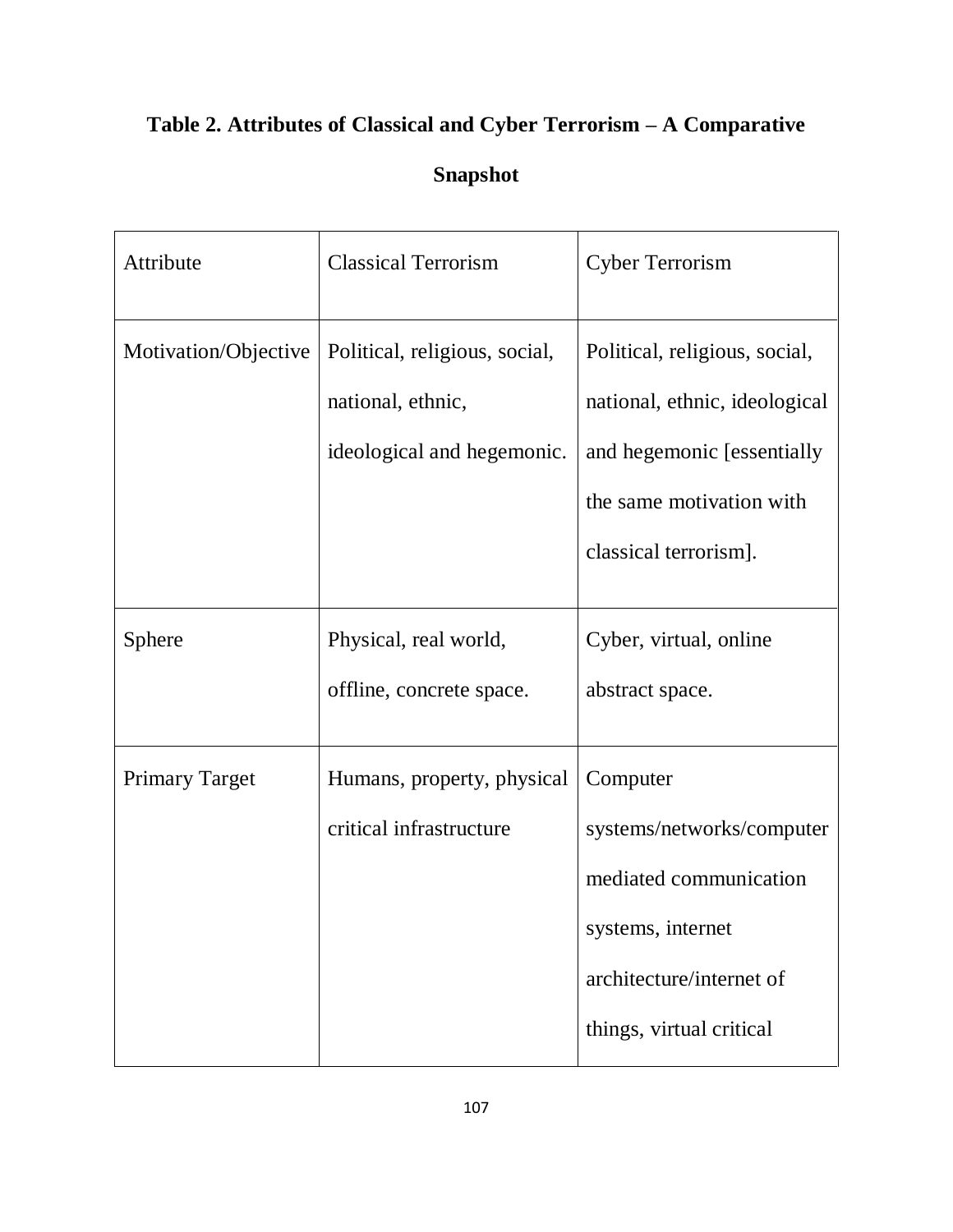|                        |                                                                                                                            | infrastructure                                                                   |
|------------------------|----------------------------------------------------------------------------------------------------------------------------|----------------------------------------------------------------------------------|
| Scope                  | Limited to a select and<br>relatively small physical<br>targets.                                                           | Massive, large scale virtual<br>targets.                                         |
| Territory              | Select countries                                                                                                           | Several countries                                                                |
| <b>Execution Speed</b> | Minutes/Hours                                                                                                              | Seconds                                                                          |
| Modus Operandi         | Overt, physical contact<br>with or close proximity to<br>the target (s). Suicide<br>bombing.                               | Covert, virtual contact with<br>and unlikely close<br>proximity with the target. |
| <b>Tools</b>           | Fire-arms/ammunitions of<br>all sorts, rocket launchers,<br>IED's, grenades, armoured<br>tanks, machine guns and so<br>on. | Malwares of all sorts.                                                           |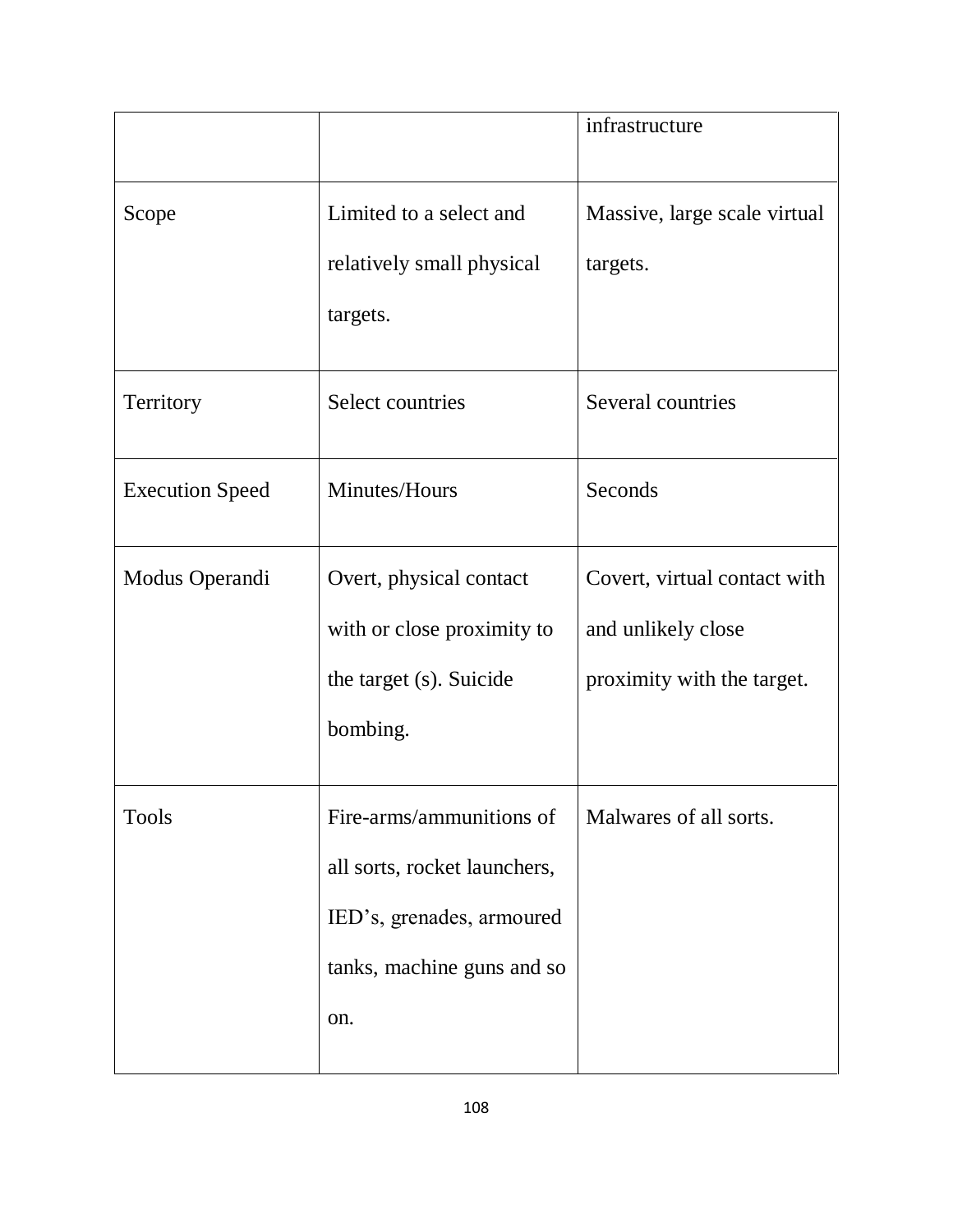| Nature of Warfare    | Asymmetric, guerilla      | Asymmetric                  |
|----------------------|---------------------------|-----------------------------|
|                      | warfare                   |                             |
| Detection            | Swift                     | Slow                        |
| <b>Economic Loss</b> | Huge                      | Exponentially massive and   |
|                      |                           | high                        |
| Investigation        | Traditional, regular law  | Technical, requires highly  |
|                      | enforcement / anti-       | trained/skilled and         |
|                      | terrorism personnel could | experienced law             |
|                      | be used.                  | enforcement personnel       |
|                      |                           | including forensic experts, |
|                      |                           | cyber criminologists and    |
|                      |                           | experts in international    |

Source: Ndubueze (2016, p 6).

There are several ways terrorist activities on the internet can constitute a threat to national governments and citizens across the world. One of those ways is through recruitment and radicalization of individuals.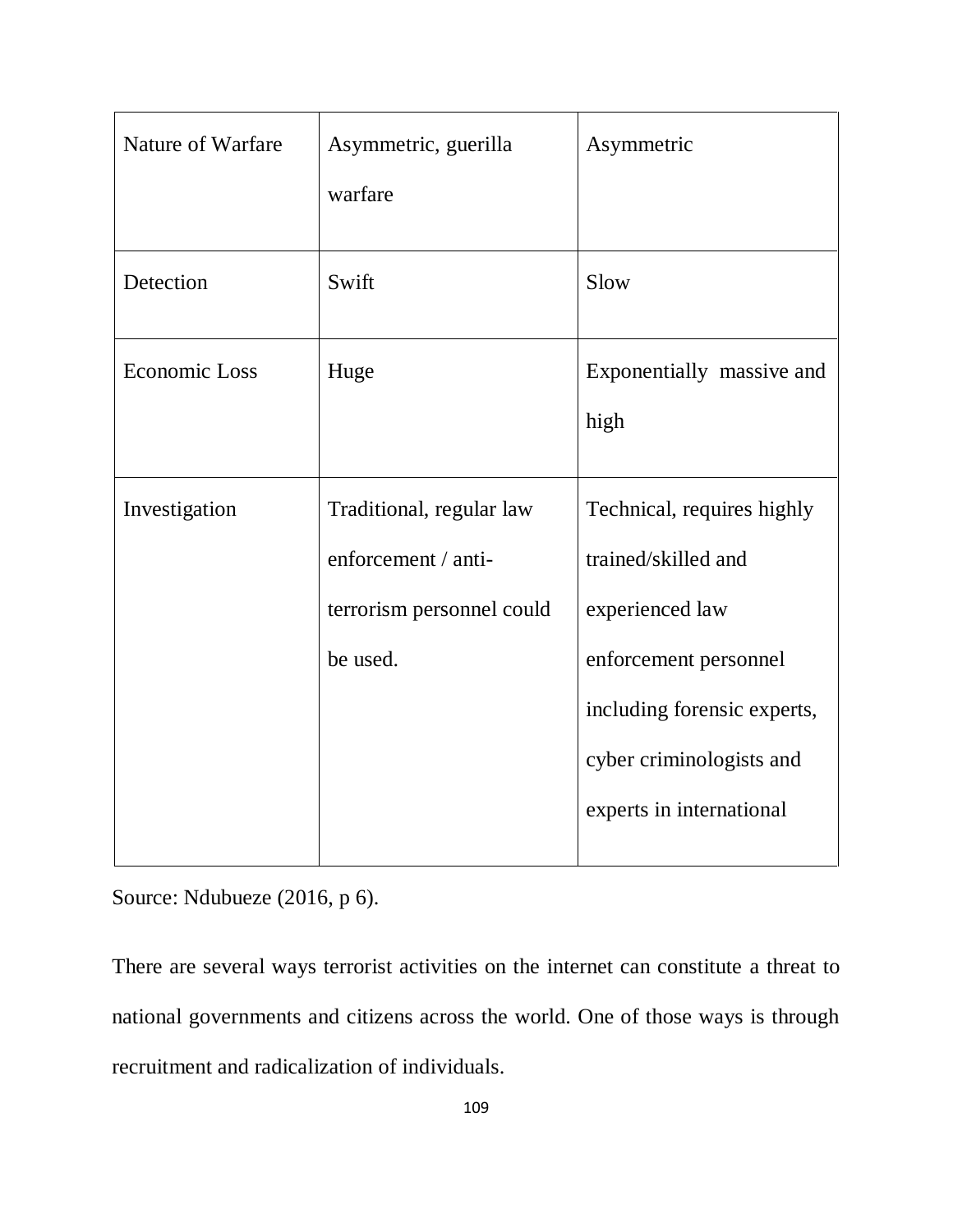#### **3.2 Cyber-Enabled Recruitment and Radicalization**

Today, terrorist organizations leverage on the internet and digital technologies to recruit and radicalize otherwise law abiding and oftentimes ordinary citizens. Such recruits having been fully radicalized will pursue and execute terrorist agendas and may go at any length to do so.

Jarman and Yannakogeorgos (2018, p.155) attempted to distinguish between cyber-enabled terrorists operations and operations in the cyberspace and operations in the cyberspace that produce physical effect akin to an armed attack as follows:

- Misuse of the internet for logistics of a terrorist network (including such activities as radicalization, recruitment, and financing).
- Cyber-enabled terrorist attacks as observed from improvised explosive devices to complex command and communications in the middle of an operation.
- The emergence of cyber warfare that is meant to intimidate or mobilize populations without a physical presence.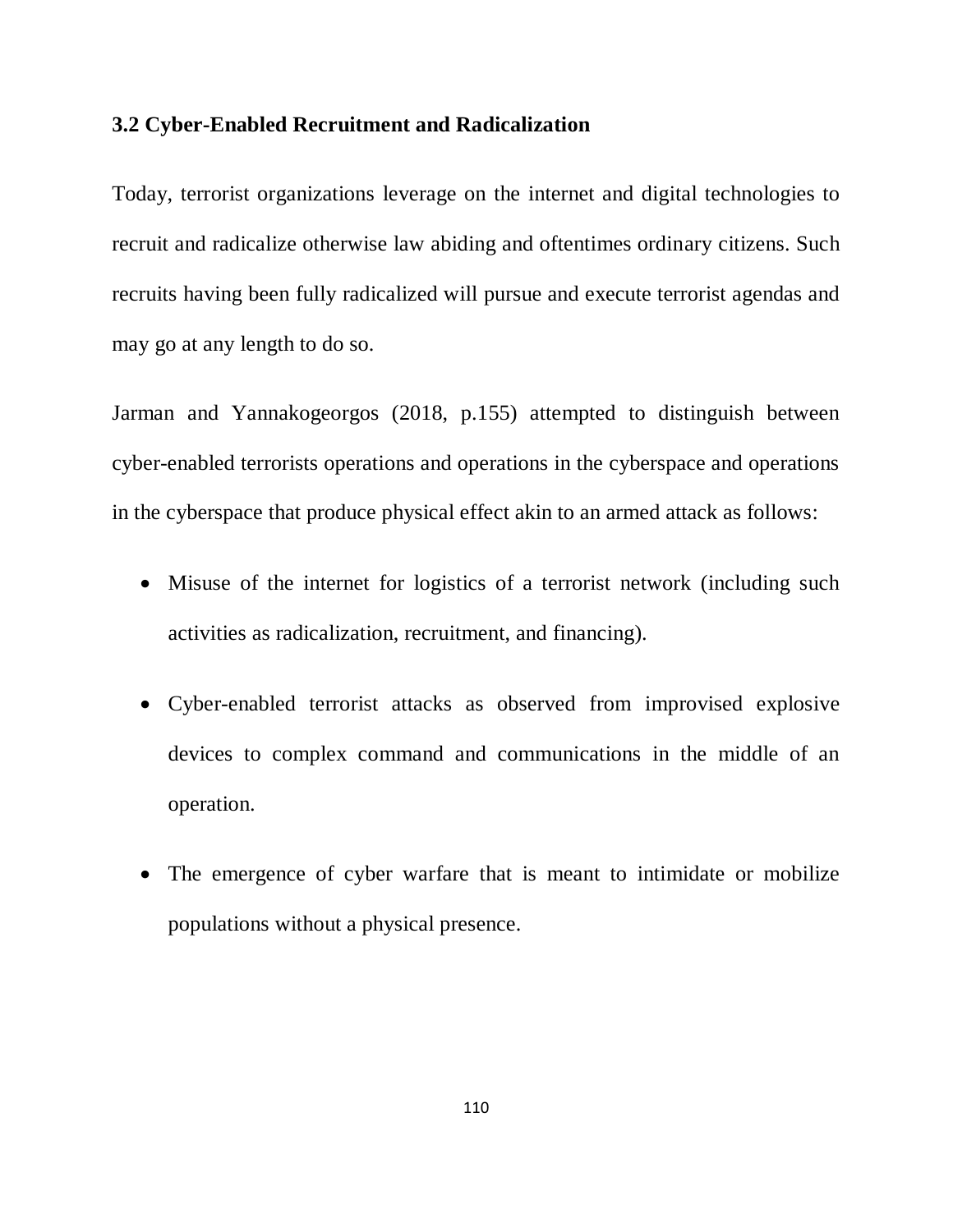Scholars have decried the increasing sophistication of terrorist organizations and their link to organized crime networks. Howard and Traughber (2009, p. 365) captured the changing dynamics of terrorist organization in the followings words:

> As the global landscape in the twenty-first century has transformed via globalization, the nature of terrorists" organizations is also changing. Unlike terrorists groups of the past, which were primarily substate actors, today"s terrorists are transnational groups operating on a global level. Encouraged by state weakness; globalization; increasing technological interconnectedness; and corrupt, permissive government officials, the "new terrorists" take advantage of an overall decline in international security. These factors have not only pawned new generation of terrorists but have also encouraged a similar increase in transnational crime.

The argument in the above quotation that terrorism is encouraged by state weakness is shared by George (2018) when he observed that in failed states terrorist organizations can mobilize young people who feel socially and economically marginalized to become part of a global terrorist movement. It has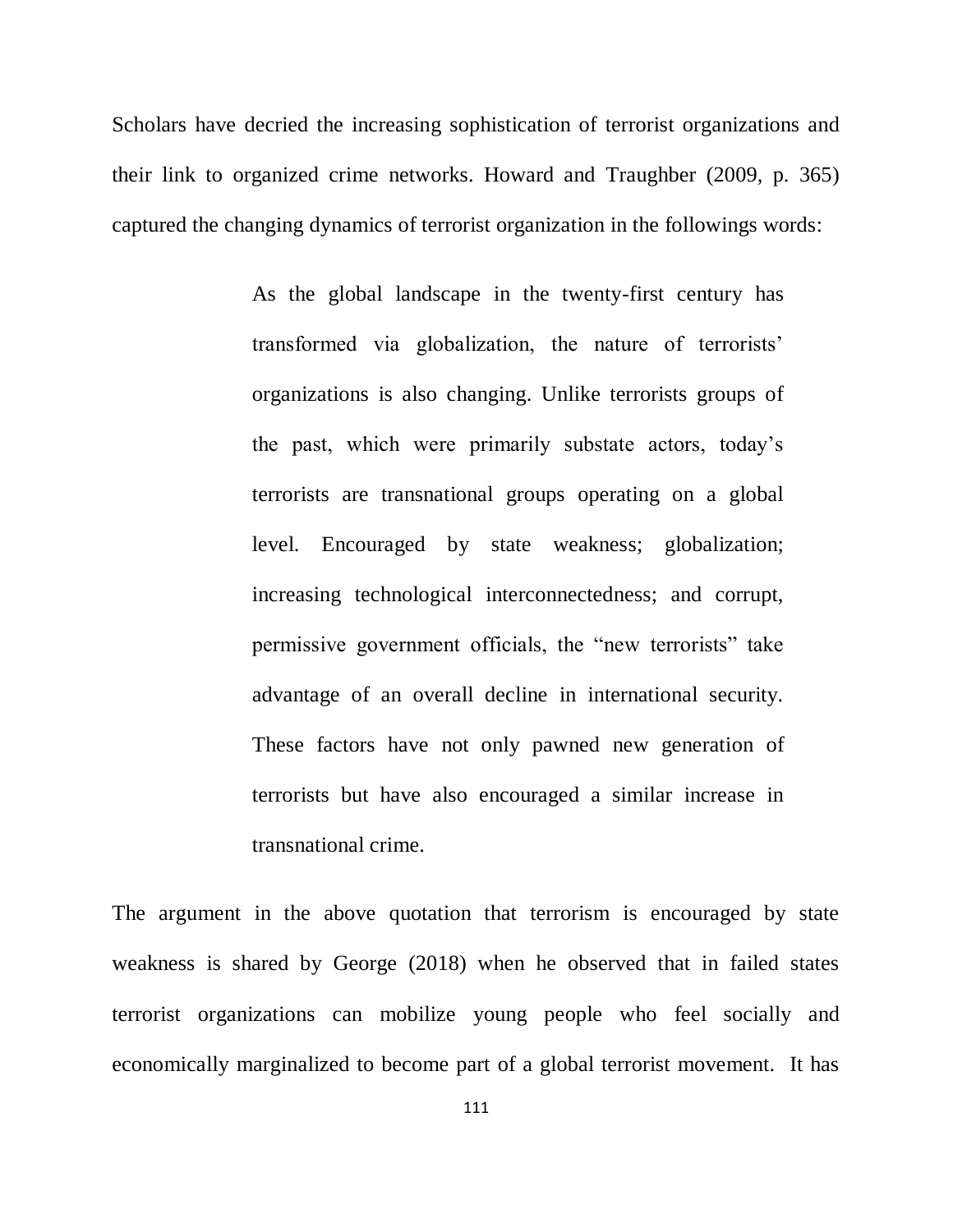been acknowledged that the internet can increase vulnerability to extremism (Beadle, 2017). Radicalization is said to be complete when an individual that has been influenced leaves the realm of option for that of actively supporting a specific terrorist act, or materially facilitating it (Jarman and Yannakogeorgos , 2018).

#### **3.3 Cyber Terrorist Attacks**

Apart from using the internet for the purposes of recruitment and radicalization and explained in the preceding section, terrorists use the internet either to facilitate their operations or attack critical national infrastructure and industrial control systems. This is usually done with the intent to embarrass the government and create fears in the minds of the general public.

Alqahtani (2014, p. 138) defined cyber terrorism as "the intentional use of subversive activities, or the threat thereof, against computers and networks related to critical infrastructure and vital services, with the intention to cause massive physical and psychological harm, for any objective whatsoever". Gross, Canetti and Vashdi (2017) compared conventional terrorism to cyberterrorism. They argued that unlike conventional terrorism, cyberterrorism uses malicious computer technology and not kinetic force. However, the observed both conventional terrorism and cyberterrorism share the same objective of quest to further political,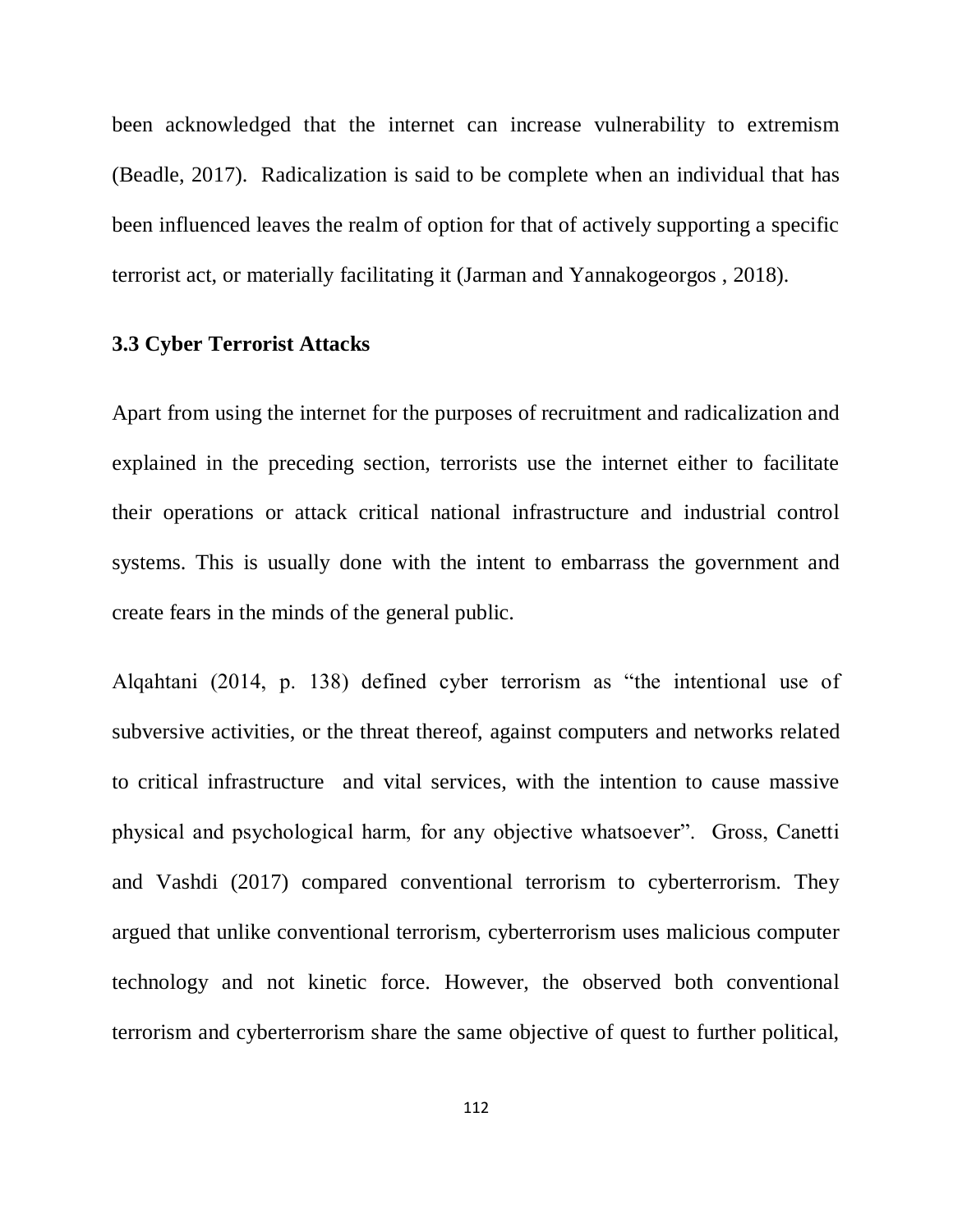religious or ideological goals by inflicting physical or psychological harm to civilians.

Why do terrorist organizations increasingly use the internet infrastructure? This is question is aptly answered by Bogdanoski and Petreskp (2013, p. 60) thus:

> Considering the fact the terrorists have limited funds, cyber attacks are increasingly attractive, because, their implementation requires a smaller number of people and certainly smaller funds. Another advantage of cyber attacks is that they allow terrorists to remain unknown, because they can be very far from the place where the act of terrorism is committed. Unlike the terrorists that place their camps in countries with weak governance, cyber terrorists can store anywhere and remain anonymous.

#### **3.4 Threat of Transnational Organized Crime Networks**

According to Dijk and Spapens (2014) the main distinguishing characteristics of transnational organized crime is that part of their criminal business processes are completed in different countries. The United Nations Office on Drug and Crime (as cited in Dijk and Spapens, 2014, p.214) in 2002, conducted a study using a sample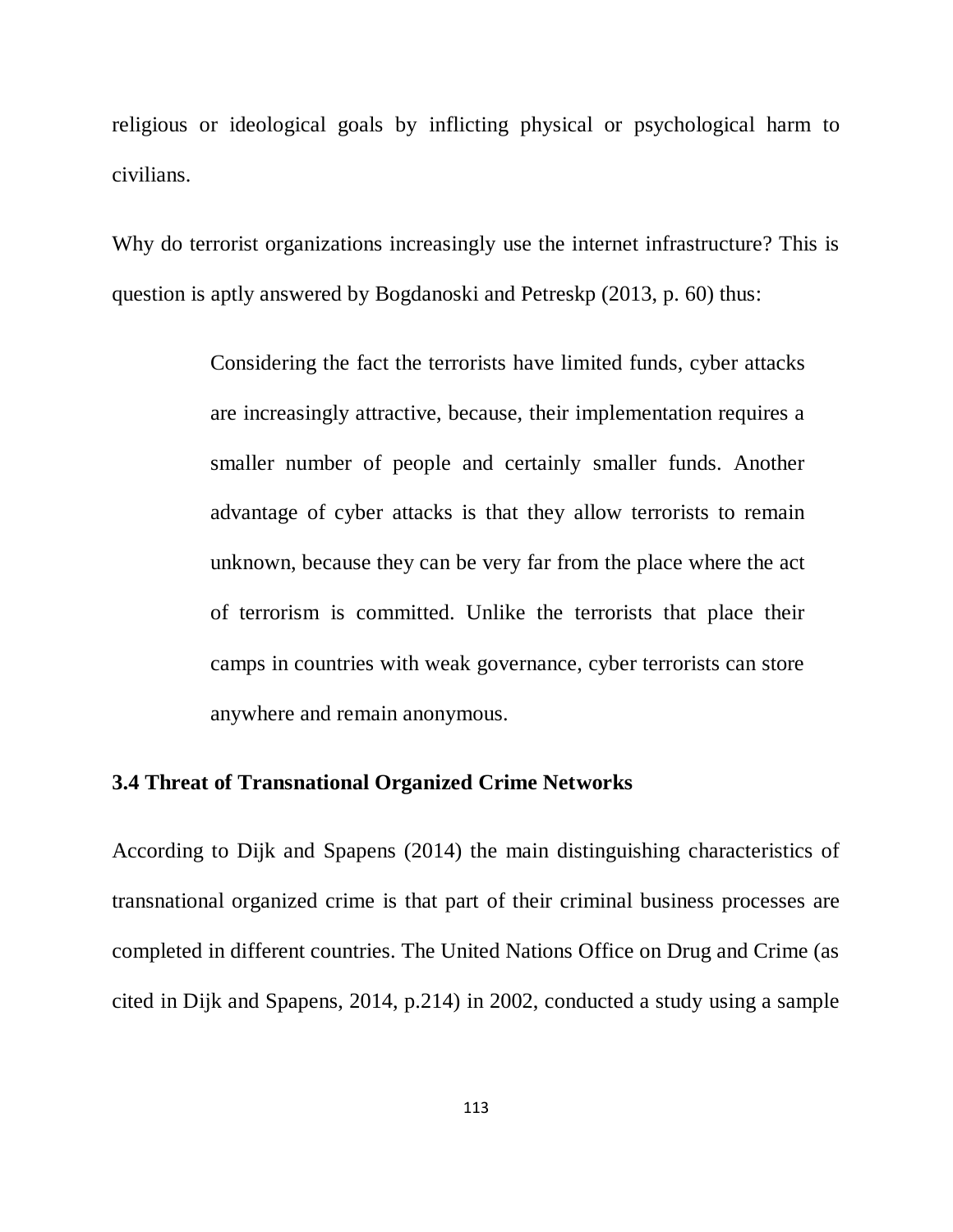of 40 countries, which included the United States, Russia and Africa. The study came up with the following typology of networks:

- i. **The criminal network**: this is defined by the activities of key members; provenience in the network is a function of position and skills, personal loyalties is essential, coalescence around criminal projects, low public profile, network reforms after exit of key individuals. Examples of groups included in this sample were a Dutch network of drug smugglers and a Nigerian network involved in different types of crime.
- ii. **The standard rigid hierarchy**: this is made up of single leader, clearly defined hierarchy, strong system of internal discipline, usually strong social or ethnic identity, violence is essential to activities, influence or control over defined territories. Examples of group under this category are from Italy, China, Columbia and Eastern Europe.
- iii. **The regional hierarchy**: this comprise of single leadership structure, line of command from centre, degree of autonomy at regional level, geography/regional distribution, multiple activities, usually strong social or ethnic identity, violence essential to activities. Typical examples include the outlawed motorcycle gangs such as the Hells Angels with branches in different countries.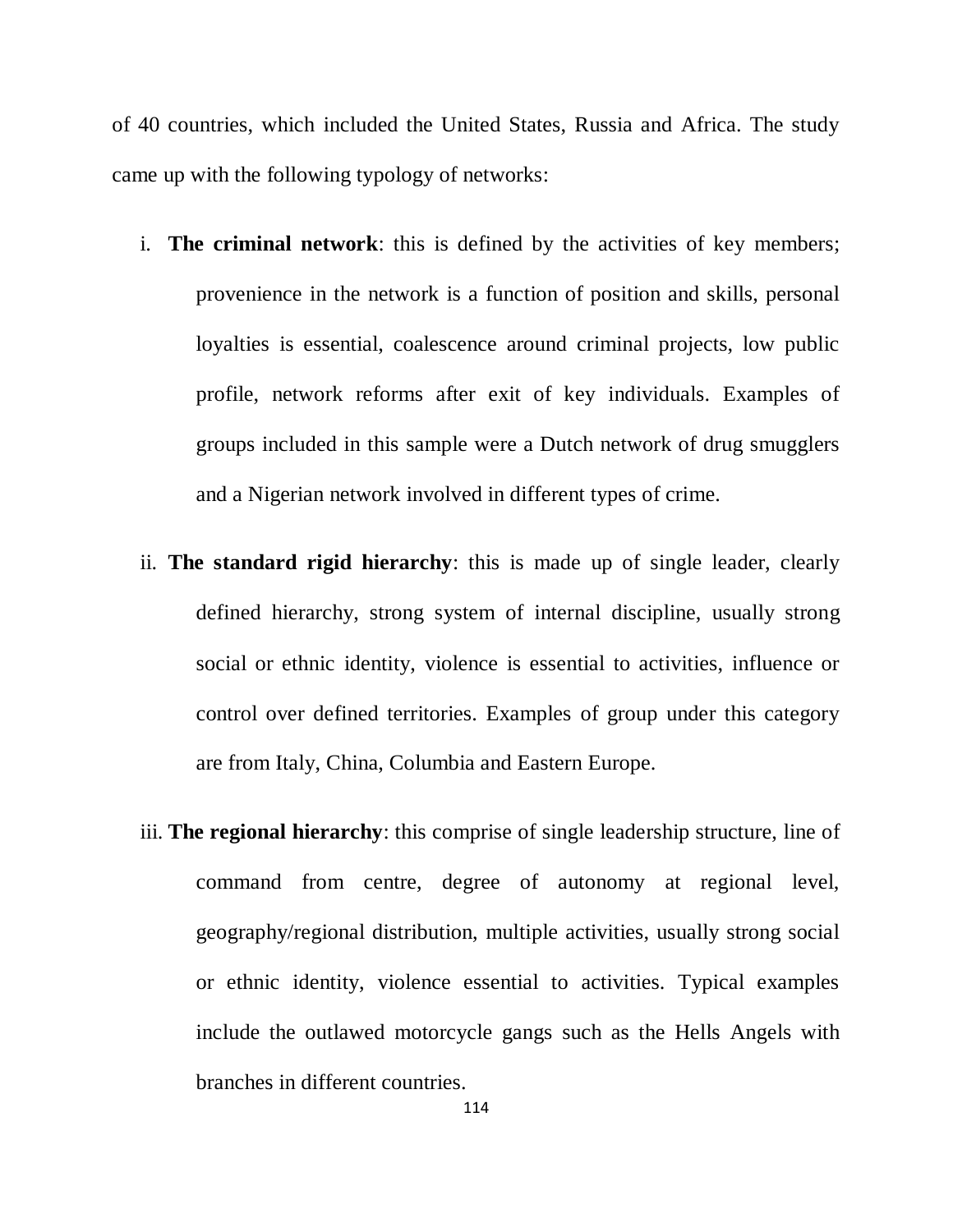- iv. **The clustered hierarchy**: this include a number of criminal groups, governing arrangements for the groups present, cluster has stronger identity than the constituent groups, degree autonomy for constituent groups, formation strongly linked to social/historical context, relatively rare. Example is the "28s prison gang" of South Africa.
- v. **The core group**: this category is surrounded by loosed network, limited number of individuals, tightly organized flats structure, small size maintains internal discipline, rarely has social or ethnic identity. Example include a Dutch group involved in human trafficking.

Furthermore, the UNODC study revealed that most groups engage in transborder operations. Also, it found that of the group, 70 percent were involved in criminal activities in three or more different countries, while many operated in five or more countries. It also found that most engaged in multiple criminal activities. Moreover, of the 40 groups studied, 30 used corruption and 33 routinely used violence. Also, of the 40 groups, 30 showed evidence of the investment of profits from illegitimate activities in legitimate business activity.

Transnational crime is linked to terrorism in various ways. Rollins and Wyler (as cited in Crank & Jacoby, 2015, p.256) explains this connection in the following three ways.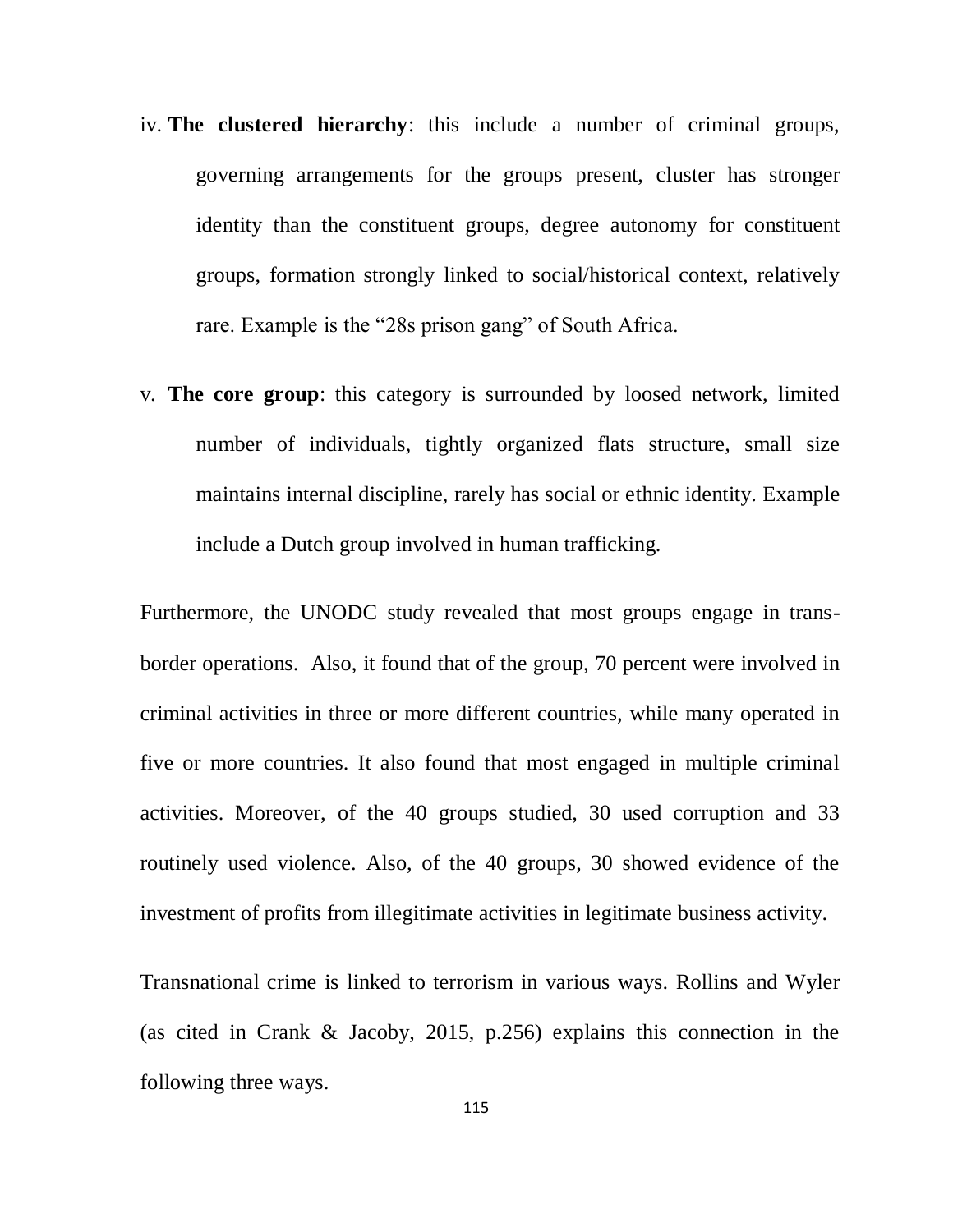- i.) **Expand skill base**: Through partnerships both can enhance their strengths. Through specialized skills their functionality and success rate can be improved. This kind of partnership for resource expansion may eventually result to a situation whereby the terrorist organization depends on the criminal transactions, which increases the vulnerabilities that international security agents can take advantage of.
- ii.) **Shared tactics:** Notwithstanding the ideological difference between transnational organized criminal organizations and terrorist organizations, their operational tactics are usually the same. Some of such tactics are use of violence, profit-oriented criminal activity, money laundering, stealth during border crossing, illegal weapon acquisition, and the corruption of public officials. Therefore, they can mutually reinforce their tactics.
- iii.) **Organizational evolution**: Whereas criminal groups may evolve politically; political terrorist groups may be inclined to becoming criminal for-profit enterprises.

Dijk and Spapens (2014) argued that globalization and revolution in information and communication technology among others has provided unprecedented opportunities for transnational organized crime. Indeed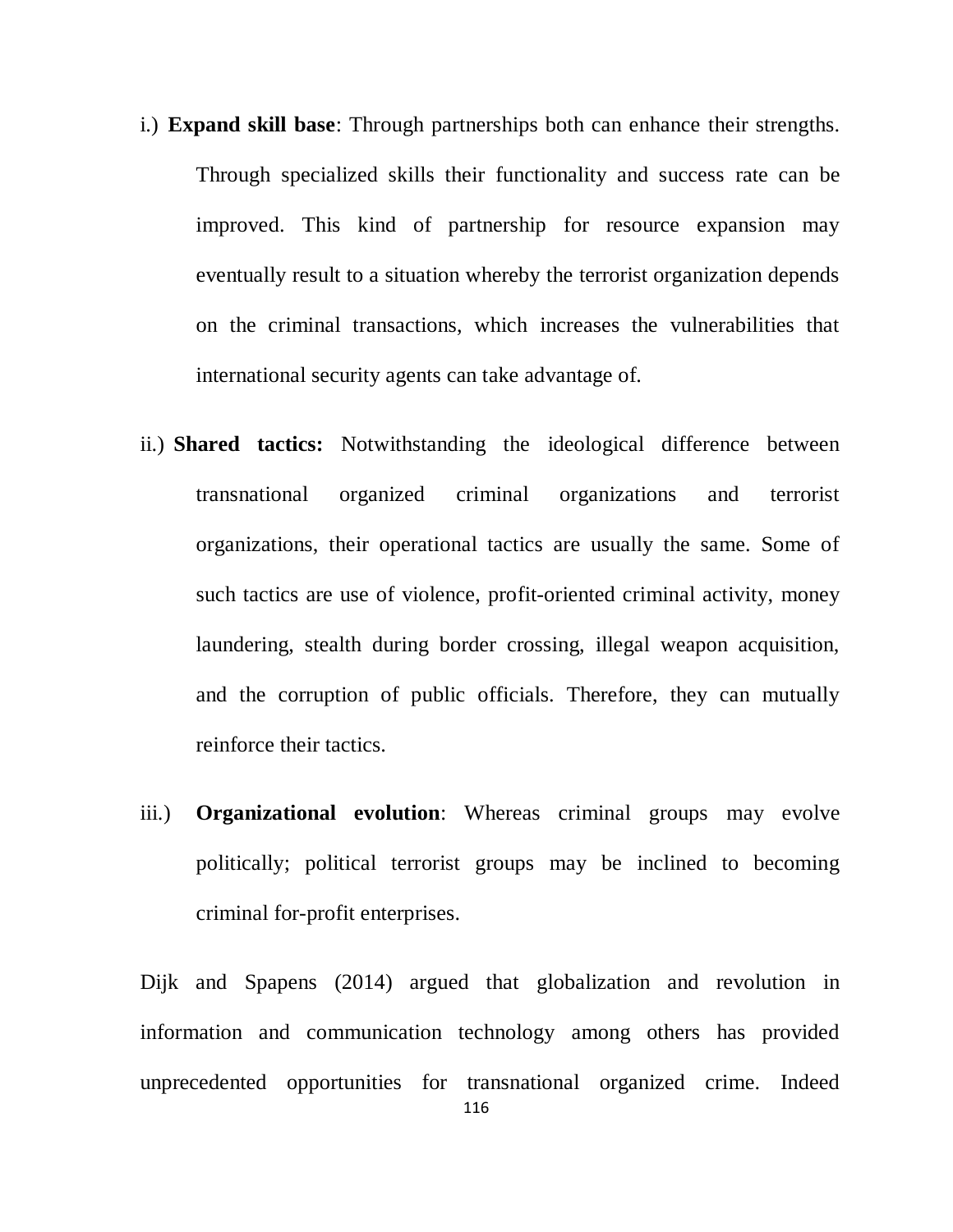transnational organized criminal networks are using the internet to facilitate the operations of their criminal enterprise. This strategy is obviously cheaper, faster, less risky and perhaps more profitable.

#### **4.0 CONCLUSION**

Terrorist organizations and transnational organized crime networks are growing in scope and sophistication. This is largely because like legitimate organizations and businesses they are leveraging of the numerous opportunities that internet and digital technologies creates. Terrorists and transnational criminals therefore constitute a growing threat to countries around the world in the digital age.

#### **5.0 SUMMARY**

The unit discussed the threats posed by the clandestine online activities of terrorists and transnational organized crime networks as well as how the cyberspace facilitates radicalization of ordinary citizens.

#### **6.0 TUTOR-MARKED ASSIGNMENT**

Discuss how the online activities of terrorists and transnational criminals constitute a threat to cyber security in Nigeria.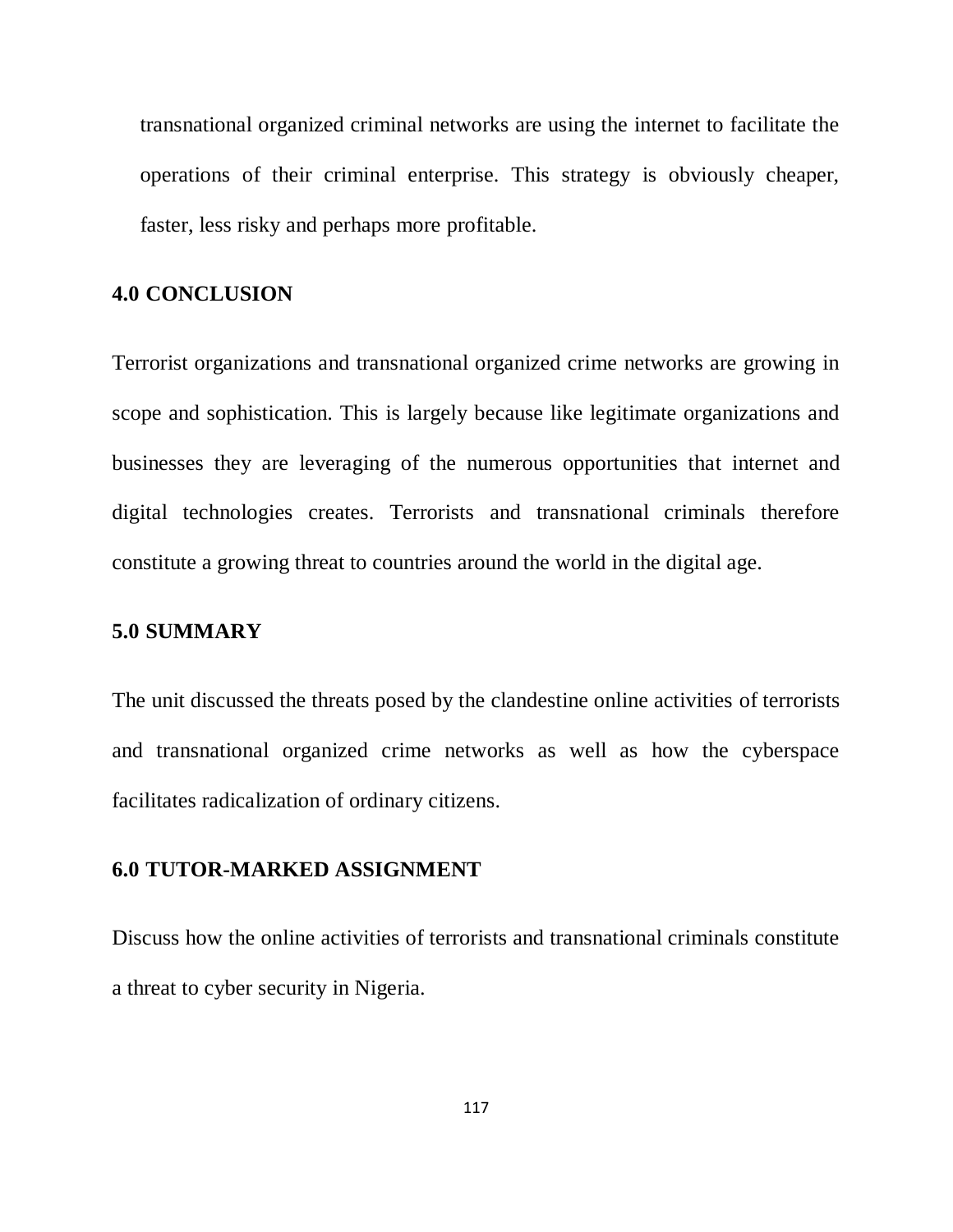#### **7.0 REFERENCES/FURTHER READING**

- Alqahtani, A. (2014). Awareness of the potential threats of cyberterrorism to the national security. *Journal of Information Security*, 5, 137-146.
- Beadle, S. (2017). *How does the internet facilitate radicalization?* London: War Studies department, Kings College.

Bogdanoski, M. & Petreski, D. (2013) *Cyber Terrorism– Global Security* 

*Threat.* Contemporary Macedonian Defense. *International Scientific Defense, Security and Peace Journal*, 13 (24). pp. 59-73.

Crank, J.P., & Jacoby, L.S. (2015). *Crime, violence and global warming*. London:

Routledge: Taylor and Francis Group.

Cybercrime (Prohibition, Prevention Etc.) Act, 2015

Dijk, J.v., & Spapens, T. (2014). Transational organized crime networks. In P. Reichel & J. Albanese (eds). *Handbook of Transnational Crime and Justice*  $(2<sup>nd</sup>$  ed.). pp. 213-226). Los Angeles: SAGE Publications.

George, J. (2018). State failure and transnational terrorism: an empirical analysis*.* 

*Journal of Conflict Resolution*, 62 (3) 471-495.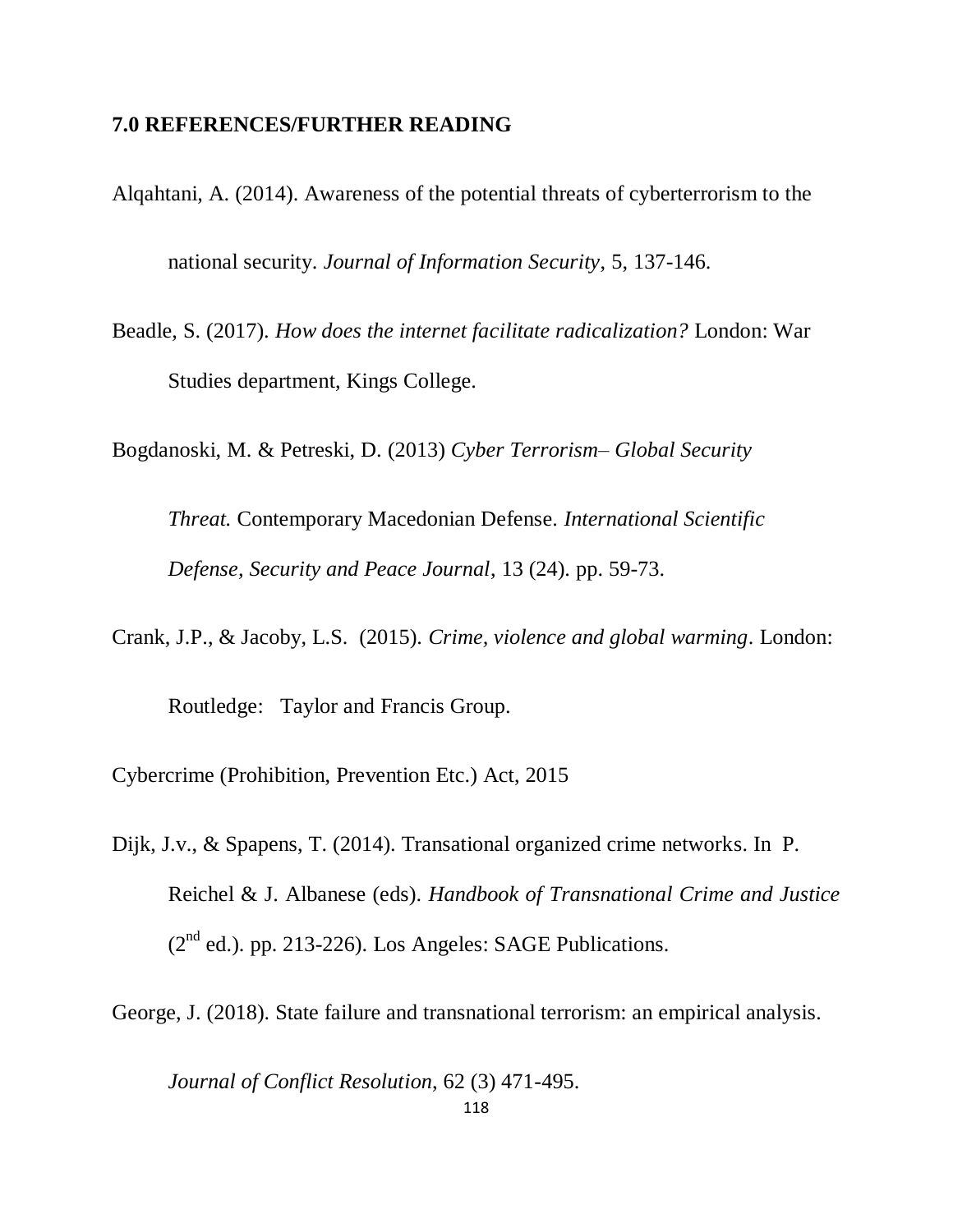- Gross, M.l., Canetti, D., & Vashdi, D.R. (2017). Cyberterrorism: its effects on phychological well-being, public confidence and political attitudes. *Journal of Cyberseucity*, 3 (1), 49-58.
- Howard, R.D. & Traughber, C.M. (2009). The "New Silk Road" of terrorism and organized crime: The key to countering terror-crime nexus. . In J..H. Norwitz (ed.). *Pirates, Terrorists, and Warlords: The History, Influence, and Future of Armed Groups around the World*. (pp.368-384).New York: Skyhorse Publishing.
- Jarman, J.A., & Yannakogeorgros, P. (2018). *The cyber threat and globalization: The Impact of U.S. National and International Security*. Lanham, Maryland: Rowman & Littlefield.

Ndubueze, P.N. (2016). Policing Cyber Terrorism in Africa: Perspectives,

Problems and Prospects. In J. Ingram (ed.). *Policing Strategies, Management and Potential Risks*. (pp. 59-84).New York: Nova Publishers.

Terrorism Prevention (Amendment) Act, 2013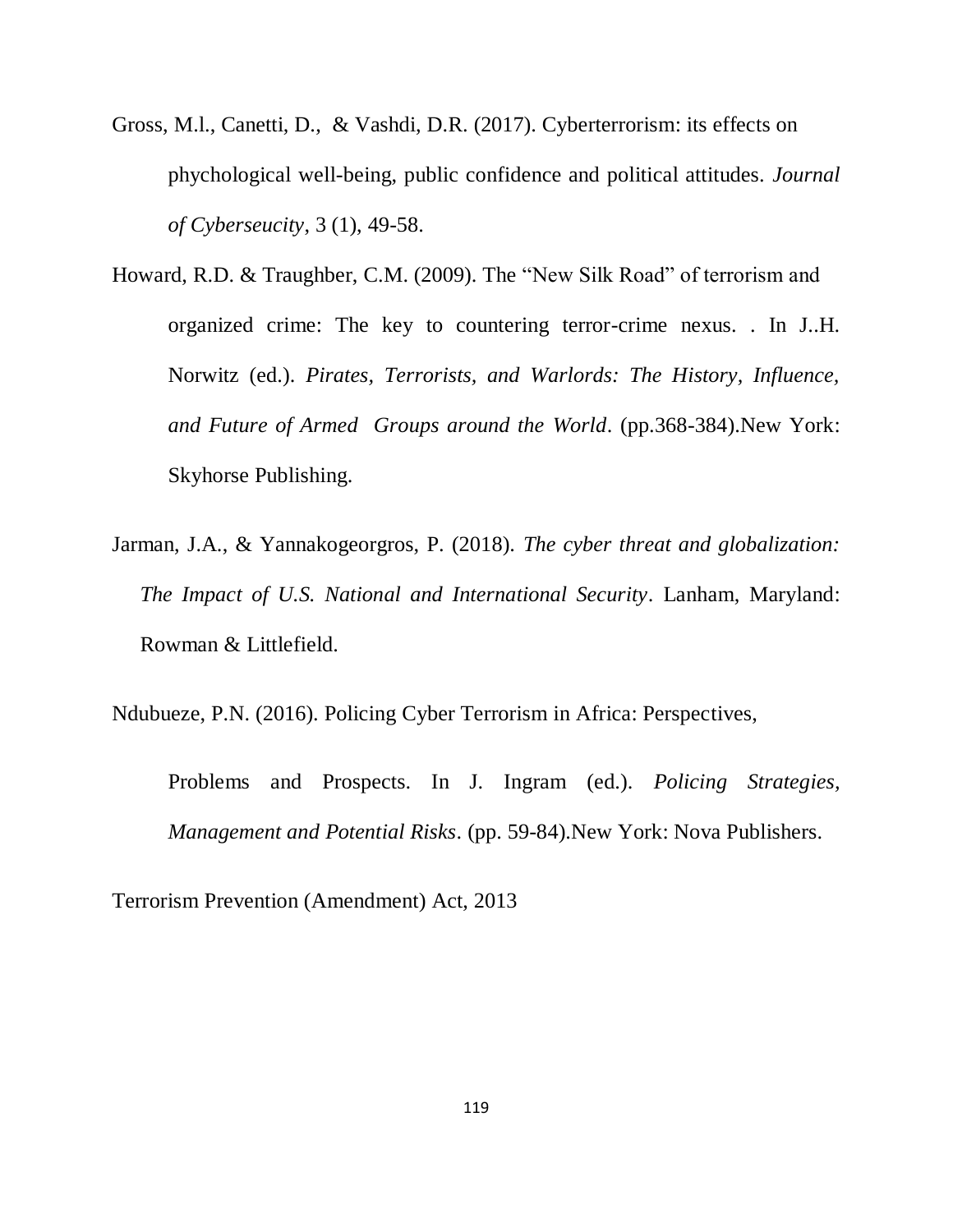# **UNIT 4 FIVE-LEVEL PROBLEM SOLVING STRATEGY FOR THREAT AND VULNERABILITY**

# **CONTENTS**

7.0Introduction

8.0Objectives

#### 9.0Main Content

- 3.1 The Home User/Small Business
- 3.2 Large Enterprises
- 3.3 Critical Infrastructures
- 3.4 National Issues and Vulnerabilities

1.5Global

- 4.0 Conclusion
- 5.0 Summary
- 6.0 Tutor-Marked Assignment
- 7.0 References/Further Reading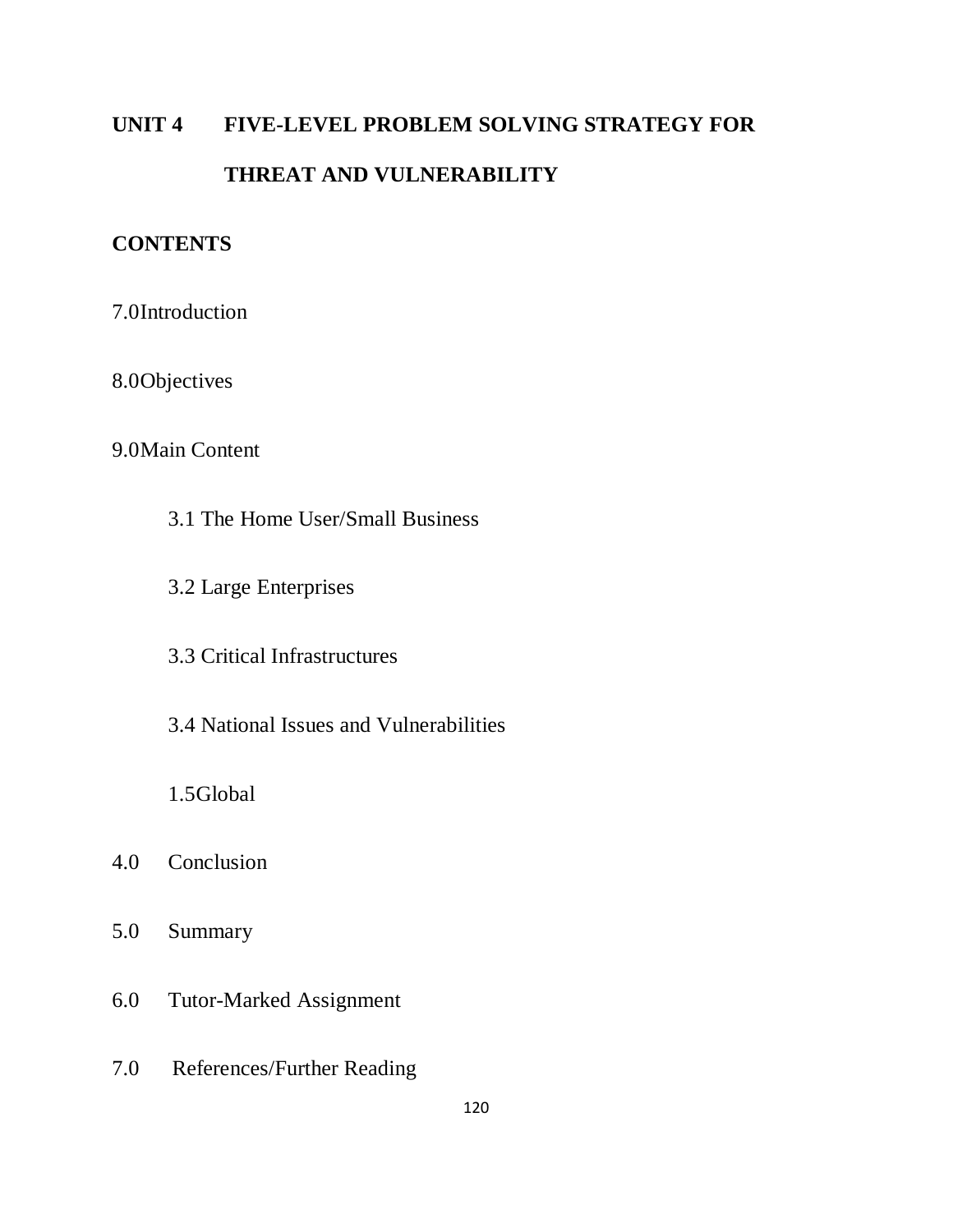#### **1.0 INTRODUCTION**

Threats and vulnerabilities have become common features of cyber-physical systems. Critical infrastructures and industrial control systems are often exposed to threats and vulnerabilities. The National Strategy to Secure Cyberspace (n.d.) proposed a five-level problem solving strategy for controlling threats and vulnerabilities in the cyberspace.

#### **2.0 OBJECTIVE**

This unit discusses the five-level problem solving strategy for the management and control of threats and vulnerabilities in the in the cyberspace. At the end of the unit you will learn how individual home users of the internet/small businesses, large enterprises, critical infrastructure, nation-states and the globe are exposed to cyber attacks.

#### **3.1 Level 1: the Home User/Small Business**

The computers that are used by people at home can become part of networks of remotely controlled machines that can be used to attack critical infrastructures. Home and small business computers without defense mechanisms, particularly those using digital subscriber line (DSL) or cable connections, are vulnerable to attackers who can use those machines without the owner"s knowledge. Groups of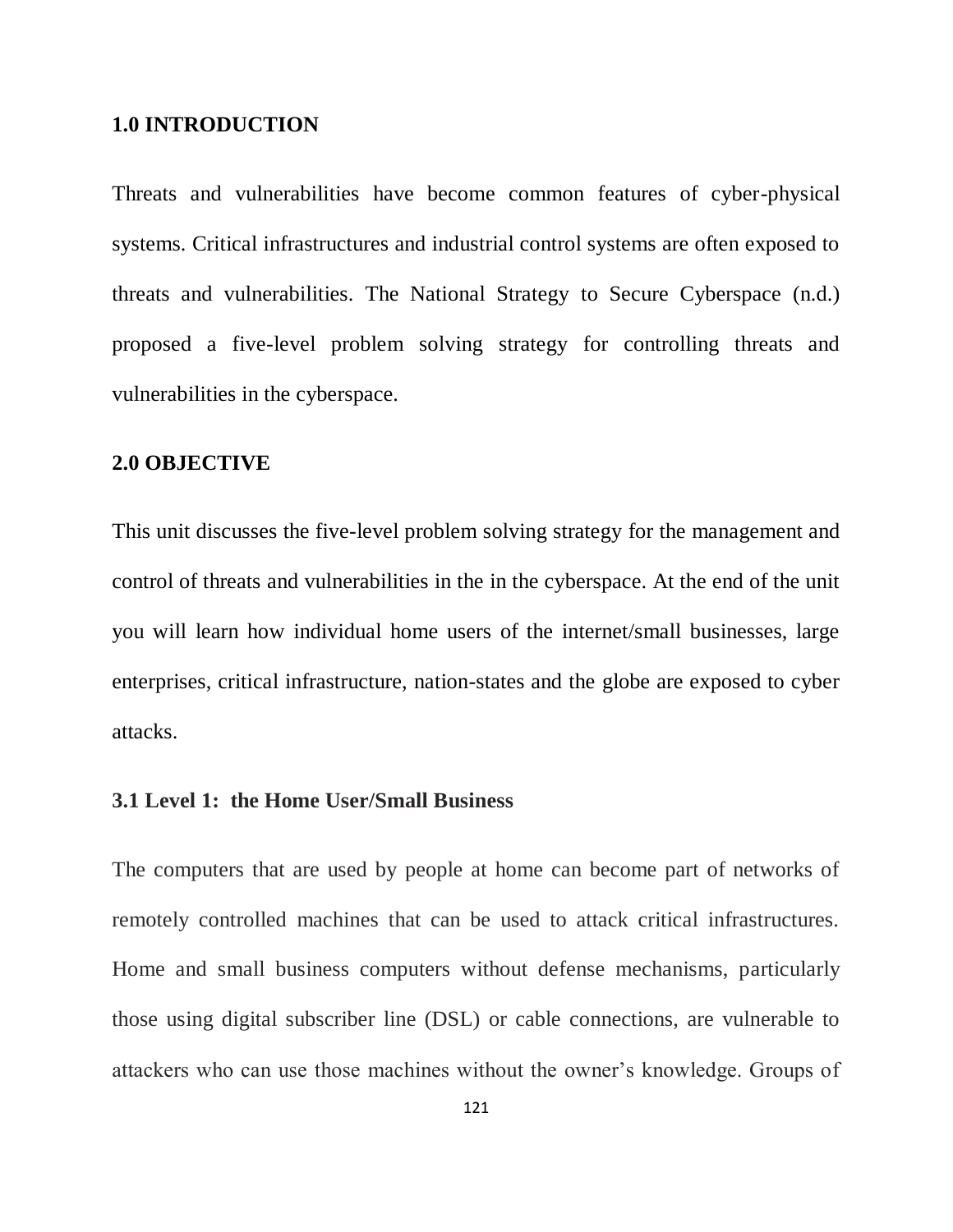such "zombie" machines can then be used by third-party actors to launch denial-ofservice (DoS) attacks on key Internet nodes and other important enterprises or critical infrastructures. Hence, home personal computers needs to be adequately defended from intrusion.

#### **3.2 Level 2: Large Enterprises**

Large-scale enterprises such as corporations, government agencies, and universities etc. are common targets for cyber attacks. Many such enterprises are part of critical infrastructures. Enterprises require clearly articulated, active information security policies and programmes to audit compliance with cybersecurity best practices. The U.S. intelligence community warns that American networks will be increasingly targeted by malicious actors both for the data and the power they possess.

#### **3.3 Level 3: Critical Sectors/Infrastructures**

The collaboration of organizations in sectors of the economy, government, or academia to address common cybersecurity problems, will reduce the burden on individual enterprises. Such partnerships often produces shared institutions and mechanisms, which may have cyber vulnerabilities whose exploitation could directly affect the operations of member enterprises and the sector as a whole.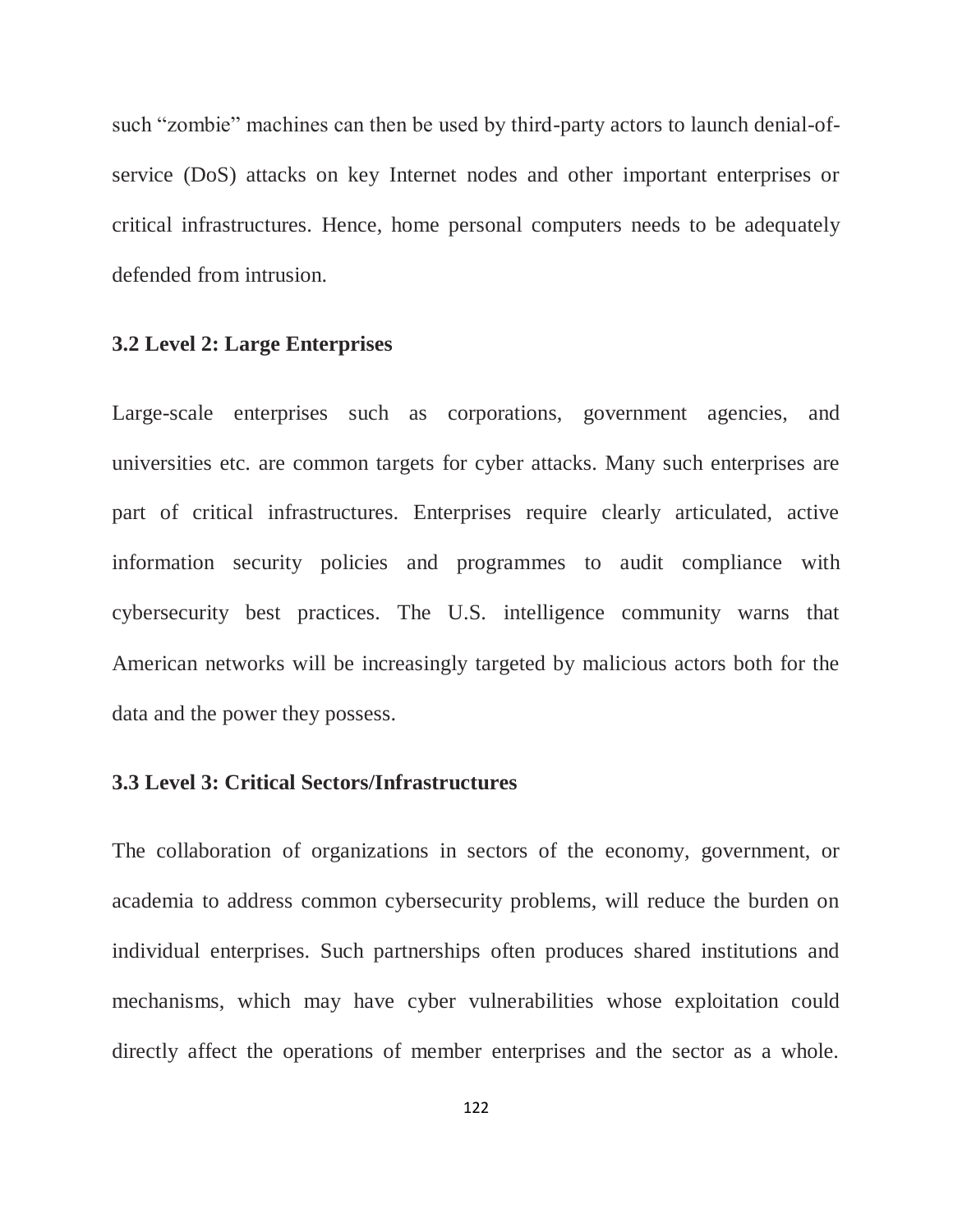Enterprises can also reduce cyber risks by participating in groups that develop best practices, evaluate technological offerings, certify products and services, and share information. Several sectors have formed Information Sharing and Analysis Centers (ISACs) to monitor for cyber attacks directed against their respective infrastructures. ISACs also share information about attack trends, vulnerabilities, and best practices.

#### **3.4 Level 4: National Issues and Vulnerabilities**

There are cybersecurity problems with national implications which cannot be solved by individual enterprises or infrastructure sectors alone. Since all sectors share the Internet, they are therefore all at risk if its mechanisms (e.g., protocols and routers) are not secure. Weaknesses in widely used software and hardware products can also create problems at the national level. This would require coordinated activities for the research and development of improved technologies. More so, the lack of trained and certified cybersecurity professionals deserves national level attention.

#### **3.5 Level 5: Global**

The worldwide web is a planetary information grid of systems. Internationally shared standards enable interoperability among the world's computer systems. This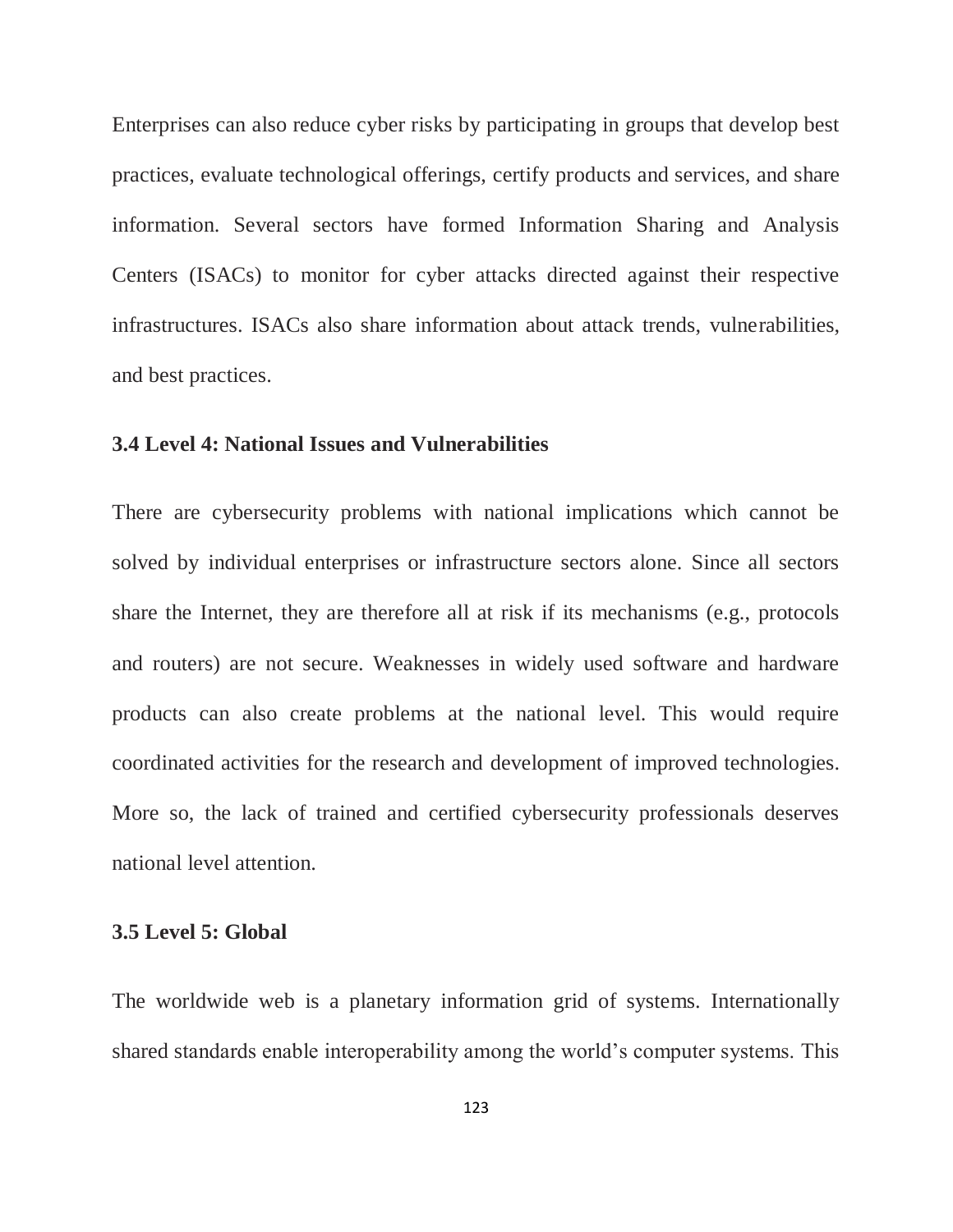interconnectedness therefore implies that problems on one continent may affect computers on another. Hence, the need for international cooperation to share information related to cyber issues and, the prosecution of cyber criminals. Without such cooperation, the efforts to collectively detect, deter, and mitigate the effects of cyber-based attacks would be hampered.

#### **4.0 CONCLUSION**

The threat to and vulnerabilities of cyber security affects each country across all the levels of the internet usage value-chain. Individual internet users, corporations, nation-states and the globe are affected one way or the other by the threat of cyber attacks. Therefore, the response to the challenges of cyber security needs to be a collaborative one that will include all stakeholders for it to be productive.

#### **5.0 SUMMARY**

The unit covered the five-level problem solving strategy for threat and vulnerability. The strategy cut across the individual home users of the internet/small businesses, large enterprises, critical infrastructure, nation-states and the globe,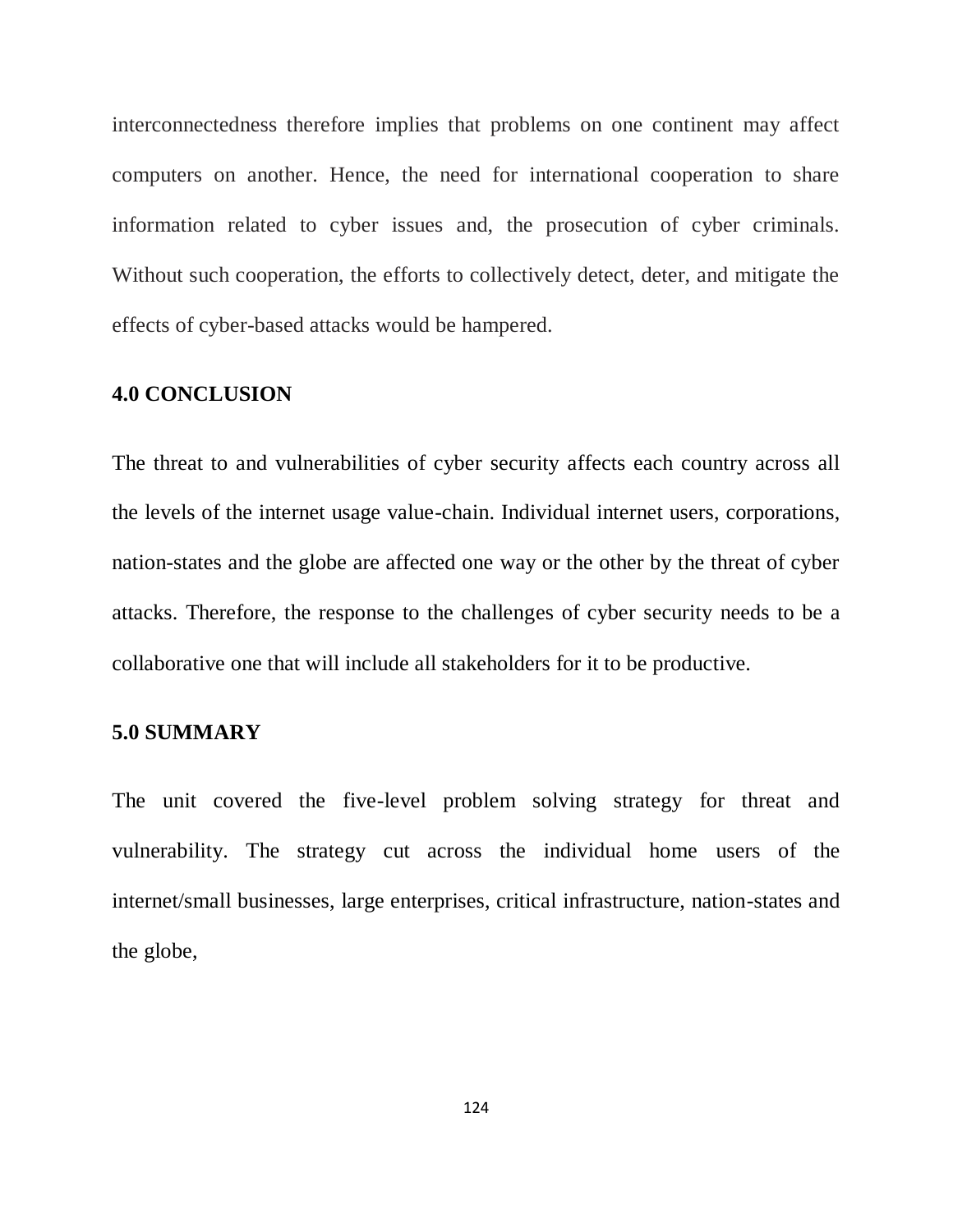# **6.0 TUTOR-MARKED ASSIGNMENT**

Discuss the five-level problem solving strategies for the management and control of threats in the cyberspace.

# **7.0 REFERENCES/FURTHER READING**

The National Strategy to Secure Cyberspace (n.d). Available at:

[http://www.iwar.org.uk/cip/resources/pcipb/case\\_for\\_action.pdf](http://www.iwar.org.uk/cip/resources/pcipb/case_for_action.pdf)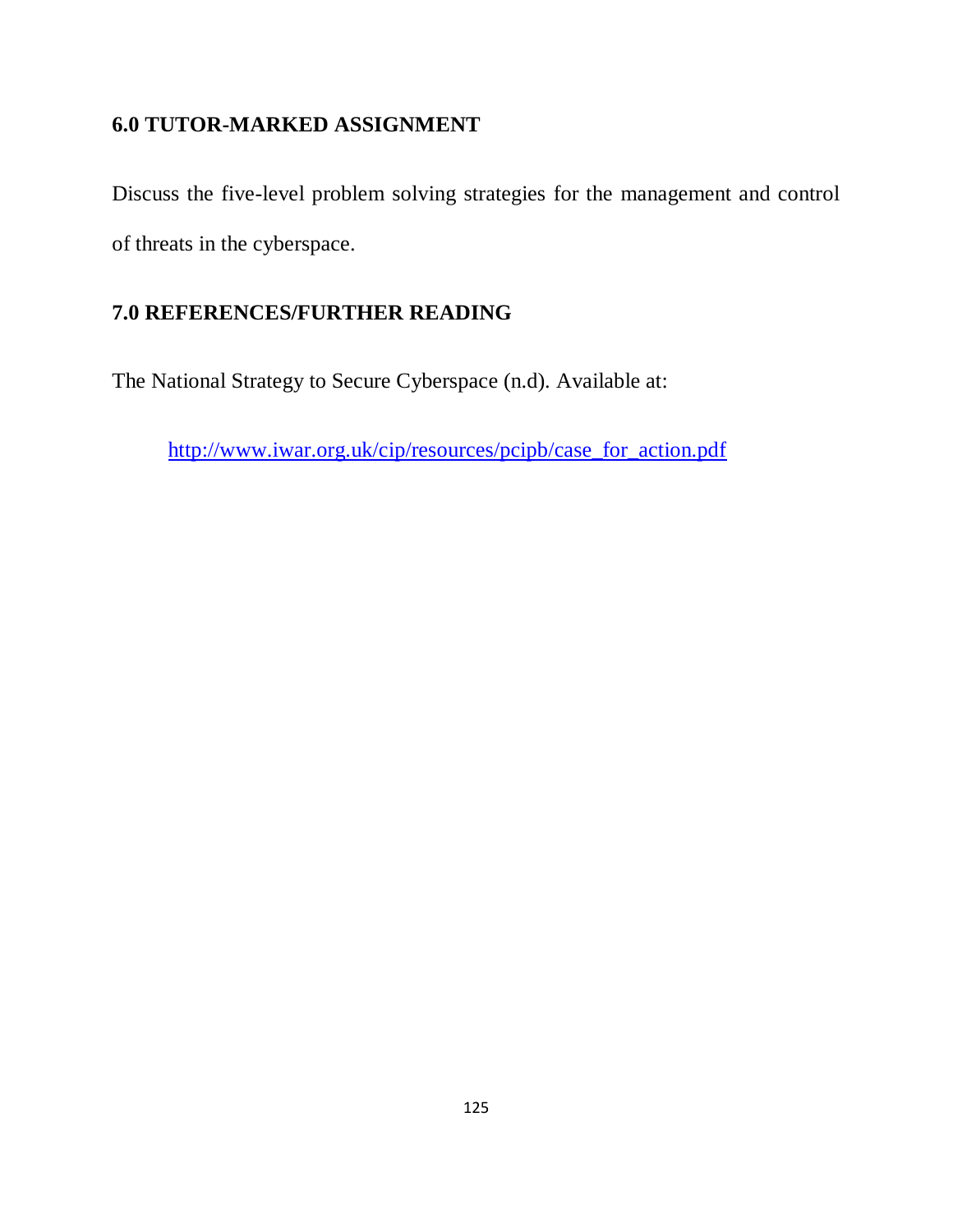### **Module 5: Cybercrime Offending, Victimization and Prevention Strategies**

Unit 1: Profiling Cybercrime Offenders

Unit 2: Types and Patterns of Cyber Victimization

Unit 3: Cybercrime Victimization Risk Factors

Unit 4: Cybercrime Preventive Strategies

## **UNIT 1 PROFILING CYBER OFFENDERS**

# **CONTENTS**

- 1.0 Introduction
- 2.0 Objectives
- 3.0 Main Content
	- 3.1 Meaning, History and Types of Criminal Profiling
	- 3.2 Developing a Digital Criminal Profiling
	- 3.3 Profiling Hackers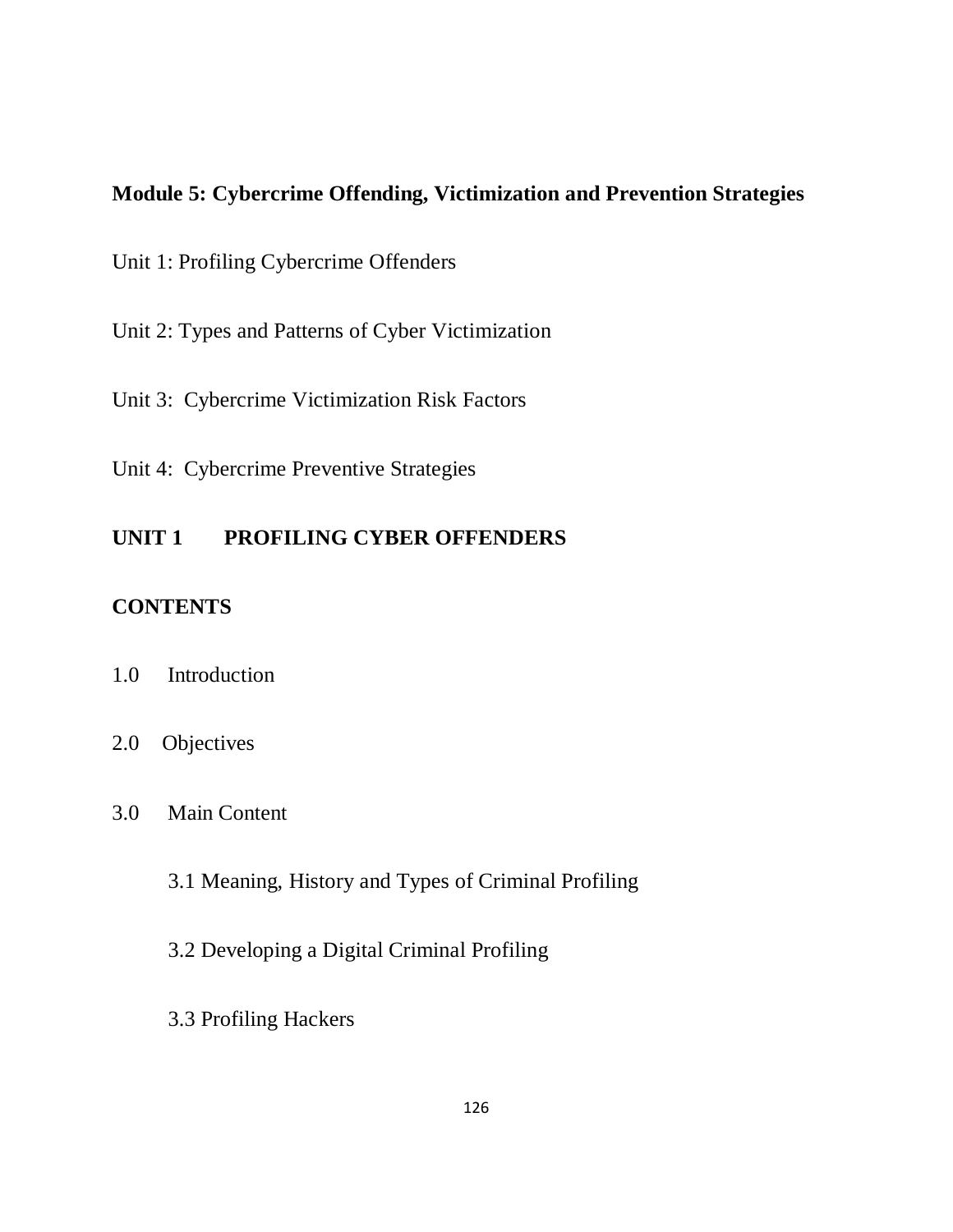#### 3.4 Profiling Identity Thieves

- 4.0 Conclusion
- 5.0 Summary
- 6.0 Tutor-Marked Assignment
- 7.0 References/Further Reading

# **1.0 INTRODUCTION**

Criminal profiling also called offender profiling has been used by law enforcement agencies for ages across the world and has remained a useful strategy in criminal investigation. However, some advances have been made in the use of criminal profiling in the digital age.

### **2.0 OBJECTIVE**

This unit covers the following topics: meaning, history and types of criminal profiling; developing a digital criminal profiling; age of criminal responsibility for cybercrime offenders and; digital forensic criminal profiling models and practices in the cyberspace.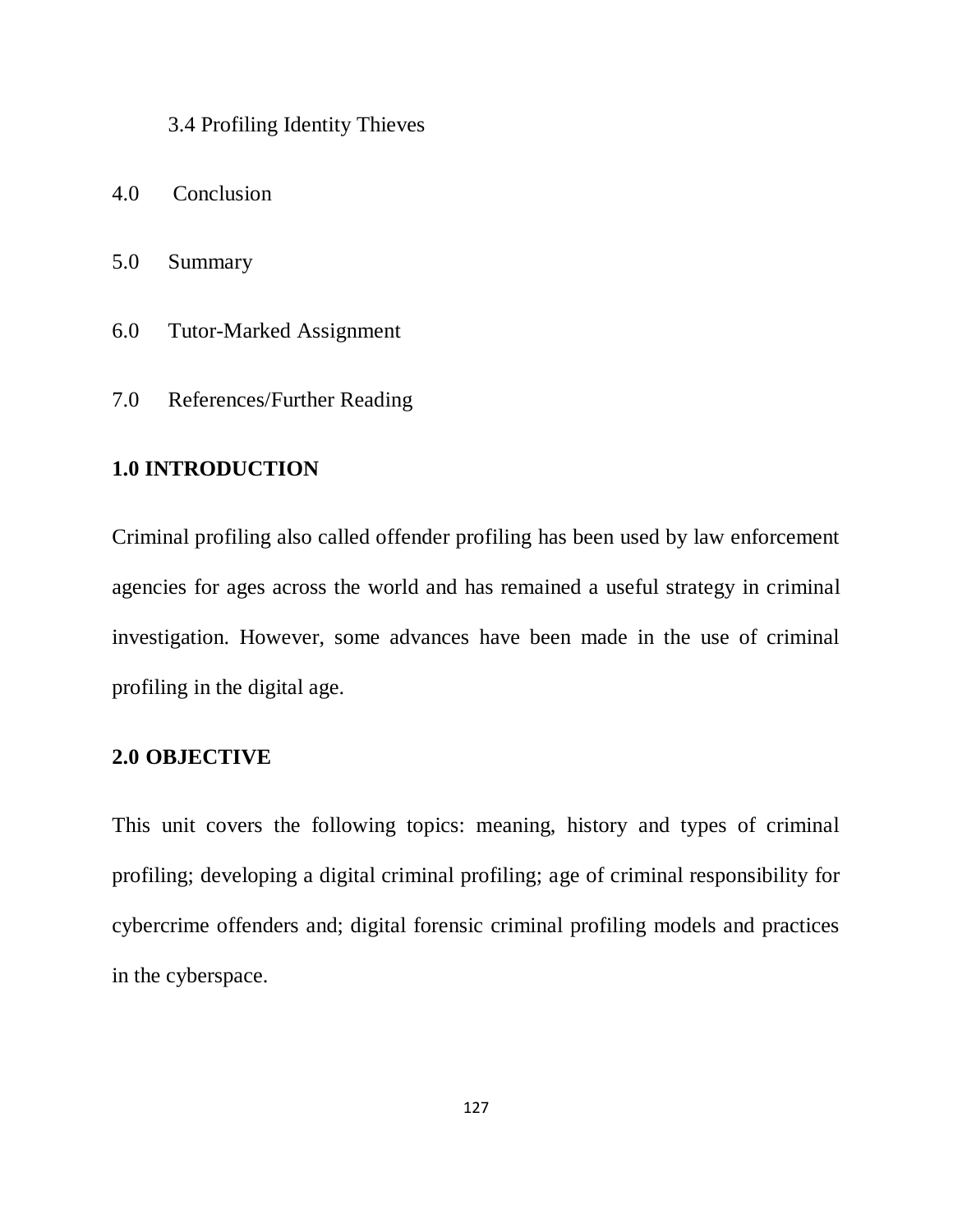#### **3.0 MAIN CONTENT**

#### **3.1 Meaning, History and Types of Criminal Profiling**

#### **a) Meaning of Criminal Profiling**

Criminal profiling is also variously referred to as "offender profiling", "psychological profiling", "behavioural profiling" and "criminal personality profiling "in the literature. According to Turvey (2002, p.1) criminal profiling refers to "the process of inferring the personality characteristics of individuals responsible for committing criminal acts". He listed the professionals that have been typically engaged in the practice of criminal profiling to include: investigators, behavioural scientists, social scientists, and forensic scientists. Kipane (2019) argued that criminal profiling entails making inferences about the physical, habitual, emotional, psychological, and vocation features of criminals.

#### **b) History of Criminal Profiling**

Kipane (2019) have traced the history of criminal profiling to the  $15<sup>th</sup>$  century, but also noted that some account believed that the method was used as far back as 1880 to predict about a serial killer. He further explained that although experts have debated its effectiveness, criminal profiling has been deployed successfully by law enforcement for over a century. It was also successfully applied at the end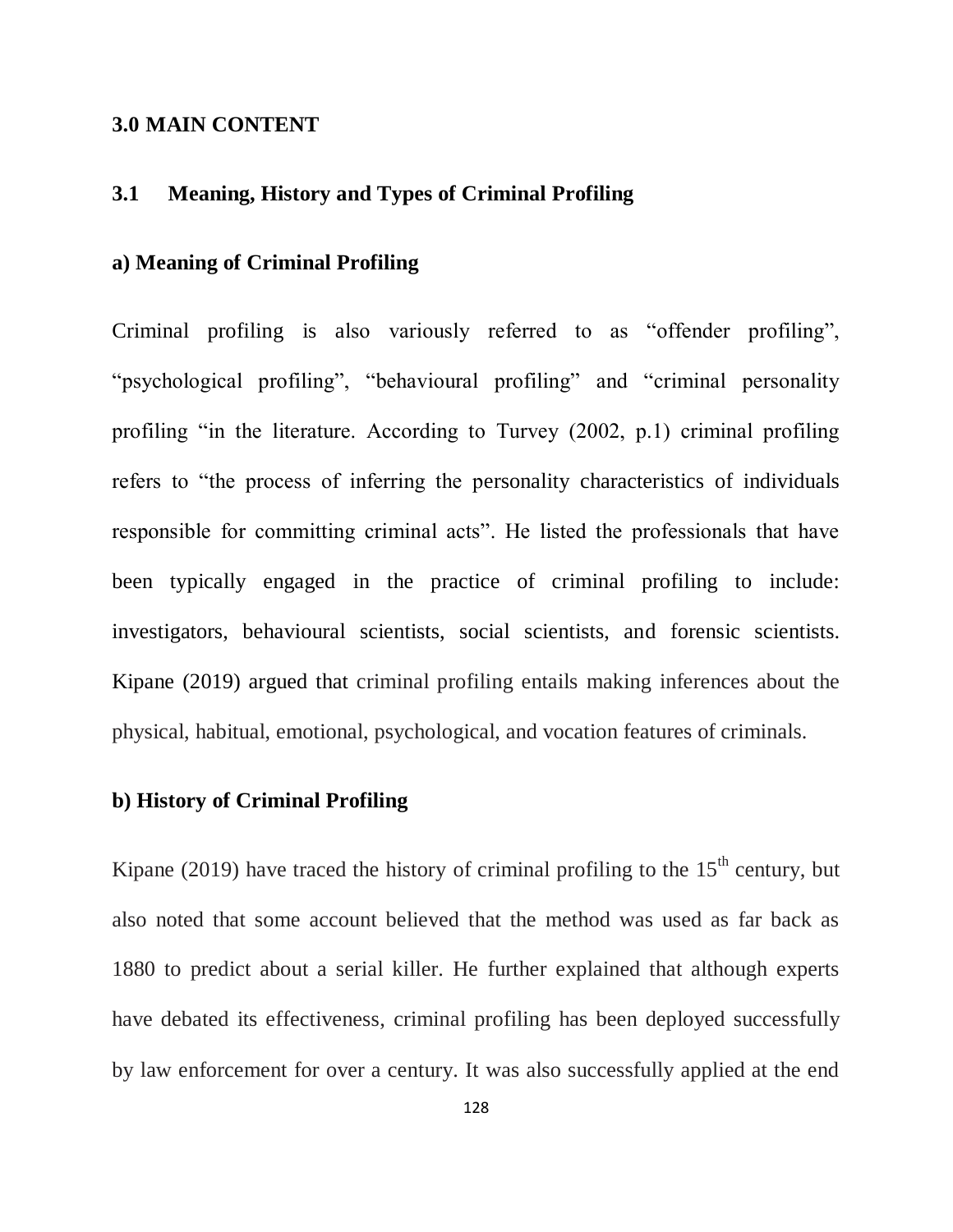of the  $20<sup>th</sup>$  century and in the  $21<sup>st</sup>$  century by law enforcement authorities to identify offenders. Kipane explained that the term "offender profiling" was introduced in the 1970s, and that it was linked to the activities of the Federal Bureau of Investigation (FBI) analysis unit in the United States who used it to describe their criminal investigative analysis work. He observed that criminal profiling at first was used for serial murders, but that the scope of research expanded with time to now include various criminal offences such as rape, murder, terrorism, cybercrime and so on.

#### **b) Types of Criminal Profiling**

There are two types of criminal profiling, they include: inductive criminal profiling and deductive criminal profiling (Turvey, 2002).

(i) Inductive criminal profiling: this method of criminal profiling is based on the premise that similarities in crime committed by different offenders will suggest the existence of common personality traits among the offenders. Information for this method of profiling can be collected from record of past crimes, past known offenders and open sources such as the media.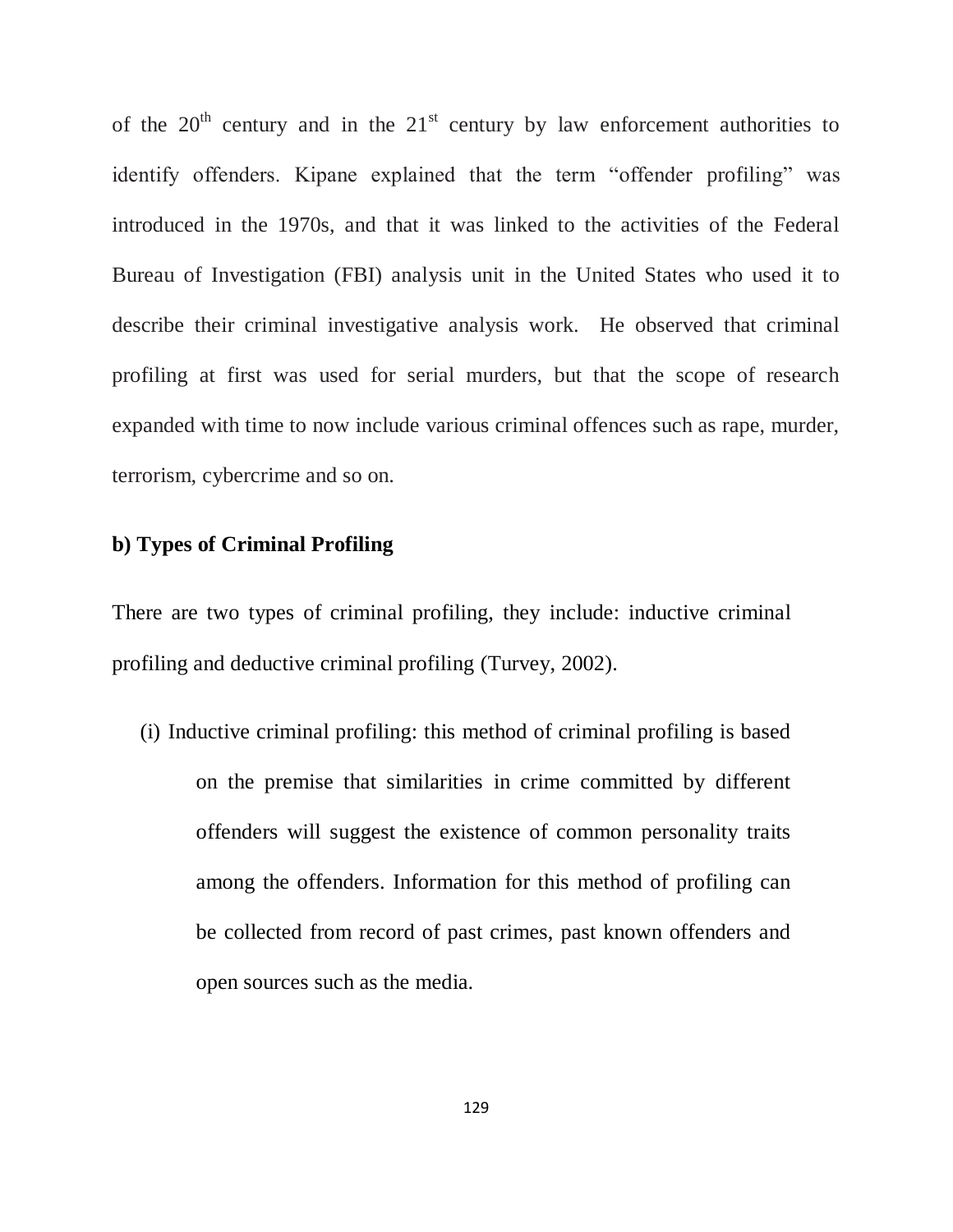(ii)Deductive criminal profiling: The deductive criminal profiling method uses the evidence found at the crime scene to reconstruct the crime scene. The idea being to develop a mental picture of the characteristics of the offender.

Although criminal profiling is not an exact science, it can offer useful leads that can help in investigators to solve the riddles of crime.

#### **3.2 Developing a Digital Criminal Profiling**

Kipane (2019) described five elements of a cyber criminal profile as follows:

i) **Personality characteristics/traits**: These are specific to an individual, and may predispose the individual to commit a cybercrime: Cybercriminals are believed to have a high level of legal nihilism. He argued that a cybercriminal has deviations in legal consciousness; which is exemplified by the inability to conform to legal norms. This he said is related to the enhanced pressure to risk the violation of law in order to realize some personal material gain. He also recognized the impact of the micro environment such as the family negatively affecting the individual's personality formation and by implication enhancing the possible drift to cybercrime.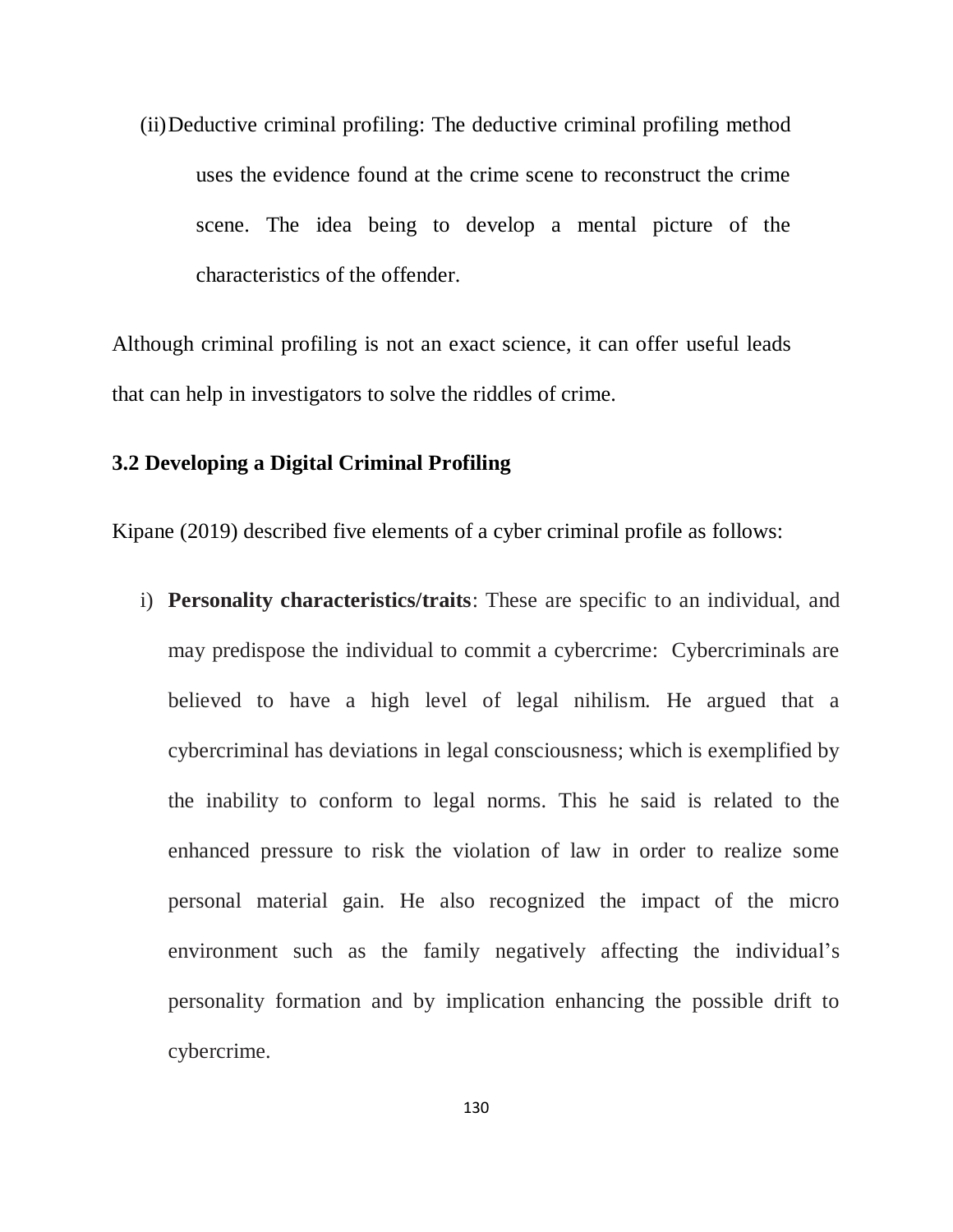- **ii.) Criminal professionalism:** This has been defined as the personality traits that facilitate the safe and effective execution of cybercrime. He noted that it comprise of four features: namely: personal qualities; knowledge and skills; fearlessness, courage and self-confidence; effectiveness and viability of action; commission of a criminal offence and achieving a specific goal. He explained that for example, some financially motivated cybercriminals may have two main goals, i.e. to input data and user identity in order to gain access to finances through the identity they have acquired.
- **iii.) Technical knowledge and technical skills** in dealing with complex programs and devices that enable cybercrime**:** A study has shown that technical execution of majority of illegal activities is relatively simple. He observed that most cybercriminals are university students or students of other educational institutions. Since it is generally recognized that the level of education among cybercriminals may be higher than among other categories of criminals, the use of such skills in the commission of cybercrime will result in progressive increase in its prevalence.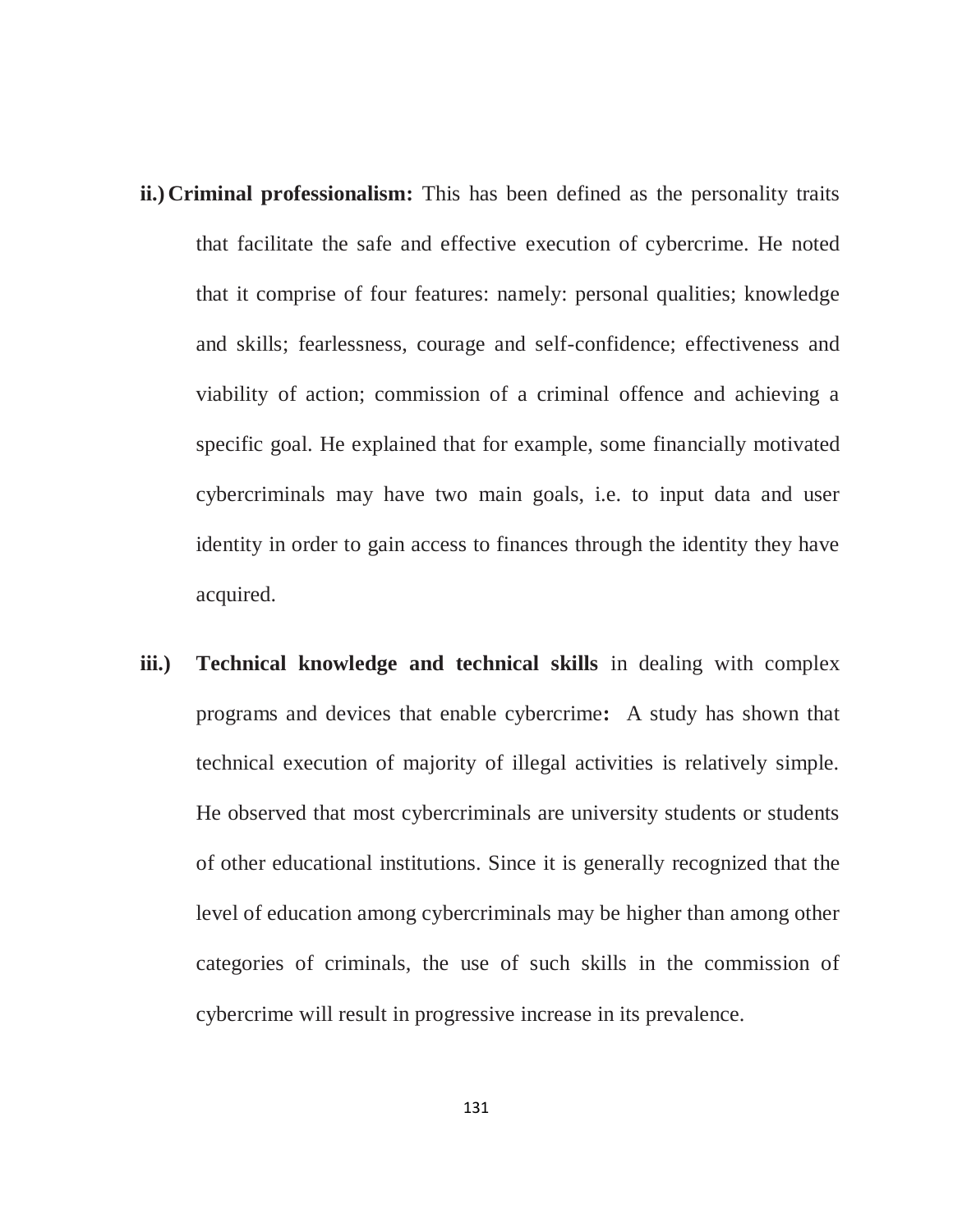- **iv.) Social characteristics**: These have been defined to include demographic features, socio-economic status, socio-psychological and moral qualities. The basic elements are gender, age, nationality, socio-economic status. He argued that the features of a typical fraudster are: a middle aged, man with higher education and substantial work experience in his company (almost half had six or more years of experience, almost a third – three to five years of experience). This fourth assumption is debatable when viewed within the context of the Nigerian society where empirical evidence suggest that online fraudsters and usually undergraduate students.
- **v.) Characteristics of motivation:** He argued that motives are developed under the influence of human emotions and feelings. The motives are internal - chosen by the person and external – driven by others. He noted that research has demonstrated that human behaviour is driven by a number of motives – different internal and external factors and that motive is the leading and facilitating function of the activity (internal psychic encouragement), which, when creating the subject of the activity, directs the human activity. He argued that cybercriminals can be of any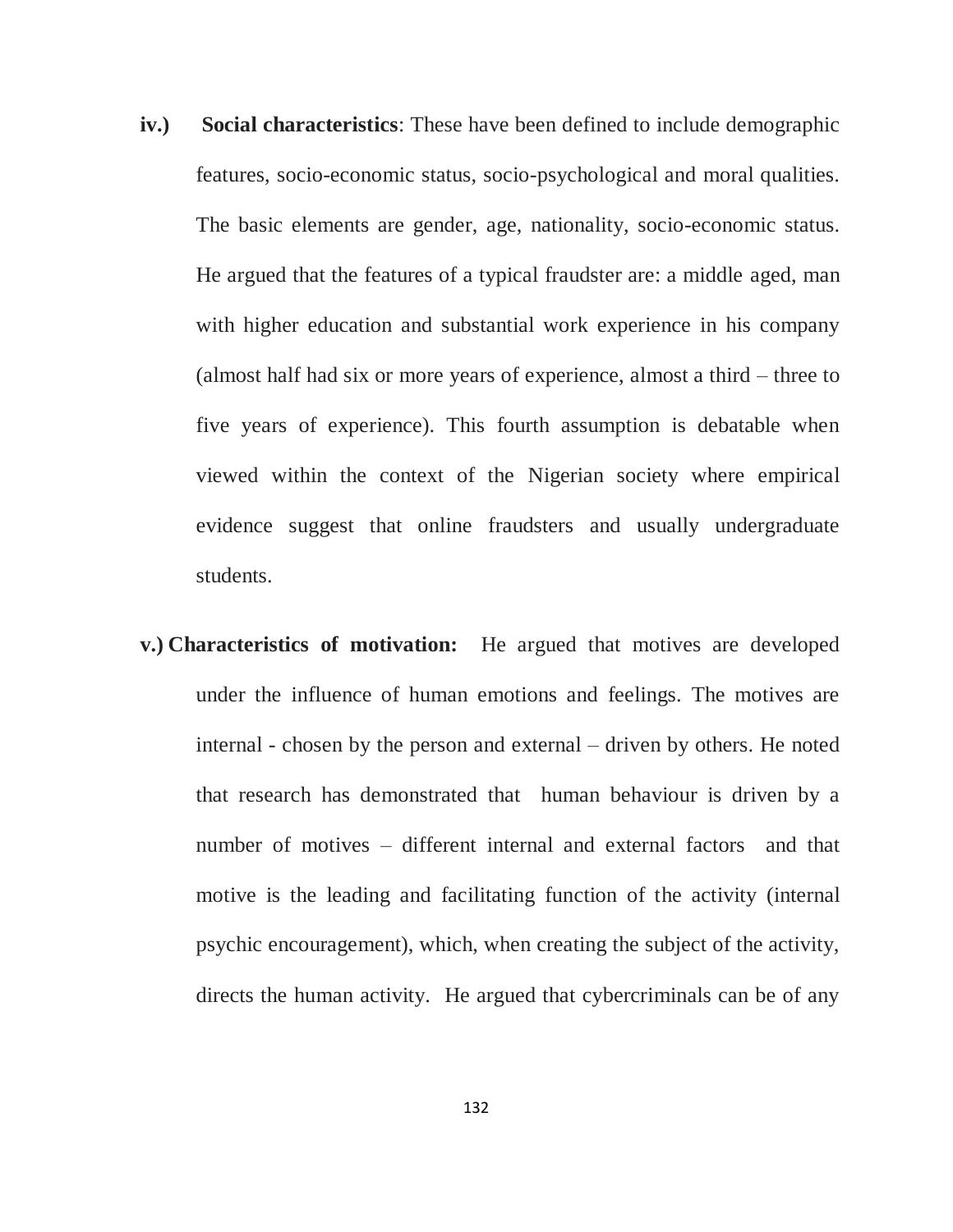gender, age, economic status, race, religion or nationality and can be driven by different motives.

#### **3.3 Profiling Hackers**

#### **a) Definition of Hackers**

Hackers are basically individuals who gain unauthorized access to a computer system usually for the purpose of carrying out an illegal activity. There are several ways hackers can illegally gain access to a computer system.

#### **b.) Motivation of Hackers**

Hackers are driven by a wide range of different motives. Marcum (2014, p.116- 118) categories hackers" motivations as follows:

i. **Addiction**: Hackers are driven by addiction just like other addictive behaviours like tobacco smoking and alcoholism. An individual after a continued engagement in hacking activities can become addicted to it. The penchant for hacking can result from the sense of power hackers feel when they gain access to hidden computer files and perhaps the knowledge they acquired through that access. In a bid to keep updating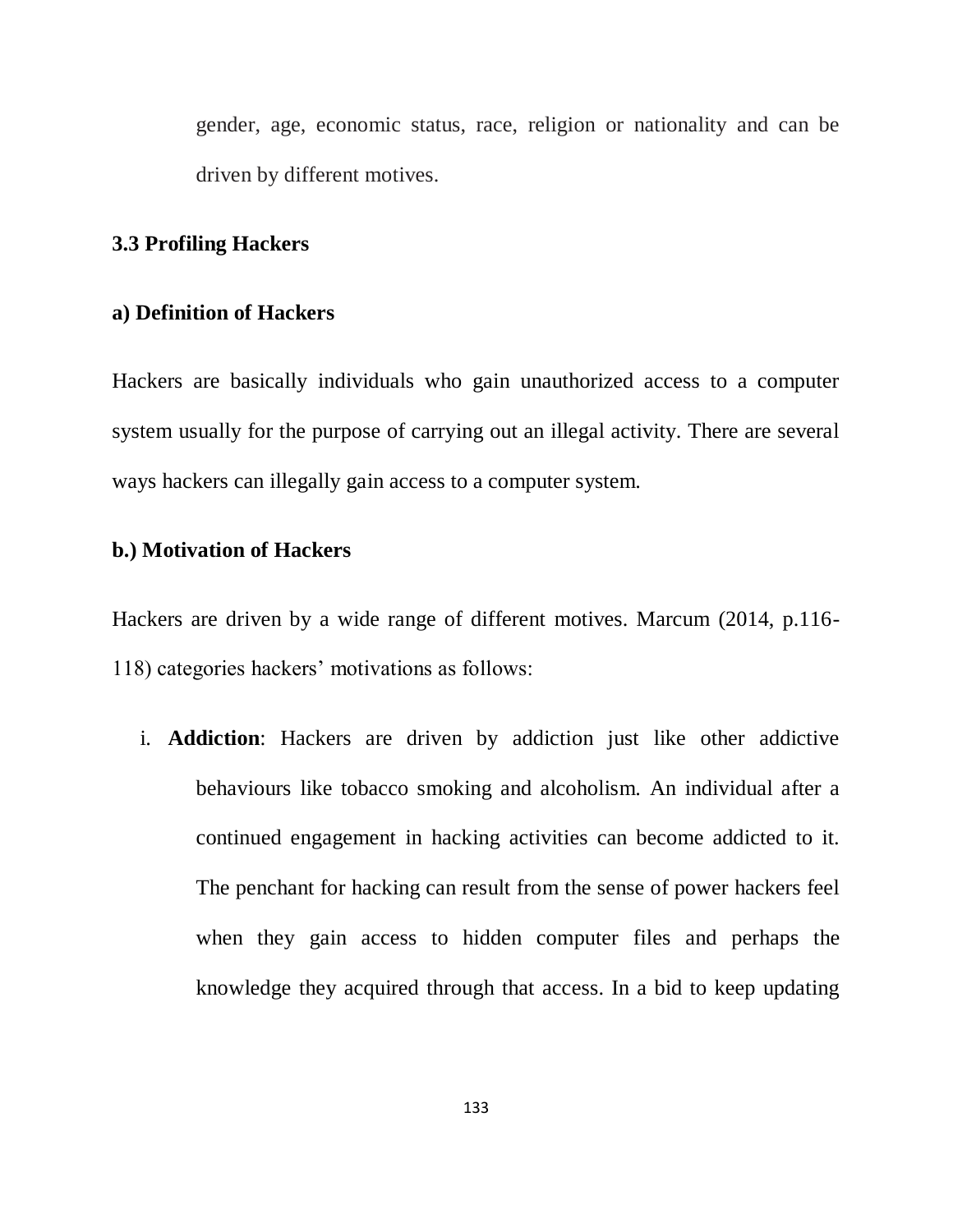that knowledge they may continue the activity and this would eventually lead to addiction.

- ii. **Curiosity**: Hackers are curious about learning about as much information as they can often using illegal methods. Network systems are usually improved through exploration. Such exploration may involve some trial and error. Therefore, hackers may want to explore and understand how operating system of computers works or how a security code can be cracked. The intent being to satisfy their curiosity.
- iii. **Excitement and Entertainment**: Hackers are perceived as highly intelligent persons who possess little or no social skills in the physical world. Many hackers have reportedly claimed that they find their lives online more exciting than that of work or home. Therefore, some hackers crack systems and code just to entertain and excite themselves. This category of hackers does not intent to cause extensive damage to their targets.
- iv. **Money**: Hackers are also motivated by monetary issues. This financial greed can be expressed in two ways: a) for personal gain and, b) to prevent large corporation from making financial gains. When hacking started there was an ethic among hackers community that prohibited members from accumulating wealth illegally through hacking. This is no longer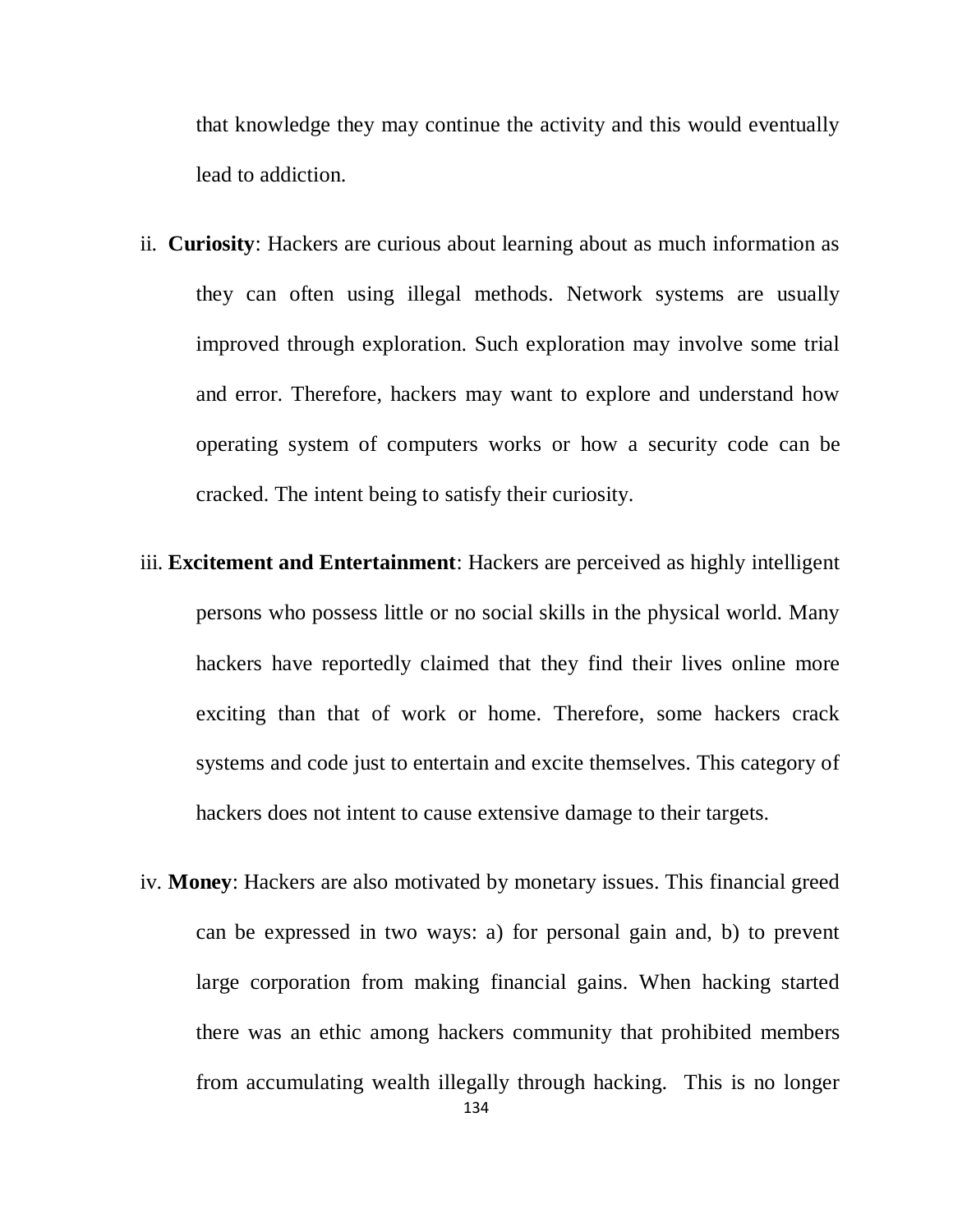the case today as many hackers engage in financial fraud schemes by blackmailing others or stealing credit cards.

- v. **Power, Status and Ego**: Hackers are portrayed in the media as highly intelligent beings who can crack the toughest government security codes. This kind of glamorization attracts some people who are not popular in any way. Also in the hacking world, power and ego is gained through a demonstration that a person is having the upper hand on knowledge and skills about hacking.
- vi. **Ideologies**: There are several factors that can influence the formation of ideology. These factors may include: cultural norms, political preferences, social pressure and so on. Ideologies can influence behaviour including those of hackers. Hackers can obtain political and religious information from the internet that could change their belief on certain topics. Hackers support the social movement on freedom of information by the general public.
- vii. **Peer Recognition**: Hackers are often perceived as social-misfits and unpopular. They feel more at home online where there is usually no faceto-face interaction with others. Therefore hackers form social communities with online friends and seek acceptance and recognition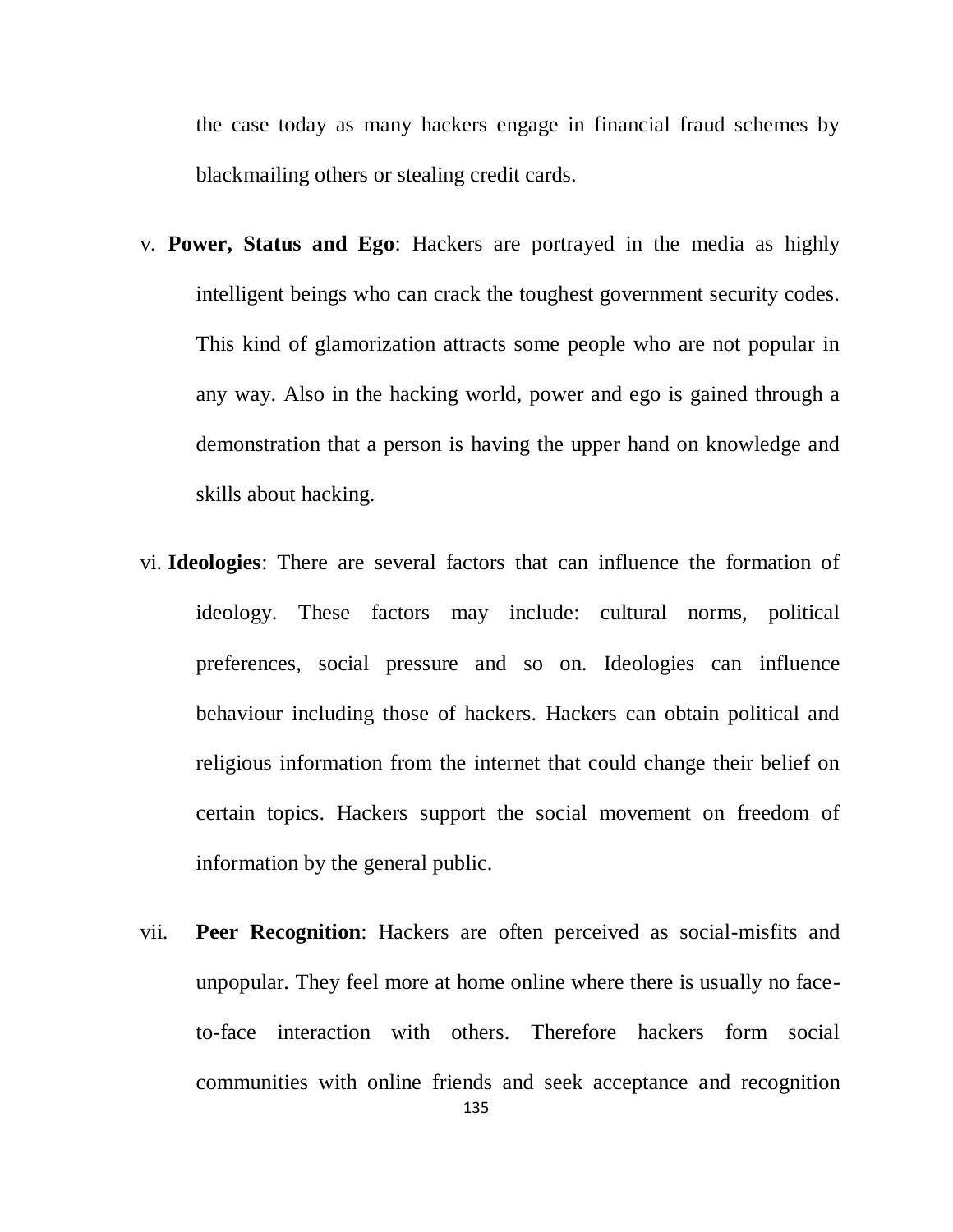from them. This can be achieved by demonstrating their high level of knowledge and skills in the hacking world. This kind of feat often endears them to their peers.

viii. **Revenge:** Revenge is the most malicious motivation for hackers. The hacker can perform an act as a payback for an actual or perceived wrong done the hacker. Revenge motivated attacks are effective if the attacked person or organization does not possess enough skill to counteract the attack or promptly prevent it. A naïve victim may not be aware of the attack or be able to prevent it before extensive damage is done.

#### **c) Methods of Hackers**

- i. **Brute-force attack**: This method involves the guessing of the password of a system in order to gain access to it. The hacker utilizes knowledge of the victim which may include victim"s favourite food, sports, best friend"s name and so on.
- ii. **Shoulder surfing**: This method entails the hacker watching the victim use a pin number during a transaction. Such transactions may take place in an automated teller machine point (ATM), supermarkets or petrol stations and so on where point of sale (POS) machines are used.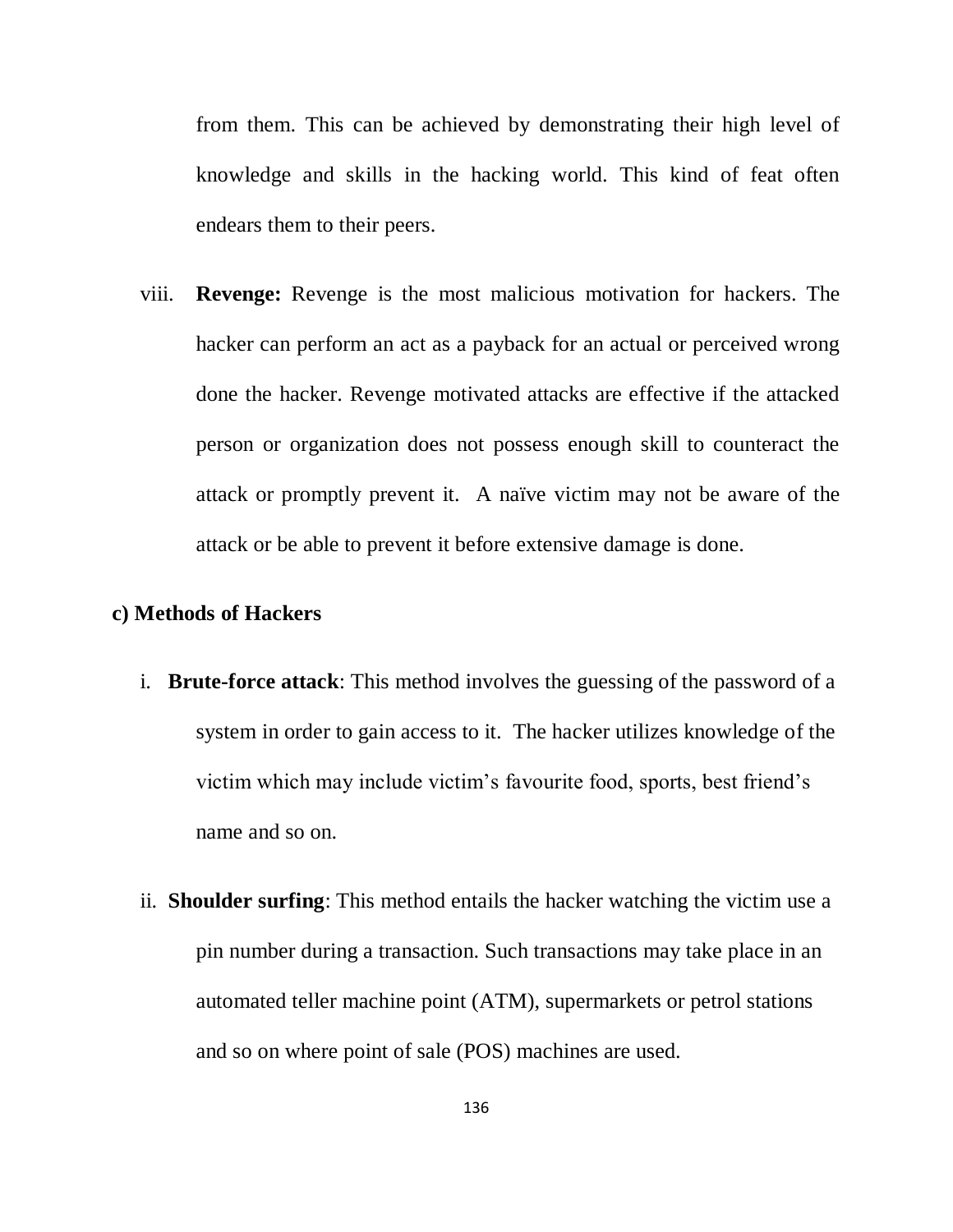iii. **Social engineering**: This method entails the hacker posing as a professional or a colleague from another unit or department in order to obtain information about the victim"s computer system.

# **3.4 Profiling Identify Thieves**

# **a) Definition of Identity Theft**

Identity theft refers to the stealing and use of the personal information of another person without the person"s consent for fraudulent purposes. Identity theft existed before the emergence of the internet. In the pre-internet era, identity thieves criminally and discretely obtained other people"s personal information, for example from their drivers' license or work identify card in order to impersonate them. Today, however, with the breakthrough in information and communication technology (ICT), the proliferation of digital devices and relatively easy access to high-speed internet connection, identity theft has become easier to perpetrate albeit, online and difficult to detect. Identify thieves have now grown in sophistication as they employ the internet and ICT knowledge and skills to carry out their nefarious activities online.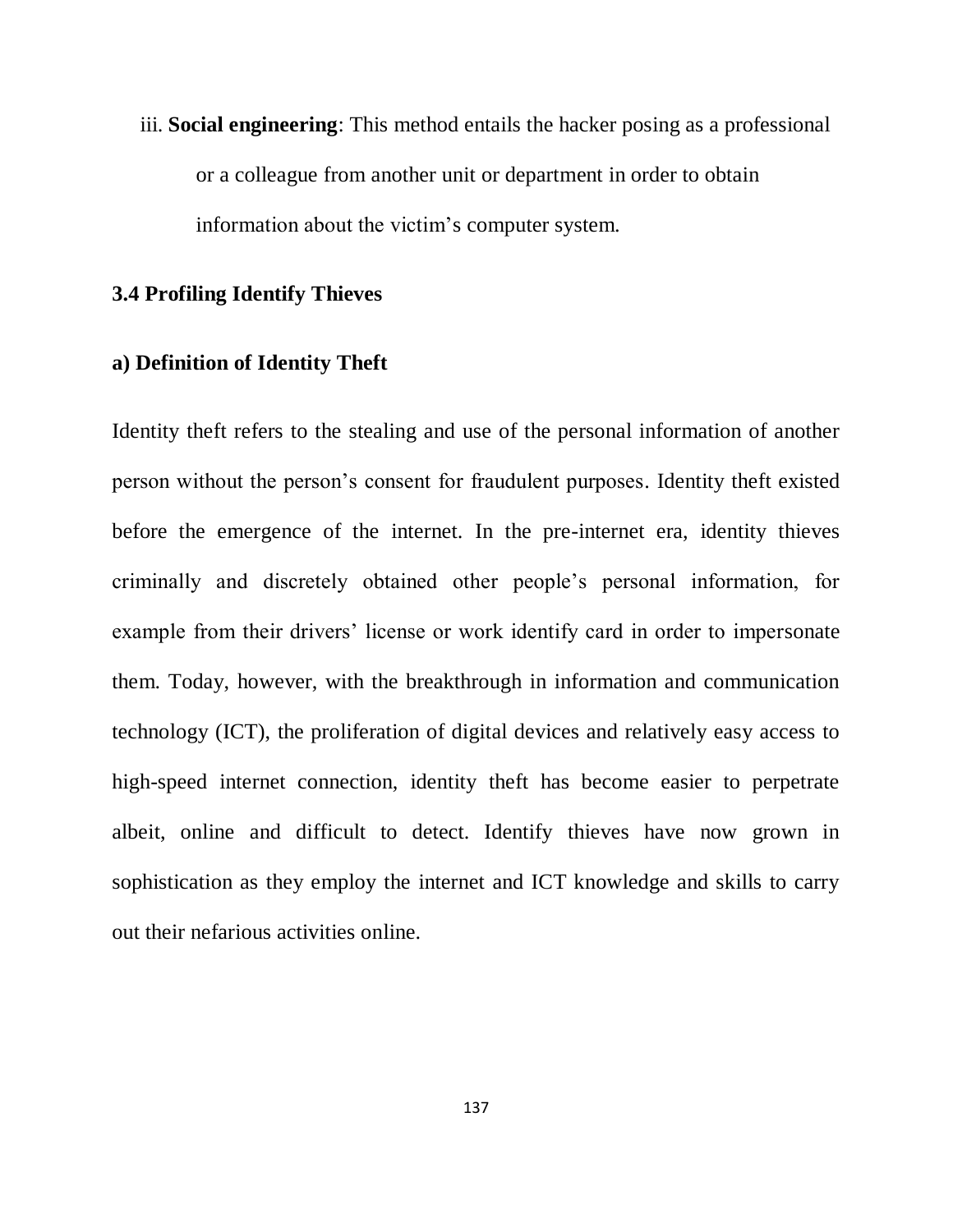#### **b.) Motivation of Identity Thieves**

Like Hackers, identity thieves are propelled by different kinds of motives. McNally (2012, p. 11-14) explained these movies using the acronym "MGEARS", which means motivational gears as follows:

- i. **Money:** Money is of essence in the world of identity thieves. Unlike earlier when it was mainly in paper form, money today can be in plastic, digital or virtual form when it is in the form of credit that can be borrowed when it is not yet earned by the identity"s owner. The security of money in all its forms and location is usually a priority to most people. Nevertheless, people"s identities are stolen to enable the thief steal their monies.
- ii. **Goods**: Money is desirable and can buy almost everything. An offender that has an identity that can be used as cash, the offender will be able to directly purchase the goods he or she desires. These may include basic necessities of life such as food, clothing and shelter or the available pleasures and luxuries of life such as jewelry, cars and travel.
- iii. **Employment**: Some identity thieves just want to obtain employment, because for certain reasons they are unable to work under their real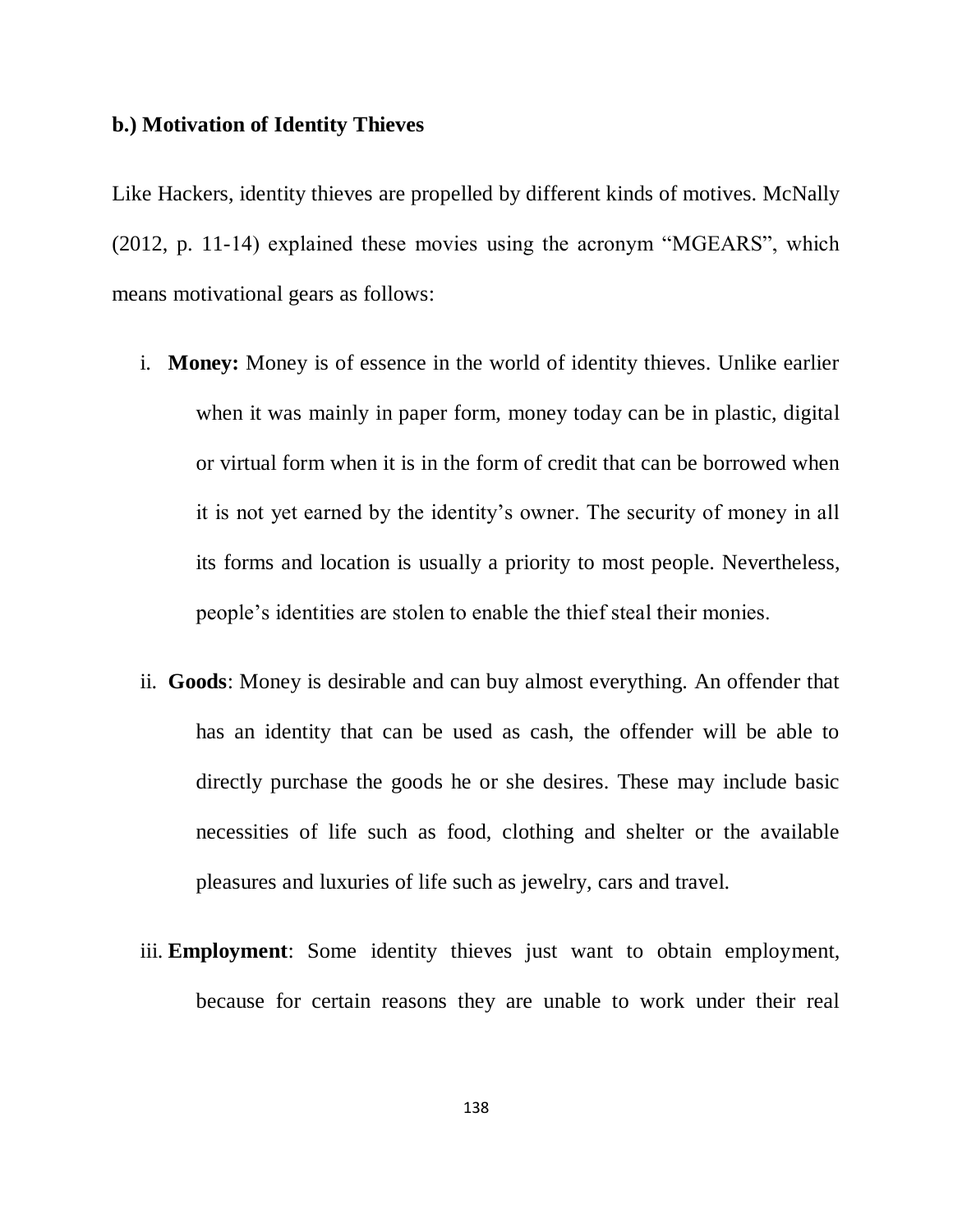names. For example, an identify thief may steal the educational and birth certificates of a person and use same to obtain job.

- iv. **Anonymity**: There is a universal desire for anonymity among offenders as it is believed that it decreases the likelihood of their apprehension. Also, an offender may have certain motive for hiding his or her true identity. The offender will then hide behind the identity of someone else. These categories of identity thieves provide false identity information to authorities such as the police on demand.
- v. **Revenge**: Identity thieves may target the owner of a particular identity or any other party that can be affected by their activities using someone else"s identity for the purpose of revenge.
- vi. **Service**: A service refers to any act that can be carried out for money such as healthcare; care repairs; travel by plane, train, taxi etc. or any other social benefit that can be assessed by one"s identity such as public assistance, voting right and community memberships. An identity thief may steal a victim"s identity just to enjoy a service that is due the victim.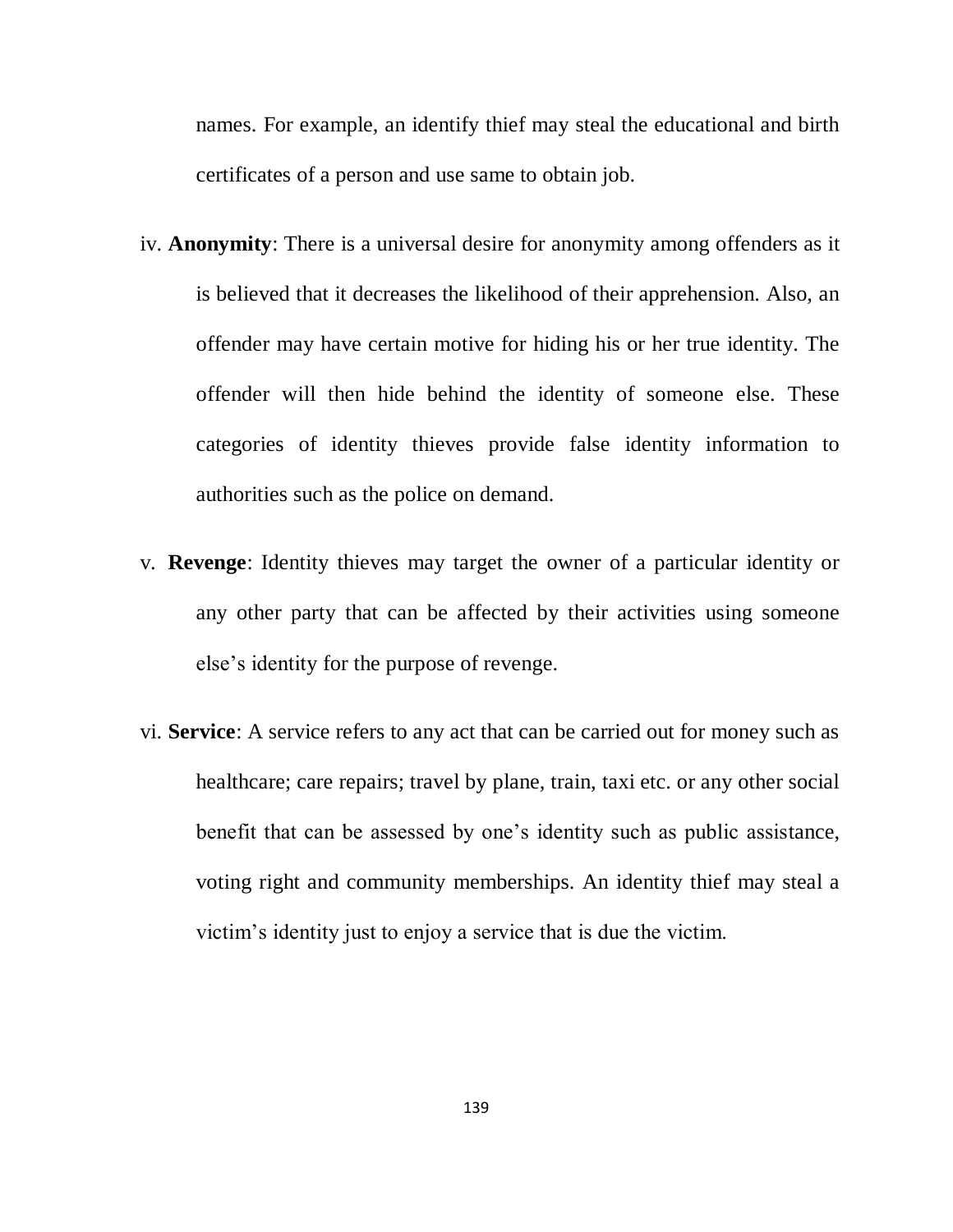### **c) Methods of Identity Thieves**

According to Tajpour, Ibrahim and Zamani (2013, pp. 52-54) identity thieves employ the following methods to carry out their fraudulent activites:

- i. **Dumpster diving:** Looking through a person's garbage for "pre-approved" credit card offers, copies of old bills, loan applications, and documents with the resident's Social Security Number.
- ii. **Shoulder surfing:** Overhearing a person give out personal information over a public telephone or cell phone, or looking over a person's shoulder as they use an ATM or fill out forms. To bribe employees to hand over personal customer information, and physically stealing confidential files or computer hard drives in which identity information is stored.
- iii. **Skimming:** Attaching a data storage device to an ATM machine or a retail checkout terminal and reading the credit card or PIN numbers that pass through the device.
- iv. **Publicly available information:** A search of public and government databases can yield information about driver's licenses, real estate and other business transactions, vehicle records, certain types of professional certifications, and licensing records. Newspaper classifieds and other private databases also provide a wealth of information.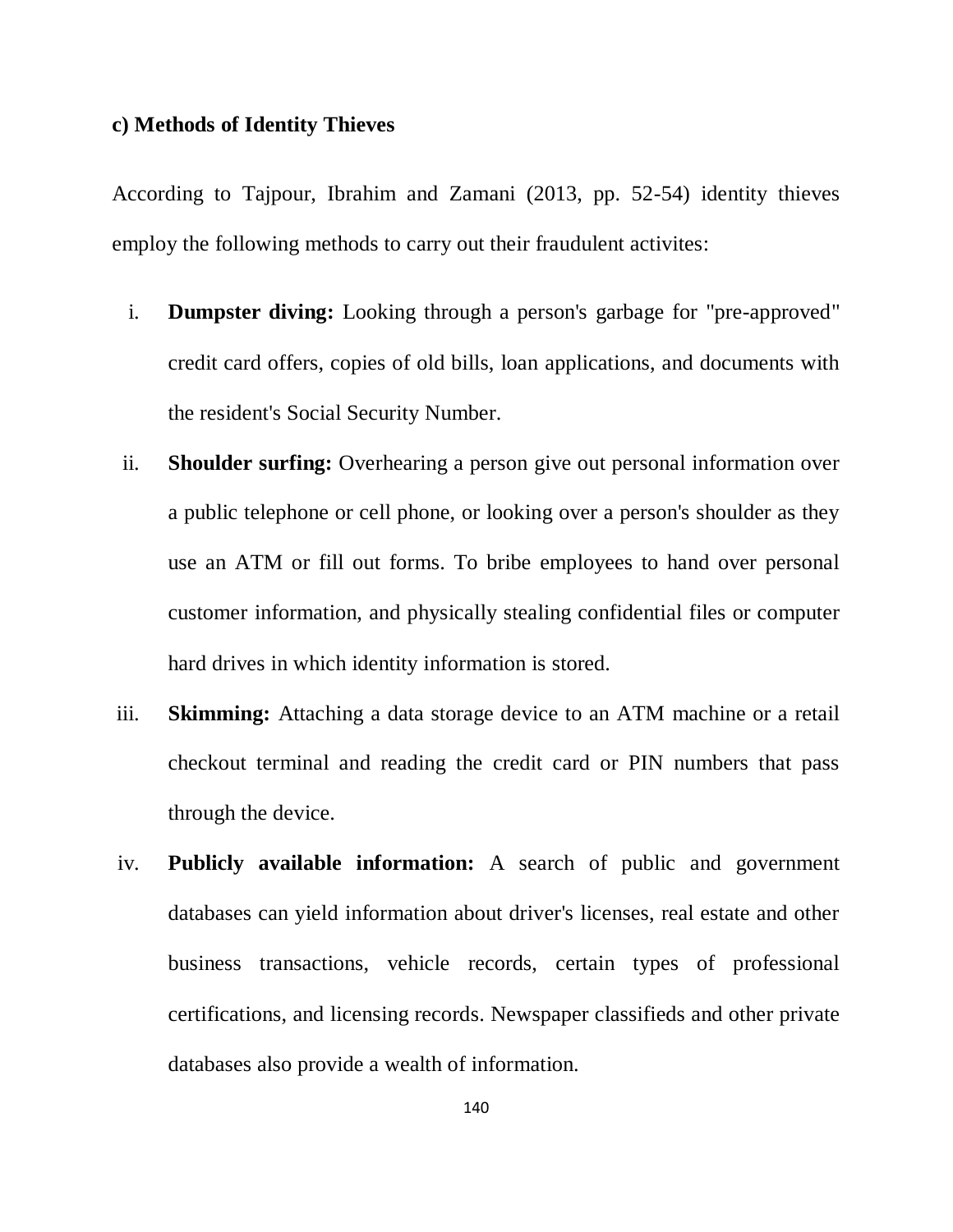- v. **Mail theft:** Stealing pre-approved credit card applications, insurance statements, tax information, or investment reports from mailboxes.
- vi. **Changing your address:** Diverting victim"s billing statements to another location by completing a change of address form.
- vii. **Old-fashioned stealing:** Stealing wallets and purses; mail, including bank and credit card statements; pre-approved credit offers; and new checks or tax information. Offenders steal personnel records or bribe employees who have access.
- viii. **Retail theft:** Stealing files or getting information from partner at retailers or service providers' offices.
- ix. **Pharming or Trojan-horse:** E-mails and their related websites have viruses attached. These viruses contain programmes that record keystrokes and obtain crucial information.
- x. **Spoofing:** Sending a message to a computer from a source that pretends the message is coming from a trusted computer's IP address. The spoofer could pose as an Internet Service Provider or even an "identity theft prevention" service provider.
- xi. **Botnets:** A hacker can control a PC or a network of PCs from a remote location after inserting a control program into an unsuspecting user's computer.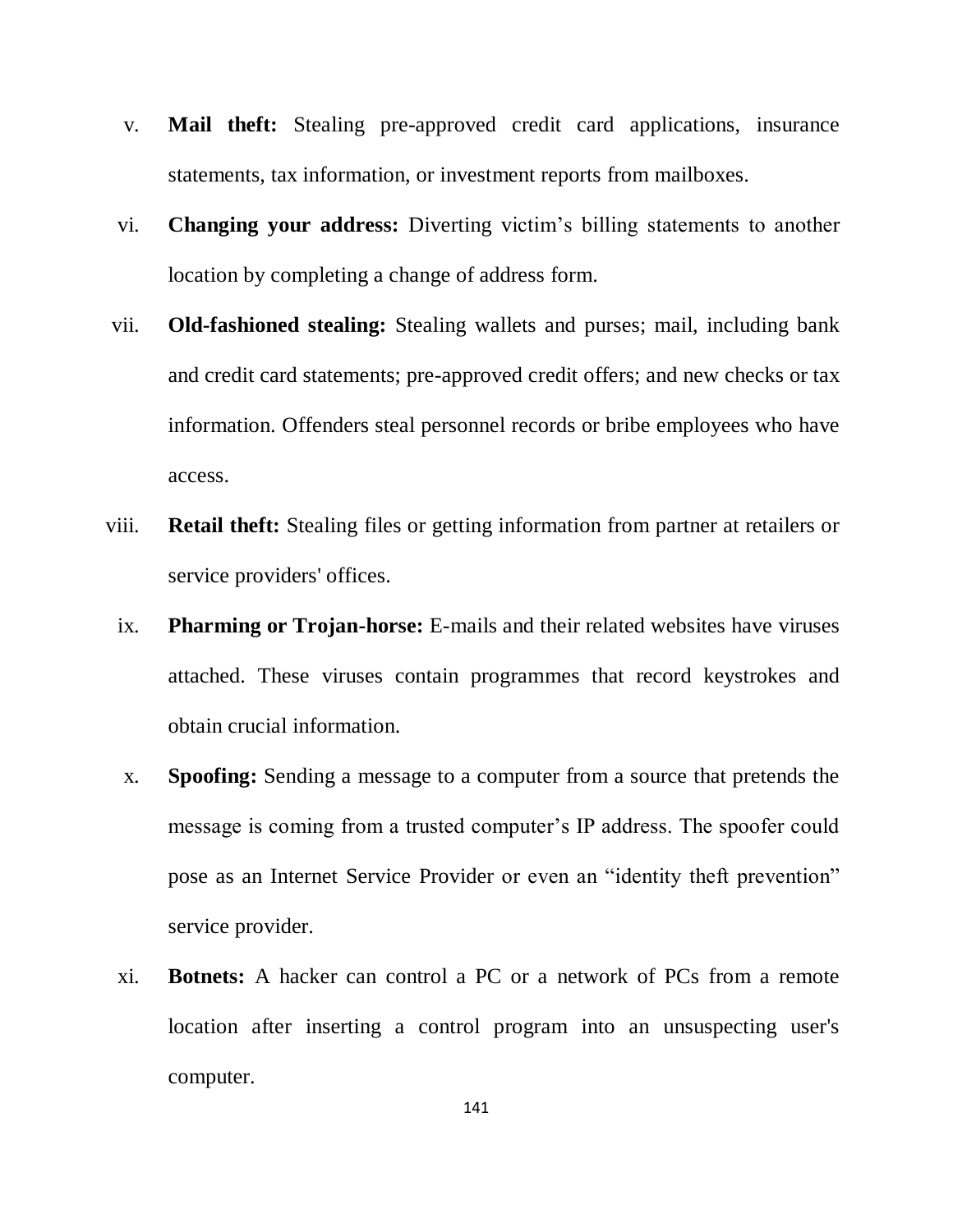- xii. **SQL Injection Attacks:** Personally identifiable information can be read and modified by SQL Injection Attack as one of the most serious threats to the security of database driven application.
- xiii. **Social engineering:** in the context of security, is understood to mean the art of manipulating people into performing actions or divulging confidential information. This is a type of confidence trick for the purpose of information gathering, fraud, or computer system access. All social engineering techniques are based on specific attributes of human decision making and are exploited in various combinations to create attack techniques such as:
- xiv. **Pretexting:** Creating and using an invented scenario (the pretext) to engage a targeted victim in a manner that increases the chance the victim will divulge information or perform actions that would be unlikely in ordinary circumstances. It can be used to fool a business into disclosing customer information as well as by private investigators to obtain telephone records, utility records, banking records and other information directly from company service representatives. The information can then be used to establish even greater legitimacy under tougher questioning with a manager, e.g., to make account changes, get specific balances, etc.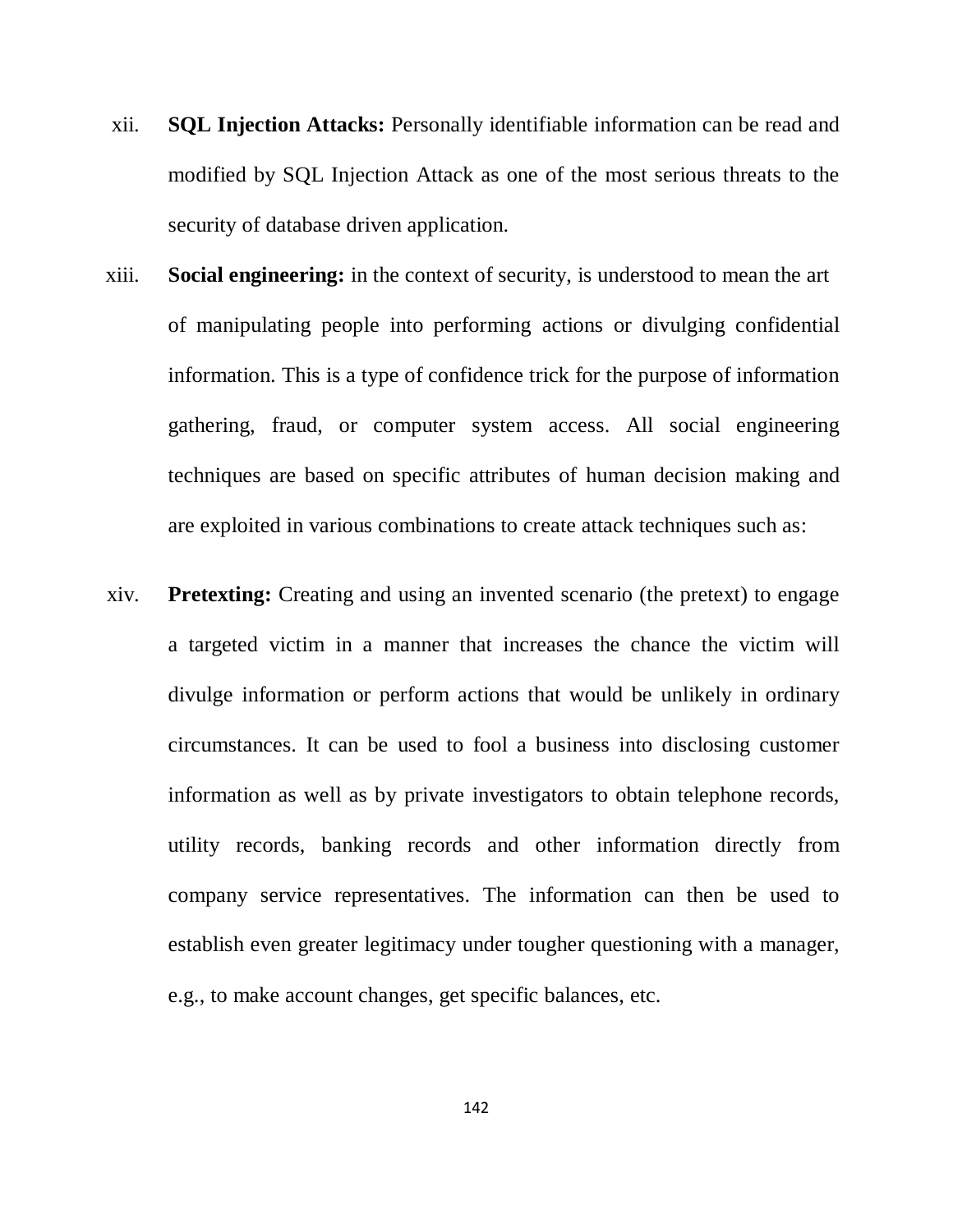- xv. **Phishing:** Sending an email message to a targeted individual, asking them to individual to access a web site that mimics a trusted institution and then reveal private identity information. E-mails are sent to unsuspecting victims, asking for information and providing links to false websites.
- xvi. **Wi-phishing:** Consumers sometimes unwittingly use wireless networks set up by fraud. This makes it easy for cybercriminals to steal passwords and other information.
- xvii. **Vishing:** This technique is called Vishing as it uses both voice and phishing to conduct the attack. The criminals will call, usually with a recorded message, instructing you to call a number and leave bank account or credit card information or the victim receives a typical e-mail, like any other traditional phishing scam. They are then asked to provide information over the phone instead of being directed to an Internet site.
- xviii. **Smishing:** This attack manipulates mobile phone operators/carriers" SMS by sending text messages to mobile users trying to trick them into following a malicious mobile Internet link. These types of phishing traps are commonly known as Smishing. Texting has become very popular on cell phones and smartphones. Criminals are taking advantage of SMS technology by sending a message asking for private bank or credit account information. The message might indicate that your immediate attention is required or your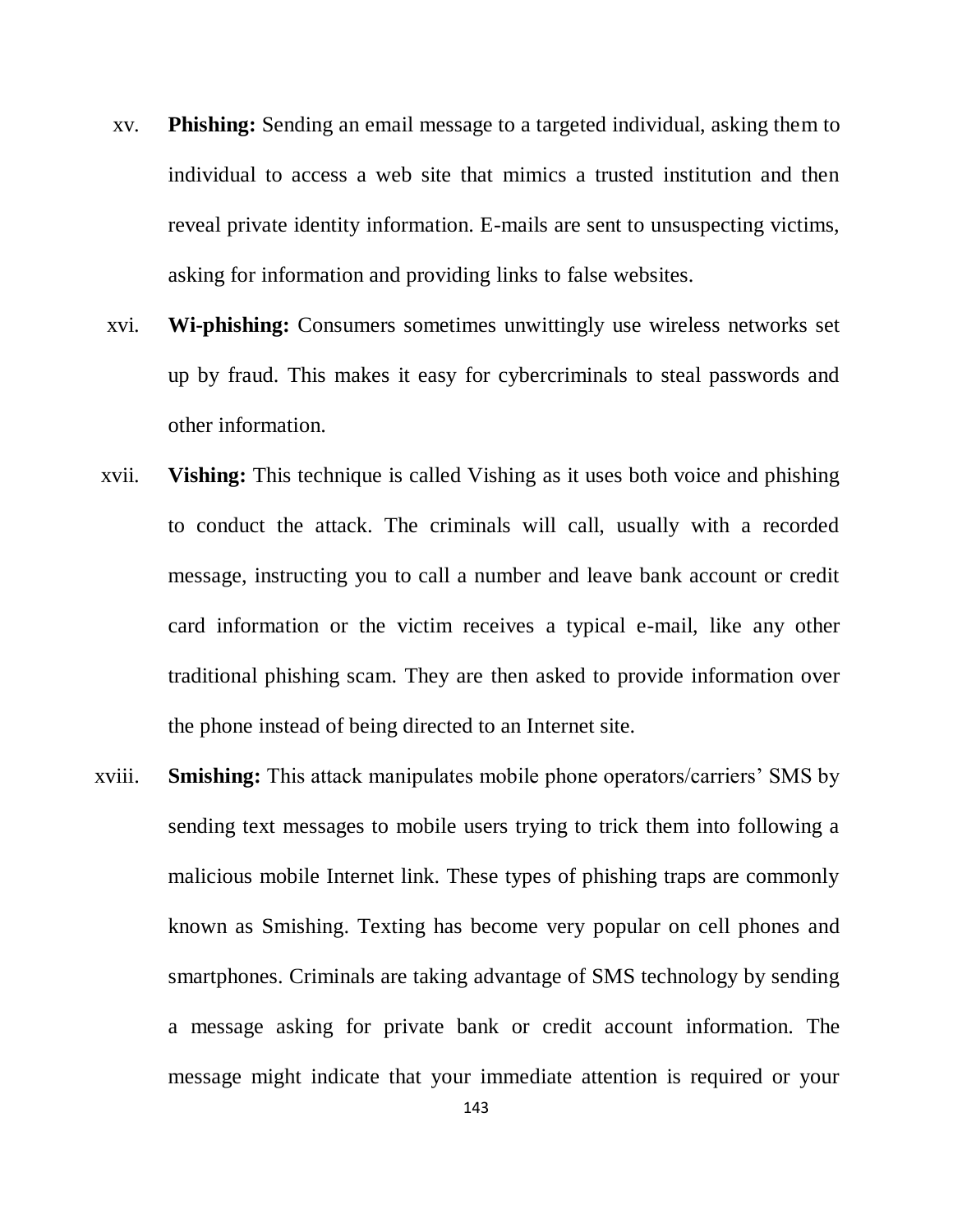accounts will be closed. The criminal might provide a website address to visit or a phone number to call.

xix. **Typo Squatting:** They are websites with names similar to legitimate websites. When people make typing errors, they land on these false websites. This gives cyber-criminals the opportunity to infect computers or to insert "bots" into them. It is a new way of phishing.

The above methods of identity theft have wide range of complexity, from simple method such as stealing bags and shoulder surfing to complex methods such as internet phishing and skimming. So they can be considered as:

- xx. **Low Tech Methods:** Criminals engaging in identity-based offenses can obtain personal information through low tech methods, such as stealing personal information from mailboxes or during the commission of a robbery or burglary.
- xxi. **High Tech Methods:** Offenders may also use high tech methods via computers and/or the Internet to obtain personal information that is seemingly unprotected by the victim.

#### **5.0 CONCLUSION**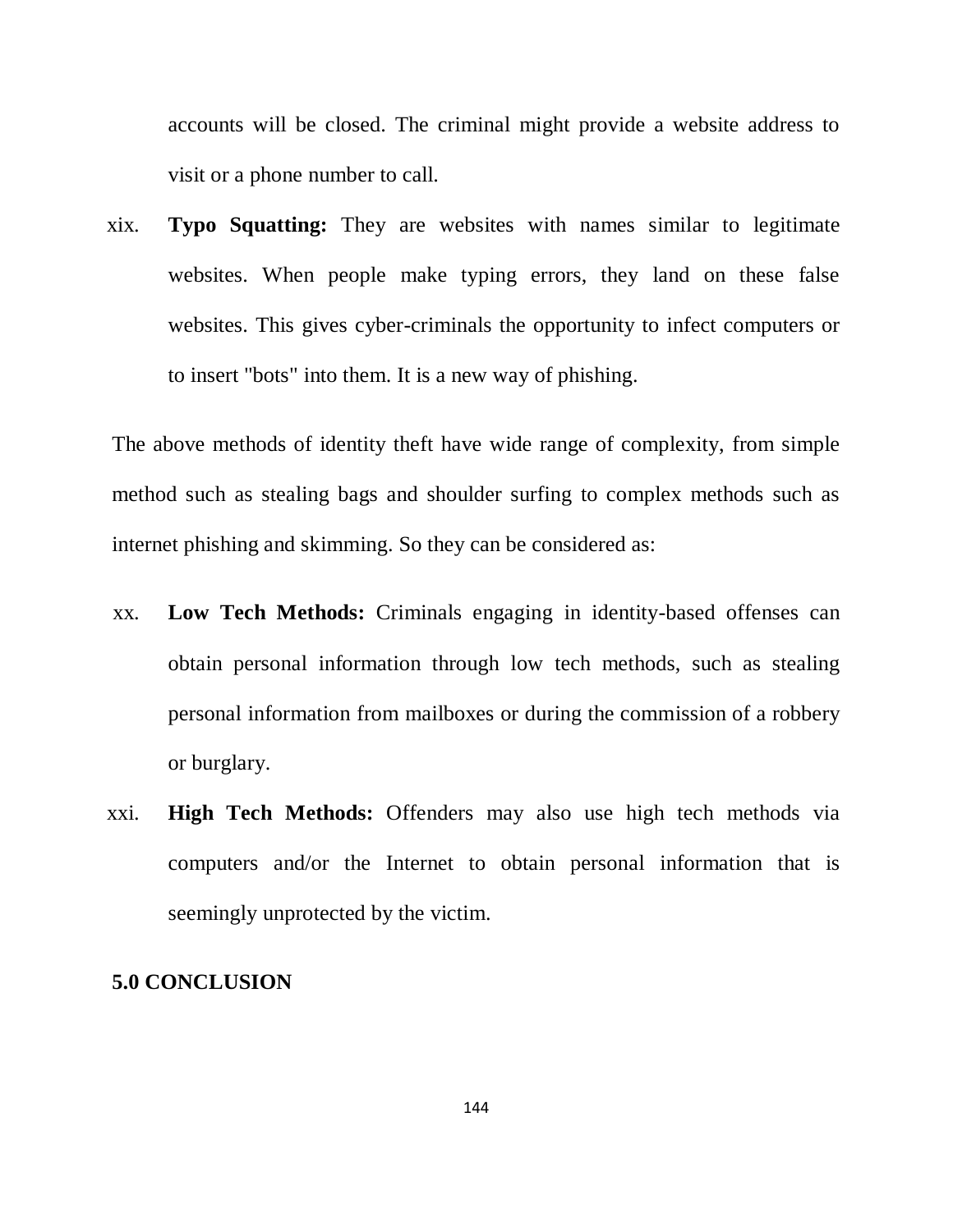Criminals profiling is one of the veritable tools used by investigators to determine the likely personality characteristics of a criminal offenders. Although it is argued that the process is not scientific, it has proven to be used in criminal investigation overtime. To minimize the error margin it is expected that investigative officers use it in line with the global best practices. There seems to be an upsurge in the activities of hackers and identity thieves in the digital age.

#### **6.0 SUMMARY**

The unit focused on: the meaning, history and types of criminal profiling; developing a digital criminal profiling, profiling hackers and profiling identity thieves. It order to explain the personal characteristics of hackers and identity thieves, it specifically discussed their motives and methods.

#### **7.0 TUTOR-MARKED ASSIGNMENT**

What are the motives that drive hacking victimization?

#### **8.0 REFERENCES/FURTHER READING**

Kipane, A. (2019). Meaning of profiling cybercriminals in the security

context. SHS Web of Conference, 68, 01009, 1-15. https://doi.org/10.1051/shsconf/20196801009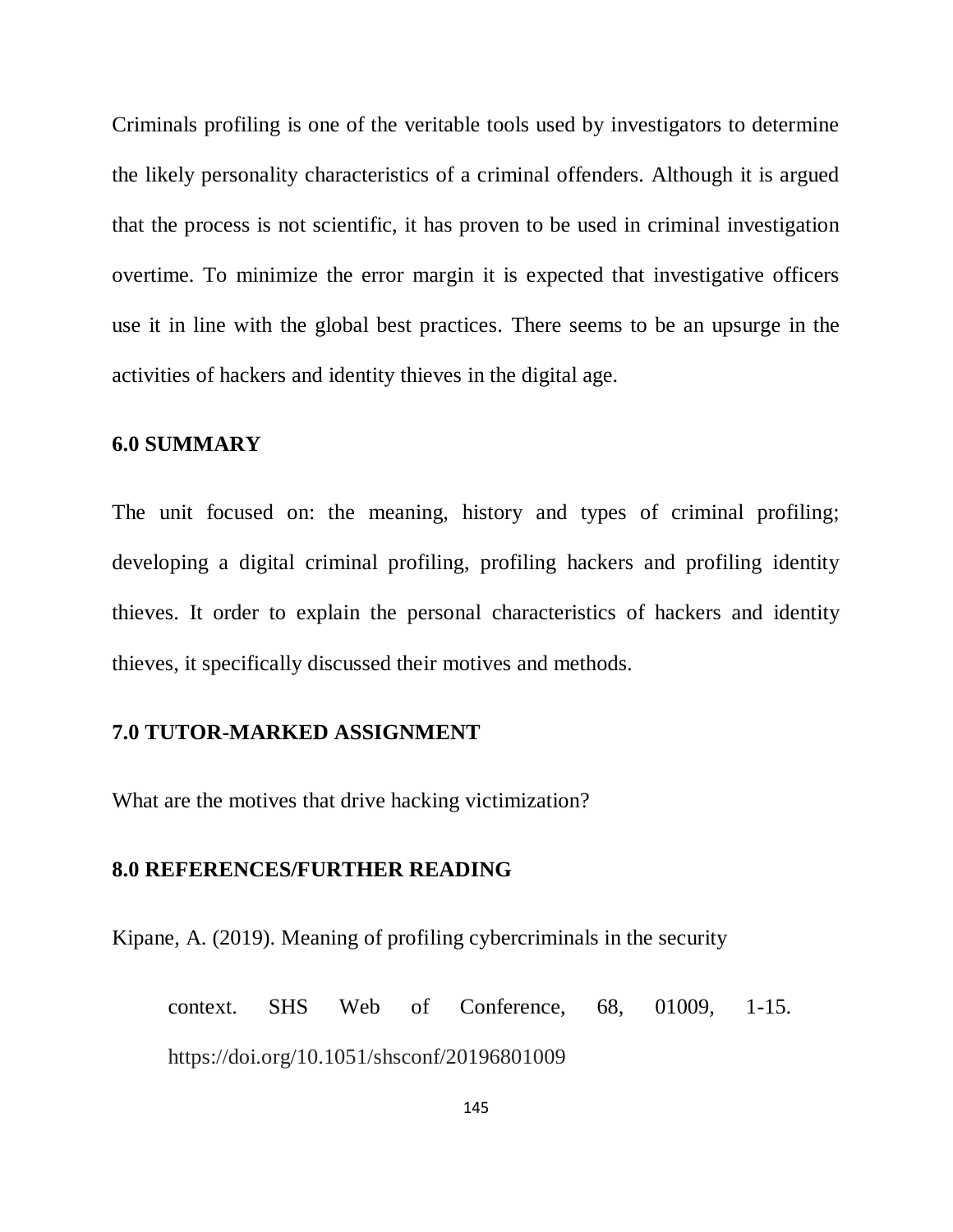Marcum, C.D. (2014). *Cyber Crime*. New York: Walters Kluwer, Law and Business.

McNally, M. (2012). *Identity theft in today's world*. Santa Barbara,

California: Praeger.

Tajpour, A., Ibrahim, S. & Zamani, M. (2013). Identity theft methods and

fraud types. *International Journal of Information Processing and Management*, 4 (7) 51-56.

Turvey, B. E. (2002). A history of criminal profiling. In B.Turver (ed*.). Criminal Profiling: An Introduction to Behavioural Evidence Analysis* (2nd ed.). Amsterdam: Elsevier Academic Press.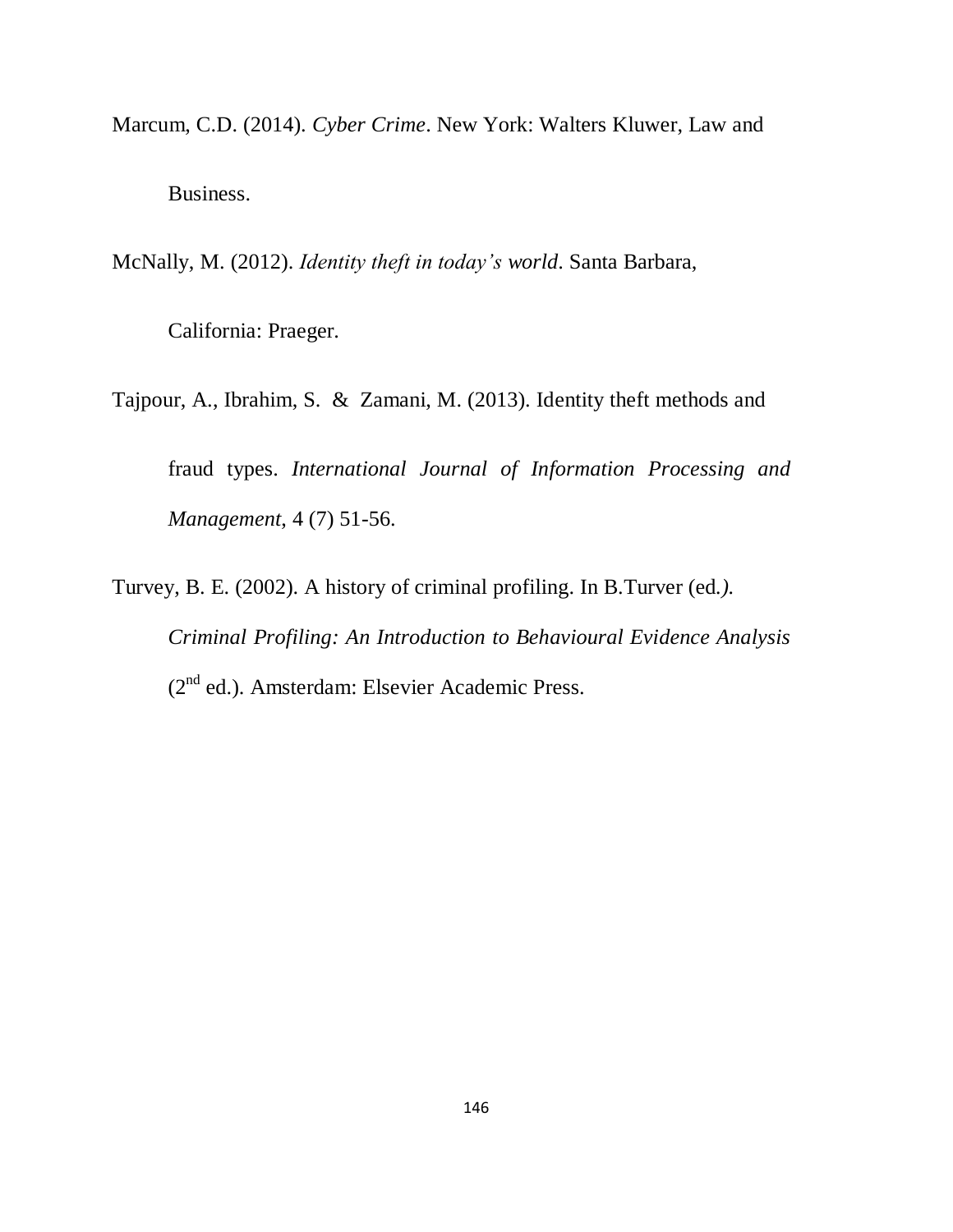# **UNIT 3 TYPES AND PATTERNS OF CYBERCRIME**

# **VICTIMIZATION**

# **CONTENTS**

- 1.0Introduction
- 2.0 Objectives

# 3.0 Main Content

- 3.1 Definition of Cybercrime Victims
- 3.2 Types of Cybercrime Victimization
- 3.3 Patterns of Cybercrime Victimization
- 3.4 The Victim-Offender Overlap in Cybercrime
- 4.0 Conclusion
- 5.0 Summary
- 6.0 Tutor-Marked Assignment
- 7.0 References/Further Reading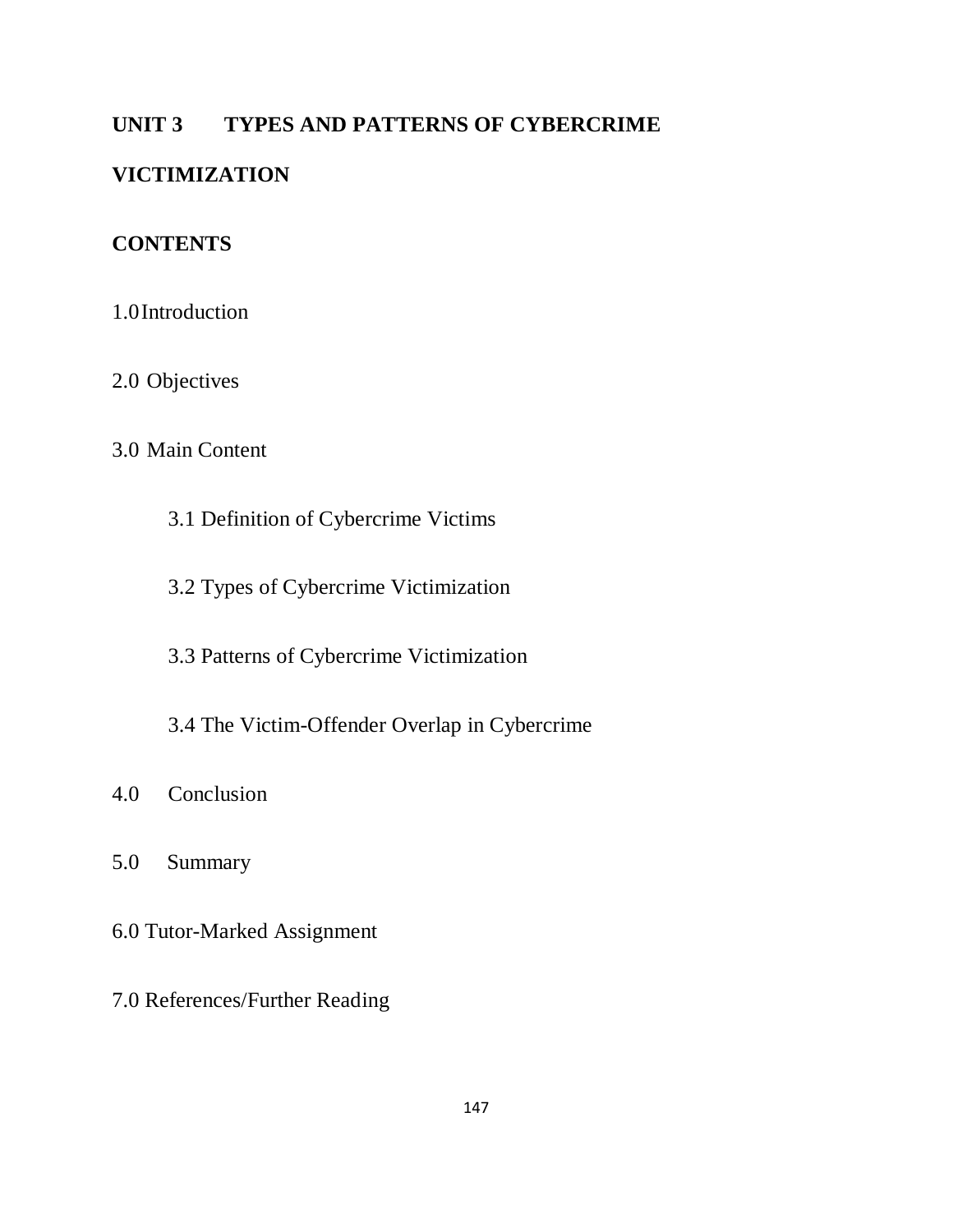#### **1.0 INTRODUCTION**

Crime victims generally refer to persons who suffered harm, whether physical, financial or psychological as a result of criminal activities. Like conventional crime victims, victims of cybercrime experience some physical, financial or psychological harm resulting from their victimization. There may exist some commonalities between the victims and offenders of cybercrime.

## **2.0 OBJECTIVE**

This unit covers the following topics: definition of cybercrime victims, types of cybercrime victims, patterns of cybercrime victims, and the victim-offender overlap in cybercrime.

#### **3.0 MAIN CONTENT**

#### **3.1 Definition of Cybercrime Victims**

Cybercrime victims are individuals, communities, organizations or governments who suffer some kind of physical, financial or psychological harm as a result of the activities of cyber criminals. Cybercrime is driven by a wide range of different motives, hence cyber criminals may target an individual, a corporate organization, a community or the government depending on what their goal is. Arguably, a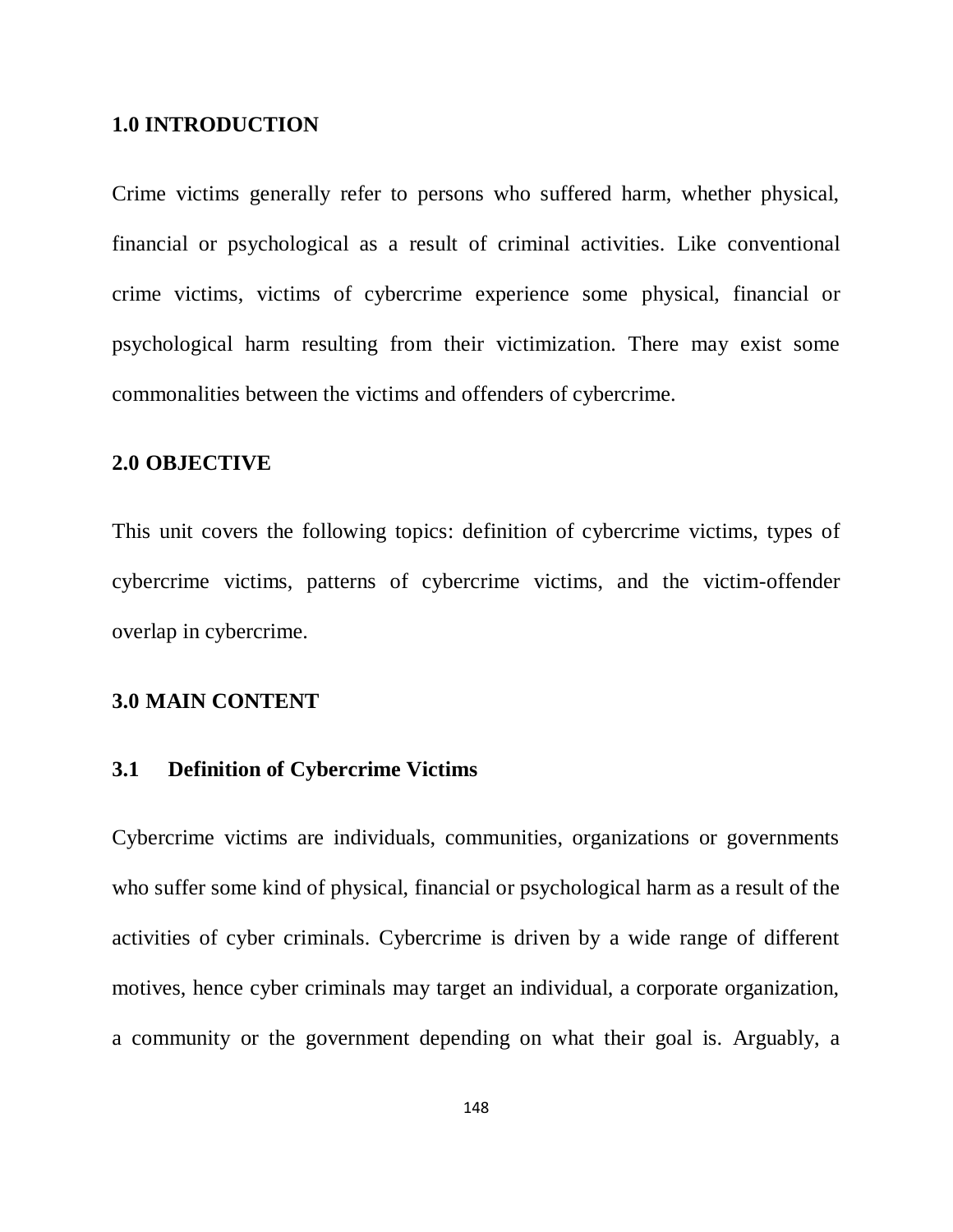successful cyber attack will result in a loss or harm which is suffered by the victim. Sometimes the loss could be purely monetary such as in advance fee fraud scheme or it may be psychological such as in the case of cyberstalking.

# **3.2 Types of Cybercrime Victimization**

According to Angkasa (2018, p.3) cybercrime victims fall under four broad categories as follows:

- i. **Individual Victims:** This refers to individuals who are directly affected by the activities of cybercriminals. For example, an individual can be defrauded through online purchasing. Also, an individual can be defrauded by online advance fee fraudsters through romance scam.
- ii. **Corporate Victims:** Public and private corporations in various fields are also targeted by cyber criminals. Corporations across the world have fallen victim of various kinds of cybercrime such as business email scam, corporate data breach, ransomware etc.
- iii. **Community Victims:** There as some cybercrimes that may be targeted at communities. This can take the form of hoaxes and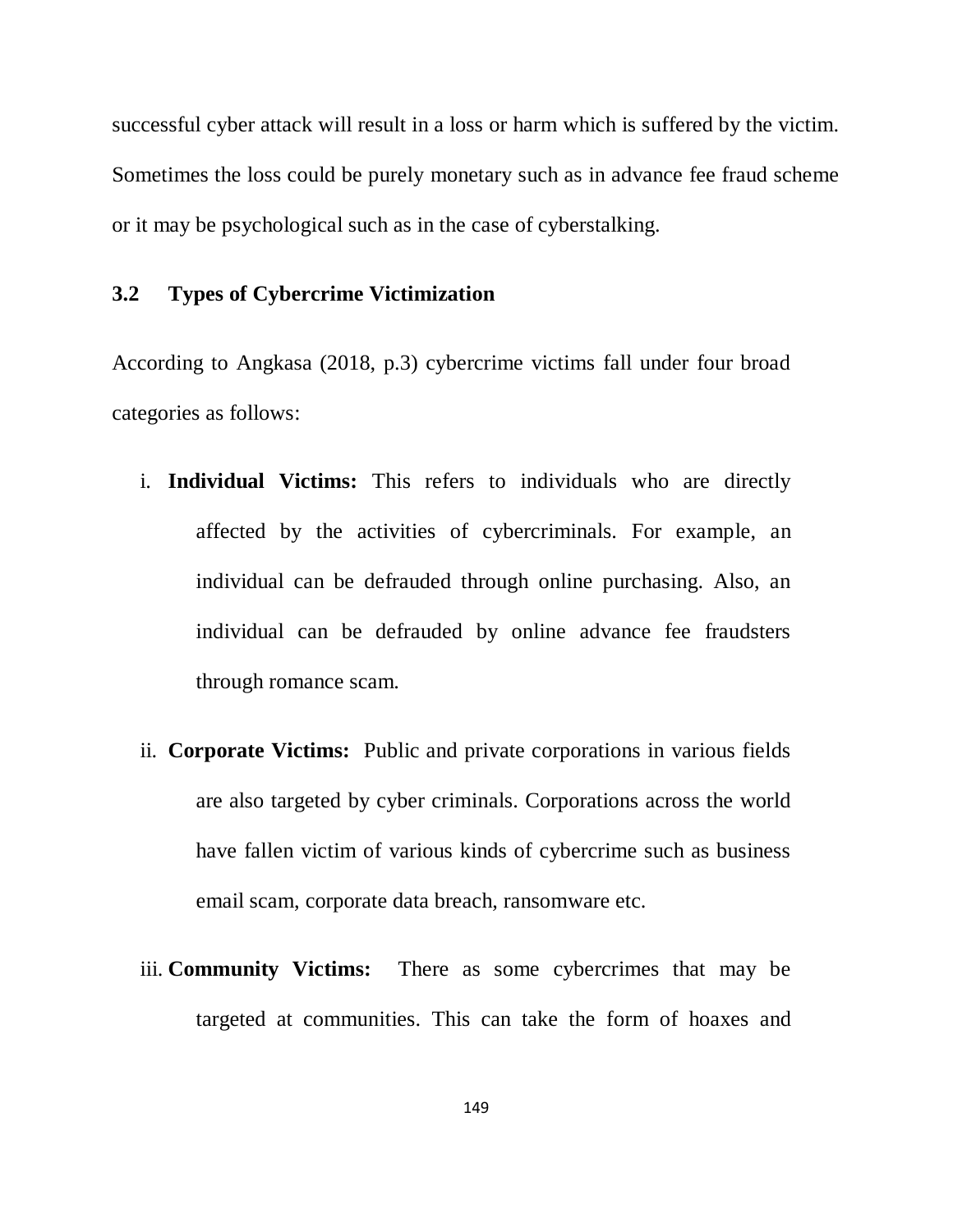provocative reporting aimed at causing anxiety and hostility in a community. This can be orchestrated for political purposes.

iv. **Government Victims:** Governments have also been targeted by cyber criminals. For example. Cyber criminals may deface a government website or may attack a government computer system with ransomware.

#### **3.3 Patterns of Cybercrime Victimization**

The Federal Bureau of Investigation (FBI) Internet Crime Complaint Centre (IC3) (2019) Internet Crime Report provides useful insights into the patterns of cybercrime victimization. The IC3 report is released annually. The report indicates that in 2019, IC3 received a total of 467,361 complaints with reported losses exceeding \$3.5 billion. The types of cybercrime that were mostly reported were: phishing/vishing/smishing/pharming, non-payment/non-delivery, extortion, and personal data breach. The top three cybercrimes with the highest reported cases were: business email compromise, confidential/romance fraud, and spoofing.

The IC3 report shows the 2019 victims of cybercrime by in the following table:

#### **Victims**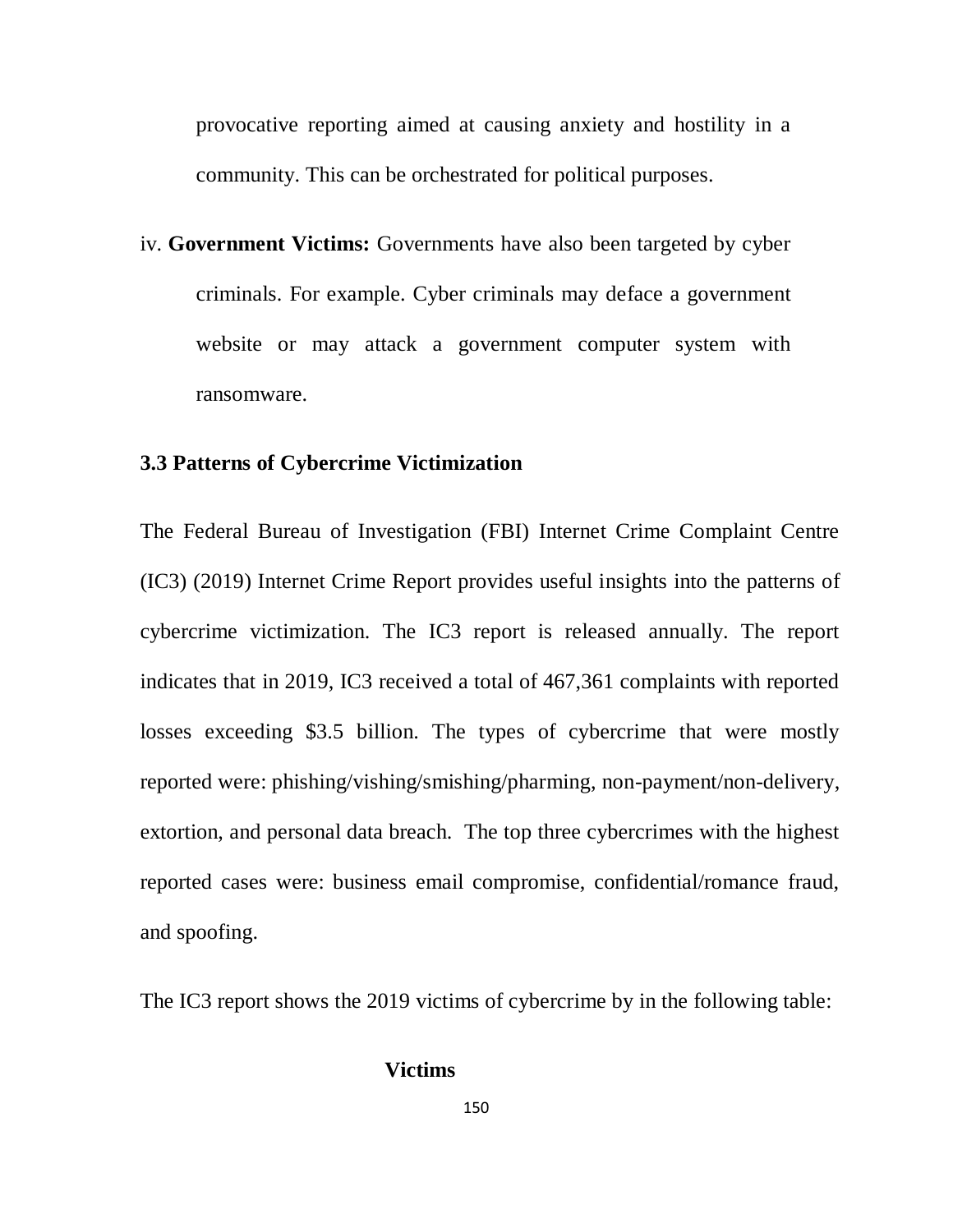| <b>Age Range</b>   | <b>Total Count</b> | <b>Total Loss</b> |
|--------------------|--------------------|-------------------|
|                    |                    |                   |
| Under 20           | 10,724             | \$421,169,232     |
| $20 - 29$          | 44,496             | \$174,673,470     |
| $30 - 39$          | 52,820             | \$332,208,189     |
| $40 - 49$          | 51,864             | \$529,231,267     |
| $50 - 59$          | 50,608             | \$589,624,844     |
| Over <sub>60</sub> | 68,013             | \$835,164,766     |

**Source**: IC3 (2019) Internet Crime Report

N.B. Not all complaints included an associated age range – those with this information are excluded from the table.

The above table suggests that elderly people are more likely to fall victim of cybercrime. This is understandable for various reasons. First elderly people, unlike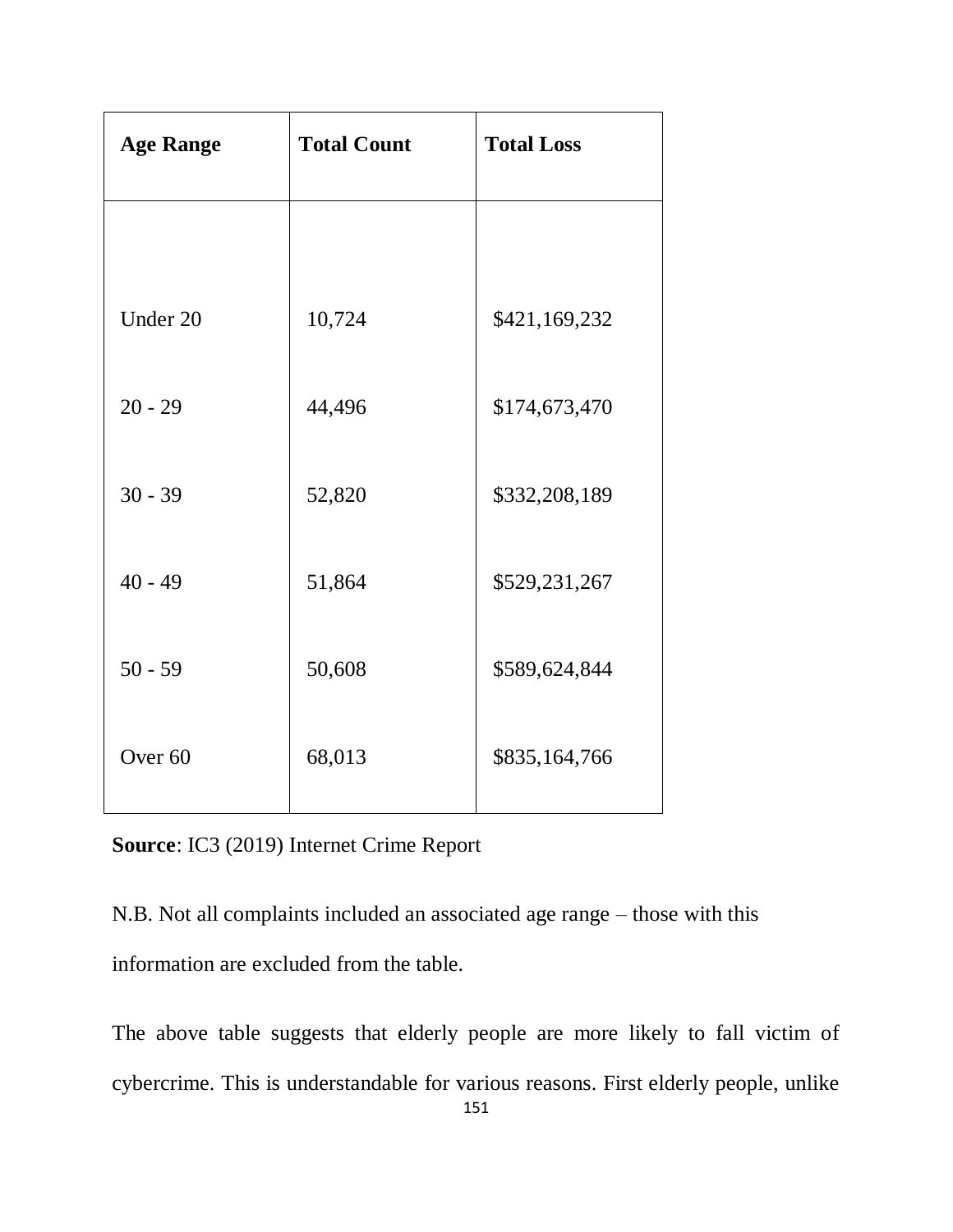young adults are less likely to be familiar with the workings of the internet and how to navigate their way around the online environment. Second, in view of the first reason, they may rely on the assistance of third parties who would most likely will be younger for their online transactions. This may further expose them to online victimization as such third parties may take undue advantage of them.

Moreover, the IC3 (2019) Internet Crime Report provided the list of 2019 To 20 International Victim Countries (excluding United States) as follows:

| i. United Kingdom | $-93,796$ |
|-------------------|-----------|
| ii. Canada        | $-3,721$  |
| iii. India        | $-2,901$  |
| iv. Australia     | $-1,298$  |
| v. France         | $-1,243$  |
| vi. Belgium       | $-1,031$  |
| Germany<br>vii.   | $-850$    |
| viii. Brazil      | $-628$    |
| ix. Mexico        | - 605     |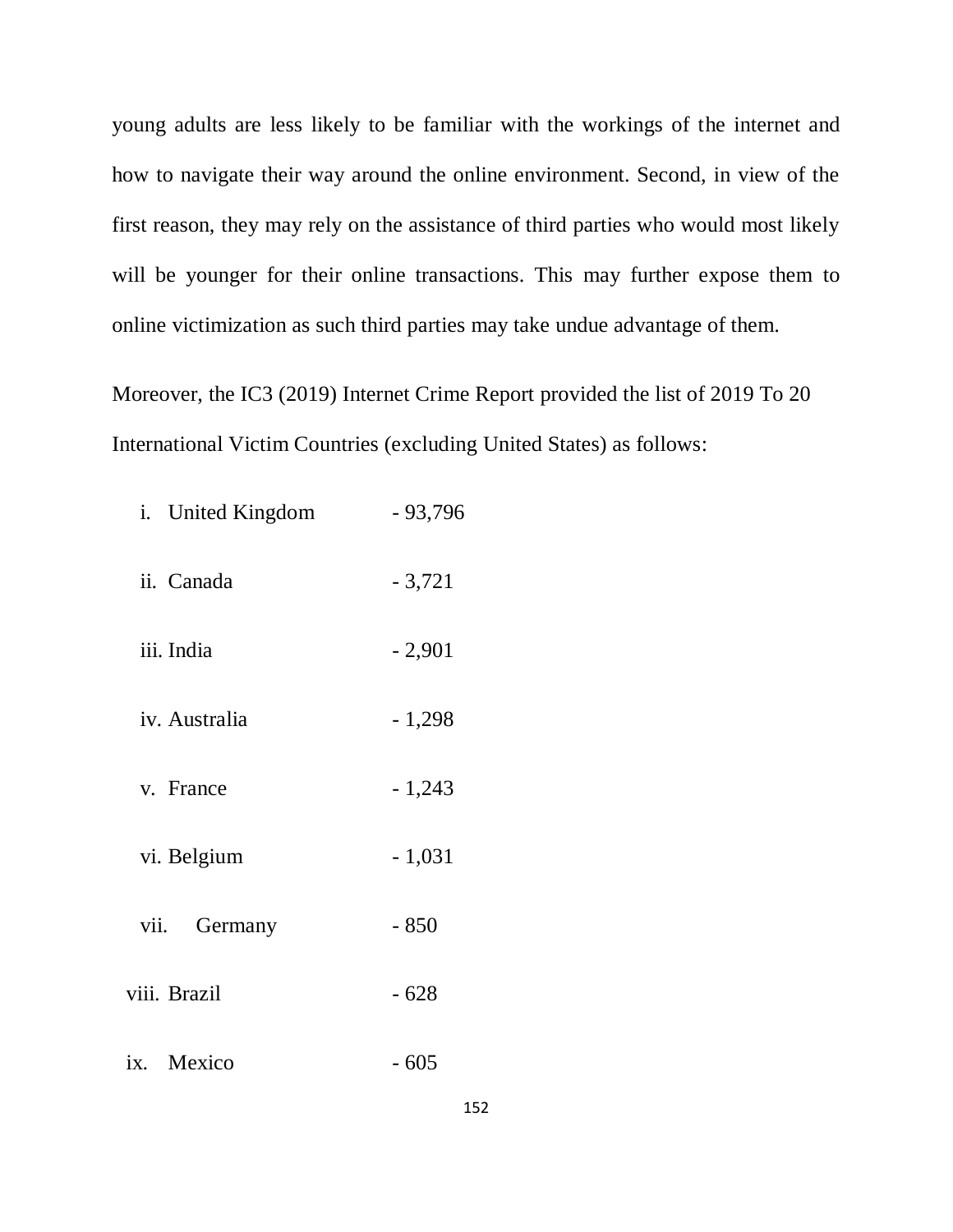| x. Argentina       | $-578$ |
|--------------------|--------|
| xi. Philippines    | $-561$ |
| xii. Hong Kong     | $-535$ |
| xiii. South Africa | $-465$ |
| xiv. Georgia       | $-454$ |
| xv. Switzerland    | $-438$ |
| xvi. Italy         | $-428$ |
| xvii. China        | $-403$ |
| xviii. Malaysia    | $-362$ |
| xix. Spain         | $-35a$ |
|                    |        |

xx. Russian Federation - 349

The above data indicates that only one African country (South Africa) ranked among the top 20 international victim countries of cybercrime. This is perhaps because compared to other continents of the world Africa is lagging behind in the development of digital infrastructure. Internet penetration is also relatively low in Africa. Given that online transactions are powered by the internet infrastructure,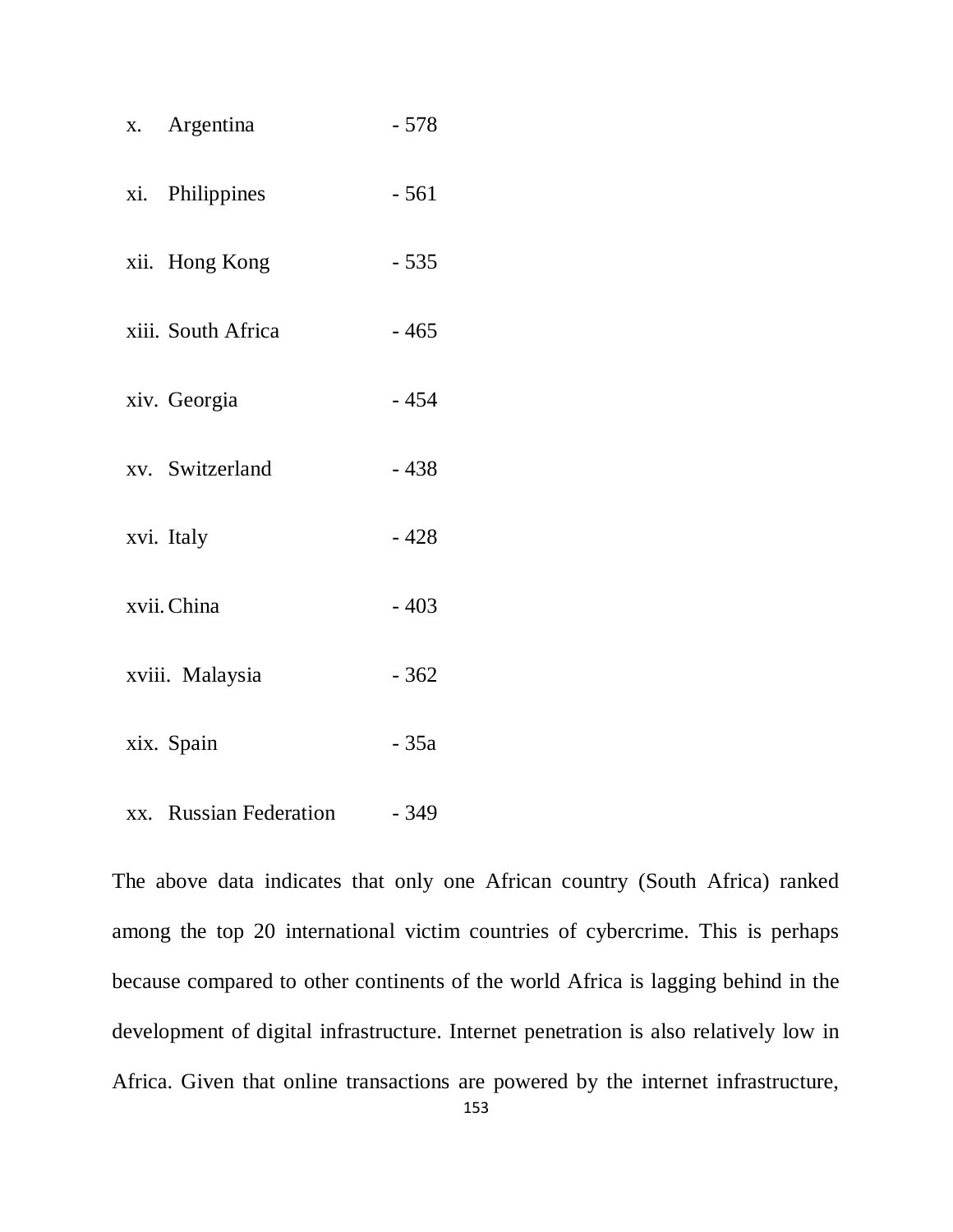the user population will obviously be higher in countries with this infrastructure. However, Ndubueze (2019) observed that with the 36.1% internet penetration rate in Africa in 2018, which represents 11.10% of the world population of internet users the gap created by the digital divide is speedily closing up.

Victim count by crime type from the IC3 report (2019) is shown below:

# **By Victim Count**

| <b>Crime Type</b>                             | <b>Victims</b> | <b>Crime Type</b>                         | <b>Victims</b> |
|-----------------------------------------------|----------------|-------------------------------------------|----------------|
| Phishing/Vishing/ 114,702<br>Smishing/Pharmin |                | Lottery/Sweepsta 7,767<br>kes/Inheritance |                |
| g                                             |                |                                           |                |
| Non-<br>Payment/Non-                          | 61,832         | Misrepresentation 5,975                   |                |
| Delivery                                      |                |                                           |                |
| Extortion                                     | 43,101         | Investment                                | 3,999          |
| Personal Data                                 | 38,218         | IPR/Copyright                             | 3,892          |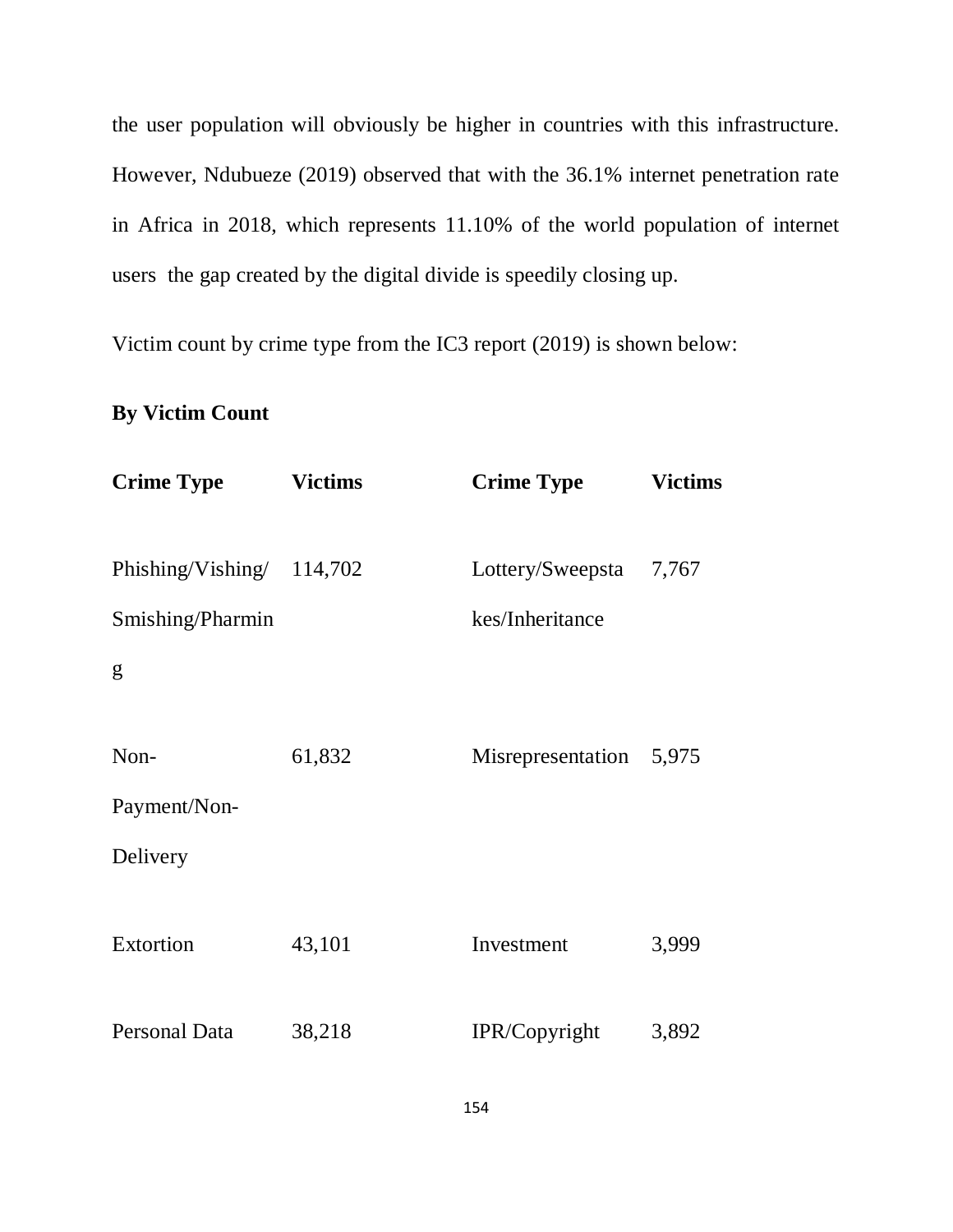| <b>Breach</b>                             |        | and Counterfeit                   |       |
|-------------------------------------------|--------|-----------------------------------|-------|
| Spoofing                                  | 25,789 | Malware/Scarewa<br>re/Virus       | 2,373 |
| <b>BEC/EAC</b>                            | 23,775 | Ransomware                        | 2,047 |
| Confidence<br>Fraud/Romance               | 19,473 | Corporate Data<br><b>Breach</b>   | 1,795 |
| <b>Identity Theft</b>                     | 16,053 | Denial of<br>Service/TDoS         | 1,353 |
| Harassment/Threa 15,502<br>ts of Violence |        | <b>Crimes Against</b><br>Children | 1,312 |
| Overpayment                               | 15,395 | Re-shipping                       | 929   |
| <b>Advanced Fee</b>                       | 14,607 | Civil Matter                      | 908   |
| Employment                                | 14,493 | <b>Health Care</b>                | 657   |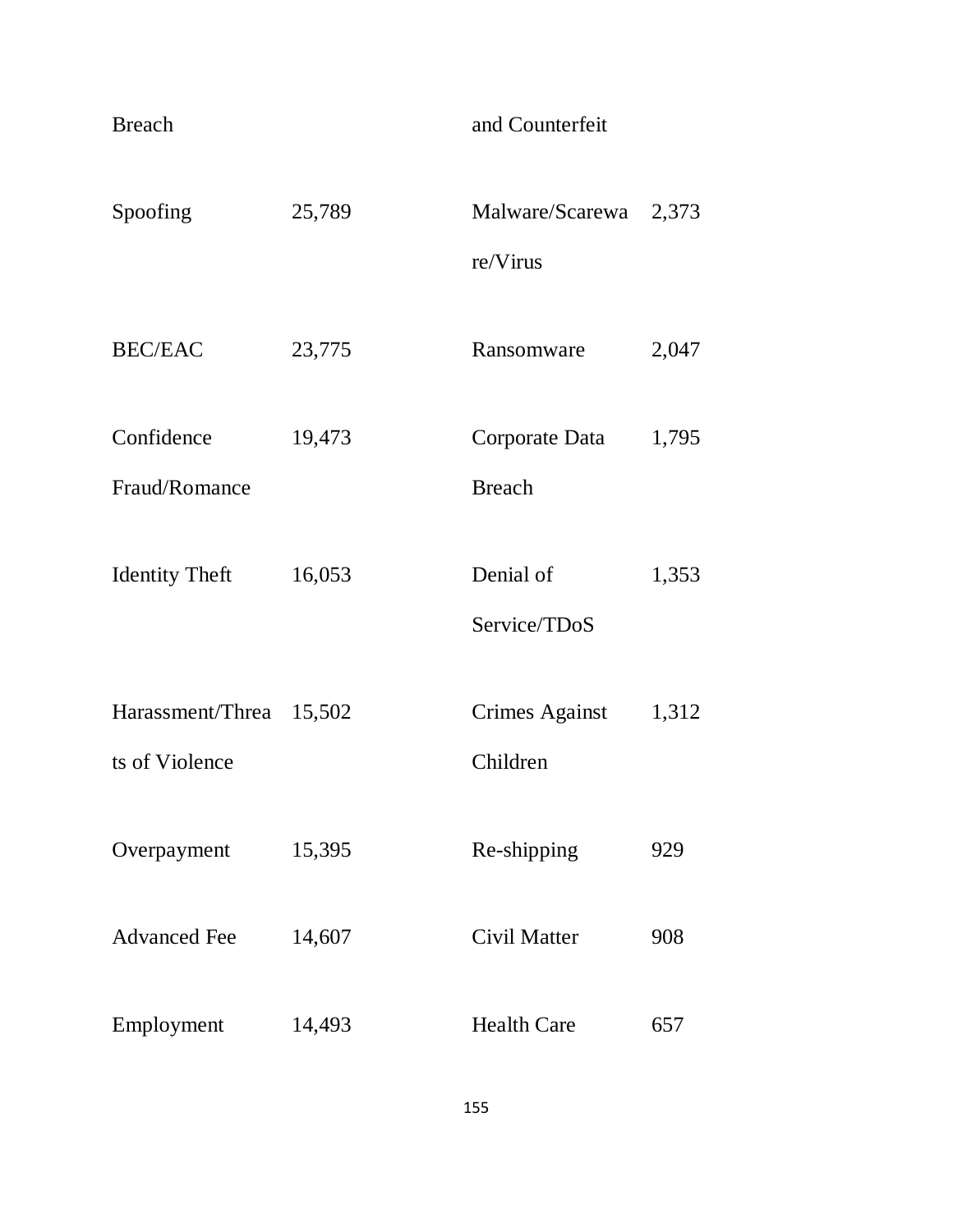#### Related

| Credit Card Fraud 14,378    |        | Charity    | 407 |
|-----------------------------|--------|------------|-----|
| Government<br>Impersonation | 13,873 | Gambling   | 262 |
| <b>Tech Support</b>         | 13,633 | Terrorism  | 61  |
| Real Estate/Rental 11,677   |        | Hacktivist | 39  |
| Other                       |        | 10,842     |     |

The above data indicates that victims of phising/vashing/smishing/pharming top the list of victim by count. The report defines phishing/vashing/smishing/pharming as "unsolicited email, text, messages, and telephone calls purportedly from legitimate company requesting personal, financial, and/or login credentials" (IC3 Report, 2019, p.27). This is not surprising as it does not require any technical informational and communication technology skill to execute. Besides, when people are busy with their daily business schedules they may be taken off-guard by these scammers.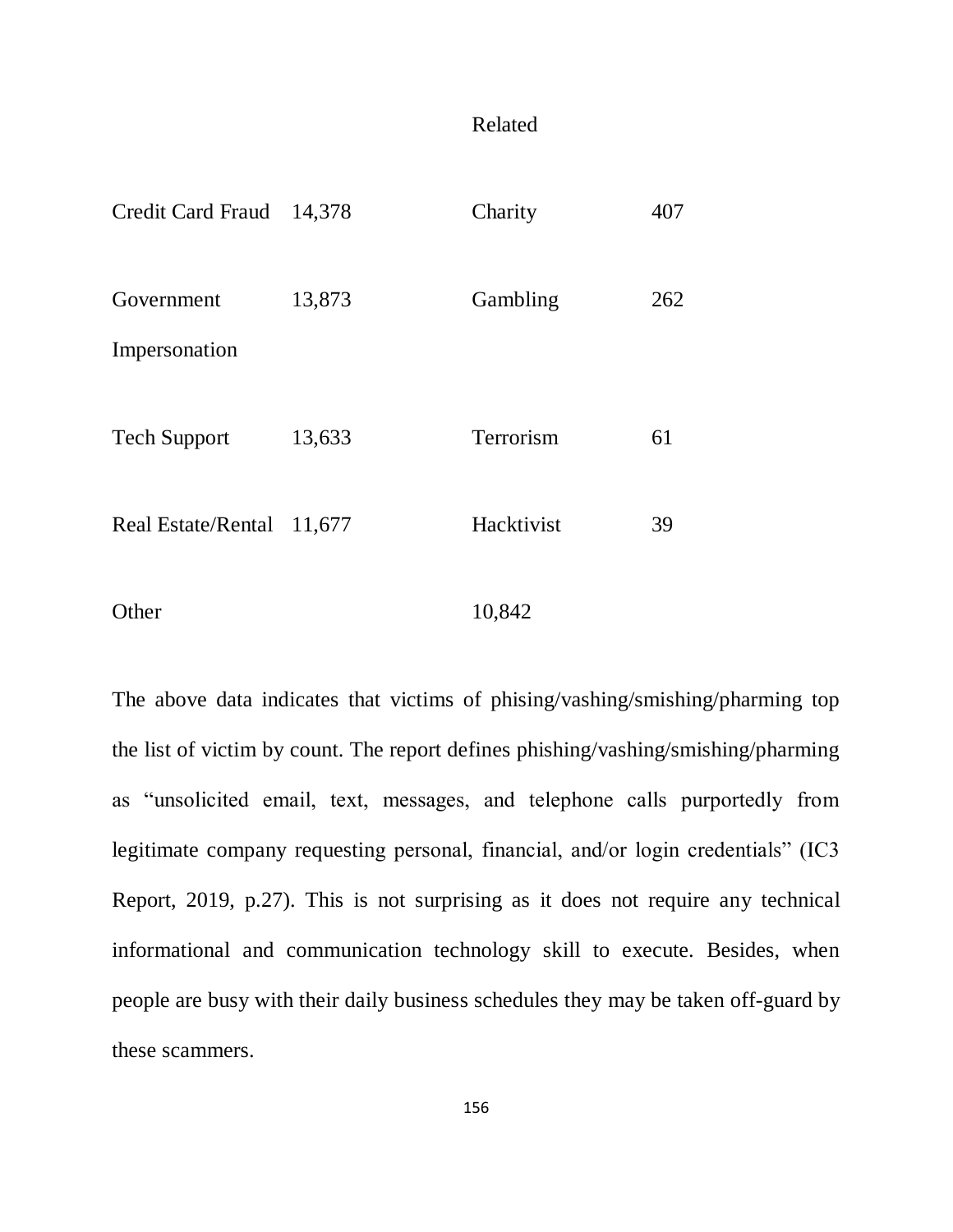The loss suffered by victims by crime type was also provided by the IC3 Report as follows:

# **By Victim Loss**

| <b>Crime Type</b>            | Loss            | <b>Crime Type</b>                  | Loss          |
|------------------------------|-----------------|------------------------------------|---------------|
| <b>BEC/EAC</b>               | \$1,776,549,688 | Employment                         | \$42,618,705  |
| Confidence<br>Fraud/Romance  | \$475,014,032   | Civil Matter                       | \$20,242,867  |
| Spoofing                     | \$300,478,433   | Harassment/Threat<br>s of Violence | \$19,866,654  |
| Investment                   | \$222,186,195   | Misrepresentation                  | \$12,371,573  |
| <b>Real Estate/Rental</b>    | \$221,365,911   | IPR/Copyright and<br>Counterfeit   | \$10,293,307  |
| Non-Payment/Non-<br>Delivery | \$196,563,497   | Ransomware                         | **\$8,965,847 |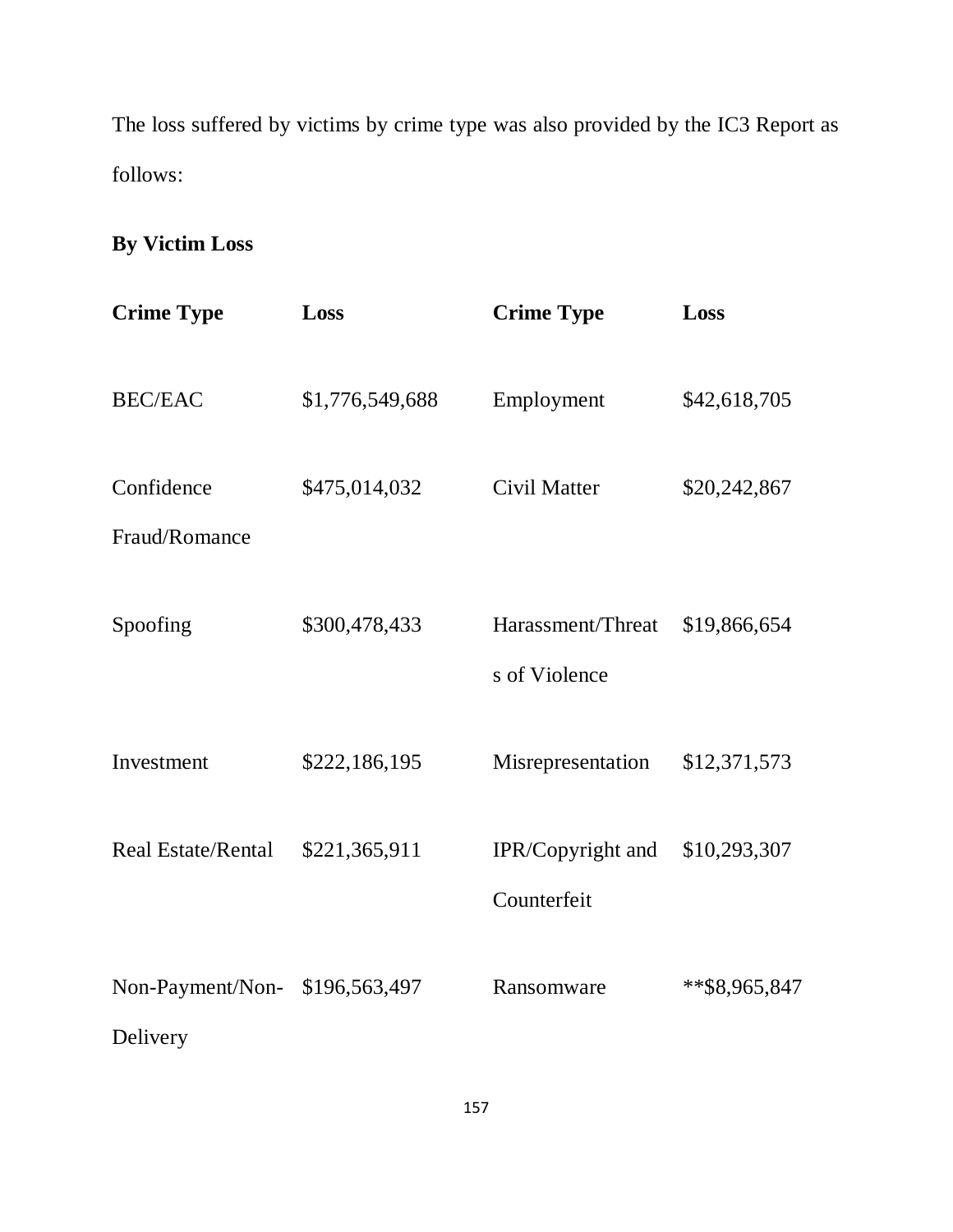| <b>Identity Theft</b>    | \$160,305,789 | Denial of             | \$7,598,198 |
|--------------------------|---------------|-----------------------|-------------|
|                          |               | Service/TDoS          |             |
|                          |               |                       |             |
| Government               | \$124,292,606 | Charity               | \$2,214,383 |
| Impersonation            |               |                       |             |
|                          |               |                       |             |
| <b>Personal Data</b>     | \$120,102,501 | Malware/Scarewar      | \$2,009,119 |
| <b>Breach</b>            |               | e/                    |             |
|                          |               | Virus                 |             |
|                          |               |                       |             |
| <b>Credit Card Fraud</b> | \$111,491,163 | Re-shipping           | \$1,772,692 |
|                          |               |                       |             |
| Extortion                | \$107,498,956 | Gambling              | \$1,458,118 |
|                          |               |                       |             |
| <b>Advanced Fee</b>      | \$100,602,297 | <b>Health Care</b>    | \$1,128,838 |
|                          |               | Related               |             |
| Other                    | \$66,223,160  | <b>Crimes Against</b> | \$975,311   |
|                          |               |                       |             |
|                          |               | Children              |             |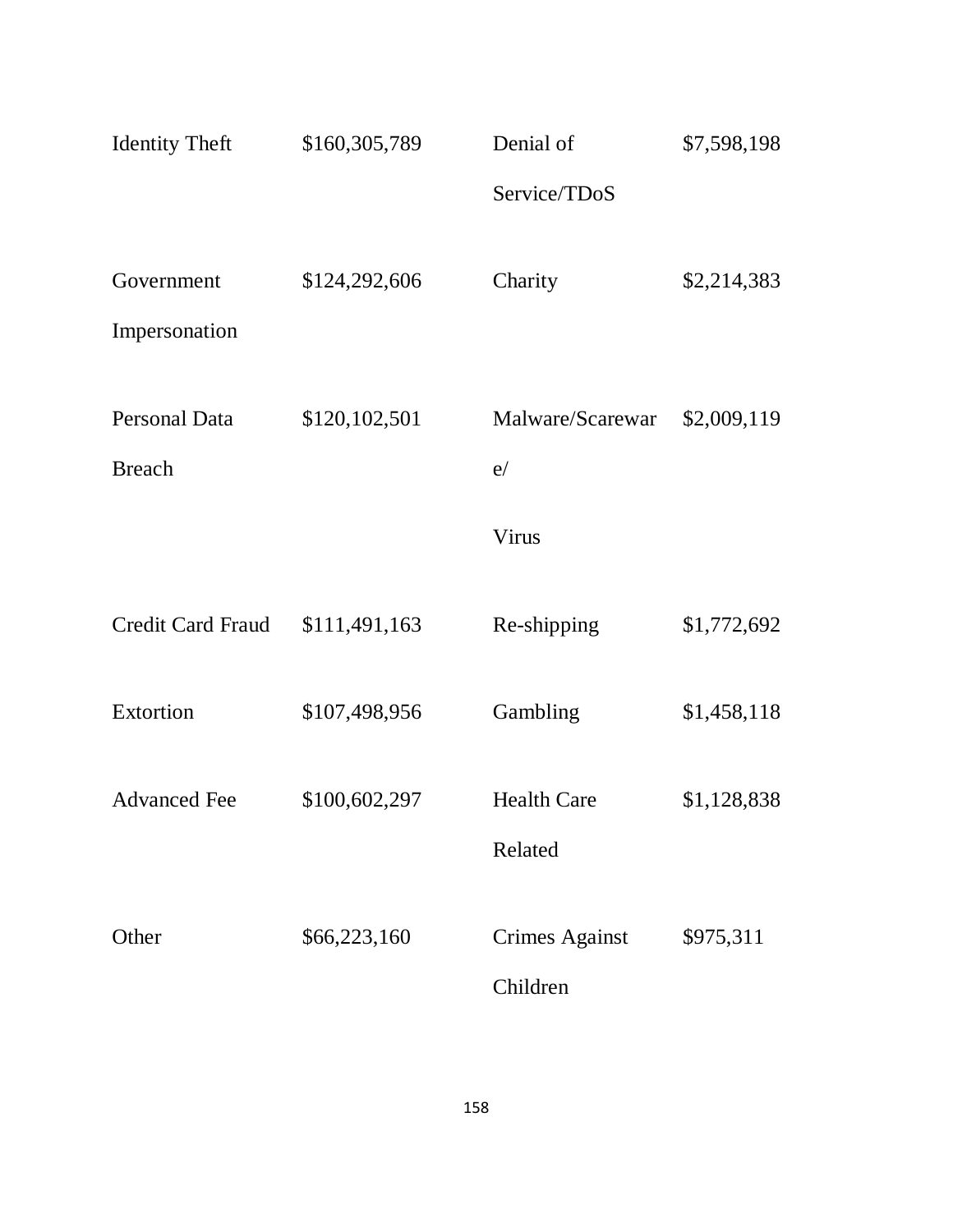| Phishing/Vishing/S \$57,836,379 |              | Hacktivist   | \$129,000 |
|---------------------------------|--------------|--------------|-----------|
| mishing/Pharming                |              |              |           |
| Overpayment                     | \$55,820,212 | Terrorism    | \$49,589  |
| <b>Tech Support</b>             |              | \$54,041,053 |           |
| Corporate Data Breach           |              | \$53,398,278 |           |
| Lottery/Sweepstakes/Inheritance |              | \$48,642,332 |           |

The above data on loss by victim shows that business email compromise (BEC)/email account compromise (EAC) ranked topmost among the losses suffered by victims. The report defined business email compromise scam as "a scam targeting businesses working with foreign suppliers and/or businesses regularly performing wire transfers" (IC3 Report, 2019, p.25). Furthermore, it defined email account compromise as "a similar scam that targets individuals…" (IC3 Report, 2019, p.25). The report further explained that these scams are perpetrated by fraudsters who compromise email accounts through social engineering or computer intrusion techniques to do unauthorized transfers. The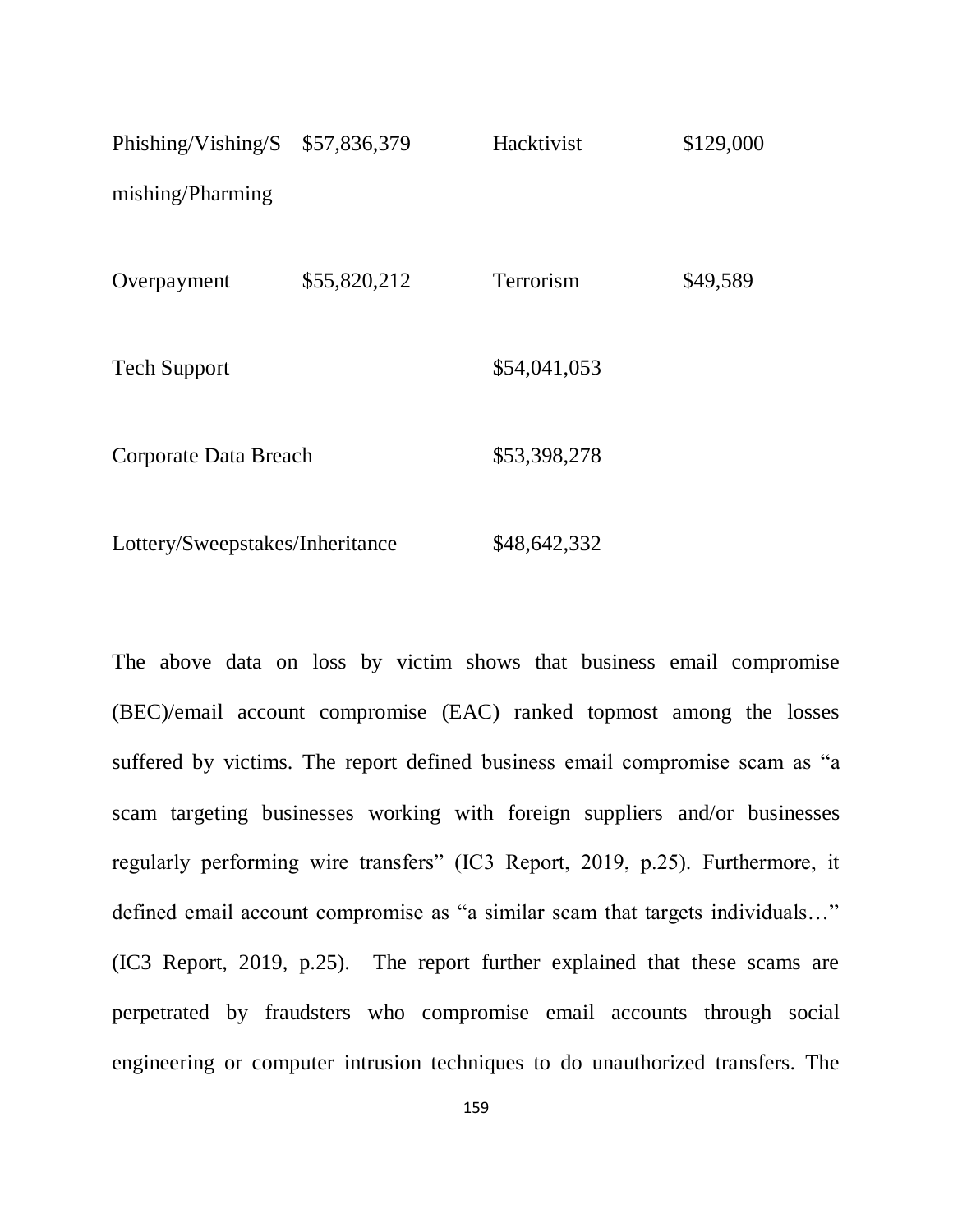average business person is looking for opportunities for expansion and profit maximization. In the desperation to achieve such goal it is probable that he or she may play into the hands of fraudsters who may use social engineering techniques to compromise their account. On the other hand individual accounts may be compromised because many individual users do not take necessary steps to protect their personal computers. This perhaps explains why BEC/EAC is top on the list.

#### **3.4 The Victim-Offender Overlap in Cybercrime**

The victim-offender overlap suggests that there is a link between victims and offenders. It is argued that the assumption that victims and offenders can be neatly separated into two mutually exclusive groups is problematic. This is because there are likely some commonalities between victims and offenders.

#### **4.0 CONCLUSION**

The landscape of victimization has changed with the emergence of the internet and development of digital devices. In the digital age, people can be victimized from any part of the globe. Online victimization does not require face-to-face contact between the victim and the offender. Victims can be individual internet users, organizations, communities or governments.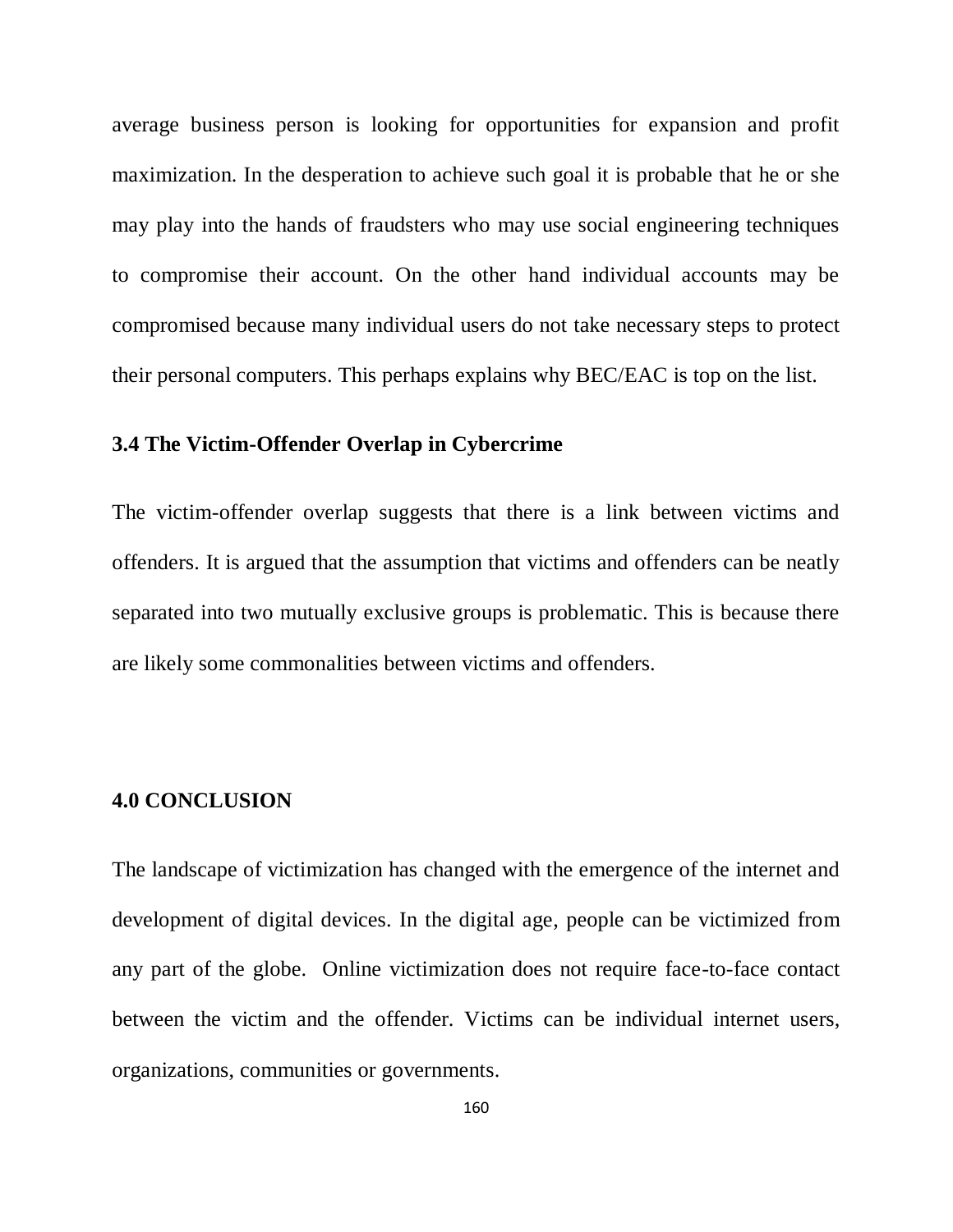#### **5.0 SUMMARY**

The unit focused on the definition of cybercrime victims, types of cybercrime victims, patterns of cybercrime victims, and the victim-offender overlap in cybercrime.

#### **6.0 TUTOR-MARKED ASSIGNMENT**

Discuss the various types of cybercrime victims.

# **7.0 REFERENCES/FURTHER READING**

Angkasak, D. (2018). Local protection for cybercrime victims on victimological

perspective. SHS Web of Conference, 54, 08004: Available at:

https://doi.org/10.1051/shsconf/20185408004

Internet Crime Complaint Centre (2019). 2018 Internet Crime Report. Available at: [https://pdf.ic3.gov/2019\\_IC3Report.pdf](https://pdf.ic3.gov/2019_IC3Report.pdf)

Ndubueze, P.N. (2019). Cybercrime and Legislation in an African Context. In T.J. Holt and A.M. Bossler (eds.) *The Palgrave Handbook on International Cybercrime*. Switzerland AG: Palgrave Macmillan, Cham DOIhttps://doi.org/10.1007/978-3-319-90307-1\_74-1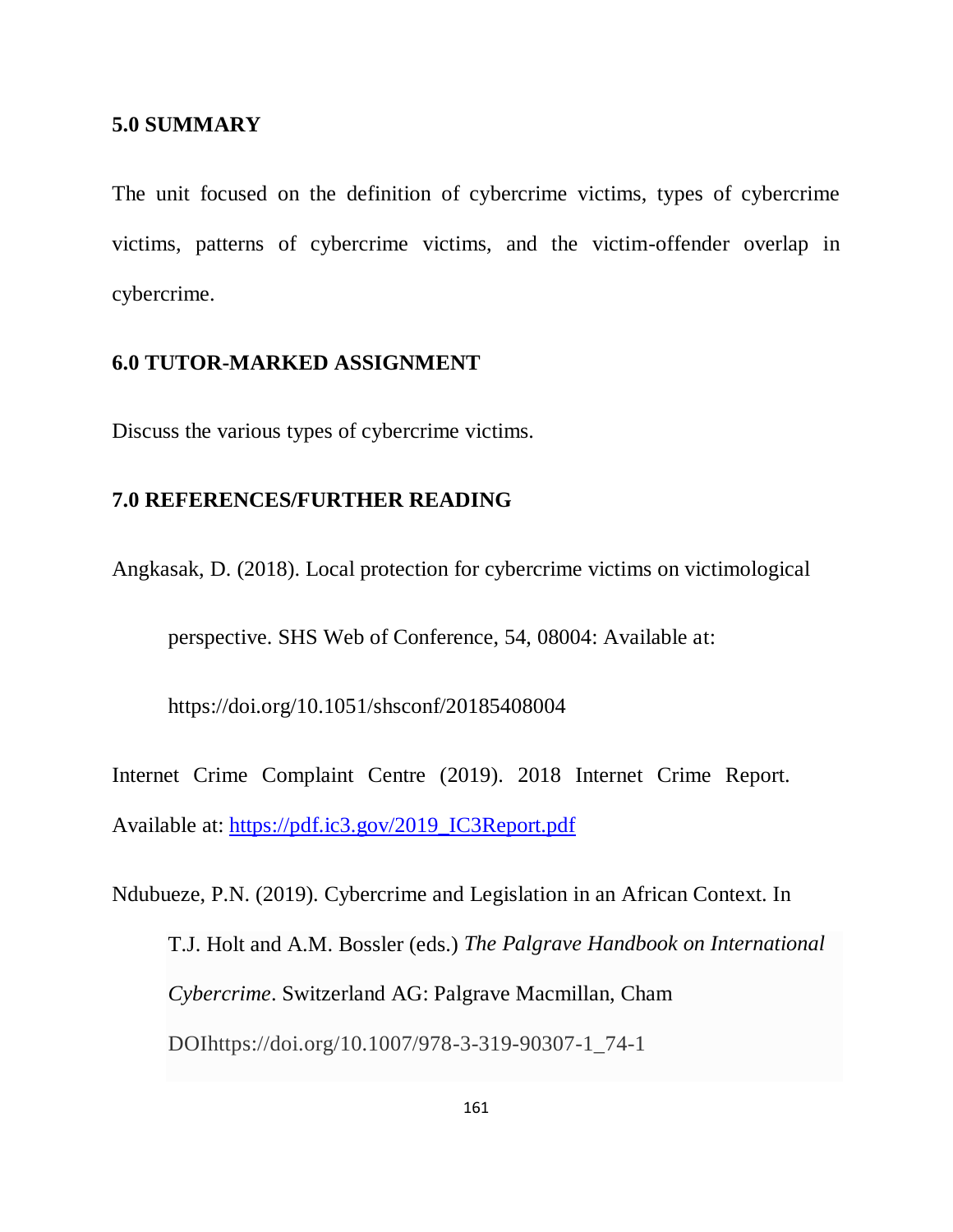# **UNIT 4 CYBERCRIME VICTIMIZATION RISK FACTORS**

# **CONTENTS**

- 1.0 Introduction
- 2.0 Objectives
- 3.0 Main Content
	- 3.1 Routine Activities
	- 3.2 Victim Precipitation
	- 3.3 Space Transition
	- 3.4 Cybercrime Victimization Risk Factors in Africa
- 4.0 Conclusion
- 5.0 Summary
- 6.0 Tutor-Marked Assignment
- 7.0 References/Further Reading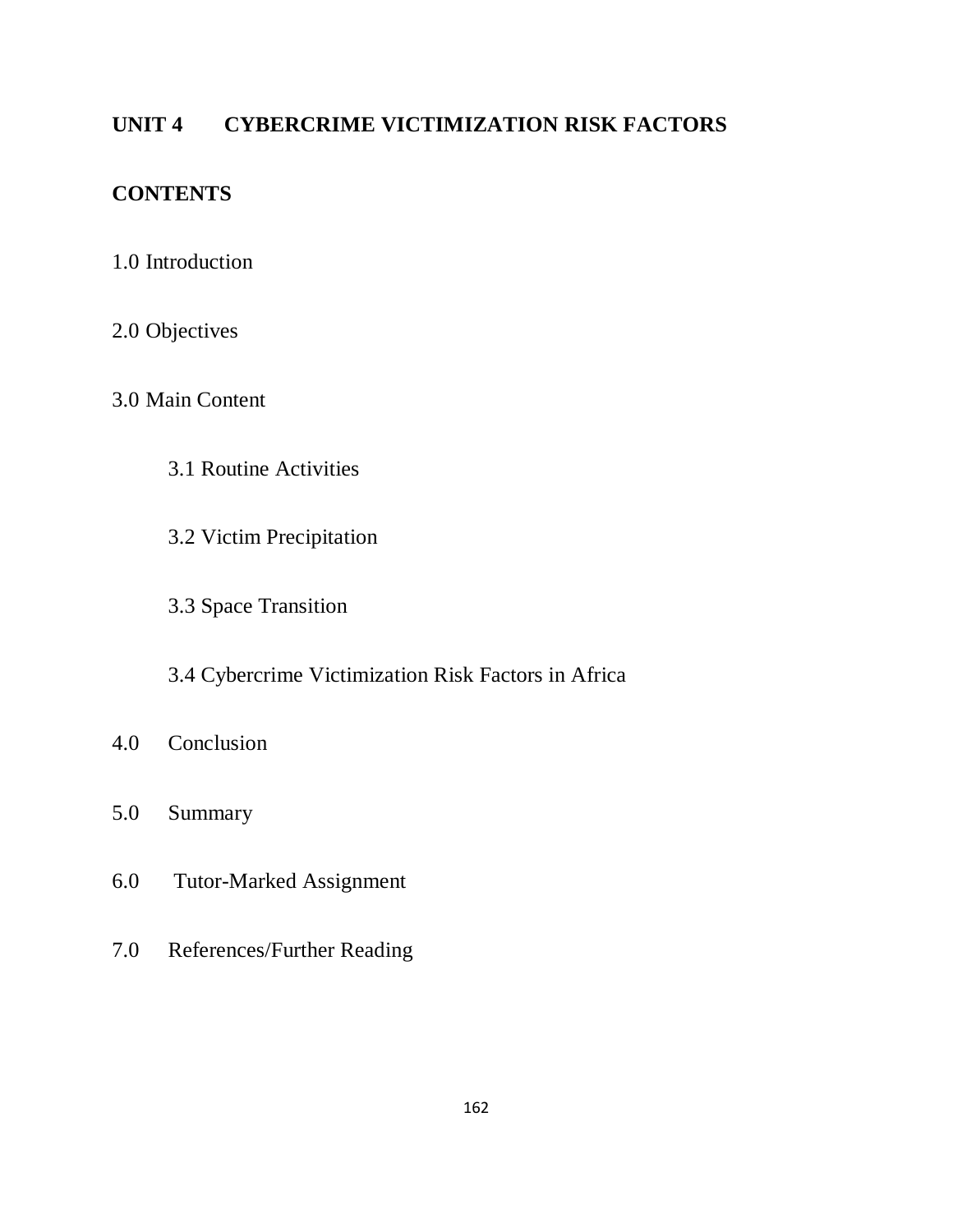#### **1.0 INTRODUCTION**

There are several factors that can potentially expose a person to the risk of cybercrime victimization. The internet and digital devices are now engrained in the routine activities and life style of individuals. The reliance on these technologies coupled with the fact that people as a matter of necessity have to migrate from the analogue culture to the digital one undoubtedly expose them to victimization online.

#### **2.0 OBJECTIVE**

This unit covers the following topics: routine activities, victim precipitation, space transition and risk factors of cyber victimization in Africa. At the end of this unit you will understand why some individuals are more likely to fall victim of cybercrime than others.

#### **3.0 MAIN CONTENT**

#### **3.1 Routines Activities**

The term "routine activities" is used to describe our normal activities that cover those that have to do with our family, friends, work, recreation and consumption. These activities determine who we often come in contact or interact with whether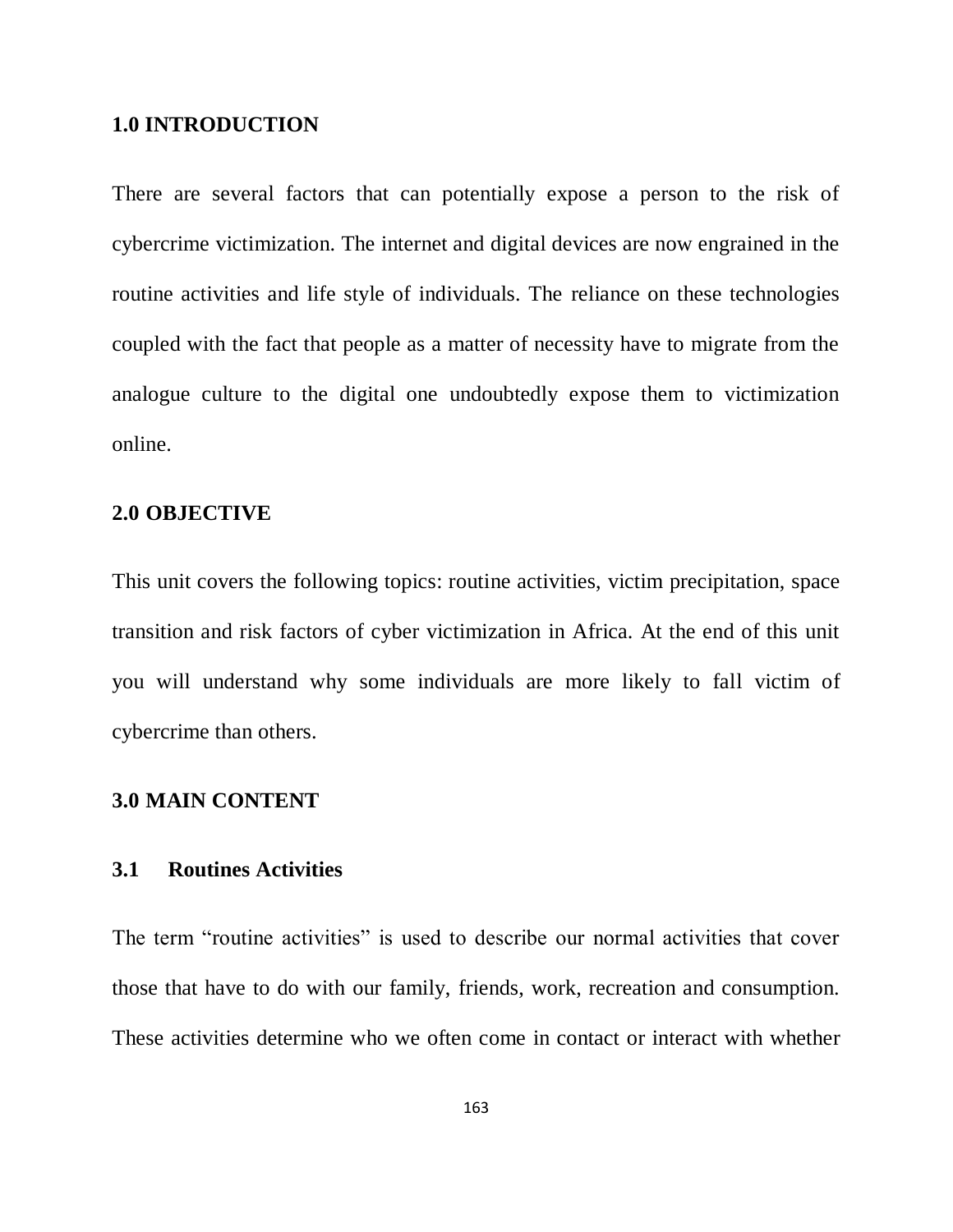online or offline. A person"s online routine activity, for example, the habit of downloading free software and can put him or her at great risk of cyber victimization. The person may in the process of downloading a free software unknowingly download a malware and may not have an active anti-virus kit installed in his/her computer. The routine activities theory (RAT) of Cohen and Felson (1979) has severally been used by scholars to explain cybercrime victimization.

#### **3.2 Victim Precipitation**

There are instances where individuals initiate the process of their own victimization. The victims themselves may actually initiate, either passively or actively, the criminal act that ultimately leads to the harm they suffer. This principle applies to both online and offline environments. For example, in this age of social media the flaunting of wealth on social media platforms can make an individual a target of online advance fee fraud or romance scam. Wolfgang (1967) victim precipitation theory has also been used to explain cybercrime.

# **3.3 Space Transition**

Space transition refers to the movement from one space to another. It could be movement from the physical space to the cyberspace or vice-versa. The digital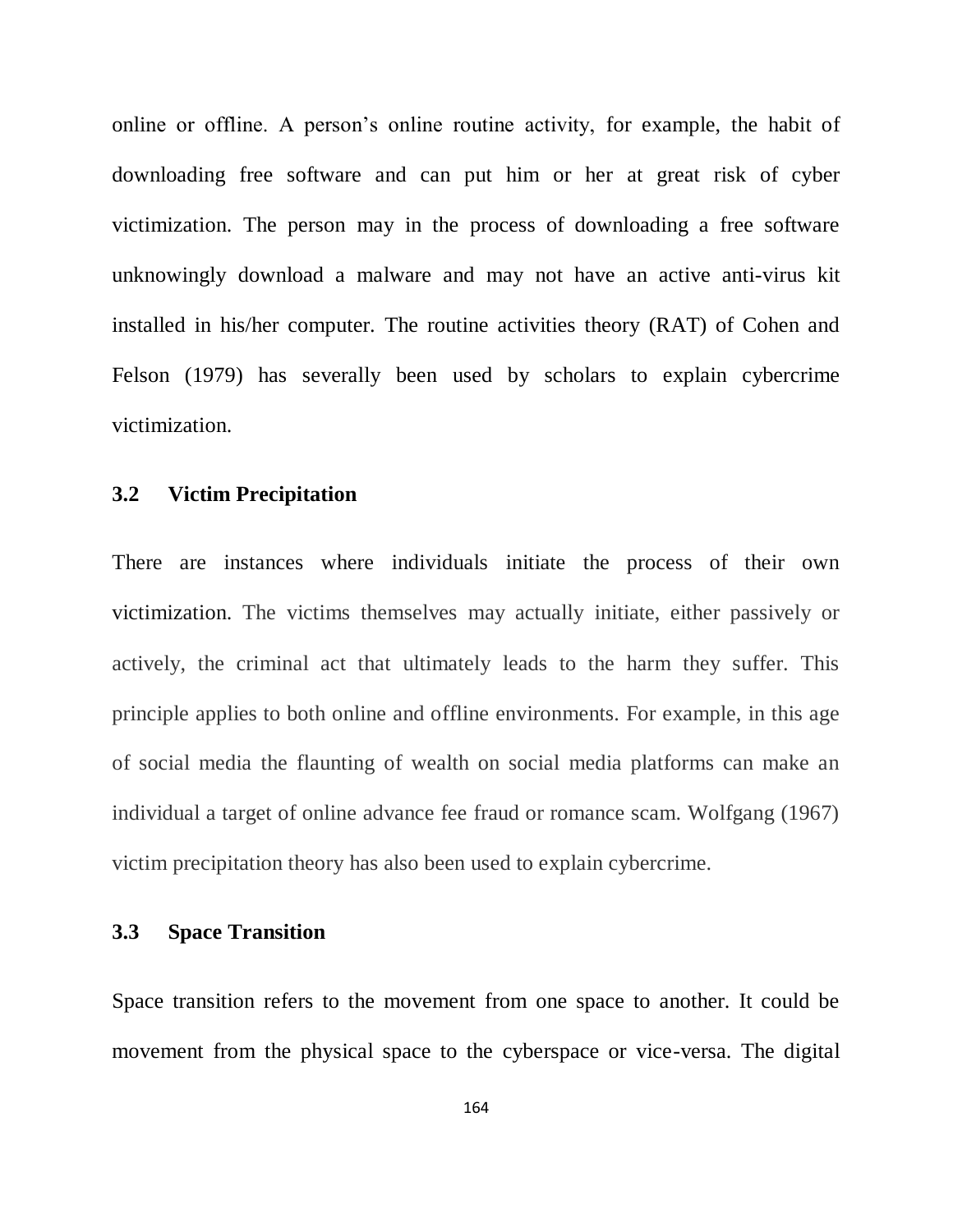revolution that is sweeping across countries of the world has resulted in a dramatic increase the space transition traffic. While many are compelled by their routine activities to transit from the analogue system to the digital one, others are just joining the bandwagon. The "bandwagoners" may not be information technologysavvy and as such may be more prone to cyber victimization. Again, the transition from the physical space to the cyber space and vice-versa as demonstrated by Jaishankar (2008) in his space transition theory facilitates cyber victimization.

#### **3.4 Cybercrime Victimization Risk in Africa**

Ndubueze (2019, pp. 6-8) discussed several vulnerabilities that offenders can exploit to victimize their targets online in Africa.

# *i.) High Number of Domains/Very Weak Network and Information Security***:**

In 2014, the United Nations Economic Commission for Africa identified the high number of domains and very weak network and information security as major drivers of Africa's vulnerability to cyber security threats. The Report noted that cybercriminals regard Africa as a favourable climate for their criminal activities. It also argued that cybersecurity experts believe that about 80 percent of personal computers in Africa are infected by virus and other malicious software. This is hardly surprising as there are several "free" Internet networks in some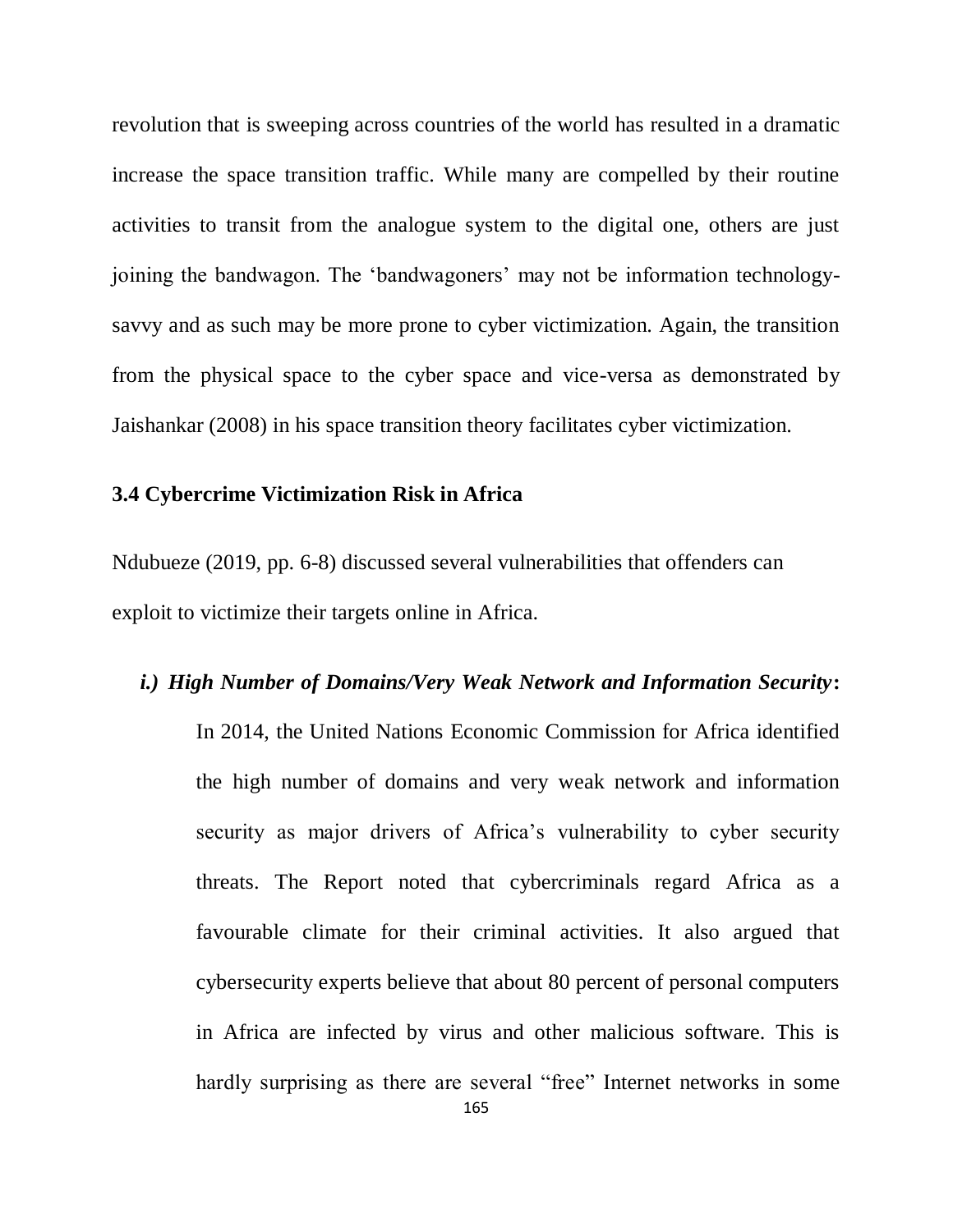public places. But many of such networks are not secure and may, in fact, be a trap set by cybercriminals who want to access users' personal information with a view to using same to victimize them.

*ii.)Inadequate Protection of Computer System***:** Computer security experts believe that many computer systems in Africa are not properly protected and that this exposes them to cyber attack. The ordinary computer user care little about Internet security software. Even when they procure one, they may be reluctant to update them. Some have argued that autoupdating the security software will consume much of their network data. Users, especially the low income ones will normally want to maximize their data usage. They may consider browsing and emailing as activities that are worth their data and updating of antivirus software as less important. This attitude is compounded by their low awareness of the kind of risk they expose their computer system and data to by not taking appropriate measure to protect them. Low income internet users may feel that they are not famous or known and cannot be targeted by cybercriminals. This kind of mind-set perhaps accounts for why they are reluctant to take the necessary steps to protect their personal computers.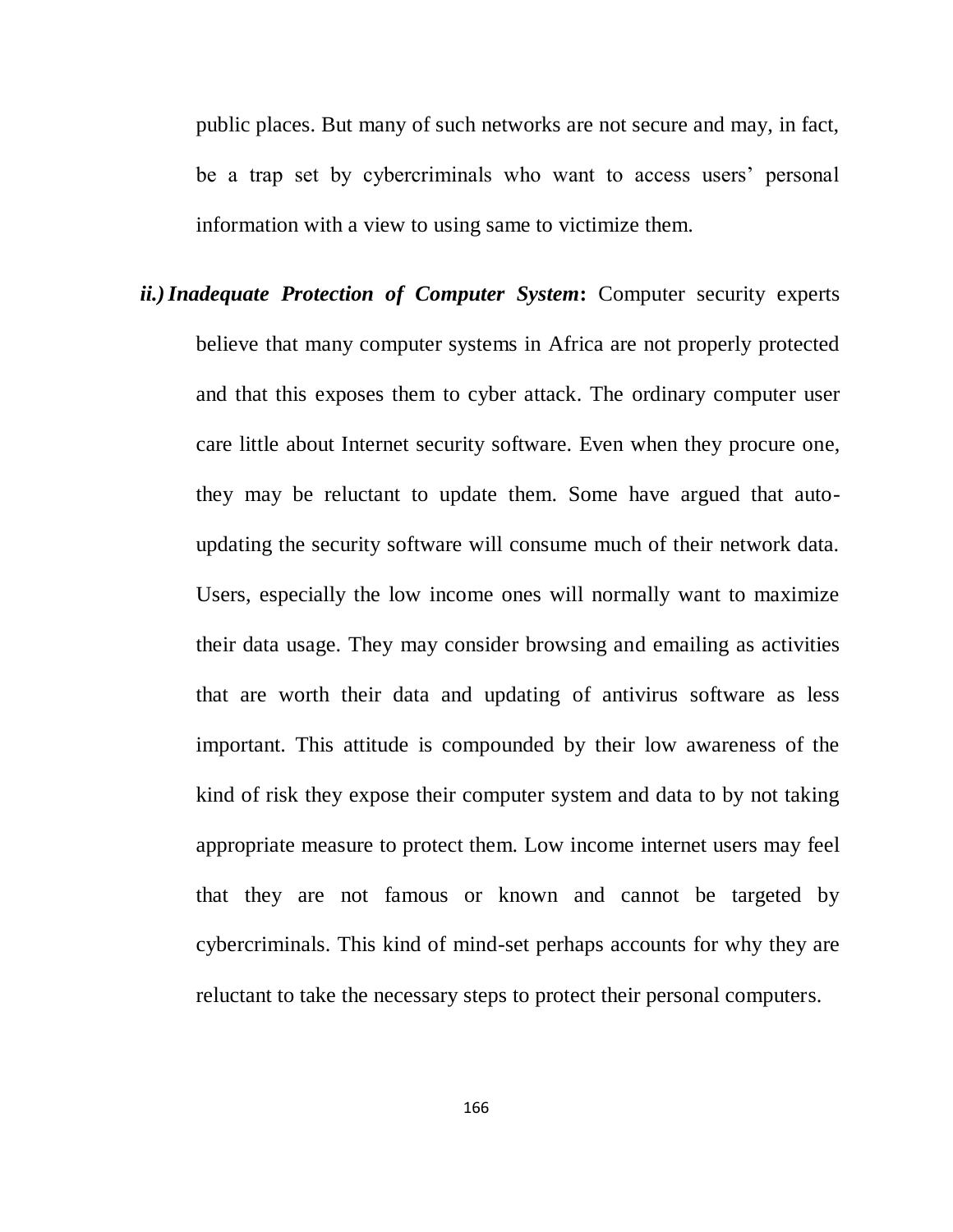*iii.) Digital Skill-Set Gap***:** Digital literacy is still relatively low in Africa when compared to the developed continents of the world. Ndubueze (2016b) provides a typology of digital skills in Nigeria viz: i) the digital affable – persons with strong digital skill sets. This category of people can easily operate their personal computers, cell-phones and the Internet. Digital tools have also become part of their daily activities, ii) the digital enfeeble - persons that are weak in the use of digital technology/tools. They are not familiar with the basic functions of their cell-phones and ipads. They also hardly use the Internet and carry smartphones not necessarily because they need it, but as a status symbol, iii) the digital dumb – persons who do not have digital skill set at all. They are digitally passive and avoid using digital tools. If they must use digital tools, they rely on the assistance of a third-party, who is familiar with such tools. Arguably, the last two categories of people are more vulnerable to cyber victimization. This is because they would normally rely on third-parties to do their digital transactions such as bank Automated Teller Machine (ATM) withdrawals and other online transactions. This may expose their passwords to criminal elements. However, those heavily attached to digital tools and are Internet-active, who belong to the first category are also vulnerable to cyber victimization.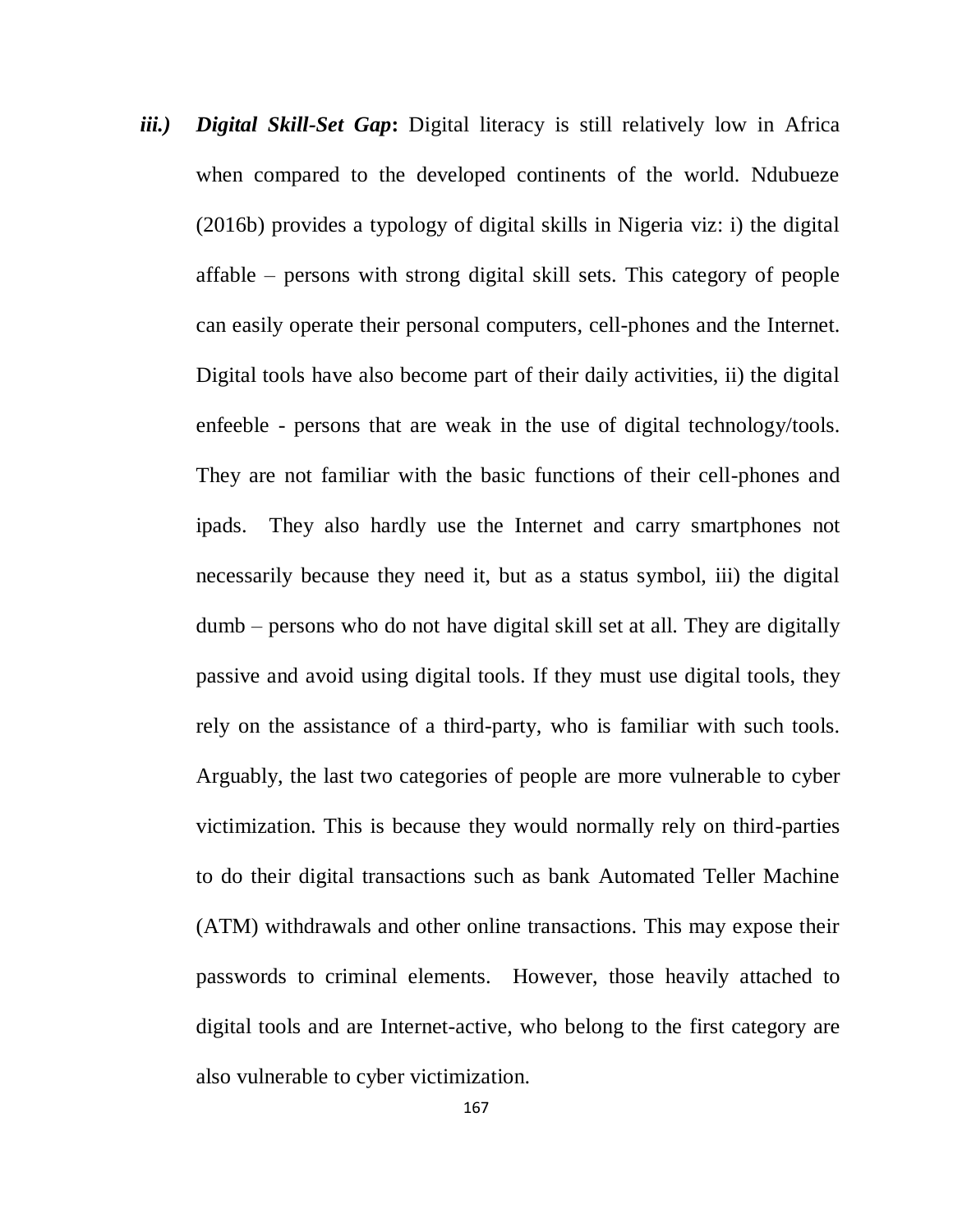- *iv.) Absence of African Languages***:** It has been argued that many African computer users may have difficulty in understanding error messages or warnings about cyber fraud not presented in their mother tongue. This may expose them to cyber fraud. Cyber fraudsters will usually exploit any loop-hole that they find in information and communication technology (ICT) tools to victimize their targets. Therefore, the language issue is a major problem.
- *v.) Trust Factor:* Trust within families plays a key role in many African societies. People may use their trusted relatives who live with them for certain online transactions, not because the principal does not have digital skill, but because they are trusted. Consequently, such relatives are expected to keep the details of such online transactions confidential. But that may not always be the case, as sometimes, these trusted relatives may be compromised through social engineering or other malicious means by cybercriminals to reveal some personal information of their principal, which, such criminals would eventually use to victimize them.
- *vi.) Greed Factor:* Greed is a major factor in cybercrime victimization in the African context. It is perhaps one of the most exploited weaknesses by cybercriminals. Many people in Africa think of a better and brighter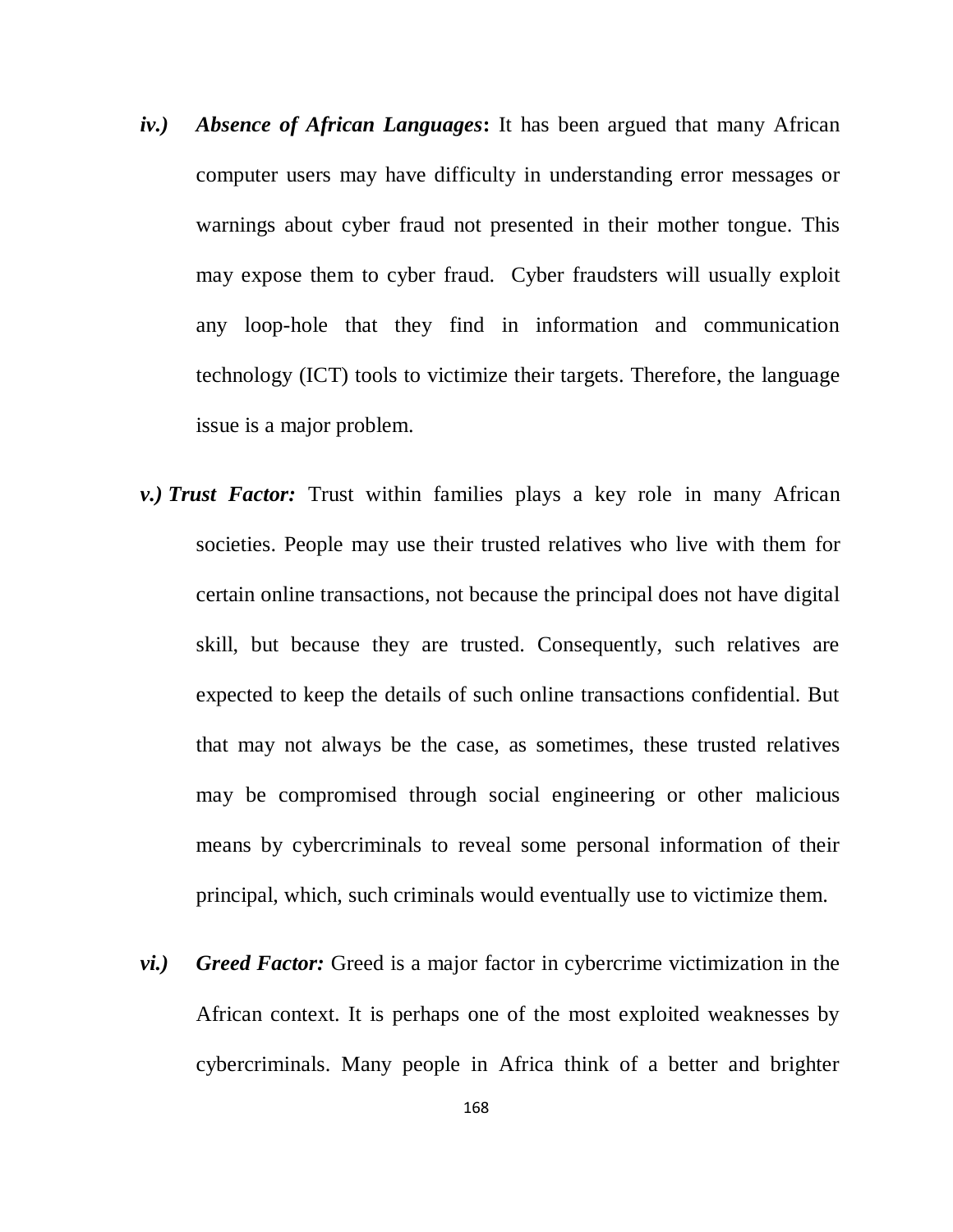future. Many people want to make it big in life; they want to amass wealth and live in opulence. But not too many of such people who are within the 'generation y' age bracket realize that wealth do not come so easily. Cyber criminals in Africa, specifically the *yahoo-yahoo boys* (Internet advance fee fraudsters), exploit this insatiable quest for wealth to perpetrate many online advance fee fraud schemes in the continent.

*vii.) Faith Factor*: There are several faith-based organizations in Africa. Some of these organizations are prayer groups that encourage members to believe in financial "miracles". However, online advance fee fraudsters may exploit this kind of scenario by sending some bogus (advance fee fraud) mails to targets who may mistake such communications as evidence of answered prayers and ultimately fall victims.

# **4.0 CONCLUSIONS**

The landscape of victimization has changed with the emergence of the internet and development of digital devices. In the digital age people can be victimized from any part of the globe. Online victimization does not require face-to-face contact between the victim and the offender. Victims can be individual internet users, organizations, communities or governments. There are several vulnerabilities that cybercriminals can exploit to victimize their targets online in Africa.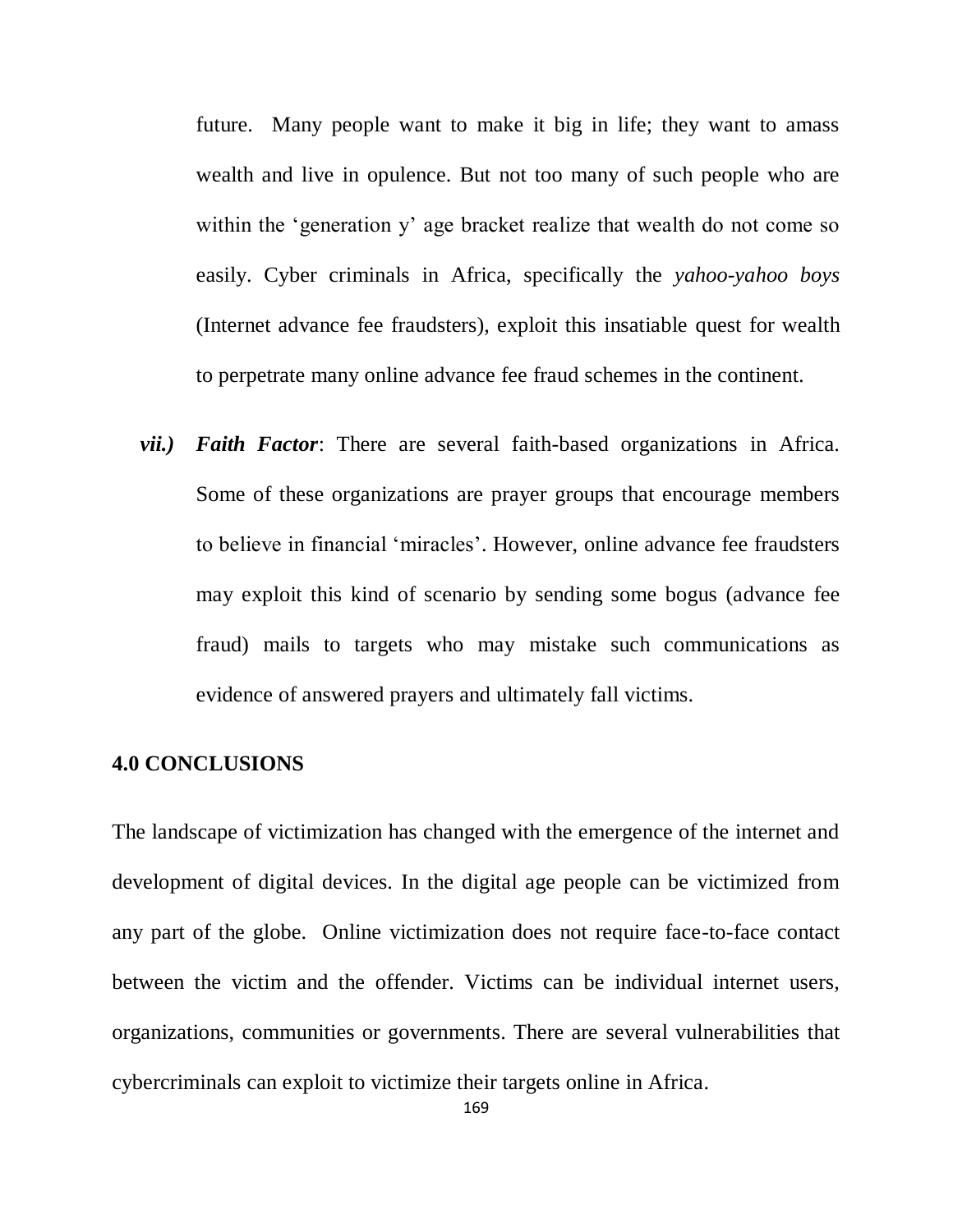#### **5.0SUMMARY**

The unit focused on the definition of cybercrime victims; types of cyber victimization; patterns of cybercrime victimization and cybercrime victimization risk factors in Africa.

# **6.0 TUTOR-MARKED ASSIGNMENT**

Discuss the various risk factors that expose internet users in Africa to cybercrime victimization.

# **7.0 REFERENCES/FURTHER READING**

Ndubueze, P.N. (2019). Cybercrime and Legislation in an African Context. In T.J. Holt and A.M. Bossler (Eds.) *The Palgrave Handbook on International Cybercrime*. Switzerland AG: Palgrave Macmillan, Cham DOIhttps://doi.org/10.1007/978-3-319-90307-1\_74-1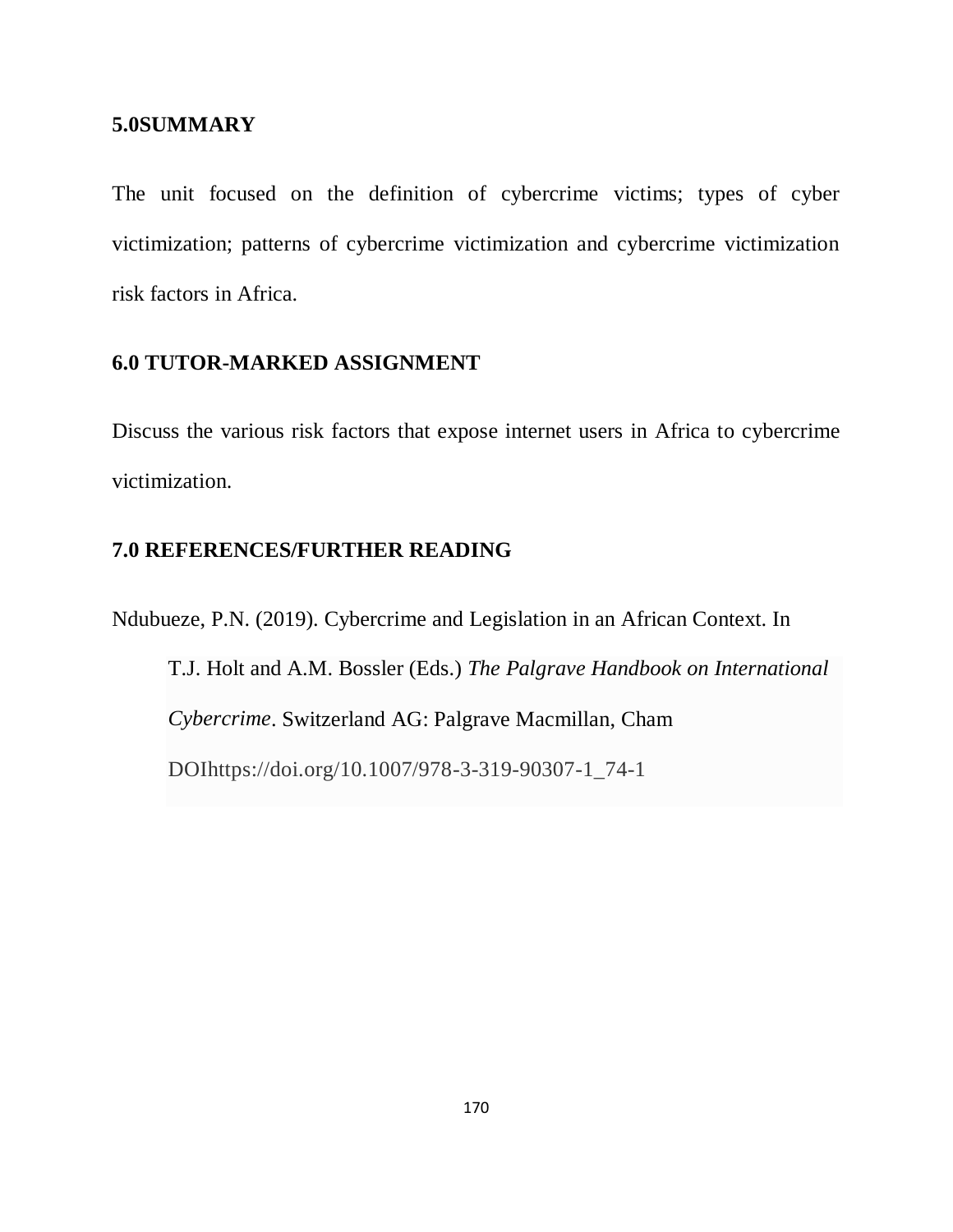# **Module 6: Cyber Crime Legislations and Cyber Security Initiatives**

Unit 1: Cyber Crime Legislations in Nigeria

Unit 2: Cyber Security Strategies/Initiatives at National, Regional and International

Levels

Unit 3: Artificial Intelligence for Cyber Security

Unit 4: Challenges of Policing and Enforcement

# **UNIT 1 CYBERCRIME LEGISLATIONS IN NIGERIA**

# **CONTENTS**

# 1.0Introduction

# 2.0Objectives

# 3.0Main Content

3.1 The Advance Fee Fraud and Other Related Fraud Offences Act, 2006

3.2 The Cybercrime (Prohibition, Prevention etc.)Act, 2015

4.0 Conclusion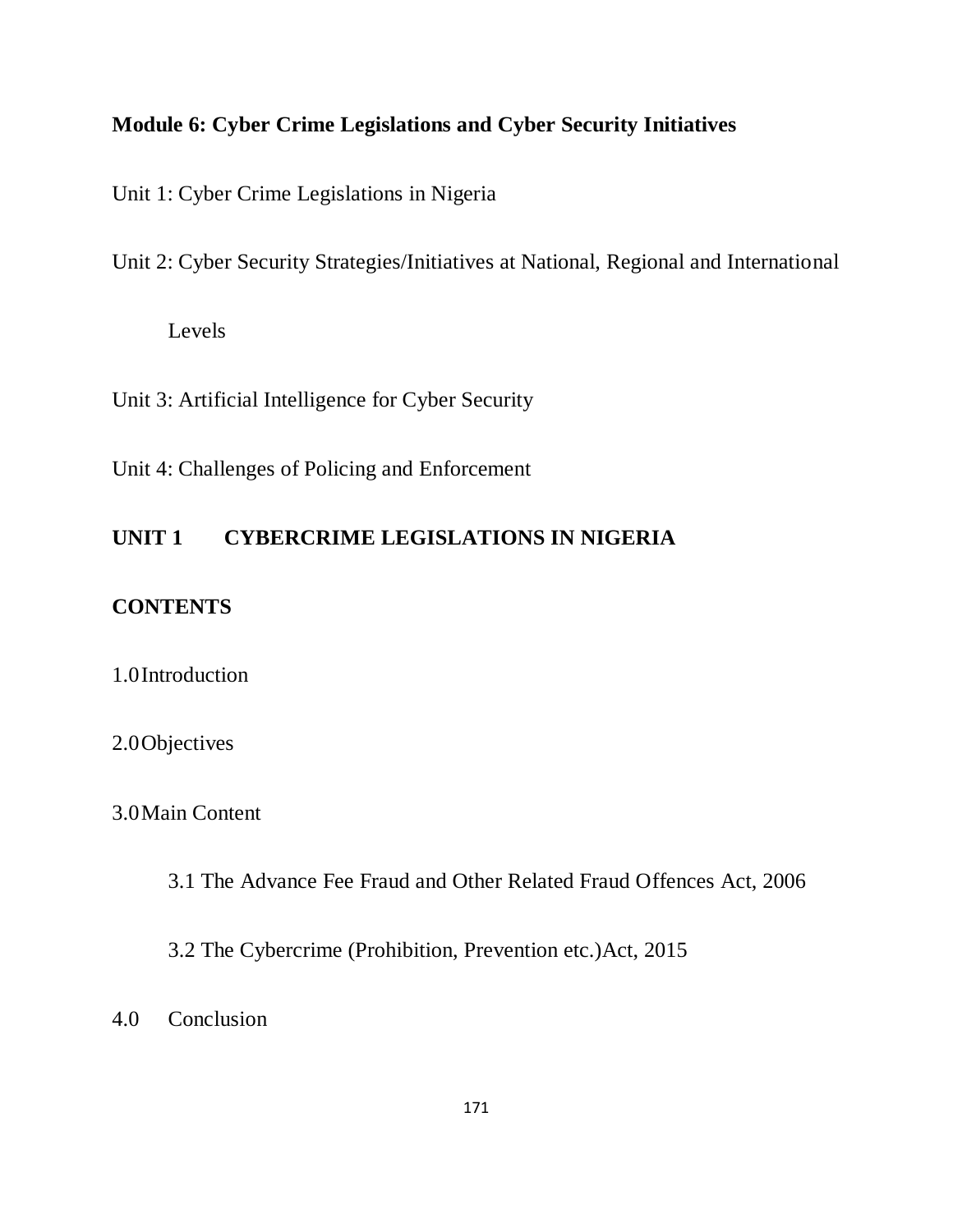- 4.0 Summary
- 6.0 Tutor-Marked assignment
- 7.0 References/Further Reading

### **1.0 INTRODUCTION**

The emergence of the internet and eventual growth of crime and criminality in the cyberspace has created some kind of moral panic in the Nigerian society. This has resulted in calls for the effective regulation of the activities internet users. This call led to the enactment of the first cybercrime-specific legislation in Nigeria. Before the enactment of the Cybercrime (Prohibition and Prevention etc.) Act in 2015, the relevant law enforcements agencies relied on the Criminal Code Act, 1990, the Economic and Financial Crimes Commission (Establishment) Act, 2004, the Advance Fee Fraud and Other Related Offences Act, 2006 etc. to prosecute cybercriminals in Nigeria.

#### **3.0OBJECTIVE**

This unit covers the scope of two cybercrime and related offences legislations in Nigeria. They include: The Advance Fee Fraud and Other Fraud Related Offences Act, 2006 and the Cybercrime (Prohibition, Prevention, etc.) Act, 2015. At the end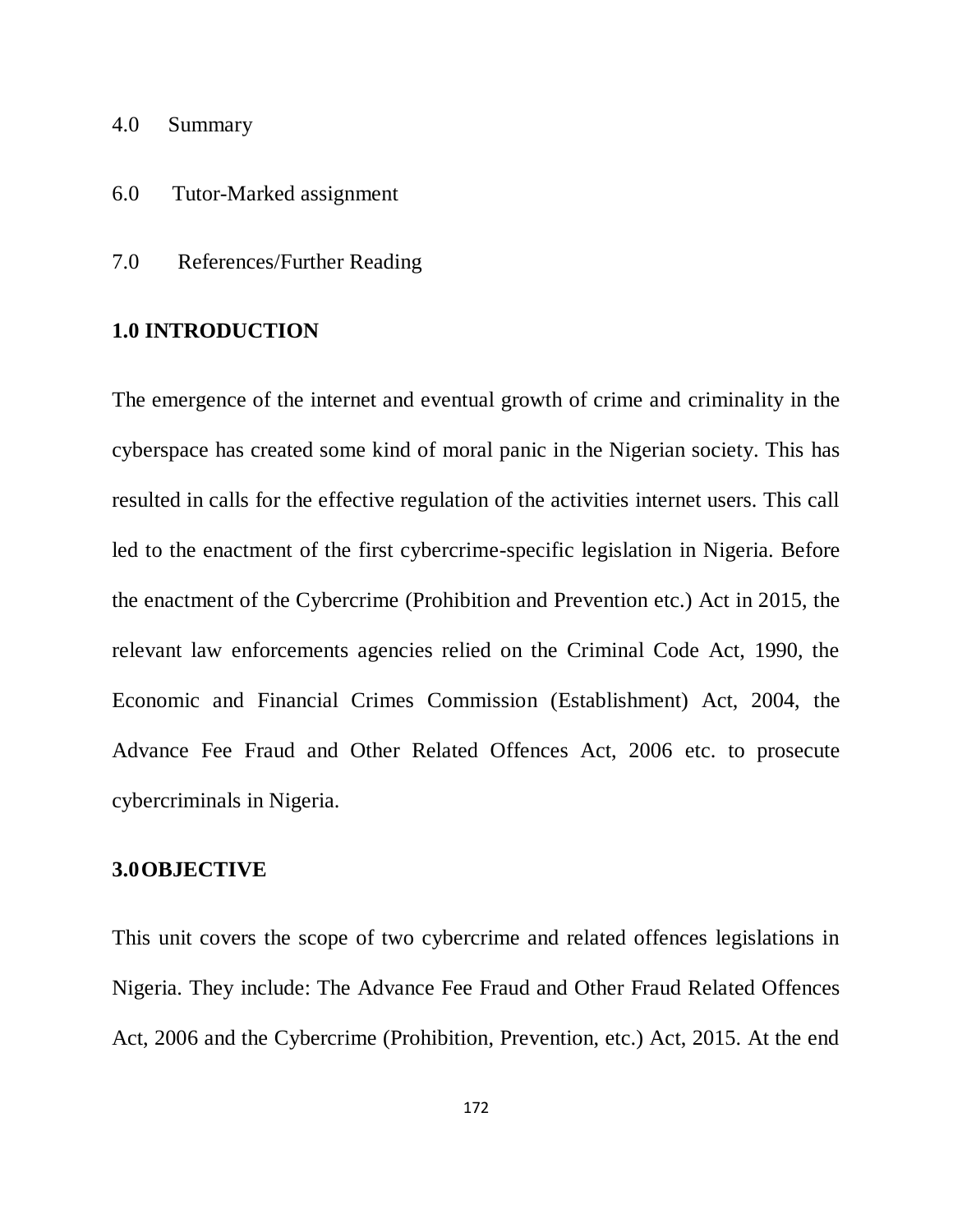of this unit, you will learn the aim of these legislations and the areas that are covered in them.

### 3.0 **MAIN CONTENT**

### **3.1 Advance Fee Fraud and Other Fraud Related Offences Act, 2006**

The Advance Fee and other Fraud Related Offences Act, 2006 (Act N0. 14) repeals the Advance Fee Fraud and Other Fraud Related Offences Act No.13 of 1995 and the Advance Fee Fraud and Other Fraud Related Offences (Amendment), 2005. The Advance Fee and other Fraud Related Offences Act, 2006, which was enacted y the National Assembly of the Federal Republic of Nigeria on the  $5<sup>th</sup>$  day of June 2015 is meant to prohibit and punish certain offences pertaining to advance fee fraud and other related offences and to repeal other Acts related therewith.

The Act comprise of four (4) parts and twenty-two (22) sections as follows:

Part I – Offences. It covers the following sections:

- 1. Obtaining property by false pretence, etc.
- 2. Other related offences.
- 3. Use of premises.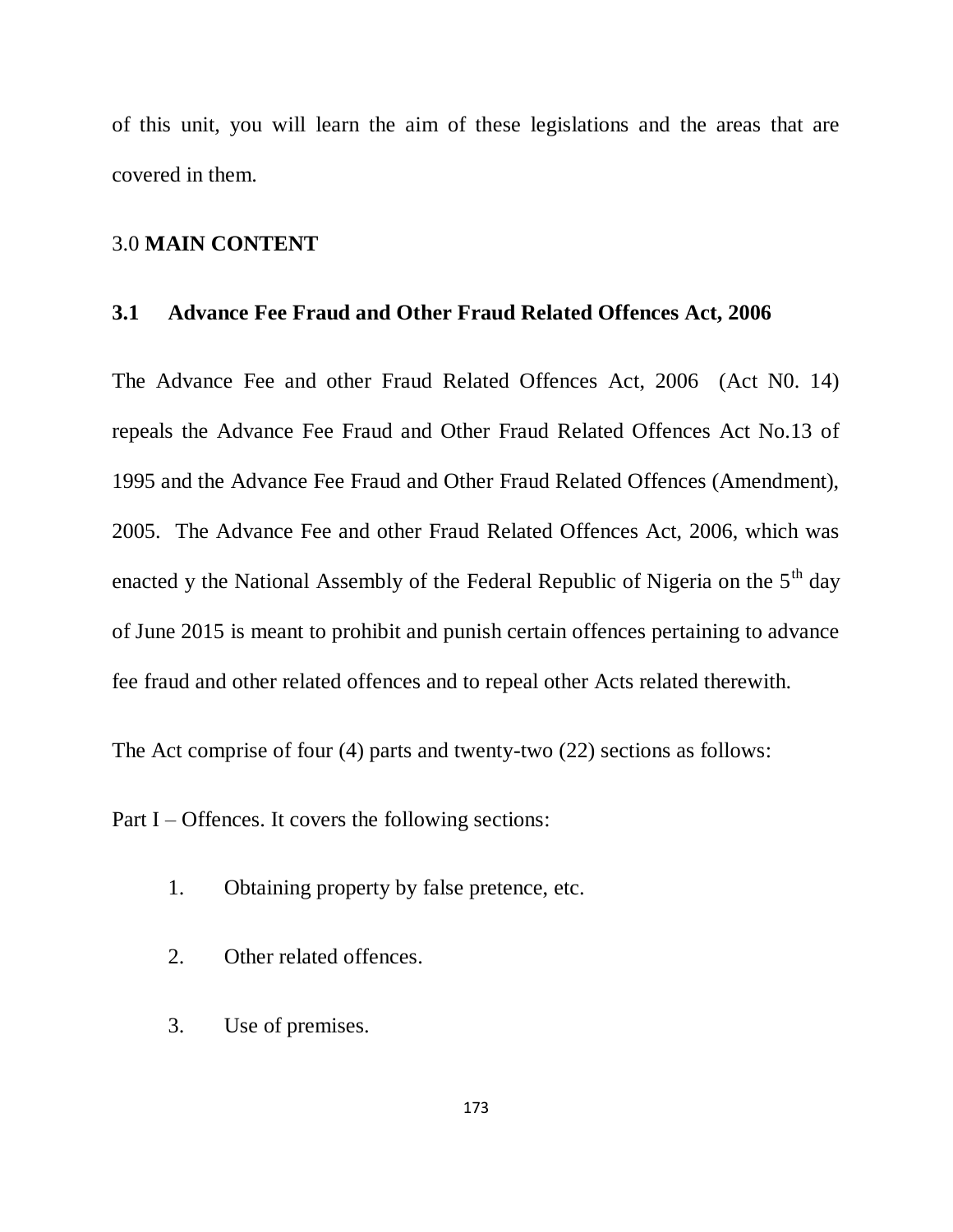- 4. Fraudulent invitation.
- 5. Receive of fraudulent document by victim to constitute attempt.
- 6. Possession of fraudulent document to constitute attempt.
- 7. Laundering of fund obtained through unlawful activity, etc.
- 8. Conspiracy, aiding, etc.
- 9. Conviction for alternative offences.
- 10. Offences body corporate.
- 11. Restitution

Part II - Electronic Telecommunication Offences etc. It covers the following sections:

- 12. Duty to obtain subscriber's name and address.
- 13. Duties of telecommunication Internet Service Providers and Internet Cafes.
- Part III Jurisdiction. It covers the following sections:
	- 14. Jurisdiction to try offences, etc.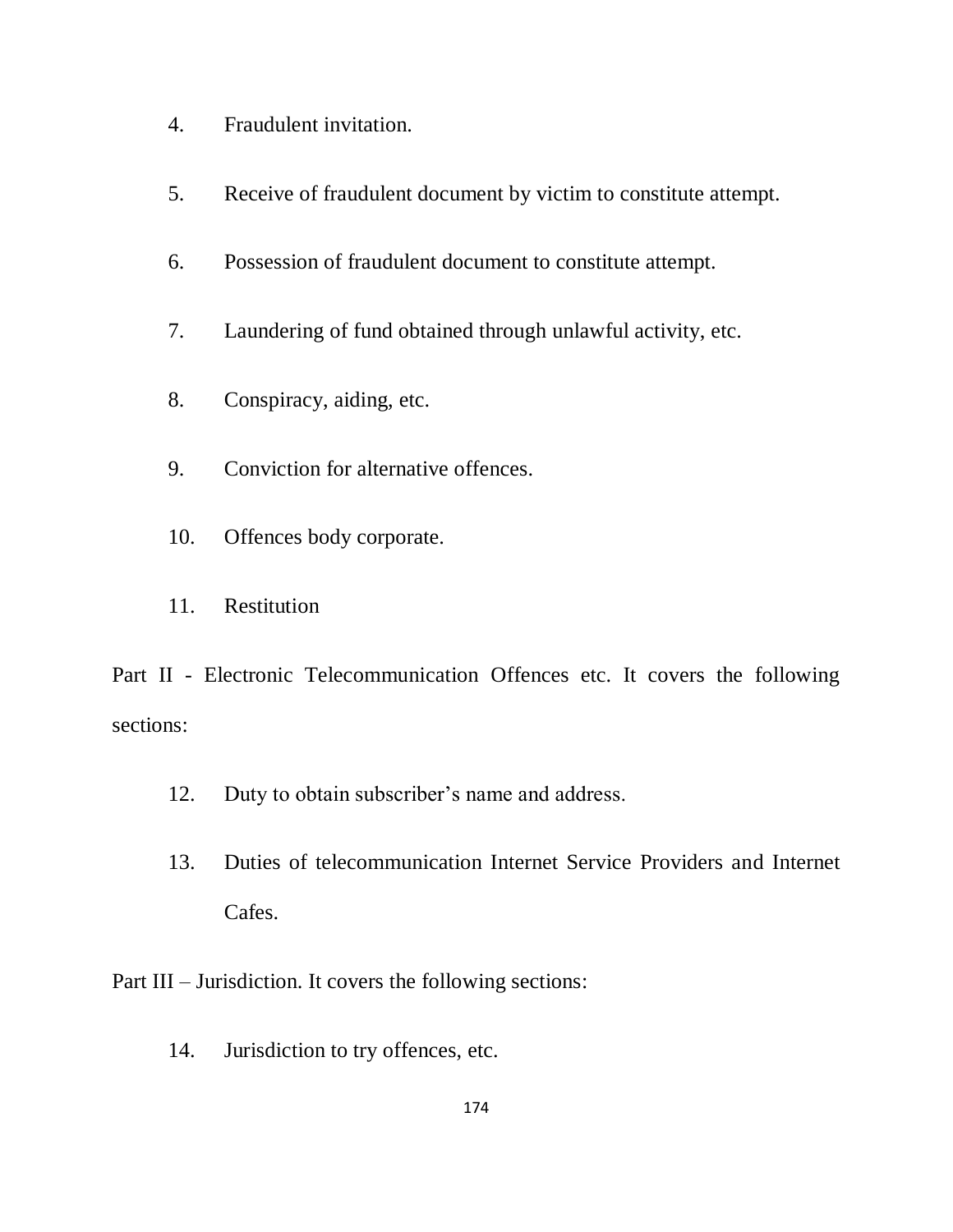- 15. Possession of pecuniary resources not accounted for.
- 16. Power to control property of an accused person.
- 17. Power to make order of forfeiture without conviction of an offence.
- 18. Power of arrest.
- 19. Power to grant bail.

Part IV – Miscellaneous. It covers the following sections:

- 20. Interpretation.
- 21. Repeals the Advance Fee Fraud and Other Fraud Related Offences Act No.13 of 1995 and the Advance Fee Fraud and Other Fraud Related Offences (Amendment), 2005.
- 22. Citation.

The Act re-enacts a consolidated Advance Fee Fraud and Other Fraud Related Offences Act, 2006 and provides the Federal High Court, the High Court of the Federal Capital Territory, and the High Court of the States, with the jurisdiction to try offences and impose penalties provided under it.

### **3.2 Cybercrime (Prohibition, Prevention, Etc. )Act, 2015**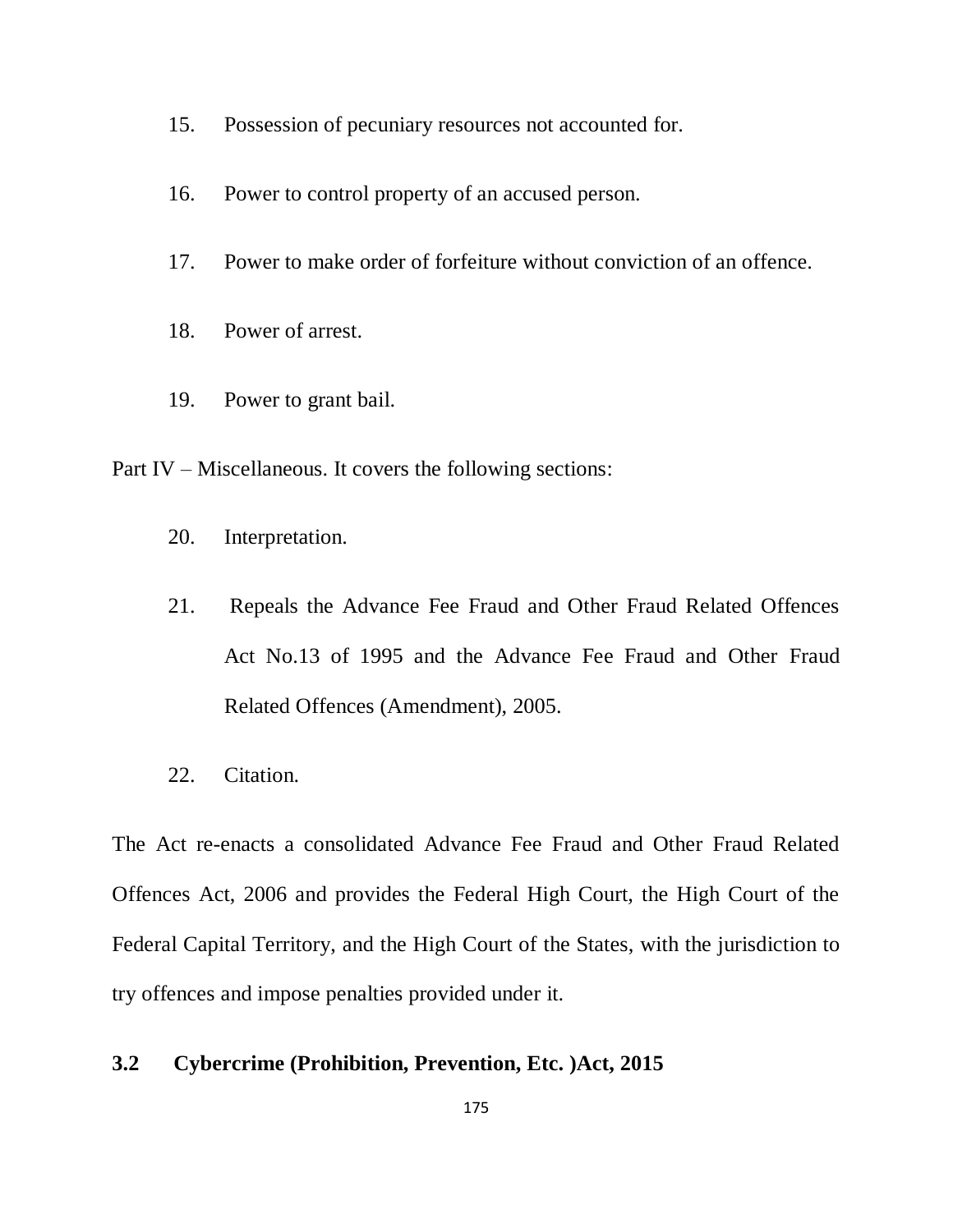The explanatory memorandum of the Act stipulates that:

The Act provides an effective, unified and comprehensive legal, regulatory institutional Framework for the prohibition, prevention, detection, prosecution and punishment of Cybercrimes in Nigeria. This act also ensures the protection of critical national information infrastructure, and promotes cybersecurity and the protection of computer systems and networks, electronic communications, data and computer programs, intellectual property and privacy rights.

The Act is arranged into eight parts (8) and fifty-nine (59) sections as follows:

Part I – Object and Application

- 1. Objective.
- 2. Application.

Part II – Protection of Critical National Information Infrastructure

- 3. Designation of certain computer systems or networks as critical national information infrastructure.
- 4. Audit and inspection of critical national information infrastructure.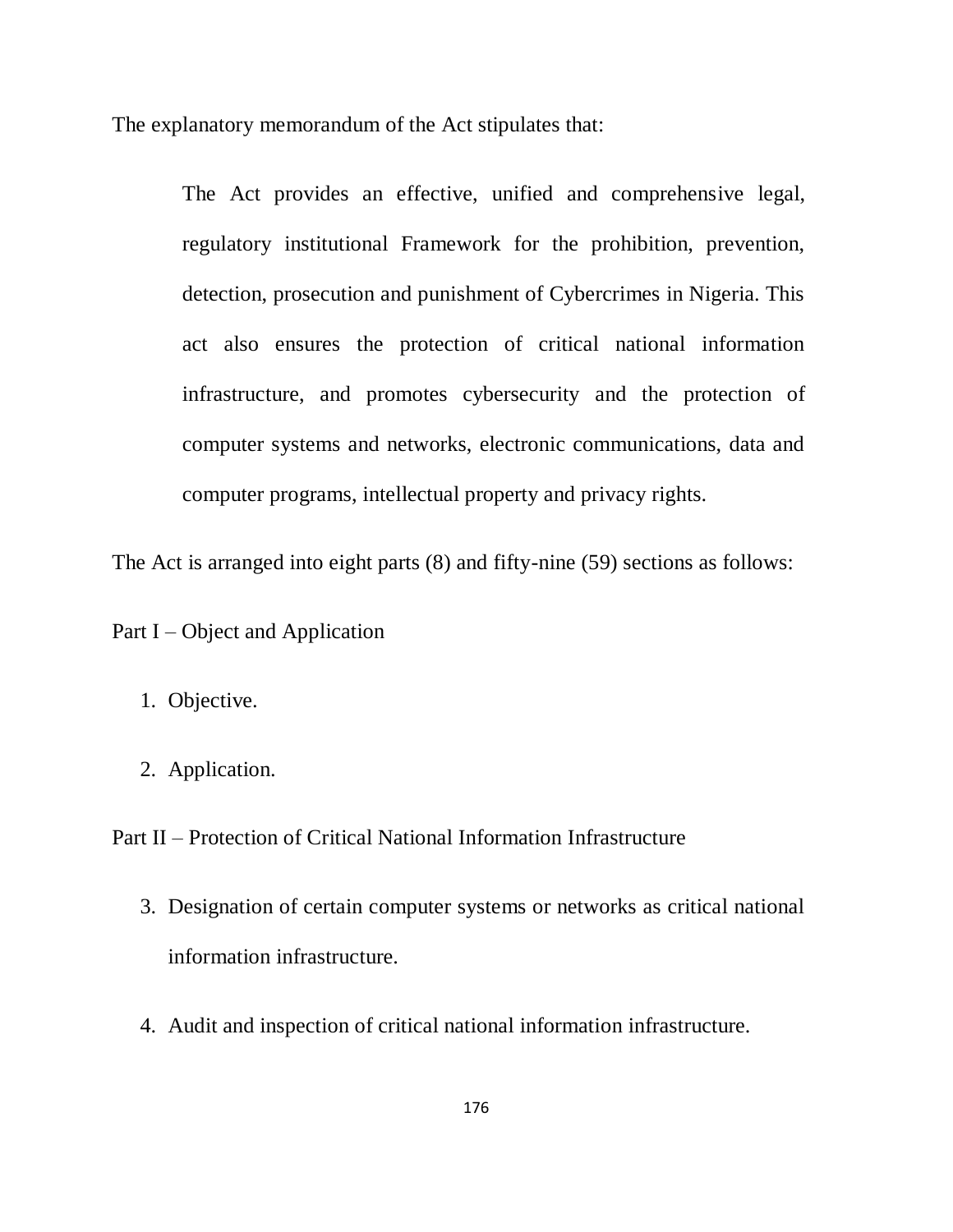Part III – Offence and penalties

- 5. Offences against critical national information infrastructure;
- 6. Unlawful access to a computer;
- 7. Registration of cybercafés;
- 8. System interference;
- 9. Interpreting electronic massages, emails, electronic money transfers;
- 10.Tampering with critical infrastructure;
- 11.Willful misdirection of electronic messages;
- 12.Unlawful interruptions;
- 13.Computer related forgery;
- 14.Computer related fraud;
- 15.Theft of electronic devices;
- 16.Unauthorized modification of computer systems, network data and system interference;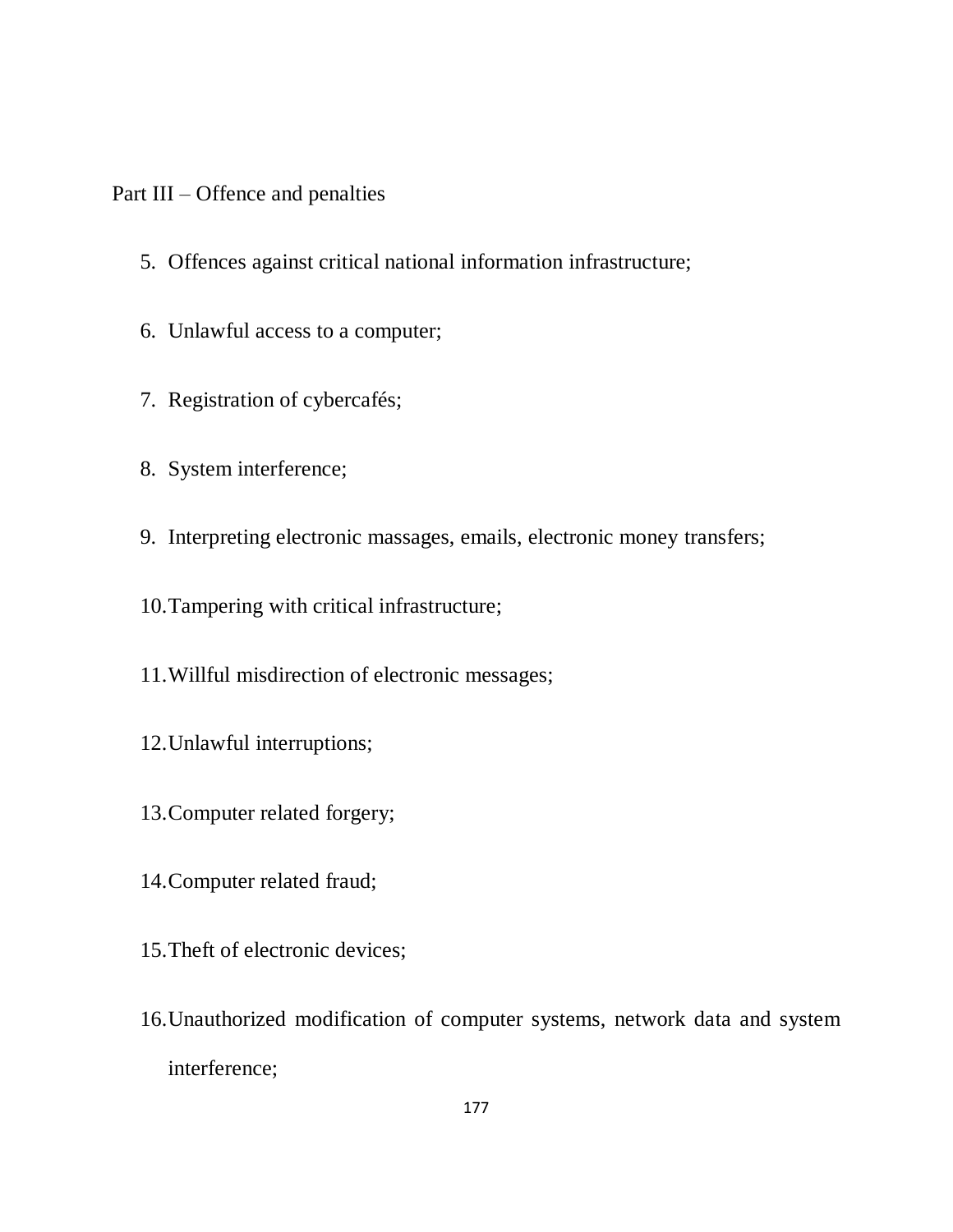- 17.Electronic signature;
- 18.Cyber terrorism;
- 19.Exceptions to financial institutions posting and authorized options;
- 20.Fraudulent issuance of e-instructions;
- 21.Reporting of cyber threats;
- 22.Identity theft and impersonation;
- 23.Child pornography and related offences;
- 24.Cyberstalking;
- 25.Cybersquatting;
- 26.Racist and xenophobic offences;
- 27.Attempt, conspiracy, aiding and abetting;
- 28.Importation and fabrication of e-tools;
- 29. Breach of confidence by service providers;
- 30.Manipulation of ATM/POS Terminals;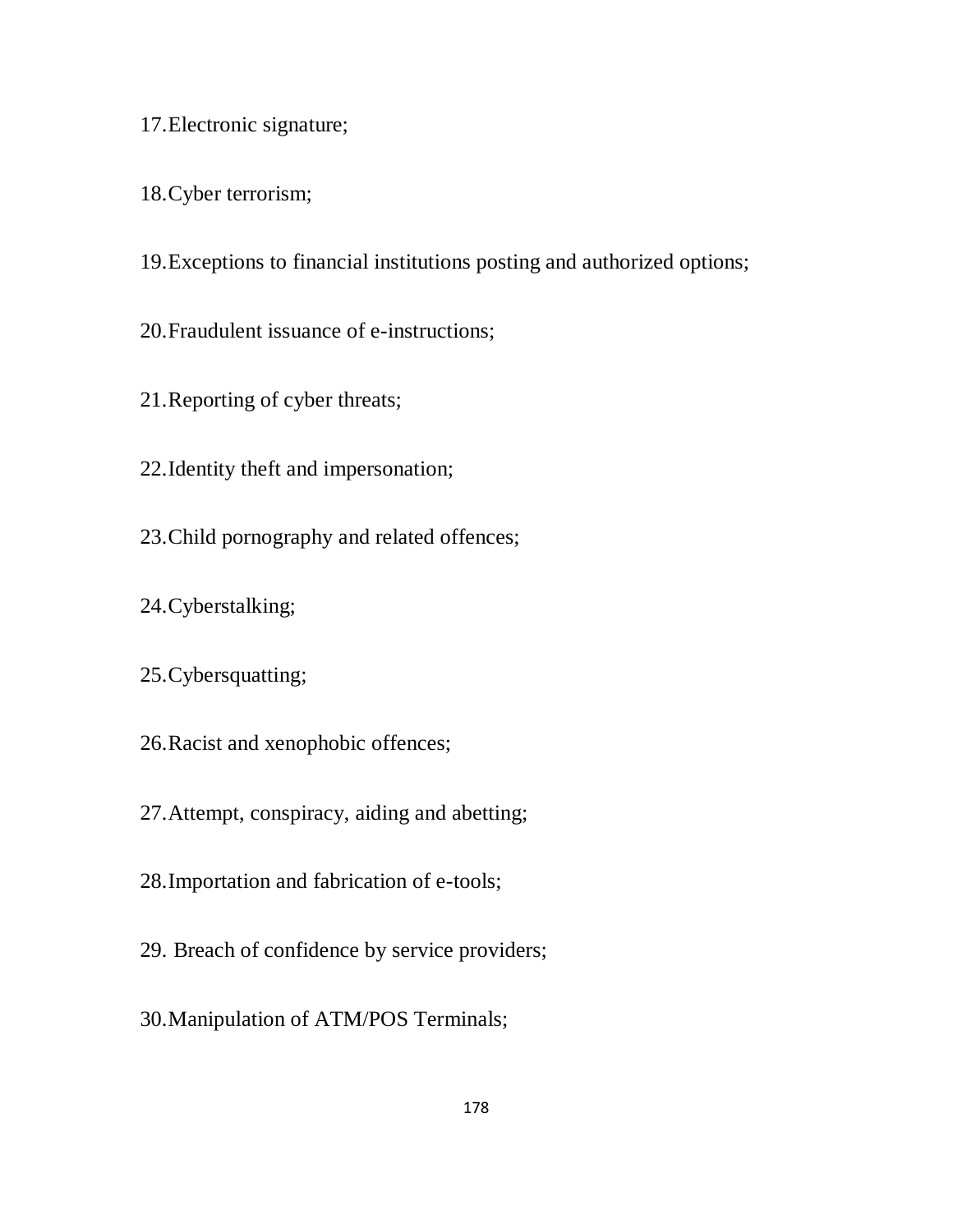31.Employees responsibility

32.Phishing, spamming, spreading of computer virus;

- 33.Electronic cards related fraud;
- 34.Dealing in card of another;
- 35.Purchase or sale of card of another;

36.Use of fraudulent device or attached e-mails and websites.

Part IV – Duties of Financial Institutions

- 37. Duties of financial institutions.
- 38.Records retention and protection of data.
- 39.Interception of electronic communication.
- 40.Failure of service provider to perform certain duties.

Part V – Administration and Enforcement

41.Co-ordination and enforcement.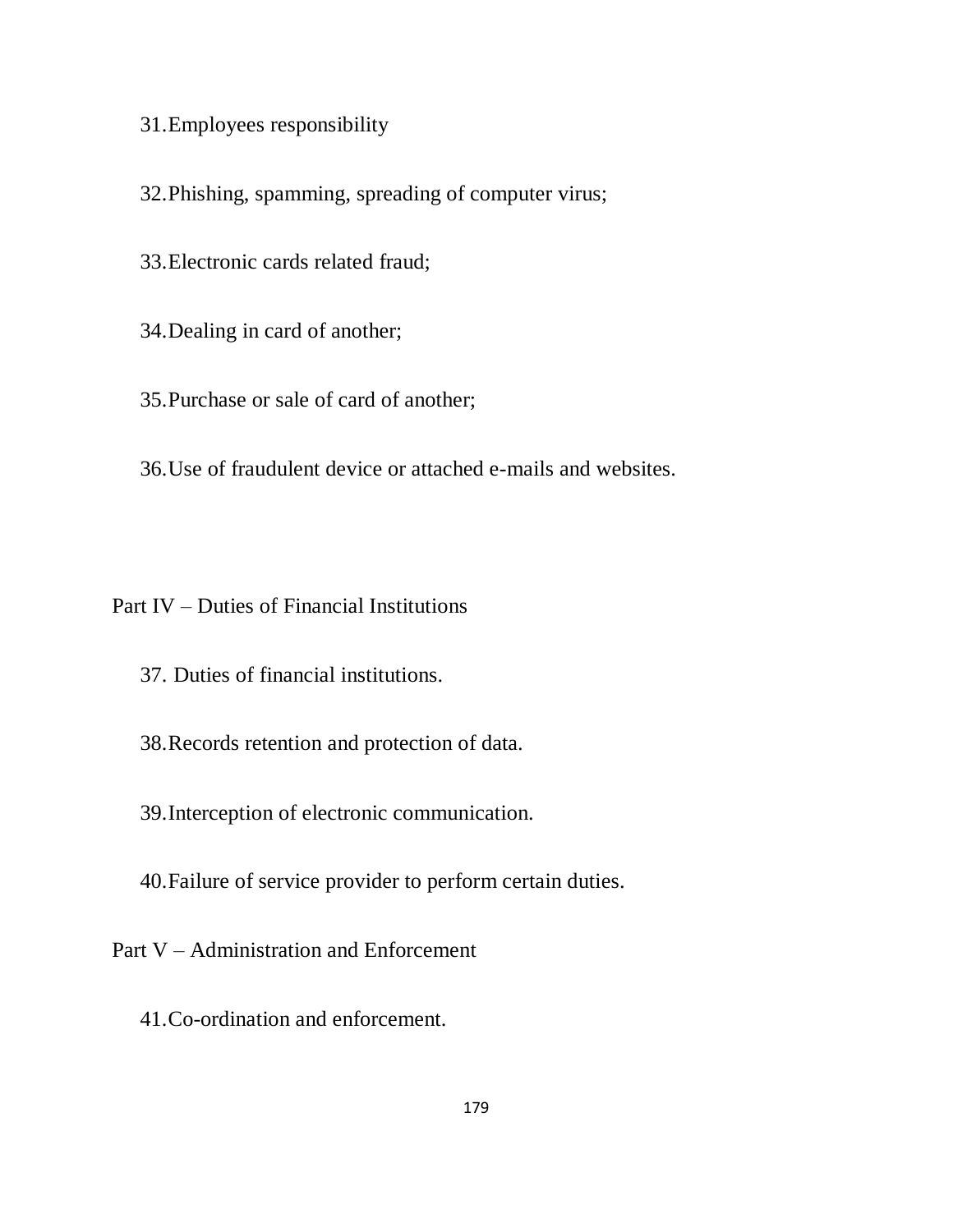42.Establishment of Cybercrime Advisory Council.

43.Functions and powers of the Council.

44.Establishment of National Cyber Security Fund.

Part VI – Arrest, Search, Seizure and Prosecution

45.Power to arrest, search and seize.

46.Obstruction and refusal to release information.

47.Prosecution of offences.

48.Order of forfeiture of assets.

49.Order for payment of compensation or restitution.

Part VII – Jurisdiction and International Cooperation

50.Jurisdiction.

51.Extradition.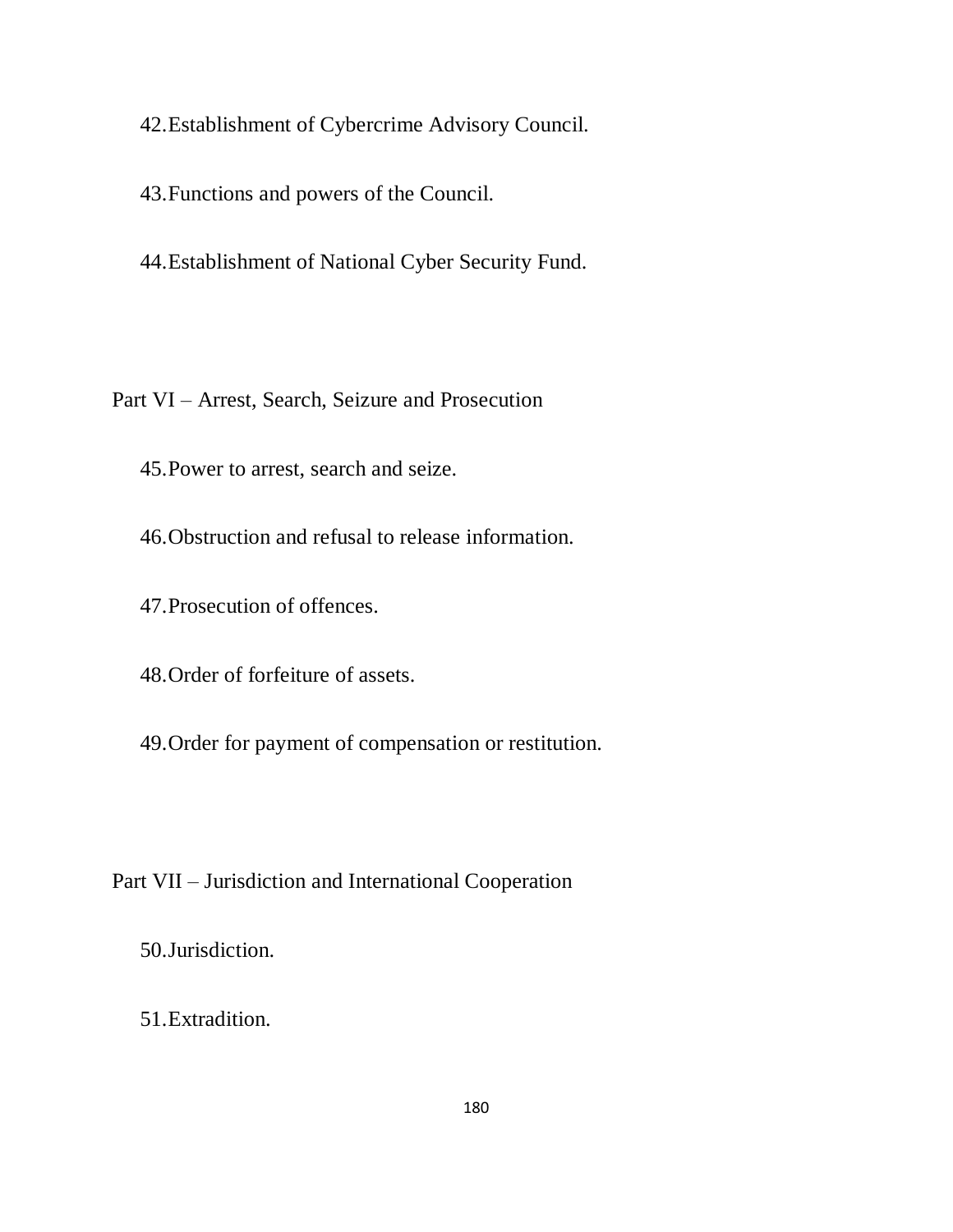52.Request for mutual assistance.

53.Evidence pursuant to a request.

54.Form of request from a foreign state.

55.Expedited preservation of computer data.

56.Designation of contact point.

Part VIII – Miscellaneous

57.Regulations.

58.Interpretation.

59.Citation.

### **4.0 CONCLUSION**

The war against cybercrime by relevant law enforcement agencies in Nigeria cannot be effective unless backed by adequate legislations. The Cybercrime Prohibition, Prevention, Etc.) Act, 2015 undoubtedly has given a major boost to the efforts to control cybercrime and criminality in Nigeria. It is hoped that the severe penalties that the offences attract will deter cyber criminals.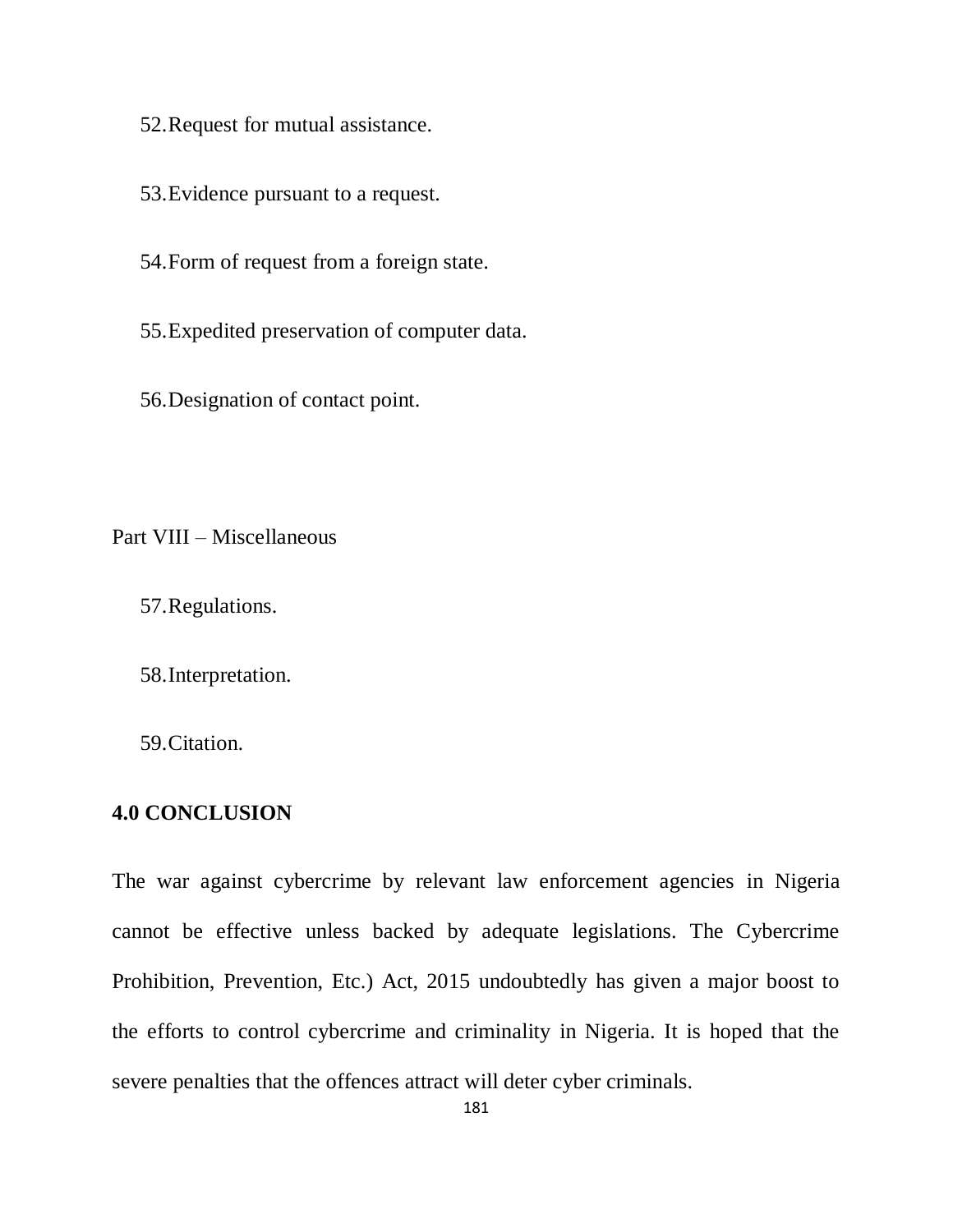#### **5.0SUMMARY**

The unit focused on two existing legislations that are related to cybercrime in Nigeria: The Advance Fee Fraud and Other Fraud Related Offences, Act, 2015 and the Cybercrime (Prohibition, Prevention, Etc.) Act, 2015. The two legislations provide the legislative frame work for the policing of cybercrime and prosecution of offenders in Nigeria.

### **4.0TUTOR-MARKED ASSIGNMENT**

Compare the major; provisions of Advance Fee Fraud and Other Fraud Related Offences, Act, 2015 to those of the Cybercrime (Prohibition, Prevention, Etc.) Act, 2015.

### **7.0 REFERENCES/FURTHER READING**

Advance Fee Fraud and Other Fraud Related Offences, Act, 2015

Cybercrime (Prohibition, Prevention, Etc.) Act, 2015.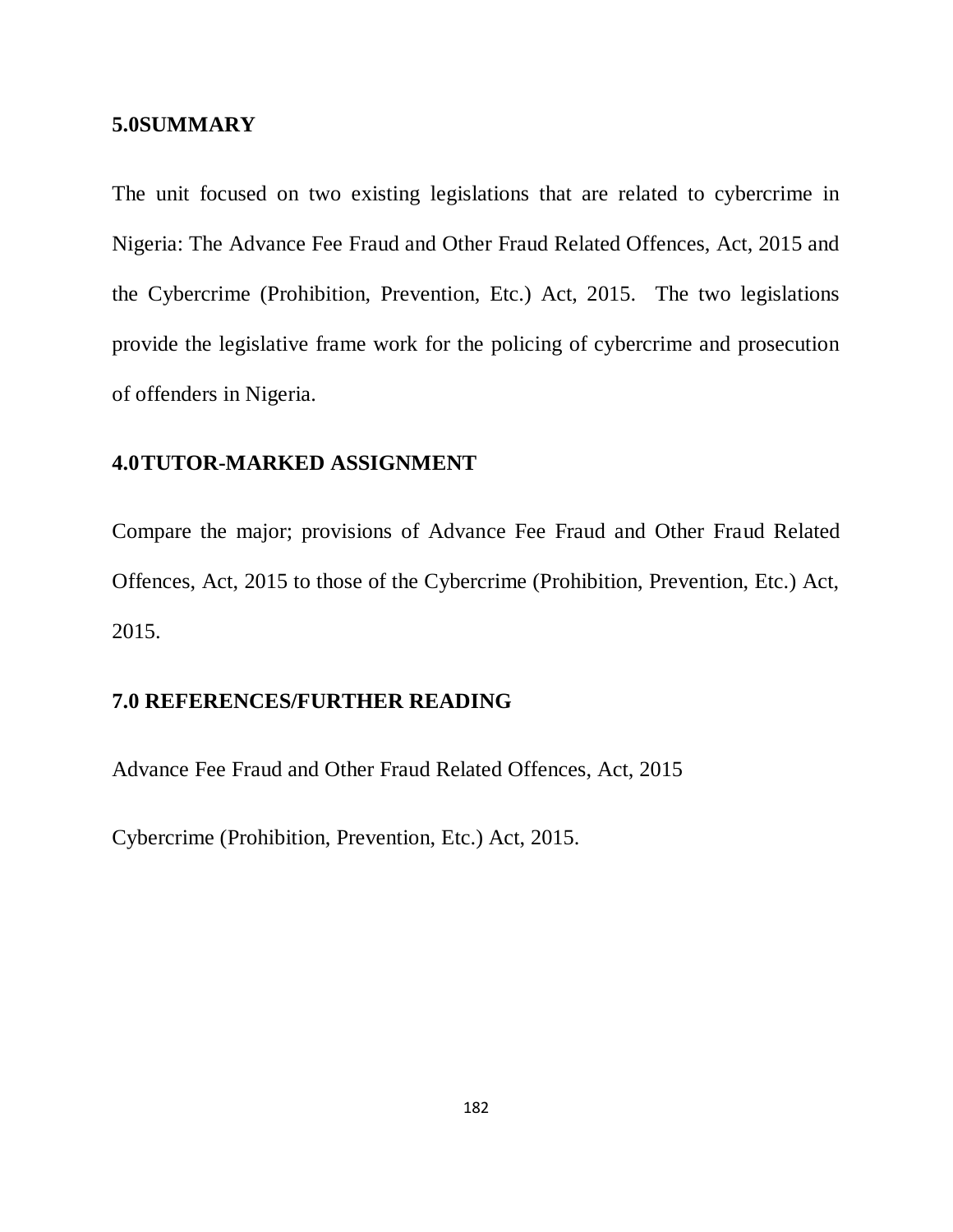# **UNIT 2 CYBERSECURITY STRATEGIES/INITIATIVES AT THE NATIONAL, REGIONAL, AND INTERNATIONAL LEVELS**

### **CONTENTS**

- 1.0 Introduction
- 2.0 Objectives
- 3.0 Main Content
	- 3.1 Meaning and Scope of Cybersecurity
	- 3.2 National Cybersecurity Strategies/Initiatives
	- 3.3 Regional Cybersecurity Strategies/Initiatives
	- 3.4 International Cybersecurity Strategies/Initiatives
- 4.0 Conclusion
- 5.0 Summary
- 6.0 Tutor-Marked assignment
- 7.0 References/Further Reading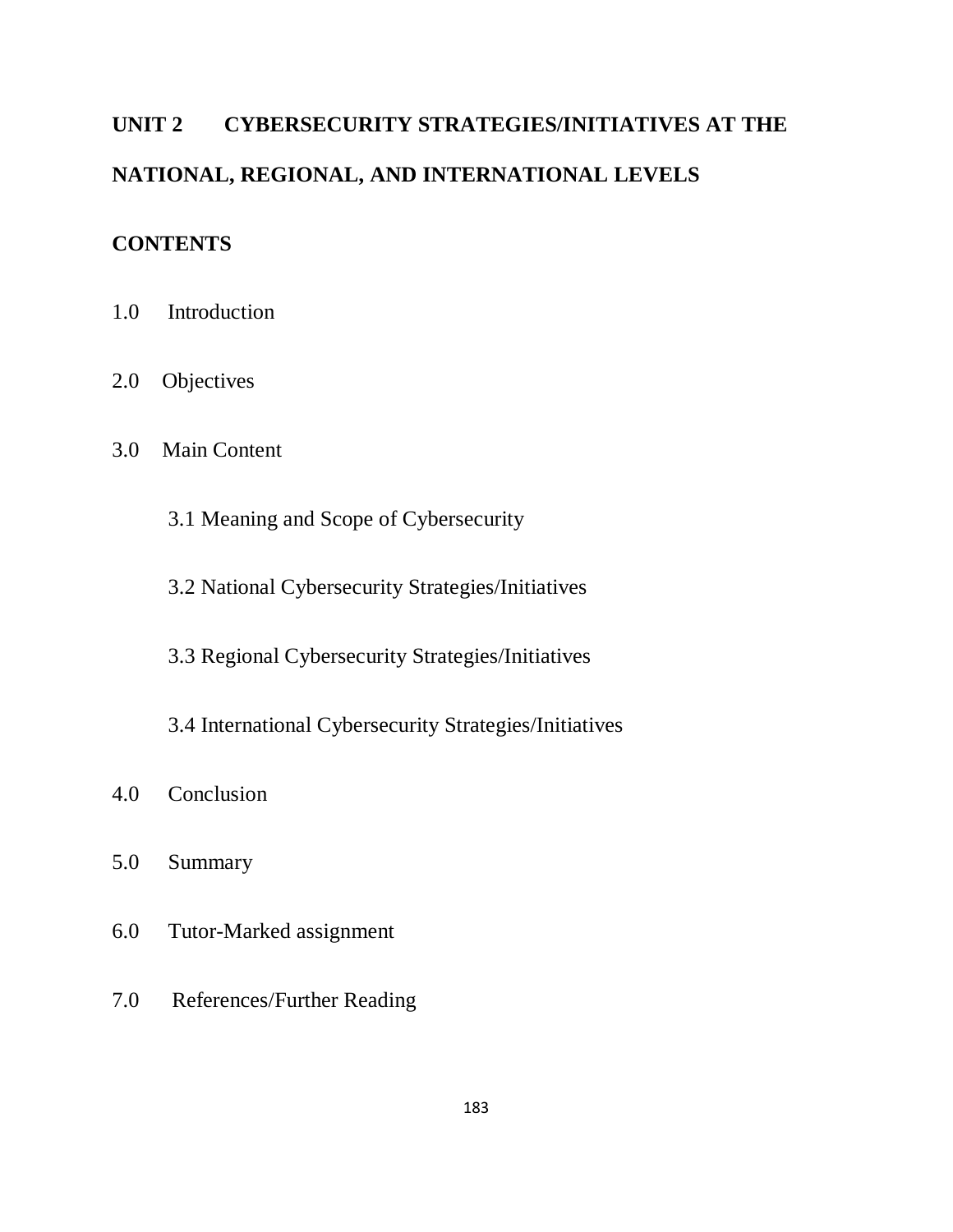#### **1.0 INTRODUCTION**

Cybersecurity is one of the topmost global security concerns of the digital age. States across the world are concerned about building efficient and effective cyber defenses that will protect them from cyber deviants, criminals, terrorists as well as state-actors. The preeminence of cybersecurity underpins the efforts to formulate cybersecurity strategies at national, regional and global levels.

### **2.0OBJECTIVE**

This unit focuses on the meaning and scope of cybersecurity, the various cybersecurity strategies at the national, regional and global levels. At the end of this unit, you will appreciate why state governments, regional and international organizations are interested in drafting and implementing cyber security strategies.

### **3.0MAIN CONTENT**

### **3.1 Meaning and Scope of Cybersecurity**

According to Orji (2015, p. 107) the term cybersecurity is defined as "the collection of tools, policies, guidelines, risk, management, approaches, actions, training, best practices, assurances and technologies that can be used to protect the cyber-environment and organization, as well as users' assists ". However, for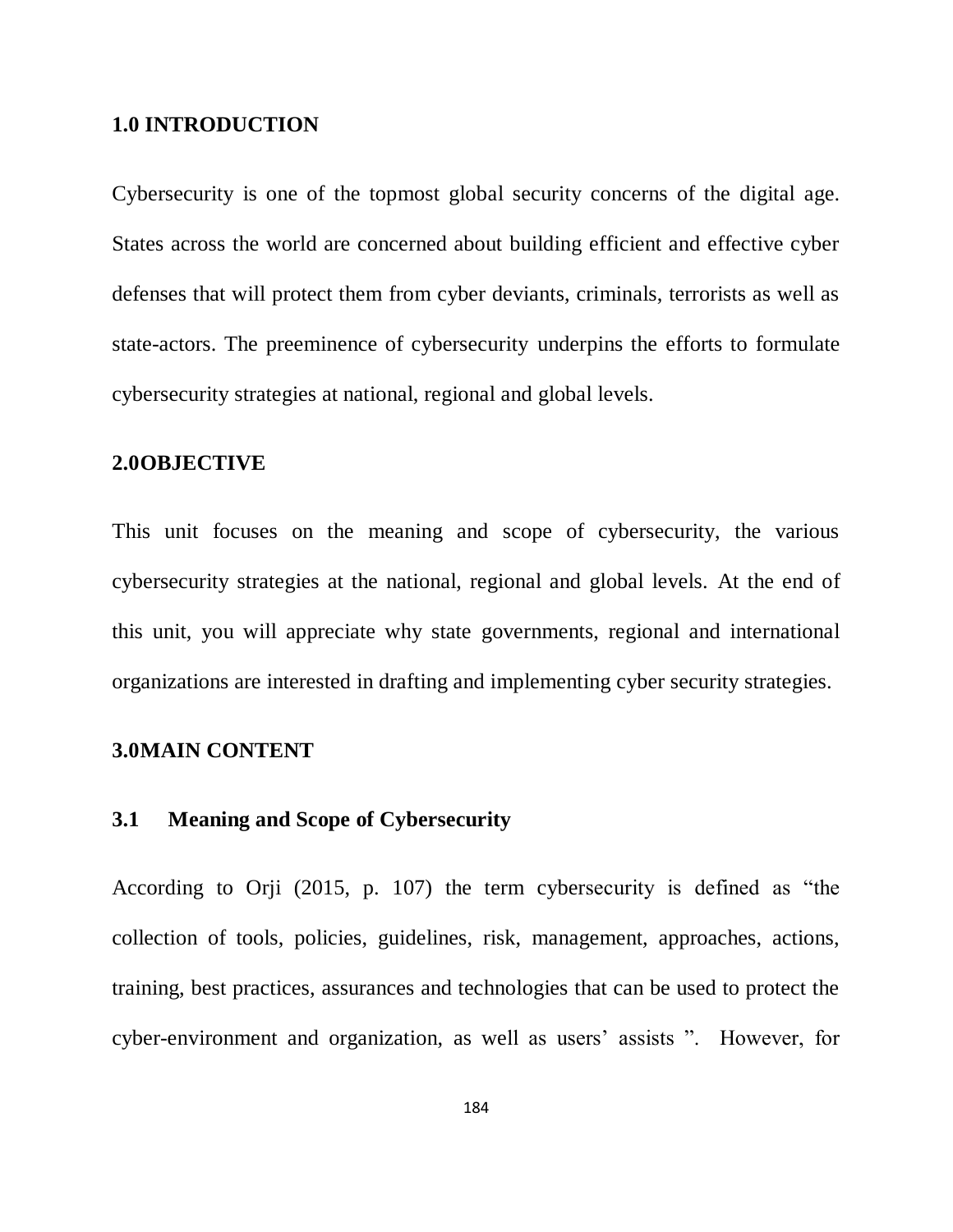Ndubueze (2014, p.152), "Cybersecurity generally encompasses all efforts by individuals, organizations or the government towards removing all known and anticipated loopholes in the cyber infrastructure that may be exploited by online deviants, criminals and terrorists ."

The above definitions clearly underscore the fact the cyber architecture is vulnerable to attacks. Hence, the need for all stakeholders to collaborate to build formidable cyber defenses to protect it from such attacks. This is the essence of cybersecurity.

Kostopoulos (2018, p.xvi) pointed out that cybersecurity must safeguard the following four principles that are essential for any trusted cyberspace engagement:

- i. **Confidentiality**: Data transmitted or stored are private, to be viewed only by authorized persons.
- ii. **Integrity**: Data transmitted or stored are authentic free of errors made in storage or in transit.
- iii. **Availability**: Data transmitted or stored are accessible to all authorized.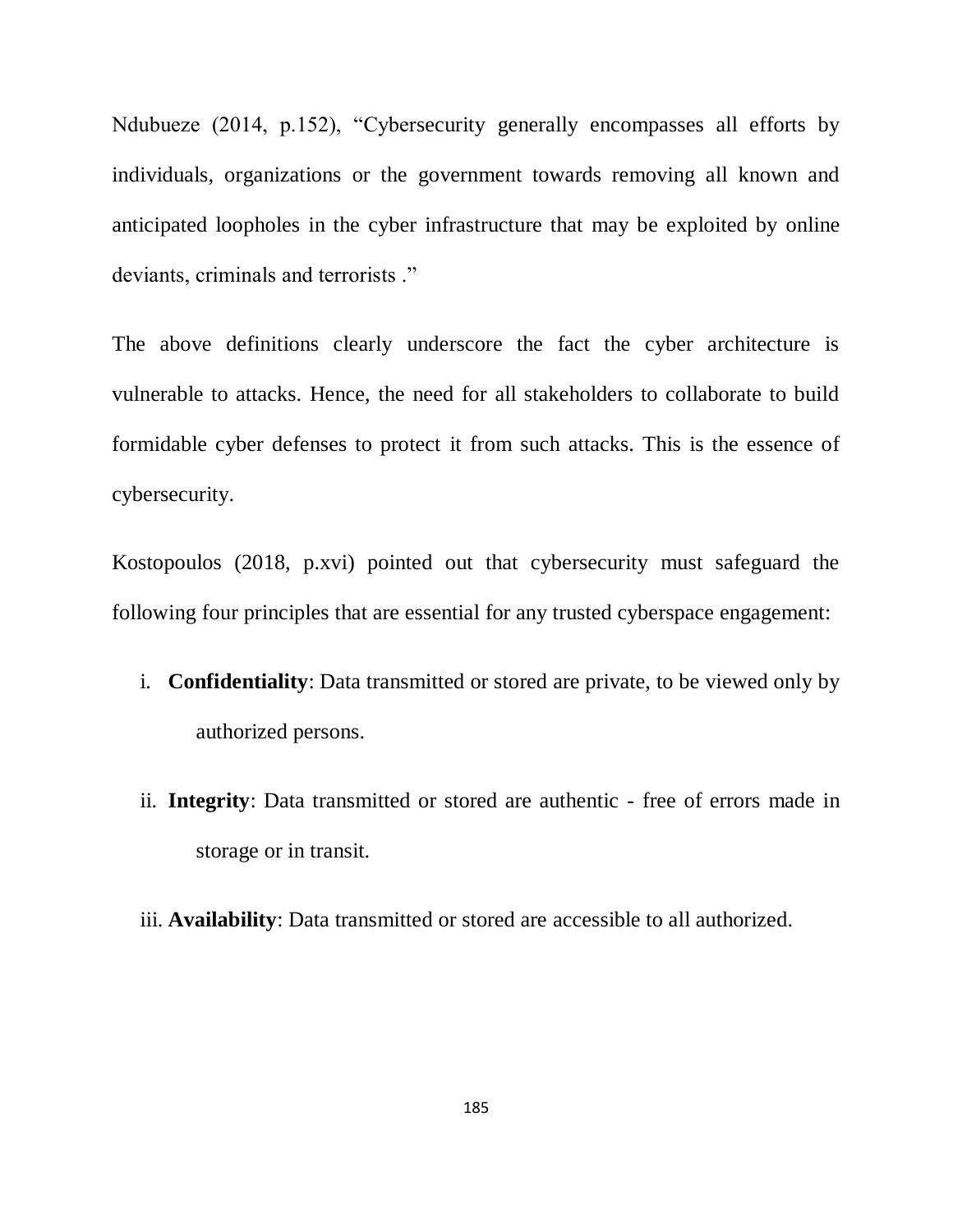iv. **Non-Repudiation**:Data transmitted or stored are of indisputable authenticity, especially when supported by acceptable digital certificates, digital signatures, or other explicit identifiers.

### **3.2 National Cybersecurity Strategy/Initiatives**

The Federal Government of Nigeria (FGN) has taken several measures to secure Nigeria cyber infrastructure form emerging threats. One of such measures is the development of the National Cybersecurity Policy and Strategy (NCPS) 2015. The policy document enumerates how Nigeria can ensure its preparedness for threats in the cyberspace and underpin the willingness to build comprehensive capability to protect Critical National Information Infrastructure (CNII) and mitigate cyber risks. One initiative that helped to strengthen the National Cybersecurity Policy and Strategy (NCPS) 2015 is the Cybercrime (Prohibition, Prevention, etc,) Act, 2015. The Act contains the comprehensive legal framework for cybersecurity as well as the prohibition and punishment for cybercrimes in Nigeria. More so, to meet the requirements for cybersecurity, Section 41 (b) of the Cybercrime (Prohibition, Prevention, etc,) Act, 2015 provides for the formulation and effective implementation of the National Cybersecurity Policy and Strategy (see, the National Security Strategy, 2019).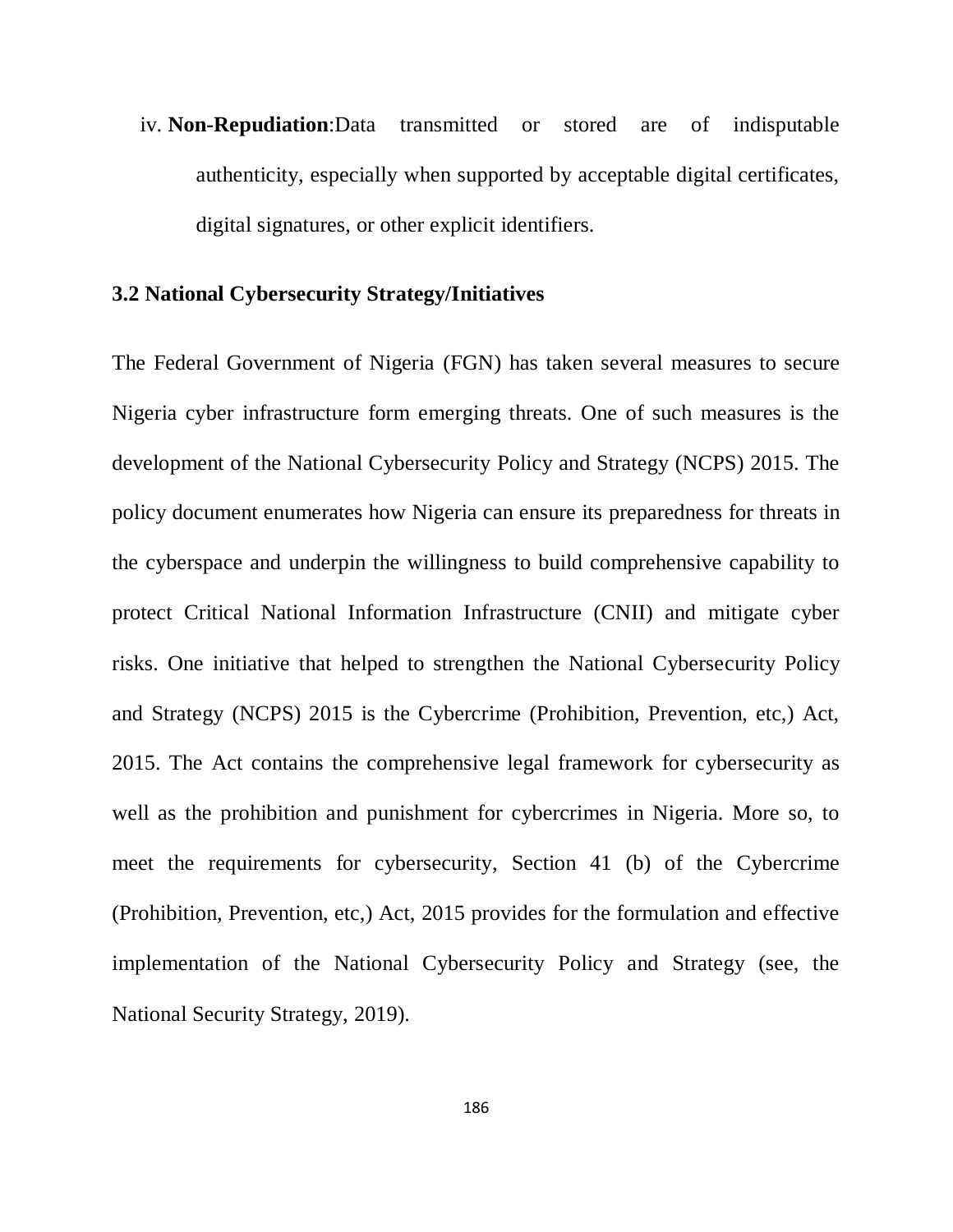Arguably, the effective implantation of the National Cybersecurity Policy and Strategy in Nigeria by relevant stakeholders including law enforcement agencies will ensure the smooth operations of Nigeria cyber infrastructure. This will in turn serve to boost citizens and organizations confidence in cyber systems.

### **3.2 Regional Cybersecurity Strategy/Initiatives**

The African Union with headquarters in Addis Ababa, Ethiopia is committed to incorporating emerging technologies in Africa"s development plans and ensuring these technologies are used for the benefit of African individuals, institutions and nation states by ensuring data protection and safety online.

On June 27, 2014, the member states of the African Union adopted the African Union Convention on Cyber Security and Personal Data Protection. The Convention stipulates among other things that member states of the African Union are aware that it is meant to regulate a particularly evolving technological domain, and with a view to meeting the high expectations of many actions with often divergent interest, the convention sets forth the security rules essential for establishing a credible digital space for electronic transactions, personal data protection and combating cybercrime.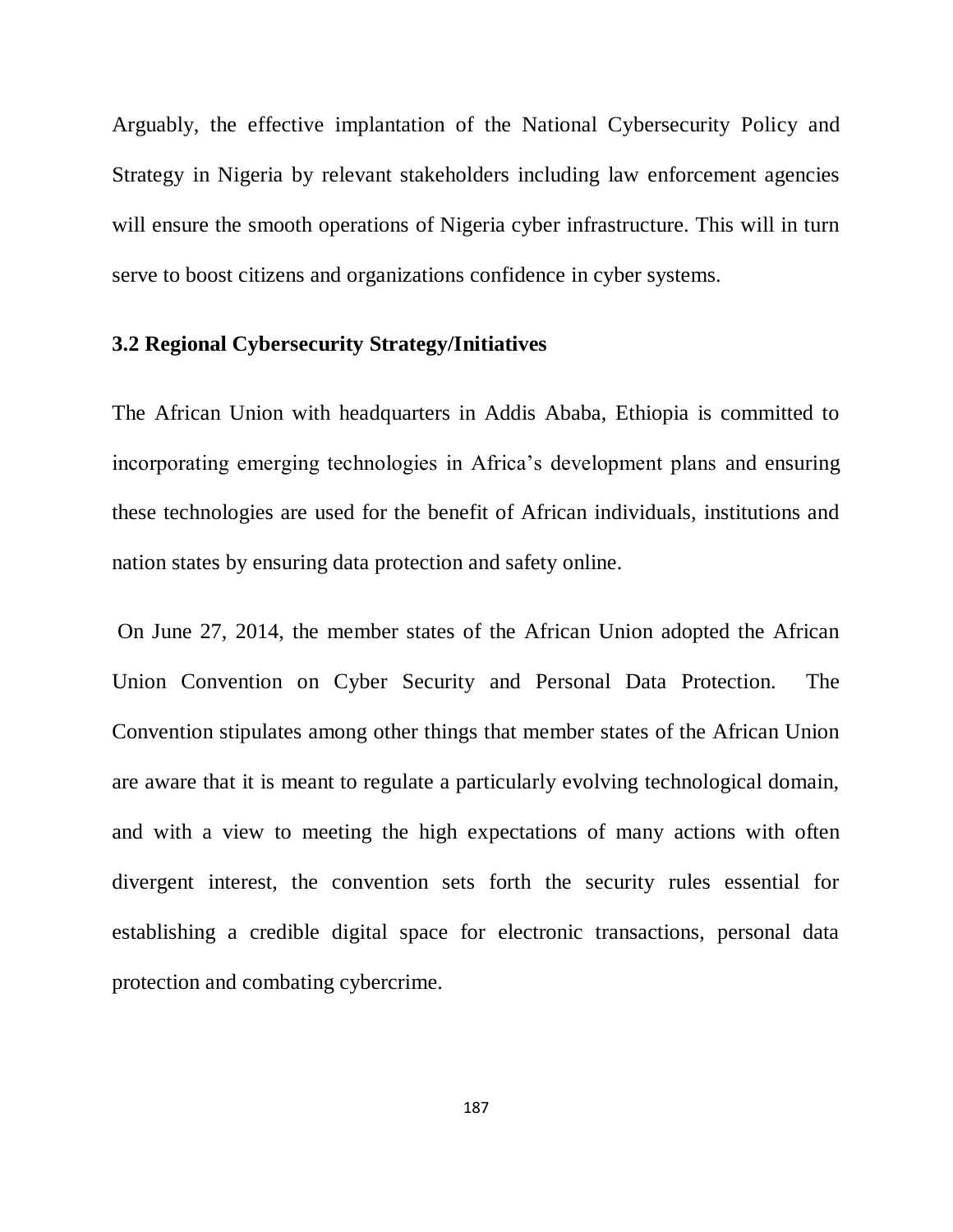On December 10 to 12, 2019, the African Union Expert Group (AUCSEG) inaugural meeting was held in Addis Ababa, Ethiopia. The aim of the gathering of the ten cybersecurity experts representing the five African regions was to discuss cybersecurity issues and challenges in the continent and deliberate on how to address them. The specific objectives of AUCSEG are as follows:

- i. Advising the African Union Commission (AUC) on cybersecurity issues and polices;
- ii. Proposing solutions to facilitate the ratification and domestication of the Malabo Convention into national laws;
- iii. Sharing the best policy on how to mitigate current and new threats and on the protection of critical infrastructure and election systems as well;
- iv. Identifying areas of research needed for the formulation of polices, guidelines, etc., which can be general or sector-specific;
- v. Identifying ways to support the establishment and development of Computer Security Incident Response Team (CSIRTs);
- vi. Developing ways for close collaboration among AU Member States and stakeholders, on cybersecurity;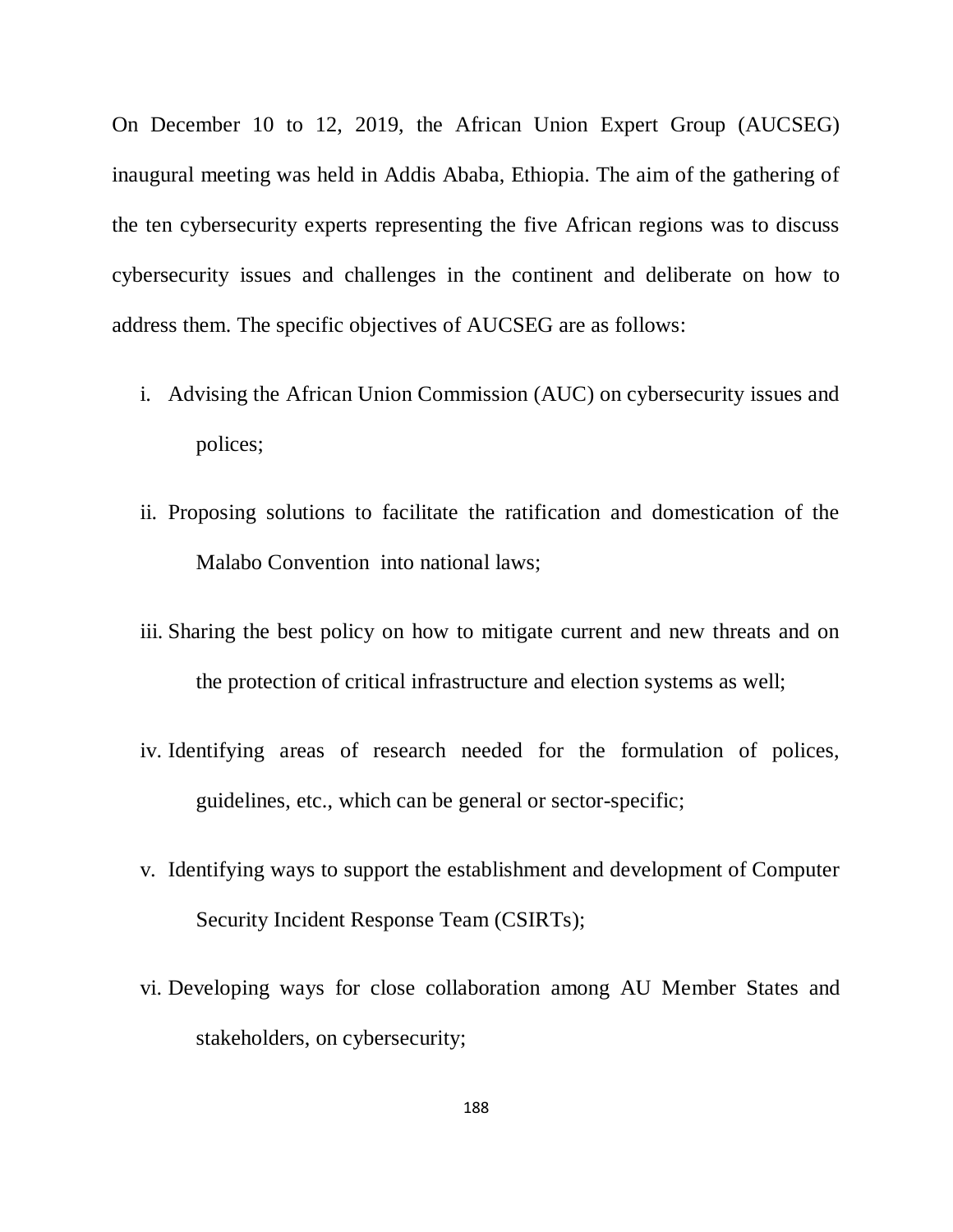- vii. Proposing ways to build capacities and to increase skills in ICTs security and their proper use;
- viii. Supporting AU on building African position within the international process related to cybersecurity including ways of cooperation with international stakeholders.

As part of its objectives, the group will adopt strategies and action plan to address the African cybersecurity needs and gaps in resource and know-how. It will also propose decisions on the promotion of cybersecurity for socio-economic development in Africa.

From the foregoing it is evident that the African Union has set up the needed machinery for the promotion of cybersecurity among members states. However, the success of these strategies and initiatives will largely depend on how well the respective member states fulfill their obligations to the Union in this respect.

### **3.4 International Cybersecurity Strategies/Initiatives**

The United Nations (UN) with headquarters in New York, United States is committed to global cybersecurity. The UN has over the years established expert groups and sponsored conferences related to Information and Communication Technology (ICT) and cyber threats. In, 2012, the then UN Secretary-General, Ban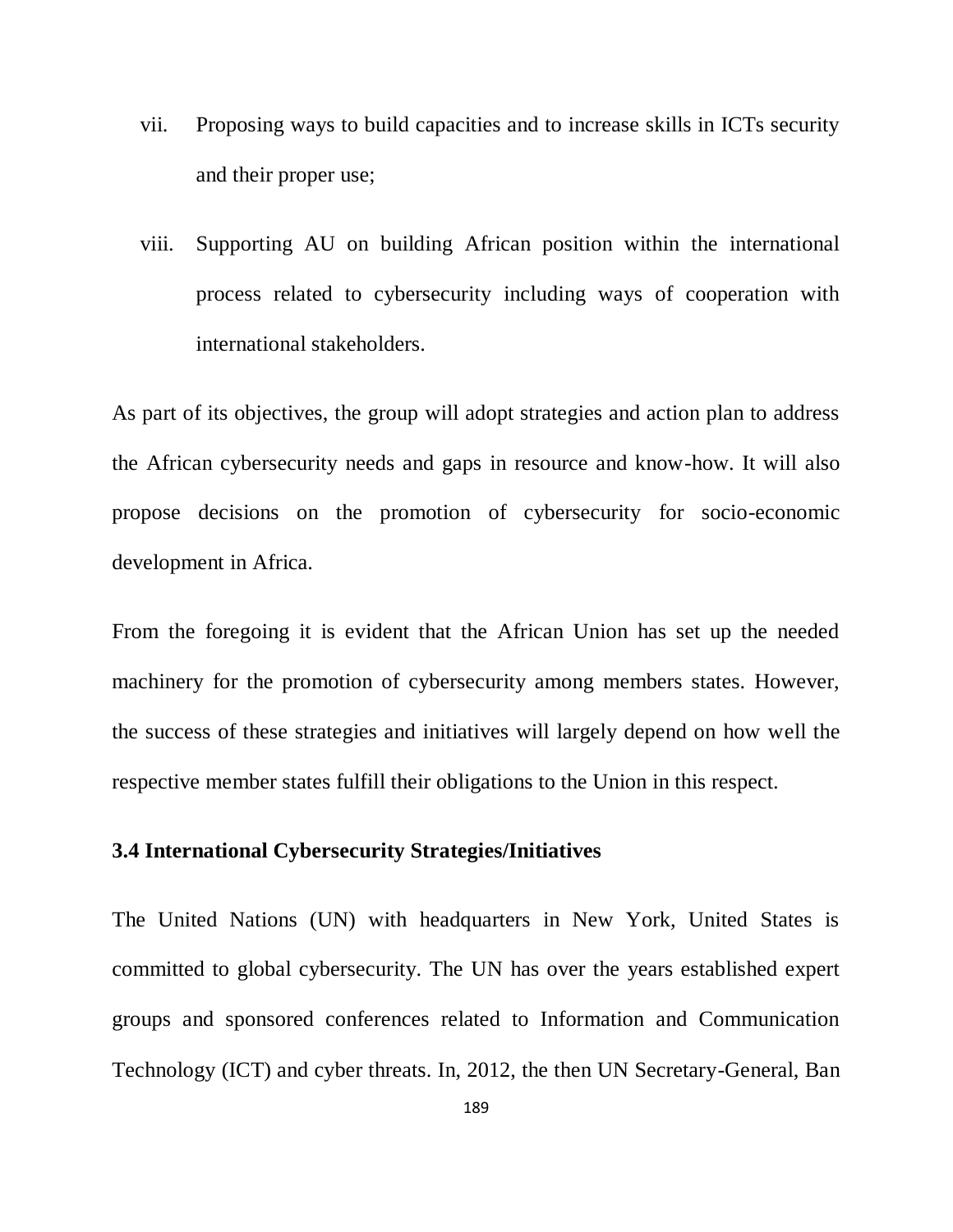Ki-moon appointed the group of 15 experts from the five permanent members of the UN Security Council as well as Argentina, Australia (the chair), Belarus, Canada, Egypt, Estonia, Germany, India, Indonesia, and Japan to execute a mandate from the UN General Assembly to study possible cooperative measures that will help to address existing and potential threats related to the use of information and communication technologies (ICTs) (see, Wolter, 2020).

Furthermore, another example of the demonstration of the United Nations commitment to ensuring global cybersecurity, in 2018, the United Nations Office of Drug and Crime (UNODC) organized an International Academic Conference on Linking Organized Crime and Cyber Crime, Chuncheon, Republic of Korea. Experts across the world including academics and practitioners were invited to the two day conference which was organized in partnership with Hallim University, Chuncheon, Republic of Korea. Another initiative, is the launching of the Global Cybersecurity Index (GCI) to measure the status of cybersecurity worldwide by UN International Telecommunications Union (ITU).

### **4.0 CONCLUSION**

Cybersecurity is an issue that concerns all countries of the world. Given the borderless nature of the cyberspace and the devastating nature of cyber attacks, nation-states cannot but collaborate and partner in the war against cybercrime and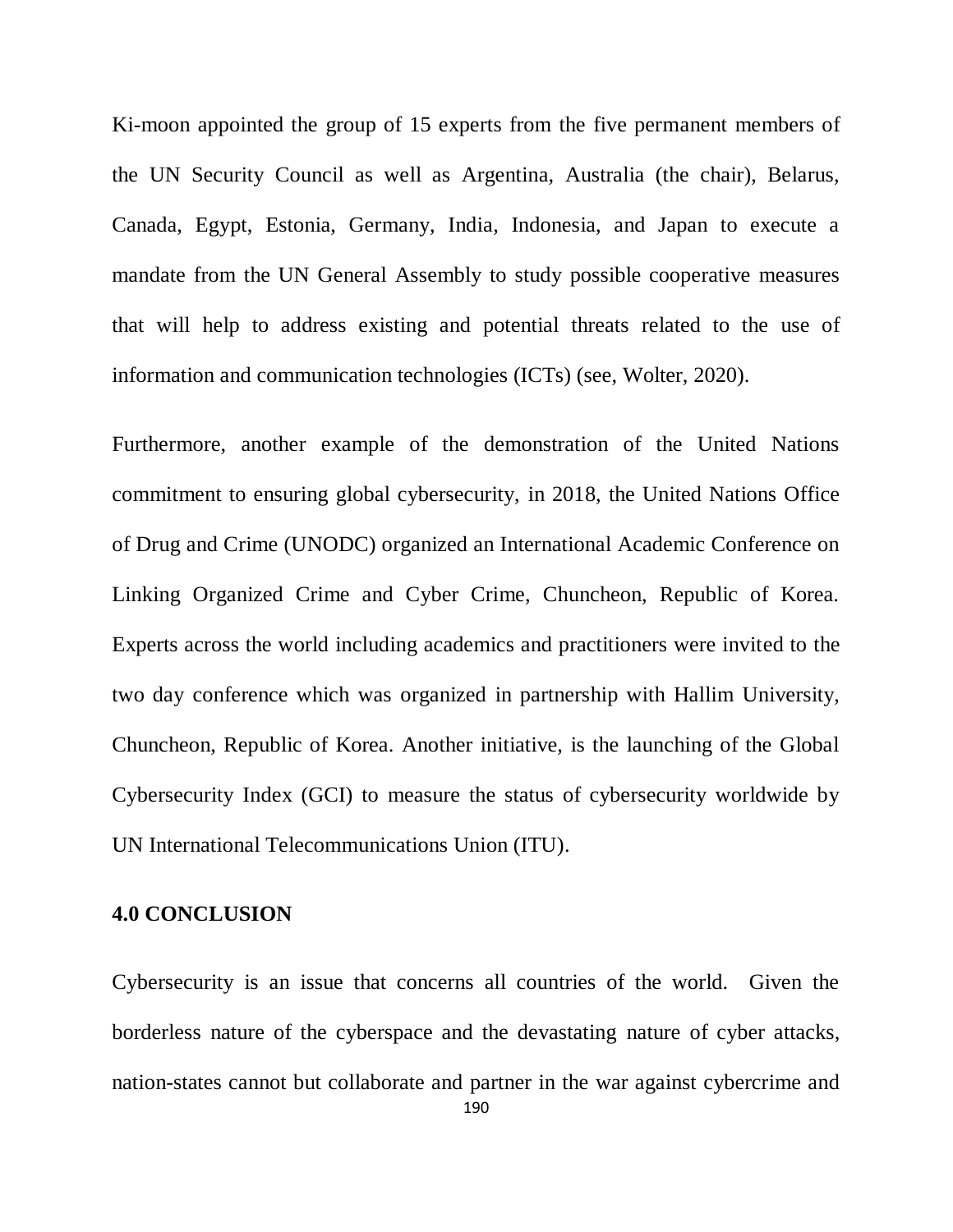cyber terrorism. These collaborations and partnerships have been formed under the auspices of the African Union and the United Nations. Nonetheless, the Federal Government of Nigeria have also demonstrated its readiness to combat crime and terror in the cyberspace and ensure cybersecurity have also established necessary policy and legislative frameworks.

### **5.0SUMMARY**

The unit focused on the various cybersecurity strategies/initiatives at the national, regional and international levels. It highlighted the need for collaborations and partnerships among stakeholders in the war against crime and terrorism in the cyberspace.

### **6.0TUTOR-MARKED ASSIGNMENT**

Discuss the efforts of the African Union in the promotion of cybersecurity in Africa.

### **7.0 REFERENCES/FURTHER READING**

African Union Convention on Cyber Security and Personal Data Protection (2014).

Retrieved June 2, 2019 from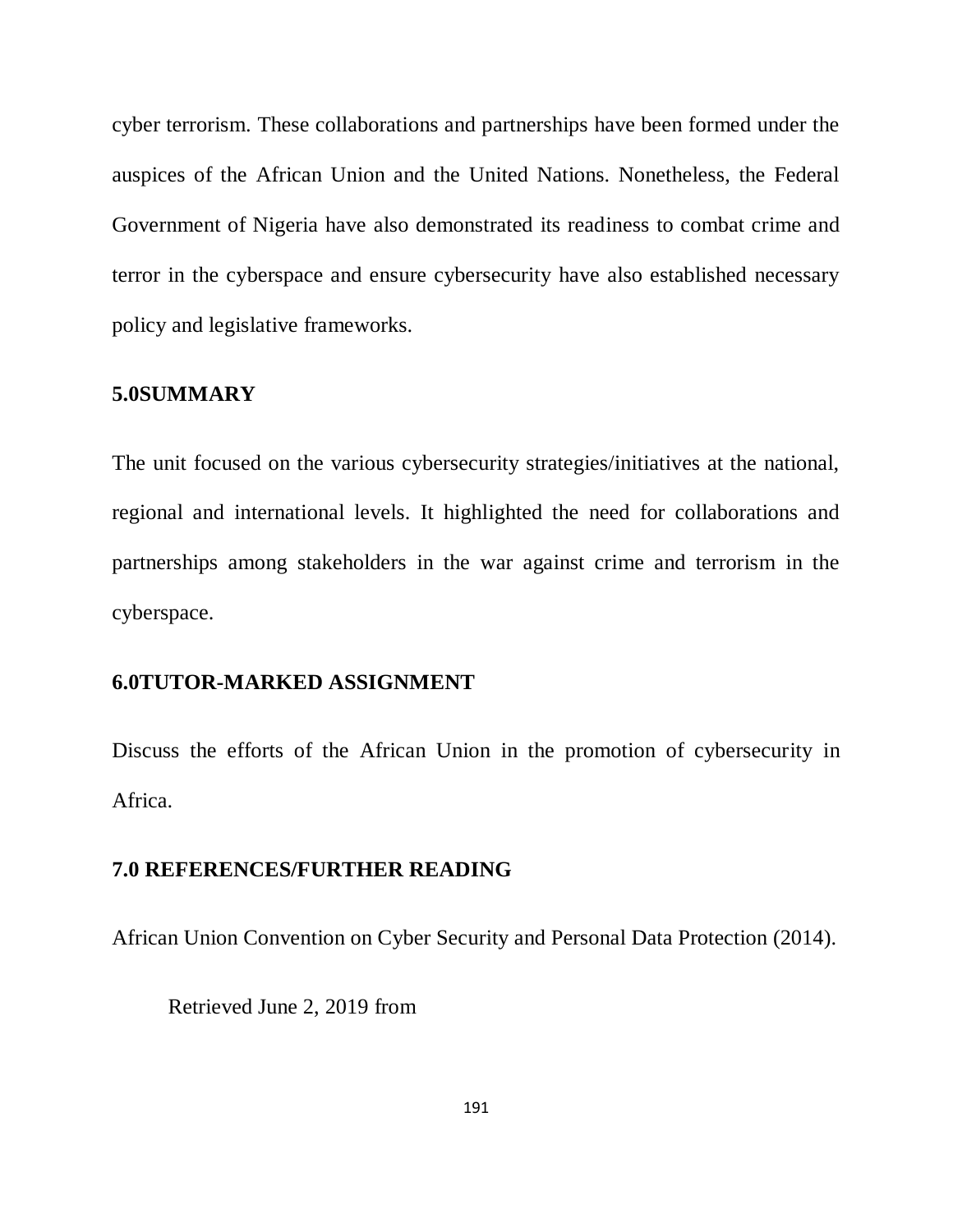[https://au.int/.../29560-treaty-0048\\_-](https://au.int/.../29560-treaty-0048_-_african_union_convention_on_cyber_security_.)

african union convention on cyber security.

Kostopoulos, G. (2018). *Cyberspace and Cyber Security* (2<sup>nd</sup> ed.). Boca Raton:

CRC Press, Taylor & Francis Group.

National Security Strategy (2019). Federal Republic of Nigeria.

Ndubueze, P.N. (2014). Cyber security and industrial development in digital

Nigeria. In D.O. Imbhonopi & U.M. Urim (eds.) *Trajectory to Industrial Development in Nigeria.* (pp. 149-160). Ota: Department of Sociology, Covenant University.

Orji, U.J. (2015). Multilateral legal response to cyber security in Africa: Any hope for effective international cooperation? 2015  $7<sup>th</sup>$  International Conference on Cyber Conflict Architectures in Cyberspace. In M.Maybum, A. M. Osula, L. Lindstom (eds,) Tallinn: NATO CCD COE Publications.

United Nations Institute for Disarmament Research (UNIDIR) (2017). United Nations, Cyberspace and International Peace and Security: Responding to Complexity in the  $21^{st}$  Century. Available at: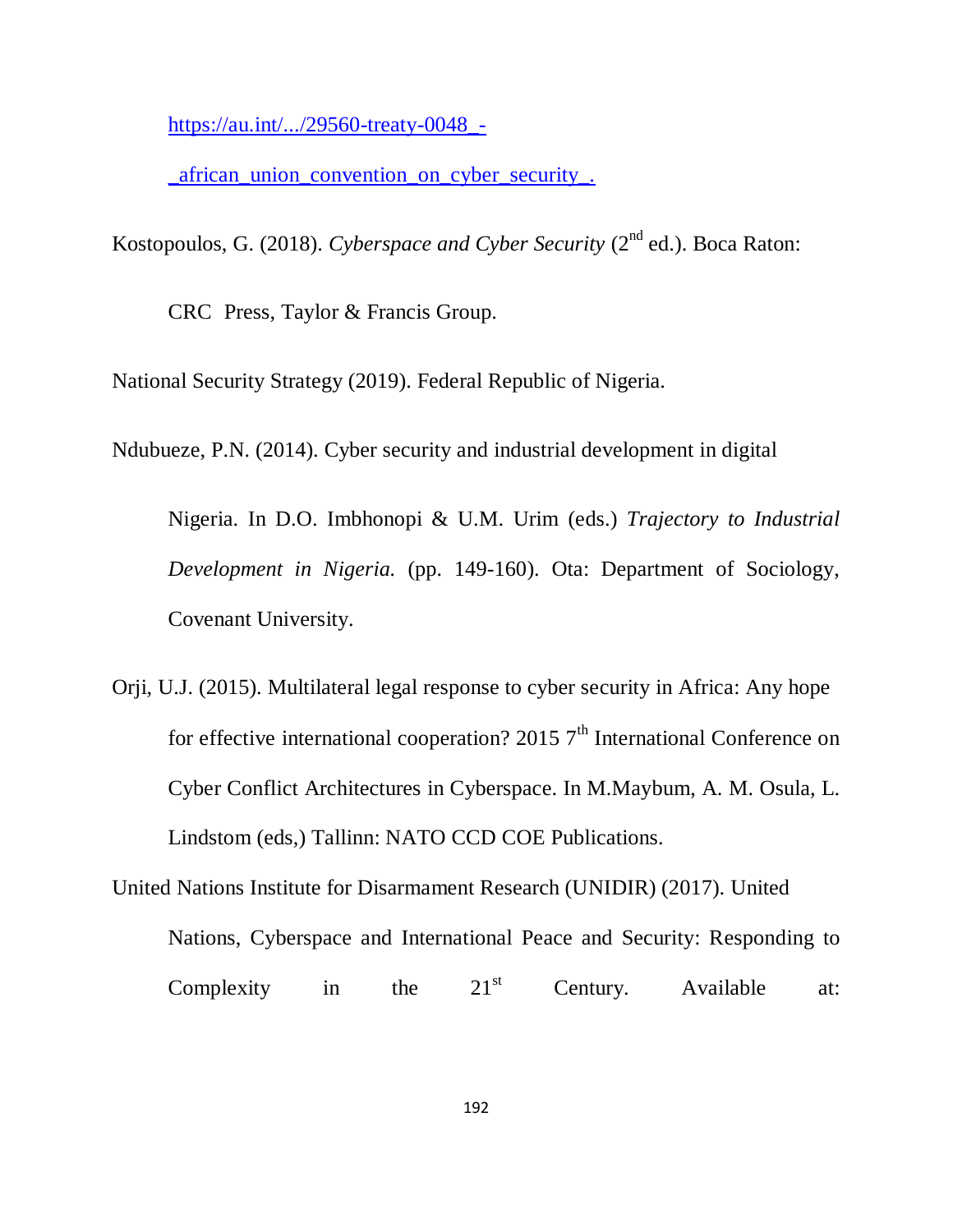[https://www.unidir.org/files/publications/pdfs/the-united-nations-](https://www.unidir.org/files/publications/pdfs/the-united-nations-cyberspace-and-international-peace-and-security-en-691.pdf)

[cyberspace-and-international-peace-and-security-en-691.pdf](https://www.unidir.org/files/publications/pdfs/the-united-nations-cyberspace-and-international-peace-and-security-en-691.pdf)

Wolter, D. (2020). The UN Takes s Big Step Forward on Cybersecurity. Available

at: [https://www.armscontrol.org/act/2013-09/un-takes-big-step-forward-](https://www.armscontrol.org/act/2013-09/un-takes-big-step-forward-cybersecurity)

[cybersecurity](https://www.armscontrol.org/act/2013-09/un-takes-big-step-forward-cybersecurity)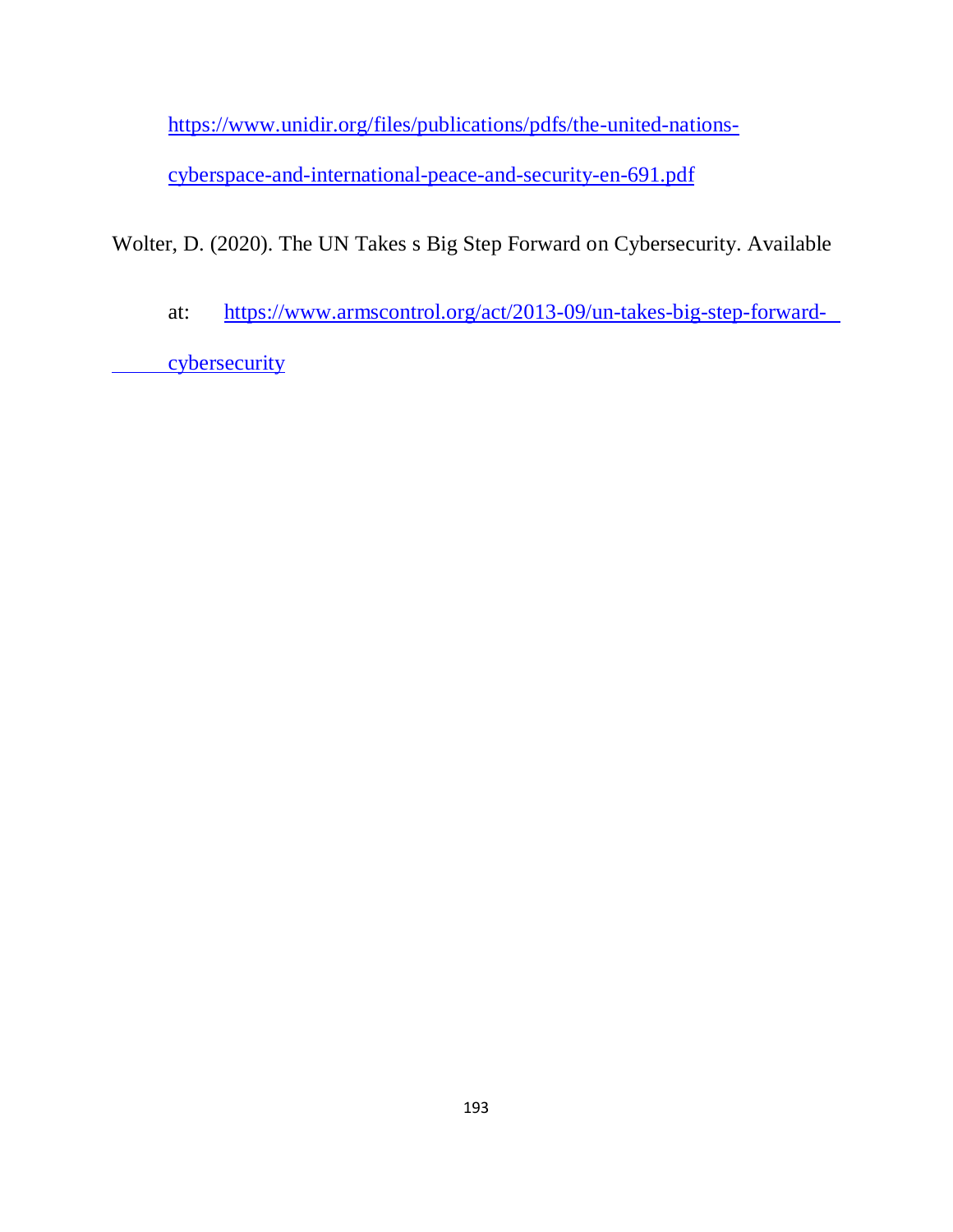### **UNIT 3 ARTIFICIAL INTELLIGENCE FOR CYBERSECURITY**

### **CONTENTS**

- 1.0 Introduction
- 2.0 Objectives
- 3.0 Main Content

3.1 Meaning and Scope of Artificial Intelligence (AI)

3.2 Artificial Intelligence Techniques for Cybersecurity

### 4.0 Conclusion

- 5.0 Summary
- 6.0 Tutor-Marked Assignment
- 7.0 References/Further Reading

### **1.0 INTRODUCTION**

Artificial intelligence (AI) is an area of computer science that is fundamentally concerned with how intelligent machines that functions like human beings can be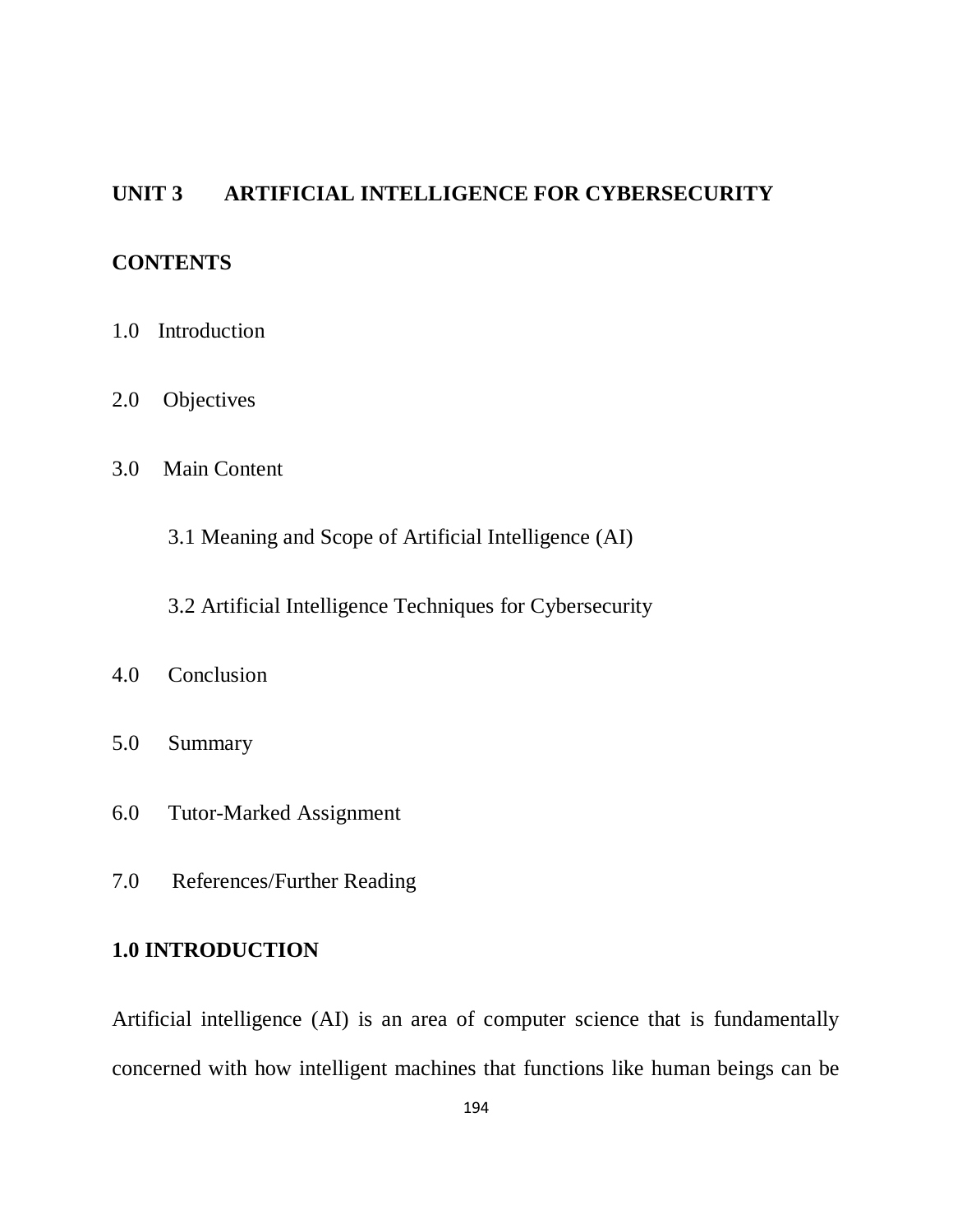created. This area is an emerging area that has received great attention in the digital age. Today, cybersecurity experts are interested in learning how artificial intelligence can be deployed to solve cybersecurity issues.

### **1.0 OBJECTIVE**

This unit covers the meaning and scope of artificial intelligence and artificial intelligence techniques for cyber security. At the end of the unit you will learn how artificial intelligence is applied to cybersecurity.

### **2.0 MAIN CONTENT**

### **3.1 Meaning and Scope of Artificial Intelligence**

Artificial intelligence is primarily a machine-based intelligence. With the monumental breakthrough in the Information and Communication Technologies  $(ICTs)$  in the  $21<sup>st</sup>$  century machines are designed and equipped with the capacity to function as humans, as it were. Vahakainu and Lehto (2019, p. 431) defined artificial intelligence as:

Artificially-formed intelligence that provides tools for solving complex and demanding problems on a computer or machine. Artificial intelligence is a combination of information technology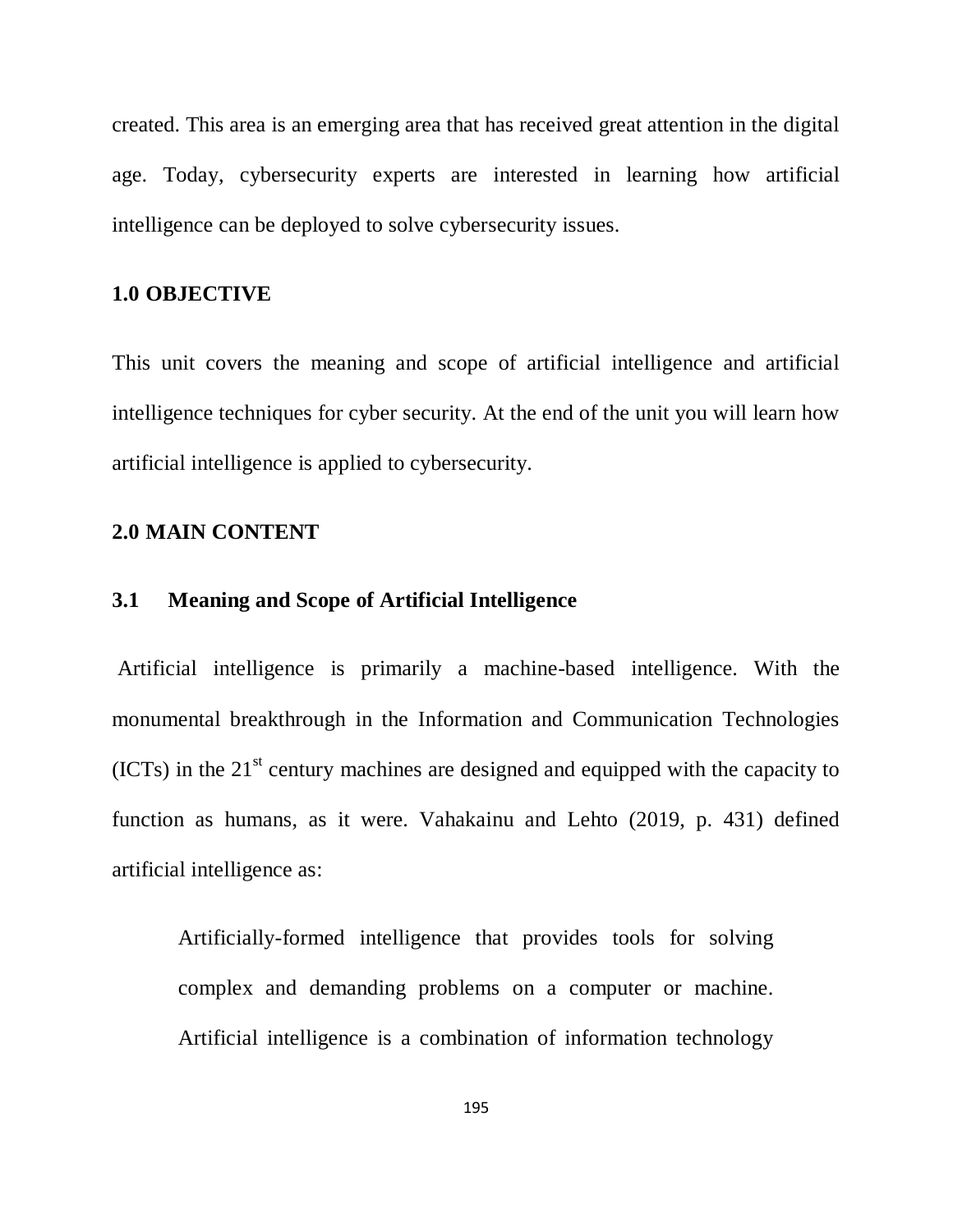and physiological intelligence, which can be computationally used to reach goals.

### **3.2 Artificial Intelligence Techniques for Cybersecurity**

The following artificial intelligence techniques have been identified by Panimalar, Giri and Salman (2018, p.122-123):

i. **Expert System:** This is a computer system that copies the decision making ability of humans. A good example of expert system is knowledge-based systems. Knowledge-based systems are made up of two sub-systems: the knowledge base and the inference engine. The knowledge base comprise of the real world illustrations and assertions, while the inference engine is an automatic reasoning system. It evaluates the current situation of the knowledge base and applies the rules relevant to it, and asserts new knowledge into it. The Cybersecurity Artificial Intelligence Export System comprise the following in knowledge base and interference engine: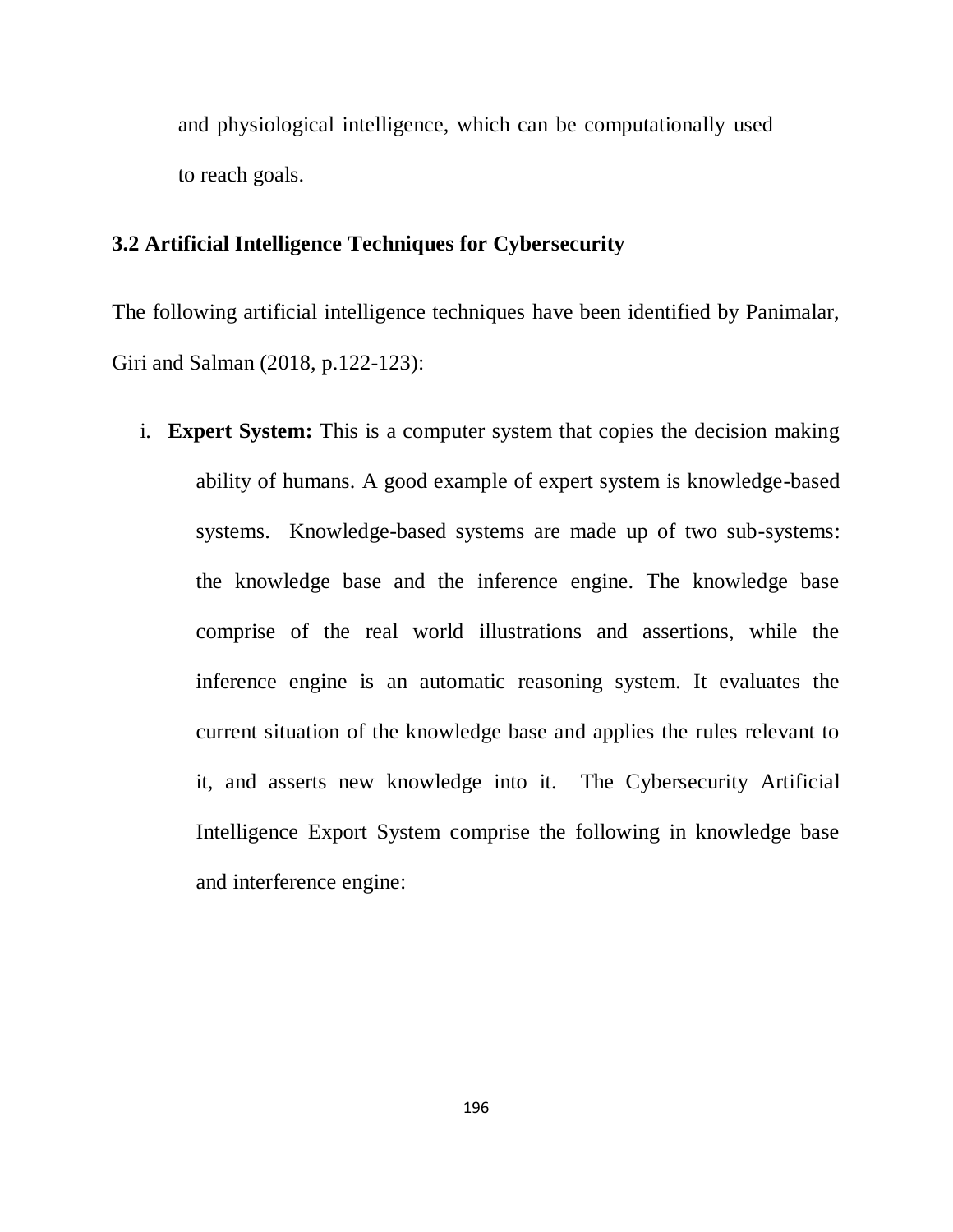| <b>Components of Expert Systems</b> |                                   |
|-------------------------------------|-----------------------------------|
| <b>Knowledge</b>                    | <b>Malicious IP Address</b>       |
| <b>Base</b>                         | <b>Known Malware</b>              |
|                                     | <b>Known Virus</b>                |
|                                     | <b>Approved Applications</b>      |
|                                     | <b>Approved IP Addresses</b>      |
|                                     | <b>End Point Usage Statistics</b> |
| <b>Inference</b>                    | IP Address Geographical Location  |
| <b>Base</b>                         | <b>Connection Attempts</b>        |
|                                     | <b>Connection Patterns</b>        |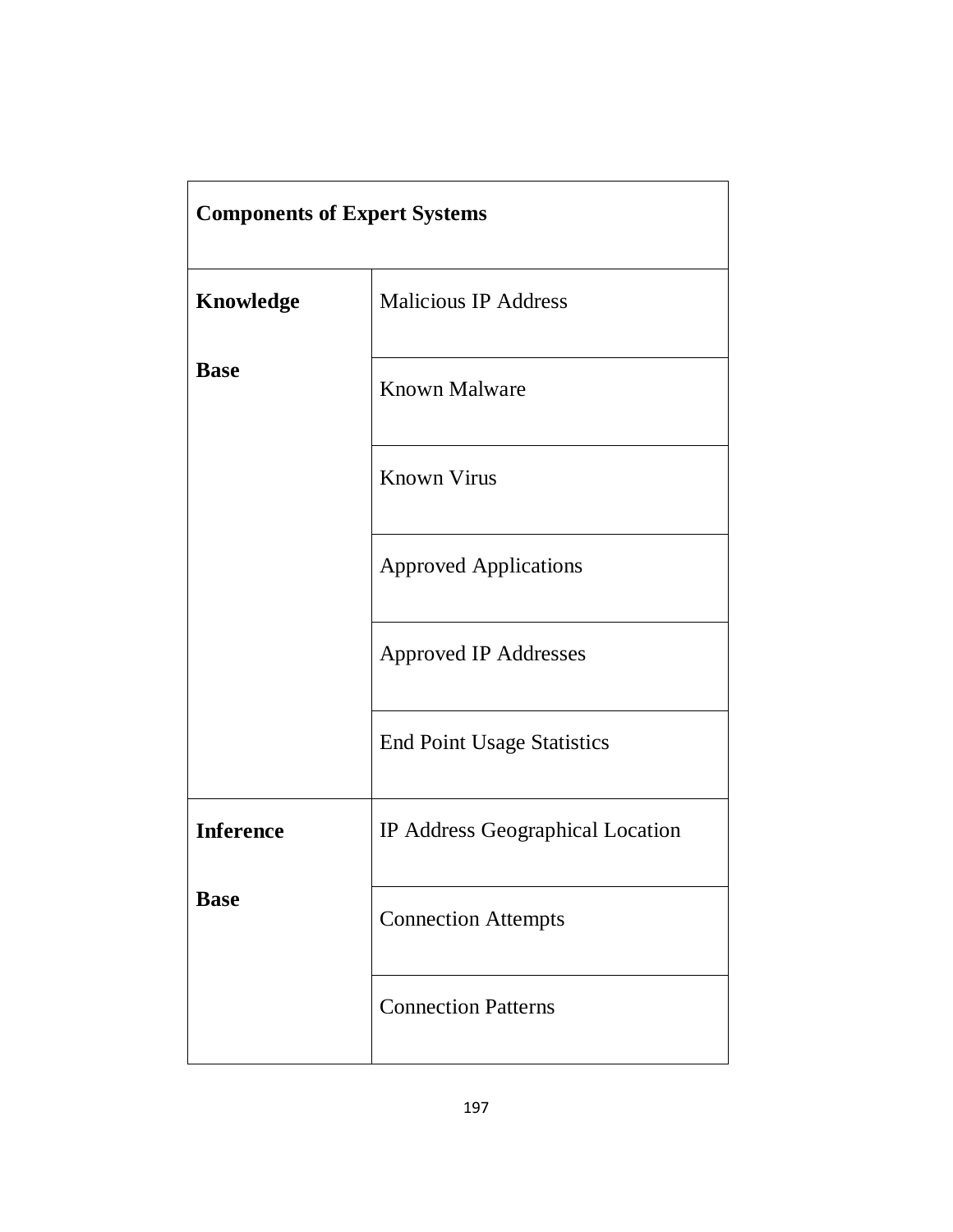| Frequency of Programme Use         |
|------------------------------------|
| Document Usage                     |
| Login Timestamps                   |
| <b>Port Communication</b>          |
| <b>File/Folder Access Patterns</b> |

Source: Arockia, Giri and Salman (2018, p.123).

Arockia, Giri and Salman (2018) further explained that **Security Expert System** follows a set of rules to combat cyber-attacks. It checks the process with the knowledge base and ignores if it is good known processes, otherwise the system terminates the process. Where no such process exist in the knowledge base, then inference engine algorithms (rule sets) is used by the expert system to find out the machine state. The machine state is made up of three states: safe, moderate and severe. Depending on the machine state, the administrator or user is alerted about the status and the inference feed to knowledge base. The advantages of expert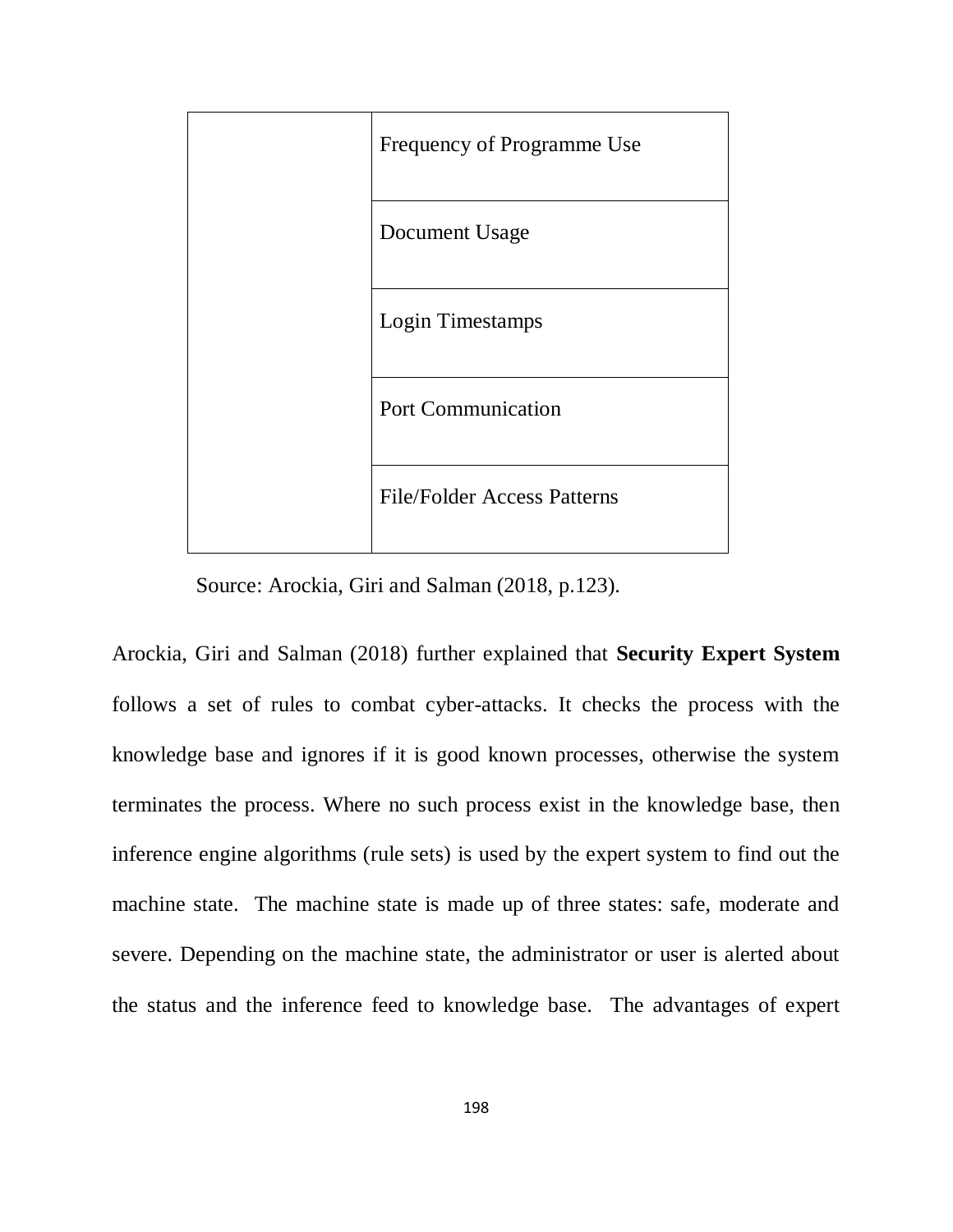systems include: decision support, instruction detection, knowledge base and inference engine.

ii. **Neural Nets**: This is also called deep learning. It is an advanced component of artificial intelligence that is designed to work and functions like the human brain. The human brain has several neurons, which serve several purpose, are domain-independent and can learn any type of data. In 1957, Frank Rosenblatt created an artificial neuron (Perceptron) which facilitated neural networks. Perceptron can learn and tackle absorbing issues by combining with other nerves (perceptron). Perceptron on their own can identify the entity on which they are trained by learning and processing the high level raw data, as our brain learns its own from the raw data using our sensory organ"s input. When this deep learning (trained) is applied to cybersecurity the system can identify whether a file is malicious or legitimate without human interference. This technique produces strong result in detecting the malicious threats, compared to classical machine learning systems. Neural net"s speed makes it very useful in cybersecurity. They can allow the exact detection of new malware threats and close the loophole thereby preventing a potential cyber attack. The advantages of neural nets include: intrusion detection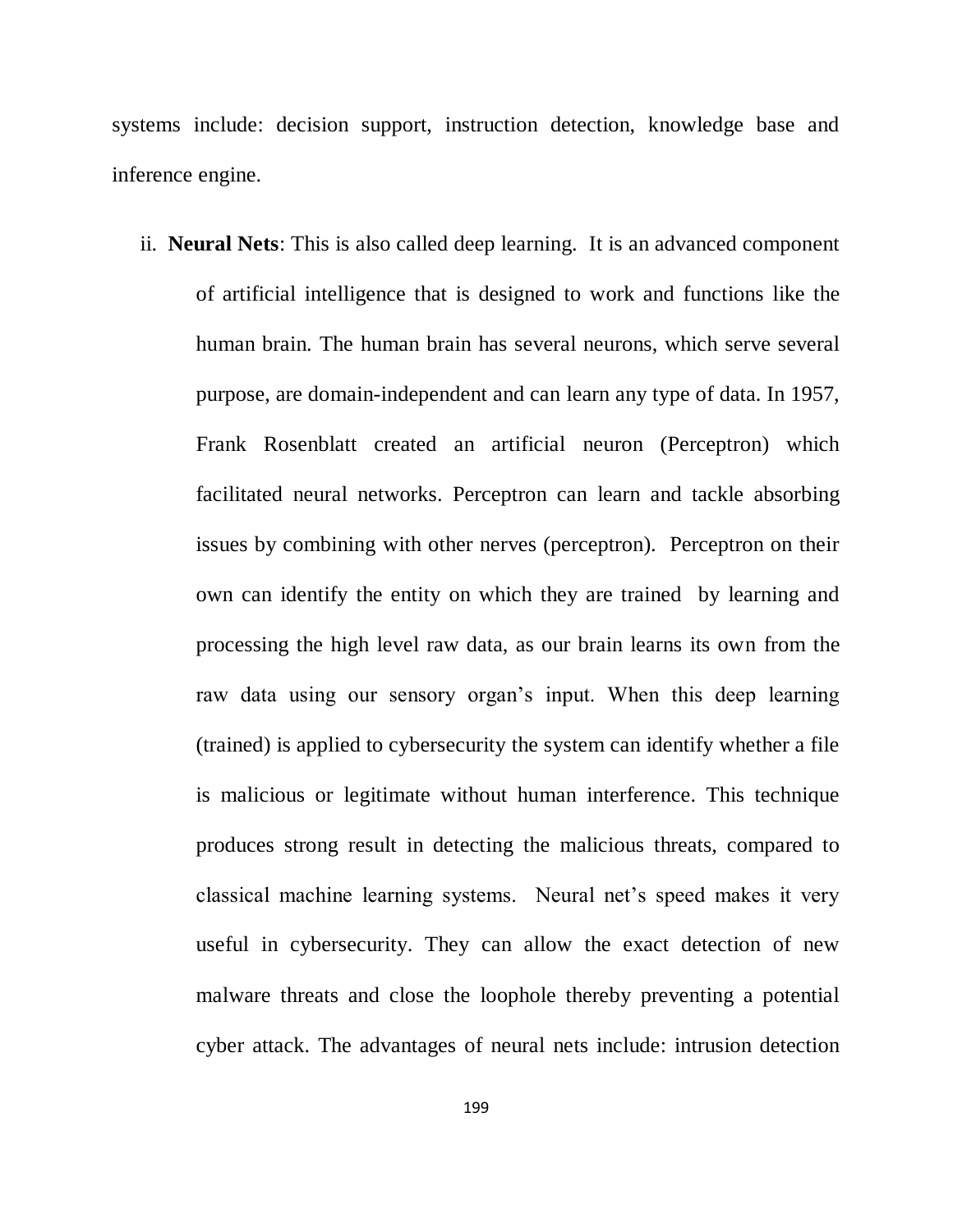and protection system, high speed operation, denial of service detection and forensic investigation.

iii. **Intelligent Agents**: This is an independent entity which recognizes movement through sensors and follows up on an environment using actuators, which is an agent and direct its activity towards certain objectives. Intelligent agents may use knowledge base to accomplish their objectives. Intelligent agent is created to combat Distributed Denial of Service (DDoS) attack. The advantages of intelligent agents include: proactive, have agent communication language, mobility. They are reactive and can protect against DDoS.

### **4.0 CONCLUSION**

Artificial intelligence is an emerging area in Computer Science that has shown great promise for cybersecurity. Artificial Intelligence-based cybersecurity defense has demonstrated capacity to tackle cyber threats and attacks.

#### **5.0SUMMARY**

The unit focused on the meaning and scope of artificial intelligence and examined some artificial intelligence techniques that are deployed for cybersecurity such as expert systems, neural nets and intelligent agents.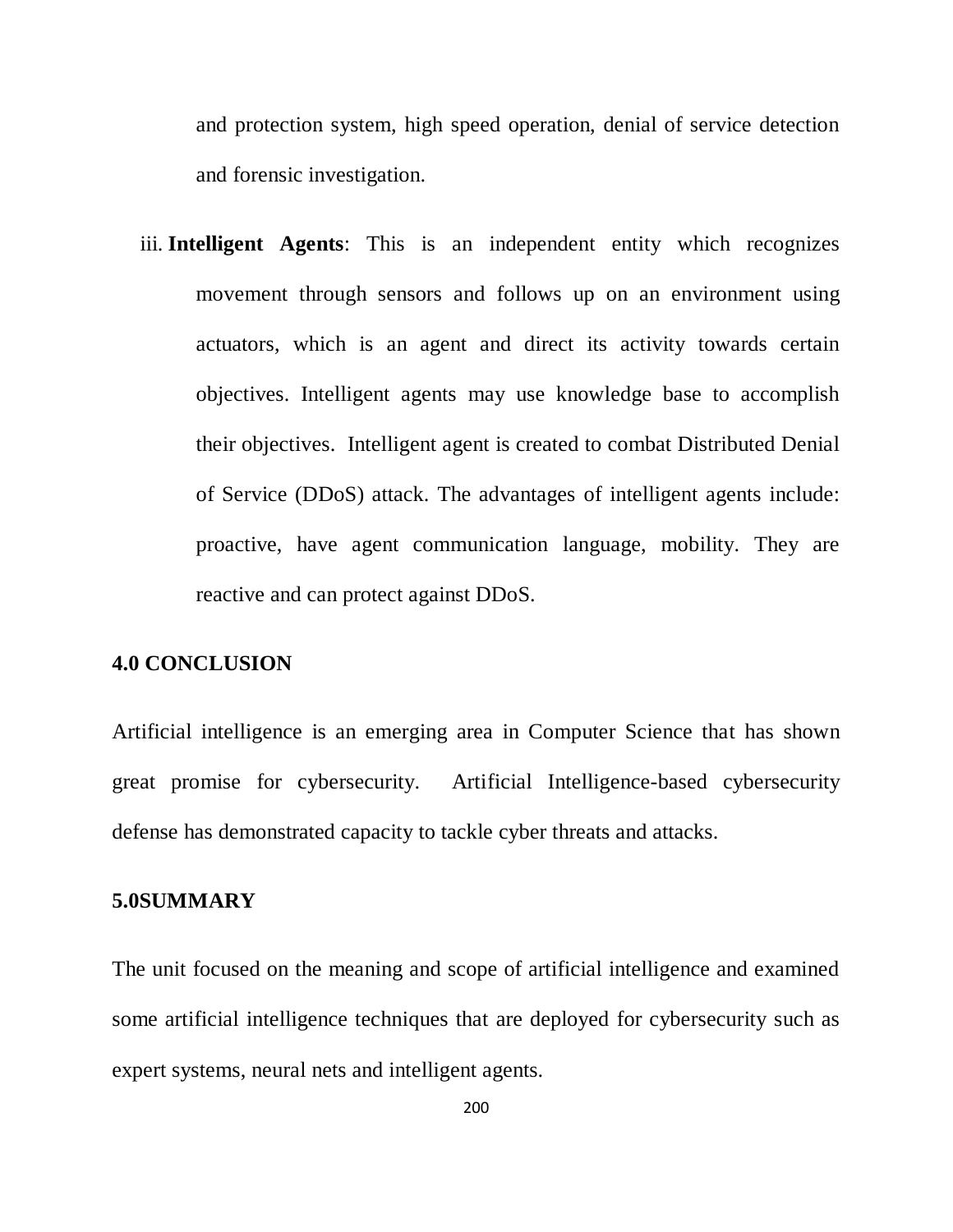### **6.0 TUTOR-MARKED ASSIGNMENT**

What are the various artificial intelligence techniques used for cybersecurity.

### **7.0 REFERENCES/FURTHER READING**

Arockia, P. S., Giri, P.U. and Salman, K.K. (2018). Artificial intelligence techniques for cybersecurity. *International Research Journal of Engineering and Technology* (5), 3, 122-124.

Vahakainu, P., & Lehto, M. (2019). Artificial Intelligence in the Cyber Security Environment. Proceedings of the  $14<sup>th</sup>$  International Conference on Cyber Warfare and Security ICCW52019. Available: https://www.researchgate. net/publication /338223306\_Artificial\_intelligence \_in\_the\_cyber \_security\_environment\_Artificial\_intelligence\_in\_the\_cyber\_security\_envir onment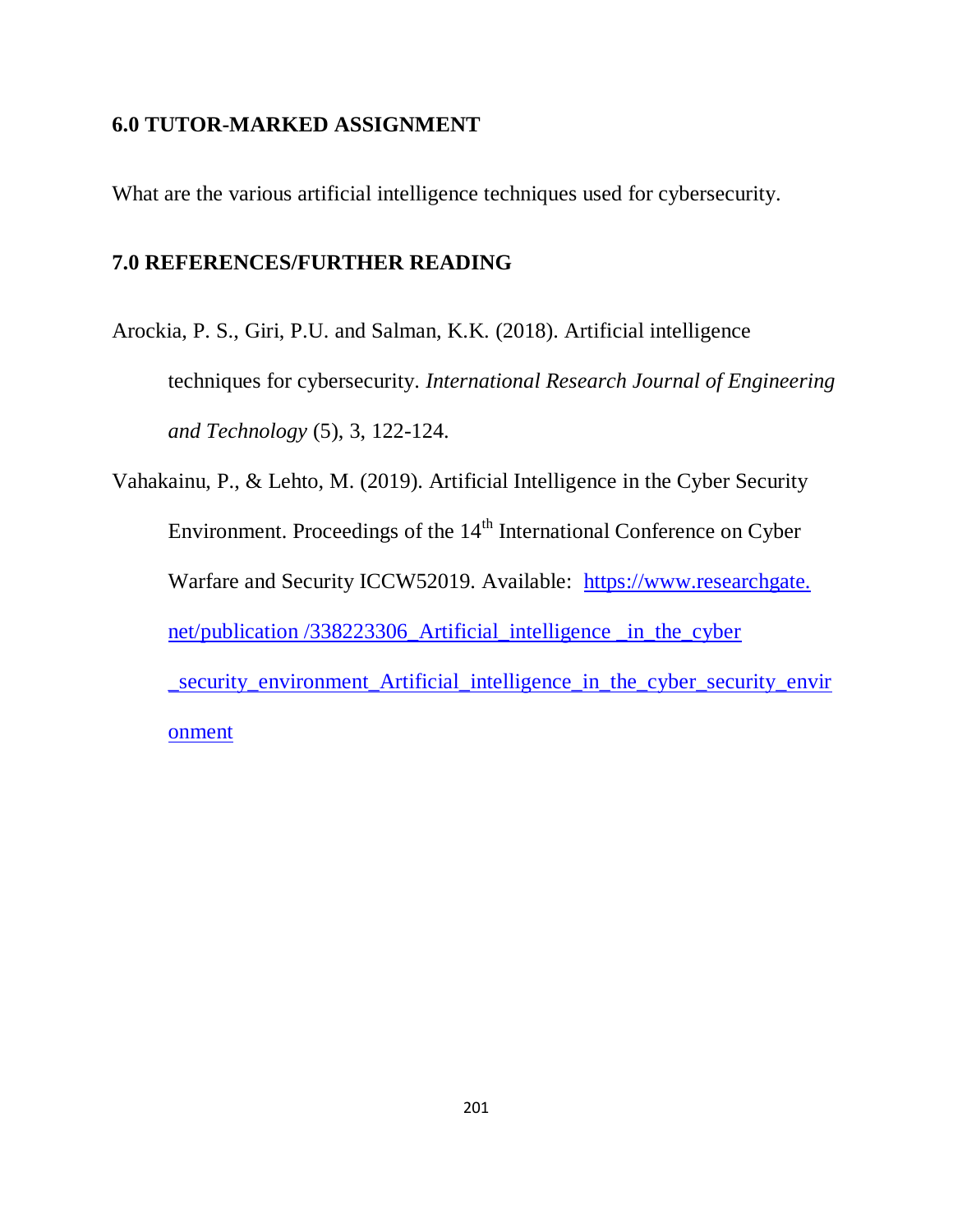### **UNIT 4 CHALLENGES OF POLICING AND ENFORCEMENT**

### **CONTENTS**

- 1.0 Introduction
- 2.0 Objectives
- 3.0 Main Content
	- 3.1 The Challenges of Policing Cybercrime

3.2 Impediments to the Effective Establishment and Enforcement of

Cybercrime Legislations in Africa

- 4.0 Conclusion
- 5.0 Summary
- 6.0 Tutor-Marked Assignment
- 7.0 References/Further Reading

### **1.0 INTRODUCTION**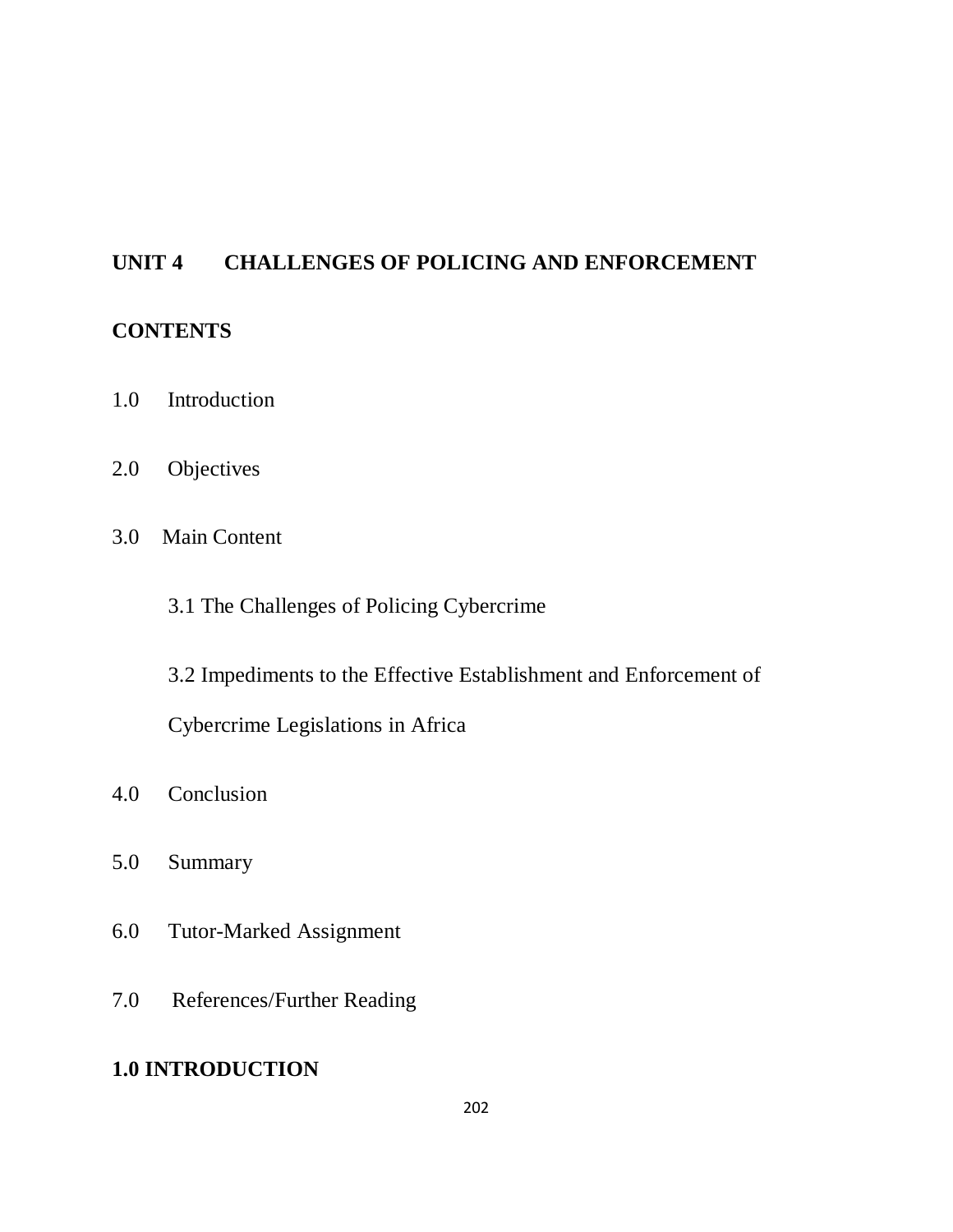Cybercrime is an emerging crime. The modus operandi for committing cybercrime differs from those of physical space crime in various ways. This makes cybercrime policing a somewhat challenging. Aside the nature of cybercrime posing a challenge for its policing, the issue of extant laws on cybercrime is another area of challenge. In some African countries the laws are not comprehensive enough and even when they are, the enforcement of the laws is sometimes marred by some legal technicalities.

#### **2.0 OBJECTIVE**

This unit discusses the challenges associated with policing cybercrime. It also examines the impediments to the effective establishment and enforcement of cybercrime legislation in Africa.

### **3.0 MAIN CONTENT**

### **3.1 The Challenges of Policing Cybercrime**

A renowned cybercrime scholar Wall (2007/2010) identified some challenges confronting the public police in their efforts to control cybercrime as follows:

i. *De Minimism***:** *De minimism* trap means that the law does not deal with trifles (*de minimis non curat lex*).Many cybercrimes are small-impact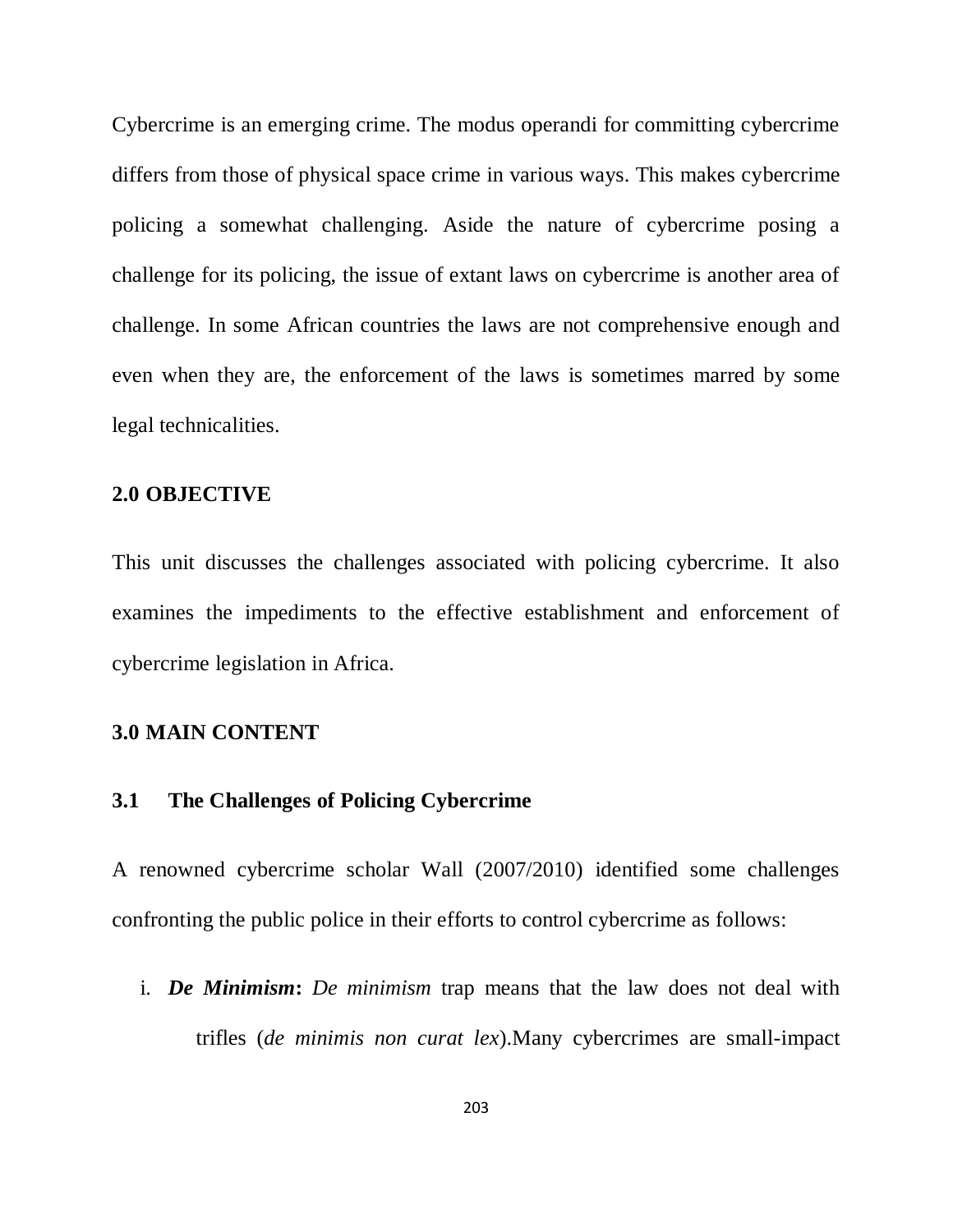bulk victimizations with a large aggregate loss, but spread out across different jurisdictions of the world. However, local policing strategies cascade to decision at the local level over most efficient expenditure and finite resources, therefore, the 'public interest,' which happens to be a major criterion for releasing police resources for an investigation is usually difficult to justify in individual cases of cybercrime victimization.

- ii. *Nullum Crimen Disparities*: There is the challenge of *nullum crimen* legal disparities in inter-jurisdictional cases (*nullum crimen sine lege* – no crime without law). Though recent protocols as well as cybercrime convention and multi-agency collaborations may facilitate inter-force cooperation, they are nonetheless dependent on whether a particular offense is given similar priority in each jurisdiction. Cooperation may be difficult if the deviant behaviour is an offense in one jurisdiction and not in another.
- iii. *Jurisdictional Disparities*: Police or prosecutors use their resourcefulness to forum-shop when faced with jurisdictional or evidential disparity in order to increase the likelihood of obtaining a conviction. However, interjurisdictional cooperation may not to be successful when it comes to nonroutine types of offending.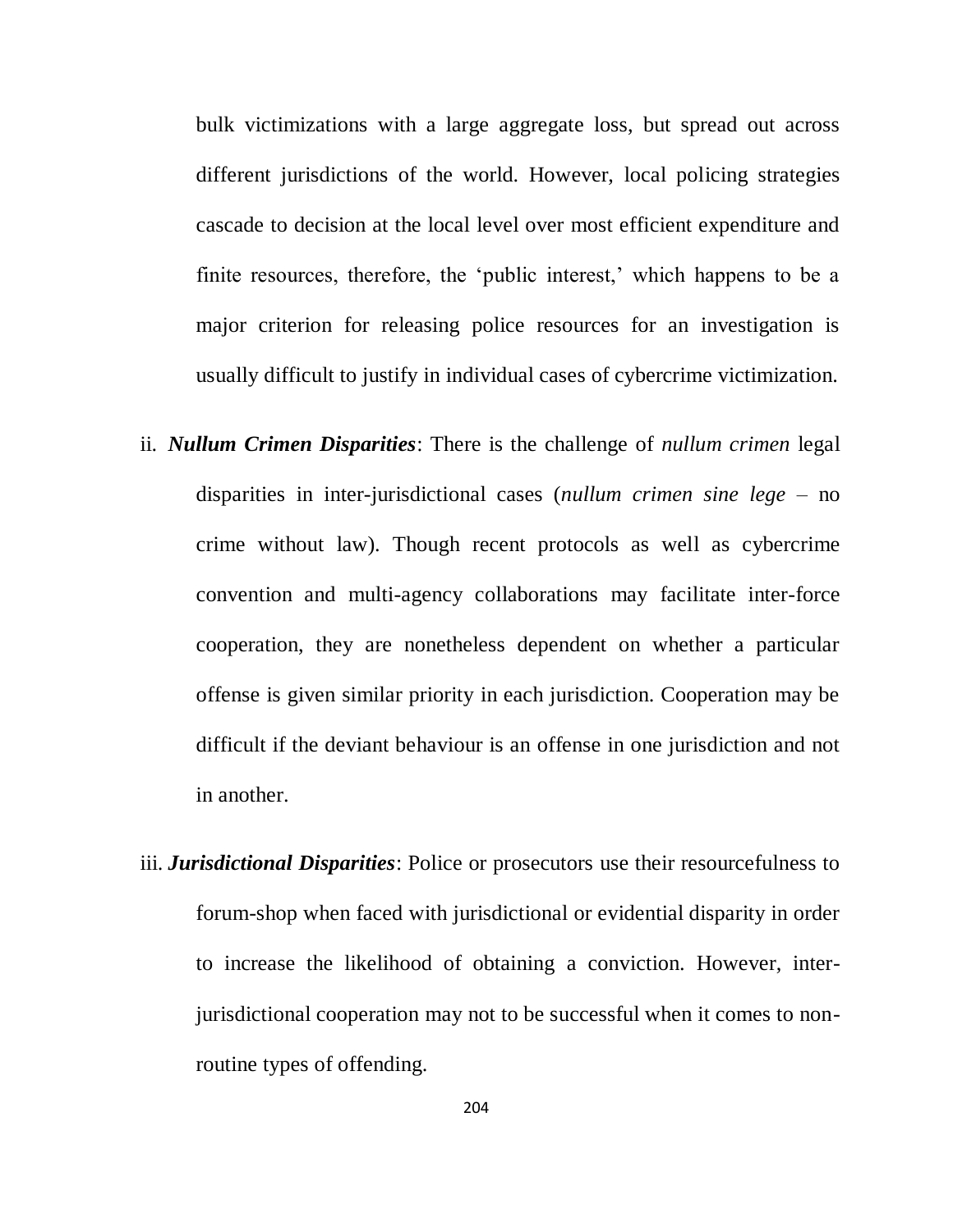- iv. *Non*-*routine Activity and Police Culture*: The *solitus* or routinisation issue affects the ability of the police to respond to "non-routine" criminal activity vis-à-vis their possession of relevant skill sets and experience. Most public policing are based upon local and routinized practices that make up occupational cultures, working patterns and professional policing. Therefore, there may be investigative challenges with nonroutine events. Such non-routine events include those created by the internet like cross-border investigations or some deviant behaviour that police officers do not normally consider criminal.
- v. *Under***-reporting:** The under-reporting of cybercrime to the police is another challenge that confronts the police. The assumed problem of underreporting to the police has been a longstanding debate. The little research into reporting practices, police recording procedures, and prosecutions indicates that there are some shortfalls.

There is no doubt that the above problems accounts for some of the challenges that the police encounter in their efforts to control the problem of cybercrime. These problems are not peculiar to Nigeria or Africa, they cut across the globe. It is also important to note that these are not the only problems that the police encounter in their efforts to control cybercrime. However, they provide us with a baseline for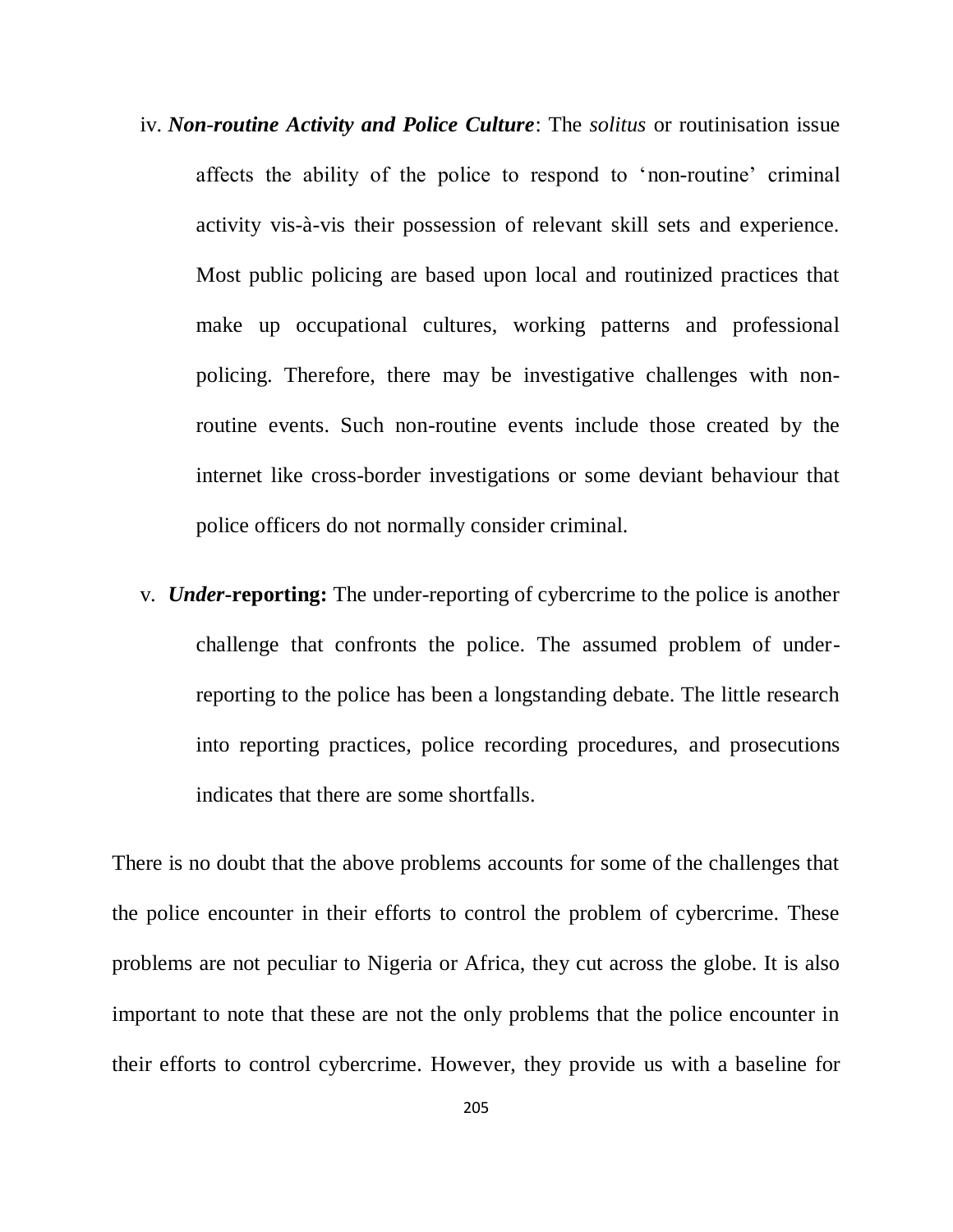understanding how challenging it is for law enforcement authorities to effectively control cybercrime.

## **3.2 Impediments to the Effective Establishment and Enforcement of Cybercrime Legislation in Africa**

There are several impediments that militate against the effective establishment and enforcement of cybercrime legislation in Africa. Some of these impediments were identified by Ndubueze (2019) below:

i.) **The Slow Pace of Processing Legislations**: The process of enacting new legislations in some African countries can be long, especially in countries with bi-cameral legislature such as Nigeria. Bills are usually presented and passed in both the upper and lower legislative houses; public hearings are conducted on the bills. Where there are different versions to a bill, they are harmonized, passed by the legislative houses and sent to the President for assent. These processes, though statutory and required to ensure that all relevant stakeholders make their inputs to the bill, can be time-consuming. This perhaps explains the delay in passing the first comprehensive cybercrime legislation in Nigeria; Cybercrime (Prohibition, Prevention, etc.) Act, 2015.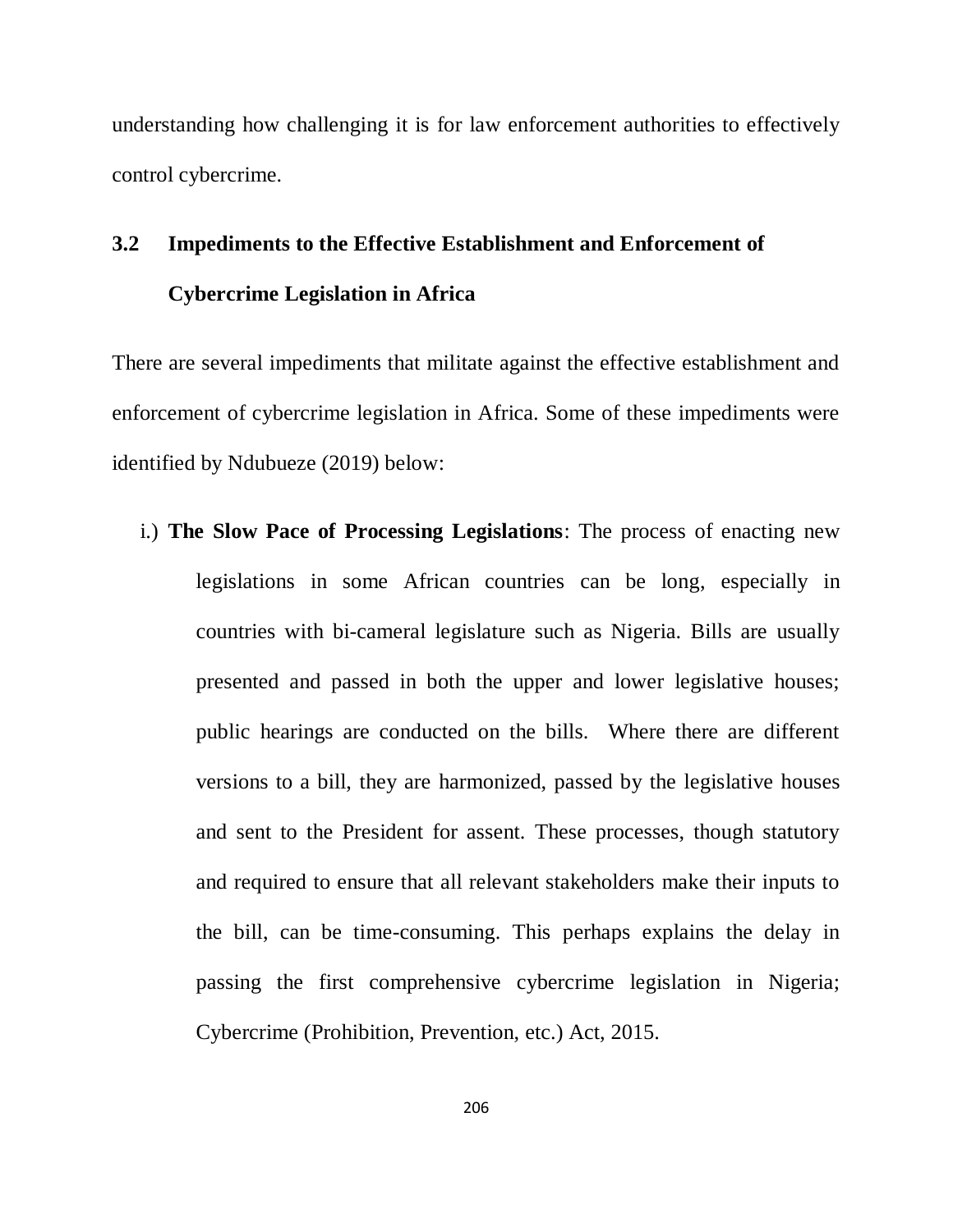- ii.) **Gaps in Law Enforcement Knowledge/Skills:** Law enforcement agencies have not been able to keep pace with the growing complexity of cybercrime. Cybercriminals are inventing new ways of bypassing security barriers in networks and systems, but such ingenuity is not replicated by law enforcement. Law enforcement efforts to combat emerging variant of cybercrimes have, for the most part, being reactive. Marcum (2014) underscores this challenge when she asserts that the most challenging aspect of fighting cybercriminals is that they are often one step ahead of law enforcement in the area of knowledge and skills. A sound knowledge of the issues around information and communication technology is required for an effective and efficient establishment and enforcement of cyber crime legislations in Africa.
- iii.) **Low Tempo of Enforcement Activities**: Enforcement of cybercrime legislations in many African countries seems relatively low. Several factors may be responsible for this. First, the reporting rate of cybercrime when compared to offline crimes is low. Again, this may be because of the low level of awareness of cybercrime in the continent. Many Internet users may fall victim of cybercrime without knowing immediately. Second, due to its technical nature, not so many law enforcement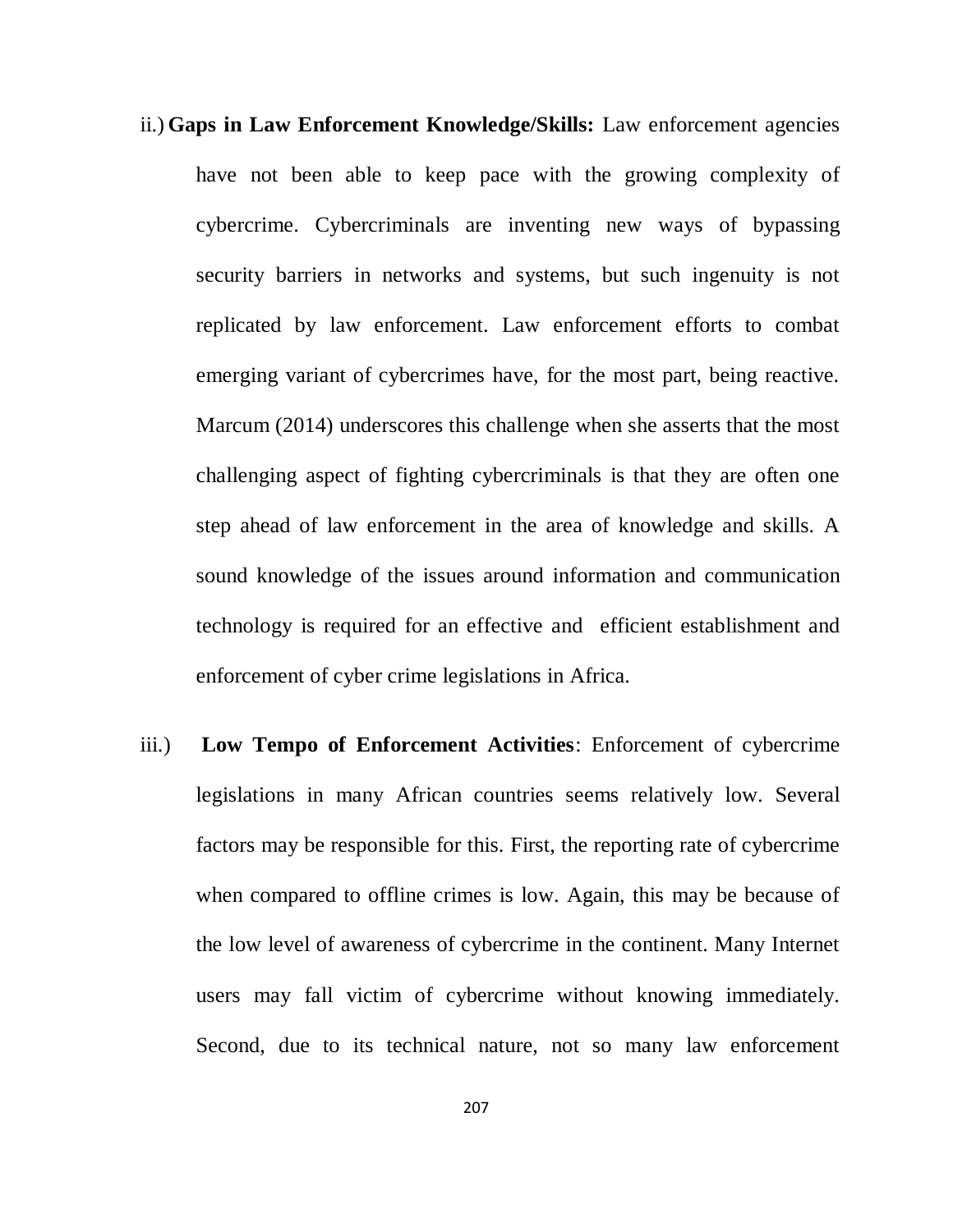personnel understand some technical provisions in the extant legislations. Third, the process of search and seizure of digital evidence require forensic expertise, but not all law enforcement personnel possess that skill.

- iv.) **Security versus Privacy Debate**: The dichotomy between security and privacy especially with respect to the use of electronic surveillance is one of the most discussed challenges of policing cybercrime (Nhan and Bachman, 2015). This assertion also applies to Africa. For example in 2015, a draft bill titled "Frivolous Petition Bill" which proposed two years imprisonment, or a fine of \$10,000 (N3.6m) or both for anyone who post "abusive statement" via text message, Twitter, WhatsApp or any other form of social media which passed the second reading in the  $8<sup>th</sup>$ Nigerian Senate was withdrawn following public out-cry against it (Punch Newspaper, 2018).
- v.) **Jurisdictional Issue:** Jurisdiction is difficult to establish in the cyberspace and this is one of the major challenges of enforcing cybercrime legislation. This is because African countries, like their counterparts in other continents would normally encounter some difficulty in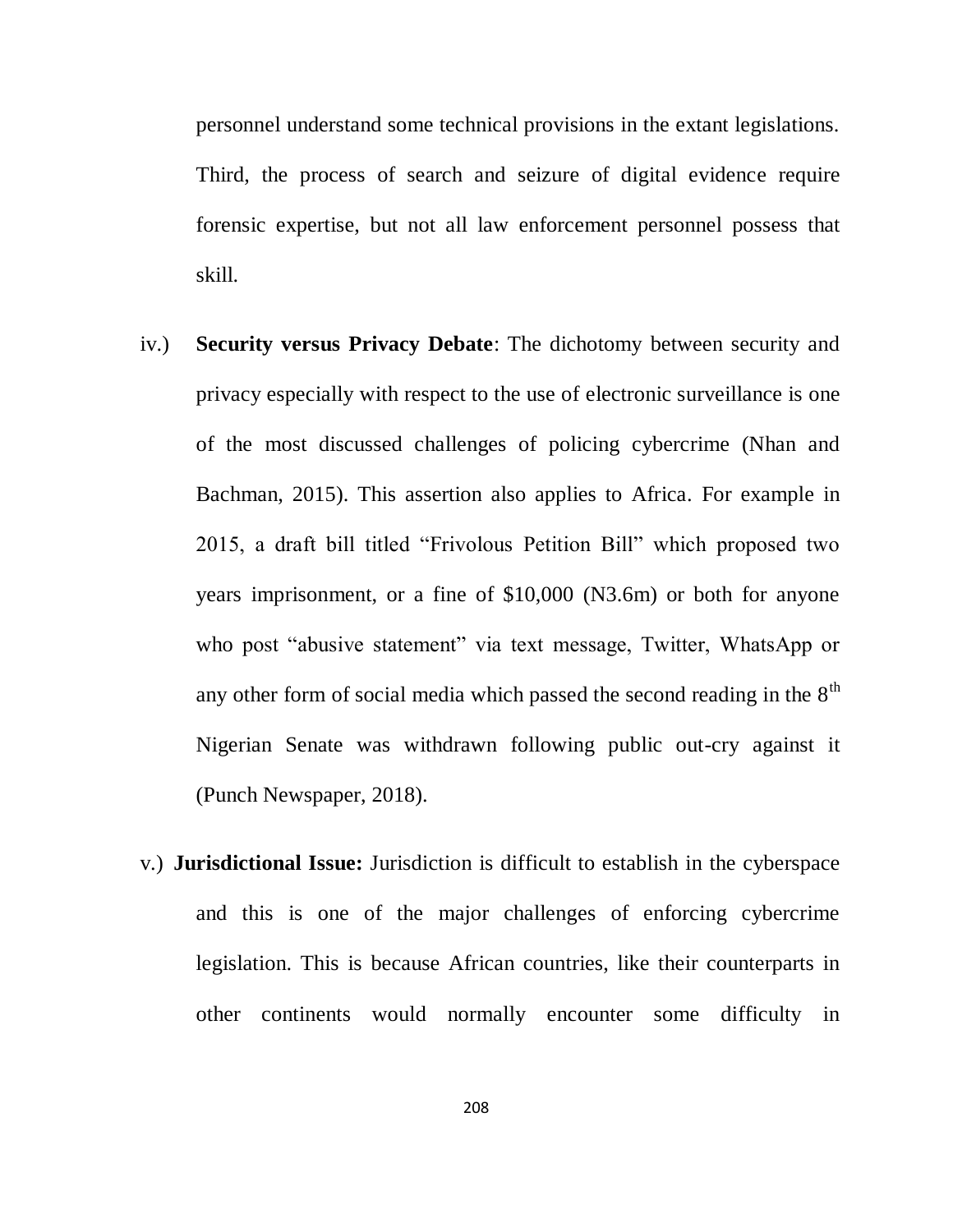determining the jurisdiction of cybercrime cases that cut across may countries of the world.

vi.) **Extradition Issues:** The process of extradition could be slow and complicated if the offense for which extradition is sought does not meet the requirement of dual criminality (this means that the offense must be a crime in both concerned countries). This is why there have been some efforts to address this challenge under the auspices of the African Union. For example, Article 28:2 of the African Union Convention on Cyber Security and Data Protection (2014) provides that:

> State parties that do not have agreement on mutual assistance in cybercrime shall undertake to encourage the signing of agreement on mutual legal assistance in conformity with the principle of double criminality, liability, while promoting the exchange of information as well as the efficient sharing of data between the organization of State Parties on a bilateral and multilateral basis.

209 vii.) **Dearth of Cybercrime Research Centres:** There is a dearth of cybercrime research centres in Africa (see, Ndubueze, 2016). The academia and practitioners may be required to make inputs during public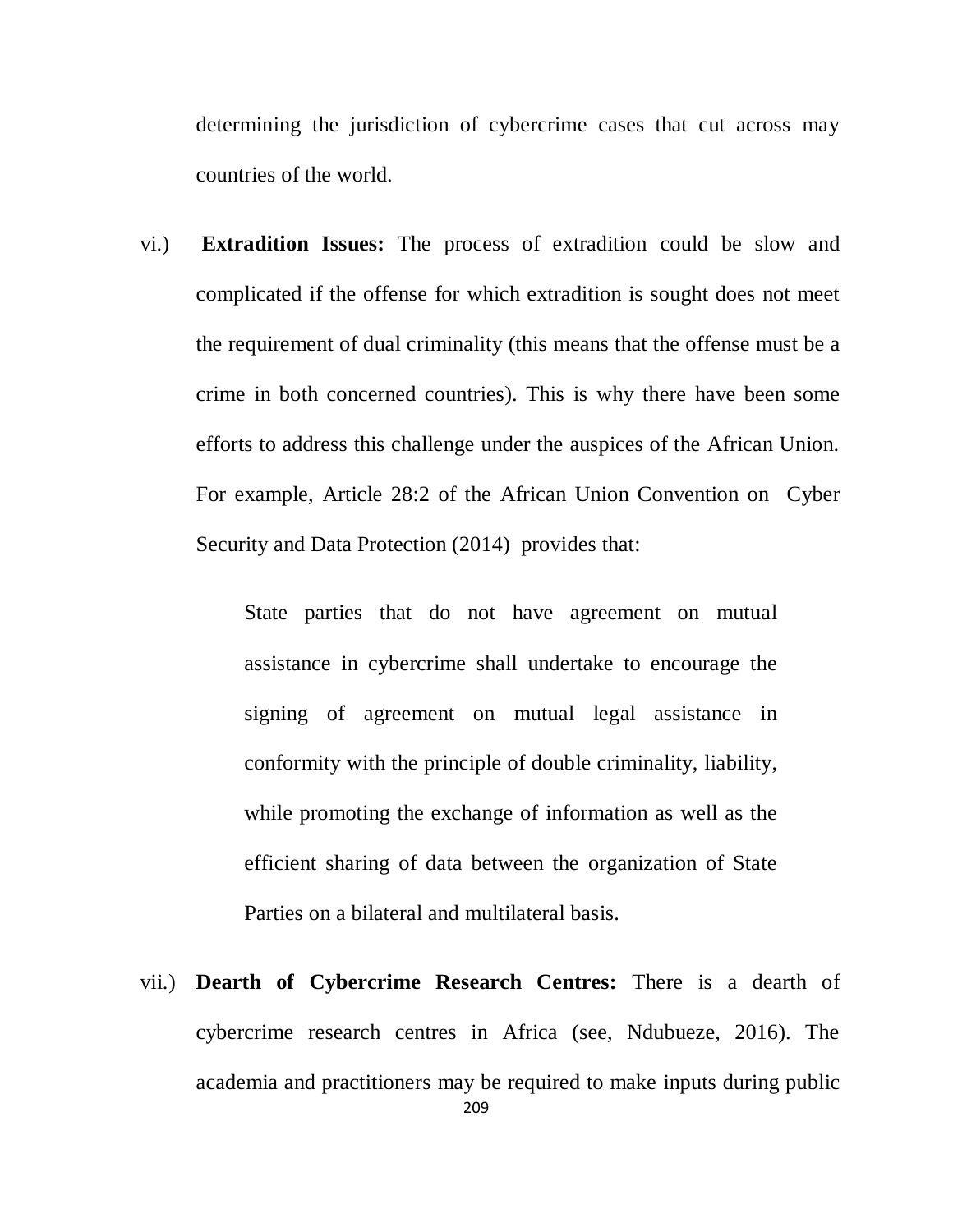hearings on cybercrime bills. Law makers may require evidence-based, domesticated and well documented research on the cybercrime problem to formulate appropriate legislations that will fit into the peculiarity of each nation-state. But if such research is not sufficiently and readily available, it may be a challenge. African governments need to establish and fund cybercrime and cyber security research centres.

- viii.) **Low Regional Response:** Overall, there seems to be low response across the spectrum to the problem of cybercrime in Africa. When compared to the developed regions of the world such as America, Australia, Europe and so on, there are not so many conversations going on around the problem of cybercrime. There are not so many regional conferences, seminars, debates, on cyber crimes and criminality. There is no doubt that such activities would ultimately create more awareness on the scope of the problem and underscore the need for more regional cooperation in the efforts to combat it.
- ix.) **Weak Voices in Global Internet Governance:** The African Union Commission (2016) has expressed concern over the weak voices of Africa in global Internet governance. African needs strong voices in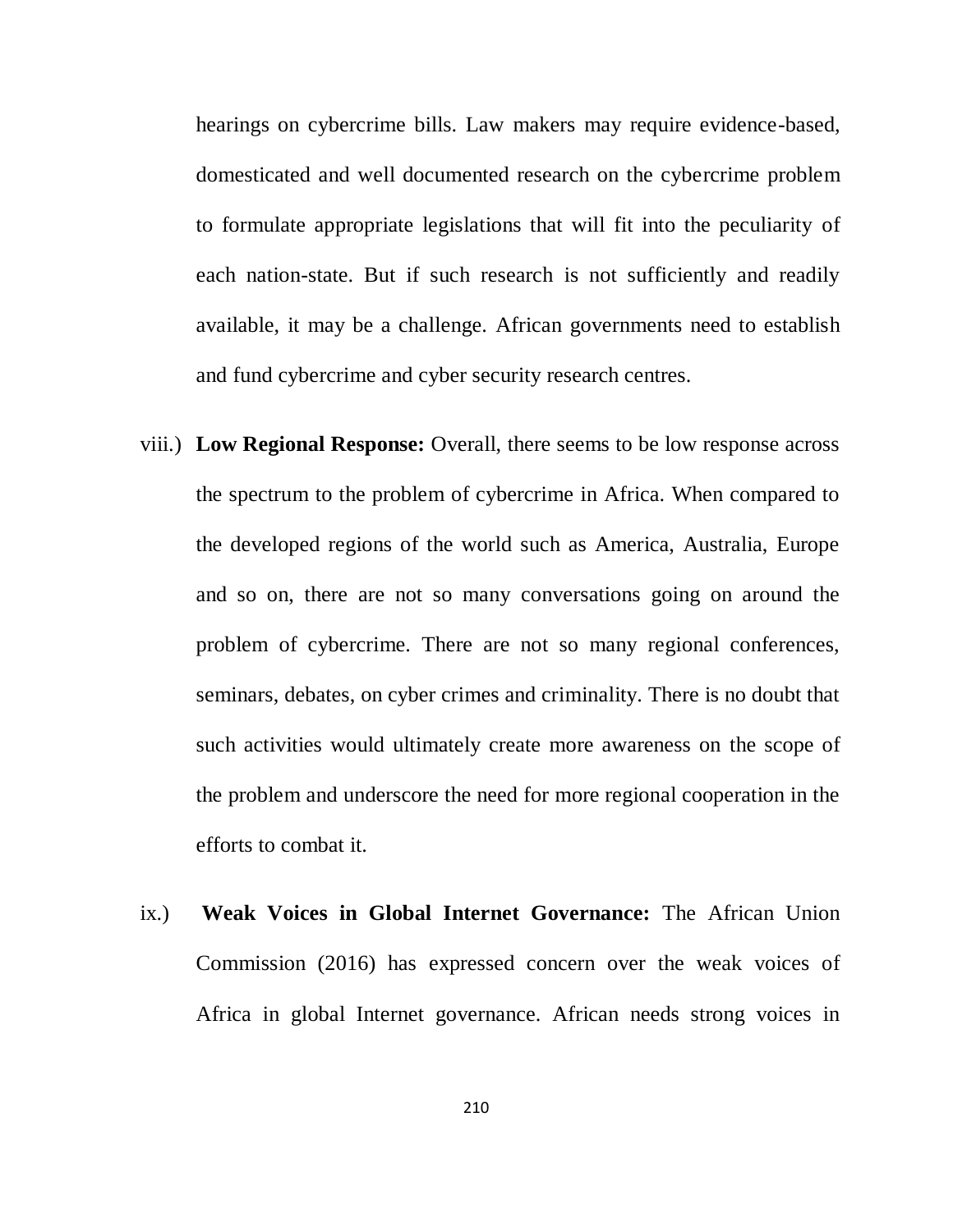global internet governance as this is critical to the effective enforcement of cybercrime legislations in Africa.

## **4.0 CONCLUSION**

The emergence of cybercrime has changed the dynamics of policing. Policing in the digital age requires some specialized training and development of skill-sets that are not common in traditional police culture and practices. This constitutes a change for cybercrime policing. The fact that cybercrime offences may vary from one country to another makes cross-border cooperation of law enforcement agencies when prosecuting certain cases difficult. Moreover, there are several issues that make the establishment and seamless enforcement of cybercrime legislation problematic.

## **5.0SUMMARY**

The unit discussed the challenges that public police officers encounter in their efforts to control cybercrime. The several impediments to the effective establishment and enforcement of cybercrime legislations in Africa were also discussed.

## **6.0 TUTOR-MARKED ASSIGNMENT**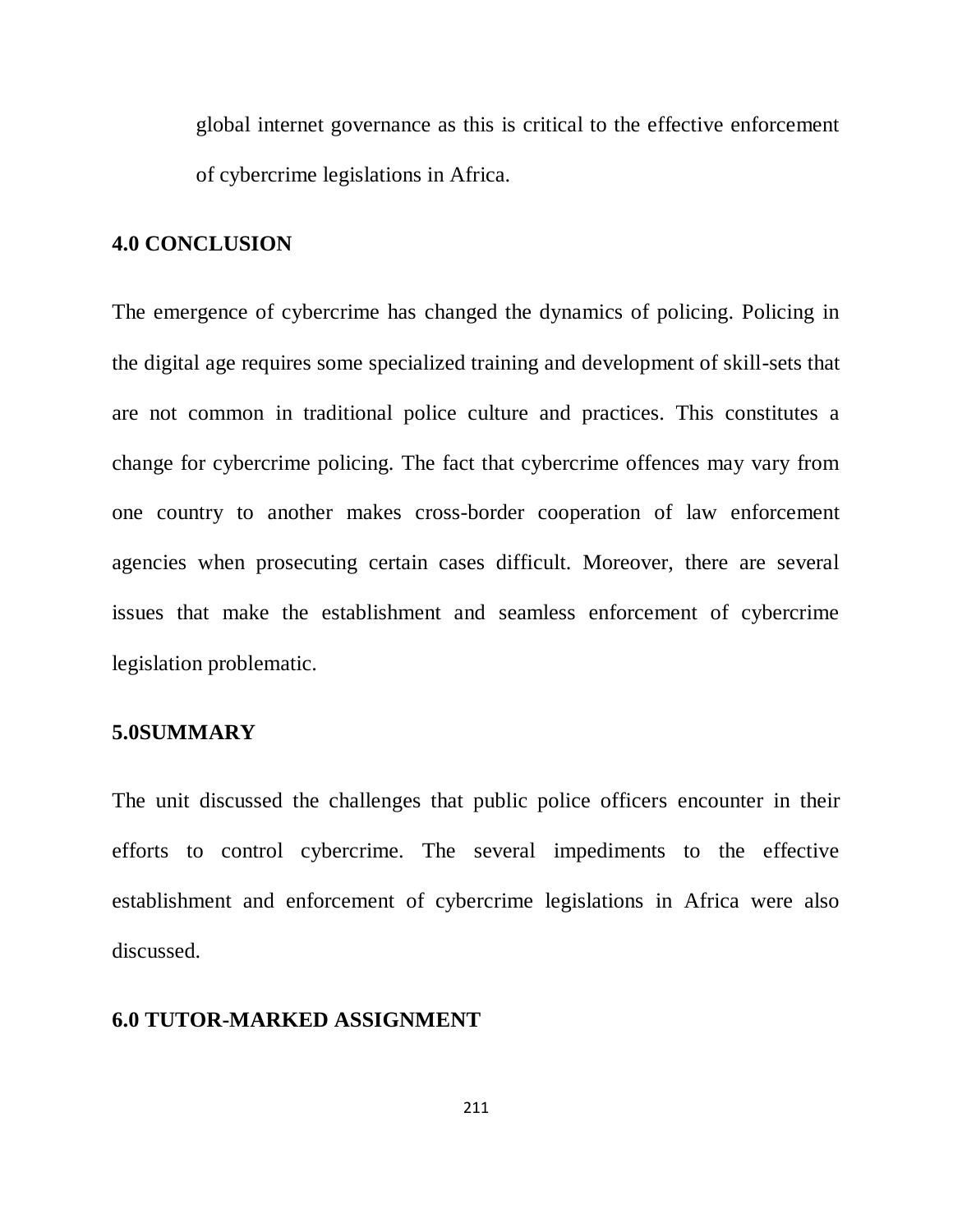Discuss the challenges militating against the effective control of cybercrime by the Police.

## **7.0 REFERENCES/FURTHER READING**

African Union (2019). List of countries which have signed, ratified and acceded to African Convention on Cyber Security and Personal data Protection. Available at: Retrieved from *[https://au.int/.../29560-sl](https://www.google.com/url?sa=t&rct=j&q=&esrc=s&source=web&cd=2&ved=2ahUKEwjk6OzngsviAhU1RRUIHRHbAPoQFjABegQIBhAC&url=https%3A%2F%2Fau.int%2Fsites%2Fdefault%2Ffiles%2Ftreaties%2F29560-sl-african_union_convention_on_cyber_security_and_personal_data_protection_2.pdf&usg=AOvVaw1DfI6hLNXZMcoL5ZN3nVGK)[african\\_union\\_convention\\_on\\_cyber\\_security\\_and\\_personal..](https://www.google.com/url?sa=t&rct=j&q=&esrc=s&source=web&cd=2&ved=2ahUKEwjk6OzngsviAhU1RRUIHRHbAPoQFjABegQIBhAC&url=https%3A%2F%2Fau.int%2Fsites%2Fdefault%2Ffiles%2Ftreaties%2F29560-sl-african_union_convention_on_cyber_security_and_personal_data_protection_2.pdf&usg=AOvVaw1DfI6hLNXZMcoL5ZN3nVGK)* Marcum, C. D. (2014). *Cyber Crime.* New York: Wolters Kluwer law & Business.

Ndubueze, P.N. (2019). Cybercrime and Legislation in an African Context. In T.J. Holt and A.M. Bossler (eds.) *The Palgrave Handbook on International Cybercrime*. Switzerland AG: Palgrave Macmillan, Cham. DOIhttps://doi.org/10.1007/978-3-319-90307-1\_74-1

Ndubueze, P.N. (2016). Cyber criminology and the quest for social order in Nigerian Cyberspace. *The Nigerian Journal of Sociology and Anthropology.* 14

 $(1): 32 - 48.$ 

Nhan, J. & Bachmann, M. (2015). Developments in Cyber Criminology. In M.